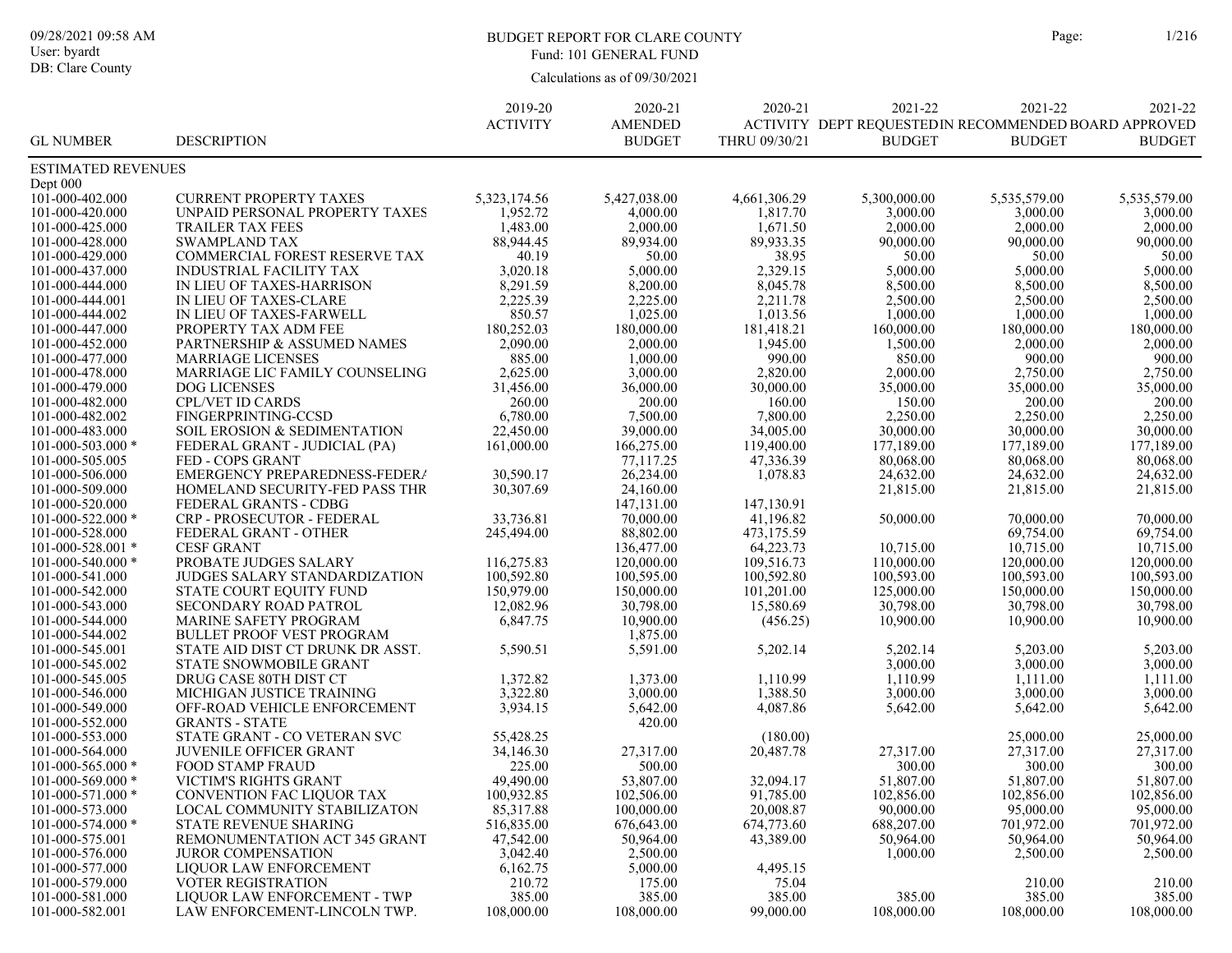# BUDGET REPORT FOR CLARE COUNTY Page: 2/216 Fund: 101 GENERAL FUND

|                           |                                     | 2019-20               | 2020-21        | 2020-21              | 2021-22                                              | 2021-22       | 2021-22       |
|---------------------------|-------------------------------------|-----------------------|----------------|----------------------|------------------------------------------------------|---------------|---------------|
|                           |                                     | <b>ACTIVITY</b>       | <b>AMENDED</b> |                      | ACTIVITY DEPT REQUESTEDIN RECOMMENDED BOARD APPROVED |               |               |
| <b>GL NUMBER</b>          | <b>DESCRIPTION</b>                  |                       | <b>BUDGET</b>  | THRU 09/30/21        | <b>BUDGET</b>                                        | <b>BUDGET</b> | <b>BUDGET</b> |
| <b>ESTIMATED REVENUES</b> |                                     |                       |                |                      |                                                      |               |               |
| Dept 000                  |                                     |                       |                |                      |                                                      |               |               |
| 101-000-582.002           | LAW ENFORCEMENT-CITY HARRISON       | 156, 171.35           | 141,874.00     | 139,096.54           | 155,921.00                                           | 155,921.00    | 155,921.00    |
| 101-000-582.005           | SCHOOL SAFETY MATCH-HARRISON        | 37,000.00             | 37,000.00      | 37,000.00            | 37,000.00                                            | 37,000.00     | 37,000.00     |
| 101-000-582.006           | SCHOOL SAFETY MATCH - FARWELL       | 37,000.00             | 37,000.00      | 37,000.00            | 37,000.00                                            | 37,000.00     | 37,000.00     |
| 101-000-582.009           | <b>MMCC SECURITY</b>                | 59,972.20             | 66,595.00      | 44,352.21            | 48,000.00                                            | 48,000.00     | 48,000.00     |
| 101-000-582.010           | ASSOCIATION MARINE ENFORCEMEN       |                       | 3,000.00       |                      | 3,000.00                                             | 3,000.00      | 3,000.00      |
| 101-000-582.012           | <b>GREENWOOD TWP LAW ENFORCEME!</b> | 4,942.82              | 5,000.00       | 4,063.70             | 5,000.00                                             | 5,000.00      | 5,000.00      |
| 101-000-582.201           | <b>WEIGHMASTER CONTRACT</b>         | 5,172.64              | 10,155.00      | 8,137.10             | 10,155.00                                            | 10,155.00     | 10,155.00     |
| 101-000-601.131           | <b>CIRCUIT COURT COSTS</b>          | 148,783.50            | 170,000.00     | 141,915.76           | 170,000.00                                           | 170,000.00    | 170,000.00    |
| 101-000-601.136           | <b>DISTRICT COURT COSTS</b>         | 208,326.07            | 258,000.00     | 232,648.76           | 203,000.00                                           | 220,000.00    | 220,000.00    |
| $101 - 000 - 606.000$ *   | <b>INMATE-WORK RELEASE</b>          | 3,201.00              |                |                      | 2,000.00                                             | 2,000.00      | 2,000.00      |
| 101-000-607.131           | <b>CIRCUIT COURT DNA</b>            | 37.00                 | 300.00         | 237.50               | 100.00                                               | 100.00        | 100.00        |
| 101-000-607.132           | <b>DNA-CIRCUIT COURT 2015</b>       | 444.00                | 500.00         | 395.00               | 400.00                                               | 400.00        | 400.00        |
| 101-000-607.301           | <b>CCSD-AUTO STORAGE FEES</b>       | 2,581.00              | 2,100.00       |                      | 1,000.00                                             | 1,000.00      | 1,000.00      |
| 101-000-607.302           | <b>CCSD-AUTO TOWING FEES</b>        | 740.00                | 500.00         |                      | 500.00                                               | 500.00        | 500.00        |
| 101-000-608.131           | <b>CIRCUIT COURT SERVICES</b>       | 10,407.00             | 12,000.00      | 10,413.00            | 12,000.00                                            | 12,000.00     | 12,000.00     |
| 101-000-608.147           | PUBLIC GUARDIAN SERVICES            | 7,100.00              | 14,000.00      | 6,685.00             | 10,000.00                                            | 10,000.00     | 10,000.00     |
| 101-000-608.148           | PROBATE COURT SERVICES              | 27,981.04             | 31,000.00      | 27,519.31            | 33,000.00                                            | 33,000.00     | 33,000.00     |
| 101-000-608.202           | PR/ACCTG SERVICES                   | 140.00                | 200.00         | 140.00               | 200.00                                               | 200.00        | 200.00        |
| 101-000-608.215           | <b>CLERK SERVICES</b>               | 60,769.66             | 75,000.00      | 72,666.84            | 58,000.00                                            | 70,000.00     | 70,000.00     |
| 101-000-608.225           | EQUALIZATION-NON-GOVERNMENT         | 17,589.55             | 7,000.00       | 4,436.65             | 12,000.00                                            | 8,000.00      | 8,000.00      |
| 101-000-608.226           | EQUALIZATION-LOCAL UNITS            | 49,300.78             | 90,000.00      | 88,701.81            | 78,000.00                                            | 90,000.00     | 90,000.00     |
| $101 - 000 - 608.229$ *   | PROSECUTOR SERVICES                 | 425.20                |                |                      |                                                      |               |               |
| 101-000-608.236           | <b>REGISTER OF DEEDS SERVICES</b>   | 500.00                | 750.00         | 390.00               | 300.00                                               | 500.00        | 500.00        |
| 101-000-608.253           | <b>TREASURER SERVICES</b>           | 21,357.01             | 22,000.00      | 19,977.75            | 20,000.00                                            | 22,000.00     | 22,000.00     |
| 101-000-608.301           | <b>SHERIFF SERVICES</b>             | 15,466.53             | 15,000.00      | 10,625.16            | 15,000.00                                            | 15,000.00     | 15,000.00     |
| 101-000-608.302           | PRELIMINARY BREATH TEST FEES        | 140.00                | 595.00         | 10.00                | 500.00                                               | 500.00        | 500.00        |
| 101-000-608.304           | NOTARY FEE                          | 1,075.00              | 950.00         | 970.00               | 950.00                                               | 1,000.00      | 1,000.00      |
| 101-000-608.305           | DNA-CCSD 2015                       | 960.00                | 1,000.00       | 985.00               | 700.00                                               | 1,000.00      | 1,000.00      |
| 101-000-608.430           | ANIMAL CONTROL SERVICES             | 8,912.35              |                |                      |                                                      |               |               |
| 101-000-608.648           | MEDICAL EXAMINER SERVICES           | 16,285.33             | 15,000.00      | 14,950.00            | 15,000.00                                            | 17,000.00     | 17,000.00     |
| 101-000-608.751           | PARKS & REC SERVICES                | 84.50                 | 100.00         | 57.00                |                                                      | 100.00        | 100.00        |
| 101-000-608.801           | <b>DRAIN SERVICES</b>               | 3,088.40              | 4,300.00       | 4,278.80             |                                                      | 5,000.00      | 5,000.00      |
| 101-000-609.131           | 10% BOND                            | 70.00                 | 100.00         |                      | 100.00                                               |               |               |
| 101-000-609.136           | DISTRICT COURT ATTORNEY FEES        | 28,456.85             | 16,000.00      | 13,998.75            | 15,000.00                                            | 16,000.00     | 16,000.00     |
| 101-000-609.148           | PROBATE COURT ATTORNEY FEES         | 1,855.00              | 2,500.00       | 2,010.00             | 2,500.00                                             | 2,500.00      | 2,500.00      |
| 101-000-610.000           | REG OF DEEDS RECORDING FEES         | 198,813.43            | 228,000.00     | 224,178.00           | 200,000.00                                           | 210,000.00    | 210,000.00    |
| 101-000-611.000           | REG DEED-REMONUMENTATION FEES       | 435.50                | 450.00         | 381.60               | 450.00                                               | 450.00        | 450.00        |
| 101-000-612.000           | REAL ESTATE TRANSFER TAX            | 114,547.95            | 160,000.00     | 159,738.70           | 110,000.00                                           | 120,000.00    | 120,000.00    |
| 101-000-613.000           | PROBATE CT 25% CCF COLLECTIONS      | 433.75                | 300.00         | 20.00                | 250.00                                               | 250.00        | 250.00        |
| 101-000-614.000           | ABSTRACT DEPT MAILING FEES          | 9.09                  | 15.00          |                      |                                                      |               |               |
| 101-000-615.000           | <b>USE OF TRACT INDEX FEES</b>      | 31,722.00             | 35,000.00      | 31,770.00            | 28,000.00                                            | 35,000.00     | 35,000.00     |
| 101-000-616.000           | <b>REG/DEEDS SURVEYS RECORDED</b>   | 3,213.00              | 5,500.00       | 4,893.00             | 4,200.00                                             | 4,200.00      | 4,200.00      |
| 101-000-616.236           | <b>REGISTER OF DEEDS COPIES</b>     | 42,097.00             | 45,000.00      | 39,127.00            | 37,000.00                                            | 45,000.00     | 45,000.00     |
| 101-000-617.000           | <b>ABSTRACT TITLE SEARCHES</b>      | 14,899.98             | 29,000.00      | 29,706.90            | 22,000.00                                            | 30,000.00     | 30,000.00     |
| 101-000-617.101           | <b>INDIRECT COSTS</b>               |                       |                |                      |                                                      | 159,762.00    | 159,762.00    |
| $101 - 000 - 618.000$ *   | PROSEC DIVERSION OVERSIGHT FEE      | 40.00                 | 100.00         | 15.00                | 80.00                                                | 80.00         | 80.00         |
| $101-000-618.001$ *       | PROSECUTOR OWI CASES                | 8,981.60              | 10,000.00      | 8,840.99             | 10,000.00                                            | 15,000.00     | 15,000.00     |
| 101-000-619.000           | DIST CT ASSMT FEES-EVALUATIONS      |                       |                |                      |                                                      |               |               |
| 101-000-620.000           | DISTRICT COURT BOND COSTS           | 10,417.33             | 11,000.00      | 9,398.00<br>6,875.00 | 9,570.00                                             | 11,000.00     | 11,000.00     |
|                           |                                     | 7,198.00<br>85,742.96 | 8,000.00       |                      | 6,800.00                                             | 7,500.00      | 7,500.00      |
| 101-000-621.000           | DISTRICT COURT CIVIL FEES           |                       | 85,000.00      | 65,305.38            | 64,600.00                                            | 80,000.00     | 80,000.00     |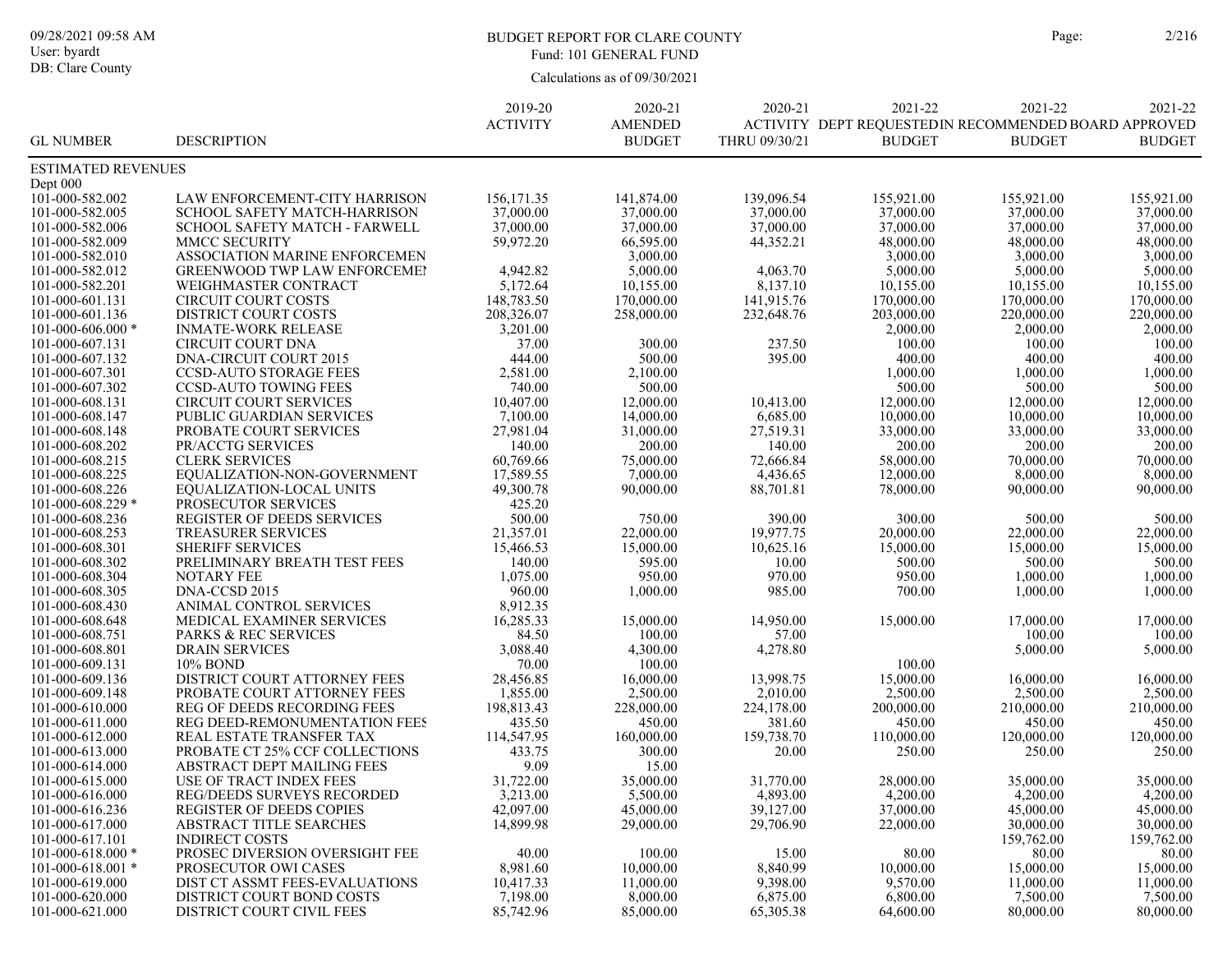# BUDGET REPORT FOR CLARE COUNTY Page: 3/216 Fund: 101 GENERAL FUND

|                           |                                     | 2019-20         | 2020-21        | 2020-21       | 2021-22                                               | 2021-22       | 2021-22       |
|---------------------------|-------------------------------------|-----------------|----------------|---------------|-------------------------------------------------------|---------------|---------------|
|                           |                                     | <b>ACTIVITY</b> | <b>AMENDED</b> |               | ACTIVITY DEPT REQUESTED IN RECOMMENDED BOARD APPROVED |               |               |
| <b>GL NUMBER</b>          | <b>DESCRIPTION</b>                  |                 | <b>BUDGET</b>  | THRU 09/30/21 | <b>BUDGET</b>                                         | <b>BUDGET</b> | <b>BUDGET</b> |
| <b>ESTIMATED REVENUES</b> |                                     |                 |                |               |                                                       |               |               |
| Dept 000                  |                                     |                 |                |               |                                                       |               |               |
| 101-000-623.000           | SHERIFF SERVICE OF PAPERS           | 19,228.26       | 25,000.00      | 20,007.52     | 20,000.00                                             | 20,000.00     | 20,000.00     |
| 101-000-626.000           | ANIMAL ADOPTION FEES                | 7,255.00        |                |               |                                                       |               |               |
| 101-000-626.131           | <b>CVR - SERVICES</b>               | 2,052.71        | 2,800.00       | 2,707.80      | 2,300.00                                              | 2,500.00      | 2,500.00      |
| 101-000-627.001           | <b>RECORD COPIES - JAIL</b>         | 2,738.09        | 2,050.00       | 2,123.12      | 2,000.00                                              | 2,000.00      | 2,000.00      |
| 101-000-627.002           | <b>FOIA SERVICES</b>                | 305.44          | 175.00         | 75.00         | 100.00                                                | 100.00        | 100.00        |
|                           |                                     |                 |                |               |                                                       |               |               |
| 101-000-628.001           | <b>REG OF DEEDS FAX</b>             | 1,050.00        | 1,000.00       | 820.00        | 600.00                                                | 1,000.00      | 1,000.00      |
| 101-000-629.301           | <b>SALVAGE INSPECTION - CCSD</b>    | 1,650.00        |                |               |                                                       |               |               |
| 101-000-629.351           | <b>BOOKING FEES-JAIL</b>            | 1,954.26        | 2,300.00       | 1,419.33      | 1,992.00                                              | 1,992.00      | 1,992.00      |
| 101-000-630.000           | <b>DOCTOR FEE'S - JAIL</b>          | 692.39          | 877.00         | 297.96        | 599.00                                                | 599.00        | 599.00        |
| 101-000-631.000           | <b>COBRA SERVICES</b>               | 10,462.87       |                |               |                                                       |               |               |
| 101-000-635.000           | TRANSPORATION OF PRISONERS          | 38,200.06       | 13,524.00      | 8,070.37      | 11,000.00                                             | 38,524.00     | 38,524.00     |
| $101-000-636.000*$        | HOUSING OF INMATES-OTHER CO         | 984,025.00      | 790,000.00     | 448,372.50    | 558,685.00                                            | 1,000,000.00  | 1,000,000.00  |
| 101-000-637.000 *         | HOUSING INMATES-ST, DETAINER        | 19,027.48       | 10,000.00      | 5,985.00      | 3,000.00                                              | 10,000.00     | 10,000.00     |
| 101-000-637.001           | HOUSING INMATES-DIVERTED FELON      | 156,290.00      | 131,291.00     | 101,435.00    | 100,000.00                                            | 125,000.00    | 125,000.00    |
| 101-000-638.000           | <b>INMATES - BOARD &amp; ROOM</b>   | 4,603.44        | 15,000.00      | 13,963.81     | 10,000.00                                             | 10,000.00     | 10,000.00     |
| $101 - 000 - 639.001$ *   | WEEKENDER LODGING - JAIL            | 6,510.00        | 399.00         |               | 7,000.00                                              | 7,000.00      | 7,000.00      |
| 101-000-644.000           | <b>VENDING MACHINE</b>              | 223.16          | 750.00         | 44.48         | 200.00                                                | 200.00        | 200.00        |
| 101-000-646.000           | SALE OF CONFISCATED PROPERTY        | 1,000.00        | 8,000.00       | 6,714.00      | 3,000.00                                              | 3,000.00      | 3,000.00      |
| 101-000-648.000           | <b>SALE OF SCRAP &amp; SALVAGE</b>  | 40.00           | 1,000.00       | 965.00        | 1,000.00                                              | 1,000.00      | 1,000.00      |
| 101-000-650.000           | SEX OFFENDER REGISTRATION FEES      | 4,140.00        | 5,000.00       | 3,840.00      | 4,400.00                                              | 4,400.00      | 4,400.00      |
| 101-000-656.131           | <b>CIRCUIT CT BOND FORFEITURES</b>  | 4,740.00        | 15,000.00      | 12,410.00     | 10,000.00                                             | 10,000.00     | 10,000.00     |
| 101-000-656.136           | DIST CT BOND FORFEITURES            | 2,750.00        | 2,000.00       | 1,550.00      | 2,000.00                                              | 2,000.00      | 2,000.00      |
| 101-000-657.000           | <b>ORDINANCE FINES/COST</b>         | 7,238.68        | 11,000.00      | 9,718.35      | 7,400.00                                              | 10,000.00     | 10,000.00     |
| 101-000-665.000           | <b>INTEREST EARNED</b>              | 16,664.30       | 1,500.00       | 504.45        | 5,000.00                                              | 5,000.00      | 5,000.00      |
| 101-000-665.001           | <b>INTEREST EARNED-CURRENT TAX</b>  | 7,314.98        | 9,600.00       | 7,593.81      | 7,500.00                                              | 8,000.00      | 8,000.00      |
| 101-000-667.000           | <b>RENT</b>                         | 70.00           |                | 50.00         | 100.00                                                | 100.00        | 100.00        |
|                           |                                     |                 | 100.00         |               |                                                       |               |               |
| 101-000-668.000           | ROYALTIES - LANDFILL                | 418,817.44      | 500,000.00     | 414,043.50    | 425,000.00                                            | 450,000.00    | 450,000.00    |
| 101-000-671.000           | <b>DRUG SCREENING</b>               | 65.00           | 200.00         | 15.00         | 200.00                                                | 200.00        | 200.00        |
| 101-000-674.430           | ANIMAL CONTRIB-SPAY-NUETER-AD(      | 3,050.00        |                |               |                                                       |               |               |
| 101-000-675.000           | <b>CONTRIB FROM PRIVATE SOURCES</b> |                 | 5,000.00       | 3,590.49      |                                                       |               |               |
| 101-000-675.004           | PRIVATE CONTR - SPAY/NEUTER CON     | 11,139.00       |                |               |                                                       |               |               |
| 101-000-675.301           | <b>CONTRIBUTIONS - CCSD</b>         | 246.00          | 100.00         | 20.00         | 50.00                                                 | 50.00         | 50.00         |
| $101 - 000 - 675.310*$    | CONTRIBUTIONS-NEIGHBORHOOD W        | 1,500.00        | 1,500.00       |               | 1,475.00                                              | 1,475.00      | 1,475.00      |
| 101-000-675.311           | <b>CONTRIBUTIONS - EQUIPMENT</b>    |                 | 250.00         | 250.00        | 150.00                                                | 150.00        | 150.00        |
| 101-000-675.312           | <b>CONTRIBUTIONS - CCSD CANINE</b>  | 1,200.00        | 510.00         | 510.00        | 500.00                                                | 500.00        | 500.00        |
| 101-000-675.430           | CONTRIB -PRIVATE SOURCES -ANIMA     | 24,906.54       |                |               |                                                       |               |               |
| 101-000-676.136           | DIST CT REIMBURSEMENTS-MISC.        | 2,601.41        | 3,000.00       | 2,714.32      | 2,601.00                                              | 3,000.00      | 3,000.00      |
| 101-000-676.167           | REIMBURSEMENT-JURY FEES             |                 | 125.00         |               | 75.00                                                 | 75.00         | 75.00         |
| 101-000-676.191           | ELECTION REIMBURSEMENT              | 29,998.37       | 3,000.00       | 2,554.44      | 5,000.00                                              | 5,000.00      | 5,000.00      |
| $101 - 000 - 676.229$ *   | PROSECUTOR REIMBURSEMENT-MISC       | 246.85          | 400.00         | 274.58        | 200.00                                                | 250.00        | 250.00        |
| 101-000-676.351           | REIMBURSEMENTS - JAIL               | 307.36          | 200.00         | 86.02         | 100.00                                                | 100.00        | 100.00        |
| 101-000-676.431           | ANIMAL CONT RAB/VAC/LIC DEPOSIT     | 1,365.00        |                |               |                                                       |               |               |
| 101-000-676.851           | REIMBURSEMENT-INSURANCE             | 11,185.00       |                |               |                                                       |               |               |
| 101-000-678.000           | HEALTH INSURANCE RETIREES           | 17,675.62       | 18,599.00      | 17,258.95     | 18,599.00                                             | 18,599.00     | 18,599.00     |
| 101-000-678.001           | <b>HEALTH INS - EMPLOYEE</b>        | 319.85          |                |               |                                                       |               |               |
| 101-000-678.002           | HEALTH INS - EMPLOYEE FLEX          | 1,796.44        |                |               |                                                       |               |               |
| 101-000-679.000           | REIMBURSEMENT-TAX COLLECT BON       | 3,564.60        | 5,000.00       | 2,003.00      | 5,000.00                                              | 5,000.00      | 5,000.00      |
| 101-000-680.131           | CIRCUIT CT REIMB - GLADWIN CO       | 38,070.99       | 38,000.00      | 33,846.41     | 42,000.00                                             | 42,000.00     | 42,000.00     |
| 101-000-680.136           | DISTRICT CT REIMB - GLADWIN CO      | 43,950.60       | 20,000.00      | 14,752.28     | 4,829.16                                              | 4,830.00      | 4,830.00      |
|                           | PROBATE CT REIMB - GLADWIN CO       |                 |                |               |                                                       | 66,000.00     |               |
| 101-000-680.148           |                                     | 37,747.43       | 15,000.00      | 15,298.98     | 66,000.00                                             |               | 66,000.00     |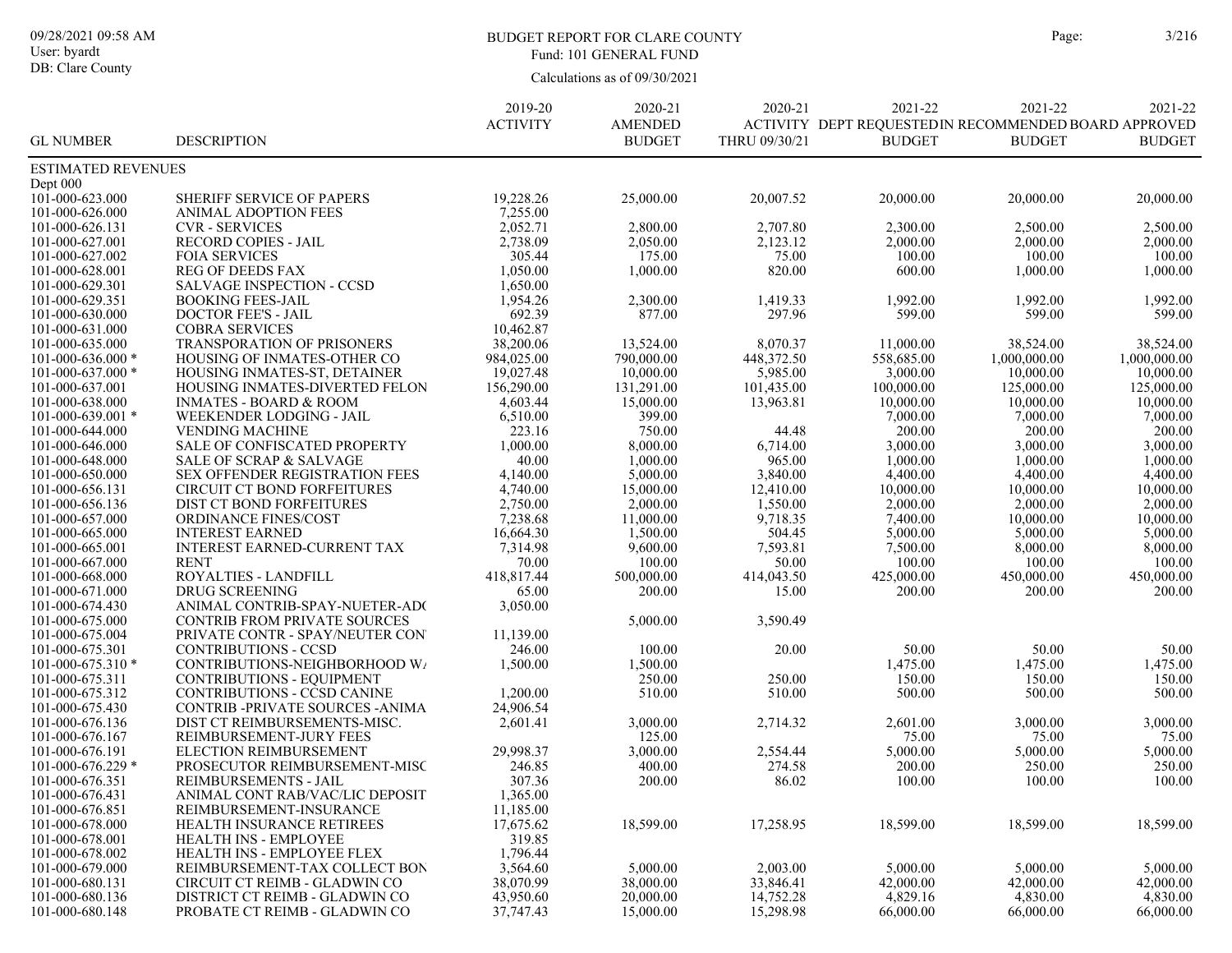# BUDGET REPORT FOR CLARE COUNTY Page: 4/216 Fund: 101 GENERAL FUND

| <b>GL NUMBER</b>                                                                       | <b>DESCRIPTION</b>                                                                                                                                                                 | 2019-20<br><b>ACTIVITY</b>                    | 2020-21<br><b>AMENDED</b><br><b>BUDGET</b>     | 2020-21<br>THRU 09/30/21                       | 2021-22<br>ACTIVITY DEPT REQUESTED IN RECOMMENDED BOARD APPROVED<br><b>BUDGET</b> | 2021-22<br><b>BUDGET</b>                       | 2021-22<br><b>BUDGET</b>                       |
|----------------------------------------------------------------------------------------|------------------------------------------------------------------------------------------------------------------------------------------------------------------------------------|-----------------------------------------------|------------------------------------------------|------------------------------------------------|-----------------------------------------------------------------------------------|------------------------------------------------|------------------------------------------------|
| <b>ESTIMATED REVENUES</b>                                                              |                                                                                                                                                                                    |                                               |                                                |                                                |                                                                                   |                                                |                                                |
| Dept 000<br>101-000-683.000 *<br>101-000-683.001<br>101-000-684.000<br>101-000-685.000 | TWP TAX NOTICE POSTAGE REIMB<br>POSTAGE REIMBURSEMENT<br>WORKMANS COMP REIMBURSEMENT<br><b>INMATE MEDICAL - IN COUNTY</b>                                                          | 2,770.00<br>8,161.07<br>11,225.00<br>1,977.44 | 1,500.00<br>15,000.00<br>17,941.00<br>1,200.00 | 1,243.38<br>12,024.61<br>17,941.00<br>1,095.52 | 500.00<br>15,000.00<br>10,000.00<br>1,200.00                                      | 1,500.00<br>15,000.00<br>10,000.00<br>1,200.00 | 1,500.00<br>15,000.00<br>10,000.00<br>1,200.00 |
| $101 - 000 - 685.001$ *<br>101-000-687.000<br>101-000-693.000                          | <b>INMATE MEDICAL - OUT COUNTY</b><br><b>REFUNDS &amp; REBATES</b><br>SALE OF CAPITAL ASSETS                                                                                       | 109.98<br>4,780.75<br>675.00                  | 100.00<br>4,500.00<br>43,000.00                | 3,913.00<br>42,714.00                          |                                                                                   | 2,500.00                                       | 2,500.00                                       |
| 101-000-694.000<br>101-000-698.000                                                     | <b>CASH OVER &amp; SHORT</b><br><b>INSTALLMENT PURCHASE PROCEEDS</b>                                                                                                               | 474.41<br>279,331.53                          | 1,000.00                                       | 390.86                                         |                                                                                   | 500.00                                         | 500.00                                         |
| 101-000-699.249<br>101-000-699.256<br>101-000-699.263                                  | APPROP TRANSFER IN - BLDG/ELECT<br>APPROP TRANS IN - AUTOMATION FUI<br>APPROP TRANS IN - CPL FUND                                                                                  | 11,533.20<br>14,186.88<br>10,000.00           | 11,534.00                                      | 11,533.20                                      | 11,534.00                                                                         | 11,534.00                                      | 11,534.00                                      |
| 101-000-699.274<br>101-000-699.288                                                     | APPROP TRANS IN COMM DEVELOPMI<br>APPROP TRANS IN SENIOR SERVICES                                                                                                                  | 12,500.00<br>11,534.00                        | 12,500.00                                      |                                                | 12,500.00                                                                         | 12,500.00                                      | 12,500.00                                      |
| $101 - 000 - 699.518$ *<br>101-000-699.595                                             | APPROP TRANSFER IN TAX REVERSIO<br>APPROP TRANS IN - COMMISSARY                                                                                                                    | 410,175.00<br>112,195.04                      | 386,042.00<br>155,673.16                       | 386,042.00<br>155,673.16                       | 86,042.00                                                                         | 86,042.00                                      | 86,042.00                                      |
| 101-000-699.616<br>101-000-699.900                                                     | APPROP TRANS IN DEL TAX REV FD<br><b>BEGINNING FUND BALANCE</b>                                                                                                                    | 600,000.00                                    | 520,000.00<br>360,831.68                       | 500,000.00                                     | 500,000.00                                                                        | 600,000.00                                     | 600,000.00<br>1,000,000.00                     |
| Totals for dept 000 -                                                                  |                                                                                                                                                                                    | 12,483,122.41                                 | 12,949,315.09                                  | 11,037,954.02                                  | 10,930,008.29                                                                     | 12,263,998.00                                  | 13,263,998.00                                  |
| * NOTES TO BUDGET: DEPARTMENT 000                                                      |                                                                                                                                                                                    |                                               |                                                |                                                |                                                                                   |                                                |                                                |
| 503.000                                                                                | FEDERAL GRANT - JUDICIAL (PA)                                                                                                                                                      |                                               |                                                |                                                |                                                                                   |                                                |                                                |
|                                                                                        | <b>FOOTNOTE AMOUNTS:</b><br>2020-YX-BX-0001                                                                                                                                        |                                               |                                                |                                                | 177,189.00                                                                        |                                                |                                                |
| 522.000                                                                                | CRP - PROSECUTOR - FEDERAL                                                                                                                                                         |                                               |                                                |                                                |                                                                                   |                                                |                                                |
|                                                                                        | <b>FOOTNOTE AMOUNTS:</b><br>THIS IS THE REVENUE EXPECTED FROM THE TITLE IV D CONTRACT                                                                                              |                                               |                                                |                                                | 50,000.00                                                                         |                                                |                                                |
| 528.001                                                                                | <b>CESF GRANT</b>                                                                                                                                                                  |                                               |                                                |                                                |                                                                                   |                                                |                                                |
|                                                                                        | <b>FOOTNOTE AMOUNTS:</b><br>CESF GRANT PERIOD JUNE 1, 2021 TO DECEMBER 31, 2021 - THIS COVERS THE 3 MONTHS IN THE NEW BUDGET YEAR FOR THE PROSECUTOR                               |                                               |                                                |                                                | 10,715.00                                                                         |                                                |                                                |
| 540.000                                                                                | <b>PROBATE JUDGES SALARY</b>                                                                                                                                                       |                                               |                                                |                                                |                                                                                   |                                                |                                                |
|                                                                                        | <b>INCLUDES FICA AND MEDICARE</b>                                                                                                                                                  |                                               |                                                |                                                |                                                                                   |                                                |                                                |
| 562.001                                                                                | CPS DHS - PROSECUTOR - STATE                                                                                                                                                       |                                               |                                                |                                                |                                                                                   |                                                |                                                |
|                                                                                        | DHHS CONTRACT WHICH IS NO LONGER IN EXISTENCE. WE DO NOT UTILIZE THIS LINE ITEM                                                                                                    |                                               |                                                |                                                |                                                                                   |                                                |                                                |
| 565.000                                                                                | <b>FOOD STAMP FRAUD</b>                                                                                                                                                            |                                               |                                                |                                                |                                                                                   |                                                |                                                |
|                                                                                        | <b>FOOTNOTE AMOUNTS:</b><br>WELFARE FRAUD - WE RECEIVE FUNDS FOR WELFARE FRAUD CASES WE PROSECUTE - REVENUE VARIES YEAR TO YEAR BASED ON CASES SUBMITTED<br><b>FOR PROSECUTION</b> |                                               |                                                |                                                | 300.00                                                                            |                                                |                                                |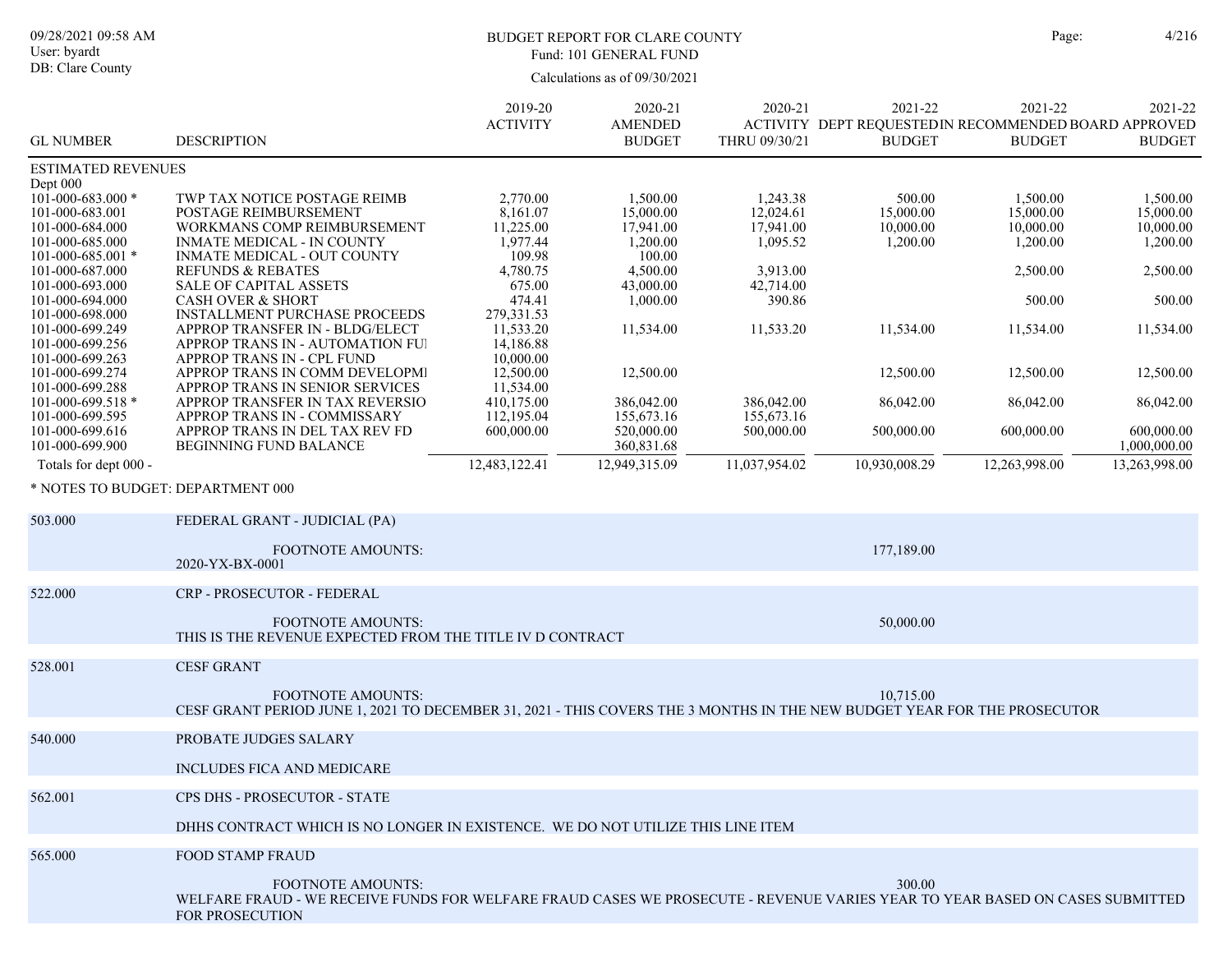| 09/28/2021 09:58 AM<br>User: byardt<br>DB: Clare County | <b>BUDGET REPORT FOR CLARE COUNTY</b><br>Fund: 101 GENERAL FUND                                                                                     |                            |                                            |                          |                                                                                  |                          | 5/216                    |
|---------------------------------------------------------|-----------------------------------------------------------------------------------------------------------------------------------------------------|----------------------------|--------------------------------------------|--------------------------|----------------------------------------------------------------------------------|--------------------------|--------------------------|
|                                                         |                                                                                                                                                     |                            | Calculations as of 09/30/2021              |                          |                                                                                  |                          |                          |
| <b>GL NUMBER</b>                                        | <b>DESCRIPTION</b>                                                                                                                                  | 2019-20<br><b>ACTIVITY</b> | 2020-21<br><b>AMENDED</b><br><b>BUDGET</b> | 2020-21<br>THRU 09/30/21 | 2021-22<br>ACTIVITY DEPT REQUESTEDIN RECOMMENDED BOARD APPROVED<br><b>BUDGET</b> | 2021-22<br><b>BUDGET</b> | 2021-22<br><b>BUDGET</b> |
| <b>ESTIMATED REVENUES</b><br>Dept 000                   |                                                                                                                                                     |                            |                                            |                          |                                                                                  |                          |                          |
| 569.000                                                 | <b>VICTIM'S RIGHTS GRANT</b>                                                                                                                        |                            |                                            |                          |                                                                                  |                          |                          |
|                                                         | <b>FOOTNOTE AMOUNTS:</b><br>VICTIM RIGHTS GRANT - THIS IS TIED TO THE 230 FUND                                                                      |                            |                                            |                          | 51,807.00                                                                        |                          |                          |
| 571.000                                                 | CONVENTION FAC LIQUOR TAX                                                                                                                           |                            |                                            |                          |                                                                                  |                          |                          |
|                                                         | <b>FOOTNOTE AMOUNTS:</b><br>PER TRI-COUNTY CONVENTION FACILITIES TAX LETTER DATED MAY 17TH                                                          |                            |                                            |                          | 102,856.00                                                                       |                          |                          |
| 574.000                                                 | <b>STATE REVENUE SHARING</b>                                                                                                                        |                            |                                            |                          |                                                                                  |                          |                          |
|                                                         | <b>FOOTNOTE AMOUNTS:</b><br>PER STATE ESTIMATES IN FEB (MOST CURRENT AT THIS TIME)                                                                  |                            |                                            |                          | 688,207.00                                                                       |                          |                          |
| 606.000                                                 | <b>INMATE-WORK RELEASE</b>                                                                                                                          |                            |                                            |                          |                                                                                  |                          |                          |
|                                                         | DUE COVID - JUDGE NOT SENTENCING WORK RELEASE                                                                                                       |                            |                                            |                          |                                                                                  |                          |                          |
| 608.229                                                 | PROSECUTOR SERVICES                                                                                                                                 |                            |                                            |                          |                                                                                  |                          |                          |
|                                                         | FOOTNOTE AMOUNTS:<br>PROSECUTOR SERVICES - 10% FEES WE RECEIVE FOR PROSECUTING CIVIL DRUG FORFEITURE                                                |                            |                                            |                          | 400.00                                                                           |                          |                          |
| 618.000                                                 | PROSEC DIVERSION OVERSIGHT FEE                                                                                                                      |                            |                                            |                          |                                                                                  |                          |                          |
|                                                         | <b>FOOTNOTE AMOUNTS:</b><br>PROSECUTOR DIVERSION OVERSIGHT FEES - MONEY WE RECEIVE FROM THE BOUNCEBACK CHECK ENFORCEMENT PROGRAM                    |                            |                                            |                          | 80.00                                                                            |                          |                          |
| 618.001                                                 | PROSECUTOR OWI CASES                                                                                                                                |                            |                                            |                          |                                                                                  |                          |                          |
|                                                         | <b>FOOTNOTE AMOUNTS:</b><br>PROSECUTOR OWI CASES - THIS IS THE COSTS OF PROSECUTION. THIS SHOULD BE IN ITS OWN FUND PER OUR MOST RECENT DISCUSSIONS |                            |                                            |                          | 10,000.00                                                                        |                          |                          |
| 624.000                                                 | PACC/PAAM - VICTIM RIGHTS                                                                                                                           |                            |                                            |                          |                                                                                  |                          |                          |
|                                                         | PACC/PAAM VICTIM RIGHTS GRANT - TIED TO EXPENSE LINE ITEM 101-229-728.001 - WHICH WE NO LONGER RECEIVE                                              |                            |                                            |                          |                                                                                  |                          |                          |
| 636.000                                                 | HOUSING OF INMATES-OTHER CO                                                                                                                         |                            |                                            |                          |                                                                                  |                          |                          |
|                                                         | <b>FOOTNOTE AMOUNTS:</b><br>AMT. DECREASED - DUE TO COVID RESTRICTIONS                                                                              |                            |                                            |                          | 558,685.00                                                                       |                          |                          |
| 637.000                                                 | HOUSING INMATES-ST, DETAINER                                                                                                                        |                            |                                            |                          |                                                                                  |                          |                          |
|                                                         | FOOTNOTE AMOUNTS:<br>AMT. DECREASED DUE TO COVID RESTRICTIONS                                                                                       |                            |                                            |                          | 3,000.00                                                                         |                          |                          |
| 639.001                                                 | WEEKENDER LODGING - JAIL                                                                                                                            |                            |                                            |                          |                                                                                  |                          |                          |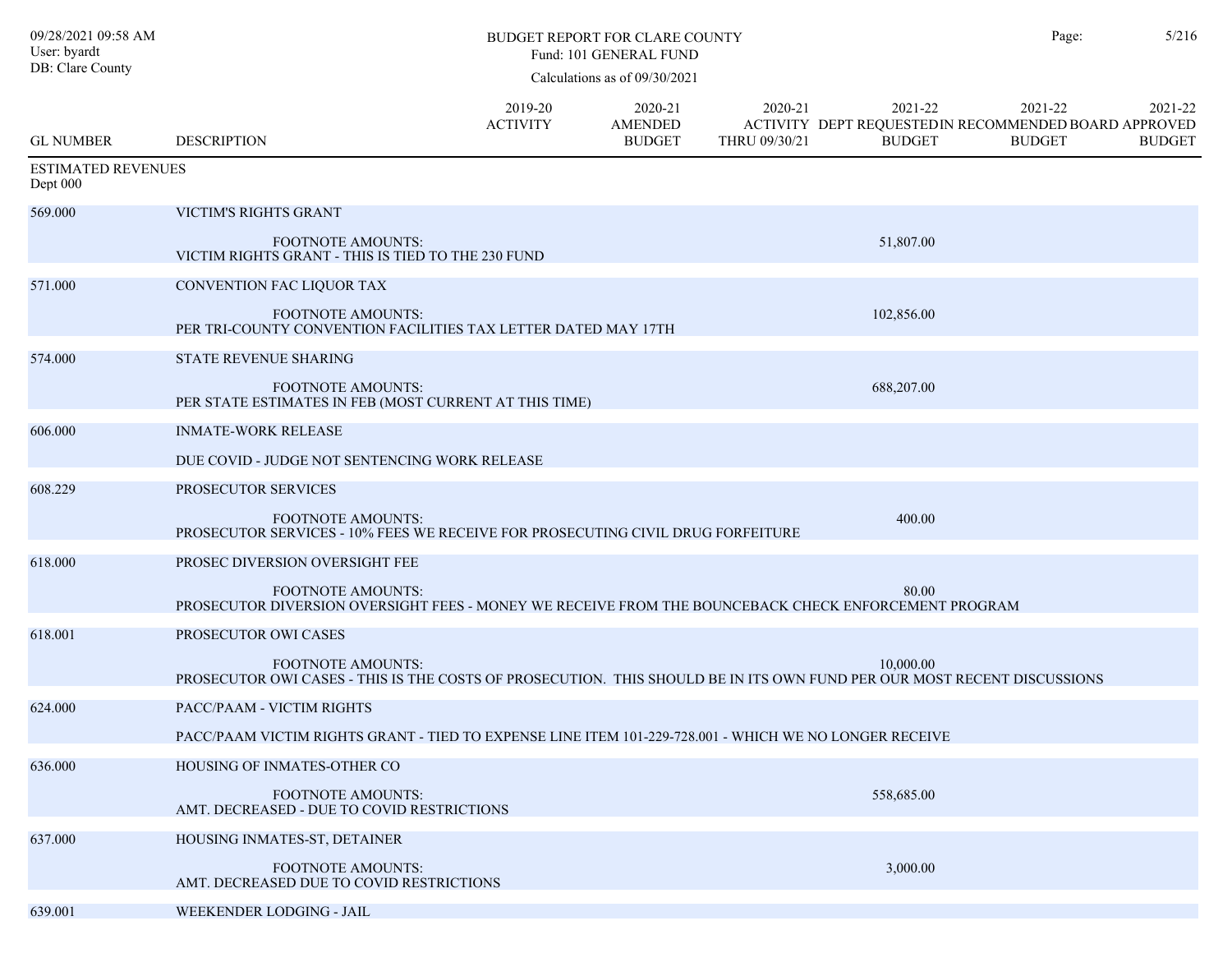| 09/28/2021 09:58 AM<br>User: byardt<br>DB: Clare County |                                                                                                                                           | Page:                      | 6/216                                      |                          |                                                                                   |                          |                          |
|---------------------------------------------------------|-------------------------------------------------------------------------------------------------------------------------------------------|----------------------------|--------------------------------------------|--------------------------|-----------------------------------------------------------------------------------|--------------------------|--------------------------|
|                                                         |                                                                                                                                           |                            |                                            |                          |                                                                                   |                          |                          |
| <b>GL NUMBER</b>                                        | <b>DESCRIPTION</b>                                                                                                                        | 2019-20<br><b>ACTIVITY</b> | 2020-21<br><b>AMENDED</b><br><b>BUDGET</b> | 2020-21<br>THRU 09/30/21 | 2021-22<br>ACTIVITY DEPT REQUESTED IN RECOMMENDED BOARD APPROVED<br><b>BUDGET</b> | 2021-22<br><b>BUDGET</b> | 2021-22<br><b>BUDGET</b> |
| <b>ESTIMATED REVENUES</b><br>Dept 000                   |                                                                                                                                           |                            |                                            |                          |                                                                                   |                          |                          |
|                                                         | DUE TO COVID JUDGE NOT SENTENCING WKENDER LODGING                                                                                         |                            |                                            |                          |                                                                                   |                          |                          |
| 675.310                                                 | CONTRIBUTIONS-NEIGHBORHOOD WATCH                                                                                                          |                            |                                            |                          |                                                                                   |                          |                          |
|                                                         | AS LONG AS NHW EXPO IS ABLE TO CONTINUE AFTER COVID SITUATION                                                                             |                            |                                            |                          |                                                                                   |                          |                          |
| 676.229                                                 | PROSECUTOR REIMBURSEMENT-MISC                                                                                                             |                            |                                            |                          |                                                                                   |                          |                          |
|                                                         | <b>FOOTNOTE AMOUNTS:</b><br>PROSECUTOR REIMBURSEMENT MISCELLANEOUS - THIS IS MONEY RECEIVED FOR COPIES OF DISCS/DVDS/POLICE REPORTS, ETC. |                            |                                            |                          | 200.00                                                                            |                          |                          |
| 683.000                                                 | TWP TAX NOTICE POSTAGE REIMB                                                                                                              |                            |                                            |                          |                                                                                   |                          |                          |
|                                                         | <b>FOOTNOTE AMOUNTS:</b><br>TAX BILLS ARE NOW CONTRACTED OUT - DECREASED AMT                                                              |                            |                                            |                          | 500.00                                                                            |                          |                          |
| 685.001                                                 | <b>INMATE MEDICAL - OUT COUNTY</b>                                                                                                        |                            |                                            |                          |                                                                                   |                          |                          |
|                                                         | <b>SST - OUT OF BUSINESS</b>                                                                                                              |                            |                                            |                          |                                                                                   |                          |                          |
| 699.518                                                 | APPROP TRANSFER IN TAX REVERSION                                                                                                          |                            |                                            |                          |                                                                                   |                          |                          |
|                                                         | <b>FOOTNOTE AMOUNTS:</b><br>PER NEW LEGISLATION NO APPROPRIATION EXCEPT TREAS ADMIN - 2 FULL TIME STAFF PER BOC<br>DEPT '000' TOTAL       |                            |                                            |                          | 86,402.00<br>1,740,341.00                                                         |                          |                          |
| <b>TOTAL ESTIMATED REVENUES</b>                         |                                                                                                                                           | 12,483,122.41              | 12,949,315.09                              | 11,037,954.02            | 10,930,008.29                                                                     | 12,263,998.00            | 13,263,998.00            |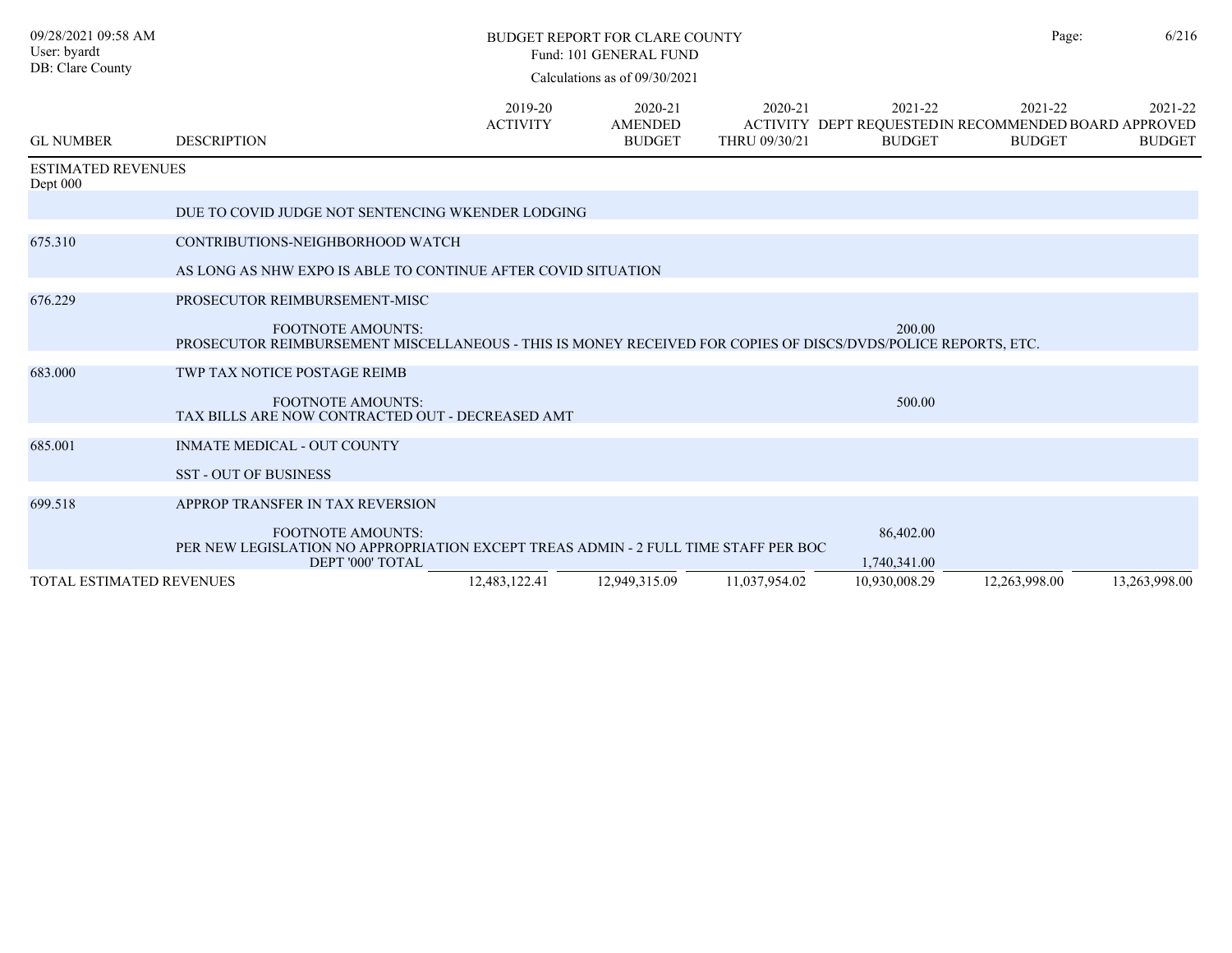| e: | 7/2 |
|----|-----|
|    |     |

09/28/2021 09:58 AM

User: byardt DB: Clare County

# BUDGET REPORT FOR CLARE COUNTY Page:  $7/216$ Fund: 101 GENERAL FUND

| <b>GL NUMBER</b>                                                                                                                                                                                                                                                        | <b>DESCRIPTION</b>                                                                                                                                                                                                                                                                                                                                                                                                                                                                                | 2019-20<br><b>ACTIVITY</b>                                                                                              | 2020-21<br><b>AMENDED</b><br><b>BUDGET</b>                                                                       | 2020-21<br>THRU 09/30/21                                                                                      | 2021-22<br>ACTIVITY DEPT REQUESTED IN RECOMMENDED BOARD APPROVED<br><b>BUDGET</b>                                             | 2021-22<br><b>BUDGET</b>                                                                                                      | 2021-22<br><b>BUDGET</b>                                                                                                      |
|-------------------------------------------------------------------------------------------------------------------------------------------------------------------------------------------------------------------------------------------------------------------------|---------------------------------------------------------------------------------------------------------------------------------------------------------------------------------------------------------------------------------------------------------------------------------------------------------------------------------------------------------------------------------------------------------------------------------------------------------------------------------------------------|-------------------------------------------------------------------------------------------------------------------------|------------------------------------------------------------------------------------------------------------------|---------------------------------------------------------------------------------------------------------------|-------------------------------------------------------------------------------------------------------------------------------|-------------------------------------------------------------------------------------------------------------------------------|-------------------------------------------------------------------------------------------------------------------------------|
| <b>APPROPRIATIONS</b><br>Dept 101 - BOARD OF COMMISIONERS<br>101-101-702.000<br>101-101-707.000<br>101-101-710.000<br>101-101-711.000<br>101-101-728.000<br>$101 - 101 - 814.000$ *<br>101-101-852.000<br>101-101-864.000<br>101-101-967.000<br>$101 - 101 - 967.001$ * | SALARY<br>PER DIEM<br><b>FICA EXPENSE</b><br>MEDICARE EXPENSE<br>PRINTING & BINDING<br><b>DUES &amp; SUBSCRIPTIONS</b><br><b>TELEPHONE</b><br>TRAVEL & EXPENSE<br><b>SPECIAL PROJECTS</b><br><b>EMPLOYEE RECOGNITION</b><br>Totals for dept 101 - BOARD OF COMMISIONERS<br>* NOTES TO BUDGET: DEPARTMENT 101 BOARD OF COMMISIONERS                                                                                                                                                                | 60,702.93<br>5,800.00<br>4,119.74<br>963.50<br>315.50<br>24,704.41<br>349.83<br>827.08<br>500.00<br>313.66<br>98,596.65 | 60,207.00<br>12,600.00<br>4,514.00<br>1,057.00<br>530.00<br>16,627.00<br>450.00<br>375.00<br>500.00<br>96,860.00 | 56,902.49<br>6,750.00<br>3,946.46<br>922.93<br>254.45<br>16,868.99<br>390.18<br>375.00<br>300.00<br>86,710.50 | 60,671.00<br>12,600.00<br>4,542.00<br>1,062.00<br>530.00<br>16,302.00<br>450.00<br>6,220.00<br>500.00<br>320.00<br>103,197.00 | 60,671.00<br>10,000.00<br>4,382.00<br>1,025.00<br>530.00<br>16,379.00<br>450.00<br>6,220.00<br>500.00<br>320.00<br>100,477.00 | 60,671.00<br>10,000.00<br>4,382.00<br>1,025.00<br>530.00<br>16,379.00<br>450.00<br>6,220.00<br>500.00<br>320.00<br>100,477.00 |
| 814.000                                                                                                                                                                                                                                                                 | <b>DUES &amp; SUBSCRIPTIONS</b><br><b>FOOTNOTE AMOUNTS:</b><br>MICHIGAN ASSOCIATION OF COUNTY DUES<br><b>FOOTNOTE AMOUNTS:</b><br>EAST MICHIGAN COUNCIL OF GOVERNMENT<br><b>FOOTNOTE AMOUNTS:</b><br>NATIONAL ASSOCIATION OF COUNTIES<br><b>FOOTNOTE AMOUNTS:</b><br>MICHIGAN TOWNSHIP ASSOCIATION<br><b>FOOTNOTE AMOUNTS:</b><br>MICHIGAN MUNICIPAL LEAGUE<br><b>FOOTNOTE AMOUNTS:</b><br>NOTHERN MI COUNTIES<br><b>FOOTNOTE AMOUNTS:</b><br><b>ZOOM SUBSCRIPTION</b><br>ACCOUNT '814.000' TOTAL |                                                                                                                         |                                                                                                                  |                                                                                                               | 8,268.00<br>5,000.00<br>619.00<br>460.00<br>985.00<br>75.00<br>972.00<br>16,379.00                                            |                                                                                                                               |                                                                                                                               |
| 967.001                                                                                                                                                                                                                                                                 | <b>EMPLOYEE RECOGNITION</b><br>FUNDS FOR EMPLOYEE RECOGNITION PINS<br>DEPT '101' TOTAL                                                                                                                                                                                                                                                                                                                                                                                                            |                                                                                                                         |                                                                                                                  |                                                                                                               | 16,379.00                                                                                                                     |                                                                                                                               |                                                                                                                               |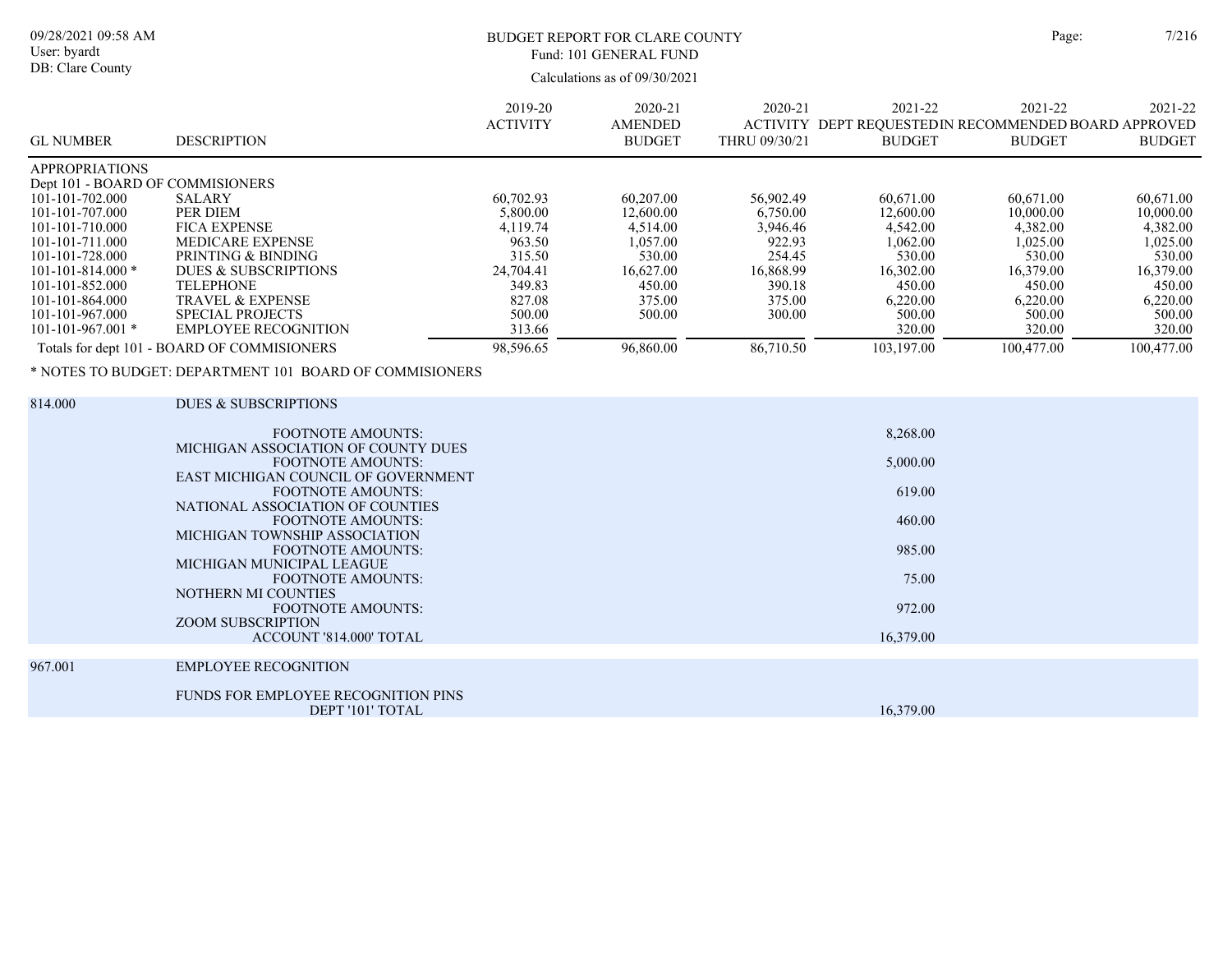# BUDGET REPORT FOR CLARE COUNTY Page: 8/216 Fund: 101 GENERAL FUND

|                                     |                                      | 2019-20         | 2020-21        | 2020-21       | 2021-22       | 2021-22                                              | 2021-22       |
|-------------------------------------|--------------------------------------|-----------------|----------------|---------------|---------------|------------------------------------------------------|---------------|
|                                     |                                      | <b>ACTIVITY</b> | <b>AMENDED</b> |               |               | ACTIVITY DEPT REOUESTEDIN RECOMMENDED BOARD APPROVED |               |
| <b>GL NUMBER</b>                    | <b>DESCRIPTION</b>                   |                 | <b>BUDGET</b>  | THRU 09/30/21 | <b>BUDGET</b> | <b>BUDGET</b>                                        | <b>BUDGET</b> |
| <b>APPROPRIATIONS</b>               |                                      |                 |                |               |               |                                                      |               |
| Dept 131 - CIRCUIT COURT            |                                      |                 |                |               |               |                                                      |               |
| 101-131-702.000                     | <b>JUDGES SUPPLEMENTAL SALARY</b>    | 50,598.88       | 50,296.00      | 47,808.81     | 50,296.00     | 50,296.00                                            | 50,296.00     |
| 101-131-702.001                     | <b>ASSIGN CLK SALARY</b>             | 41,103.74       | 40,657.00      | 43,612.48     | 42,507.00     | 40,657.00                                            | 40,657.00     |
| 101-131-710.000                     | <b>FICA EXPENSE</b>                  | 2,610.30        | 2,521.00       | 2,646.56      | 2,600.00      | 2,521.00                                             | 2,521.00      |
| 101-131-711.000                     | <b>MEDICARE EXPENSE</b>              | 610.47          | 590.00         | 618.96        | 616.00        | 590.00                                               | 590.00        |
| 101-131-715.000                     | <b>HEALTH INSURANCE</b>              | 28,435.82       | 27,750.00      | 22,738.77     | 28,500.00     | 27,750.00                                            | 27,750.00     |
| 101-131-715.006                     | <b>CIC BUNDLE</b>                    | 948.00          | 1,000.00       | 948.00        | 1,000.00      | 720.00                                               | 720.00        |
| 101-131-717.000                     | LIFE INSURANCE                       | 52.36           | 65.00          | 61.88         | 65.00         | 65.00                                                | 65.00         |
| 101-131-720.000                     | <b>VACATIONS</b>                     |                 | 1,610.00       |               | 1,000.00      | 1,000.00                                             | 1,000.00      |
| 101-131-727.000                     | <b>OFFICE SUPPLIES</b>               | 1,399.17        | 1,000.00       | 887.13        | 1,250.00      | 1,250.00                                             | 1,250.00      |
| 101-131-732.000                     | <b>POSTAGE</b>                       | 1,511.42        | 1,300.00       | 1,000.14      | 1,300.00      | 1,300.00                                             | 1,300.00      |
| 101-131-801.000                     | <b>CONTRACT SERVICE</b>              | 65.00           | 500.00         |               | 500.00        |                                                      |               |
| 101-131-801.002                     | CONTRACT SERV-GLADWIN CO             | 76,586.92       | 85,000.00      | 43,347.58     | 85,000.00     | 78,000.00                                            | 78,000.00     |
| 101-131-810.000                     | TRIAL COURT ATTORNEYS                | 14,056.46       | 15,000.00      | 11,094.36     | 15,000.00     | 15,000.00                                            | 15,000.00     |
| 101-131-812.000                     | <b>JURY FEES</b>                     | 3,411.36        | 12,000.00      | 531.58        | 12,000.00     | 10,000.00                                            | 10,000.00     |
| 101-131-813.000                     | <b>WITNESS FEES</b>                  | 620.17          | 750.00         |               | 750.00        | 750.00                                               | 750.00        |
| 101-131-814.000                     | <b>DUES &amp; SUBSCRIPTIONS</b>      | 677.50          | 850.00         | 525.00        | 900.00        | 900.00                                               | 900.00        |
| 101-131-815.000                     | <b>SERVICE FEES</b>                  |                 | 250.00         | 70.00         | 250.00        | 250.00                                               | 250.00        |
| 101-131-816.000                     | <b>TRANSCRIPTS</b>                   | 7,333.80        | 6,000.00       | 2,788.10      | 6,000.00      | 6,000.00                                             | 6,000.00      |
| 101-131-851.000                     | <b>COMPUTER SUPPORT</b>              | 14,019.21       | 14,250.00      | 14,442.76     | 14,500.00     | 14,500.00                                            | 14,500.00     |
| 101-131-852.000                     | <b>TELEPHONE</b>                     | 210.24          | 1,000.00       | 237.70        | 500.00        | 500.00                                               | 500.00        |
| 101-131-864.000                     | <b>TRAVEL &amp; EXPENSE</b>          | 326.87          | 100.00         | 67.44         | 500.00        | 500.00                                               | 500.00        |
| 101-131-933.000                     | <b>EOUIPMENT MAINT &amp; REPAIRS</b> |                 | 400.00         |               | 300.00        | 300.00                                               | 300.00        |
| 101-131-957.000                     | <b>SEMINARS &amp; EDUCATION</b>      | 132.99          | 500.00         | 169.46        | 500.00        | 500.00                                               | 500.00        |
| 101-131-978.000                     | NEW EQUIPMENT                        |                 | 2,000.00       |               |               |                                                      |               |
| 101-131-982.000                     | <b>NEW LAW BOOKS</b>                 | 64.50           | 400.00         |               | 400.00        | 400.00                                               | 400.00        |
| Totals for dept 131 - CIRCUIT COURT |                                      | 244,775.18      | 265,789.00     | 193,596.71    | 266,234.00    | 253,749.00                                           | 253,749.00    |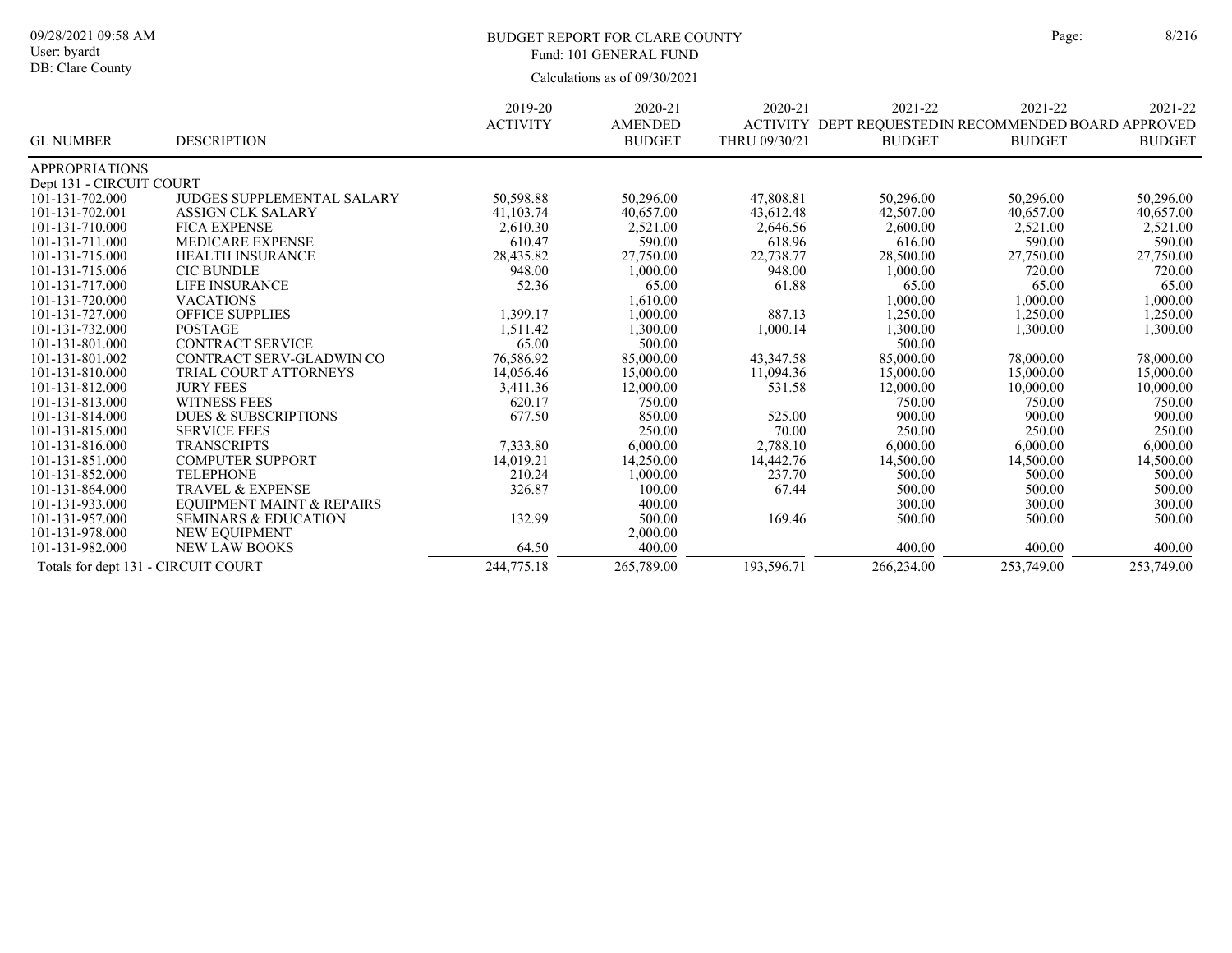### BUDGET REPORT FOR CLARE COUNTY Page: 9/216 Fund: 101 GENERAL FUND

Calculations as of 09/30/2021

|                                      |                                     | 2019-20         | 2020-21        | 2020-21       | 2021-22                                               | 2021-22       | 2021-22       |
|--------------------------------------|-------------------------------------|-----------------|----------------|---------------|-------------------------------------------------------|---------------|---------------|
|                                      |                                     | <b>ACTIVITY</b> | <b>AMENDED</b> |               | ACTIVITY DEPT REQUESTED IN RECOMMENDED BOARD APPROVED |               |               |
| <b>GL NUMBER</b>                     | <b>DESCRIPTION</b>                  |                 | <b>BUDGET</b>  | THRU 09/30/21 | <b>BUDGET</b>                                         | <b>BUDGET</b> | <b>BUDGET</b> |
| <b>APPROPRIATIONS</b>                |                                     |                 |                |               |                                                       |               |               |
| Dept 136 - DISTRICT COURT            |                                     |                 |                |               |                                                       |               |               |
| 101-136-702.000                      | JUDGE'S SUPPLEMENTAL SALARY         | 25,355.27       | 25,245.00      | 23,904.40     | 25,341.48                                             | 25,342.00     | 25,342.00     |
| $101 - 136 - 702.001$ *              | <b>MAGISTRATE SALARY</b>            | 60.494.50       | 60,000.00      | 62,920.92     | 70,000.00                                             | 60,462.00     | 65,500.00     |
| 101-136-704.000                      | <b>FULL TIME SALARIES</b>           | 282,874.52      | 212,855.00     | 205,729.36    | 220,644.90                                            | 220,645.00    | 220,645.00    |
| 101-136-705.001                      | VISITING JUDGE                      |                 | 100.00         |               | 100.00                                                | 100.00        | 100.00        |
| 101-136-710.000                      | <b>FICA EXPENSE</b>                 | 22,636.45       | 16,607.00      | 16,354.26     | 18,999.77                                             | 19,000.00     | 19,000.00     |
| 101-136-711.000                      | <b>MEDICARE EXPENSE</b>             | 5,293.98        | 3,883.00       | 3,824.73      | 4,443.49                                              | 4,444.00      | 4,444.00      |
| 101-136-715.000                      | <b>HEALTH INSURANCE</b>             | 91,112.96       | 94,360.00      | 71,744.76     | 78,405.34                                             | 74,086.00     | 74,086.00     |
| 101-136-715.006                      | <b>CIC BUNDLE</b>                   | 4,621.50        | 5,214.00       | 3,792.00      | 4,266.00                                              | 3,792.00      | 3,792.00      |
| 101-136-717.000                      | <b>LIFE INSURANCE</b>               | 456.96          | 515.00         | 433.16        | 456.96                                                | 457.00        | 457.00        |
| 101-136-719.000                      | <b>LONGEVITY</b>                    | 1,753.28        |                |               |                                                       |               |               |
| 101-136-720.000                      | <b>VACATIONS</b>                    | 12,646.38       | 1,337.00       |               |                                                       |               |               |
| 101-136-721.000                      | <b>SICK LEAVE</b>                   | 13,873.94       | 1,903.00       |               |                                                       |               |               |
| 101-136-727.000                      | <b>OFFICE SUPPLIES</b>              | 2,949.00        | 5,500.00       | 4,185.80      | 5,500.00                                              | 5,250.00      | 5,250.00      |
| 101-136-741.000                      | <b>SUBSTANCE ABUSE TESTING FEES</b> | 1,121.23        | 1,217.00       |               | 1,217.00                                              | 1,217.00      | 1,217.00      |
| 101-136-810.000                      | <b>COURT APPOINTED ATTORNEYS</b>    | 900.00          | 900.00         |               | 900.00                                                | 900.00        | 900.00        |
| 101-136-812.000                      | <b>JURY FEES</b>                    | 2,435.94        | 2,600.00       | 631.56        | 2,600.00                                              | 2,600.00      | 2,600.00      |
| 101-136-813.000                      | <b>WITNESS FEES</b>                 | 1,979.33        | 3,000.00       | 272.64        | 3,000.00                                              | 3,000.00      | 3,000.00      |
| 101-136-814.000                      | <b>DUES &amp; SUBSCRIPTIONS</b>     | 705.00          | 2,075.00       | 540.00        | 2,075.00                                              | 2,075.00      | 2,075.00      |
| 101-136-815.000                      | <b>VOLUNTEERS INSURANCE</b>         | 577.00          | 612.80         | 612.80        | 700.00                                                | 700.00        | 700.00        |
| 101-136-816.000                      | <b>TRANSCRIPTS</b>                  | 3,603.60        | 6,000.00       | 2,548.40      | 6.000.00                                              | 6,000.00      | 6,000.00      |
| 101-136-832.000                      | <b>STATE FILING FEE</b>             | 680.00          | 1,600.00       |               | 1,600.00                                              | 1,600.00      | 1,600.00      |
| 101-136-851.000                      | EQUIPMENT CONTRACT SERVICE          | 11,420.18       | 13,964.20      | 11,423.28     | 13,964.00                                             | 13,964.00     | 13,964.00     |
| 101-136-852.000                      | <b>TELEPHONE</b>                    | 2,182.84        | 2,500.00       | 2,220.41      | 2,500.00                                              | 2,500.00      | 2,500.00      |
| 101-136-864.000                      | <b>TRAVEL &amp; EXPENSE</b>         | 19.72           |                |               |                                                       |               |               |
| Totals for dept 136 - DISTRICT COURT |                                     | 549,693.58      | 461,988.00     | 411,138.48    | 462,713.94                                            | 448,134.00    | 453,172.00    |

\* NOTES TO BUDGET: DEPARTMENT 136 DISTRICT COURT

#### 702.001 MAGISTRATE SALARY

MAGISTRATE SALARY WAS AT 60,000. 65,000 WAS REQUESTED BUT DENIED LAST BUDGET YEAR. THE REASON GIVEN WAS THAT THE MAGISTRATE ALREADY RECEIVED AN INCREASE WHEN TAKING ON ADDITIONAL RESPONSIBILITES WITH THE FAMILY COURT. NOW THERE HAS BEEN A NEW HIRE AND THE MAGISTRATE WILL NO LONGER RECIEVE THE INCREASE. THE MAGISTRATE SAVED THE COUNTY A LOT OF MONEY TAKING ON THE EXTRA RESPONSIBILITES WHICH DELAYED THE NEW HIRE. IN ADDITON, THE MAGISTRATE HAS BEEN WITH THE 80TH DISTRCIT COURT FOR 4 AND A HALF YEARS. THE NEW REFEREE WAS HIRED IN AT 65,000, TO A COMPAIRABLE POSITION, WITH LESS TENURE. THE COURT IS REQUESTING 70,000 FOR THE MAGISTRATE POSITION. FOOTNOTE AMOUNTS: 70,000.00

DEPT '136' TOTAL 70,000.00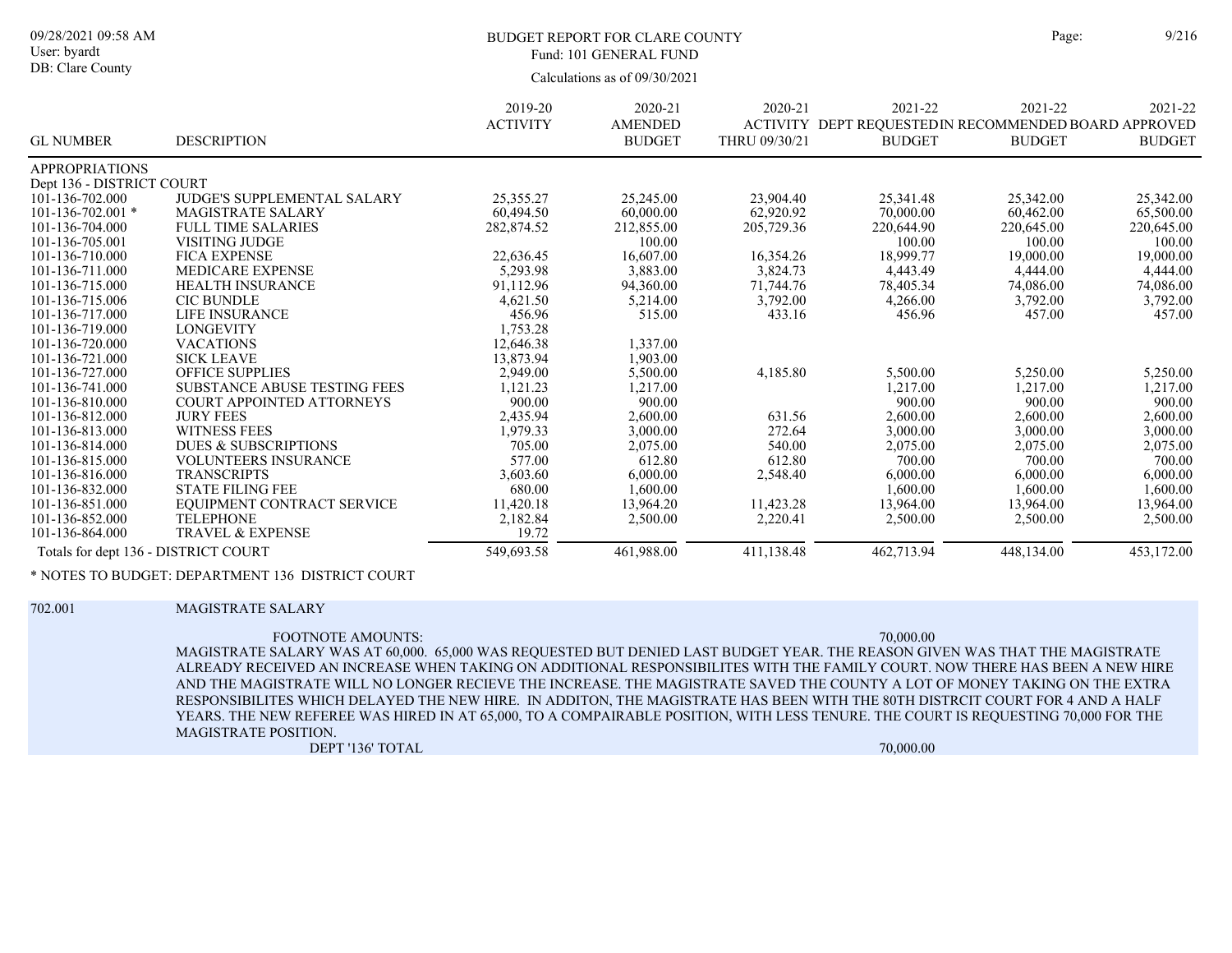| 09/28/2021 09:58 AM<br>BUDGET REPORT FOR CLARE COUNTY<br>User: byardt<br>Fund: 101 GENERAL FUND<br>DB: Clare County<br>Calculations as of 09/30/2021                                                           |                                                                                                                                |                                                                            |                                                                            | Page:                                                            | 10/216                                                                     |                                                                            |                                                                            |
|----------------------------------------------------------------------------------------------------------------------------------------------------------------------------------------------------------------|--------------------------------------------------------------------------------------------------------------------------------|----------------------------------------------------------------------------|----------------------------------------------------------------------------|------------------------------------------------------------------|----------------------------------------------------------------------------|----------------------------------------------------------------------------|----------------------------------------------------------------------------|
| <b>GL NUMBER</b>                                                                                                                                                                                               | <b>DESCRIPTION</b>                                                                                                             | 2019-20<br><b>ACTIVITY</b>                                                 | 2020-21<br><b>AMENDED</b><br><b>BUDGET</b>                                 | 2020-21<br><b>ACTIVITY</b><br>THRU 09/30/21                      | 2021-22<br><b>BUDGET</b>                                                   | 2021-22<br>DEPT REOUESTEDIN RECOMMENDED BOARD APPROVED<br><b>BUDGET</b>    | 2021-22<br><b>BUDGET</b>                                                   |
| <b>APPROPRIATIONS</b><br>Dept 147 - PUBLIC GUARDIAN<br>101-147-702.000<br>101-147-710.000<br>101-147-711.000<br>101-147-727.000<br>101-147-852.000<br>101-147-864.000<br>Totals for dept 147 - PUBLIC GUARDIAN | SALARY<br><b>FICA EXPENSE</b><br><b>MEDICARE EXPENSE</b><br><b>SUPPLIES</b><br><b>TELEPHONE</b><br><b>TRAVEL &amp; EXPENSE</b> | 32,377.73<br>1,931.89<br>469.45<br>455.38<br>760.51<br>131.66<br>36,126.62 | 33,794.00<br>2,095.00<br>490.00<br>700.00<br>800.00<br>300.00<br>38,179.00 | 32,116.94<br>1.967.00<br>460.69<br>248.97<br>794.82<br>35,588.42 | 34,301.00<br>2,127.00<br>497.00<br>700.00<br>850.00<br>300.00<br>38,775.00 | 34,301.00<br>2.127.00<br>497.00<br>700.00<br>850.00<br>300.00<br>38,775.00 | 34,301.00<br>2,127.00<br>497.00<br>700.00<br>850.00<br>300.00<br>38,775.00 |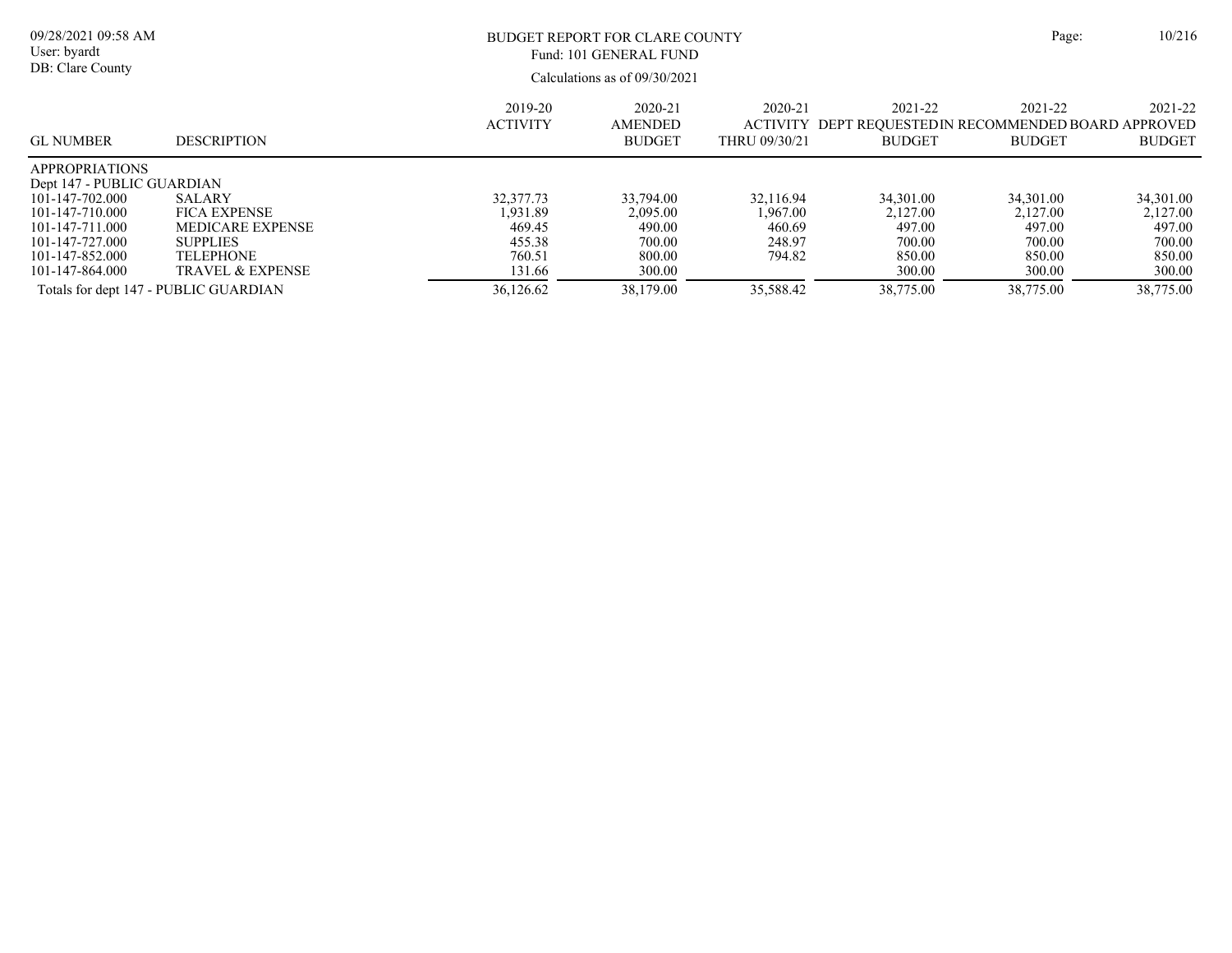# BUDGET REPORT FOR CLARE COUNTY Page: 11/216 Fund: 101 GENERAL FUND

|                                 |                                            | 2019-20         | 2020-21        | 2020-21       | 2021-22                                              | 2021-22       | 2021-22       |
|---------------------------------|--------------------------------------------|-----------------|----------------|---------------|------------------------------------------------------|---------------|---------------|
|                                 |                                            | <b>ACTIVITY</b> | <b>AMENDED</b> |               | ACTIVITY DEPT REOUESTEDIN RECOMMENDED BOARD APPROVED |               |               |
| <b>GL NUMBER</b>                | <b>DESCRIPTION</b>                         |                 | <b>BUDGET</b>  | THRU 09/30/21 | <b>BUDGET</b>                                        | <b>BUDGET</b> | <b>BUDGET</b> |
| <b>APPROPRIATIONS</b>           |                                            |                 |                |               |                                                      |               |               |
| Dept 148 - PROBATE/FAMILY COURT |                                            |                 |                |               |                                                      |               |               |
| 101-148-702.000                 | <b>JUDGES SALARY</b>                       | 152,783.68      | 151,439.00     | 146,700.58    | 155,622.00                                           | 155,622.00    | 155,622.00    |
| 101-148-704.000                 | REG & JUVENILE REG SALARY                  | 113,990.50      | 112,944.00     | 107,279.53    | 114,641.00                                           | 115,523.00    | 115,523.00    |
| 101-148-704.001                 | PROBATION OFFICER                          | 51,752.55       | 51,578.00      | 48,998.71     | 52,358.00                                            | 52,761.00     | 52,761.00     |
| 101-148-704.002                 | <b>CIRCUIT/PROBATE CT ADMIN</b>            | 17,390.11       | 25,000.00      | 35,494.54     | 65,000.00                                            | 65,500.00     | 65,500.00     |
| 101-148-706.000                 | <b>OVERTIME</b>                            | 1,037.20        |                |               |                                                      |               |               |
| 101-148-710.000                 | <b>FICA EXPENSE</b>                        | 20,191.50       | 21,140.00      | 20,461.55     | 24,033.00                                            | 25,467.00     | 25,467.00     |
| 101-148-711.000                 | <b>MEDICARE EXPENSE</b>                    | 4,837.58        | 4,944.00       | 4,890.88      | 5,621.00                                             | 5,956.00      | 5,956.00      |
| 101-148-715.000                 | <b>HEALTH INSURANCE</b>                    | 49,154.82       | 70,500.00      | 46,838.68     | 99,000.00                                            | 61,537.00     | 61,537.00     |
| 101-148-715.006                 | <b>CIC BUNDLE</b>                          | 1,975.00        | 2,500.00       | 2,014.50      | 2,500.00                                             | 2,160.00      | 2,160.00      |
| 101-148-717.000                 | <b>LIFE INSURANCE</b>                      | 199.92          | 300.00         | 266.56        | 350.00                                               | 350.00        | 350.00        |
| 101-148-720.000                 | <b>VACATIONS</b>                           | 972.38          | 1,000.00       | 991.88        | 1,050.00                                             | 1,050.00      | 1,050.00      |
| 101-148-721.000                 | <b>SICK LEAVE</b>                          |                 | 1,750.00       | 495.94        | 1,750.00                                             | 1,500.00      | 1,500.00      |
| 101-148-727.000                 | <b>OFFICE SUPPLIES</b>                     | 1,332.67        | 2,150.00       | 2,014.27      | 2,400.00                                             | 2,400.00      | 2,400.00      |
| 101-148-746.000                 | <b>GAS OIL &amp; GREASE</b>                | 1,567.68        | 2,000.00       | 2,849.36      | 2,250.00                                             | 2,250.00      | 2,250.00      |
| 101-148-801.000                 | <b>CONTRACTED SERVICE</b>                  | 1,484.82        | 1,700.00       | 932.76        | 1,700.00                                             | 1,700.00      | 1,700.00      |
| 101-148-810.000                 | COURT APPOINTED ATTORNEYS                  | 68,266.09       | 79,000.00      | 70,415.10     | 80,000.00                                            | 75,000.00     | 80,000.00     |
| 101-148-812.000                 | <b>JURY FEES</b>                           |                 | 500.00         |               | 500.00                                               | 500.00        | 500.00        |
| 101-148-813.000                 | <b>WITNESS FEES</b>                        |                 |                |               | 500.00                                               | 500.00        | 500.00        |
| 101-148-814.000                 | <b>DUES &amp; SUBSCRIPTIONS</b>            | 1,625.00        | 2,000.00       | 1,509.50      | 2,500.00                                             | 2,000.00      | 2,000.00      |
| 101-148-815.000                 | <b>SERVER FEES</b>                         | 112.08          | 200.00         | 85.00         | 200.00                                               | 200.00        | 200.00        |
| 101-148-816.000                 | <b>TRANSCRIPTS</b>                         | 1,507.40        | 5,000.00       | 3,832.55      | 4,000.00                                             | 4,000.00      | 4,000.00      |
| 101-148-851.000                 | MAINTENANCE CONTRACTS                      | 9,241.61        | 8,800.00       | 9,326.14      | 9,000.00                                             | 9,000.00      | 9,000.00      |
| 101-148-852.000                 | <b>TELEPHONE</b>                           | 1,739.90        | 1,500.00       | 1,619.49      | 1,950.00                                             | 1,950.00      | 1,950.00      |
| 101-148-862.000                 | <b>REPAIRS &amp; MAINTENANCE</b>           | 11.94           | 500.00         |               | 500.00                                               | 500.00        | 500.00        |
| 101-148-864.000                 | <b>TRAVEL &amp; EXPENSE</b>                | 282.07          | 1,920.00       | 1,052.91      | 2,500.00                                             | 2,500.00      | 2,500.00      |
| 101-148-956.000                 | <b>MISCELLANEOUS</b>                       |                 | 100.00         | 89.00         | 100.00                                               | 100.00        | 100.00        |
| 101-148-978.000                 | NEW EQUIPMENT                              | 548.00          | 980.00         | 475.76        | 750.00                                               |               |               |
| 101-148-982.000                 | <b>NEW LAW BOOKS</b>                       | 895.50          | 1,000.00       | 918.00        | 1.200.00                                             | 1,000.00      | 1,000.00      |
|                                 | Totals for dept 148 - PROBATE/FAMILY COURT | 502,900.00      | 550,445.00     | 509,553.19    | 631,975.00                                           | 591,026.00    | 596,026.00    |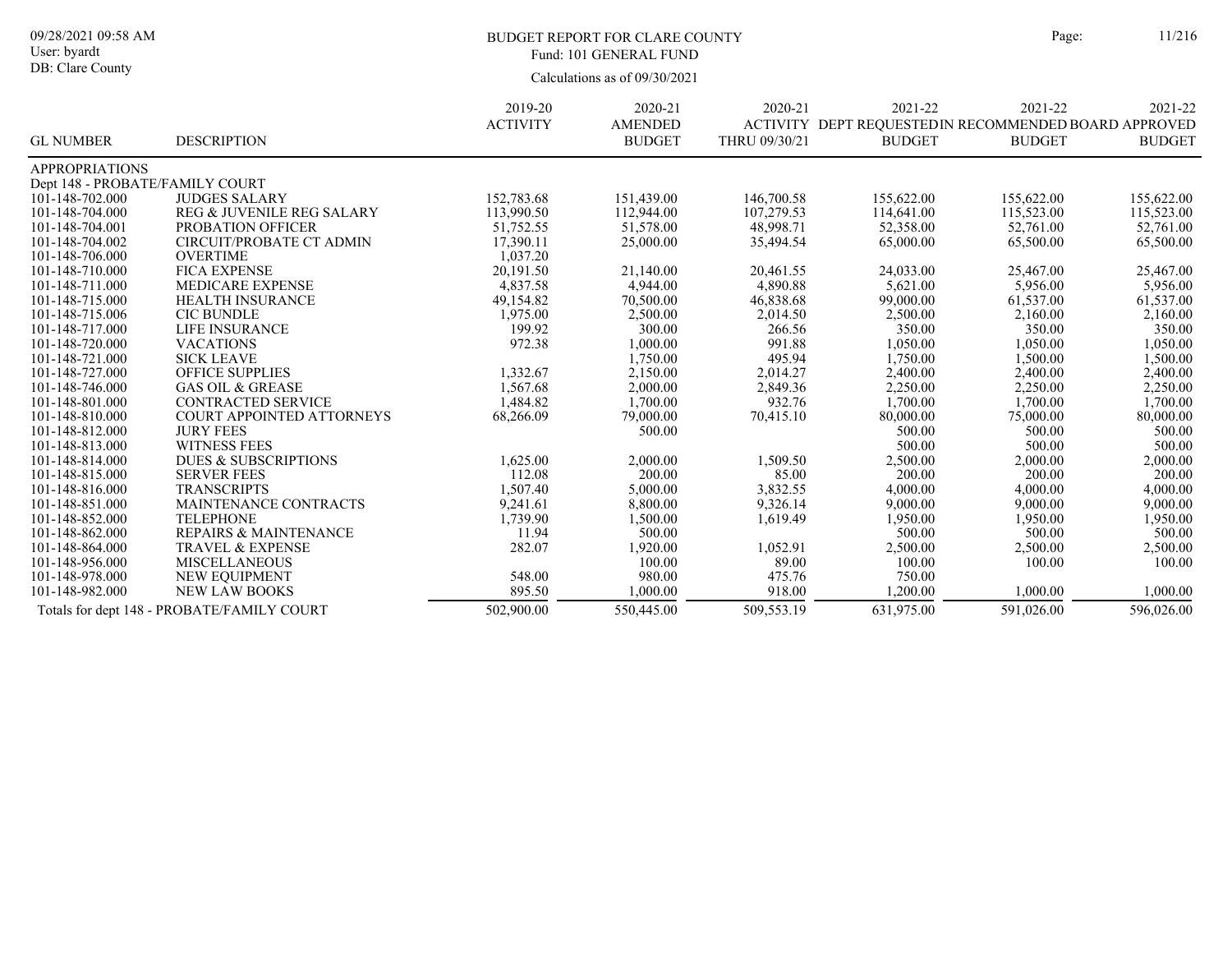| 09/28/2021 09:58 AM<br>User: byardt<br>DB: Clare County                                                              |                                                                                                               |                                        | BUDGET REPORT FOR CLARE COUNTY<br>Fund: 101 GENERAL FUND<br>Calculations as of 09/30/2021 |                                             |                                                                         |                                        | 12/216<br>Page:                        |
|----------------------------------------------------------------------------------------------------------------------|---------------------------------------------------------------------------------------------------------------|----------------------------------------|-------------------------------------------------------------------------------------------|---------------------------------------------|-------------------------------------------------------------------------|----------------------------------------|----------------------------------------|
| <b>GL NUMBER</b>                                                                                                     | <b>DESCRIPTION</b>                                                                                            | 2019-20<br><b>ACTIVITY</b>             | 2020-21<br><b>AMENDED</b><br><b>BUDGET</b>                                                | 2020-21<br><b>ACTIVITY</b><br>THRU 09/30/21 | 2021-22<br>DEPT REOUESTEDIN RECOMMENDED BOARD APPROVED<br><b>BUDGET</b> | 2021-22<br><b>BUDGET</b>               | 2021-22<br><b>BUDGET</b>               |
| <b>APPROPRIATIONS</b><br>Dept 151 - CIRCUIT COURT PROBATION<br>101-151-727.000<br>101-151-732.000<br>101-151-852.000 | <b>OFFICE SUPPLIES</b><br><b>POSTAGE</b><br><b>TELEPHONE</b><br>Totals for dept 151 - CIRCUIT COURT PROBATION | 770.20<br>331.15<br>816.28<br>1,917.63 | 800.00<br>450.00<br>940.00<br>2,190.00                                                    | 26.19<br>345.56<br>910.42<br>.282.17        | 800.00<br>450.00<br>890.00<br>2,140.00                                  | 800.00<br>450.00<br>890.00<br>2,140.00 | 800.00<br>450.00<br>890.00<br>2,140.00 |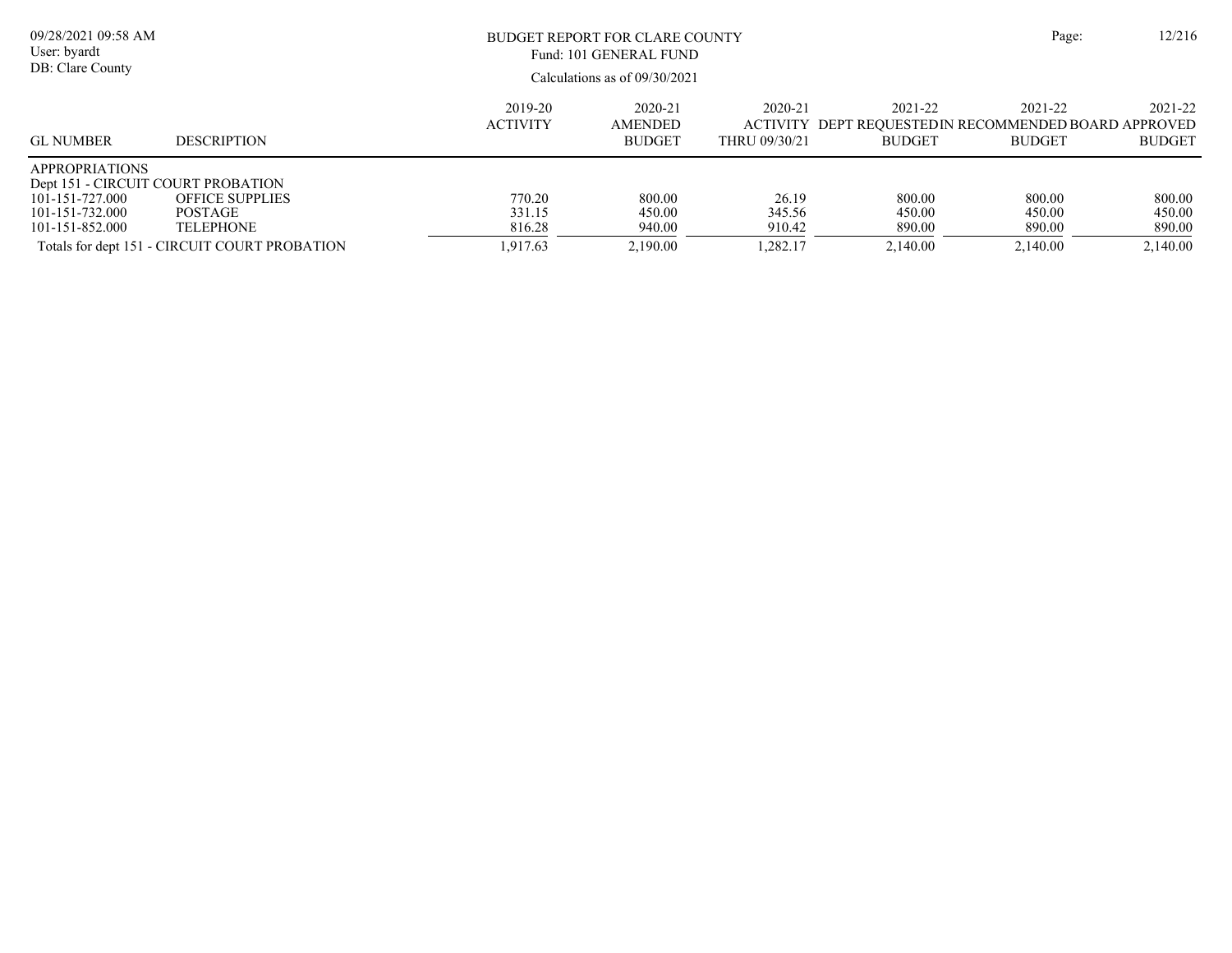| 09/28/2021 09:58 AM<br>User: byardt<br>DB: Clare County                  |                                                                     | BUDGET REPORT FOR CLARE COUNTY<br>Fund: 101 GENERAL FUND<br>Calculations as of $09/30/2021$ |                                            |                          |                          | Page:                                                                             | 13/216                   |
|--------------------------------------------------------------------------|---------------------------------------------------------------------|---------------------------------------------------------------------------------------------|--------------------------------------------|--------------------------|--------------------------|-----------------------------------------------------------------------------------|--------------------------|
| <b>GL NUMBER</b>                                                         | <b>DESCRIPTION</b>                                                  | 2019-20<br><b>ACTIVITY</b>                                                                  | 2020-21<br><b>AMENDED</b><br><b>BUDGET</b> | 2020-21<br>THRU 09/30/21 | 2021-22<br><b>BUDGET</b> | 2021-22<br>ACTIVITY DEPT REOUESTED IN RECOMMENDED BOARD APPROVED<br><b>BUDGET</b> | 2021-22<br><b>BUDGET</b> |
| <b>APPROPRIATIONS</b><br>Dept 166 - FAMILY COUNSELING<br>101-166-801.000 | COUNSELOR SERVICES - FOC<br>Totals for dept 166 - FAMILY COUNSELING | 400.00<br>400.00                                                                            | 1.200.00<br>1.200.00                       |                          | .200.00<br>.200.00       | 1.200.00<br>1.200.00                                                              | 1,200.00<br>1,200.00     |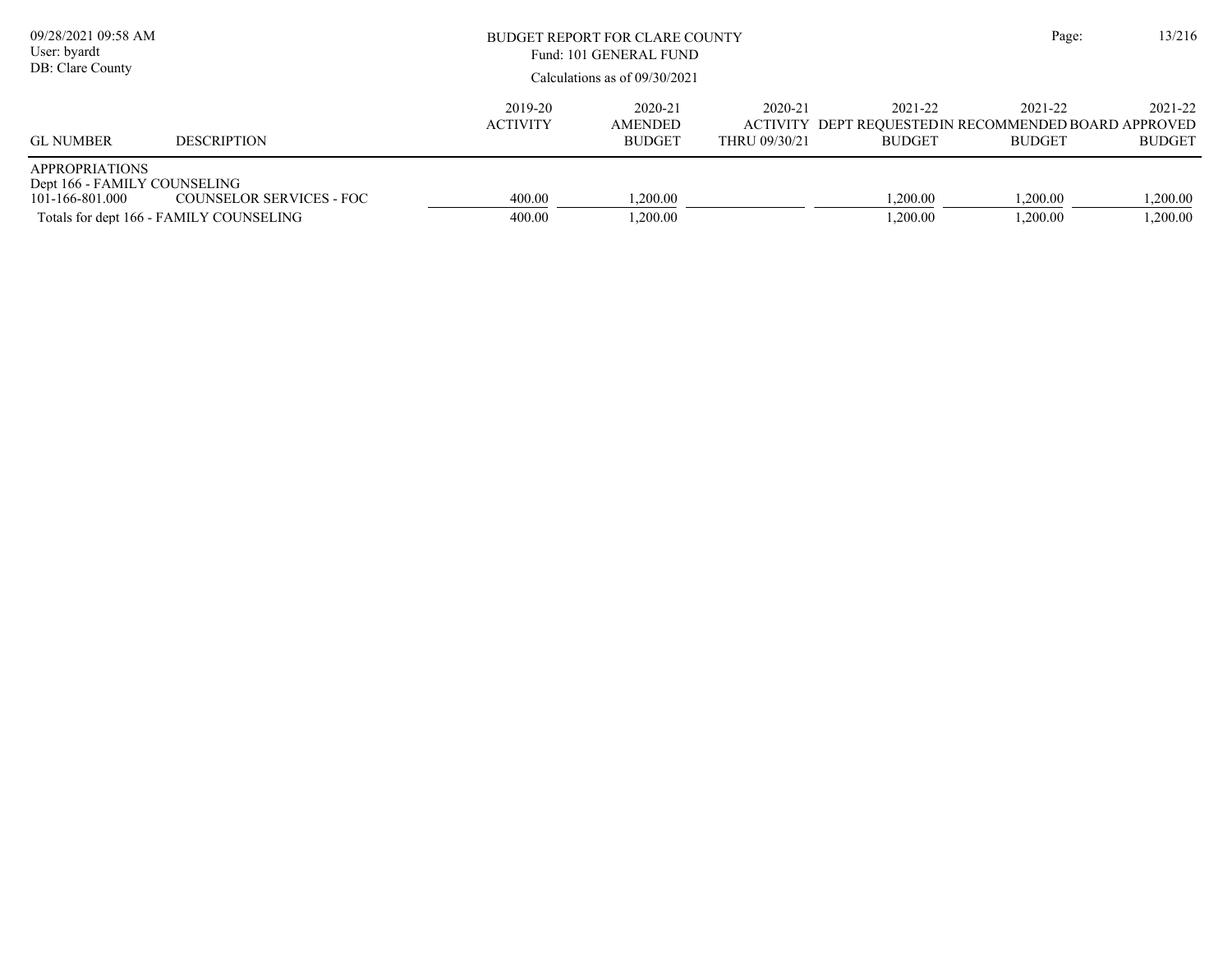| ge: | 14/210 |  |
|-----|--------|--|
|     |        |  |

Calculations as of 09/30/2021 09/28/2021 09:58 AM User: byardt DB: Clare County BUDGET REPORT FOR CLARE COUNTY Page: 14/216 2021-22 ACTIVITY DEPT REQUESTEDIN RECOMMENDED BOARD APPROVED BUDGET 2021-22 BUDGET 2021-22 BUDGET 2020-21 THRU 09/30/21 2020-21 AMENDED BUDGET 2019-20 ACTIVITY GL NUMBER DESCRIPTION Fund: 101 GENERAL FUND APPROPRIATIONS Dept 167 - JURY BOARD<br>101-167-707.000 PER DIEM 101-167-707.000 PER DIEM 325.00 450.00 375.00 400.00 400.00 400.00 101-167-710.000 FICA EXPENSE 26.14 28.35 28.35 24.80 25.00 25.00 101-167-711.000 MEDICARE EXPENSE 6.11 10.00 6.63 5.80 6.00 6.00 6.00<br>101-167-727.000 OFFICE SUPPLIES 498.28 500.00 500.00 500.00 500.00 500.00 500.00 500.00 101-167-727.000 OFFICE SUPPLIES 498.28 500.00 500.00 500.00 500.00 500.00 101-167-864.000 MILEAGE 96.60 109.65 82.32 100.00 100.00 100.00

Totals for dept 167 - JURY BOARD 952.13 952.13 1,098.00 992.30 1,030.60 1,031.00 1,031.00 1,031.00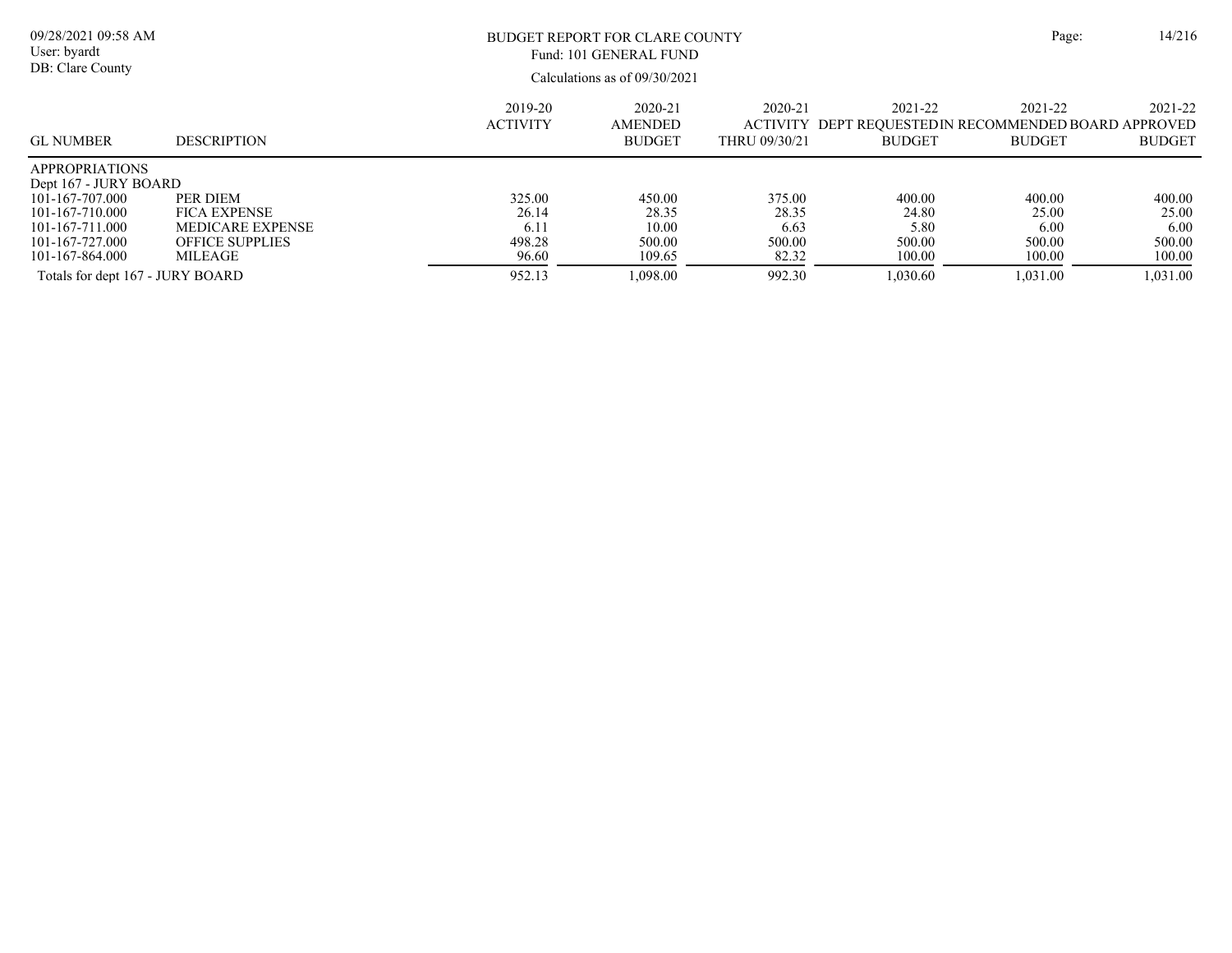# BUDGET REPORT FOR CLARE COUNTY Page: 15/216 Fund: 101 GENERAL FUND

Calculations as of 09/30/2021

| <b>GL NUMBER</b>                | <b>DESCRIPTION</b>                         | 2019-20<br><b>ACTIVITY</b> | 2020-21<br><b>AMENDED</b><br><b>BUDGET</b> | 2020-21<br><b>ACTIVITY</b><br>THRU 09/30/21 | 2021-22<br>DEPT REQUESTED IN RECOMMENDED BOARD APPROVED<br><b>BUDGET</b> | 2021-22<br><b>BUDGET</b> | 2021-22<br><b>BUDGET</b> |
|---------------------------------|--------------------------------------------|----------------------------|--------------------------------------------|---------------------------------------------|--------------------------------------------------------------------------|--------------------------|--------------------------|
| <b>APPROPRIATIONS</b>           |                                            |                            |                                            |                                             |                                                                          |                          |                          |
| Dept 172 - COUNTY ADMINISTRATOR |                                            |                            |                                            |                                             |                                                                          |                          |                          |
| 101-172-702.000                 | SALARY                                     | 64,658.23                  | 66,907.00                                  | 68,917.43                                   | 64,694.00                                                                | 64,694.00                | 64,694.00                |
| 101-172-704.000                 | <b>FULL TIME ADMIN ASSIST</b>              | 16,037.84                  |                                            |                                             |                                                                          |                          |                          |
| 101-172-705.000                 | PART TIME SECRETARY                        |                            | 16,551.00                                  | 17,828.27                                   | 16,641.00                                                                | 16,641.00                | 16,641.00                |
| 101-172-710.000                 | <b>FICA EXPENSE</b>                        | 5,230.46                   | 5,119.00                                   | 5,320.72                                    | 5,043.00                                                                 | 5,043.00                 | 5,043.00                 |
| 101-172-711.000                 | <b>MEDICARE EXPENSE</b>                    | 1,223.24                   | 1,199.00                                   | 1,244.36                                    | 1,180.00                                                                 | 1,180.00                 | 1,180.00                 |
| 101-172-715.000                 | <b>HEALTH INSURANCE</b>                    | 13,244.54                  | 12,131.00                                  | 10,861.90                                   | 14,131.00                                                                | 11,900.00                | 11,900.00                |
| 101-172-715.006                 | <b>CIC BUNDLE</b>                          | 474.00                     | 474.00                                     | 474.00                                      | 474.00                                                                   | 360.00                   | 360.00                   |
| 101-172-717.000                 | LIFE INSURANCE                             | 61.88                      | 120.00                                     | 61.88                                       | 120.00                                                                   | 120.00                   | 120.00                   |
| 101-172-720.000                 | <b>VACATION PAYOUT</b>                     | 3,345.50                   |                                            |                                             |                                                                          |                          |                          |
| 101-172-721.000                 | <b>SICK LEAVE PAYOUT</b>                   | 302.56                     |                                            |                                             |                                                                          |                          |                          |
| 101-172-727.000                 | <b>OFFICE SUPPLIES</b>                     | 621.10                     | 1,125.00                                   | 600.30                                      | 1,200.00                                                                 | 1,200.00                 | 1,200.00                 |
| 101-172-728.000                 | PRINTING & BINDING                         | 90.00                      | 100.00                                     |                                             | 100.00                                                                   | 100.00                   | 100.00                   |
| 101-172-814.000                 | <b>DUES &amp; SUBSCRIPTIONS</b>            | 1,003.00                   | 1,100.00                                   | 863.60                                      | 1,100.00                                                                 | 1,100.00                 | 1,100.00                 |
| $101 - 172 - 815.000$ *         | <b>SERVICE SUPPORT</b>                     | 3,633.33                   | 3,683.00                                   | 3,683.00                                    | 3,683.00                                                                 | 3,683.00                 | 3,683.00                 |
| 101-172-852.000                 | <b>TELEPHONE</b>                           | 893.44                     | 1,429.00                                   | 1,293.95                                    | 967.00                                                                   | 967.00                   | 967.00                   |
| $101 - 172 - 864.000*$          | <b>TRAVEL &amp; EXPENSE</b>                | 778.04                     | 117.00                                     | 116.72                                      | 3,000.00                                                                 | 3,000.00                 | 3,000.00                 |
| 101-172-978.000                 | NEW EQUIPMENT                              |                            | 888.00                                     | 888.00                                      |                                                                          |                          |                          |
|                                 | Totals for dept 172 - COUNTY ADMINISTRATOR | 111,597.16                 | 110.943.00                                 | 112,154.13                                  | 112,333.00                                                               | 109.988.00               | 109,988.00               |

\* NOTES TO BUDGET: DEPARTMENT 172 COUNTY ADMINISTRATOR

| 815.000 | <b>SERVICE SUPPORT</b>                          |          |  |
|---------|-------------------------------------------------|----------|--|
|         | <b>BS&amp;A SOFTWARE</b>                        |          |  |
|         |                                                 |          |  |
| 864.000 | <b>TRAVEL &amp; EXPENSE</b>                     |          |  |
|         | <b>FOOTNOTE AMOUNTS:</b>                        | 700.00   |  |
|         | MACAO CONFERENCE                                |          |  |
|         | <b>FOOTNOTE AMOUNTS:</b>                        | 1,100.00 |  |
|         | HEALTH AND HUMAN SERVICE MEETINGS - MONTLY      |          |  |
|         | FOOTNOTE AMOUNTS:                               | 450.00   |  |
|         | EAST MICHIGAN COUNCIL OF GOVERNMENTS QUARTERLY  |          |  |
|         | <b>FOOTNOTE AMOUNTS:</b>                        | 600.00   |  |
|         | MICHIGAN ASSOCIATION OF COUNTIES CONFERENCE (2) |          |  |
|         | ACCOUNT '864.000' TOTAL                         | 2,850.00 |  |
|         | DEPT '172' TOTAL                                | 2,850.00 |  |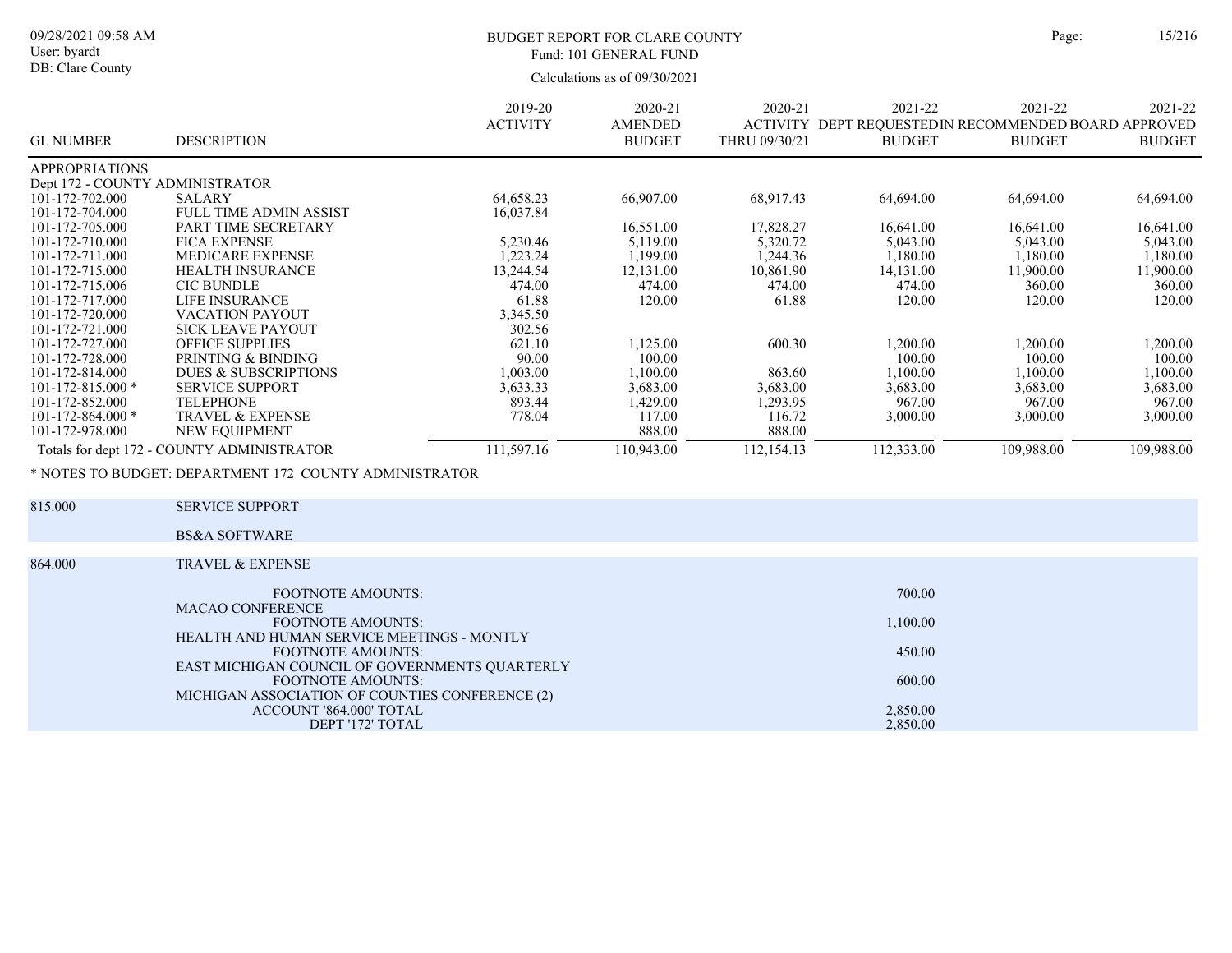| ge: | 16/21 |
|-----|-------|
|     |       |

2021-22

Calculations as of 09/30/2021 09/28/2021 09:58 AM User: byardt DB: Clare County BUDGET REPORT FOR CLARE COUNTY Page: 16/216 ACTIVITY DEPT REQUESTEDIN RECOMMENDED BOARD APPROVED 2021-22 2021-22 2020-21 2020-21 AMENDED 2019-20 ACTIVITY Fund: 101 GENERAL FUND

| <b>GL NUMBER</b>            | <b>DESCRIPTION</b>                     |            | <b>BUDGET</b> | THRU 09/30/21 | <b>BUDGET</b> | <b>BUDGET</b> | <b>BUDGET</b> |
|-----------------------------|----------------------------------------|------------|---------------|---------------|---------------|---------------|---------------|
| <b>APPROPRIATIONS</b>       |                                        |            |               |               |               |               |               |
| Dept 191 - ELECTION EXPENSE |                                        |            |               |               |               |               |               |
| 101-191-704.000             | <b>FULL TIME SALARY</b>                | 61,532.59  | 68,938.00     | 74,297.34     | 70,413.51     | 70.455.00     | 70,455.00     |
| 101-191-706.000             | <b>OVERTIME</b>                        |            | 400.00        |               | 200.00        | 200.00        | 200.00        |
| 101-191-710.000             | <b>FICA EXPENSE</b>                    | 3.763.70   | 4,299.00      | 4,558.91      | 4,365.65      | 4,381.00      | 4,381.00      |
| 101-191-711.000             | <b>MEDICARE EXPENSE</b>                | 880.21     | 1,106.00      | 1,066.20      | 1,021.00      | 1,025.00      | 1,025.00      |
| 101-191-715.000             | <b>HEALTH INSURANCE</b>                | 14,685.20  | 14,387.00     | 14,148.45     | 20,032.69     | 23,375.00     | 23,375.00     |
| 101-191-715.006             | <b>CIC BUNDLE</b>                      | 948.00     | 948.00        | 987.50        | 1,106.00      | 810.00        | 810.00        |
| 101-191-717.000             | LIFE INSURANCE                         | 104.72     | 115.00        | 123.76        | 133.28        | 134.00        | 134.00        |
| 101-191-721.000             | <b>SICK LEAVE</b>                      |            | 592.00        | 360.68        |               |               |               |
| 101-191-727.000             | <b>SUPPLIES</b>                        | 42,248.72  | 20,747.94     | 750.50        | 45,000.00     | 45,000.00     | 45,000.00     |
| 101-191-851.000             | MAINTENANCE AND REPAIRS                | 41.57      | 500.00        |               | 500.00        | 500.00        | 500.00        |
| 101-191-852.000             | <b>TELEPHONE</b>                       | 699.90     | 840.00        | 839.88        | 851.88        | 852.00        | 852.00        |
| 101-191-864.000             | TRAVEL & EXPENSE                       | 749.81     | 400.00        | 365.17        | 400.00        | 400.00        | 400.00        |
| 101-191-900.000             | <b>PUBLIC NOTICES</b>                  | 5,259.75   | 2,500.00      | 710.00        | 5,000.00      | 5,000.00      | 5,000.00      |
| 101-191-978.000             | NEW EQUIPMENT                          | 430.00     |               |               |               |               |               |
|                             | Totals for dept 191 - ELECTION EXPENSE | 131,344.17 | 115,772.94    | 98,208.39     | 149,024.01    | 152,132.00    | 152,132.00    |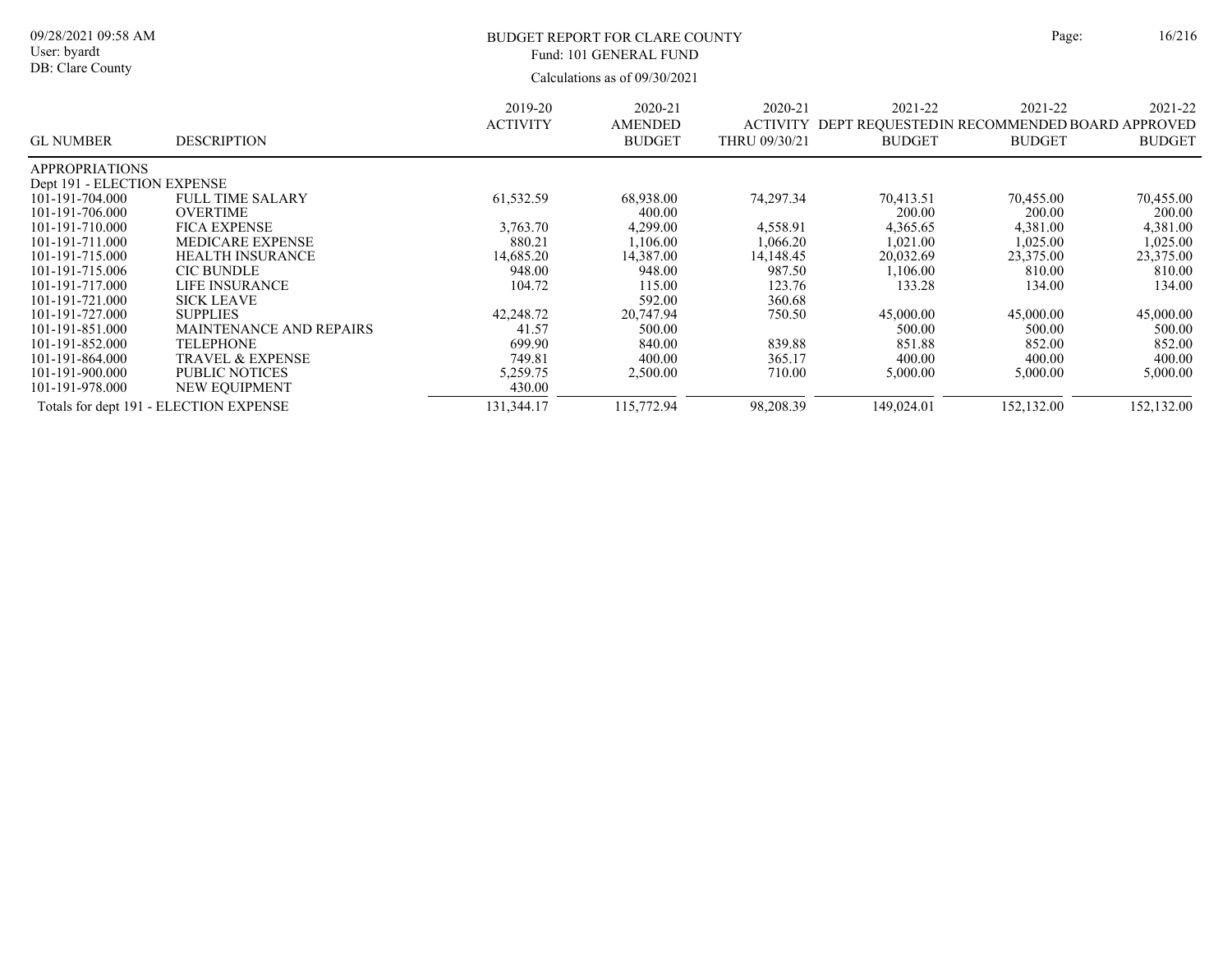| 09/28/2021 09:58 AM<br>User: byardt<br>DB: Clare County                        |                                                                                                       |                            | BUDGET REPORT FOR CLARE COUNTY<br>Fund: 101 GENERAL FUND<br>Calculations as of $09/30/2021$ |                                      |                                                                         |                          | Page:<br>17/216          |
|--------------------------------------------------------------------------------|-------------------------------------------------------------------------------------------------------|----------------------------|---------------------------------------------------------------------------------------------|--------------------------------------|-------------------------------------------------------------------------|--------------------------|--------------------------|
| <b>GL NUMBER</b>                                                               | <b>DESCRIPTION</b>                                                                                    | 2019-20<br><b>ACTIVITY</b> | 2020-21<br><b>AMENDED</b><br><b>BUDGET</b>                                                  | 2020-21<br>ACTIVITY<br>THRU 09/30/21 | 2021-22<br>DEPT REOUESTEDIN RECOMMENDED BOARD APPROVED<br><b>BUDGET</b> | 2021-22<br><b>BUDGET</b> | 2021-22<br><b>BUDGET</b> |
| <b>APPROPRIATIONS</b><br>101-193-707.000<br>101-193-710.000<br>101-193-711.000 | Dept 193 - BOARD OF CONVASSERS-PER DIEM<br>PER DIEM<br><b>FICA EXPENSE</b><br><b>MEDICARE EXPENSE</b> | 1.250.00<br>81.17<br>18.98 | 775.00<br>70.15<br>16.41                                                                    | 775.00<br>70.15<br>16.41             | 900.00<br>55.80<br>13.05                                                | 900.00<br>56.00<br>14.00 | 900.00<br>56.00<br>14.00 |
| 101-193-864.000                                                                | MILEAGE<br>Totals for dept 193 - BOARD OF CONVASSERS-PER DIEM                                         | 59.16<br>1.409.31          | 356.50<br>1.218.06                                                                          | 356.50<br>1.218.06                   | 400.00<br>1,368.85                                                      | 400.00<br>1.370.00       | 400.00<br>1,370.00       |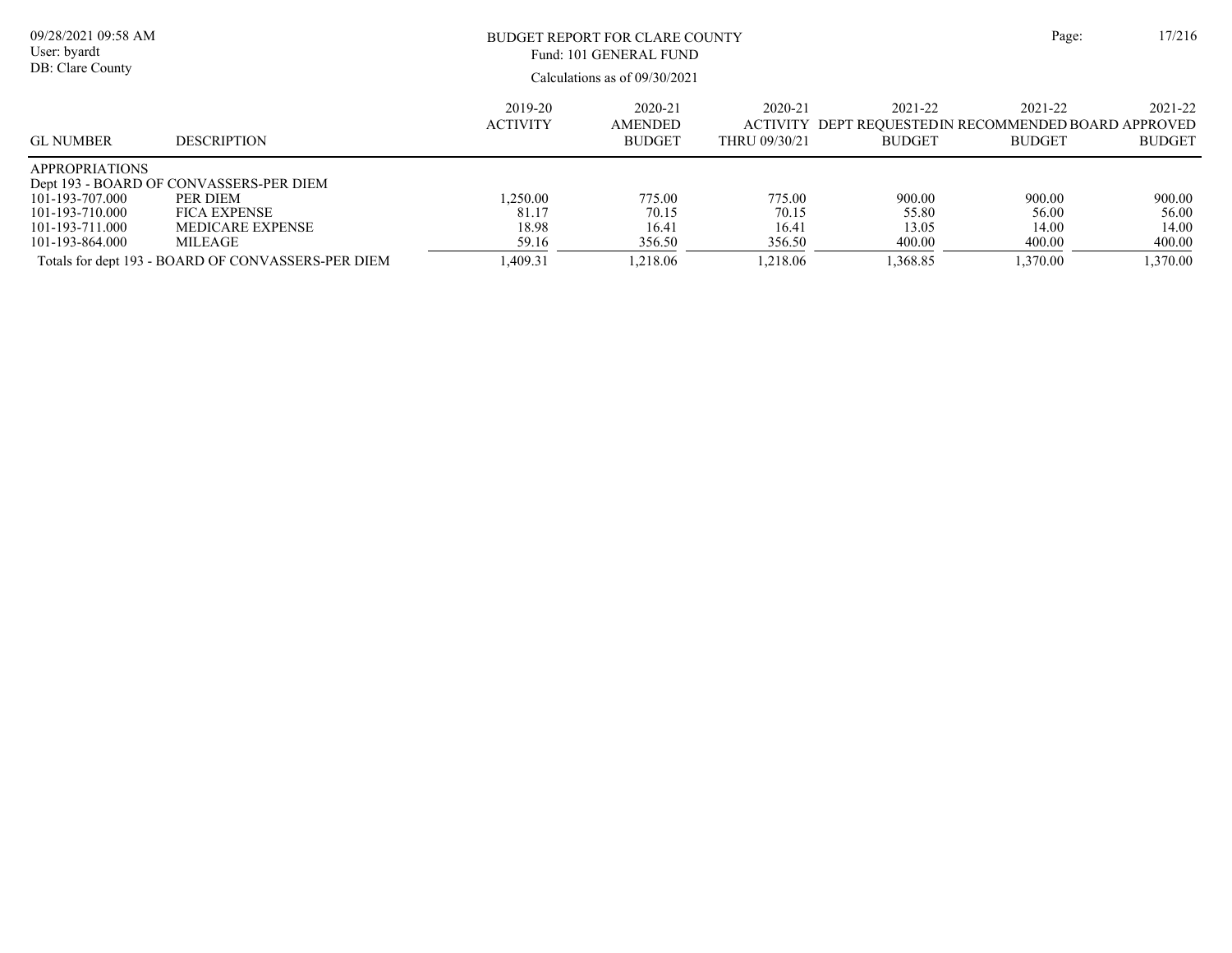| ge: | 18/216 |
|-----|--------|
|     |        |

09/28/2021 09:58 AM User: byardt DB: Clare County

### BUDGET REPORT FOR CLARE COUNTY Page: 18/216 Fund: 101 GENERAL FUND

Calculations as of 09/30/2021

| <b>GL NUMBER</b>        | <b>DESCRIPTION</b>                             | 2019-20<br><b>ACTIVITY</b> | 2020-21<br><b>AMENDED</b><br><b>BUDGET</b> | $2020 - 21$<br><b>ACTIVITY</b><br>THRU 09/30/21 | 2021-22<br>DEPT REQUESTEDIN RECOMMENDED BOARD APPROVED<br><b>BUDGET</b> | 2021-22<br><b>BUDGET</b> | 2021-22<br><b>BUDGET</b> |
|-------------------------|------------------------------------------------|----------------------------|--------------------------------------------|-------------------------------------------------|-------------------------------------------------------------------------|--------------------------|--------------------------|
| <b>APPROPRIATIONS</b>   |                                                |                            |                                            |                                                 |                                                                         |                          |                          |
|                         | Dept 202 - ACCOUNTS PAYABLE/PAYROLL            |                            |                                            |                                                 |                                                                         |                          |                          |
| $101 - 202 - 704.000*$  | <b>FULL TIME SALARY</b>                        | 54,774.14                  | 36,430.00                                  | 40,591.70                                       | 69,364.00                                                               | 36,569.00                | 36,569.00                |
| 101-202-706.000         | <b>OVERTIME</b>                                |                            | 150.00                                     | 148.88                                          |                                                                         |                          |                          |
| 101-202-710.000         | <b>FICA EXPENSE</b>                            | 3,590.89                   | 2,259.00                                   | 2,377.87                                        | 4,301.00                                                                | 2,268.00                 | 2,268.00                 |
| 101-202-711.000         | <b>MEDICARE EXPENSE</b>                        | 839.80                     | 529.00                                     | 556.11                                          | 1,006.00                                                                | 531.00                   | 531.00                   |
| 101-202-715.000         | <b>HEALTH INSURANCE</b>                        | 18,478.98                  | 11.259.00                                  | 10.694.65                                       | 22,000.00                                                               | 11.668.00                | 11.668.00                |
| 101-202-715.006         | <b>CIC BUNDLE</b>                              | 908.50                     | 474.00                                     | 474.00                                          | 948.00                                                                  | 360.00                   | 360.00                   |
| 101-202-717.000         | LIFE INSURANCE                                 | 85.68                      | 73.00                                      | 61.88                                           | 116.00                                                                  | 58.00                    | 58.00                    |
| 101-202-720.000         | <b>VACATION</b>                                | 3,266.06                   |                                            |                                                 |                                                                         |                          |                          |
| 101-202-721.000         | <b>SICK LEAVE</b>                              | 1,870.31                   |                                            |                                                 |                                                                         |                          |                          |
| 101-202-728.000         | PRINTING & BINDING                             | 1,311.59                   | 1,194.00                                   | 321.28                                          | 1,340.00                                                                | 1,340.00                 | 1,340.00                 |
| $101 - 202 - 815.000$ * | <b>SERVICE SUPPORT</b>                         | 4,700.00                   | 6,233.00                                   | 4,765.00                                        | 6,233.00                                                                | 6,233.00                 | 6,233.00                 |
| 101-202-955.000         | PAYROLL BANK CHARGES                           | 2,405.41                   | .964.00                                    | 1,364.75                                        | 1,820.00                                                                | 1,820.00                 | 1,820.00                 |
|                         | Totals for dept 202 - ACCOUNTS PAYABLE/PAYROLL | 92,231.36                  | 60,565.00                                  | 61,356.12                                       | 107,128.00                                                              | 60,847.00                | 60,847.00                |

\* NOTES TO BUDGET: DEPARTMENT 202 ACCOUNTS PAYABLE/PAYROLL

| 704.000 | FULL TIME SALARY             |
|---------|------------------------------|
|         | REQUEST FOR FT ACCTS PAYABLE |
| 815.000 | <b>SERVICE SUPPORT</b>       |
|         | <b>BS&amp;A SOFTWARE</b>     |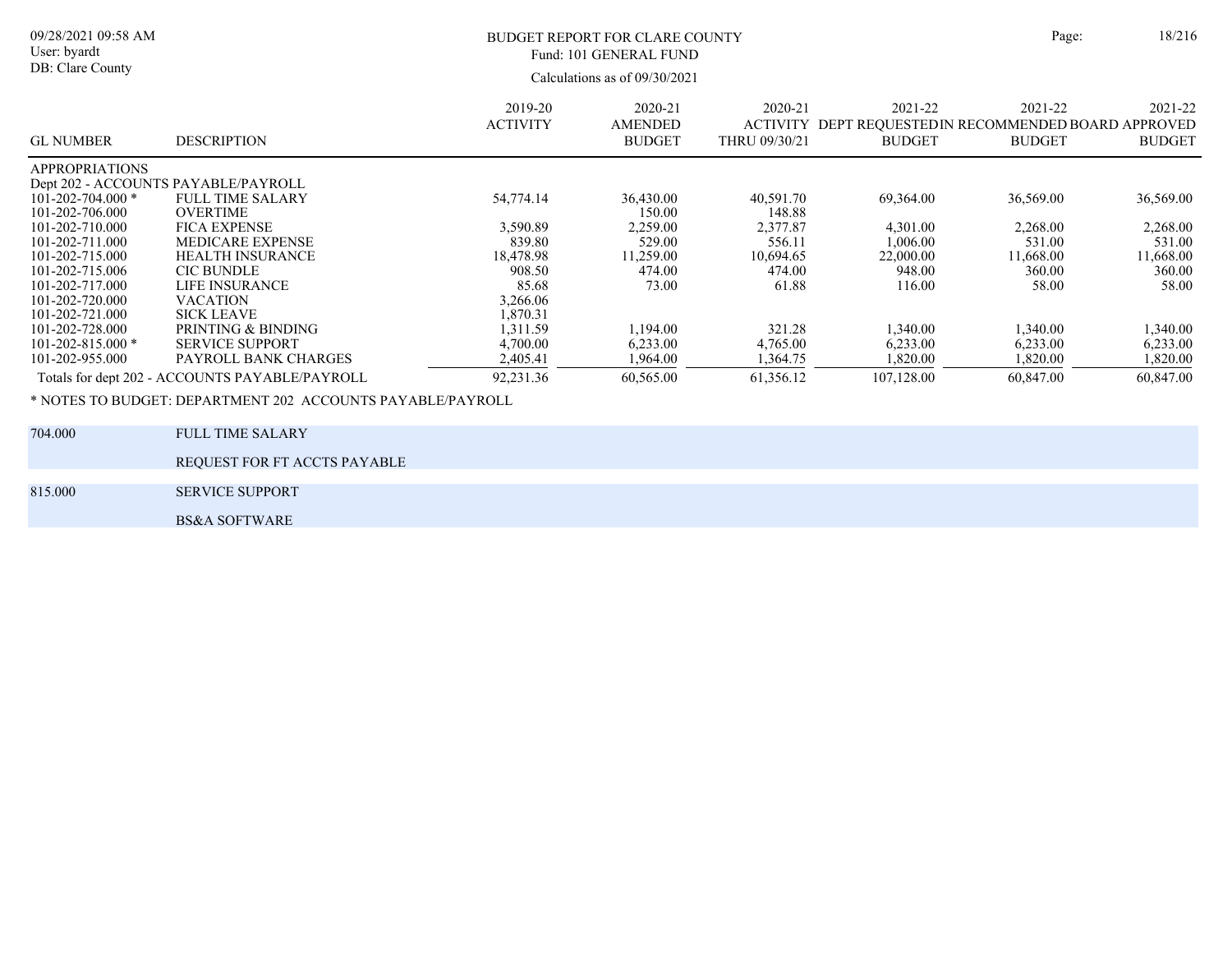09/28/2021 09:58 AM User: byardt DB: Clare County

# BUDGET REPORT FOR CLARE COUNTY Page: 19/216 Fund: 101 GENERAL FUND

|                                    |                              | 2019-20         | 2020-21        | 2020-21       | 2021-22                                               | 2021-22       | 2021-22       |
|------------------------------------|------------------------------|-----------------|----------------|---------------|-------------------------------------------------------|---------------|---------------|
|                                    |                              | <b>ACTIVITY</b> | <b>AMENDED</b> |               | ACTIVITY DEPT REQUESTED IN RECOMMENDED BOARD APPROVED |               |               |
| <b>GL NUMBER</b>                   | <b>DESCRIPTION</b>           |                 | <b>BUDGET</b>  | THRU 09/30/21 | <b>BUDGET</b>                                         | <b>BUDGET</b> | <b>BUDGET</b> |
| <b>APPROPRIATIONS</b>              |                              |                 |                |               |                                                       |               |               |
| Dept 215 - COUNTY CLERK            |                              |                 |                |               |                                                       |               |               |
| 101-215-702.000                    | SALARY                       | 21,066.14       | 20,853.00      | 19,860.36     | 21,012.67                                             | 21,013.00     | 21,013.00     |
| 101-215-702.001                    | CHIEF DEPUTY SALARY          | 34,463.11       | 36,352.00      | 39,455.36     | 37,156.32                                             | 37,157.00     | 37,157.00     |
| 101-215-704.000                    | <b>FULL TIME SALARIES</b>    | 103,987.35      | 121,379.00     | 133,932.35    | 126,912.15                                            | 126,913.00    | 126,913.00    |
| 101-215-706.000                    | <b>OVERTIME</b>              |                 | 2,000.00       |               | 2,000.00                                              | 650.00        | 650.00        |
| 101-215-710.000                    | <b>FICA EXPENSE</b>          | 10,002.04       | 11,219.00      | 11,634.82     | 11,475.05                                             | 11,476.00     | 11,476.00     |
| 101-215-711.000                    | <b>MEDICARE EXPENSE</b>      | 2,339.21        | 2,624.00       | 2,721.04      | 2,683.68                                              | 2,684.00      | 2,684.00      |
| 101-215-715.000                    | <b>HEALTH INSURANCE</b>      | 62,858.08       | 61,867.00      | 57,054.90     | 62,955.20                                             | 45,900.00     | 45,900.00     |
| 101-215-715.006                    | <b>CIC BUNDLE</b>            | 2,449.04        | 2,529.00       | 2,528.04      | 2,528.00                                              | 1,560.00      | 1,560.00      |
| 101-215-717.000                    | <b>LIFE INSURANCE</b>        | 226.93          | 306.00         | 330.07        | 304.60                                                | 305.00        | 305.00        |
| 101-215-727.000                    | <b>OFFICE SUPPLIES</b>       | 2,245.42        | 1,549.20       | 811.52        | 2,000.00                                              | 2,000.00      | 2,000.00      |
| 101-215-728.000                    | PRINTING & BINDING           | 1,006.86        | 1,200.00       | 748.03        | 1,200.00                                              | 1,200.00      | 1,200.00      |
| 101-215-814.000                    | DUES AND SUBSCRIPTIONS       | 200.00          | 820.00         | 655.00        | 500.00                                                | 500.00        | 500.00        |
| 101-215-815.000                    | <b>SERVICE SUPPORT</b>       | 1,838.34        | 1,652.00       | 1,652.00      | 6,700.00                                              | 6,700.00      | 6,700.00      |
| 101-215-835.006                    | DRUG SCREENING               |                 | 153.00         | 153.00        | 306.00                                                |               |               |
| 101-215-851.000                    | <b>MAINTENANCE CONTRACTS</b> | 3,900.00        | 3,900.00       | 3,900.00      |                                                       | 3,900.00      | 3,900.00      |
| 101-215-852.000                    | <b>TELEPHONE</b>             | 2,217.23        | 2,500.00       | 2,301.34      | 2,700.00                                              | 2,700.00      | 2,700.00      |
| 101-215-864.000                    | <b>TRAVEL &amp; EXPENSE</b>  | 249.17          | 507.00         | 507.00        | 250.00                                                | 250.00        | 250.00        |
| 101-215-933.000                    | OFFICE EQUIP REPAIRS & MAINT | 400.51          | 168.00         | 175.00        | 500.00                                                | 500.00        | 500.00        |
| 101-215-957.000                    | <b>TRAINING</b>              |                 | 450.00         | 300.00        | 350.00                                                | 350.00        | 350.00        |
| 101-215-978.000                    | NEW EQUIPMENT                | 177.27          | 360.00         |               |                                                       |               |               |
| Totals for dept 215 - COUNTY CLERK |                              | 249,626.70      | 272,388.20     | 278,719.83    | 281,533.67                                            | 265,758.00    | 265,758.00    |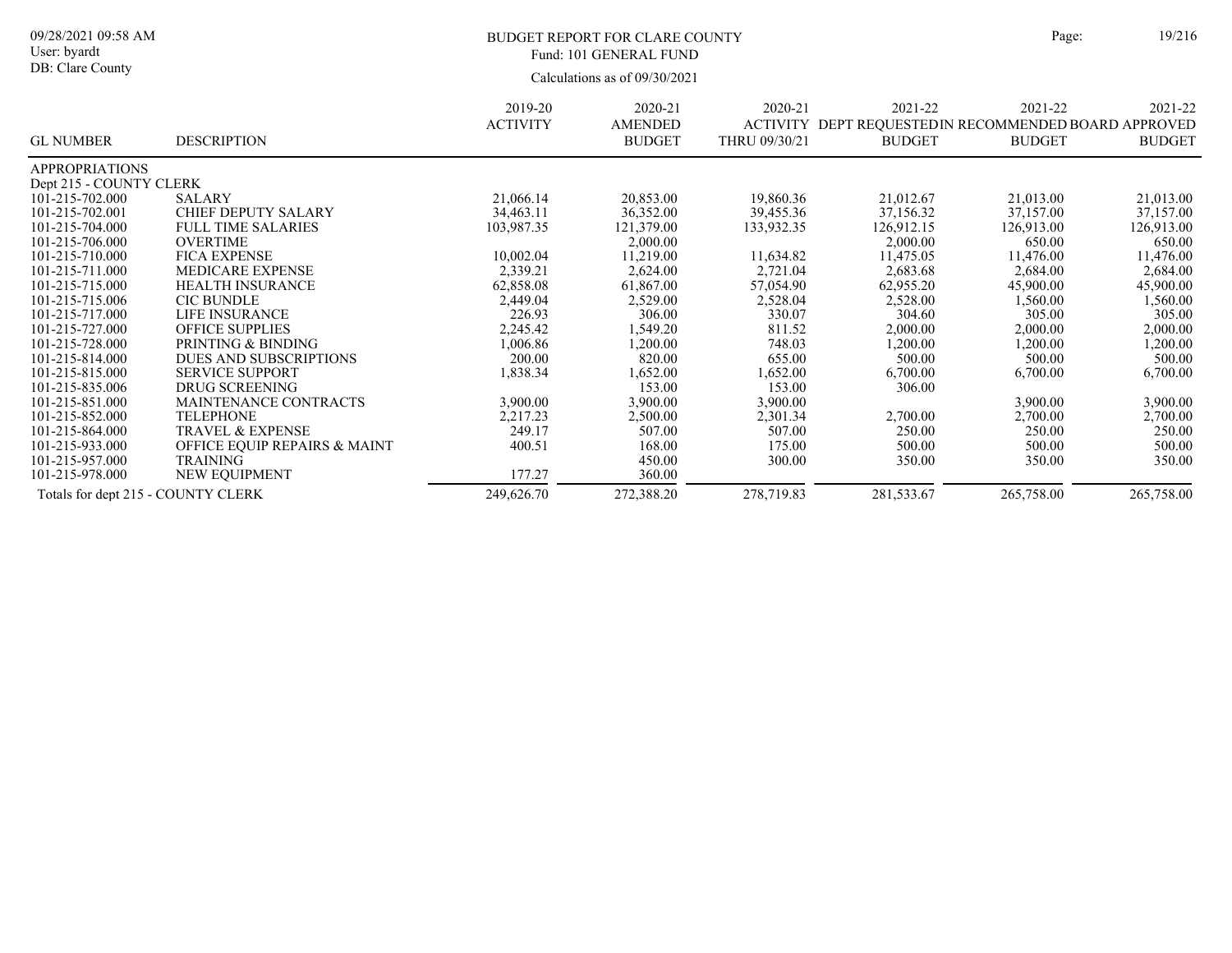### BUDGET REPORT FOR CLARE COUNTY Page: 20/216 Fund: 101 GENERAL FUND

Calculations as of 09/30/2021

|                                    |                                                | 2019-20         | 2020-21        | 2020-21       | 2021-22                                              | 2021-22       | 2021-22       |
|------------------------------------|------------------------------------------------|-----------------|----------------|---------------|------------------------------------------------------|---------------|---------------|
|                                    |                                                | <b>ACTIVITY</b> | <b>AMENDED</b> |               | ACTIVITY DEPT REOUESTEDIN RECOMMENDED BOARD APPROVED |               |               |
| <b>GL NUMBER</b>                   | <b>DESCRIPTION</b>                             |                 | <b>BUDGET</b>  | THRU 09/30/21 | <b>BUDGET</b>                                        | <b>BUDGET</b> | <b>BUDGET</b> |
| <b>APPROPRIATIONS</b>              |                                                |                 |                |               |                                                      |               |               |
| Dept 225 - EQUALIZATION            |                                                |                 |                |               |                                                      |               |               |
| $101 - 225 - 704.000*$             | <b>FULL TIME SALARIES</b>                      | 62,900.92       | 34,853.00      | 38,334.01     | 51,563.00                                            | 37,159.00     | 37,159.00     |
| 101-225-706.000                    | <b>OVERTIME</b>                                | 18.99           |                |               |                                                      |               |               |
| 101-225-710.000                    | <b>FICA EXPENSE</b>                            | 4,028.22        | 2,161.00       | 2,319.22      | 3,197.00                                             | 2,304.00      | 2,304.00      |
| 101-225-711.000                    | <b>MEDICARE EXPENSE</b>                        | 942.07          | 506.00         | 542.41        | 748.00                                               | 539.00        | 539.00        |
| 101-225-715.000                    | <b>HEALTH INSURANCE</b>                        | 18,326.23       | 18,204.00      | 16,745.30     | 14,920.00                                            | 15,968.00     | 15,968.00     |
| 101-225-715.006                    | <b>CIC BUNDLE</b>                              | 869.00          | 474.00         | 474.00        | 474.00                                               | 360.00        | 360.00        |
| 101-225-717.000                    | LIFE INSURANCE                                 | 90.44           | 58.00          | 61.88         | 58.00                                                | 58.00         | 58.00         |
| 101-225-720.000                    | <b>VACATION</b>                                | 3,010.90        |                |               |                                                      |               |               |
| 101-225-721.000                    | <b>SICK LEAVE</b>                              | 223.17          |                |               |                                                      |               |               |
| 101-225-727.000                    | <b>OFFICE SUPPLIES</b>                         | 4,536.60        | 4,537.00       | 815.40        | 1,500.00                                             | 1,500.00      | 1,500.00      |
| 101-225-728.000                    | PRINTING & BINDING                             | 7,768.14        | 300.00         | 299.31        | 300.00                                               | 300.00        | 300.00        |
| $101 - 225 - 801.000$ *            | <b>CONTRACT SERVICES</b>                       |                 | 34,500.00      | 32,586.20     | 34,500.00                                            | 34,500.00     | 34,500.00     |
| $101 - 225 - 802.000*$             | <b>CONTRACTED SERVICE</b>                      | 55,330.79       | 87,600.00      | 81,561.60     | 87,600.00                                            | 87,600.00     | 87,600.00     |
| 101-225-814.000                    | <b>DUES &amp; SUBSCRIPTIONS</b>                | 350.00          | 400.00         | 175.00        | 400.00                                               | 400.00        | 400.00        |
| 101-225-851.000                    | <b>MAINTENANCE CONTRACTS</b>                   | 4,996.00        | 5,800.00       | 5,062.00      | 5,800.00                                             | 5,063.00      | 5,063.00      |
| 101-225-852.000                    | <b>TELEPHONE</b>                               | 429.83          | 500.00         | 481.60        | 500.00                                               | 500.00        | 500.00        |
| 101-225-864.000                    | <b>TRAVEL &amp; EXPENSE</b>                    |                 | 200.00         |               |                                                      |               |               |
| 101-225-900.000                    | <b>ADVERTISING</b>                             |                 | 100.00         | 68.00         | 100.00                                               | 100.00        | 100.00        |
| 101-225-957.000                    | <b>TRAINING</b>                                |                 | 500.00         | 50.00         |                                                      |               |               |
| Totals for dept 225 - EQUALIZATION |                                                | 163,821.30      | 190,693.00     | 179,575.93    | 201,660.00                                           | 186,351.00    | 186,351.00    |
|                                    | * NOTES TO BUDGET: DEPARTMENT 225 EQUALIZATION |                 |                |               |                                                      |               |               |
| 704.000                            | <b>FULL TIME SALARIES</b>                      |                 |                |               |                                                      |               |               |
|                                    | PART TIME EQUALIZATION                         |                 |                |               |                                                      |               |               |

801.000 CONTRACT SERVICES

KCI - PRINTING FOR TAX BILLS FOR TOWNSHIPS

802.000 CONTRACTED SERVICE

PRESTON COMMUNITY SERVICES FOR EQUALIZATION DIRECTOR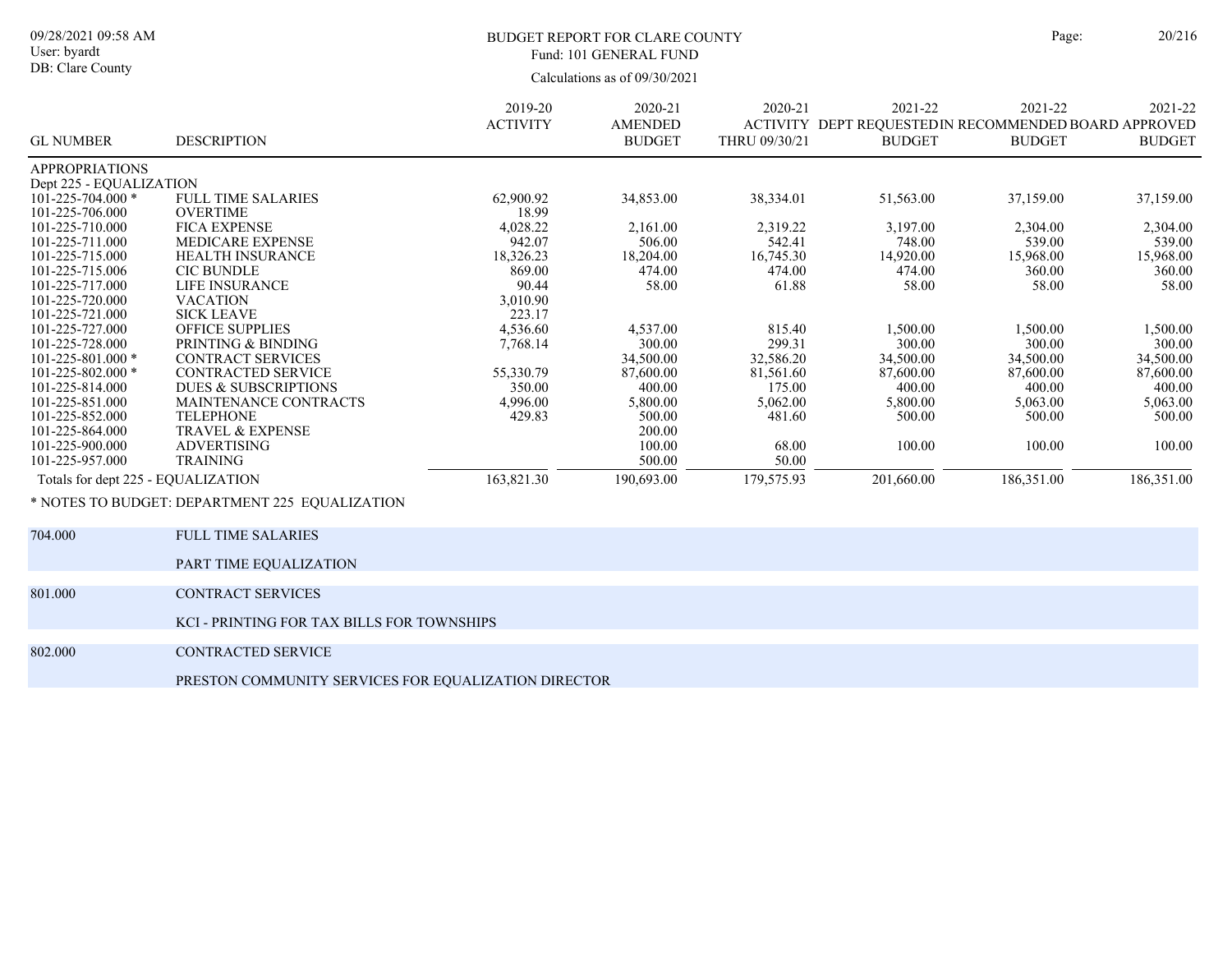# BUDGET REPORT FOR CLARE COUNTY Page: 21/216 Fund: 101 GENERAL FUND

|                                        |                                                                                                                                                     | 2019-20                | 2020-21                         | 2020-21                | 2021-22                 | 2021-22                                                               | 2021-22                 |
|----------------------------------------|-----------------------------------------------------------------------------------------------------------------------------------------------------|------------------------|---------------------------------|------------------------|-------------------------|-----------------------------------------------------------------------|-------------------------|
| <b>GL NUMBER</b>                       | <b>DESCRIPTION</b>                                                                                                                                  | <b>ACTIVITY</b>        | <b>AMENDED</b><br><b>BUDGET</b> | THRU 09/30/21          | <b>BUDGET</b>           | ACTIVITY DEPT REQUESTEDIN RECOMMENDED BOARD APPROVED<br><b>BUDGET</b> | <b>BUDGET</b>           |
|                                        |                                                                                                                                                     |                        |                                 |                        |                         |                                                                       |                         |
| <b>APPROPRIATIONS</b>                  |                                                                                                                                                     |                        |                                 |                        |                         |                                                                       |                         |
| Dept 229 - PROSECUTOR                  |                                                                                                                                                     |                        |                                 |                        |                         |                                                                       |                         |
| 101-229-702.000                        | <b>SALARY</b>                                                                                                                                       | 89,859.25              | 89,370.00                       | 84,717.37              | 89,812.00               | 89,812.00                                                             | 89,812.00               |
| 101-229-703.000 *<br>101-229-703.001 * | <b>ASST SALARY</b><br>CHIEF ASSISTANT SALARY                                                                                                        | 74,743.06<br>66,023.88 | 53,976.16<br>65,665.00          | 44,825.42<br>68,191.91 | 114,876.00<br>70,538.00 | 114,877.00<br>65,988.00                                               | 114,877.00<br>68,004.00 |
| 101-229-704.000 *                      | <b>SECRETARY SALARY</b>                                                                                                                             | 119,829.76             | 132,353.00                      | 142,157.54             | 131,352.00              | 131,418.00                                                            | 131,418.00              |
| 101-229-705.000 *                      | <b>PART TIME</b>                                                                                                                                    |                        |                                 |                        | 16,204.00               |                                                                       |                         |
| 101-229-706.000 *                      | <b>OVERTIME</b>                                                                                                                                     | 1,278.71               |                                 | 731.08                 |                         |                                                                       |                         |
| 101-229-710.000 *                      | <b>FICA EXPENSE</b>                                                                                                                                 | 21,570.23              | 21,011.00                       | 20,927.91              | 26,213.00               | 26,213.00                                                             | 25,055.00               |
| $101 - 229 - 711.000$ *                | <b>MEDICARE EXPENSE</b>                                                                                                                             | 5,044.66               | 4,379.00                        | 4,894.45               | 6,130.00                | 6,130.00                                                              | 5,860.00                |
| 101-229-715.000 *                      | <b>HEALTH INSURANCE</b>                                                                                                                             | 89,223.04              | 83,763.00                       | 88,409.30              | 67,536.00               | 99,543.00                                                             | 99,543.00               |
| 101-229-715.006 *                      | <b>CIC BUNDLE</b>                                                                                                                                   | 3,318.00               | 3,318.00                        | 2,844.00               | 3,792.00                | 2,880.00                                                              | 2,880.00                |
| 101-229-717.000 *                      | LIFE INSURANCE                                                                                                                                      | 361.76                 | 400.00                          | 361.76                 | 457.00                  | 457.00                                                                | 457.00                  |
| 101-229-720.000 *                      | <b>VACATIONS</b>                                                                                                                                    | 5,717.82               | 3,590.00                        | 3,590.00               |                         |                                                                       |                         |
| 101-229-721.000 *                      | <b>SICK LEAVE</b>                                                                                                                                   | 1,185.61               | 3,643.00                        | 3,642.69               |                         |                                                                       |                         |
| 101-229-727.000 *                      | OFFICE SUPPLIES                                                                                                                                     | 1,850.02               | 2,000.00                        | 682.93                 | 2,000.00                | 2,000.00                                                              | 2,000.00                |
| 101-229-728.002 *<br>101-229-732.000 * | <b>SUBPOENA</b><br><b>POSTAGE</b>                                                                                                                   | 771.89                 |                                 |                        | 300.00                  | 300.00                                                                | 300.00                  |
| $101 - 229 - 801.000$ *                | CONTRACT SERVICES                                                                                                                                   | 5,066.80               | 7,165.00                        | 8,412.40               | 7,500.00                | 7,500.00                                                              | 7,500.00                |
| 101-229-813.000 *                      | <b>WITNESS FEES</b>                                                                                                                                 |                        | 5,000.00                        | 105.10                 | 5,000.00                | 5,000.00                                                              | 5,000.00                |
| 101-229-814.000 *                      | <b>DUES &amp; SUBSCRIPTIONS</b>                                                                                                                     | 10,300.00              | 8,897.00                        | 7,789.58               | 11,763.00               | 11,763.00                                                             | 11,763.00               |
| 101-229-815.000 *                      | <b>SERVICE FEES</b>                                                                                                                                 |                        | 350.00                          |                        | 300.00                  | 300.00                                                                | 300.00                  |
| 101-229-852.000 *                      | <b>TELEPHONE</b>                                                                                                                                    | 699.60                 | 1,000.00                        | 780.36                 | 780.00                  | 780.00                                                                | 780.00                  |
| 101-229-852.006 *                      | TELECOMMUNICATIONS                                                                                                                                  | 214.00                 | 220.00                          | 245.82                 | 532.00                  | 532.00                                                                | 532.00                  |
| 101-229-864.000 *                      | TRAVEL & EXPENSE                                                                                                                                    | 138.23                 | 940.00                          | 1,039.92               | 3,300.00                | 3,300.00                                                              | 3,300.00                |
| 101-229-956.000 *                      | MISCELLANEOUS-DRUG FORFEITURE                                                                                                                       | 69.00                  | 400.00                          |                        | 400.00                  | 400.00                                                                | 400.00                  |
| 101-229-982.000 *                      | <b>NEW LAW BOOKS</b>                                                                                                                                | 7,236.12               | 6,849.00                        | 5,766.14               | 7,009.00                | 7,009.00                                                              | 7,009.00                |
| Totals for dept 229 - PROSECUTOR       |                                                                                                                                                     | 504,501.44             | 494,289.16                      | 490,115.68             | 565,794.00              | 576,202.00                                                            | 576,790.00              |
|                                        | * NOTES TO BUDGET: DEPARTMENT 229 PROSECUTOR                                                                                                        |                        |                                 |                        |                         |                                                                       |                         |
|                                        |                                                                                                                                                     |                        |                                 |                        |                         |                                                                       |                         |
| 703.000                                | <b>ASST SALARY</b>                                                                                                                                  |                        |                                 |                        |                         |                                                                       |                         |
|                                        | <b>FOOTNOTE AMOUNTS:</b>                                                                                                                            |                        |                                 |                        | 114,876.00              |                                                                       |                         |
|                                        | PAY FOR APA YORK AND THE CURRENT VACANT APA POSITION                                                                                                |                        |                                 |                        |                         |                                                                       |                         |
|                                        |                                                                                                                                                     |                        |                                 |                        |                         |                                                                       |                         |
| 703.001                                | CHIEF ASSISTANT SALARY                                                                                                                              |                        |                                 |                        |                         |                                                                       |                         |
|                                        | <b>FOOTNOTE AMOUNTS:</b>                                                                                                                            |                        |                                 |                        | 70.538.00               |                                                                       |                         |
|                                        | PAY RAISE INCLUDED FOR THE CHIEF ASSISTANT WHO HASN'T HAD A RAISE SINCE SHE STARTED HERE ALMOST 5 YEARS AGO                                         |                        |                                 |                        |                         |                                                                       |                         |
| 704.000                                | <b>SECRETARY SALARY</b>                                                                                                                             |                        |                                 |                        |                         |                                                                       |                         |
|                                        |                                                                                                                                                     |                        |                                 |                        |                         |                                                                       |                         |
|                                        | FOOTNOTE AMOUNTS:<br>PAY FOR DUSTY, STACY, AND ANNETTE (PARALEGALS AND LEGAL SECRETARY) AND MARISSA (CHILD SUPPORT) - CPR FUNDS REIMURSE PORTION OF |                        |                                 |                        | 131,352.00              |                                                                       |                         |
|                                        | <b>MARISSA'S WAGES</b>                                                                                                                              |                        |                                 |                        |                         |                                                                       |                         |
|                                        |                                                                                                                                                     |                        |                                 |                        |                         |                                                                       |                         |
| 705.000                                | PART TIME                                                                                                                                           |                        |                                 |                        |                         |                                                                       |                         |
|                                        |                                                                                                                                                     |                        |                                 |                        |                         |                                                                       |                         |
|                                        | <b>FOOTNOTE AMOUNTS:</b>                                                                                                                            |                        |                                 |                        | 16,204.50               |                                                                       |                         |
|                                        | PART TIME SECRETARY - REQUIRED TO ASSIST WITH BACKLOG DUE TO COVID AND TO ENSURE COVERAGE DURING VACATION AND ILLNESSES                             |                        |                                 |                        |                         |                                                                       |                         |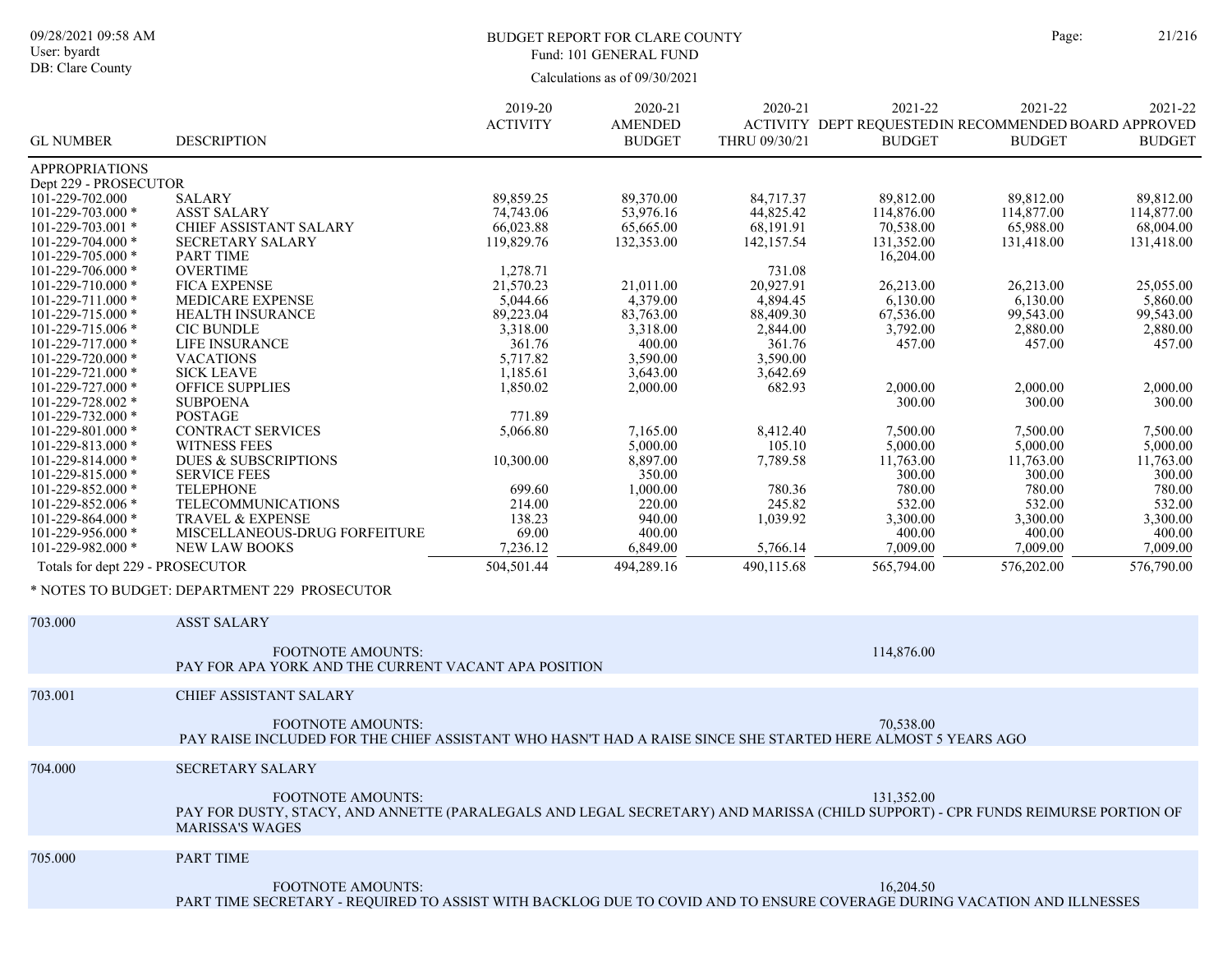| 09/28/2021 09:58 AM<br>User: byardt<br>DB: Clare County |                                                                                                                         | Page:                      | 22/216                                     |                          |                          |                                                                                   |                          |
|---------------------------------------------------------|-------------------------------------------------------------------------------------------------------------------------|----------------------------|--------------------------------------------|--------------------------|--------------------------|-----------------------------------------------------------------------------------|--------------------------|
| <b>GL NUMBER</b>                                        | <b>DESCRIPTION</b>                                                                                                      | 2019-20<br><b>ACTIVITY</b> | 2020-21<br><b>AMENDED</b><br><b>BUDGET</b> | 2020-21<br>THRU 09/30/21 | 2021-22<br><b>BUDGET</b> | 2021-22<br>ACTIVITY DEPT REQUESTED IN RECOMMENDED BOARD APPROVED<br><b>BUDGET</b> | 2021-22<br><b>BUDGET</b> |
| <b>APPROPRIATIONS</b><br>Dept 229 - PROSECUTOR          |                                                                                                                         |                            |                                            |                          |                          |                                                                                   |                          |
| 705.001                                                 | TEMPORARY-PART TIME                                                                                                     |                            |                                            |                          |                          |                                                                                   |                          |
|                                                         | TEMP PART-TIME - THIS LINE ITEM IS NOT UTILIZED                                                                         |                            |                                            |                          |                          |                                                                                   |                          |
| 705.002                                                 | <b>CRIME VICTIM</b>                                                                                                     |                            |                                            |                          |                          |                                                                                   |                          |
|                                                         | CRIME VICTIM - THIS IS NOW ACCOUNTED FOR IN THE CRIME VICTIM FUND                                                       |                            |                                            |                          |                          |                                                                                   |                          |
| 706.000                                                 | <b>OVERTIME</b>                                                                                                         |                            |                                            |                          |                          |                                                                                   |                          |
|                                                         | OVERTIME - WE GENERALLY AND HISTORICALLY HAVE NOT BUDGETED FOR THIS PER ADMINISTRATOR                                   |                            |                                            |                          |                          |                                                                                   |                          |
| 710.000                                                 | <b>FICA EXPENSE</b>                                                                                                     |                            |                                            |                          |                          |                                                                                   |                          |
|                                                         | FOOTNOTE AMOUNTS:<br>FICA EXPENSE - COVERS ALL EMPLOYEES BUT THE VICTIM ADVOCATE. THE GRANT SUPPORTS THAT COST          |                            |                                            |                          | 26,212.00                |                                                                                   |                          |
| 711.000                                                 | MEDICARE EXPENSE                                                                                                        |                            |                                            |                          |                          |                                                                                   |                          |
|                                                         | FOOTNOTE AMOUNTS:<br>MEDICARE EXPENSE - COVERS ALL EMPLOYEES BUT THE VICTIM ADVOCATE. THE GRANT SUPPORTS THAT COST      |                            |                                            |                          | 6,130.00                 |                                                                                   |                          |
| 715.000                                                 | <b>HEALTH INSURANCE</b>                                                                                                 |                            |                                            |                          |                          |                                                                                   |                          |
|                                                         | <b>FOOTNOTE AMOUNTS:</b><br>HEALTH INSURANCE - COVERS ALL EMPLOYEES                                                     |                            |                                            |                          | 67,536.00                |                                                                                   |                          |
| 715.001                                                 | <b>BENNY CARD</b>                                                                                                       |                            |                                            |                          |                          |                                                                                   |                          |
|                                                         | BENNY CARD - WE NO LONGER UTILIZE THIS LINE ITEM                                                                        |                            |                                            |                          |                          |                                                                                   |                          |
| 715.002                                                 | <b>HRA</b>                                                                                                              |                            |                                            |                          |                          |                                                                                   |                          |
|                                                         | HRA - WE NO LONGER UTILIZE THIS LINE ITEM                                                                               |                            |                                            |                          |                          |                                                                                   |                          |
| 715.006                                                 | <b>CIC BUNDLE</b>                                                                                                       |                            |                                            |                          |                          |                                                                                   |                          |
|                                                         | FOOTNOTE AMOUNTS:<br>CIC BUNDLE - COVERS ALL EMPLOYEES BUT THE VICTIM ADVOCATE. THE GRANT SUPPORTS THAT COST            |                            |                                            |                          | 3,792.00                 |                                                                                   |                          |
| 717.000                                                 | LIFE INSURANCE                                                                                                          |                            |                                            |                          |                          |                                                                                   |                          |
|                                                         | <b>FOOTNOTE AMOUNTS:</b><br>LIFE INSURANCE - COVERS ALL EMPLOYEES BUT THE VICTIM ADVOCATE. THE GRANT SUPPORTS THAT COST |                            |                                            |                          | 457.00                   |                                                                                   |                          |
| 717.002                                                 | <b>COBRA/HIPPA</b>                                                                                                      |                            |                                            |                          |                          |                                                                                   |                          |
|                                                         | COBRA/HIPPA - WE DO NOT UTILIZE THIS LINE ITEM                                                                          |                            |                                            |                          |                          |                                                                                   |                          |
| 717.004                                                 | <b>SECTION 125 PLAN</b>                                                                                                 |                            |                                            |                          |                          |                                                                                   |                          |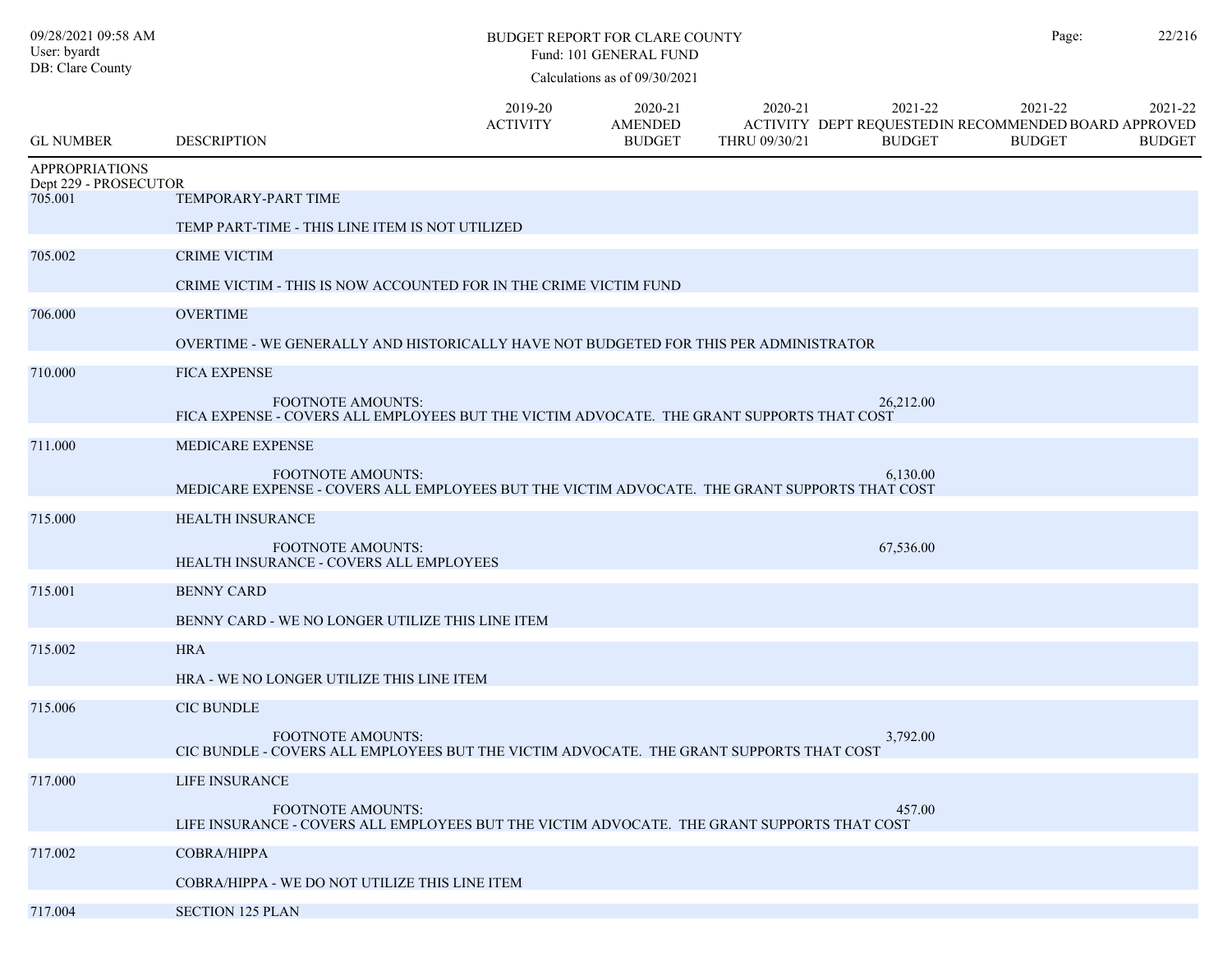| 09/28/2021 09:58 AM<br>User: byardt<br>DB: Clare County |                                                                                                                                                                             |                            | <b>BUDGET REPORT FOR CLARE COUNTY</b><br>Fund: 101 GENERAL FUND<br>Calculations as of 09/30/2021 |                          |                                                                                  | Page:                    | 23/216                   |
|---------------------------------------------------------|-----------------------------------------------------------------------------------------------------------------------------------------------------------------------------|----------------------------|--------------------------------------------------------------------------------------------------|--------------------------|----------------------------------------------------------------------------------|--------------------------|--------------------------|
| <b>GL NUMBER</b>                                        | <b>DESCRIPTION</b>                                                                                                                                                          | 2019-20<br><b>ACTIVITY</b> | 2020-21<br><b>AMENDED</b><br><b>BUDGET</b>                                                       | 2020-21<br>THRU 09/30/21 | 2021-22<br>ACTIVITY DEPT REQUESTEDIN RECOMMENDED BOARD APPROVED<br><b>BUDGET</b> | 2021-22<br><b>BUDGET</b> | 2021-22<br><b>BUDGET</b> |
| <b>APPROPRIATIONS</b><br>Dept 229 - PROSECUTOR          |                                                                                                                                                                             |                            |                                                                                                  |                          |                                                                                  |                          |                          |
|                                                         | SECTION 125 PLAN - WE DO NOT UTILIZE THIS LINE ITEM                                                                                                                         |                            |                                                                                                  |                          |                                                                                  |                          |                          |
| 720.000                                                 | <b>VACATIONS</b>                                                                                                                                                            |                            |                                                                                                  |                          |                                                                                  |                          |                          |
|                                                         | VACATIONS - THIS IS FOR WHEN WE PAY OUT WHEN PEOPLE LEAVE. NO REQUESTED BUDGET PER ADMINISTRATOR                                                                            |                            |                                                                                                  |                          |                                                                                  |                          |                          |
| 721.000                                                 | <b>SICK LEAVE</b>                                                                                                                                                           |                            |                                                                                                  |                          |                                                                                  |                          |                          |
|                                                         | SICK LEAVE - THIS IS FOR WHEN WE PAY OUT WHEN PEOPLE LEAVE. NO REQUESTED BUDGET PER ADMINISTRATOR                                                                           |                            |                                                                                                  |                          |                                                                                  |                          |                          |
| 727.000                                                 | <b>OFFICE SUPPLIES</b>                                                                                                                                                      |                            |                                                                                                  |                          |                                                                                  |                          |                          |
|                                                         | <b>FOOTNOTE AMOUNTS:</b><br>OFFICE SUPPLIES - NO INCREASE OR DECREASE IN OUR REQUEST FROM LAST BUDGET                                                                       |                            |                                                                                                  |                          | 2,000.00                                                                         |                          |                          |
| 727.003                                                 | <b>OFFICE SUPPLIES</b>                                                                                                                                                      |                            |                                                                                                  |                          |                                                                                  |                          |                          |
|                                                         | THIS IS AN OLD OFFICE SUPPLY LINE ITEM - WE DO NOT UTILIZE THIS LINE ITEM                                                                                                   |                            |                                                                                                  |                          |                                                                                  |                          |                          |
| 728.000                                                 | PRINTING & BINDING                                                                                                                                                          |                            |                                                                                                  |                          |                                                                                  |                          |                          |
|                                                         | THIS IS FOR OUR MAILER SUBPOENAS BUT WE DID A BULK ORDER IN 2019 AND WE STILL HAVE PLENTY SINCE 2020 WAS, WELL, 2020, SO NO NEED THIS<br><b>YEAR</b>                        |                            |                                                                                                  |                          |                                                                                  |                          |                          |
| 728.001                                                 | <b>CRIME VICTIM'S RIGHTS</b>                                                                                                                                                |                            |                                                                                                  |                          |                                                                                  |                          |                          |
|                                                         | CRIME VICTIM RIGHTS - GRANT RECEIVED FROM PAAM - USED TO BE TIED TO REVENUE LINE 101-000.624.000 - BUT WE NO LONGER RECEIVE THIS<br><b>GRANT MONEY</b>                      |                            |                                                                                                  |                          |                                                                                  |                          |                          |
| 728.002                                                 | <b>SUBPOENA</b>                                                                                                                                                             |                            |                                                                                                  |                          |                                                                                  |                          |                          |
|                                                         | <b>FOOTNOTE AMOUNTS:</b><br>SUBPOENAS - WHEN WE NEED TO PAY TO HAVE A WITNESS SERVED IN ANOTHER JURISDICTION - THIS IS HAPPENING MORE FREQUENTLY THAN IN THE<br><b>PAST</b> |                            |                                                                                                  |                          | 300.00                                                                           |                          |                          |
| 732.000                                                 | <b>POSTAGE</b>                                                                                                                                                              |                            |                                                                                                  |                          |                                                                                  |                          |                          |
|                                                         | POSTAGE - WE NO LONGER PAY FOR POSTAGE OUT OF OUR BUDGET.                                                                                                                   |                            |                                                                                                  |                          |                                                                                  |                          |                          |
| 801.000                                                 | <b>CONTRACT SERVICES</b>                                                                                                                                                    |                            |                                                                                                  |                          |                                                                                  |                          |                          |
|                                                         | <b>FOOTNOTE AMOUNTS:</b><br>CONTRACT SERVICES - THIS COVERS OUR CONTRACT WITH MGT TO DO THE BILLING FOR OUR TITLE IVD WORK. THIS IS AN EXACT AMOUNT REQUEST.                |                            |                                                                                                  |                          | 7,500.00                                                                         |                          |                          |
| 810.000                                                 | <b>SPECIAL PROSECUTOR FEES</b>                                                                                                                                              |                            |                                                                                                  |                          |                                                                                  |                          |                          |
|                                                         | SPECIAL PROSECUTOR FEES - WE DO NOT BUDGET PER ADMINISTRATOR. THIS OCCURS WHEN ANOTHER COUNTY NEEDS TO HANDLE CASE DUE TO PA<br><b>CONFLICT</b>                             |                            |                                                                                                  |                          |                                                                                  |                          |                          |
|                                                         |                                                                                                                                                                             |                            |                                                                                                  |                          |                                                                                  |                          |                          |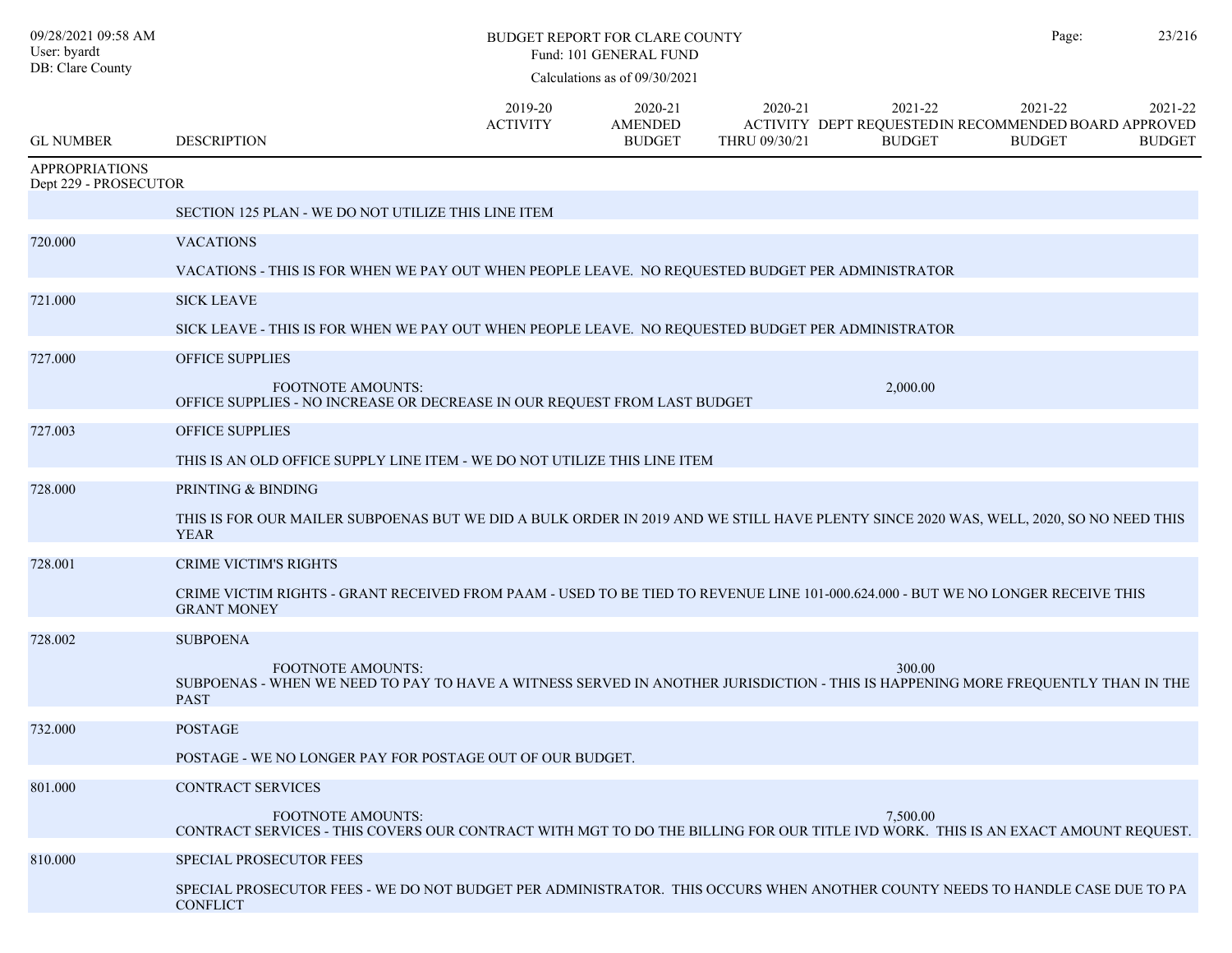| 09/28/2021 09:58 AM<br>User: byardt<br>DB: Clare County | <b>BUDGET REPORT FOR CLARE COUNTY</b><br>Fund: 101 GENERAL FUND<br>Calculations as of 09/30/2021                                                                                                                                                                                                                                                                                                    |                            |                                            |                          |                                                         | Page:                                                                             | 24/216                   |
|---------------------------------------------------------|-----------------------------------------------------------------------------------------------------------------------------------------------------------------------------------------------------------------------------------------------------------------------------------------------------------------------------------------------------------------------------------------------------|----------------------------|--------------------------------------------|--------------------------|---------------------------------------------------------|-----------------------------------------------------------------------------------|--------------------------|
| <b>GL NUMBER</b>                                        | <b>DESCRIPTION</b>                                                                                                                                                                                                                                                                                                                                                                                  | 2019-20<br><b>ACTIVITY</b> | 2020-21<br><b>AMENDED</b><br><b>BUDGET</b> | 2020-21<br>THRU 09/30/21 | 2021-22<br><b>BUDGET</b>                                | 2021-22<br>ACTIVITY DEPT REQUESTED IN RECOMMENDED BOARD APPROVED<br><b>BUDGET</b> | 2021-22<br><b>BUDGET</b> |
| <b>APPROPRIATIONS</b><br>Dept 229 - PROSECUTOR          |                                                                                                                                                                                                                                                                                                                                                                                                     |                            |                                            |                          |                                                         |                                                                                   |                          |
| 813.000                                                 | <b>WITNESS FEES</b>                                                                                                                                                                                                                                                                                                                                                                                 |                            |                                            |                          |                                                         |                                                                                   |                          |
|                                                         | <b>FOOTNOTE AMOUNTS:</b><br>WITNESS FEES - THIS COVERS FEES FOR EXPERT WITNESS TESTIMONY                                                                                                                                                                                                                                                                                                            |                            |                                            |                          | 5,000.00                                                |                                                                                   |                          |
| 814.000                                                 | DUES & SUBSCRIPTIONS                                                                                                                                                                                                                                                                                                                                                                                |                            |                                            |                          |                                                         |                                                                                   |                          |
|                                                         | DUES AND SUBSCRIPTIONS - SEE THE DETAILS SECTION FOR NOTES<br><b>FOOTNOTE AMOUNTS:</b><br>BAR DUES FOR THE ATTORNEYS (EXACT AMOUNT REQUEST)<br><b>FOOTNOTE AMOUNTS:</b><br>SENTENCE GUIDELINES CALCULATOR (EXACT AMOUNT REQ.)<br>FOOTNOTE AMOUNTS:<br>PACC/PAAM (EXACT AMOUNT REQUEST)<br><b>FOOTNOTE AMOUNTS:</b><br>KARPEL CASE TRACKING SYSTEM (EXACT AMOUNT REQUEST)<br>ACCOUNT '814.000' TOTAL |                            |                                            |                          | 1,630.00<br>504.00<br>3,514.00<br>6,400.00<br>12,048.00 |                                                                                   |                          |
| 815.000                                                 | <b>SERVICE FEES</b>                                                                                                                                                                                                                                                                                                                                                                                 |                            |                                            |                          |                                                         |                                                                                   |                          |
|                                                         | <b>FOOTNOTE AMOUNTS:</b><br>SERVICE FEES - THIS COVERS WHEN WE HAVE TO PUBLISH IN NEWSPAPERS FOR ALTERNATIVE SERVICE                                                                                                                                                                                                                                                                                |                            |                                            |                          | 300.00                                                  |                                                                                   |                          |
| 851.000                                                 | EQUIPMENT MAINTENANCE CONTRACT                                                                                                                                                                                                                                                                                                                                                                      |                            |                                            |                          |                                                         |                                                                                   |                          |
|                                                         | EQUIPMENT MAINTENANCE - WE NO LONGER UTILIZE THIS LINE ITEM                                                                                                                                                                                                                                                                                                                                         |                            |                                            |                          |                                                         |                                                                                   |                          |
| 852.000                                                 | <b>TELEPHONE</b>                                                                                                                                                                                                                                                                                                                                                                                    |                            |                                            |                          |                                                         |                                                                                   |                          |
|                                                         | <b>FOOTNOTE AMOUNTS:</b><br>TELEPHONE - COVERS ALL OF OUR PHONE LINES                                                                                                                                                                                                                                                                                                                               |                            |                                            |                          | 780.00                                                  |                                                                                   |                          |
| 852.006                                                 | <b>TELECOMMUNICATIONS</b>                                                                                                                                                                                                                                                                                                                                                                           |                            |                                            |                          |                                                         |                                                                                   |                          |
|                                                         | <b>FOOTNOTE AMOUNTS:</b><br>TELECOMMUNICATIONS - THIS COVERS OUR INTERNET SERVICE AND NET MOTION ACCESS                                                                                                                                                                                                                                                                                             |                            |                                            |                          | 532.00                                                  |                                                                                   |                          |
| 864.000                                                 | <b>TRAVEL &amp; EXPENSE</b>                                                                                                                                                                                                                                                                                                                                                                         |                            |                                            |                          |                                                         |                                                                                   |                          |
|                                                         | TRAVEL AND EXPENSE - THIS IS WHAT WE USE FOR TRAINING - SEE DETAILS<br><b>FOOTNOTE AMOUNTS:</b><br>PROSECUTOR MID-WINTER CONFERENCE/BUSINESS MEETING<br><b>FOOTNOTE AMOUNTS:</b><br>PROSECUTOR ANNUAL CONFERENCE/BUSINESS MEETING<br><b>FOOTNOTE AMOUNTS:</b><br>MADCAP RECOVERY COURT ANNUAL CONFERENCE<br><b>FOOTNOTE AMOUNTS:</b><br>CHILD SUPPORT ANNUAL CONFERENCE<br>FOOTNOTE AMOUNTS:        |                            |                                            |                          | 300.00<br>1,000.00<br>150.00<br>400.00<br>150.00        |                                                                                   |                          |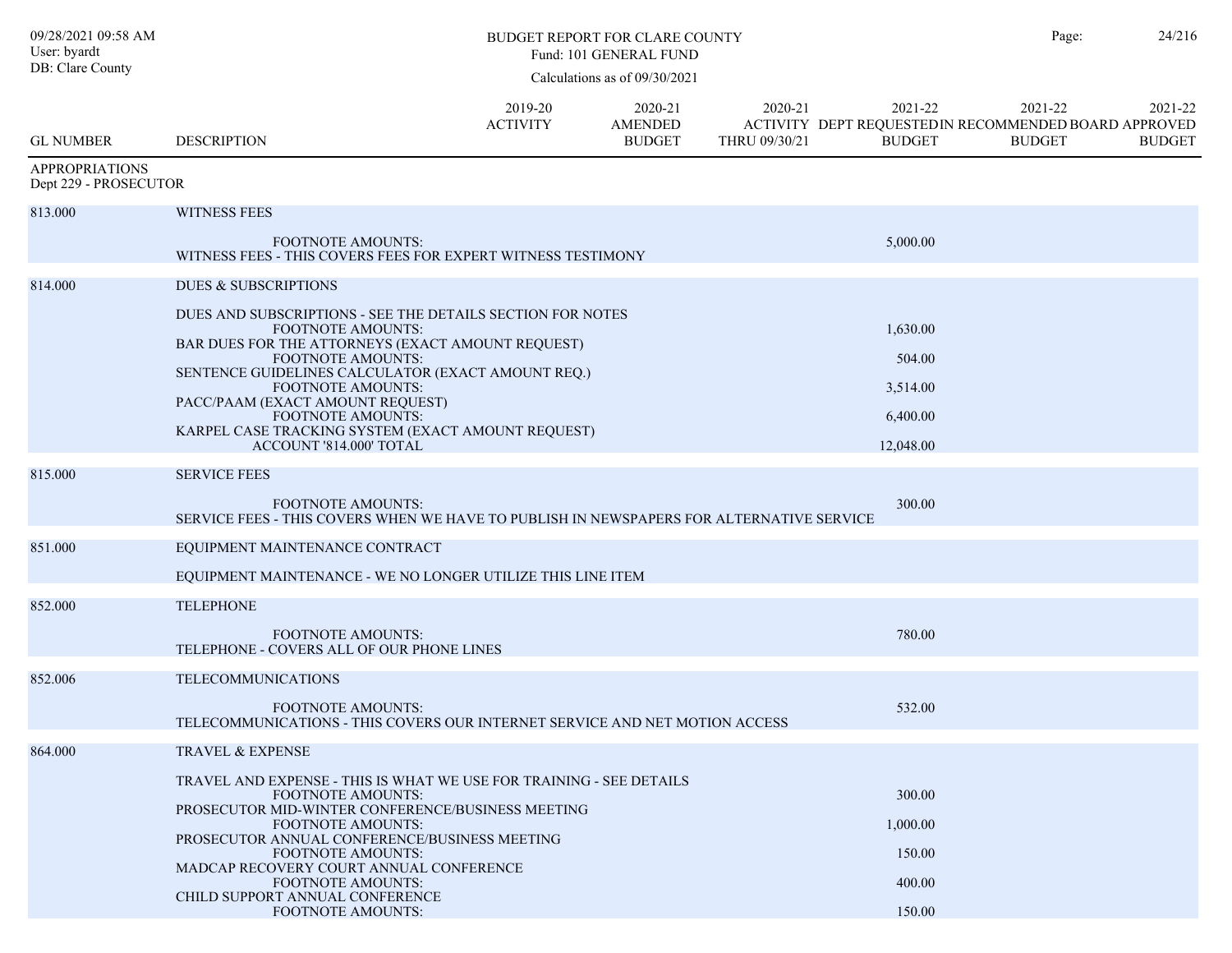| 09/28/2021 09:58 AM<br>User: byardt<br>DB: Clare County |                                                                                                                                                                                                                                                                                                                                        |                            | <b>BUDGET REPORT FOR CLARE COUNTY</b><br>Fund: 101 GENERAL FUND |                          |                                                                                   | Page:                    | 25/216                   |
|---------------------------------------------------------|----------------------------------------------------------------------------------------------------------------------------------------------------------------------------------------------------------------------------------------------------------------------------------------------------------------------------------------|----------------------------|-----------------------------------------------------------------|--------------------------|-----------------------------------------------------------------------------------|--------------------------|--------------------------|
|                                                         |                                                                                                                                                                                                                                                                                                                                        |                            | Calculations as of 09/30/2021                                   |                          |                                                                                   |                          |                          |
| <b>GL NUMBER</b>                                        | <b>DESCRIPTION</b>                                                                                                                                                                                                                                                                                                                     | 2019-20<br><b>ACTIVITY</b> | 2020-21<br><b>AMENDED</b><br><b>BUDGET</b>                      | 2020-21<br>THRU 09/30/21 | 2021-22<br>ACTIVITY DEPT REQUESTED IN RECOMMENDED BOARD APPROVED<br><b>BUDGET</b> | 2021-22<br><b>BUDGET</b> | 2021-22<br><b>BUDGET</b> |
| <b>APPROPRIATIONS</b>                                   |                                                                                                                                                                                                                                                                                                                                        |                            |                                                                 |                          |                                                                                   |                          |                          |
| Dept 229 - PROSECUTOR                                   | OFFICE MANAGER ANNUAL CONFERENCE<br><b>FOOTNOTE AMOUNTS:</b><br>OFFICE STAFF ANNUAL CONFERENCE<br><b>FOOTNOTE AMOUNTS:</b><br>CACMI ANNUAL CONFERENCE (MDT/CHILD ABUSE)<br><b>FOOTNOTE AMOUNTS:</b><br>ASSORTED TRAININGS ANNOUNCED DURING YEAR<br>ACCOUNT '864.000' TOTAL                                                             |                            |                                                                 |                          | 100.00<br>200.00<br>1,000.00<br>3,300.00                                          |                          |                          |
| 956.000                                                 | MISCELLANEOUS-DRUG FORFEITURE<br><b>FOOTNOTE AMOUNTS:</b><br>MISCELLANEOUS DRUG FORFEITURE - TIED TO 101-000.608.229 - THIS IS IF WE BRING IN DRUG FORFEITURE REVENUE (ONLY SPEND OUT OF HERE IF<br><b>REVENUE EXISTS)</b>                                                                                                             |                            |                                                                 |                          | 400.00                                                                            |                          |                          |
| 978.000                                                 | NEW EQUIPMENT<br>NEW EQUIPMENT - WE DO NOT UTILIZE THIS LINE ITEM                                                                                                                                                                                                                                                                      |                            |                                                                 |                          |                                                                                   |                          |                          |
| 982.000                                                 | <b>NEW LAW BOOKS</b><br><b>NEW LAW BOOKS - SEE DETAILS</b><br><b>FOOTNOTE AMOUNTS:</b><br>WESTLAW ONLINE LEGAL RESEARCH (EXACT AMOUNT REQ)<br><b>FOOTNOTE AMOUNTS:</b><br>ICLE SUBSCRIPTION (EXACT AMOUNT REQUEST)<br><b>FOOTNOTE AMOUNTS:</b><br>THOMPSON AND REUTERS COURT RULE BOOKS<br>ACCOUNT '982.000' TOTAL<br>DEPT '229' TOTAL |                            |                                                                 |                          | 5,580.00<br>1,429.00<br>477.00<br>7,486.00<br>476,743.50                          |                          |                          |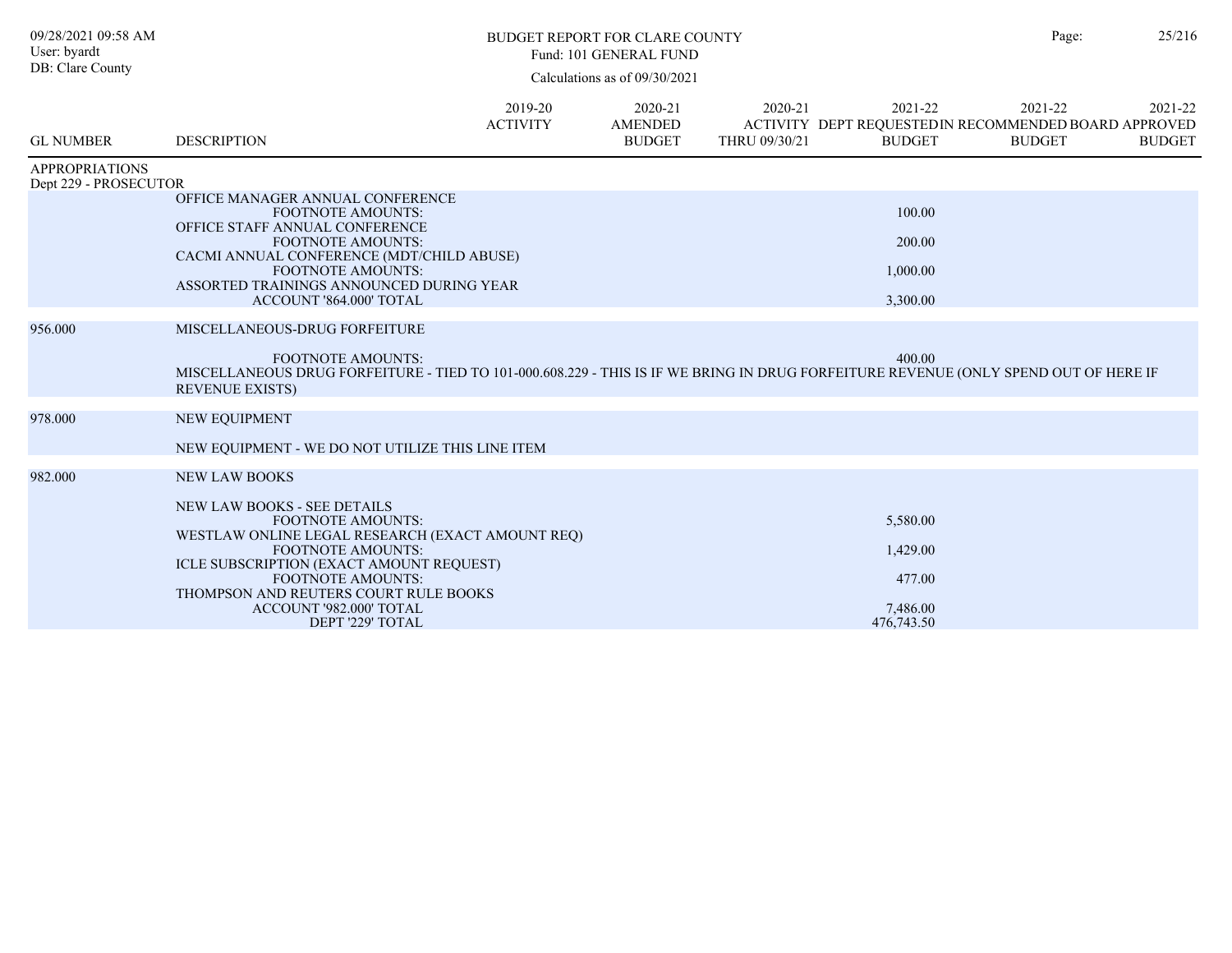### BUDGET REPORT FOR CLARE COUNTY Page: 26/216 Fund: 101 GENERAL FUND

|                             |                                        | 2019-20         | 2020-21        | 2020-21         | 2021-22       | 2021-22                                      | 2021-22       |
|-----------------------------|----------------------------------------|-----------------|----------------|-----------------|---------------|----------------------------------------------|---------------|
|                             |                                        | <b>ACTIVITY</b> | <b>AMENDED</b> | <b>ACTIVITY</b> |               | DEPT REQUESTED IN RECOMMENDED BOARD APPROVED |               |
| <b>GL NUMBER</b>            | <b>DESCRIPTION</b>                     |                 | <b>BUDGET</b>  | THRU 09/30/21   | <b>BUDGET</b> | <b>BUDGET</b>                                | <b>BUDGET</b> |
| <b>APPROPRIATIONS</b>       |                                        |                 |                |                 |               |                                              |               |
| Dept 230 - PROSECUTOR - CVR |                                        |                 |                |                 |               |                                              |               |
| 101-230-704.000             | <b>CVR FULL TIME</b>                   | 32,306.62       | 32,183.00      | 21,439.11       | 32,307.00     | 32,307.00                                    | 32,307.00     |
| 101-230-710.000             | <b>FICA EXPENSE</b>                    | 1,954.83        | .995.00        | 1,487.42        | 2,003.00      | 2,003.00                                     | 2,003.00      |
| 101-230-711.000             | <b>MEDICARE EXPENSE</b>                | 457.17          | 467.00         | 347.86          | 468.00        | 468.00                                       | 468.00        |
| 101-230-715.000             | <b>HEALTH INSURANCE</b>                |                 |                |                 |               | 360.00                                       | 360.00        |
| 101-230-715.006             | <b>CIC BUNDLE</b>                      | 474.00          | 474.00         | 355.50          | 474.00        | 474.00                                       | 474.00        |
| 101-230-717.000             | LIFE INSURANCE                         | 57.12           | 58.00          | 14.28           | 57.00         | 57.00                                        | 57.00         |
| 101-230-720.000             | <b>VACATION</b>                        |                 | 2,212.00       | 2,211.31        |               |                                              |               |
| 101-230-721.000             | <b>SICK LEAVE</b>                      |                 | 636.00         | 635.03          |               |                                              |               |
| 101-230-727.000             | <b>OFFICE SUPPLIES</b>                 | 1,094.21        | 2,500.00       | 1,860.30        | 2,153.00      | 2,153.00                                     | 2,153.00      |
| 101-230-728.000             | PRINTING & BINDING                     |                 | 2,000.00       | 1,624.00        | 2,000.00      | 2,000.00                                     | 2,000.00      |
| 101-230-732.000             | <b>POSTAGE</b>                         | 1,228.40        | 3,500.00       | 1,432.67        | 3,500.00      | 3,500.00                                     | 3,500.00      |
| 101-230-752.000             | K-9 CARE & MAINTENANCE                 |                 | 0.000.00       |                 |               |                                              |               |
| 101-230-754.000             | DIRECT VICTIMS SUPPLIES/NEEDS          | 150.00          | 3,500.00       |                 | 3,500.00      | 3,500.00                                     | 3,500.00      |
| 101-230-851.000             | EOUIPMENT MAINTENANCE                  | 2,000.00        | 2,795.00       |                 | 3,200.00      | 3,200.00                                     | 3,200.00      |
| 101-230-852.000             | <b>TELEPHONE</b>                       | 116.68          | 135.00         | 130.06          | 145.00        | 145.00                                       | 145.00        |
| 101-230-864.000             | <b>TRAVEL &amp; EXPENSE</b>            | 135.17          | 2,000.00       |                 | 2,000.00      | 2,000.00                                     | 2,000.00      |
| 101-230-978.000             | NEW EQUIPMENT                          | 2,000.00        | 1,200.00       | 310.00          |               |                                              |               |
|                             | Totals for dept 230 - PROSECUTOR - CVR | 41,974.20       | 56,655.00      | 31,847.54       | 51,807.00     | 52,167.00                                    | 52,167.00     |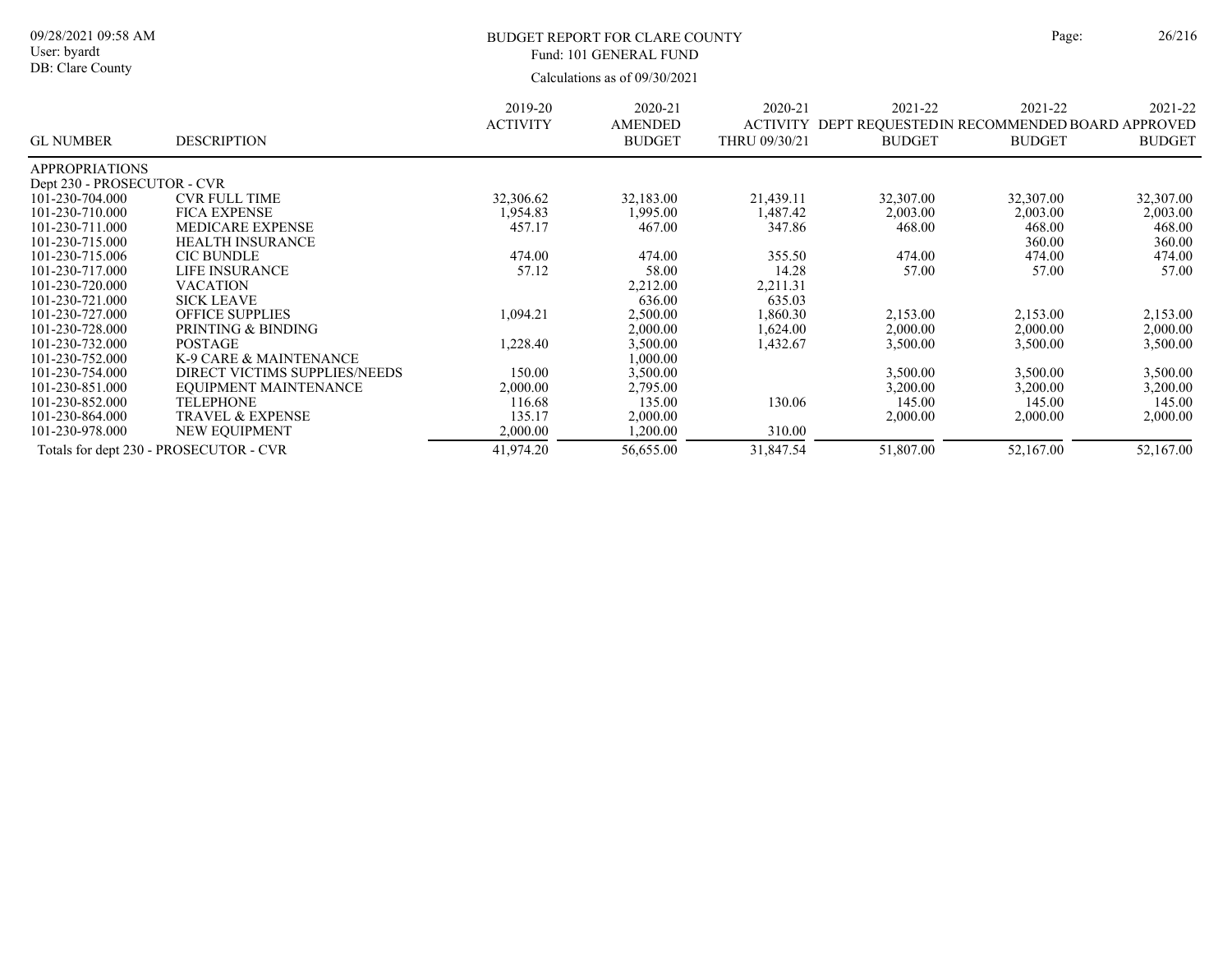#### 09/28/2021 09:58 AM User: byardt DB: Clare County

# BUDGET REPORT FOR CLARE COUNTY Page: 27/216 Fund: 101 GENERAL FUND

|                              |                                         | 2019-20         | 2020-21       | 2020-21         | 2021-22                                      | 2021-22       | 2021-22       |
|------------------------------|-----------------------------------------|-----------------|---------------|-----------------|----------------------------------------------|---------------|---------------|
|                              |                                         | <b>ACTIVITY</b> | AMENDED       | <b>ACTIVITY</b> | DEPT REQUESTED IN RECOMMENDED BOARD APPROVED |               |               |
| <b>GL NUMBER</b>             | <b>DESCRIPTION</b>                      |                 | <b>BUDGET</b> | THRU 09/30/21   | <b>BUDGET</b>                                | <b>BUDGET</b> | <b>BUDGET</b> |
| <b>APPROPRIATIONS</b>        |                                         |                 |               |                 |                                              |               |               |
| Dept 236 - REGISTER OF DEEDS |                                         |                 |               |                 |                                              |               |               |
| 101-236-702.000              | SALARY                                  | 21,003.30       | 20,853.00     | 19,801.70       | 21,012.67                                    | 21,013.00     | 21,013.00     |
| 101-236-702.001              | CHIEF DEPUTY SALARY                     | 37,126.74       | 37,015.00     | 36,993.73       | 29,725.06                                    | 22,266.00     | 22,266.00     |
| 101-236-704.000              | <b>FULL TIME SALARIES</b>               | 44,825.14       | 16,092.00     | 22,613.93       | 16,153.28                                    | 16,154.00     | 16,154.00     |
| 101-236-706.000              | <b>OVERTIME</b>                         | 160.30          | 400.00        |                 |                                              |               |               |
| 101-236-710.000              | <b>FICA EXPENSE</b>                     | 5,911.15        | 4,720.00      | 4,796.35        | 6,450.93                                     | 3,685.00      | 3,685.00      |
| 101-236-711.000              | <b>MEDICARE EXPENSE</b>                 | 1,382.60        | .104.00       | 1,121.80        | 1,508.68                                     | 862.00        | 862.00        |
| 101-236-715.000              | <b>HEALTH INSURANCE</b>                 | 23,845.84       | 20,678.00     | 17,616.75       | 20,595.28                                    | 25,283.00     | 25,283.00     |
| 101-236-715.006              | <b>CIC BUNDLE</b>                       | 1,224.54        | 343.00        | 821.64          | 1.248.20                                     | 1,116.00      | 1,116.00      |
| 101-236-717.000              | LIFE INSURANCE                          | 148.39          | 162.00        | 107.79          | 150.42                                       | 151.00        | 151.00        |
| 101-236-721.000              | <b>SICK LEAVE</b>                       | 585.71          |               |                 |                                              |               |               |
| 101-236-727.000              | <b>OFFICE SUPPLIES</b>                  | 2,504.09        | 3,300.00      | 2,250.10        | 3,000.00                                     | 3,000.00      | 3,000.00      |
| 101-236-728.000              | PRINTING & BINDING                      | 477.99          | 1,100.00      | 1,100.00        | 1,100.00                                     | 1,100.00      | 1,100.00      |
| 101-236-814.000              | <b>DUES &amp; SUBSCRIPTIONS</b>         | 275.00          | 395.00        | 335.00          | 505.00                                       | 505.00        | 505.00        |
| 101-236-851.000              | MAINTENANCE CONTRACTS                   | 42,238.12       | 40,637.00     | 37,728.80       | 40,450.00                                    | 40,450.00     | 40,450.00     |
| 101-236-864.000              | <b>TRAVEL &amp; EXPENSE</b>             | 261.89          | 250.00        | 200.00          | 750.00                                       | 750.00        | 750.00        |
| 101-236-933.000              | <b>EQUIP REPAIRS &amp; MAINTENANCE</b>  |                 | 500.00        |                 | 500.00                                       | 500.00        | 500.00        |
| 101-236-957.000              | <b>REG OF DEEDS TRAINING</b>            | 350.00          | 350.00        | 122.30          | 350.00                                       | 350.00        | 350.00        |
|                              | Totals for dept 236 - REGISTER OF DEEDS | 182,320.80      | 148,899.00    | 145,609.89      | 143,499.52                                   | 137,185.00    | 137,185.00    |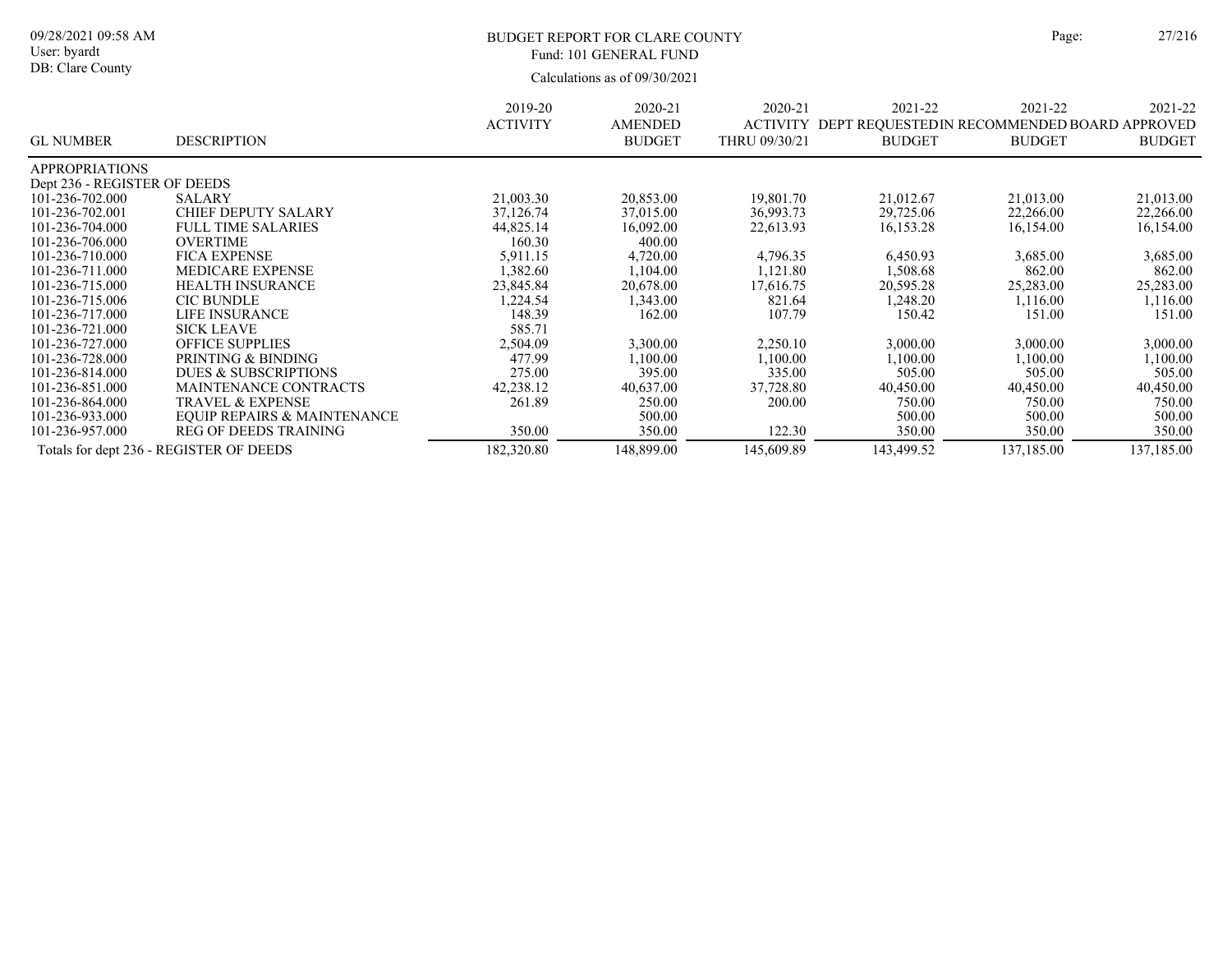| 09/28/2021 09:58 AM<br>User: byardt<br>DB: Clare County |                                           | Page:                      | 28/216                                     |                                                 |                                                                          |                          |                          |
|---------------------------------------------------------|-------------------------------------------|----------------------------|--------------------------------------------|-------------------------------------------------|--------------------------------------------------------------------------|--------------------------|--------------------------|
| <b>GL NUMBER</b>                                        | <b>DESCRIPTION</b>                        | 2019-20<br><b>ACTIVITY</b> | 2020-21<br><b>AMENDED</b><br><b>BUDGET</b> | $2020 - 21$<br><b>ACTIVITY</b><br>THRU 09/30/21 | 2021-22<br>DEPT REOUESTED IN RECOMMENDED BOARD APPROVED<br><b>BUDGET</b> | 2021-22<br><b>BUDGET</b> | 2021-22<br><b>BUDGET</b> |
| <b>APPROPRIATIONS</b><br>Dept 241 - ABSTRACT DEPARTMENT |                                           |                            |                                            |                                                 |                                                                          |                          |                          |
| 101-241-702.000                                         | SALARY                                    | 21,002.97                  | 20,853.00                                  | 19,801.27                                       | 21,012.67                                                                | 21,013.00                | 21,013.00                |
| 101-241-704.000                                         | <b>FULL TIME SALARIES</b>                 | 15.549.94                  | 16,092.00                                  | 15,268.29                                       | 16.153.28                                                                | 16,154.00                | 16,154.00                |
| 101-241-710.000                                         | <b>FICA EXPENSE</b>                       | 2,195.69                   | 2,316.00                                   | 2,088.60                                        | 2.304.29                                                                 | 2,305.00                 | 2,305.00                 |
| 101-241-711.000                                         | MEDICARE EXPENSE                          | 513.38                     | 536.00                                     | 488.35                                          | 538.90                                                                   | 539.00                   | 539.00                   |
| 101-241-715.000                                         | <b>HEALTH INSURANCE</b>                   | 11.251.90                  | 10,939.00                                  | 9,737.69                                        | 12.998.88                                                                | 13.630.00                | 13,630.00                |
| 101-241-715.006                                         | <b>CIC BUNDLE</b>                         | 394.92                     | 395.00                                     | 394.92                                          | 395.00                                                                   | 360.00                   | 360.00                   |
| 101-241-717.000                                         | LIFE INSURANCE                            | 43.56                      | 48.00                                      | 51.48                                           | 47.60                                                                    | 48.00                    | 48.00                    |
|                                                         | Totals for dept 241 - ABSTRACT DEPARTMENT | 50,952.36                  | 51,179.00                                  | 47,830.60                                       | 53,450.62                                                                | 54,049.00                | 54,049.00                |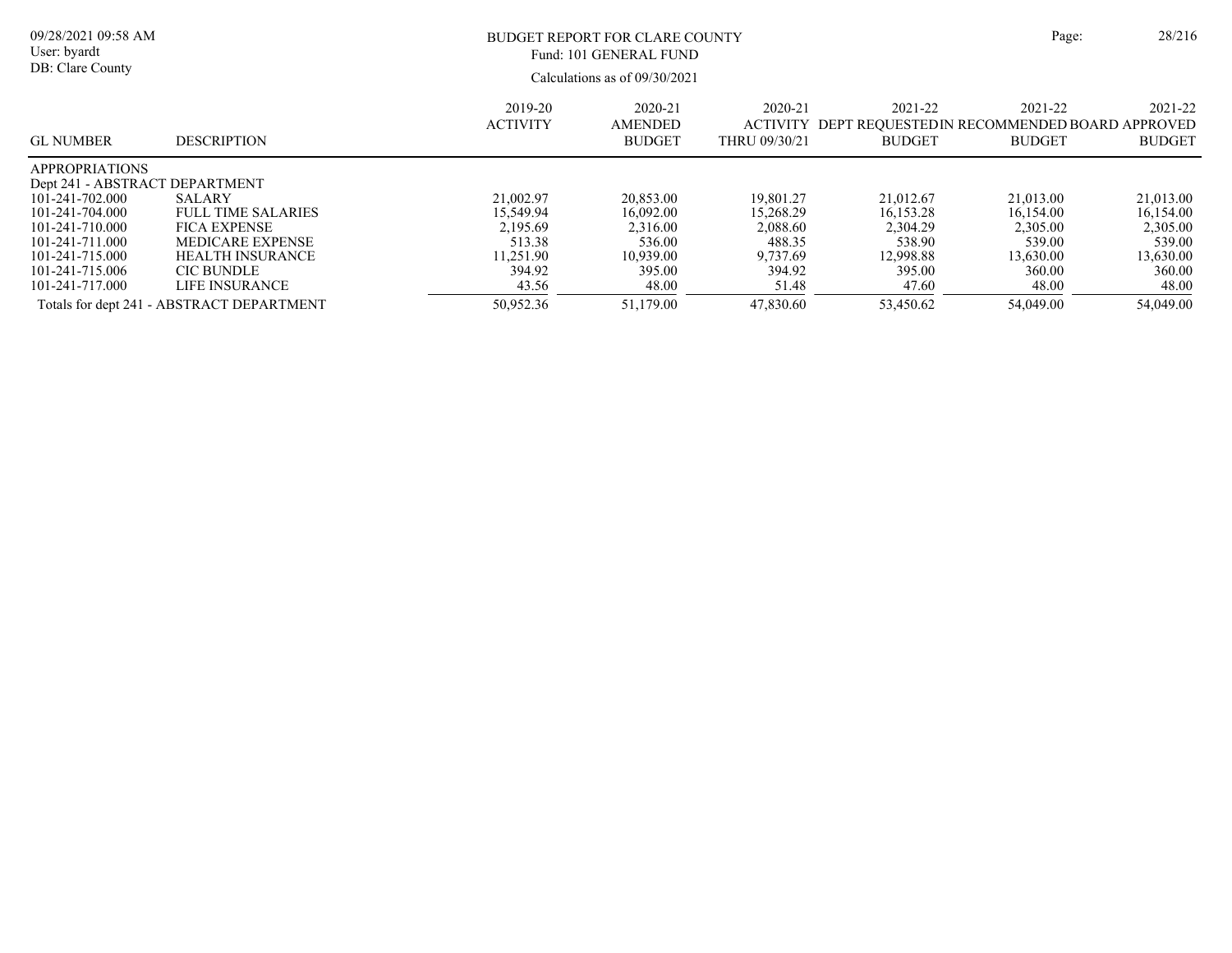| 09/28/2021 09:58 AM<br>User: byardt<br>DB: Clare County                                                                                                    |                                                                                          |                            | BUDGET REPORT FOR CLARE COUNTY<br>Fund: 101 GENERAL FUND<br>Calculations as of $09/30/2021$ |                          |                                                                                   | Page:                    | 29/216                   |
|------------------------------------------------------------------------------------------------------------------------------------------------------------|------------------------------------------------------------------------------------------|----------------------------|---------------------------------------------------------------------------------------------|--------------------------|-----------------------------------------------------------------------------------|--------------------------|--------------------------|
| <b>GL NUMBER</b>                                                                                                                                           | <b>DESCRIPTION</b>                                                                       | 2019-20<br><b>ACTIVITY</b> | 2020-21<br>AMENDED<br><b>BUDGET</b>                                                         | 2020-21<br>THRU 09/30/21 | 2021-22<br>ACTIVITY DEPT REQUESTED IN RECOMMENDED BOARD APPROVED<br><b>BUDGET</b> | 2021-22<br><b>BUDGET</b> | 2021-22<br><b>BUDGET</b> |
| <b>APPROPRIATIONS</b><br>Dept 242 - SURVEYOR<br>101-242-705.000<br>101-242-710.000<br>101-242-711.000<br>101-242-728.000<br>Totals for dept 242 - SURVEYOR | <b>PART TIME</b><br><b>FICA EXPENSE</b><br><b>MEDICARE EXPENSE</b><br>PRINTING & BINDING | 295.50<br>295.50           | 2,798.00<br>173.00<br>41.00<br>3.012.00                                                     |                          |                                                                                   |                          |                          |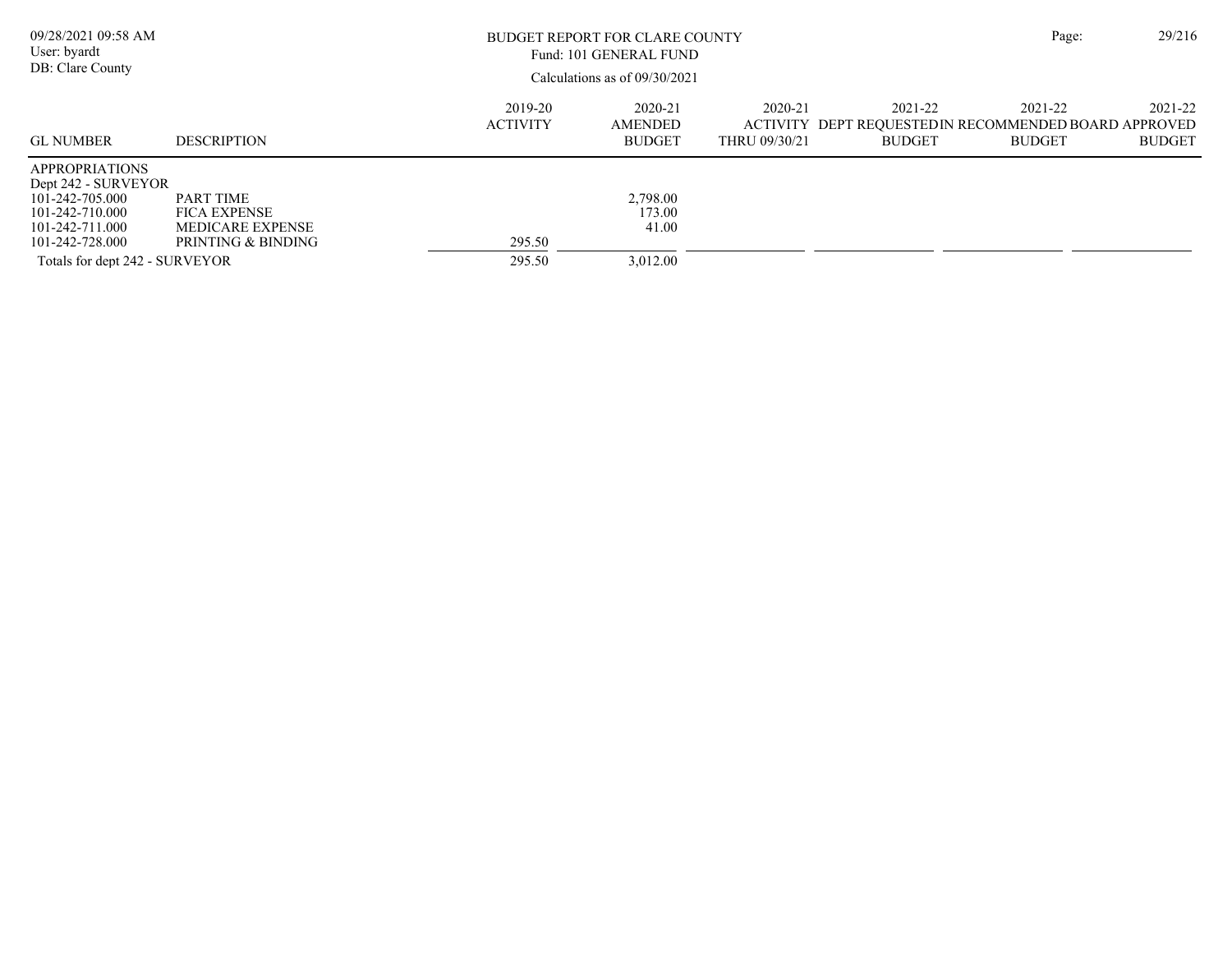| 09/28/2021 09:58 AM<br>User: byardt<br>DB: Clare County                |                                                                    | BUDGET REPORT FOR CLARE COUNTY<br>Fund: 101 GENERAL FUND<br>Calculations as of $09/30/2021$ |                                            |                          |                          | Page:                                                                             | 30/216                   |
|------------------------------------------------------------------------|--------------------------------------------------------------------|---------------------------------------------------------------------------------------------|--------------------------------------------|--------------------------|--------------------------|-----------------------------------------------------------------------------------|--------------------------|
| <b>GL NUMBER</b>                                                       | <b>DESCRIPTION</b>                                                 | 2019-20<br><b>ACTIVITY</b>                                                                  | 2020-21<br><b>AMENDED</b><br><b>BUDGET</b> | 2020-21<br>THRU 09/30/21 | 2021-22<br><b>BUDGET</b> | 2021-22<br>ACTIVITY DEPT REQUESTED IN RECOMMENDED BOARD APPROVED<br><b>BUDGET</b> | 2021-22<br><b>BUDGET</b> |
| <b>APPROPRIATIONS</b><br>Dept 245 - REMONUMENTATION<br>101-245-810.000 | PROFESSIONAL CONSULTATION<br>Totals for dept 245 - REMONUMENTATION | 45,195.00<br>45,195.00                                                                      | 50,964.00<br>50,964.00                     |                          | 50.964.00<br>50,964.00   | 50.964.00<br>50,964.00                                                            | 50,964.00<br>50,964.00   |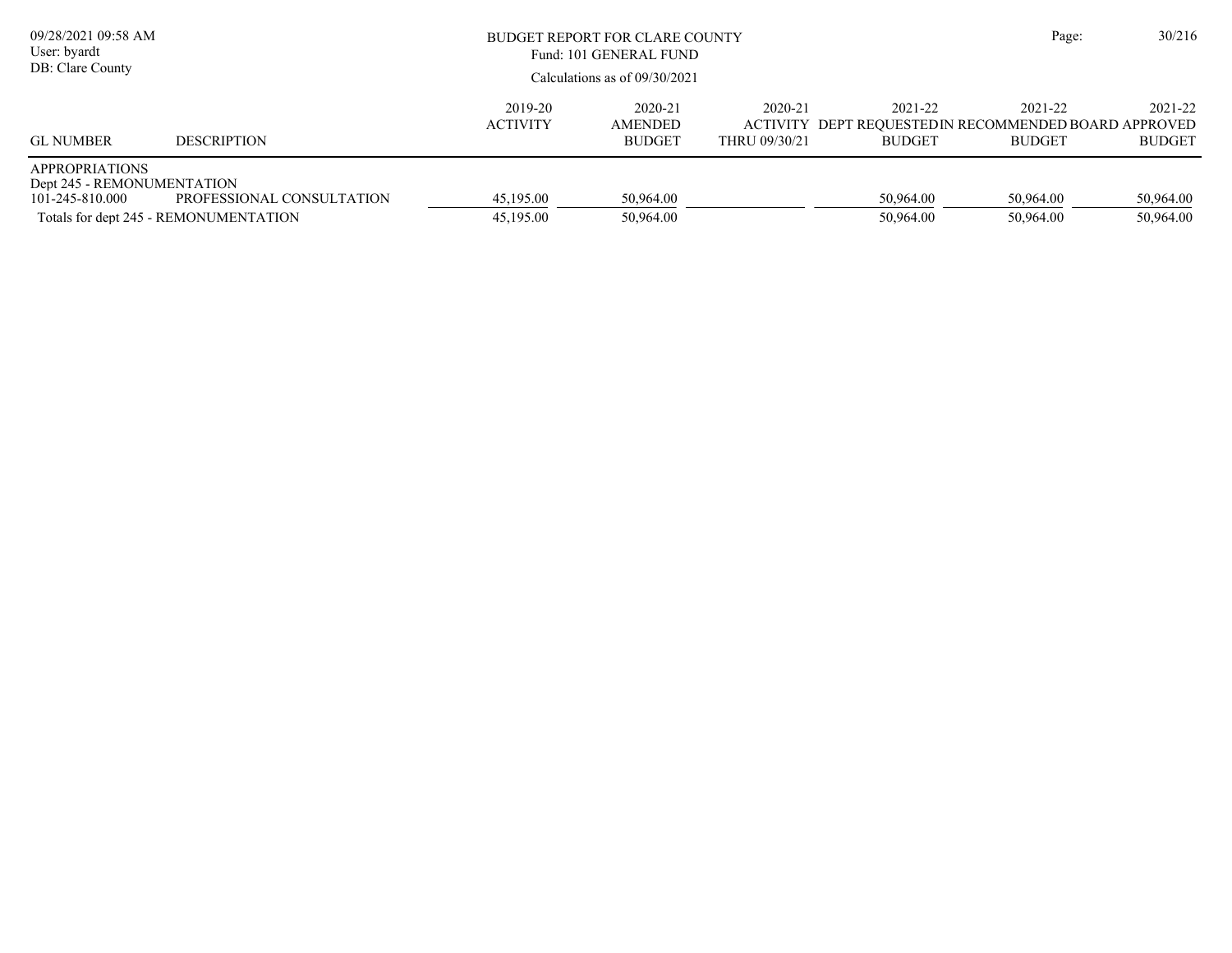# BUDGET REPORT FOR CLARE COUNTY Page: 31/216 Fund: 101 GENERAL FUND

Calculations as of 09/30/2021

|                             |                                                                                                                   | 2019-20         | 2020-21        | 2020-21       | 2021-22                                              | 2021-22       | 2021-22       |
|-----------------------------|-------------------------------------------------------------------------------------------------------------------|-----------------|----------------|---------------|------------------------------------------------------|---------------|---------------|
|                             |                                                                                                                   | <b>ACTIVITY</b> | <b>AMENDED</b> |               | ACTIVITY DEPT REQUESTEDIN RECOMMENDED BOARD APPROVED |               |               |
| <b>GL NUMBER</b>            | <b>DESCRIPTION</b>                                                                                                |                 | <b>BUDGET</b>  | THRU 09/30/21 | <b>BUDGET</b>                                        | <b>BUDGET</b> | <b>BUDGET</b> |
| <b>APPROPRIATIONS</b>       |                                                                                                                   |                 |                |               |                                                      |               |               |
| Dept 253 - COUNTY TREASURER |                                                                                                                   |                 |                |               |                                                      |               |               |
| 101-253-702.000             | <b>SALARY</b>                                                                                                     | 55,210.74       | 54,971.00      | 52,051.51     | 55,181.00                                            | 55,181.00     | 55,181.00     |
| 101-253-702.001             | <b>CHIEF DEPUTY SALARY</b>                                                                                        | 37,136.31       | 37,015.00      | 40,008.56     | 37,157.00                                            | 37,157.00     | 37,157.00     |
| $101 - 253 - 704.000*$      | <b>FULL TIME SALARIES</b>                                                                                         | 88,810.59       | 93,508.00      | 105,586.12    | 96,858.00                                            | 96,858.00     | 96,858.00     |
| 101-253-710.000             | <b>FICA EXPENSE</b>                                                                                               | 10,948.27       | 11,501.00      | 11,948.94     | 11,731.00                                            | 11,731.00     | 11,731.00     |
| 101-253-711.000             | <b>MEDICARE EXPENSE</b>                                                                                           | 2,560.48        | 2,690.00       | 2,794.50      | 2,744.00                                             | 2,744.00      | 2,744.00      |
| $101 - 253 - 715.000*$      | <b>HEALTH INSURANCE</b>                                                                                           | 51,845.91       | 51,205.00      | 49,999.75     | 57,043.00                                            | 51,893.00     | 51,893.00     |
| 101-253-715.006             | <b>CIC BUNDLE</b>                                                                                                 | 1,896.00        | 1,896.00       | 1,896.00      | 2,370.00                                             | 1,440.00      | 1,440.00      |
| 101-253-717.000             | <b>LIFE INSURANCE</b>                                                                                             | 261.80          | 286.00         | 309.40        | 286.00                                               | 286.00        | 286.00        |
| 101-253-728.000             | PRINTING & BINDING                                                                                                | 418.45          | 1,000.00       | 393.34        | 1,000.00                                             | 1,000.00      | 1,000.00      |
| 101-253-814.000             | <b>DUES &amp; SUBSCRIPTIONS</b>                                                                                   | 195.00          | 200.00         | 75.00         | 200.00                                               | 200.00        | 200.00        |
| 101-253-815.000             | <b>SERVICE SUPPORT</b>                                                                                            | 10,183.33       | 11,000.00      | 10,319.00     | 12,000.00                                            | 12,000.00     | 12,000.00     |
| 101-253-852.000             | <b>TELEPHONE</b>                                                                                                  | 599.19          | 700.00         | 670.65        | 700.00                                               | 700.00        | 700.00        |
| 101-253-864.000             | <b>TRAVEL &amp; EXPENSE</b>                                                                                       | 667.72          |                |               | 500.00                                               | 500.00        | 500.00        |
| 101-253-900.000             | <b>ADVERTISING</b>                                                                                                |                 | 500.00         |               | 500.00                                               | 500.00        | 500.00        |
| 101-253-915.000             | <b>BONDS</b>                                                                                                      | 4,468.00        | 5,000.00       | 4,777.00      | 5,000.00                                             | 5,000.00      | 5,000.00      |
| 101-253-940.000             | <b>STORAGE FEE</b>                                                                                                | 634.80          | 800.00         | 654.45        | 800.00                                               | 800.00        | 800.00        |
| 101-253-955.000             | <b>BANK CHARGES</b>                                                                                               | 2,133.59        | 2,700.00       | 2,377.20      | 2,500.00                                             | 2,500.00      | 2,500.00      |
|                             | Totals for dept 253 - COUNTY TREASURER                                                                            | 267,970.18      | 274,972.00     | 283,861.42    | 286,570.00                                           | 280,490.00    | 280,490.00    |
|                             | * NOTES TO BUDGET: DEPARTMENT 253 COUNTY TREASURER                                                                |                 |                |               |                                                      |               |               |
| 704.000                     | <b>FULL TIME SALARIES</b>                                                                                         |                 |                |               |                                                      |               |               |
|                             | <b>FOOTNOTE AMOUNTS:</b><br>STEP INCREASE 10/09/2021 + 2 ADDT'L DAYS FOR ALL (2 EMPLOYEES FUNDED BY TAX REV FUND) |                 |                |               | 96,858.00                                            |               |               |

715.000 HEALTH INSURANCE

| FOOTNOTE AMOUNTS:<br>ADDED 10% INC TO HEALTH TOTALS + AVG MEDTIPSTER | 57,043.00  |
|----------------------------------------------------------------------|------------|
| DEPT '253' TOTAL                                                     | 153,901.00 |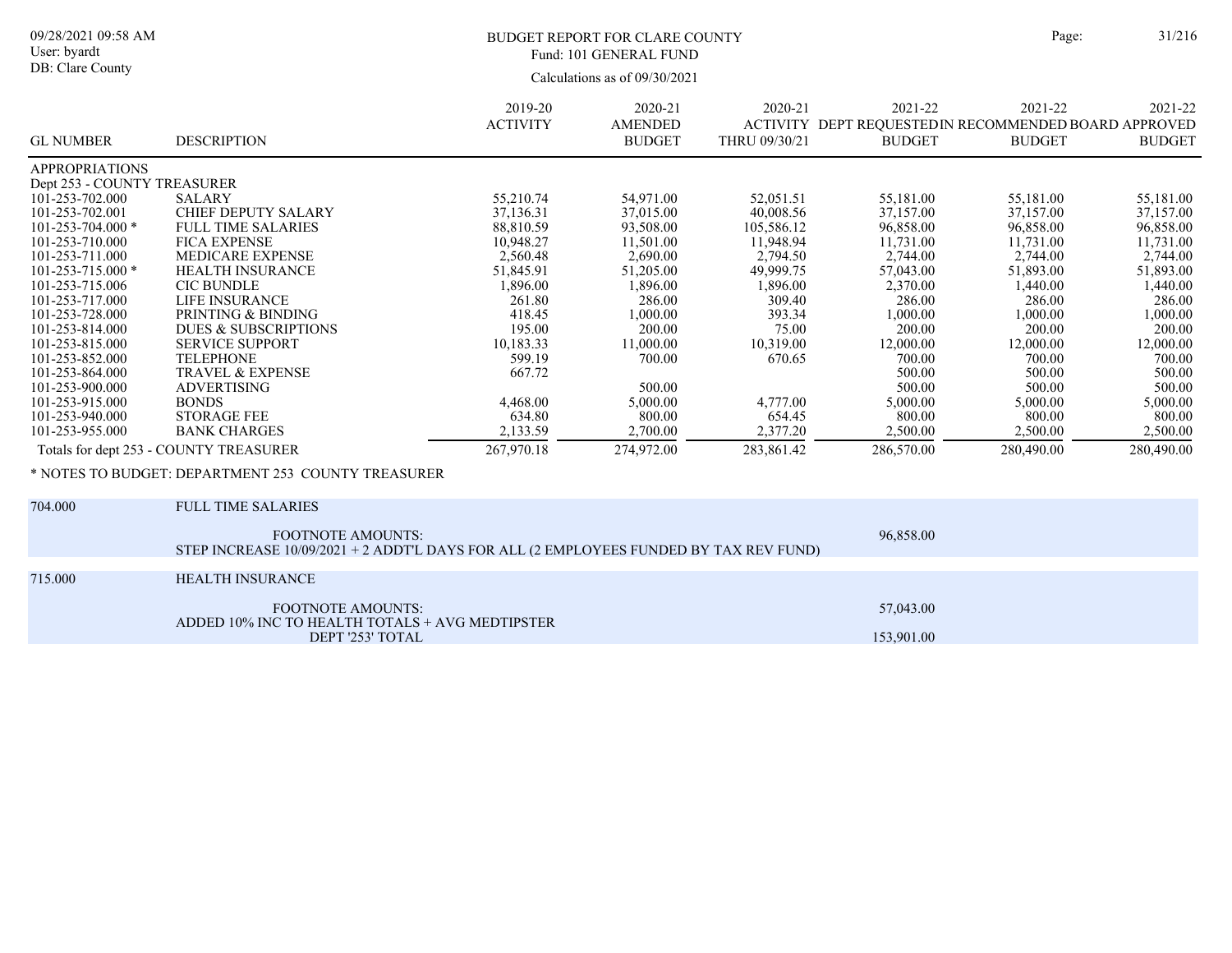| 09/28/2021 09:58 AM<br>User: byardt<br>DB: Clare County                                         |                                                                                                                                                                                                                 | BUDGET REPORT FOR CLARE COUNTY<br>Fund: 101 GENERAL FUND<br>Calculations as of $09/30/2021$ |  |  |  |                          | 32/216                   |
|-------------------------------------------------------------------------------------------------|-----------------------------------------------------------------------------------------------------------------------------------------------------------------------------------------------------------------|---------------------------------------------------------------------------------------------|--|--|--|--------------------------|--------------------------|
| <b>GL NUMBER</b>                                                                                | 2019-20<br>2020-21<br>2021-22<br>2020-21<br><b>ACTIVITY</b><br><b>AMENDED</b><br>ACTIVITY DEPT REQUESTED IN RECOMMENDED BOARD APPROVED<br><b>DESCRIPTION</b><br><b>BUDGET</b><br>THRU 09/30/21<br><b>BUDGET</b> |                                                                                             |  |  |  | 2021-22<br><b>BUDGET</b> | 2021-22<br><b>BUDGET</b> |
| <b>APPROPRIATIONS</b><br>Dept 257 - COOPERATIVE EXTENSION<br>101-257-802.000<br>101-257-852.000 | CONTRACTED SERVICE<br>TELEPHONE<br>Totals for dept 257 - COOPERATIVE EXTENSION                                                                                                                                  | 58,577.00<br>738.79<br>59, 315. 79                                                          |  |  |  |                          |                          |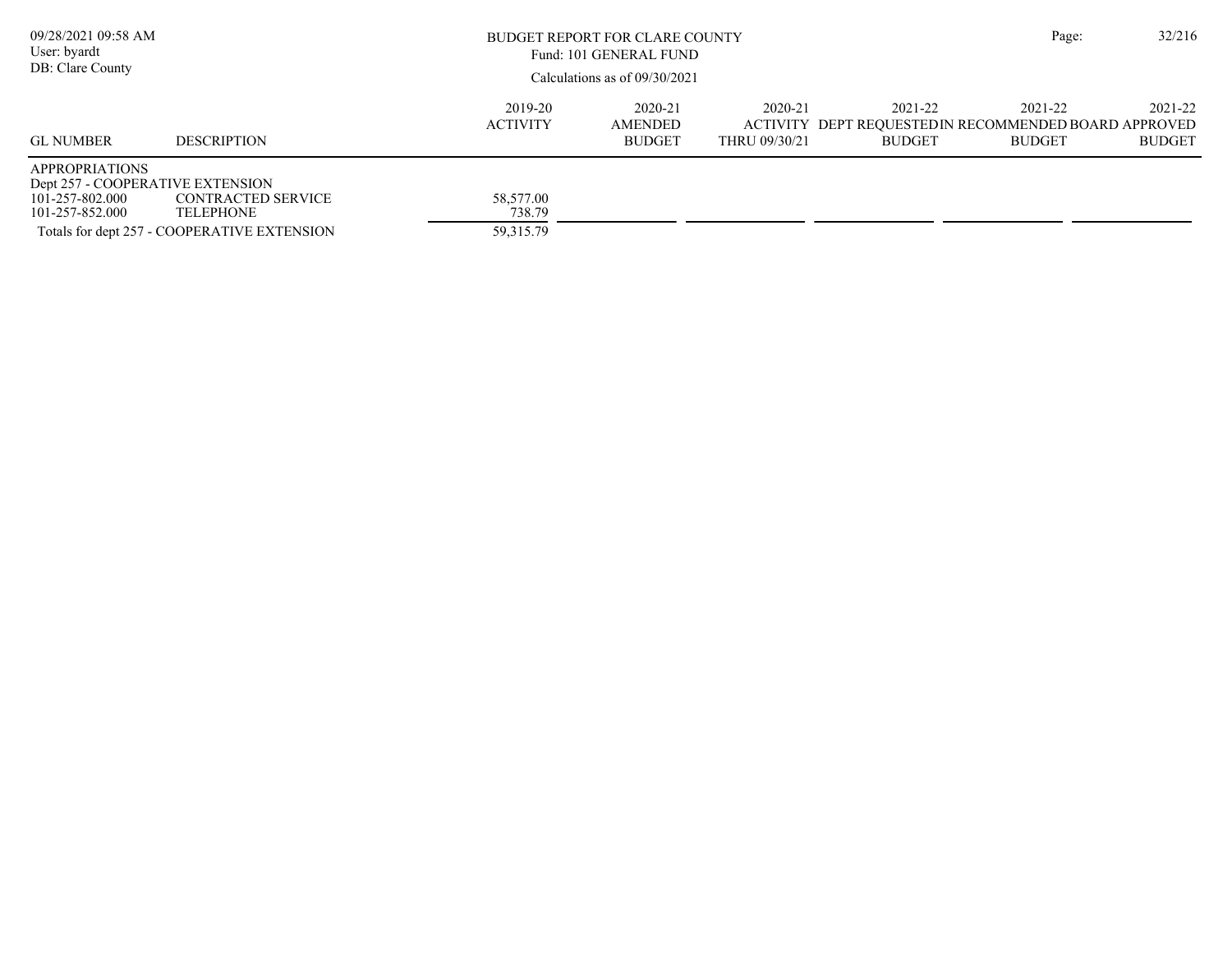# BUDGET REPORT FOR CLARE COUNTY Page: 33/216 Fund: 101 GENERAL FUND

Calculations as of 09/30/2021

| <b>GL NUMBER</b>                | <b>DESCRIPTION</b>                | 2019-20<br><b>ACTIVITY</b> | $2020 - 21$<br>AMENDED<br><b>BUDGET</b> | 2020-21<br><b>ACTIVITY</b><br>THRU 09/30/21 | 2021-22<br><b>BUDGET</b> | 2021-22<br>DEPT REQUESTED IN RECOMMENDED BOARD APPROVED<br><b>BUDGET</b> | 2021-22<br><b>BUDGET</b> |
|---------------------------------|-----------------------------------|----------------------------|-----------------------------------------|---------------------------------------------|--------------------------|--------------------------------------------------------------------------|--------------------------|
| <b>APPROPRIATIONS</b>           |                                   |                            |                                         |                                             |                          |                                                                          |                          |
| Dept 259 - COMPUTERS            |                                   |                            |                                         |                                             |                          |                                                                          |                          |
| 101-259-702.000                 | SALARY                            | 86,850.61                  | 88,627.00                               | 94,381.03                                   | 88,627.00                | 88,627.00                                                                | 88,627.00                |
| 101-259-710.000                 | <b>FICA EXPENSE</b>               | 5.233.64                   | 5.495.00                                | 5,728.26                                    | 5.495.00                 | 5,495.00                                                                 | 5,495.00                 |
| 101-259-711.000                 | <b>MEDICARE EXPENSE</b>           | ,223.99                    | 1,286.00                                | 1,339.67                                    | 1,286.00                 | 1,286.00                                                                 | 1,286.00                 |
| 101-259-715.000                 | <b>HEALTH INSURANCE</b>           | 22,817.11                  | 23,073.00                               | 21,293.67                                   | 21,923.00                | 20,524.00                                                                | 20,524.00                |
| 101-259-715.006                 | <b>CIC BUNDLE</b>                 | 948.00                     | 948.00                                  | 948.00                                      | 948.00                   | 720.00                                                                   | 720.00                   |
| 101-259-717.000                 | LIFE INSURANCE                    | 104.72                     | 115.00                                  | 123.76                                      | 115.00                   | 115.00                                                                   | 115.00                   |
| 101-259-727.000                 | <b>OFFICE SUPPLIES</b>            | 10.58                      | 1,288.00                                | 1,258.68                                    | 2.000.00                 | 1,500.00                                                                 | 1,500.00                 |
| $101 - 259 - 801.000$ *         | <b>CONTRACTED SERVICES</b>        | 494.29                     | 7,258.00                                | 5,126.40                                    | 58,500.00                |                                                                          |                          |
| 101-259-801.001                 | <b>CONTRACTED SERVICE WEBSITE</b> | 500.00                     | 500.00                                  | 500.00                                      |                          |                                                                          |                          |
| $101 - 259 - 815.000$ *         | <b>SERVICE-SUPPORT FEES</b>       | 18,351.27                  | 29,701.00                               | 29,700.88                                   | 89,728.57                | 64,029.00                                                                | 64,029.00                |
| $101 - 259 - 851.000$ *         | <b>MAINTENANCE</b>                | 28.64                      | 11.00                                   | 10.85                                       | 5,000.00                 | 5,000.00                                                                 | 5,000.00                 |
| 101-259-852.000                 | <b>TELEPHONE</b>                  | 519.25                     | 1.500.00                                | 1,305.95                                    | 1,530.39                 | 1,531.00                                                                 | 1,531.00                 |
| Totals for dept 259 - COMPUTERS |                                   | 137,082.10                 | 159,802.00                              | 161,717.15                                  | 275,152.96               | 188,827.00                                                               | 188,827.00               |

\* NOTES TO BUDGET: DEPARTMENT 259 COMPUTERS

| 801.000 | CONTRACTED SERVICES                                                                                                                                                        |
|---------|----------------------------------------------------------------------------------------------------------------------------------------------------------------------------|
|         | THIS AMMOUNT IS FOR A KELLY SERVICES EMPLOYEE                                                                                                                              |
|         |                                                                                                                                                                            |
| 815.000 | <b>SERVICE-SUPPORT FEES</b>                                                                                                                                                |
|         | THIS AMMOUNT IS INCREASED FROM LAST YEAR AS LICENCING AND SUPPORT FEES HAVE INCREASED. I HAVE A DETAILED SPREADSHEET AVAILABLE<br>BREAKING DOWN EACH BUDGETED EXPENDATURE. |
|         |                                                                                                                                                                            |
| 851.000 | <b>MAINTENANCE</b>                                                                                                                                                         |
|         | THIS APPEARS TO BE AN INCREASE, BUT IS THE SAME AS LAST YEAR. WE HAD TO DO A BUDGET MOD THIS YEAR TO COVER INCREASED SERVICE-<br><b>SUPPORT FEES</b>                       |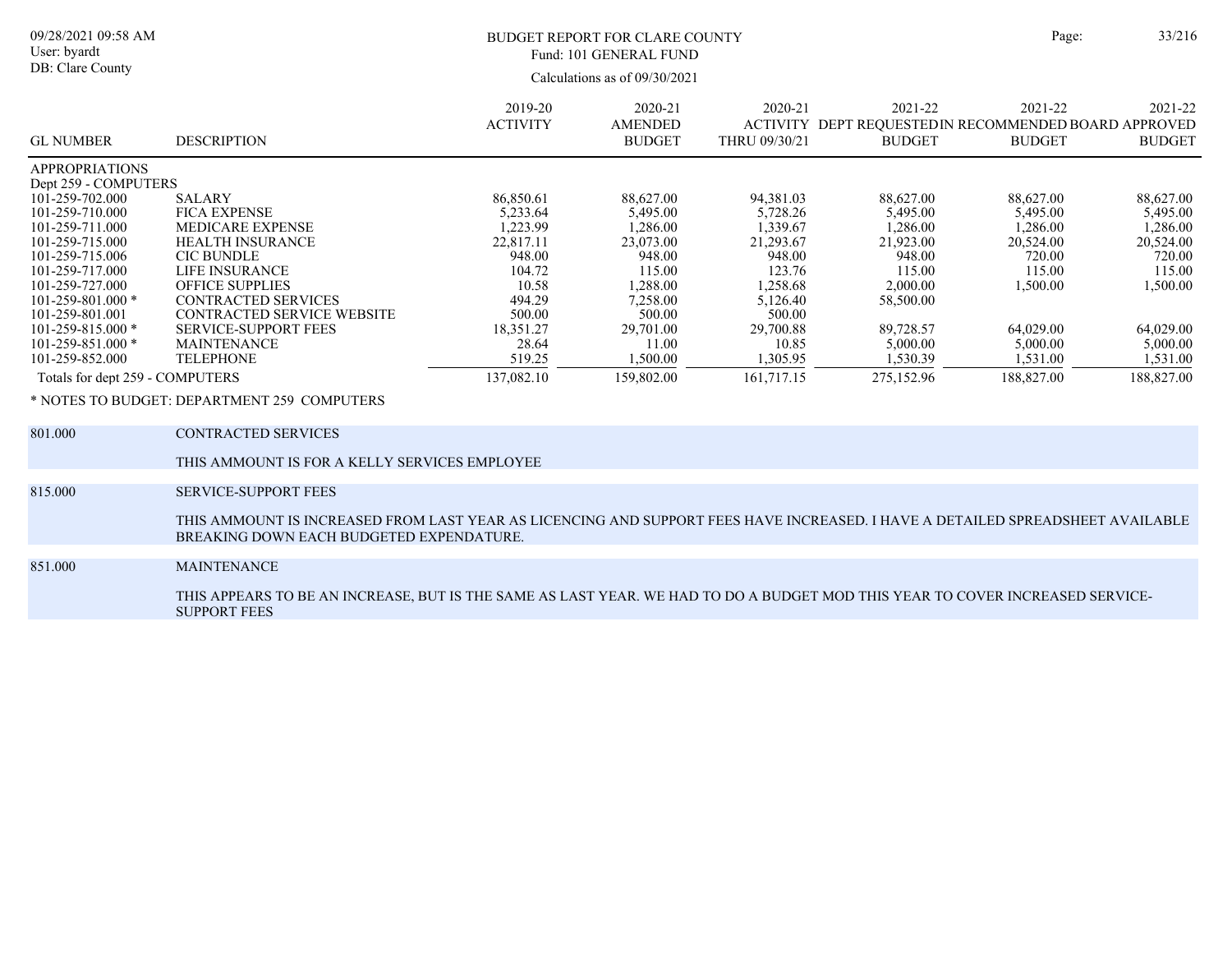# BUDGET REPORT FOR CLARE COUNTY Page: 34/216 Fund: 101 GENERAL FUND

|                                 |                                                        | 2019-20<br><b>ACTIVITY</b> | 2020-21<br><b>AMENDED</b> | 2020-21<br><b>ACTIVITY</b> | 2021-22<br>DEPT REQUESTED IN RECOMMENDED BOARD APPROVED | 2021-22       | 2021-22       |
|---------------------------------|--------------------------------------------------------|----------------------------|---------------------------|----------------------------|---------------------------------------------------------|---------------|---------------|
| <b>GL NUMBER</b>                | <b>DESCRIPTION</b>                                     |                            | <b>BUDGET</b>             | THRU 09/30/21              | <b>BUDGET</b>                                           | <b>BUDGET</b> | <b>BUDGET</b> |
| <b>APPROPRIATIONS</b>           |                                                        |                            |                           |                            |                                                         |               |               |
| Dept 265 - COURTHOUSE & GROUNDS |                                                        |                            |                           |                            |                                                         |               |               |
| $101 - 265 - 705.000$ *         | <b>PART TIME SALARIES</b>                              | 2,761.70                   |                           | 409.62                     | 15,000.00                                               | 6,984.00      | 6,984.00      |
| 101-265-710.000                 | <b>FICA EXPENSE</b>                                    | 167.92                     |                           | 25.40                      | 930.00                                                  | 434.00        | 434.00        |
| 101-265-711.000                 | <b>MEDICARE EXPENSE</b>                                | 39.29                      |                           | 5.93                       | 218.00                                                  | 102.00        | 102.00        |
| 101-265-727.000                 | <b>SUPPLIES</b>                                        | 418.92                     |                           |                            |                                                         |               |               |
| 101-265-746.000                 | <b>GAS OIL &amp; GREASE</b>                            | 35.21                      | 750.00                    | 284.81                     | 750.00                                                  | 750.00        | 750.00        |
| 101-265-749.000                 | <b>JANITORIAL SUPPLIES</b>                             | 6,682.77                   | 7,248.00                  | 5,026.96                   | 7,250.00                                                | 7,250.00      | 7,250.00      |
| $101 - 265 - 749.001$ *         | <b>JANITORIAL SERVICE</b>                              | 81,350.03                  | 83,634.00                 | 83,199.96                  | 84,240.00                                               | 84,240.00     | 84,240.00     |
| 101-265-749.002                 | <b>TOOLS &amp; EQUIPMENT</b>                           |                            | 200.00                    | 48.34                      | 200.00                                                  | 200.00        | 200.00        |
| $101 - 265 - 752.000*$          | <b>FOOD &amp; PROVISIONS</b>                           | 1,869.66                   | 2,000.00                  | 981.88                     | 2,000.00                                                | 2,000.00      | 2,000.00      |
| 101-265-852.000                 | TELEPHONE/TELEPHONE MAINTENAN                          | 14,719.50                  | 7,700.00                  | 336.15                     | 7,700.00                                                | 7,700.00      | 7,700.00      |
| 101-265-862.000                 | VEHICLE REPAIRS & MAINTENANCE                          | 839.55                     | 250.00                    | 27.45                      | 250.00                                                  | 250.00        | 250.00        |
| 101-265-921.000                 | LIGHTS-CONSUMERS                                       | 38,602.60                  | 36,624.00                 | 35,101.15                  | 35,000.00                                               | 35,000.00     | 35,000.00     |
| 101-265-922.000                 | HEATING-MI CON GAS CO                                  | 7,254.43                   | 13,158.00                 | 10.062.81                  | 10,840.00                                               | 10,840.00     | 10,840.00     |
| 101-265-923.000                 | <b>SEWER &amp; WATER</b>                               | 7,709.35                   | 6,897.00                  | 6,327.09                   | 7,000.00                                                | 7,000.00      | 7,000.00      |
| 101-265-931.000                 | <b>BUILDING REPAIRS &amp; MAINTENANCE</b>              | 37,253.16                  | 44,307.67                 | 37,132.74                  | 40,000.00                                               | 40,000.00     | 40,000.00     |
| 101-265-931.002                 | <b>HVAC MAINT &amp; REPAIRS</b>                        | 1,896.69                   | 18,030.00                 | 14,681.07                  | 3,300.00                                                | 3,300.00      | 3,300.00      |
| 101-265-933.000                 | EQUIP REPAIRS & MAINT & GENERAT                        | 670.35                     | 700.00                    | 398.70                     | 700.00                                                  | 700.00        | 700.00        |
| 101-265-935.000                 | <b>GROUND CARE &amp; MAINTENANCE</b>                   | 15,246.55                  | 14,300.00                 | 16,148.81                  | 14,500.00                                               | 14,500.00     | 14,500.00     |
| 101-265-956.000                 | <b>MISC</b>                                            | 499.00                     | 5,338.00                  | 5,335.50                   |                                                         |               |               |
| 101-265-978.000                 | <b>RAP GRANT</b>                                       |                            | 0.33                      |                            |                                                         |               |               |
| 101-265-978.001                 | NEW EQUIPMENT UNDER                                    | 3,705.20                   | 2,192.00                  | 2,191.66                   |                                                         |               |               |
|                                 | Totals for dept 265 - COURTHOUSE & GROUNDS             | 221,721.88                 | 243,329.00                | 217,726.03                 | 229,878.00                                              | 221,250.00    | 221,250.00    |
|                                 | * NOTES TO BUDGET: DEPARTMENT 265 COURTHOUSE & GROUNDS |                            |                           |                            |                                                         |               |               |

| 705.000 | PART TIME SALARIES                                |
|---------|---------------------------------------------------|
|         | PART TIME MAINTENANCE                             |
|         |                                                   |
| 749.001 | <b>JANITORIAL SERVICE</b>                         |
|         | AWOL CONTRACT                                     |
|         |                                                   |
| 752.000 | <b>FOOD &amp; PROVISIONS</b>                      |
|         | COST OF FOOD AND PROVISIONS FOR EMPLOYEE POTLUCKS |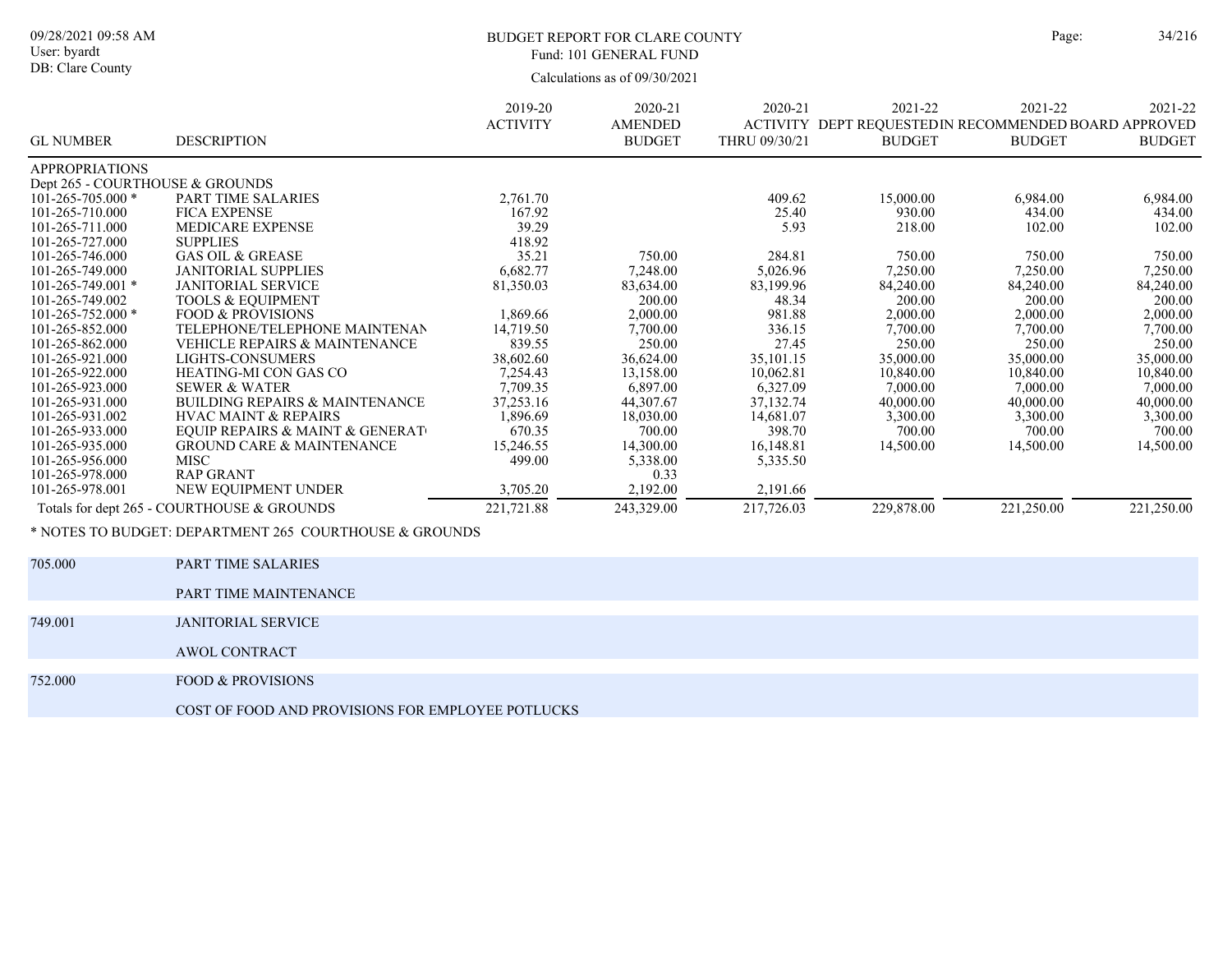| ŗе: | 35/21 |
|-----|-------|
|     |       |

### BUDGET REPORT FOR CLARE COUNTY Page: 35/216 Fund: 101 GENERAL FUND

Calculations as of 09/30/2021

| <b>GL NUMBER</b>              | <b>DESCRIPTION</b>                       | 2019-20<br><b>ACTIVITY</b> | 2020-21<br>AMENDED<br><b>BUDGET</b> | 2020-21<br><b>ACTIVITY</b><br>THRU 09/30/21 | 2021-22<br>DEPT REOUESTEDIN RECOMMENDED BOARD APPROVED<br><b>BUDGET</b> | 2021-22<br><b>BUDGET</b> | 2021-22<br><b>BUDGET</b> |
|-------------------------------|------------------------------------------|----------------------------|-------------------------------------|---------------------------------------------|-------------------------------------------------------------------------|--------------------------|--------------------------|
| <b>APPROPRIATIONS</b>         |                                          |                            |                                     |                                             |                                                                         |                          |                          |
| Dept 275 - DRAIN COMMISSIONER |                                          |                            |                                     |                                             |                                                                         |                          |                          |
| 101-275-702.000               | SALARY                                   | 34,620.97                  | 34,339.00                           | 32,639.92                                   | 34,602.18                                                               | 34,603.00                | 34,603.00                |
| $101 - 275 - 704.000*$        | <b>SECRETARY SALARY</b>                  | 32,459.62                  | 32,307.00                           | 38,773.66                                   | 35,389.65                                                               | 35,390.00                | 35,390.00                |
| 101-275-710.000               | <b>FICA</b>                              | 4,121.34                   | 4,133.00                            | 4,378.70                                    | 4,356.00                                                                | 4,356.00                 | 4,356.00                 |
| 101-275-711.000               | <b>MEDICARE EXPENSE</b>                  | 963.88                     | 967.00                              | 1,024.04                                    | 1.018.74                                                                | 1,019.00                 | 1,019.00                 |
| 101-275-715.000               | <b>HEALTH INSURANCE</b>                  | 21,119.43                  | 22,188.00                           | 19,914.88                                   | 20,433.02                                                               | 19,082.00                | 19,082.00                |
| 101-275-715.006               | <b>CIC BUNDLE</b>                        | 948.00                     | 948.00                              | 948.00                                      | 948.00                                                                  | 720.00                   | 720.00                   |
| 101-275-717.000               | LIFE INSURANCE                           | 104.72                     | 140.00                              | 123.76                                      | 114.24                                                                  | 115.00                   | 115.00                   |
| 101-275-727.000               | <b>OFFICE SUPPLIES</b>                   | 22.38                      | 260.00                              | 131.44                                      | 260.00                                                                  | 260.00                   | 260.00                   |
| 101-275-814.000               | DUES & SUBSCRIPTIONS                     | 250.00                     | 340.00                              | 250.00                                      | 340.00                                                                  | 340.00                   | 340.00                   |
| 101-275-815.000               | <b>SERVICE FEES</b>                      | 1,626.00                   | 1.650.00                            | 1,649.00                                    | .700.00                                                                 | 1,700.00                 | .700.00                  |
| 101-275-852.000               | <b>TELEPHONE</b>                         | 233.22                     | 300.00                              | 266.11                                      | 300.00                                                                  | 300.00                   | 300.00                   |
| 101-275-852.006               | <b>TELECOMMUNICATIONS</b>                | 53.37                      | 70.00                               | 54.96                                       | 70.00                                                                   | 70.00                    | 70.00                    |
| 101-275-864.000               | <b>TRAVEL &amp; EXPENSE</b>              | 1,821.94                   | 3,000.00                            | 5,203.24                                    | 5,000.00                                                                | 5,000.00                 | 5,000.00                 |
|                               | Totals for dept 275 - DRAIN COMMISSIONER | 98,344.87                  | 100,642.00                          | 105,357.71                                  | 104,531.83                                                              | 102,955.00               | 102,955.00               |

\* NOTES TO BUDGET: DEPARTMENT 275 DRAIN COMMISSIONER

09/28/2021 09:58 AM User: byardt DB: Clare County

704.000 SECRETARY SALARY

MOVED TO CHIEF ASSISTANT DRAIN COMMISSIONER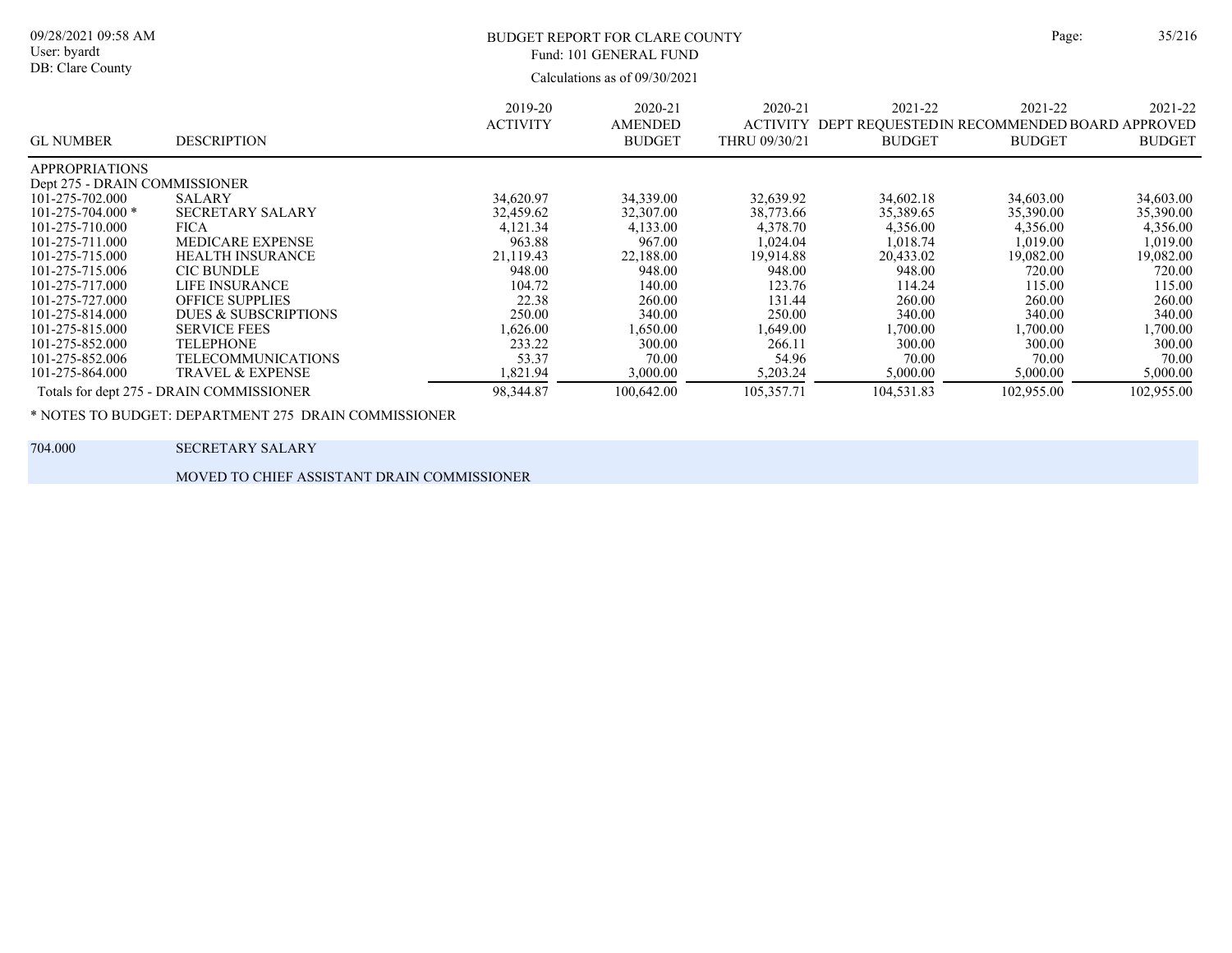| 09/28/2021 09:58 AM<br>User: byardt<br>DB: Clare County                  |                                                                       | BUDGET REPORT FOR CLARE COUNTY<br>Fund: 101 GENERAL FUND<br>Calculations as of $09/30/2021$ |                                     |                                             |                          | Page:                                                                   | 36/216                   |
|--------------------------------------------------------------------------|-----------------------------------------------------------------------|---------------------------------------------------------------------------------------------|-------------------------------------|---------------------------------------------|--------------------------|-------------------------------------------------------------------------|--------------------------|
| <b>GL NUMBER</b>                                                         | <b>DESCRIPTION</b>                                                    | 2019-20<br><b>ACTIVITY</b>                                                                  | 2020-21<br>AMENDED<br><b>BUDGET</b> | 2020-21<br><b>ACTIVITY</b><br>THRU 09/30/21 | 2021-22<br><b>BUDGET</b> | 2021-22<br>DEPT REOUESTEDIN RECOMMENDED BOARD APPROVED<br><b>BUDGET</b> | 2021-22<br><b>BUDGET</b> |
| <b>APPROPRIATIONS</b><br>Dept 280 - SOIL CONSERVATION<br>101-280-998.000 | APPROPRIATION TRANSFER OUT<br>Totals for dept 280 - SOIL CONSERVATION | 3,000.00<br>3,000.00                                                                        | 3,000.00<br>3,000.00                | 3,000.00<br>3,000.00                        | 3,000.00<br>3,000.00     | 3,000.00<br>3,000.00                                                    | 3,000.00<br>3,000.00     |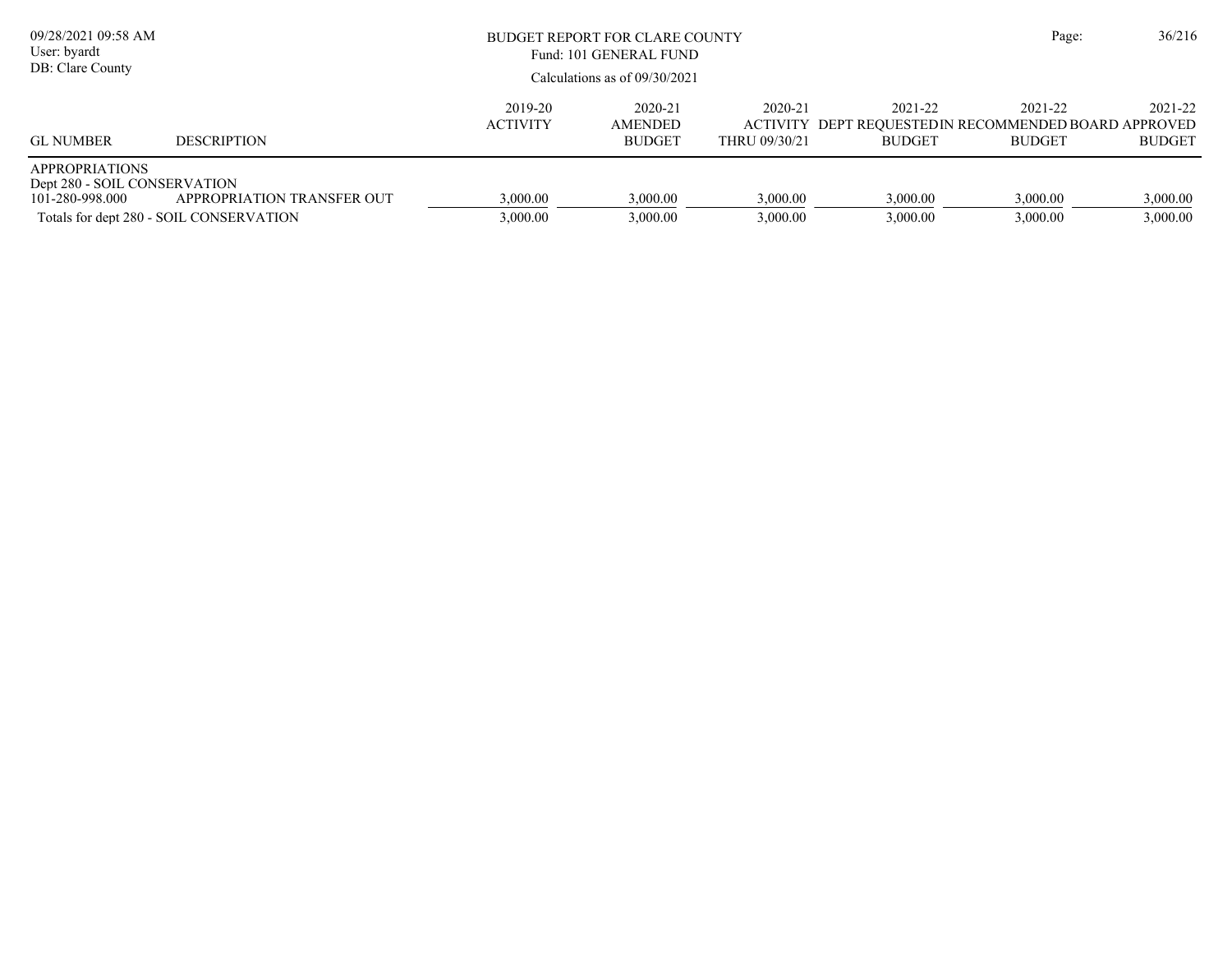| 09/28/2021 09:58 AM<br>User: byardt<br>DB: Clare County |                                                                                                                             |                            | BUDGET REPORT FOR CLARE COUNTY<br>Fund: 101 GENERAL FUND<br>Calculations as of $09/30/2021$ |                          |                          | Page:                                                                             | 37/216                   |
|---------------------------------------------------------|-----------------------------------------------------------------------------------------------------------------------------|----------------------------|---------------------------------------------------------------------------------------------|--------------------------|--------------------------|-----------------------------------------------------------------------------------|--------------------------|
| <b>GL NUMBER</b>                                        | <b>DESCRIPTION</b>                                                                                                          | 2019-20<br><b>ACTIVITY</b> | 2020-21<br>AMENDED<br><b>BUDGET</b>                                                         | 2020-21<br>THRU 09/30/21 | 2021-22<br><b>BUDGET</b> | 2021-22<br>ACTIVITY DEPT REQUESTED IN RECOMMENDED BOARD APPROVED<br><b>BUDGET</b> | 2021-22<br><b>BUDGET</b> |
| <b>APPROPRIATIONS</b><br>101-282-814.000                | Dept 282 - SOIL EROSION & SED-ENVIRON AFF<br>DUES AND SUBSCRIPTIONS<br>Totals for dept 282 - SOIL EROSION & SED-ENVIRON AFF | 22,450.00<br>22,450.00     | 39,000.00<br>39,000.00                                                                      | 34,005.00<br>34,005.00   | 30,000.00<br>30,000.00   | 30,000.00<br>30,000.00                                                            | 30,000.00<br>30,000.00   |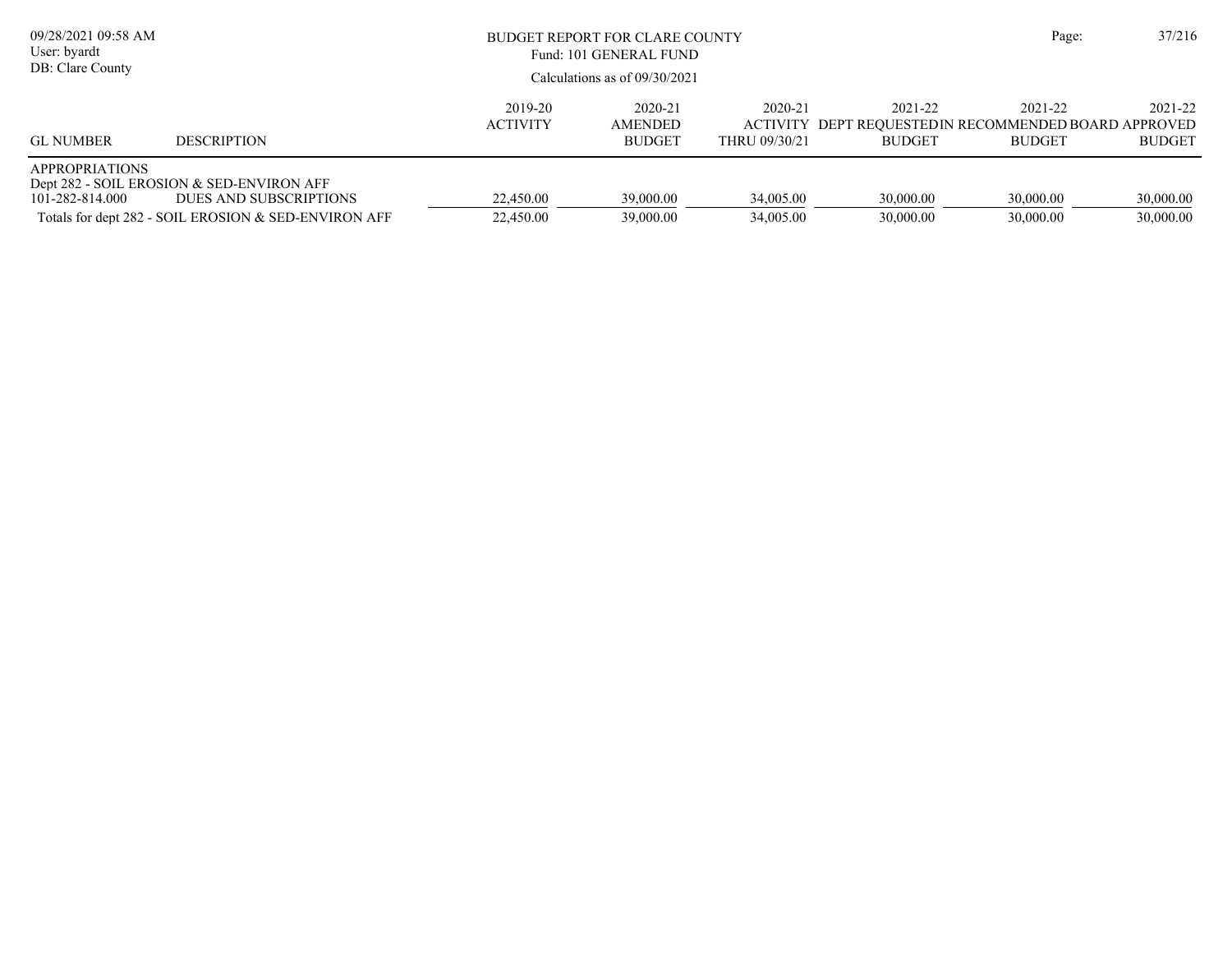| 09/28/2021 09:58 AM<br>User: byardt<br>DB: Clare County                                                              |                                                                                                                                                         | BUDGET REPORT FOR CLARE COUNTY<br>Fund: 101 GENERAL FUND<br>Calculations as of $09/30/2021$ |                                                          |                                                          |                          |                                                                                  |                          |  |
|----------------------------------------------------------------------------------------------------------------------|---------------------------------------------------------------------------------------------------------------------------------------------------------|---------------------------------------------------------------------------------------------|----------------------------------------------------------|----------------------------------------------------------|--------------------------|----------------------------------------------------------------------------------|--------------------------|--|
| <b>GL NUMBER</b>                                                                                                     | <b>DESCRIPTION</b>                                                                                                                                      | 2019-20<br><b>ACTIVITY</b>                                                                  | 2020-21<br><b>AMENDED</b><br><b>BUDGET</b>               | 2020-21<br>THRU 09/30/21                                 | 2021-22<br><b>BUDGET</b> | 2021-22<br>ACTIVITY DEPT REOUESTEDIN RECOMMENDED BOARD APPROVED<br><b>BUDGET</b> | 2021-22<br><b>BUDGET</b> |  |
| <b>APPROPRIATIONS</b><br>101-287-727.000<br>101-287-727.229<br>101-287-801.229<br>101-287-978.000<br>101-287-978.229 | Dept 287 - CESF GRANT - COURTS/PA/SHERIFF<br><b>SUPPLIES</b><br>SUPPLIES - PA<br>CONTRACTED SERVICES - PA<br>NEW EOUIPMENT<br>NEW EQUIP PA UNDER \$5000 |                                                                                             | 5,590.00<br>50.00<br>40,705.00<br>51,429.00<br>11,246.00 | 5.733.04<br>26.39<br>10,508.71<br>44,720.36<br>10,341.40 |                          |                                                                                  |                          |  |
|                                                                                                                      | Totals for dept 287 - CESF GRANT - COURTS/PA/SHERIFF                                                                                                    |                                                                                             | 109,020.00                                               | 71,329.90                                                |                          |                                                                                  |                          |  |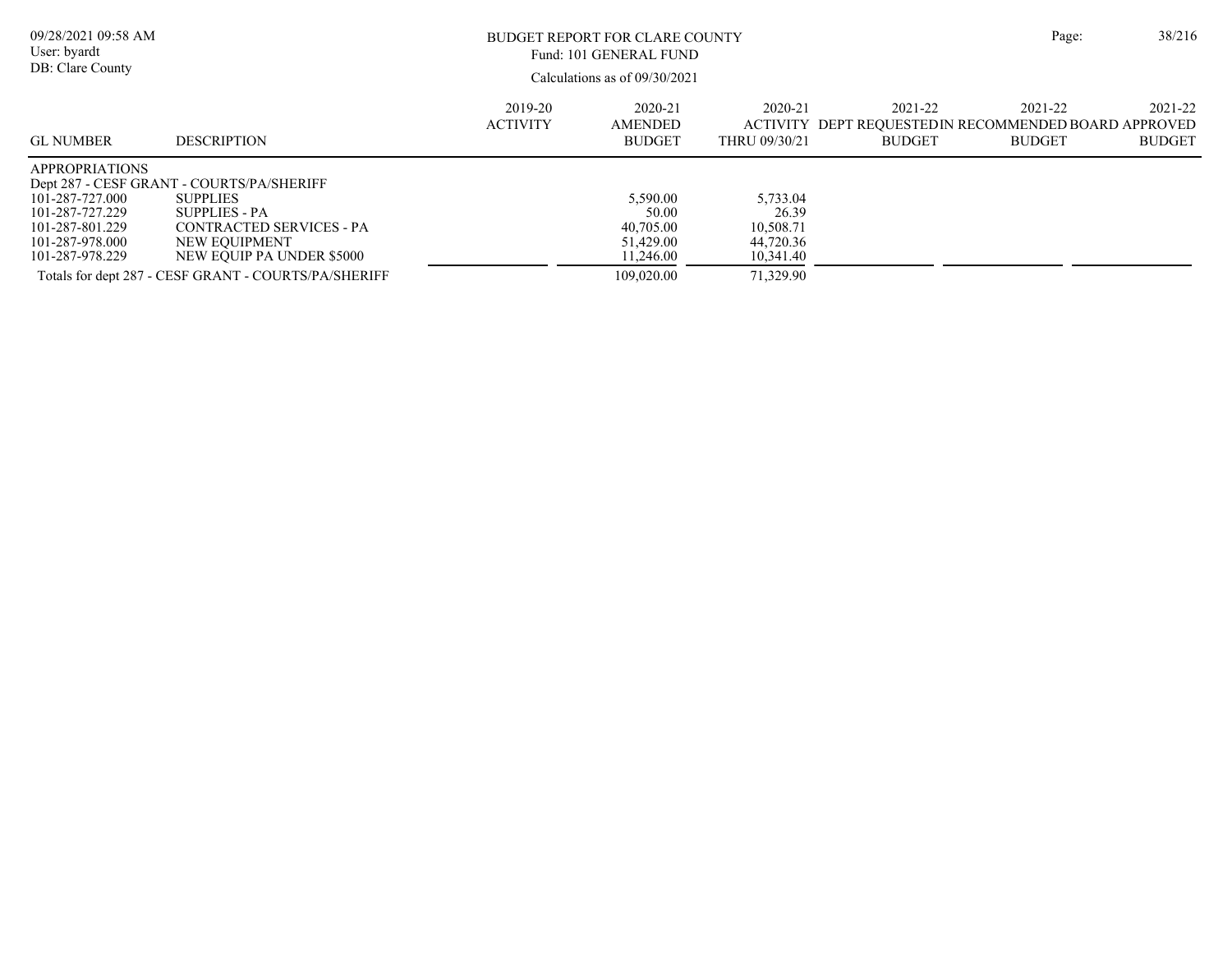| 09/28/2021 09:58 AM<br>User: byardt<br>DB: Clare County                                          |                                                                                          | Page:                              | 39/216                                     |                                             |                                                                          |                                    |                                    |
|--------------------------------------------------------------------------------------------------|------------------------------------------------------------------------------------------|------------------------------------|--------------------------------------------|---------------------------------------------|--------------------------------------------------------------------------|------------------------------------|------------------------------------|
| <b>GL NUMBER</b>                                                                                 | <b>DESCRIPTION</b>                                                                       | 2019-20<br><b>ACTIVITY</b>         | 2020-21<br><b>AMENDED</b><br><b>BUDGET</b> | 2020-21<br><b>ACTIVITY</b><br>THRU 09/30/21 | 2021-22<br>DEPT REQUESTED IN RECOMMENDED BOARD APPROVED<br><b>BUDGET</b> | 2021-22<br><b>BUDGET</b>           | 2021-22<br><b>BUDGET</b>           |
| <b>APPROPRIATIONS</b><br>Dept 294 - DUPLICATING DEPARTMENT<br>101-294-727.000<br>101-294-933.000 | <b>SUPPLIES</b><br>MAINTENANCE CONTRACTS<br>Totals for dept 294 - DUPLICATING DEPARTMENT | 6.570.39<br>33,316.36<br>39,886.75 | 9,300.00<br>30,000.00<br>39,300.00         | 7.235.11<br>15,533.52<br>22,768.63          | 8,500.00<br>30,000.00<br>38,500.00                                       | 8.500.00<br>30,000.00<br>38,500.00 | 8,500.00<br>30,000.00<br>38,500.00 |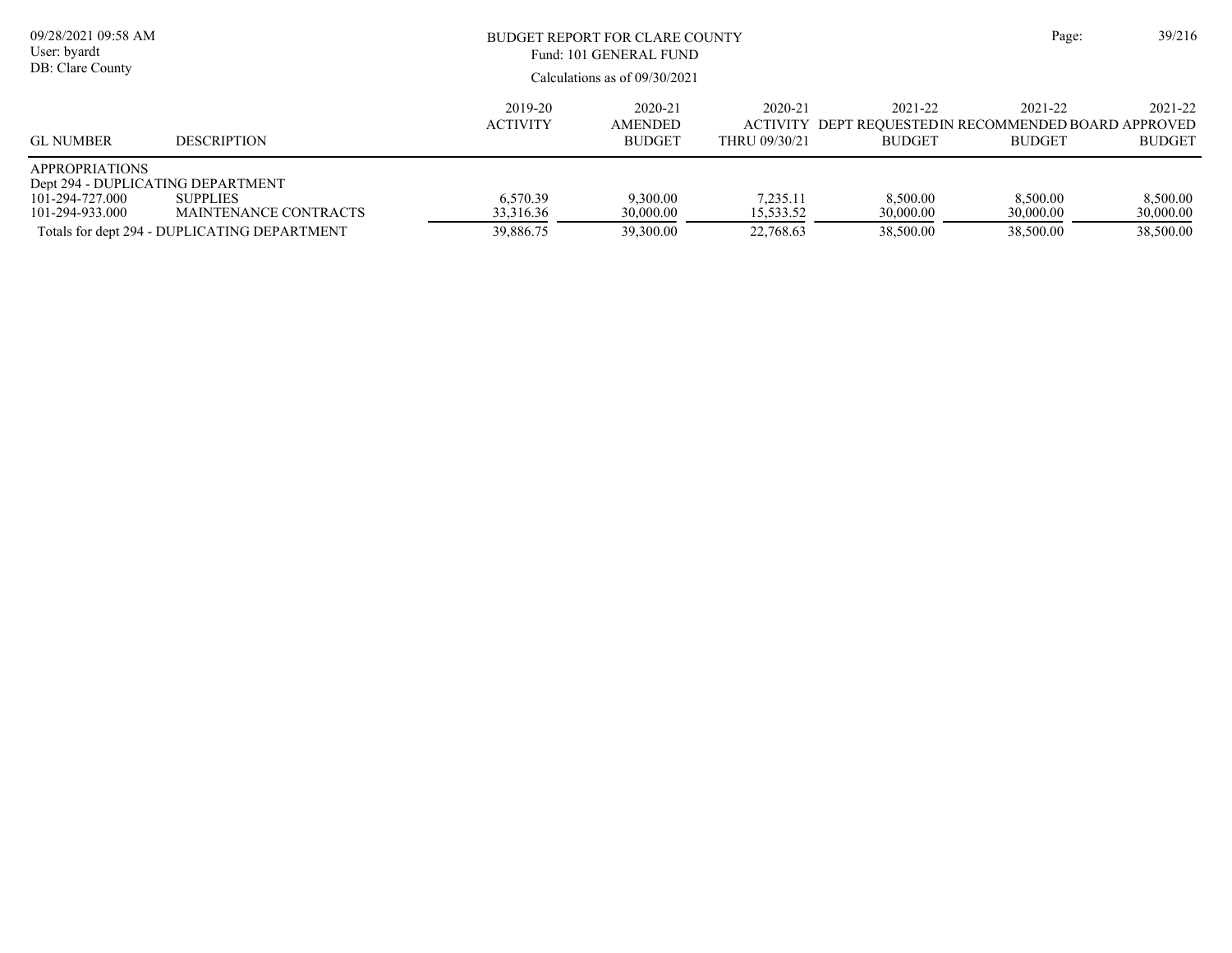| 09/28/2021 09:58 AM<br>User: byardt<br>DB: Clare County                   |                                                                                           | BUDGET REPORT FOR CLARE COUNTY<br>Fund: 101 GENERAL FUND<br>Calculations as of $09/30/2021$ |                                             |                                             |                                             |                                                                          |                                             |  |
|---------------------------------------------------------------------------|-------------------------------------------------------------------------------------------|---------------------------------------------------------------------------------------------|---------------------------------------------|---------------------------------------------|---------------------------------------------|--------------------------------------------------------------------------|---------------------------------------------|--|
| <b>GL NUMBER</b>                                                          | <b>DESCRIPTION</b>                                                                        | 2019-20<br><b>ACTIVITY</b>                                                                  | 2020-21<br>AMENDED<br><b>BUDGET</b>         | 2020-21<br><b>ACTIVITY</b><br>THRU 09/30/21 | 2021-22<br><b>BUDGET</b>                    | 2021-22<br>DEPT REOUESTED IN RECOMMENDED BOARD APPROVED<br><b>BUDGET</b> | 2021-22<br><b>BUDGET</b>                    |  |
| <b>APPROPRIATIONS</b><br>Dept 295 - MAILING DEPARTMENT<br>101-295-727.000 | <b>SUPPLIES</b>                                                                           | 912.42                                                                                      | 949.00                                      | 846.10                                      | 949.00                                      | 949.00                                                                   | 949.00                                      |  |
| 101-295-732.000<br>101-295-851.000<br>101-295-933.000<br>101-295-945.000  | <b>POSTAGE</b><br>MAINTENANCE CONTRACTS<br>EQUIP REPAIRS & MAINTENANCE<br>RENTAL CONTRACT | 50,345.60<br>238.00<br>295.00<br>5,610.12                                                   | 50,132.00<br>860.00<br>1.000.00<br>5,611.00 | 45.618.35<br>5,610.12                       | 60,500.00<br>860.00<br>1,000.00<br>5,611.00 | 60,500.00<br>860.00<br>1,000.00<br>5,611.00                              | 60,500.00<br>860.00<br>1,000.00<br>5,611.00 |  |
|                                                                           | Totals for dept 295 - MAILING DEPARTMENT                                                  | 57.401.14                                                                                   | 58,552.00                                   | 52,074.57                                   | 68,920.00                                   | 68,920.00                                                                | 68,920.00                                   |  |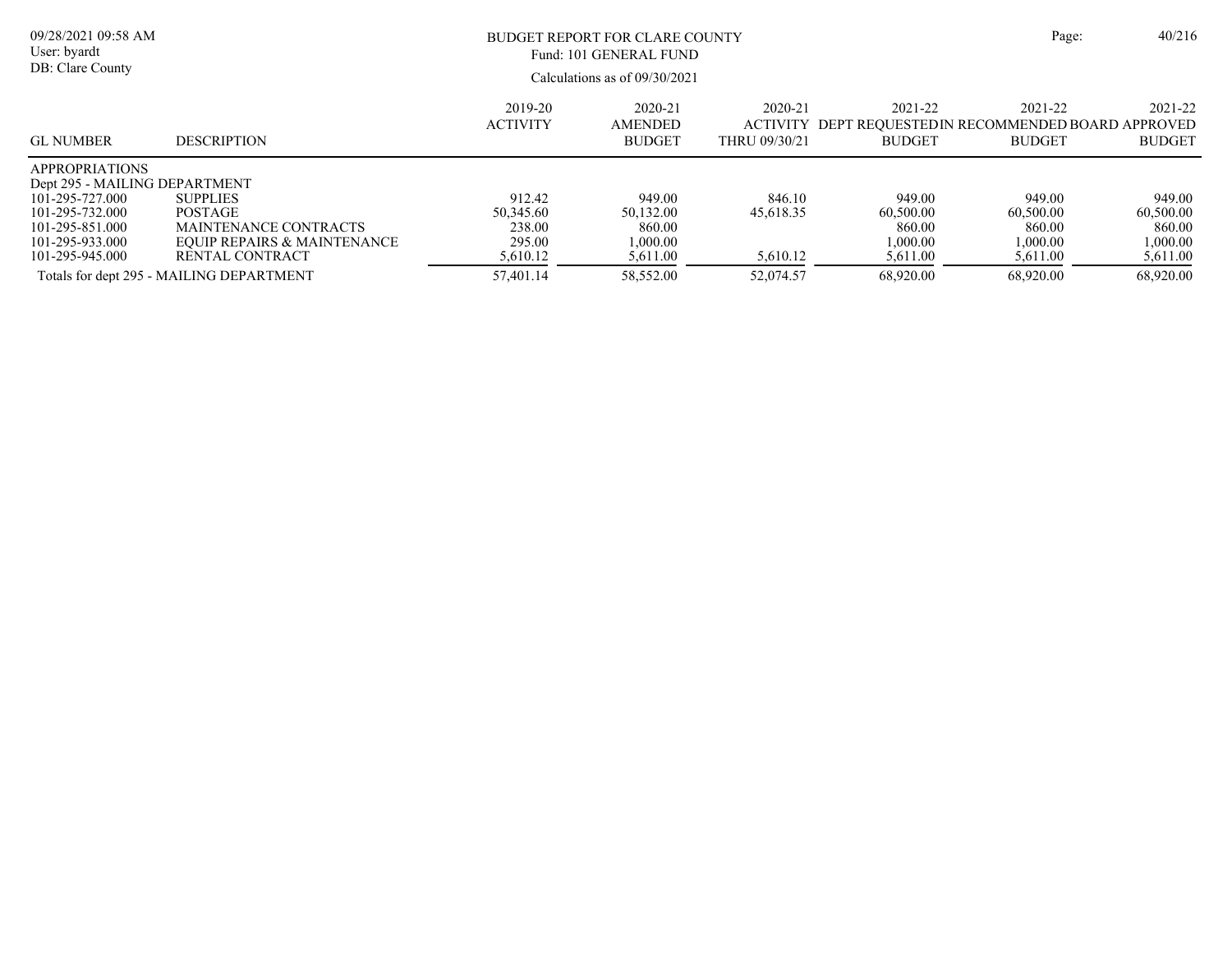| 09/28/2021 09:58 AM<br>User: byardt<br>DB: Clare County                                                   |                    |                            | <b>BUDGET REPORT FOR CLARE COUNTY</b><br>Fund: 101 GENERAL FUND<br>Calculations as of $09/30/2021$ |                          |                          | Page:                                                                            | 41/216                   |
|-----------------------------------------------------------------------------------------------------------|--------------------|----------------------------|----------------------------------------------------------------------------------------------------|--------------------------|--------------------------|----------------------------------------------------------------------------------|--------------------------|
| <b>GL NUMBER</b>                                                                                          | <b>DESCRIPTION</b> | 2019-20<br><b>ACTIVITY</b> | 2020-21<br>AMENDED<br><b>BUDGET</b>                                                                | 2020-21<br>THRU 09/30/21 | 2021-22<br><b>BUDGET</b> | 2021-22<br>ACTIVITY DEPT REQUESTEDIN RECOMMENDED BOARD APPROVED<br><b>BUDGET</b> | 2021-22<br><b>BUDGET</b> |
| <b>APPROPRIATIONS</b><br>Dept 296 - COUNTY AUDIT<br>101-296-805.000<br>Totals for dept 296 - COUNTY AUDIT | COUNTY AUDIT       | 65.650.00<br>65,650.00     | 69,850.00<br>69,850.00                                                                             | 69,850.00<br>69,850.00   | 65,650.00<br>65,650.00   | 54,050.00<br>54,050.00                                                           | 54,050.00<br>54,050.00   |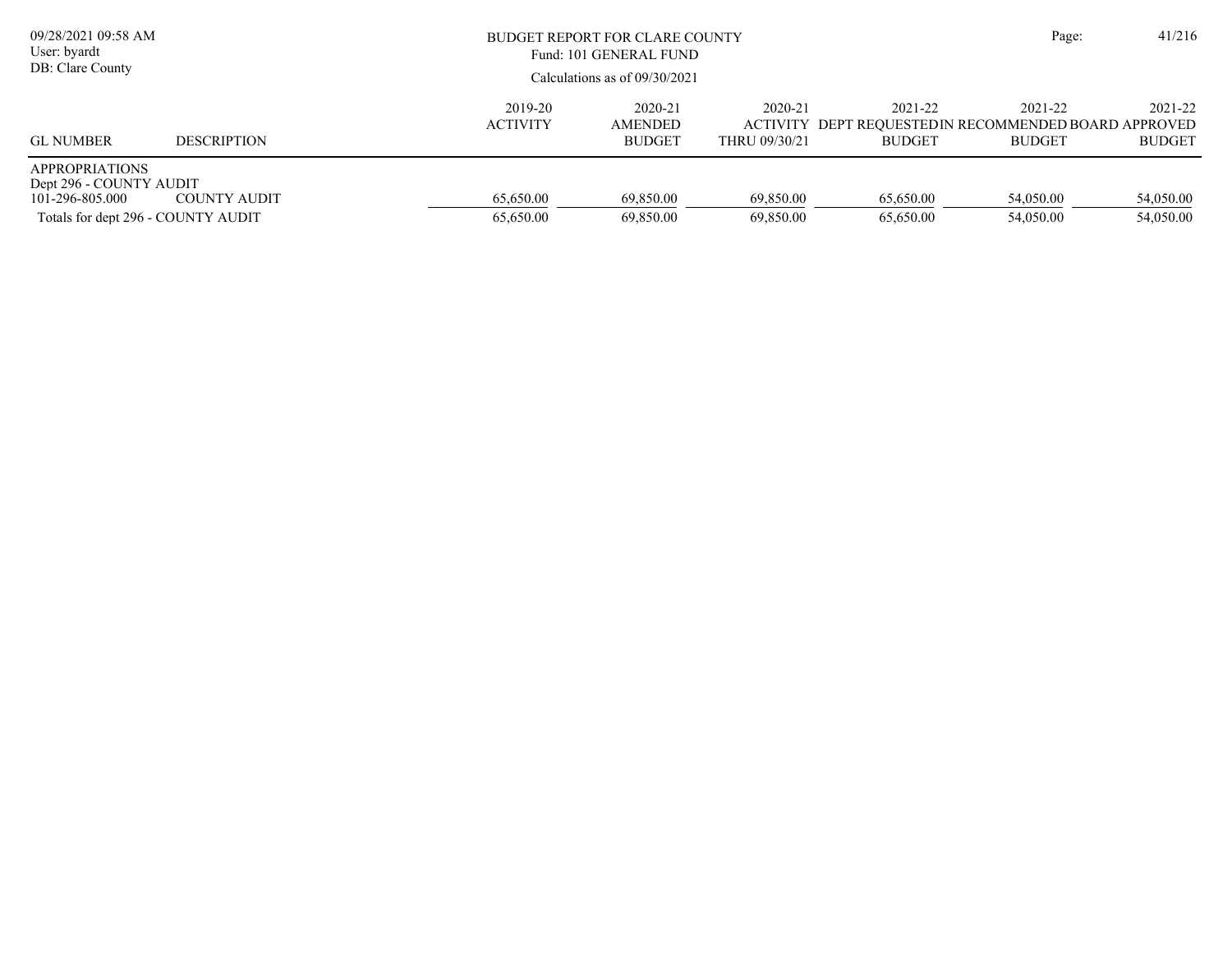| 09/28/2021 09:58 AM<br>User: byardt<br>DB: Clare County                                                                                                                                          |                                                                                                                                                                                                                                                                       |                                                                               | BUDGET REPORT FOR CLARE COUNTY<br>Fund: 101 GENERAL FUND<br>Calculations as of 09/30/2021        |                                                                                                 |                                                                         | Page:                    | 42/216                   |
|--------------------------------------------------------------------------------------------------------------------------------------------------------------------------------------------------|-----------------------------------------------------------------------------------------------------------------------------------------------------------------------------------------------------------------------------------------------------------------------|-------------------------------------------------------------------------------|--------------------------------------------------------------------------------------------------|-------------------------------------------------------------------------------------------------|-------------------------------------------------------------------------|--------------------------|--------------------------|
| <b>GL NUMBER</b>                                                                                                                                                                                 | <b>DESCRIPTION</b>                                                                                                                                                                                                                                                    | 2019-20<br><b>ACTIVITY</b>                                                    | 2020-21<br><b>AMENDED</b><br><b>BUDGET</b>                                                       | 2020-21<br><b>ACTIVITY</b><br>THRU 09/30/21                                                     | 2021-22<br>DEPT REQUESTEDIN RECOMMENDED BOARD APPROVED<br><b>BUDGET</b> | 2021-22<br><b>BUDGET</b> | 2021-22<br><b>BUDGET</b> |
| <b>APPROPRIATIONS</b><br>101-299-727.000<br>101-299-746.000<br>101-299-801.000<br>101-299-852.000<br>101-299-864.000<br>101-299-917.000<br>101-299-918.000<br>101-299-921.000<br>101-299-934.000 | Dept 299 - FEDERAL PROSECUTION GRANT<br><b>SUPPLIES</b><br><b>GAS OIL &amp; GREASE</b><br><b>CONTRACTED SERVICE</b><br><b>TELEPHONE</b><br><b>TRAVEL &amp; EXPENSE</b><br><b>SEWAGE</b><br><b>WATER</b><br>NATURAL GAS & ELECTRICITY<br>OTHER REPAIRS AND MAINTENANCE | 1.616.86<br>3,327.33<br>152,386.59<br>2,432.09<br>308.88<br>293.19<br>929.10. | 1,603.19<br>.486.08<br>95,128.18<br>2,002.04<br>342.30<br>129.00<br>114.00<br>960.00<br>2,543.00 | 732.08<br>1,486.08<br>95,128.18<br>2,002.04<br>342.30<br>125.95<br>110.00<br>958.11<br>2,542.26 |                                                                         |                          |                          |
| 101-299-957.000<br>101-299-978.000                                                                                                                                                               | <b>SCHOOL &amp; TRAINING</b><br>NEW EQUIPMENT UNDER \$5000<br>Totals for dept 299 - FEDERAL PROSECUTION GRANT                                                                                                                                                         | 3,738.26<br>2,000.00<br>168,032.30                                            | 987.21<br>105,295.00                                                                             | 984.91<br>104,411.91                                                                            |                                                                         |                          |                          |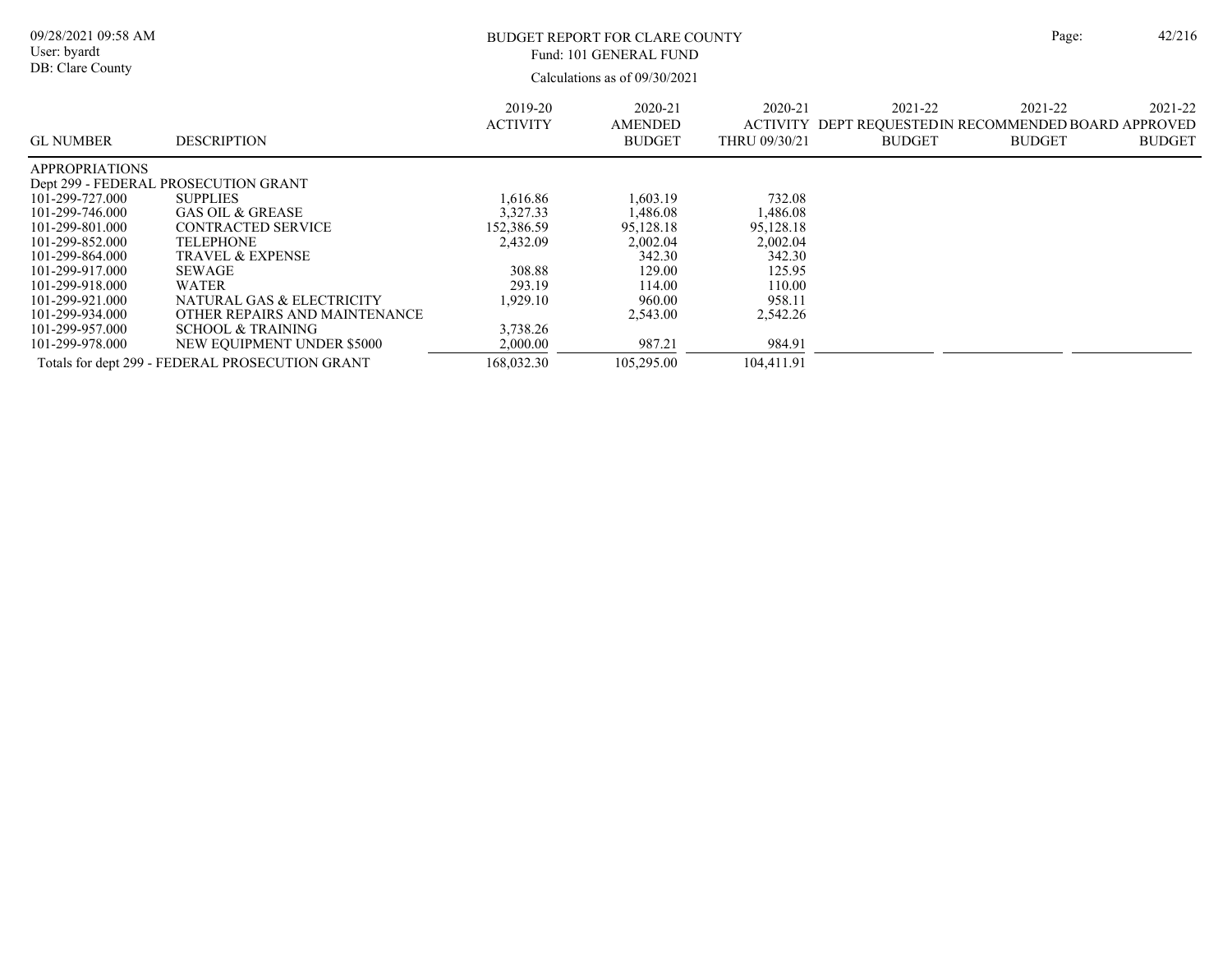DB: Clare County

### BUDGET REPORT FOR CLARE COUNTY Page: 43/216 Fund: 101 GENERAL FUND

| <b>ACTIVITY</b><br>ACTIVITY DEPT REQUESTED IN RECOMMENDED BOARD APPROVED<br><b>AMENDED</b><br><b>GL NUMBER</b><br><b>DESCRIPTION</b><br><b>BUDGET</b><br>THRU 09/30/21<br><b>BUDGET</b><br><b>BUDGET</b><br><b>BUDGET</b><br>APPROPRIATIONS<br>Dept 301 - SHERIFF<br>101-301-702.000<br><b>SHERIFF SALARY</b><br>65,464.28<br>65,000.00<br>61,785.72<br>65,500.00<br>65,500.00<br>65,500.00<br>59,421.22<br>62,773.12<br>59,389.00<br>59,389.00<br>101-301-703.000<br>UNDERSHERIFF SALARY<br>58,936.00<br>59,389.00<br>945, 421.75<br>958,187.00<br>979,993.32<br>1,064,761.00<br>101-301-704.000<br><b>FULL TIME SALARIES</b><br>1,064,761.00<br>1,064,761.00<br>3,442.34<br>6,700.00<br>5,000.00<br>5,000.00<br>5,000.00<br>101-301-705.000<br>PART TIME SALARIES<br>93,279.00<br><b>OVERTIME</b><br>85,124.40<br>84,707.00<br>86,000.00<br>86,000.00<br>101-301-706.000<br>86,527.18<br><b>OVERTIME-CID</b><br>3,250.00<br>2,550.00<br>101-301-706.002<br>1,433.26<br>1,650.47<br>2,550.00<br>2,550.00<br>750.00<br>500.00<br>500.00<br>101-301-706.003<br>PART TIME OVERTIME<br>500.00<br>78,262.00<br>84,124.00<br>84,124.00<br><b>FICA EXPENSE</b><br>73,613.63<br>76,262.17<br>84,124.00<br>101-301-710.000<br>17,216.04<br>18,303.00<br>17,835.52<br>19,675.00<br>19,675.00<br>19,675.00<br>101-301-711.000<br>MEDICARE EXPENSE<br>222,988.30<br>203,358.00<br>225,413.21<br>224,394.00<br>173,058.00<br>HEALTH INSURANCE<br>173,058.00<br>101-301-715.000<br>10,112.00<br>101-301-715.006<br><b>CIC BUNDLE</b><br>9,467.77<br>10,428.00<br>9,480.00<br>6,120.00<br>6,120.00<br>LIFE INSURANCE<br>1,112.37<br>1,314.00<br>1,447.04<br>1,428.00<br>101-301-717.000<br>1,428.00<br>1,428.00<br>2,800.00<br>2,800.00<br>2,800.00<br>101-301-719.000<br><b>LONGEVITY</b><br>12,854.00<br>7,311.68<br><b>VACATIONS</b><br>4,798.85<br>7,665.00<br>101-301-720.000<br>7,665.00<br>7,665.00<br>12,979.08<br>8,916.02<br>16,529.00<br>10,751.00<br>10,751.00<br>10,751.00<br>101-301-721.000<br><b>SICK LEAVE</b><br><b>HOLIDAYS</b><br>32,603.06<br>31,082.00<br>30,400.61<br>31,413.00<br>31,413.00<br>31,413.00<br>101-301-722.000<br>OFFICE SUPPLIES<br>4,000.00<br>3,462.40<br>4,000.00<br>101-301-727.000<br>3,805.90<br>4,000.00<br>4,000.00<br>179.25<br>600.00<br>600.00<br>600.00<br>101-301-728.000<br>PRINTING & BINDING<br>461.75<br>600.00<br>1,000.00<br>950.00<br>1,200.00<br>101-301-728.001<br>PRINTING & BINDING-CITATIONS<br>1,200.00<br>1,200.00<br>2,544.00<br>2,544.00<br>4,800.00<br>101-301-729.000<br><b>AMMUNITION</b><br>6,393.45<br>4,800.00<br>4,800.00<br>OTHER SUPPLIES & BREATHALIZER<br>2,864.95<br>2,600.00<br>1,818.68<br>2,500.00<br>2,500.00<br>2,500.00<br>101-301-741.000<br>67,474.00<br>73,075.00<br>71,082.00<br>101-301-746.000<br><b>GAS OIL &amp; GREASE</b><br>52,473.00<br>58.687.01<br>71,082.00<br>4,180.00<br>SALVAGE INSPECTION EXPENSE<br>4,180.00<br>4,180.00<br>4,180.00<br>101-301-746.001<br>8,300.00<br>8,000.00<br>8,000.00<br>101-301-747.000<br><b>UNIFORMS</b><br>5,477.60<br>7,742.18<br>8,000.00<br>675.04<br>1,000.00<br>920.57<br>1,000.00<br>1,000.00<br>1,000.00<br>101-301-747.001<br>PLAIN CLOTHES ALLOWANCE<br>3,750.00<br>3,390.00<br>101-301-747.002<br><b>BULLET PROOF VESTS</b><br>3,870.90<br>5,200.00<br>5,200.00<br>5,200.00<br>VICTIM SERVICE UNIT GRANT<br>546.00<br>101-301-747.003<br>546.00<br>546.00<br>546.00<br>700.00<br>101-301-752.000<br>K-9 CARE AND MAINTANCE<br>368.17<br>494.00<br>600.00<br>600.00<br>600.00<br>300.00<br>1,274.04<br>29.95<br>1,744.09<br>1,745.00<br>1,745.00<br>101-301-752.001<br>K9 RESTRICTED DONATIONS<br>7,994.00<br>7,994.00<br>7,994.00<br>101-301-752.002<br>DONATIONS - NEIGHBORHOOD WATC<br>7,994.00<br>6,696.00<br>5,500.00<br>5,500.00<br>5,500.00<br>101-301-801.000<br>CONTRACTED SERVICES<br>9,896.90<br>6,695.05<br><b>DUES &amp; SUBSCRIPTIONS</b><br>2,000.00<br>1,970.00<br>2,000.00<br>2,000.00<br>101-301-814.000<br>2,036.95<br>2,000.00<br>1,462.00<br>HEALTH SERVICES EMPLOYEES<br>4,508.00<br>1,163.00<br>1,200.00<br>1,200.00<br>1,200.00<br>101-301-835.001<br>100.00<br>101-301-835.002<br><b>OUIL BLOOD DRAWS</b><br>29,293.14<br>32,000.00<br>33,500.00<br>101-301-851.001<br>MAINT CONTRACTS - COMPUTER<br>29,334.52<br>33,500.00<br>33,500.00<br><b>TELEPHONE</b><br>23,525.00<br>101-301-852.000 *<br>25,931.47<br>19,480.22<br>27,500.00<br>23,525.00<br>23,525.00<br>101-301-852.006 *<br><b>TELECOMMUNICATIONS</b><br>100.00<br>1,665.00<br>1,665.00<br>1,665.00<br>39,508.00<br>32,600.00<br>30,800.00<br>30,800.00<br>101-301-862.000<br>VEHICLE REPAIRS & MAINTENANCE<br>31,337.49<br>36,283.10<br>459.46<br>1,500.00<br>1,500.00<br>101-301-862.001<br>VEHICLE-EOUIPMENT<br>210.53<br>1,000.00<br>1,500.00<br>4,112.40<br>3,538.00<br>1,646.45<br>101-301-862.002<br>TOWING/DECALS<br>5,000.00<br>5,000.00<br>5,000.00<br><b>FREIGHT</b><br>442.47<br>1,275.00<br>101-301-863.000<br>1,275.00<br>1,313.17<br>1,275.00<br>1,275.00<br>10.32<br>TRAVEL & EXPENSE<br>300.00<br>25.76<br>300.00<br>300.00<br>300.00<br>101-301-864.000<br>101-301-864.001<br><b>EXTRADITION</b><br>4,000.00<br>2,776.00<br>4,000.00<br>4,000.00<br>4,000.00<br>101-301-932.000<br>OFFICE EQUIP MAINT<br>300.00<br>239.96<br>300.00<br>300.00<br>300.00<br>3,180.00<br>101-301-932.001<br>OFFICE EQUIP MAINT - LEIN<br>3,180.00<br>3,180.00<br>3,200.00<br>3,200.00<br>3,200.00<br>3,898.95<br>101-301-933.000<br>6,795.61<br>4,559.89<br>6,600.00<br>6.600.00<br>EQUIP REPAIRS & MAINT<br>6,600.00<br>4,277.14<br>4,547.43<br>101-301-957.000<br><b>SCHOOLING &amp; TRAINING-STATE</b><br>7,000.00<br>5,100.00<br>5,100.00<br>5,100.00<br>6,100.00<br>4,591.71<br>101-301-957.001<br><b>SCHOOLING &amp; TRAINING-COUNTY</b><br>6,463.98<br>7,650.00<br>7,650.00<br>7,650.00<br>5,999.34<br>5,788.34<br>101-301-978.000 *<br>NEW EQUIPMENT<br>2,134.62<br>4,948.00<br>26.94<br>26.94<br>101-301-978.302<br>NEW EQUIPMENT CARS<br>1.00 |  | 2019-20 | 2020-21 | 2020-21 | 2021-22 | 2021-22 | 2021-22 |
|----------------------------------------------------------------------------------------------------------------------------------------------------------------------------------------------------------------------------------------------------------------------------------------------------------------------------------------------------------------------------------------------------------------------------------------------------------------------------------------------------------------------------------------------------------------------------------------------------------------------------------------------------------------------------------------------------------------------------------------------------------------------------------------------------------------------------------------------------------------------------------------------------------------------------------------------------------------------------------------------------------------------------------------------------------------------------------------------------------------------------------------------------------------------------------------------------------------------------------------------------------------------------------------------------------------------------------------------------------------------------------------------------------------------------------------------------------------------------------------------------------------------------------------------------------------------------------------------------------------------------------------------------------------------------------------------------------------------------------------------------------------------------------------------------------------------------------------------------------------------------------------------------------------------------------------------------------------------------------------------------------------------------------------------------------------------------------------------------------------------------------------------------------------------------------------------------------------------------------------------------------------------------------------------------------------------------------------------------------------------------------------------------------------------------------------------------------------------------------------------------------------------------------------------------------------------------------------------------------------------------------------------------------------------------------------------------------------------------------------------------------------------------------------------------------------------------------------------------------------------------------------------------------------------------------------------------------------------------------------------------------------------------------------------------------------------------------------------------------------------------------------------------------------------------------------------------------------------------------------------------------------------------------------------------------------------------------------------------------------------------------------------------------------------------------------------------------------------------------------------------------------------------------------------------------------------------------------------------------------------------------------------------------------------------------------------------------------------------------------------------------------------------------------------------------------------------------------------------------------------------------------------------------------------------------------------------------------------------------------------------------------------------------------------------------------------------------------------------------------------------------------------------------------------------------------------------------------------------------------------------------------------------------------------------------------------------------------------------------------------------------------------------------------------------------------------------------------------------------------------------------------------------------------------------------------------------------------------------------------------------------------------------------------------------------------------------------------------------------------------------------------------------------------------------------------------------------------------------------------------------------------------------------------------------------------------------------------------------------------------------------------------------------------------------------------------------------------------------------------------------------------------------------------------------------------------------------------------------------------------------------------------------------------------------------------------------------------------------------------------------------------------------------------------------------------------------------------------------------------------------------------------------------------------------------------------------------------------------------------------------------------------------------------------------------------------------------------------------------------------------------------------------------------------------------------------------------------------------------------------------------------------------------------------------------------------------------------------------|--|---------|---------|---------|---------|---------|---------|
|                                                                                                                                                                                                                                                                                                                                                                                                                                                                                                                                                                                                                                                                                                                                                                                                                                                                                                                                                                                                                                                                                                                                                                                                                                                                                                                                                                                                                                                                                                                                                                                                                                                                                                                                                                                                                                                                                                                                                                                                                                                                                                                                                                                                                                                                                                                                                                                                                                                                                                                                                                                                                                                                                                                                                                                                                                                                                                                                                                                                                                                                                                                                                                                                                                                                                                                                                                                                                                                                                                                                                                                                                                                                                                                                                                                                                                                                                                                                                                                                                                                                                                                                                                                                                                                                                                                                                                                                                                                                                                                                                                                                                                                                                                                                                                                                                                                                                                                                                                                                                                                                                                                                                                                                                                                                                                                                                                                                                                                                                                                                                                                                                                                                                                                                                                                                                                                                                                                                                                            |  |         |         |         |         |         |         |
|                                                                                                                                                                                                                                                                                                                                                                                                                                                                                                                                                                                                                                                                                                                                                                                                                                                                                                                                                                                                                                                                                                                                                                                                                                                                                                                                                                                                                                                                                                                                                                                                                                                                                                                                                                                                                                                                                                                                                                                                                                                                                                                                                                                                                                                                                                                                                                                                                                                                                                                                                                                                                                                                                                                                                                                                                                                                                                                                                                                                                                                                                                                                                                                                                                                                                                                                                                                                                                                                                                                                                                                                                                                                                                                                                                                                                                                                                                                                                                                                                                                                                                                                                                                                                                                                                                                                                                                                                                                                                                                                                                                                                                                                                                                                                                                                                                                                                                                                                                                                                                                                                                                                                                                                                                                                                                                                                                                                                                                                                                                                                                                                                                                                                                                                                                                                                                                                                                                                                                            |  |         |         |         |         |         |         |
|                                                                                                                                                                                                                                                                                                                                                                                                                                                                                                                                                                                                                                                                                                                                                                                                                                                                                                                                                                                                                                                                                                                                                                                                                                                                                                                                                                                                                                                                                                                                                                                                                                                                                                                                                                                                                                                                                                                                                                                                                                                                                                                                                                                                                                                                                                                                                                                                                                                                                                                                                                                                                                                                                                                                                                                                                                                                                                                                                                                                                                                                                                                                                                                                                                                                                                                                                                                                                                                                                                                                                                                                                                                                                                                                                                                                                                                                                                                                                                                                                                                                                                                                                                                                                                                                                                                                                                                                                                                                                                                                                                                                                                                                                                                                                                                                                                                                                                                                                                                                                                                                                                                                                                                                                                                                                                                                                                                                                                                                                                                                                                                                                                                                                                                                                                                                                                                                                                                                                                            |  |         |         |         |         |         |         |
|                                                                                                                                                                                                                                                                                                                                                                                                                                                                                                                                                                                                                                                                                                                                                                                                                                                                                                                                                                                                                                                                                                                                                                                                                                                                                                                                                                                                                                                                                                                                                                                                                                                                                                                                                                                                                                                                                                                                                                                                                                                                                                                                                                                                                                                                                                                                                                                                                                                                                                                                                                                                                                                                                                                                                                                                                                                                                                                                                                                                                                                                                                                                                                                                                                                                                                                                                                                                                                                                                                                                                                                                                                                                                                                                                                                                                                                                                                                                                                                                                                                                                                                                                                                                                                                                                                                                                                                                                                                                                                                                                                                                                                                                                                                                                                                                                                                                                                                                                                                                                                                                                                                                                                                                                                                                                                                                                                                                                                                                                                                                                                                                                                                                                                                                                                                                                                                                                                                                                                            |  |         |         |         |         |         |         |
|                                                                                                                                                                                                                                                                                                                                                                                                                                                                                                                                                                                                                                                                                                                                                                                                                                                                                                                                                                                                                                                                                                                                                                                                                                                                                                                                                                                                                                                                                                                                                                                                                                                                                                                                                                                                                                                                                                                                                                                                                                                                                                                                                                                                                                                                                                                                                                                                                                                                                                                                                                                                                                                                                                                                                                                                                                                                                                                                                                                                                                                                                                                                                                                                                                                                                                                                                                                                                                                                                                                                                                                                                                                                                                                                                                                                                                                                                                                                                                                                                                                                                                                                                                                                                                                                                                                                                                                                                                                                                                                                                                                                                                                                                                                                                                                                                                                                                                                                                                                                                                                                                                                                                                                                                                                                                                                                                                                                                                                                                                                                                                                                                                                                                                                                                                                                                                                                                                                                                                            |  |         |         |         |         |         |         |
|                                                                                                                                                                                                                                                                                                                                                                                                                                                                                                                                                                                                                                                                                                                                                                                                                                                                                                                                                                                                                                                                                                                                                                                                                                                                                                                                                                                                                                                                                                                                                                                                                                                                                                                                                                                                                                                                                                                                                                                                                                                                                                                                                                                                                                                                                                                                                                                                                                                                                                                                                                                                                                                                                                                                                                                                                                                                                                                                                                                                                                                                                                                                                                                                                                                                                                                                                                                                                                                                                                                                                                                                                                                                                                                                                                                                                                                                                                                                                                                                                                                                                                                                                                                                                                                                                                                                                                                                                                                                                                                                                                                                                                                                                                                                                                                                                                                                                                                                                                                                                                                                                                                                                                                                                                                                                                                                                                                                                                                                                                                                                                                                                                                                                                                                                                                                                                                                                                                                                                            |  |         |         |         |         |         |         |
|                                                                                                                                                                                                                                                                                                                                                                                                                                                                                                                                                                                                                                                                                                                                                                                                                                                                                                                                                                                                                                                                                                                                                                                                                                                                                                                                                                                                                                                                                                                                                                                                                                                                                                                                                                                                                                                                                                                                                                                                                                                                                                                                                                                                                                                                                                                                                                                                                                                                                                                                                                                                                                                                                                                                                                                                                                                                                                                                                                                                                                                                                                                                                                                                                                                                                                                                                                                                                                                                                                                                                                                                                                                                                                                                                                                                                                                                                                                                                                                                                                                                                                                                                                                                                                                                                                                                                                                                                                                                                                                                                                                                                                                                                                                                                                                                                                                                                                                                                                                                                                                                                                                                                                                                                                                                                                                                                                                                                                                                                                                                                                                                                                                                                                                                                                                                                                                                                                                                                                            |  |         |         |         |         |         |         |
|                                                                                                                                                                                                                                                                                                                                                                                                                                                                                                                                                                                                                                                                                                                                                                                                                                                                                                                                                                                                                                                                                                                                                                                                                                                                                                                                                                                                                                                                                                                                                                                                                                                                                                                                                                                                                                                                                                                                                                                                                                                                                                                                                                                                                                                                                                                                                                                                                                                                                                                                                                                                                                                                                                                                                                                                                                                                                                                                                                                                                                                                                                                                                                                                                                                                                                                                                                                                                                                                                                                                                                                                                                                                                                                                                                                                                                                                                                                                                                                                                                                                                                                                                                                                                                                                                                                                                                                                                                                                                                                                                                                                                                                                                                                                                                                                                                                                                                                                                                                                                                                                                                                                                                                                                                                                                                                                                                                                                                                                                                                                                                                                                                                                                                                                                                                                                                                                                                                                                                            |  |         |         |         |         |         |         |
|                                                                                                                                                                                                                                                                                                                                                                                                                                                                                                                                                                                                                                                                                                                                                                                                                                                                                                                                                                                                                                                                                                                                                                                                                                                                                                                                                                                                                                                                                                                                                                                                                                                                                                                                                                                                                                                                                                                                                                                                                                                                                                                                                                                                                                                                                                                                                                                                                                                                                                                                                                                                                                                                                                                                                                                                                                                                                                                                                                                                                                                                                                                                                                                                                                                                                                                                                                                                                                                                                                                                                                                                                                                                                                                                                                                                                                                                                                                                                                                                                                                                                                                                                                                                                                                                                                                                                                                                                                                                                                                                                                                                                                                                                                                                                                                                                                                                                                                                                                                                                                                                                                                                                                                                                                                                                                                                                                                                                                                                                                                                                                                                                                                                                                                                                                                                                                                                                                                                                                            |  |         |         |         |         |         |         |
|                                                                                                                                                                                                                                                                                                                                                                                                                                                                                                                                                                                                                                                                                                                                                                                                                                                                                                                                                                                                                                                                                                                                                                                                                                                                                                                                                                                                                                                                                                                                                                                                                                                                                                                                                                                                                                                                                                                                                                                                                                                                                                                                                                                                                                                                                                                                                                                                                                                                                                                                                                                                                                                                                                                                                                                                                                                                                                                                                                                                                                                                                                                                                                                                                                                                                                                                                                                                                                                                                                                                                                                                                                                                                                                                                                                                                                                                                                                                                                                                                                                                                                                                                                                                                                                                                                                                                                                                                                                                                                                                                                                                                                                                                                                                                                                                                                                                                                                                                                                                                                                                                                                                                                                                                                                                                                                                                                                                                                                                                                                                                                                                                                                                                                                                                                                                                                                                                                                                                                            |  |         |         |         |         |         |         |
|                                                                                                                                                                                                                                                                                                                                                                                                                                                                                                                                                                                                                                                                                                                                                                                                                                                                                                                                                                                                                                                                                                                                                                                                                                                                                                                                                                                                                                                                                                                                                                                                                                                                                                                                                                                                                                                                                                                                                                                                                                                                                                                                                                                                                                                                                                                                                                                                                                                                                                                                                                                                                                                                                                                                                                                                                                                                                                                                                                                                                                                                                                                                                                                                                                                                                                                                                                                                                                                                                                                                                                                                                                                                                                                                                                                                                                                                                                                                                                                                                                                                                                                                                                                                                                                                                                                                                                                                                                                                                                                                                                                                                                                                                                                                                                                                                                                                                                                                                                                                                                                                                                                                                                                                                                                                                                                                                                                                                                                                                                                                                                                                                                                                                                                                                                                                                                                                                                                                                                            |  |         |         |         |         |         |         |
|                                                                                                                                                                                                                                                                                                                                                                                                                                                                                                                                                                                                                                                                                                                                                                                                                                                                                                                                                                                                                                                                                                                                                                                                                                                                                                                                                                                                                                                                                                                                                                                                                                                                                                                                                                                                                                                                                                                                                                                                                                                                                                                                                                                                                                                                                                                                                                                                                                                                                                                                                                                                                                                                                                                                                                                                                                                                                                                                                                                                                                                                                                                                                                                                                                                                                                                                                                                                                                                                                                                                                                                                                                                                                                                                                                                                                                                                                                                                                                                                                                                                                                                                                                                                                                                                                                                                                                                                                                                                                                                                                                                                                                                                                                                                                                                                                                                                                                                                                                                                                                                                                                                                                                                                                                                                                                                                                                                                                                                                                                                                                                                                                                                                                                                                                                                                                                                                                                                                                                            |  |         |         |         |         |         |         |
|                                                                                                                                                                                                                                                                                                                                                                                                                                                                                                                                                                                                                                                                                                                                                                                                                                                                                                                                                                                                                                                                                                                                                                                                                                                                                                                                                                                                                                                                                                                                                                                                                                                                                                                                                                                                                                                                                                                                                                                                                                                                                                                                                                                                                                                                                                                                                                                                                                                                                                                                                                                                                                                                                                                                                                                                                                                                                                                                                                                                                                                                                                                                                                                                                                                                                                                                                                                                                                                                                                                                                                                                                                                                                                                                                                                                                                                                                                                                                                                                                                                                                                                                                                                                                                                                                                                                                                                                                                                                                                                                                                                                                                                                                                                                                                                                                                                                                                                                                                                                                                                                                                                                                                                                                                                                                                                                                                                                                                                                                                                                                                                                                                                                                                                                                                                                                                                                                                                                                                            |  |         |         |         |         |         |         |
|                                                                                                                                                                                                                                                                                                                                                                                                                                                                                                                                                                                                                                                                                                                                                                                                                                                                                                                                                                                                                                                                                                                                                                                                                                                                                                                                                                                                                                                                                                                                                                                                                                                                                                                                                                                                                                                                                                                                                                                                                                                                                                                                                                                                                                                                                                                                                                                                                                                                                                                                                                                                                                                                                                                                                                                                                                                                                                                                                                                                                                                                                                                                                                                                                                                                                                                                                                                                                                                                                                                                                                                                                                                                                                                                                                                                                                                                                                                                                                                                                                                                                                                                                                                                                                                                                                                                                                                                                                                                                                                                                                                                                                                                                                                                                                                                                                                                                                                                                                                                                                                                                                                                                                                                                                                                                                                                                                                                                                                                                                                                                                                                                                                                                                                                                                                                                                                                                                                                                                            |  |         |         |         |         |         |         |
|                                                                                                                                                                                                                                                                                                                                                                                                                                                                                                                                                                                                                                                                                                                                                                                                                                                                                                                                                                                                                                                                                                                                                                                                                                                                                                                                                                                                                                                                                                                                                                                                                                                                                                                                                                                                                                                                                                                                                                                                                                                                                                                                                                                                                                                                                                                                                                                                                                                                                                                                                                                                                                                                                                                                                                                                                                                                                                                                                                                                                                                                                                                                                                                                                                                                                                                                                                                                                                                                                                                                                                                                                                                                                                                                                                                                                                                                                                                                                                                                                                                                                                                                                                                                                                                                                                                                                                                                                                                                                                                                                                                                                                                                                                                                                                                                                                                                                                                                                                                                                                                                                                                                                                                                                                                                                                                                                                                                                                                                                                                                                                                                                                                                                                                                                                                                                                                                                                                                                                            |  |         |         |         |         |         |         |
|                                                                                                                                                                                                                                                                                                                                                                                                                                                                                                                                                                                                                                                                                                                                                                                                                                                                                                                                                                                                                                                                                                                                                                                                                                                                                                                                                                                                                                                                                                                                                                                                                                                                                                                                                                                                                                                                                                                                                                                                                                                                                                                                                                                                                                                                                                                                                                                                                                                                                                                                                                                                                                                                                                                                                                                                                                                                                                                                                                                                                                                                                                                                                                                                                                                                                                                                                                                                                                                                                                                                                                                                                                                                                                                                                                                                                                                                                                                                                                                                                                                                                                                                                                                                                                                                                                                                                                                                                                                                                                                                                                                                                                                                                                                                                                                                                                                                                                                                                                                                                                                                                                                                                                                                                                                                                                                                                                                                                                                                                                                                                                                                                                                                                                                                                                                                                                                                                                                                                                            |  |         |         |         |         |         |         |
|                                                                                                                                                                                                                                                                                                                                                                                                                                                                                                                                                                                                                                                                                                                                                                                                                                                                                                                                                                                                                                                                                                                                                                                                                                                                                                                                                                                                                                                                                                                                                                                                                                                                                                                                                                                                                                                                                                                                                                                                                                                                                                                                                                                                                                                                                                                                                                                                                                                                                                                                                                                                                                                                                                                                                                                                                                                                                                                                                                                                                                                                                                                                                                                                                                                                                                                                                                                                                                                                                                                                                                                                                                                                                                                                                                                                                                                                                                                                                                                                                                                                                                                                                                                                                                                                                                                                                                                                                                                                                                                                                                                                                                                                                                                                                                                                                                                                                                                                                                                                                                                                                                                                                                                                                                                                                                                                                                                                                                                                                                                                                                                                                                                                                                                                                                                                                                                                                                                                                                            |  |         |         |         |         |         |         |
|                                                                                                                                                                                                                                                                                                                                                                                                                                                                                                                                                                                                                                                                                                                                                                                                                                                                                                                                                                                                                                                                                                                                                                                                                                                                                                                                                                                                                                                                                                                                                                                                                                                                                                                                                                                                                                                                                                                                                                                                                                                                                                                                                                                                                                                                                                                                                                                                                                                                                                                                                                                                                                                                                                                                                                                                                                                                                                                                                                                                                                                                                                                                                                                                                                                                                                                                                                                                                                                                                                                                                                                                                                                                                                                                                                                                                                                                                                                                                                                                                                                                                                                                                                                                                                                                                                                                                                                                                                                                                                                                                                                                                                                                                                                                                                                                                                                                                                                                                                                                                                                                                                                                                                                                                                                                                                                                                                                                                                                                                                                                                                                                                                                                                                                                                                                                                                                                                                                                                                            |  |         |         |         |         |         |         |
|                                                                                                                                                                                                                                                                                                                                                                                                                                                                                                                                                                                                                                                                                                                                                                                                                                                                                                                                                                                                                                                                                                                                                                                                                                                                                                                                                                                                                                                                                                                                                                                                                                                                                                                                                                                                                                                                                                                                                                                                                                                                                                                                                                                                                                                                                                                                                                                                                                                                                                                                                                                                                                                                                                                                                                                                                                                                                                                                                                                                                                                                                                                                                                                                                                                                                                                                                                                                                                                                                                                                                                                                                                                                                                                                                                                                                                                                                                                                                                                                                                                                                                                                                                                                                                                                                                                                                                                                                                                                                                                                                                                                                                                                                                                                                                                                                                                                                                                                                                                                                                                                                                                                                                                                                                                                                                                                                                                                                                                                                                                                                                                                                                                                                                                                                                                                                                                                                                                                                                            |  |         |         |         |         |         |         |
|                                                                                                                                                                                                                                                                                                                                                                                                                                                                                                                                                                                                                                                                                                                                                                                                                                                                                                                                                                                                                                                                                                                                                                                                                                                                                                                                                                                                                                                                                                                                                                                                                                                                                                                                                                                                                                                                                                                                                                                                                                                                                                                                                                                                                                                                                                                                                                                                                                                                                                                                                                                                                                                                                                                                                                                                                                                                                                                                                                                                                                                                                                                                                                                                                                                                                                                                                                                                                                                                                                                                                                                                                                                                                                                                                                                                                                                                                                                                                                                                                                                                                                                                                                                                                                                                                                                                                                                                                                                                                                                                                                                                                                                                                                                                                                                                                                                                                                                                                                                                                                                                                                                                                                                                                                                                                                                                                                                                                                                                                                                                                                                                                                                                                                                                                                                                                                                                                                                                                                            |  |         |         |         |         |         |         |
|                                                                                                                                                                                                                                                                                                                                                                                                                                                                                                                                                                                                                                                                                                                                                                                                                                                                                                                                                                                                                                                                                                                                                                                                                                                                                                                                                                                                                                                                                                                                                                                                                                                                                                                                                                                                                                                                                                                                                                                                                                                                                                                                                                                                                                                                                                                                                                                                                                                                                                                                                                                                                                                                                                                                                                                                                                                                                                                                                                                                                                                                                                                                                                                                                                                                                                                                                                                                                                                                                                                                                                                                                                                                                                                                                                                                                                                                                                                                                                                                                                                                                                                                                                                                                                                                                                                                                                                                                                                                                                                                                                                                                                                                                                                                                                                                                                                                                                                                                                                                                                                                                                                                                                                                                                                                                                                                                                                                                                                                                                                                                                                                                                                                                                                                                                                                                                                                                                                                                                            |  |         |         |         |         |         |         |
|                                                                                                                                                                                                                                                                                                                                                                                                                                                                                                                                                                                                                                                                                                                                                                                                                                                                                                                                                                                                                                                                                                                                                                                                                                                                                                                                                                                                                                                                                                                                                                                                                                                                                                                                                                                                                                                                                                                                                                                                                                                                                                                                                                                                                                                                                                                                                                                                                                                                                                                                                                                                                                                                                                                                                                                                                                                                                                                                                                                                                                                                                                                                                                                                                                                                                                                                                                                                                                                                                                                                                                                                                                                                                                                                                                                                                                                                                                                                                                                                                                                                                                                                                                                                                                                                                                                                                                                                                                                                                                                                                                                                                                                                                                                                                                                                                                                                                                                                                                                                                                                                                                                                                                                                                                                                                                                                                                                                                                                                                                                                                                                                                                                                                                                                                                                                                                                                                                                                                                            |  |         |         |         |         |         |         |
|                                                                                                                                                                                                                                                                                                                                                                                                                                                                                                                                                                                                                                                                                                                                                                                                                                                                                                                                                                                                                                                                                                                                                                                                                                                                                                                                                                                                                                                                                                                                                                                                                                                                                                                                                                                                                                                                                                                                                                                                                                                                                                                                                                                                                                                                                                                                                                                                                                                                                                                                                                                                                                                                                                                                                                                                                                                                                                                                                                                                                                                                                                                                                                                                                                                                                                                                                                                                                                                                                                                                                                                                                                                                                                                                                                                                                                                                                                                                                                                                                                                                                                                                                                                                                                                                                                                                                                                                                                                                                                                                                                                                                                                                                                                                                                                                                                                                                                                                                                                                                                                                                                                                                                                                                                                                                                                                                                                                                                                                                                                                                                                                                                                                                                                                                                                                                                                                                                                                                                            |  |         |         |         |         |         |         |
|                                                                                                                                                                                                                                                                                                                                                                                                                                                                                                                                                                                                                                                                                                                                                                                                                                                                                                                                                                                                                                                                                                                                                                                                                                                                                                                                                                                                                                                                                                                                                                                                                                                                                                                                                                                                                                                                                                                                                                                                                                                                                                                                                                                                                                                                                                                                                                                                                                                                                                                                                                                                                                                                                                                                                                                                                                                                                                                                                                                                                                                                                                                                                                                                                                                                                                                                                                                                                                                                                                                                                                                                                                                                                                                                                                                                                                                                                                                                                                                                                                                                                                                                                                                                                                                                                                                                                                                                                                                                                                                                                                                                                                                                                                                                                                                                                                                                                                                                                                                                                                                                                                                                                                                                                                                                                                                                                                                                                                                                                                                                                                                                                                                                                                                                                                                                                                                                                                                                                                            |  |         |         |         |         |         |         |
|                                                                                                                                                                                                                                                                                                                                                                                                                                                                                                                                                                                                                                                                                                                                                                                                                                                                                                                                                                                                                                                                                                                                                                                                                                                                                                                                                                                                                                                                                                                                                                                                                                                                                                                                                                                                                                                                                                                                                                                                                                                                                                                                                                                                                                                                                                                                                                                                                                                                                                                                                                                                                                                                                                                                                                                                                                                                                                                                                                                                                                                                                                                                                                                                                                                                                                                                                                                                                                                                                                                                                                                                                                                                                                                                                                                                                                                                                                                                                                                                                                                                                                                                                                                                                                                                                                                                                                                                                                                                                                                                                                                                                                                                                                                                                                                                                                                                                                                                                                                                                                                                                                                                                                                                                                                                                                                                                                                                                                                                                                                                                                                                                                                                                                                                                                                                                                                                                                                                                                            |  |         |         |         |         |         |         |
|                                                                                                                                                                                                                                                                                                                                                                                                                                                                                                                                                                                                                                                                                                                                                                                                                                                                                                                                                                                                                                                                                                                                                                                                                                                                                                                                                                                                                                                                                                                                                                                                                                                                                                                                                                                                                                                                                                                                                                                                                                                                                                                                                                                                                                                                                                                                                                                                                                                                                                                                                                                                                                                                                                                                                                                                                                                                                                                                                                                                                                                                                                                                                                                                                                                                                                                                                                                                                                                                                                                                                                                                                                                                                                                                                                                                                                                                                                                                                                                                                                                                                                                                                                                                                                                                                                                                                                                                                                                                                                                                                                                                                                                                                                                                                                                                                                                                                                                                                                                                                                                                                                                                                                                                                                                                                                                                                                                                                                                                                                                                                                                                                                                                                                                                                                                                                                                                                                                                                                            |  |         |         |         |         |         |         |
|                                                                                                                                                                                                                                                                                                                                                                                                                                                                                                                                                                                                                                                                                                                                                                                                                                                                                                                                                                                                                                                                                                                                                                                                                                                                                                                                                                                                                                                                                                                                                                                                                                                                                                                                                                                                                                                                                                                                                                                                                                                                                                                                                                                                                                                                                                                                                                                                                                                                                                                                                                                                                                                                                                                                                                                                                                                                                                                                                                                                                                                                                                                                                                                                                                                                                                                                                                                                                                                                                                                                                                                                                                                                                                                                                                                                                                                                                                                                                                                                                                                                                                                                                                                                                                                                                                                                                                                                                                                                                                                                                                                                                                                                                                                                                                                                                                                                                                                                                                                                                                                                                                                                                                                                                                                                                                                                                                                                                                                                                                                                                                                                                                                                                                                                                                                                                                                                                                                                                                            |  |         |         |         |         |         |         |
|                                                                                                                                                                                                                                                                                                                                                                                                                                                                                                                                                                                                                                                                                                                                                                                                                                                                                                                                                                                                                                                                                                                                                                                                                                                                                                                                                                                                                                                                                                                                                                                                                                                                                                                                                                                                                                                                                                                                                                                                                                                                                                                                                                                                                                                                                                                                                                                                                                                                                                                                                                                                                                                                                                                                                                                                                                                                                                                                                                                                                                                                                                                                                                                                                                                                                                                                                                                                                                                                                                                                                                                                                                                                                                                                                                                                                                                                                                                                                                                                                                                                                                                                                                                                                                                                                                                                                                                                                                                                                                                                                                                                                                                                                                                                                                                                                                                                                                                                                                                                                                                                                                                                                                                                                                                                                                                                                                                                                                                                                                                                                                                                                                                                                                                                                                                                                                                                                                                                                                            |  |         |         |         |         |         |         |
|                                                                                                                                                                                                                                                                                                                                                                                                                                                                                                                                                                                                                                                                                                                                                                                                                                                                                                                                                                                                                                                                                                                                                                                                                                                                                                                                                                                                                                                                                                                                                                                                                                                                                                                                                                                                                                                                                                                                                                                                                                                                                                                                                                                                                                                                                                                                                                                                                                                                                                                                                                                                                                                                                                                                                                                                                                                                                                                                                                                                                                                                                                                                                                                                                                                                                                                                                                                                                                                                                                                                                                                                                                                                                                                                                                                                                                                                                                                                                                                                                                                                                                                                                                                                                                                                                                                                                                                                                                                                                                                                                                                                                                                                                                                                                                                                                                                                                                                                                                                                                                                                                                                                                                                                                                                                                                                                                                                                                                                                                                                                                                                                                                                                                                                                                                                                                                                                                                                                                                            |  |         |         |         |         |         |         |
|                                                                                                                                                                                                                                                                                                                                                                                                                                                                                                                                                                                                                                                                                                                                                                                                                                                                                                                                                                                                                                                                                                                                                                                                                                                                                                                                                                                                                                                                                                                                                                                                                                                                                                                                                                                                                                                                                                                                                                                                                                                                                                                                                                                                                                                                                                                                                                                                                                                                                                                                                                                                                                                                                                                                                                                                                                                                                                                                                                                                                                                                                                                                                                                                                                                                                                                                                                                                                                                                                                                                                                                                                                                                                                                                                                                                                                                                                                                                                                                                                                                                                                                                                                                                                                                                                                                                                                                                                                                                                                                                                                                                                                                                                                                                                                                                                                                                                                                                                                                                                                                                                                                                                                                                                                                                                                                                                                                                                                                                                                                                                                                                                                                                                                                                                                                                                                                                                                                                                                            |  |         |         |         |         |         |         |
|                                                                                                                                                                                                                                                                                                                                                                                                                                                                                                                                                                                                                                                                                                                                                                                                                                                                                                                                                                                                                                                                                                                                                                                                                                                                                                                                                                                                                                                                                                                                                                                                                                                                                                                                                                                                                                                                                                                                                                                                                                                                                                                                                                                                                                                                                                                                                                                                                                                                                                                                                                                                                                                                                                                                                                                                                                                                                                                                                                                                                                                                                                                                                                                                                                                                                                                                                                                                                                                                                                                                                                                                                                                                                                                                                                                                                                                                                                                                                                                                                                                                                                                                                                                                                                                                                                                                                                                                                                                                                                                                                                                                                                                                                                                                                                                                                                                                                                                                                                                                                                                                                                                                                                                                                                                                                                                                                                                                                                                                                                                                                                                                                                                                                                                                                                                                                                                                                                                                                                            |  |         |         |         |         |         |         |
|                                                                                                                                                                                                                                                                                                                                                                                                                                                                                                                                                                                                                                                                                                                                                                                                                                                                                                                                                                                                                                                                                                                                                                                                                                                                                                                                                                                                                                                                                                                                                                                                                                                                                                                                                                                                                                                                                                                                                                                                                                                                                                                                                                                                                                                                                                                                                                                                                                                                                                                                                                                                                                                                                                                                                                                                                                                                                                                                                                                                                                                                                                                                                                                                                                                                                                                                                                                                                                                                                                                                                                                                                                                                                                                                                                                                                                                                                                                                                                                                                                                                                                                                                                                                                                                                                                                                                                                                                                                                                                                                                                                                                                                                                                                                                                                                                                                                                                                                                                                                                                                                                                                                                                                                                                                                                                                                                                                                                                                                                                                                                                                                                                                                                                                                                                                                                                                                                                                                                                            |  |         |         |         |         |         |         |
|                                                                                                                                                                                                                                                                                                                                                                                                                                                                                                                                                                                                                                                                                                                                                                                                                                                                                                                                                                                                                                                                                                                                                                                                                                                                                                                                                                                                                                                                                                                                                                                                                                                                                                                                                                                                                                                                                                                                                                                                                                                                                                                                                                                                                                                                                                                                                                                                                                                                                                                                                                                                                                                                                                                                                                                                                                                                                                                                                                                                                                                                                                                                                                                                                                                                                                                                                                                                                                                                                                                                                                                                                                                                                                                                                                                                                                                                                                                                                                                                                                                                                                                                                                                                                                                                                                                                                                                                                                                                                                                                                                                                                                                                                                                                                                                                                                                                                                                                                                                                                                                                                                                                                                                                                                                                                                                                                                                                                                                                                                                                                                                                                                                                                                                                                                                                                                                                                                                                                                            |  |         |         |         |         |         |         |
|                                                                                                                                                                                                                                                                                                                                                                                                                                                                                                                                                                                                                                                                                                                                                                                                                                                                                                                                                                                                                                                                                                                                                                                                                                                                                                                                                                                                                                                                                                                                                                                                                                                                                                                                                                                                                                                                                                                                                                                                                                                                                                                                                                                                                                                                                                                                                                                                                                                                                                                                                                                                                                                                                                                                                                                                                                                                                                                                                                                                                                                                                                                                                                                                                                                                                                                                                                                                                                                                                                                                                                                                                                                                                                                                                                                                                                                                                                                                                                                                                                                                                                                                                                                                                                                                                                                                                                                                                                                                                                                                                                                                                                                                                                                                                                                                                                                                                                                                                                                                                                                                                                                                                                                                                                                                                                                                                                                                                                                                                                                                                                                                                                                                                                                                                                                                                                                                                                                                                                            |  |         |         |         |         |         |         |
|                                                                                                                                                                                                                                                                                                                                                                                                                                                                                                                                                                                                                                                                                                                                                                                                                                                                                                                                                                                                                                                                                                                                                                                                                                                                                                                                                                                                                                                                                                                                                                                                                                                                                                                                                                                                                                                                                                                                                                                                                                                                                                                                                                                                                                                                                                                                                                                                                                                                                                                                                                                                                                                                                                                                                                                                                                                                                                                                                                                                                                                                                                                                                                                                                                                                                                                                                                                                                                                                                                                                                                                                                                                                                                                                                                                                                                                                                                                                                                                                                                                                                                                                                                                                                                                                                                                                                                                                                                                                                                                                                                                                                                                                                                                                                                                                                                                                                                                                                                                                                                                                                                                                                                                                                                                                                                                                                                                                                                                                                                                                                                                                                                                                                                                                                                                                                                                                                                                                                                            |  |         |         |         |         |         |         |
|                                                                                                                                                                                                                                                                                                                                                                                                                                                                                                                                                                                                                                                                                                                                                                                                                                                                                                                                                                                                                                                                                                                                                                                                                                                                                                                                                                                                                                                                                                                                                                                                                                                                                                                                                                                                                                                                                                                                                                                                                                                                                                                                                                                                                                                                                                                                                                                                                                                                                                                                                                                                                                                                                                                                                                                                                                                                                                                                                                                                                                                                                                                                                                                                                                                                                                                                                                                                                                                                                                                                                                                                                                                                                                                                                                                                                                                                                                                                                                                                                                                                                                                                                                                                                                                                                                                                                                                                                                                                                                                                                                                                                                                                                                                                                                                                                                                                                                                                                                                                                                                                                                                                                                                                                                                                                                                                                                                                                                                                                                                                                                                                                                                                                                                                                                                                                                                                                                                                                                            |  |         |         |         |         |         |         |
|                                                                                                                                                                                                                                                                                                                                                                                                                                                                                                                                                                                                                                                                                                                                                                                                                                                                                                                                                                                                                                                                                                                                                                                                                                                                                                                                                                                                                                                                                                                                                                                                                                                                                                                                                                                                                                                                                                                                                                                                                                                                                                                                                                                                                                                                                                                                                                                                                                                                                                                                                                                                                                                                                                                                                                                                                                                                                                                                                                                                                                                                                                                                                                                                                                                                                                                                                                                                                                                                                                                                                                                                                                                                                                                                                                                                                                                                                                                                                                                                                                                                                                                                                                                                                                                                                                                                                                                                                                                                                                                                                                                                                                                                                                                                                                                                                                                                                                                                                                                                                                                                                                                                                                                                                                                                                                                                                                                                                                                                                                                                                                                                                                                                                                                                                                                                                                                                                                                                                                            |  |         |         |         |         |         |         |
|                                                                                                                                                                                                                                                                                                                                                                                                                                                                                                                                                                                                                                                                                                                                                                                                                                                                                                                                                                                                                                                                                                                                                                                                                                                                                                                                                                                                                                                                                                                                                                                                                                                                                                                                                                                                                                                                                                                                                                                                                                                                                                                                                                                                                                                                                                                                                                                                                                                                                                                                                                                                                                                                                                                                                                                                                                                                                                                                                                                                                                                                                                                                                                                                                                                                                                                                                                                                                                                                                                                                                                                                                                                                                                                                                                                                                                                                                                                                                                                                                                                                                                                                                                                                                                                                                                                                                                                                                                                                                                                                                                                                                                                                                                                                                                                                                                                                                                                                                                                                                                                                                                                                                                                                                                                                                                                                                                                                                                                                                                                                                                                                                                                                                                                                                                                                                                                                                                                                                                            |  |         |         |         |         |         |         |
|                                                                                                                                                                                                                                                                                                                                                                                                                                                                                                                                                                                                                                                                                                                                                                                                                                                                                                                                                                                                                                                                                                                                                                                                                                                                                                                                                                                                                                                                                                                                                                                                                                                                                                                                                                                                                                                                                                                                                                                                                                                                                                                                                                                                                                                                                                                                                                                                                                                                                                                                                                                                                                                                                                                                                                                                                                                                                                                                                                                                                                                                                                                                                                                                                                                                                                                                                                                                                                                                                                                                                                                                                                                                                                                                                                                                                                                                                                                                                                                                                                                                                                                                                                                                                                                                                                                                                                                                                                                                                                                                                                                                                                                                                                                                                                                                                                                                                                                                                                                                                                                                                                                                                                                                                                                                                                                                                                                                                                                                                                                                                                                                                                                                                                                                                                                                                                                                                                                                                                            |  |         |         |         |         |         |         |
|                                                                                                                                                                                                                                                                                                                                                                                                                                                                                                                                                                                                                                                                                                                                                                                                                                                                                                                                                                                                                                                                                                                                                                                                                                                                                                                                                                                                                                                                                                                                                                                                                                                                                                                                                                                                                                                                                                                                                                                                                                                                                                                                                                                                                                                                                                                                                                                                                                                                                                                                                                                                                                                                                                                                                                                                                                                                                                                                                                                                                                                                                                                                                                                                                                                                                                                                                                                                                                                                                                                                                                                                                                                                                                                                                                                                                                                                                                                                                                                                                                                                                                                                                                                                                                                                                                                                                                                                                                                                                                                                                                                                                                                                                                                                                                                                                                                                                                                                                                                                                                                                                                                                                                                                                                                                                                                                                                                                                                                                                                                                                                                                                                                                                                                                                                                                                                                                                                                                                                            |  |         |         |         |         |         |         |
|                                                                                                                                                                                                                                                                                                                                                                                                                                                                                                                                                                                                                                                                                                                                                                                                                                                                                                                                                                                                                                                                                                                                                                                                                                                                                                                                                                                                                                                                                                                                                                                                                                                                                                                                                                                                                                                                                                                                                                                                                                                                                                                                                                                                                                                                                                                                                                                                                                                                                                                                                                                                                                                                                                                                                                                                                                                                                                                                                                                                                                                                                                                                                                                                                                                                                                                                                                                                                                                                                                                                                                                                                                                                                                                                                                                                                                                                                                                                                                                                                                                                                                                                                                                                                                                                                                                                                                                                                                                                                                                                                                                                                                                                                                                                                                                                                                                                                                                                                                                                                                                                                                                                                                                                                                                                                                                                                                                                                                                                                                                                                                                                                                                                                                                                                                                                                                                                                                                                                                            |  |         |         |         |         |         |         |
|                                                                                                                                                                                                                                                                                                                                                                                                                                                                                                                                                                                                                                                                                                                                                                                                                                                                                                                                                                                                                                                                                                                                                                                                                                                                                                                                                                                                                                                                                                                                                                                                                                                                                                                                                                                                                                                                                                                                                                                                                                                                                                                                                                                                                                                                                                                                                                                                                                                                                                                                                                                                                                                                                                                                                                                                                                                                                                                                                                                                                                                                                                                                                                                                                                                                                                                                                                                                                                                                                                                                                                                                                                                                                                                                                                                                                                                                                                                                                                                                                                                                                                                                                                                                                                                                                                                                                                                                                                                                                                                                                                                                                                                                                                                                                                                                                                                                                                                                                                                                                                                                                                                                                                                                                                                                                                                                                                                                                                                                                                                                                                                                                                                                                                                                                                                                                                                                                                                                                                            |  |         |         |         |         |         |         |
|                                                                                                                                                                                                                                                                                                                                                                                                                                                                                                                                                                                                                                                                                                                                                                                                                                                                                                                                                                                                                                                                                                                                                                                                                                                                                                                                                                                                                                                                                                                                                                                                                                                                                                                                                                                                                                                                                                                                                                                                                                                                                                                                                                                                                                                                                                                                                                                                                                                                                                                                                                                                                                                                                                                                                                                                                                                                                                                                                                                                                                                                                                                                                                                                                                                                                                                                                                                                                                                                                                                                                                                                                                                                                                                                                                                                                                                                                                                                                                                                                                                                                                                                                                                                                                                                                                                                                                                                                                                                                                                                                                                                                                                                                                                                                                                                                                                                                                                                                                                                                                                                                                                                                                                                                                                                                                                                                                                                                                                                                                                                                                                                                                                                                                                                                                                                                                                                                                                                                                            |  |         |         |         |         |         |         |
|                                                                                                                                                                                                                                                                                                                                                                                                                                                                                                                                                                                                                                                                                                                                                                                                                                                                                                                                                                                                                                                                                                                                                                                                                                                                                                                                                                                                                                                                                                                                                                                                                                                                                                                                                                                                                                                                                                                                                                                                                                                                                                                                                                                                                                                                                                                                                                                                                                                                                                                                                                                                                                                                                                                                                                                                                                                                                                                                                                                                                                                                                                                                                                                                                                                                                                                                                                                                                                                                                                                                                                                                                                                                                                                                                                                                                                                                                                                                                                                                                                                                                                                                                                                                                                                                                                                                                                                                                                                                                                                                                                                                                                                                                                                                                                                                                                                                                                                                                                                                                                                                                                                                                                                                                                                                                                                                                                                                                                                                                                                                                                                                                                                                                                                                                                                                                                                                                                                                                                            |  |         |         |         |         |         |         |
|                                                                                                                                                                                                                                                                                                                                                                                                                                                                                                                                                                                                                                                                                                                                                                                                                                                                                                                                                                                                                                                                                                                                                                                                                                                                                                                                                                                                                                                                                                                                                                                                                                                                                                                                                                                                                                                                                                                                                                                                                                                                                                                                                                                                                                                                                                                                                                                                                                                                                                                                                                                                                                                                                                                                                                                                                                                                                                                                                                                                                                                                                                                                                                                                                                                                                                                                                                                                                                                                                                                                                                                                                                                                                                                                                                                                                                                                                                                                                                                                                                                                                                                                                                                                                                                                                                                                                                                                                                                                                                                                                                                                                                                                                                                                                                                                                                                                                                                                                                                                                                                                                                                                                                                                                                                                                                                                                                                                                                                                                                                                                                                                                                                                                                                                                                                                                                                                                                                                                                            |  |         |         |         |         |         |         |
|                                                                                                                                                                                                                                                                                                                                                                                                                                                                                                                                                                                                                                                                                                                                                                                                                                                                                                                                                                                                                                                                                                                                                                                                                                                                                                                                                                                                                                                                                                                                                                                                                                                                                                                                                                                                                                                                                                                                                                                                                                                                                                                                                                                                                                                                                                                                                                                                                                                                                                                                                                                                                                                                                                                                                                                                                                                                                                                                                                                                                                                                                                                                                                                                                                                                                                                                                                                                                                                                                                                                                                                                                                                                                                                                                                                                                                                                                                                                                                                                                                                                                                                                                                                                                                                                                                                                                                                                                                                                                                                                                                                                                                                                                                                                                                                                                                                                                                                                                                                                                                                                                                                                                                                                                                                                                                                                                                                                                                                                                                                                                                                                                                                                                                                                                                                                                                                                                                                                                                            |  |         |         |         |         |         |         |
|                                                                                                                                                                                                                                                                                                                                                                                                                                                                                                                                                                                                                                                                                                                                                                                                                                                                                                                                                                                                                                                                                                                                                                                                                                                                                                                                                                                                                                                                                                                                                                                                                                                                                                                                                                                                                                                                                                                                                                                                                                                                                                                                                                                                                                                                                                                                                                                                                                                                                                                                                                                                                                                                                                                                                                                                                                                                                                                                                                                                                                                                                                                                                                                                                                                                                                                                                                                                                                                                                                                                                                                                                                                                                                                                                                                                                                                                                                                                                                                                                                                                                                                                                                                                                                                                                                                                                                                                                                                                                                                                                                                                                                                                                                                                                                                                                                                                                                                                                                                                                                                                                                                                                                                                                                                                                                                                                                                                                                                                                                                                                                                                                                                                                                                                                                                                                                                                                                                                                                            |  |         |         |         |         |         |         |
|                                                                                                                                                                                                                                                                                                                                                                                                                                                                                                                                                                                                                                                                                                                                                                                                                                                                                                                                                                                                                                                                                                                                                                                                                                                                                                                                                                                                                                                                                                                                                                                                                                                                                                                                                                                                                                                                                                                                                                                                                                                                                                                                                                                                                                                                                                                                                                                                                                                                                                                                                                                                                                                                                                                                                                                                                                                                                                                                                                                                                                                                                                                                                                                                                                                                                                                                                                                                                                                                                                                                                                                                                                                                                                                                                                                                                                                                                                                                                                                                                                                                                                                                                                                                                                                                                                                                                                                                                                                                                                                                                                                                                                                                                                                                                                                                                                                                                                                                                                                                                                                                                                                                                                                                                                                                                                                                                                                                                                                                                                                                                                                                                                                                                                                                                                                                                                                                                                                                                                            |  |         |         |         |         |         |         |
|                                                                                                                                                                                                                                                                                                                                                                                                                                                                                                                                                                                                                                                                                                                                                                                                                                                                                                                                                                                                                                                                                                                                                                                                                                                                                                                                                                                                                                                                                                                                                                                                                                                                                                                                                                                                                                                                                                                                                                                                                                                                                                                                                                                                                                                                                                                                                                                                                                                                                                                                                                                                                                                                                                                                                                                                                                                                                                                                                                                                                                                                                                                                                                                                                                                                                                                                                                                                                                                                                                                                                                                                                                                                                                                                                                                                                                                                                                                                                                                                                                                                                                                                                                                                                                                                                                                                                                                                                                                                                                                                                                                                                                                                                                                                                                                                                                                                                                                                                                                                                                                                                                                                                                                                                                                                                                                                                                                                                                                                                                                                                                                                                                                                                                                                                                                                                                                                                                                                                                            |  |         |         |         |         |         |         |
|                                                                                                                                                                                                                                                                                                                                                                                                                                                                                                                                                                                                                                                                                                                                                                                                                                                                                                                                                                                                                                                                                                                                                                                                                                                                                                                                                                                                                                                                                                                                                                                                                                                                                                                                                                                                                                                                                                                                                                                                                                                                                                                                                                                                                                                                                                                                                                                                                                                                                                                                                                                                                                                                                                                                                                                                                                                                                                                                                                                                                                                                                                                                                                                                                                                                                                                                                                                                                                                                                                                                                                                                                                                                                                                                                                                                                                                                                                                                                                                                                                                                                                                                                                                                                                                                                                                                                                                                                                                                                                                                                                                                                                                                                                                                                                                                                                                                                                                                                                                                                                                                                                                                                                                                                                                                                                                                                                                                                                                                                                                                                                                                                                                                                                                                                                                                                                                                                                                                                                            |  |         |         |         |         |         |         |
|                                                                                                                                                                                                                                                                                                                                                                                                                                                                                                                                                                                                                                                                                                                                                                                                                                                                                                                                                                                                                                                                                                                                                                                                                                                                                                                                                                                                                                                                                                                                                                                                                                                                                                                                                                                                                                                                                                                                                                                                                                                                                                                                                                                                                                                                                                                                                                                                                                                                                                                                                                                                                                                                                                                                                                                                                                                                                                                                                                                                                                                                                                                                                                                                                                                                                                                                                                                                                                                                                                                                                                                                                                                                                                                                                                                                                                                                                                                                                                                                                                                                                                                                                                                                                                                                                                                                                                                                                                                                                                                                                                                                                                                                                                                                                                                                                                                                                                                                                                                                                                                                                                                                                                                                                                                                                                                                                                                                                                                                                                                                                                                                                                                                                                                                                                                                                                                                                                                                                                            |  |         |         |         |         |         |         |
|                                                                                                                                                                                                                                                                                                                                                                                                                                                                                                                                                                                                                                                                                                                                                                                                                                                                                                                                                                                                                                                                                                                                                                                                                                                                                                                                                                                                                                                                                                                                                                                                                                                                                                                                                                                                                                                                                                                                                                                                                                                                                                                                                                                                                                                                                                                                                                                                                                                                                                                                                                                                                                                                                                                                                                                                                                                                                                                                                                                                                                                                                                                                                                                                                                                                                                                                                                                                                                                                                                                                                                                                                                                                                                                                                                                                                                                                                                                                                                                                                                                                                                                                                                                                                                                                                                                                                                                                                                                                                                                                                                                                                                                                                                                                                                                                                                                                                                                                                                                                                                                                                                                                                                                                                                                                                                                                                                                                                                                                                                                                                                                                                                                                                                                                                                                                                                                                                                                                                                            |  |         |         |         |         |         |         |
|                                                                                                                                                                                                                                                                                                                                                                                                                                                                                                                                                                                                                                                                                                                                                                                                                                                                                                                                                                                                                                                                                                                                                                                                                                                                                                                                                                                                                                                                                                                                                                                                                                                                                                                                                                                                                                                                                                                                                                                                                                                                                                                                                                                                                                                                                                                                                                                                                                                                                                                                                                                                                                                                                                                                                                                                                                                                                                                                                                                                                                                                                                                                                                                                                                                                                                                                                                                                                                                                                                                                                                                                                                                                                                                                                                                                                                                                                                                                                                                                                                                                                                                                                                                                                                                                                                                                                                                                                                                                                                                                                                                                                                                                                                                                                                                                                                                                                                                                                                                                                                                                                                                                                                                                                                                                                                                                                                                                                                                                                                                                                                                                                                                                                                                                                                                                                                                                                                                                                                            |  |         |         |         |         |         |         |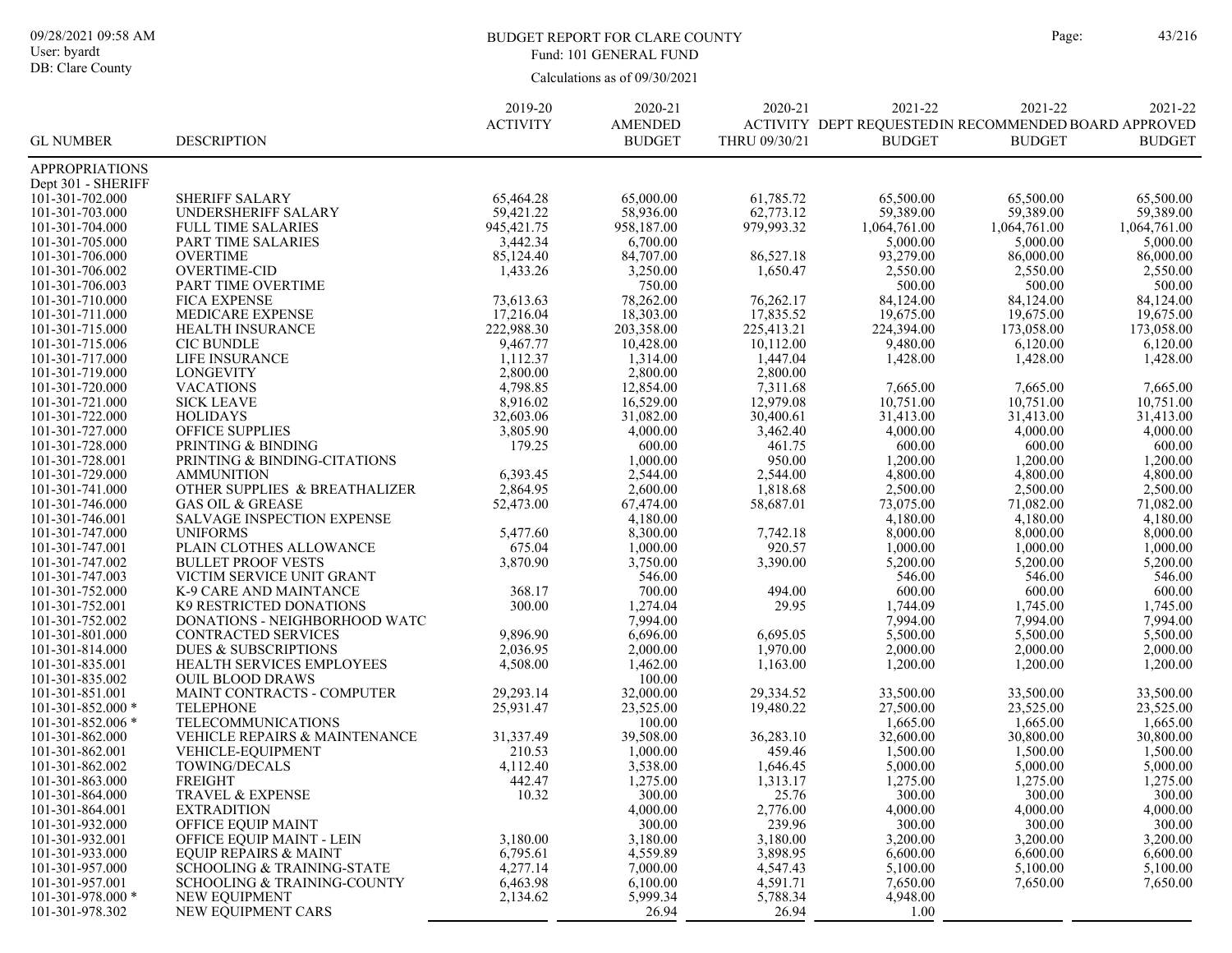| 09/28/2021 09:58 AM<br>User: byardt<br>DB: Clare County                      |                                                                                          | <b>BUDGET REPORT FOR CLARE COUNTY</b><br>Fund: 101 GENERAL FUND<br>Calculations as of 09/30/2021 |                                            |                          | Page:                                                                             | 44/216                   |                          |
|------------------------------------------------------------------------------|------------------------------------------------------------------------------------------|--------------------------------------------------------------------------------------------------|--------------------------------------------|--------------------------|-----------------------------------------------------------------------------------|--------------------------|--------------------------|
| <b>GL NUMBER</b>                                                             | <b>DESCRIPTION</b>                                                                       | 2019-20<br><b>ACTIVITY</b>                                                                       | 2020-21<br><b>AMENDED</b><br><b>BUDGET</b> | 2020-21<br>THRU 09/30/21 | 2021-22<br>ACTIVITY DEPT REQUESTED IN RECOMMENDED BOARD APPROVED<br><b>BUDGET</b> | 2021-22<br><b>BUDGET</b> | 2021-22<br><b>BUDGET</b> |
| <b>APPROPRIATIONS</b><br>Dept 301 - SHERIFF<br>Totals for dept 301 - SHERIFF |                                                                                          | 1,740,862.57                                                                                     | 1,801,092.21                               | 1,781,211.72             | 1,939,187.09                                                                      | 1,864,496.00             | 1,864,496.00             |
|                                                                              | * NOTES TO BUDGET: DEPARTMENT 301 SHERIFF                                                |                                                                                                  |                                            |                          |                                                                                   |                          |                          |
| 852.000                                                                      | <b>TELEPHONE</b>                                                                         |                                                                                                  |                                            |                          |                                                                                   |                          |                          |
|                                                                              | <b>FOOTNOTE AMOUNTS:</b><br><b>AVLS FOR CARS</b>                                         |                                                                                                  |                                            |                          | 5,025.60                                                                          |                          |                          |
| 852.006                                                                      | <b>TELECOMMUNICATIONS</b>                                                                |                                                                                                  |                                            |                          |                                                                                   |                          |                          |
|                                                                              | <b>FOOTNOTE AMOUNTS:</b><br>CHROUCH COMMUNICATIONS-RADIO PROGRAMMING                     |                                                                                                  |                                            |                          | 1,655.00                                                                          |                          |                          |
| 978.000                                                                      | NEW EQUIPMENT                                                                            |                                                                                                  |                                            |                          |                                                                                   |                          |                          |
|                                                                              | <b>FOOTNOTE AMOUNTS:</b><br>6 NEW AXON BODY CAMERAS / 4 CCSO / 2 ACO<br>DEPT '301' TOTAL |                                                                                                  |                                            |                          | 4,948.00<br>11,628.60                                                             |                          |                          |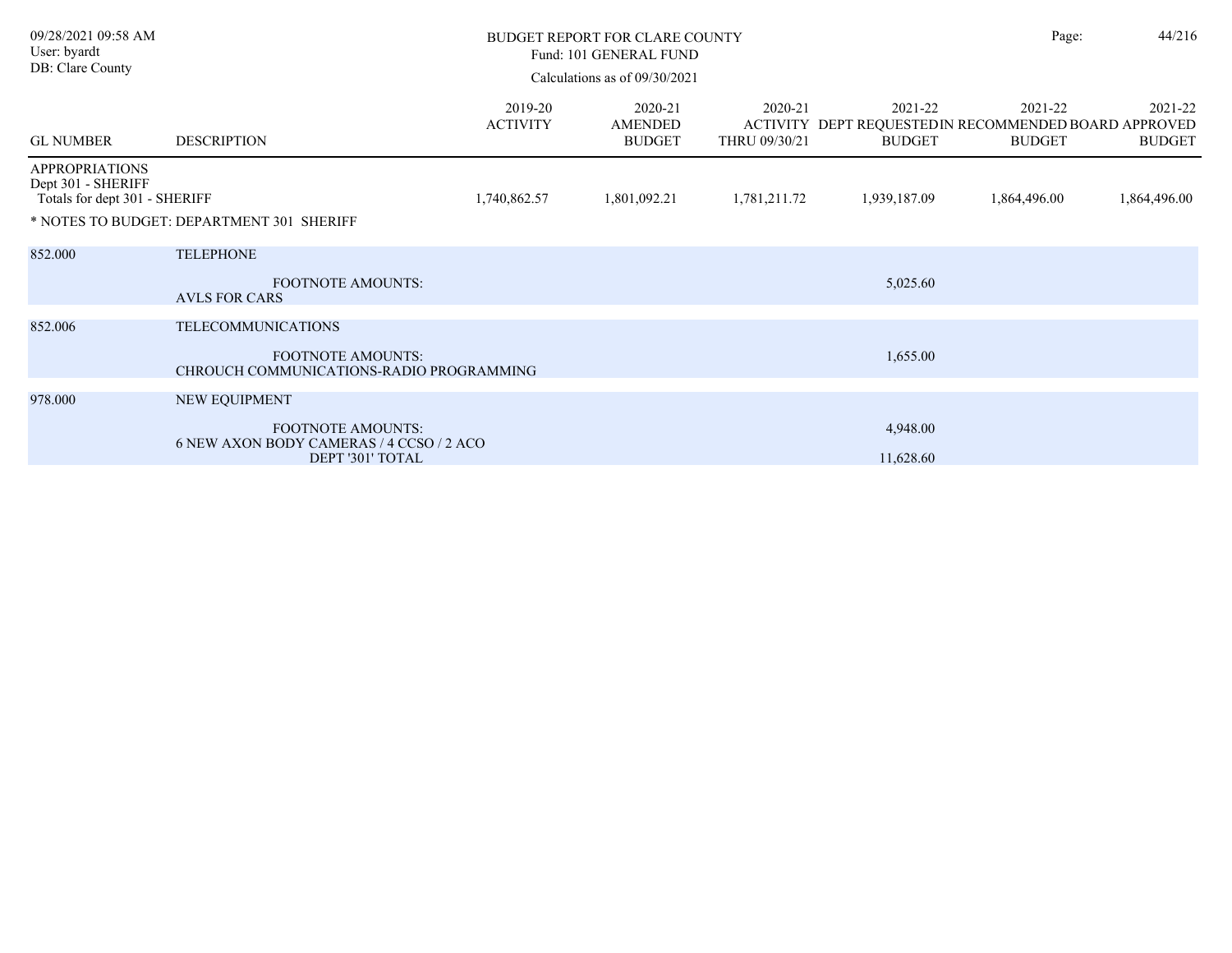| 09/28/2021 09:58 AM<br>User: byardt<br>DB: Clare County                                                                                             |                                                                                                                          | BUDGET REPORT FOR CLARE COUNTY<br>Fund: 101 GENERAL FUND<br>Calculations as of 09/30/2021 | Page:                                                   | 45/216                                                |                                                                                  |                                                          |                                                          |
|-----------------------------------------------------------------------------------------------------------------------------------------------------|--------------------------------------------------------------------------------------------------------------------------|-------------------------------------------------------------------------------------------|---------------------------------------------------------|-------------------------------------------------------|----------------------------------------------------------------------------------|----------------------------------------------------------|----------------------------------------------------------|
| <b>GL NUMBER</b>                                                                                                                                    | <b>DESCRIPTION</b>                                                                                                       | 2019-20<br><b>ACTIVITY</b>                                                                | 2020-21<br><b>AMENDED</b><br><b>BUDGET</b>              | 2020-21<br>THRU 09/30/21                              | 2021-22<br>ACTIVITY DEPT REOUESTEDIN RECOMMENDED BOARD APPROVED<br><b>BUDGET</b> | 2021-22<br><b>BUDGET</b>                                 | 2021-22<br><b>BUDGET</b>                                 |
| <b>APPROPRIATIONS</b><br>Dept 305 - FED - COPS GRANT<br>101-305-704.000<br>101-305-710.000<br>101-305-711.000<br>101-305-715.000<br>101-305-717.000 | <b>FULL TIME SALARIES</b><br><b>FICA EXPENSE</b><br><b>MEDICARE EXPENSE</b><br><b>HEALTH INSURANCE</b><br>LIFE INSURANCE |                                                                                           | 72,093.00<br>4.470.00<br>1.046.00<br>22,490.00<br>14.00 | 65,311.70<br>4.130.60<br>966.04<br>8.158.89<br>104.72 | 75,630.00<br>4,690.00<br>1,097.00<br>22,490.00<br>115.00                         | 75,630.00<br>4,690.00<br>1,097.00<br>22,490.00<br>115.00 | 75,630.00<br>4,690.00<br>1,097.00<br>22,490.00<br>115.00 |
| Totals for dept 305 - FED - COPS GRANT                                                                                                              |                                                                                                                          |                                                                                           | 100,213.00                                              | 78,671.95                                             | 104,022.00                                                                       | 104.022.00                                               | 104,022.00                                               |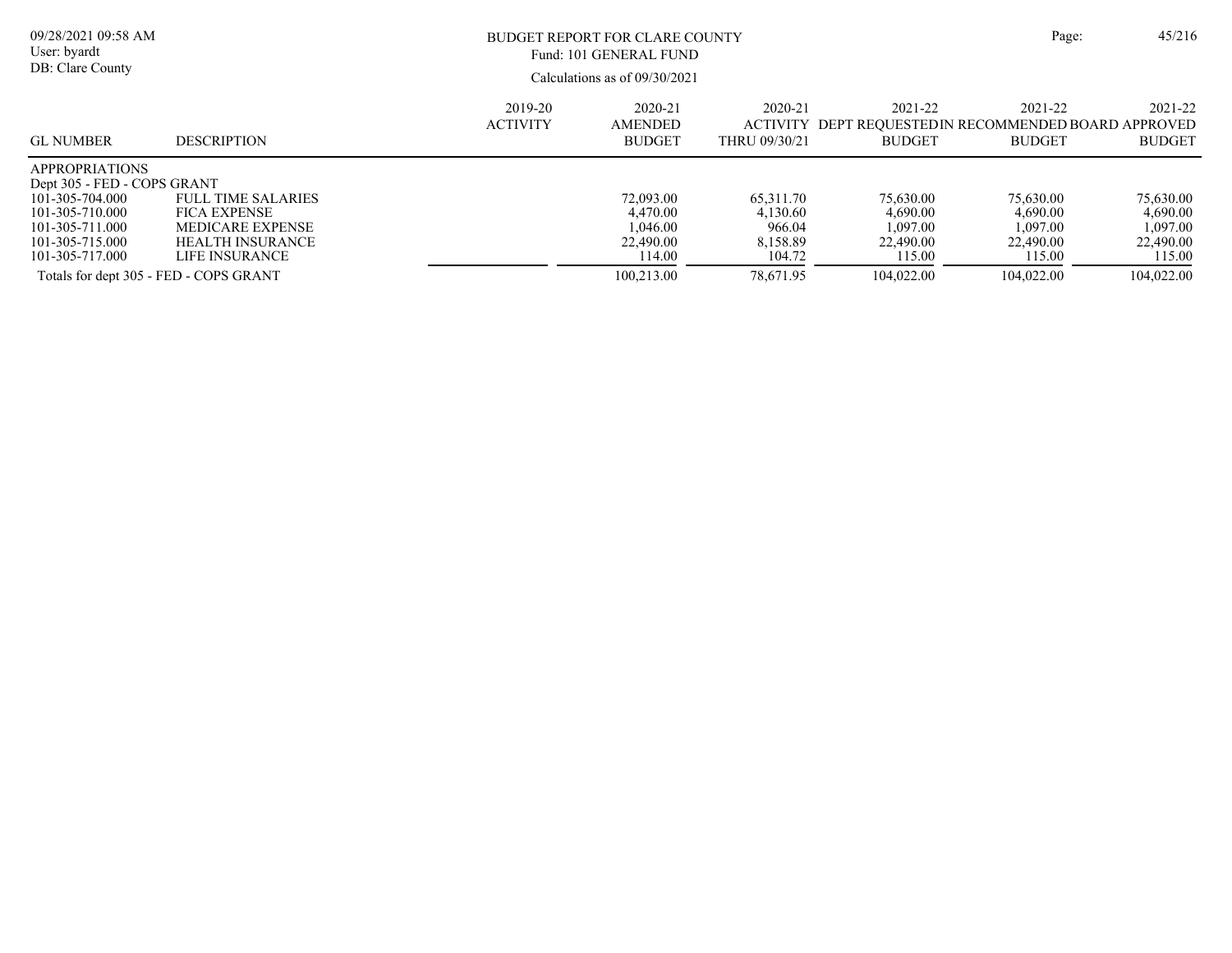| 09/28/2021 09:58 AM<br>User: byardt<br>DB: Clare County                                                                                         |                                                                     | BUDGET REPORT FOR CLARE COUNTY<br>Fund: 101 GENERAL FUND<br>Calculations as of 09/30/2021 | Page:                                      | 46/216                                  |                                           |                                                                         |                                           |
|-------------------------------------------------------------------------------------------------------------------------------------------------|---------------------------------------------------------------------|-------------------------------------------------------------------------------------------|--------------------------------------------|-----------------------------------------|-------------------------------------------|-------------------------------------------------------------------------|-------------------------------------------|
| <b>GL NUMBER</b>                                                                                                                                | <b>DESCRIPTION</b>                                                  | 2019-20<br><b>ACTIVITY</b>                                                                | 2020-21<br><b>AMENDED</b><br><b>BUDGET</b> | 2020-21<br>ACTIVITY<br>THRU 09/30/21    | 2021-22<br><b>BUDGET</b>                  | 2021-22<br>DEPT REOUESTEDIN RECOMMENDED BOARD APPROVED<br><b>BUDGET</b> | 2021-22<br><b>BUDGET</b>                  |
| <b>APPROPRIATIONS</b><br>Dept 316 - WEIGHTMASTER<br>101-316-705.000<br>101-316-710.000<br>101-316-711.000<br>Totals for dept 316 - WEIGHTMASTER | SALARY-PART TIME-ROAD<br>FICA EXPENSE-ROAD<br>MEDICARE EXPENSE-ROAD | 2,964.50<br>181.15<br>42.36<br>3,188.01                                                   | 9,433.00<br>585.00<br>137.00<br>10,155.00  | 6,484.86<br>396.76<br>92.79<br>6.974.41 | 9,433.00<br>585.00<br>137.00<br>10,155.00 | 9,433.00<br>585.00<br>137.00<br>10,155.00                               | 9,433.00<br>585.00<br>137.00<br>10,155.00 |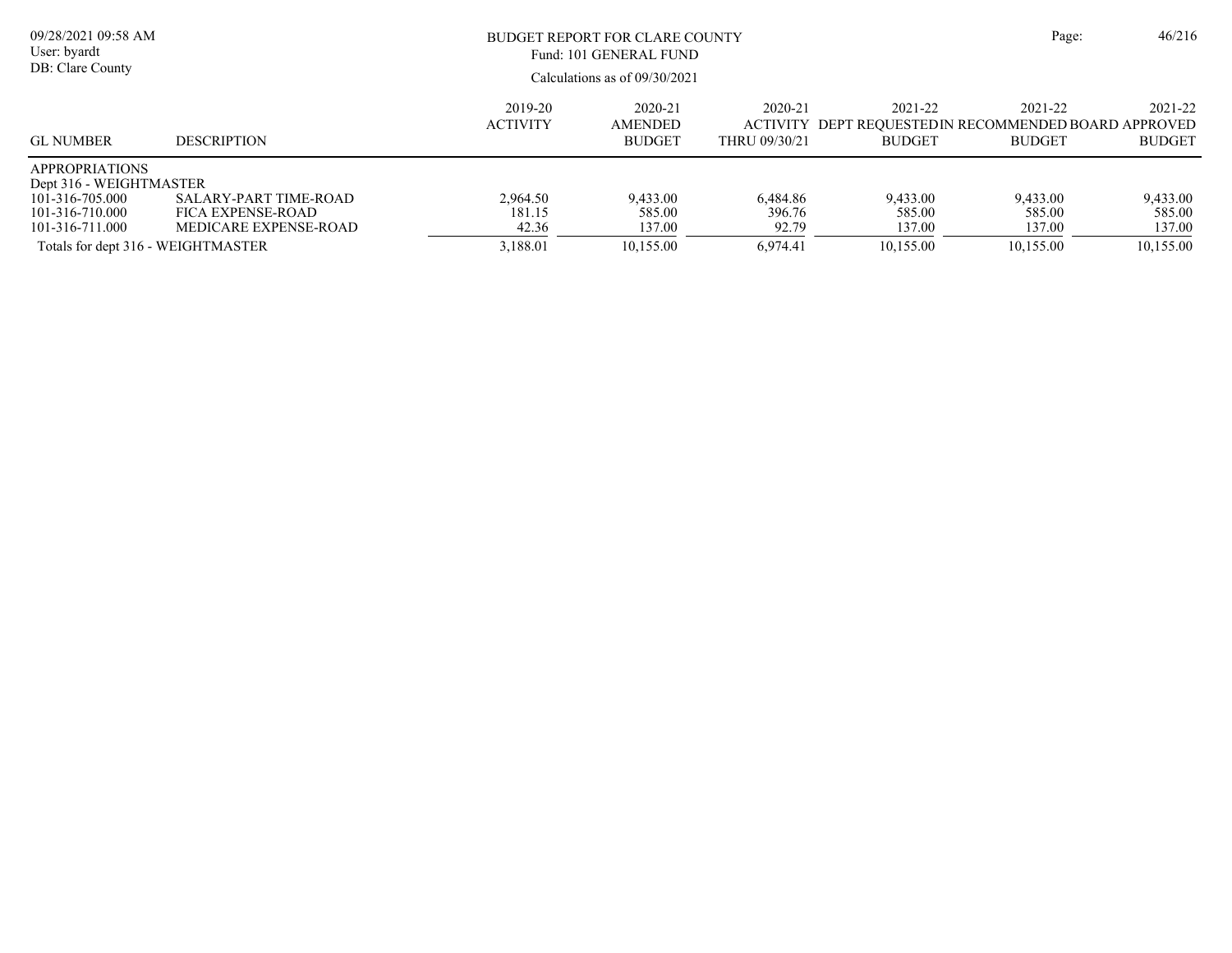DB: Clare County

# BUDGET REPORT FOR CLARE COUNTY Page: 47/216 Fund: 101 GENERAL FUND

| <b>GL NUMBER</b>               | <b>DESCRIPTION</b>                        | 2019-20<br><b>ACTIVITY</b> | 2020-21<br><b>AMENDED</b><br><b>BUDGET</b> | 2020-21<br><b>ACTIVITY</b><br>THRU 09/30/21 | 2021-22<br>DEPT REQUESTEDIN RECOMMENDED BOARD APPROVED<br><b>BUDGET</b> | 2021-22<br><b>BUDGET</b> | 2021-22<br><b>BUDGET</b> |
|--------------------------------|-------------------------------------------|----------------------------|--------------------------------------------|---------------------------------------------|-------------------------------------------------------------------------|--------------------------|--------------------------|
| <b>APPROPRIATIONS</b>          |                                           |                            |                                            |                                             |                                                                         |                          |                          |
| Dept 321 - SCHOOL SAFETY GRANT |                                           |                            |                                            |                                             |                                                                         |                          |                          |
| 101-321-704.000                | <b>SALARY - HARRISON</b>                  | 18.979.73                  | 29,698.00                                  | 21,936.04                                   | 28,865.00                                                               | 28,865.00                | 28,865.00                |
| 101-321-704.001                | <b>SALARY - FARWELL</b>                   | 28,861.00                  | 23,487.00                                  | 23,789.67                                   | 21,561.00                                                               | 21,561.00                | 21,561.00                |
| 101-321-710.000                | FICA EXPENSE - HARRISON                   | 2,983.07                   | 3,594.00                                   | 3,123.64                                    | 3,535.00                                                                | 3,535.00                 | 3,535.00                 |
| 101-321-711.000                | MEDICARE EXPENSE - HARRISON               | 697.63                     | 841.00                                     | 730.51                                      | 827.00                                                                  | 827.00                   | 827.00                   |
| 101-321-715.000                | <b>HEALTH INSURANCE - HARRISON</b>        | 11.686.41                  | 2,304.00                                   | 2,293.40                                    | 3,204.00                                                                | 11,885.00                | 11,885.00                |
| 101-321-715.001                | HEALTH INSURANCE - FARWELL                | 12,746.11                  | 9,999.00                                   | 8,825.69                                    | 12,046.00                                                               | 12,046.00                | 12,046.00                |
| 101-321-715.006                | <b>CIC BUNDLE</b>                         | 474.00                     | 474.00                                     | 474.00                                      |                                                                         |                          |                          |
| 101-321-715.007                | <b>CIC BUNDLE</b>                         | 474.00                     | 474.00                                     | 474.00                                      | 474.00                                                                  | 360.00                   | 360.00                   |
| 101-321-717.000                | LIFE INSURANCE-HARRISON                   | 52.36                      | 62.00                                      | 61.88                                       | 58.00                                                                   | 58.00                    | 58.00                    |
| 101-321-717.001                | LIFE INSURANCE-FARWELL                    | 52.36                      | 62.00                                      | 61.88                                       | 58.00                                                                   | 58.00                    | 58.00                    |
| 101-321-721.000                | <b>SICK LEAVE-HARRISON</b>                |                            | 1,029.00                                   | 1,028.66                                    | 1,372.00                                                                | 1,372.00                 | 1,372.00                 |
| 101-321-722.000                | HOLIDAYS-HARRISON                         | 263.76                     | 375.00                                     | 263.76                                      | 375.00                                                                  | 375.00                   | 375.00                   |
| 101-321-722.001                | <b>HOLIDAYS-FARWELL</b>                   | 447.84                     | 600.00                                     | 465.60                                      | 625.00                                                                  | 625.00                   | 625.00                   |
| 101-321-747.001                | PLAIN CLOTHES ALLOWANCE                   | 992.26                     | 1,000.00                                   | 935.35                                      | 1,000.00                                                                | 1,000.00                 | 1,000.00                 |
|                                | Totals for dept 321 - SCHOOL SAFETY GRANT | 78,710.53                  | 73,999.00                                  | 64,464.08                                   | 74,000.00                                                               | 82,567.00                | 82,567.00                |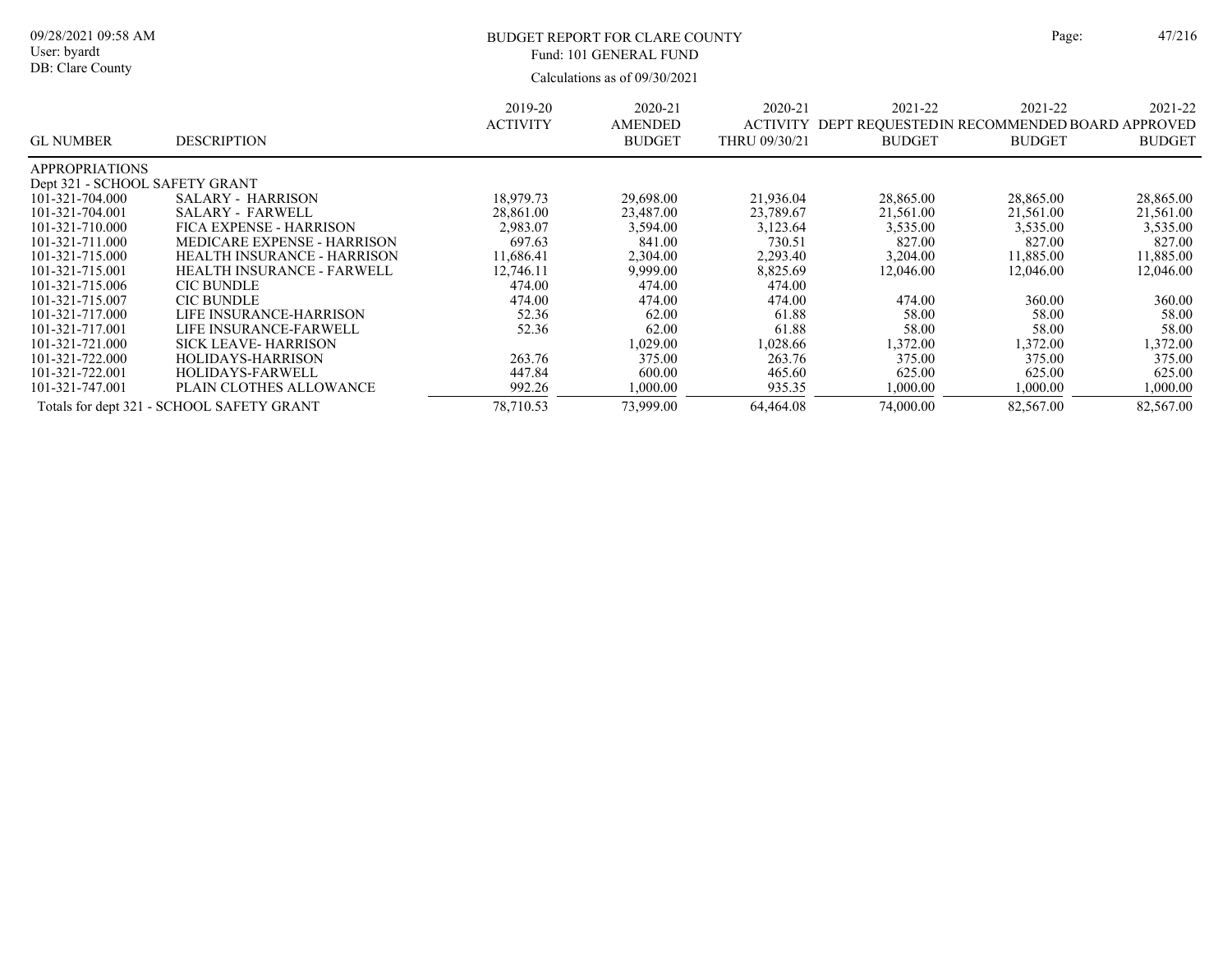| ge: | 48/21 |
|-----|-------|
|     |       |

Calculations as of 09/30/2021 09/28/2021 09:58 AM User: byardt DB: Clare County BUDGET REPORT FOR CLARE COUNTY Page: 48/216 2021-22 ACTIVITY DEPT REQUESTEDIN RECOMMENDED BOARD APPROVED BUDGET 2021-22 BUDGET 2021-22 BUDGET 2020-21 THRU 09/30/21 2020-21 AMENDED BUDGET 2019-20 ACTIVITY GL NUMBER DESCRIPTION Fund: 101 GENERAL FUND

| <b>APPROPRIATIONS</b>             |                                              |            |            |             |            |            |            |
|-----------------------------------|----------------------------------------------|------------|------------|-------------|------------|------------|------------|
| Dept 322 - HARRISON CITY CONTRACT |                                              |            |            |             |            |            |            |
| 101-322-704.000                   | <b>SALARY</b>                                | 85,671.00  | 77,487.00  | 92,850.92   | 89,191.00  | 89,191.00  | 89,191.00  |
| 101-322-705.000                   | <b>PART TIME</b>                             | 9.912.10   | 10.164.00  | 10.499.95   | 10,422.00  | 10.422.00  | 10.422.00  |
| 101-322-706.000                   | <b>OVERTIME</b>                              | 17,875.58  | 15,725.00  | 18.211.45   | 14,260.00  | 14,260.00  | 14,260.00  |
| 101-322-710.000                   | <b>FICA EXPENSE</b>                          | 7.368.99   | 6.552.00   | 7.768.34    | 7.487.00   | 7.487.00   | 7,487.00   |
| 101-322-711.000                   | <b>MEDICARE EXPENSE</b>                      | .723.40    | 1.533.00   | 1.816.83    | 1.751.00   | 1.751.00   | 1.751.00   |
| 101-322-715.000                   | <b>HEALTH INSURANCE</b>                      | 11.639.76  | 16.050.00  | 1,206.36    | 16,125.00  | 11.468.00  | 11.468.00  |
| 101-322-715.006                   | <b>CIC BUNDLE</b>                            | 474.00     | 948.00     | 474.00      | 948.00     | 360.00     | 360.00     |
| 101-322-717.000                   | LIFE INSURANCE                               | 104.72     | 115.00     | 71.40       | 115.00     | 115.00     | 115.00     |
| 101-322-721.000                   | <b>SICK LEAVE</b>                            |            |            |             | 1,372.00   | 1.372.00   | 1,372.00   |
| 101-322-722.000                   | <b>HOLIDAYS</b>                              | 5.247.28   | 5,800.00   | 5,378.17    | 5,500.00   | 5,500.00   | 5,500.00   |
| 101-322-747.000                   | UNIFORMS                                     | 712.49     |            |             | 750.00     | 750.00     | 750.00     |
| 101-322-862.000                   | <b>VEHICLE REPAIRS</b>                       | 5.246.77   | 7,000.00   | 6.951.35    | 6.500.00   | 6.500.00   | 6,500.00   |
| 101-322-862.001                   | <b>VEHICLE EQUIPMENT</b>                     | 143.10     | 500.00     | 143.10      | 1,000.00   | 1,000.00   | 1,000.00   |
| 101-322-978.000                   | NEW EQUIPMENT                                |            |            |             | 500.00     | 500.00     | 500.00     |
|                                   | Totals for dept 322 - HARRISON CITY CONTRACT | 146,119.19 | 141,874.00 | 145, 371.87 | 155,921.00 | 150,676.00 | 150.676.00 |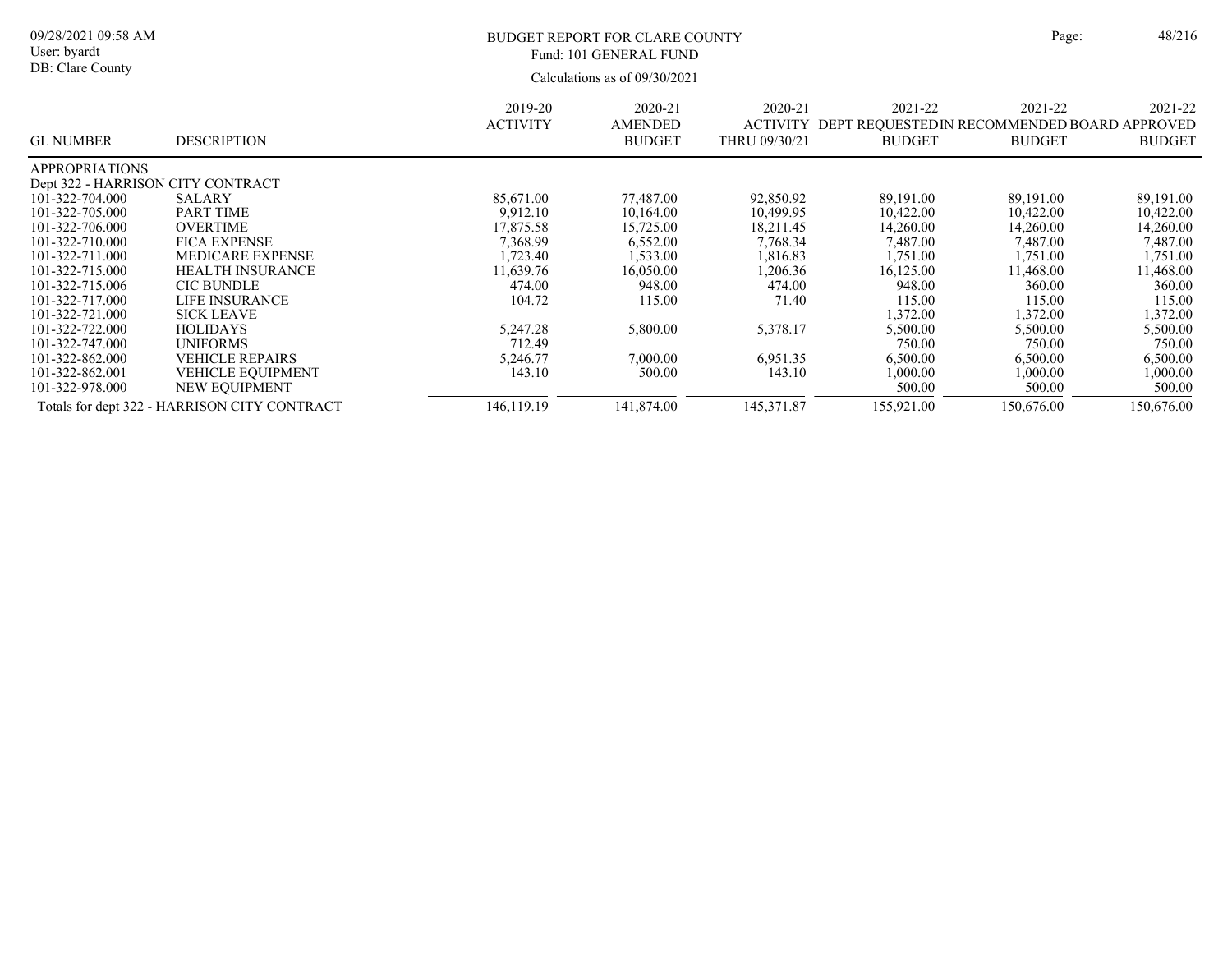Calculations as of 09/30/2021 09/28/2021 09:58 AM User: byardt DB: Clare County BUDGET REPORT FOR CLARE COUNTY Page: 49/216 2021-22 ACTIVITY DEPT REQUESTEDIN RECOMMENDED BOARD APPROVED BUDGET 2021-22 BUDGET 2021-22 BUDGET 2020-21 THRU 09/30/21 2020-21 AMENDED BUDGET 2019-20 ACTIVITY GL NUMBER DESCRIPTION Fund: 101 GENERAL FUND APPROPRIATIONS Dept 323 - LINCOLN TOWNSHIP CONTRACT 101-323-704.000 SALARY 101-323-704.000 SALARY 66,194.90 66,831.00 72,595.96 52,813.00 52,813.00 52,813.00 101-323-706.000 OVERTIME 8,183.52 8,500.00 7,814.14 10,590.00 10,590.00 10,590.00 101-323-710.000 FICA EXPENSE 4,605.99 4,950.00 4,989.26 4,229.00 4,229.00 4,229.00 101-323-711.000 MEDICARE EXPENSE 1,077.20 1,158.00 1,166.84 989.00 989.00 989.00 989.00 989.00 989.00 989.00 989.00<br>101-323-715.000 HEALTH INSURANCE 5,974.84 11,998.00 2,134.94 23,016.00 11,684.00 11,684.00 101-323-715.000 HEALTH INSURANCE 5,974.84 11,998.00 2,134.94 23,016.00 11,684.00 11,684.00 11,684.00 11,684.00<br>101-323-715.006 CIC BUNDLE 829.50 948.00 158.00 158.00 948.00 360.00 360.00 101-323-715.006 CIC BUNDLE 829.50 948.00 158.00 948.00 360.00 360.00 101-323-717.000 LIFE INSURANCE 104.72 115.00 71.40 115.00 115.00 115.00 101-323-722.000 HOLIDAYS 4,235.95 4,500.00 4,682.45 4,800.00 4,800.00 4,800.00 101-323-862.000 VEHICLE REPAIRS & MAINT 10,003.08 9,000.00 10,394.61 10,500.00 10,500.00 10,500.00 Totals for dept 323 - LINCOLN TOWNSHIP CONTRACT 101,209.70 108,000.00 104,007.60 108,000.00 96,080.00 96,080.00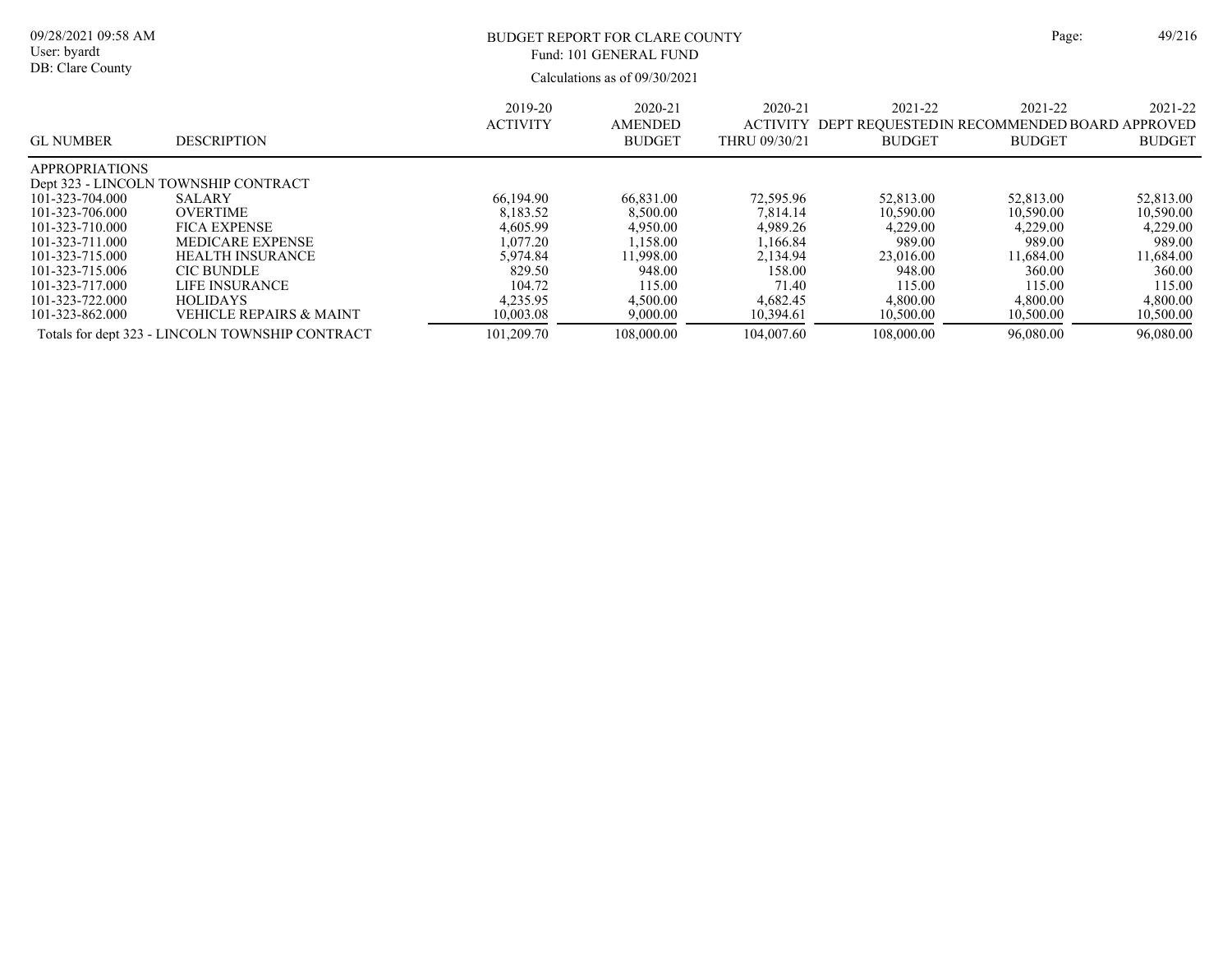Calculations as of 09/30/2021 09/28/2021 09:58 AM User: byardt DB: Clare County BUDGET REPORT FOR CLARE COUNTY Page: 50/216 2021-22 ACTIVITY DEPT REQUESTEDIN RECOMMENDED BOARD APPROVED BUDGET 2021-22 BUDGET 2021-22 BUDGET 2020-21 THRU 09/30/21 2020-21 AMENDED BUDGET 2019-20 ACTIVITY GL NUMBER DESCRIPTION Fund: 101 GENERAL FUND APPROPRIATIONS Dept 327 - MMC SECURITY CONTRACT<br>101-327-704.000 FULL TIME SAL 101-327-704.000 FULL TIME SALARIES 38,981.53 7,780.92 7,780.92 7,780.92<br>101-327-705.000 PART TIME SALARIES 30,061.08 25,030.00 101-327-71 PART TIME SALARIES 25,030 25,030.00 40,000.00 40,000.00 40,000.00 40,000.00 40,000.00 40,000.00 40,000<br>COVERTIME 101-327-706.000 OVERTIME 65.94 2,500.00<br>101-327-710.000 FICA 2.380.18 2,533.00 101-327-710.000 FICA 2,380.18 2,533.00 2,023.22 2,480.00 2,480.00 2,480.00 101-327-711.000 MEDICARE 556.65 593.00 473.20 580.00 580.00 580.00 101-327-715.000 HEALTH INSURANCE 14,192.51 15,395.00 1,837.90 101-327-715.006 CIC BUNDLE 474.00 474.00 474.00 197.50<br>101-327-717.000 LIFE INSURANCE 38.08 58.00 14.28 **LIFE INSURANCE** 101-327-746.000 GAS OIL & GREASE 425.10 2,500.00 439.20 1,500.00 1,500.00 1,500.00 101-327-747.000 UNIFORMS 191.29 1,200.00 1,187.13 1,000.00 1,000.00 1,000.00 101-327-852.000 TELEPHONE 602.18 700.00 394.50 700.00 700.00 700.00 101-327-862.000 VEHICLE REPAIRS & MAINTENANCE 2,000.00 740.00 740.00 740.00 101-327-978.000 NEW EQUIPMENT 800.00 130.96 1,000.00 1,000.00 1,000.00 Totals for dept 327 - MMC SECURITY CONTRACT 57,907.46 66,595.00 39,508.81 48,000.00 48,000.00 48,000.00 48,000.00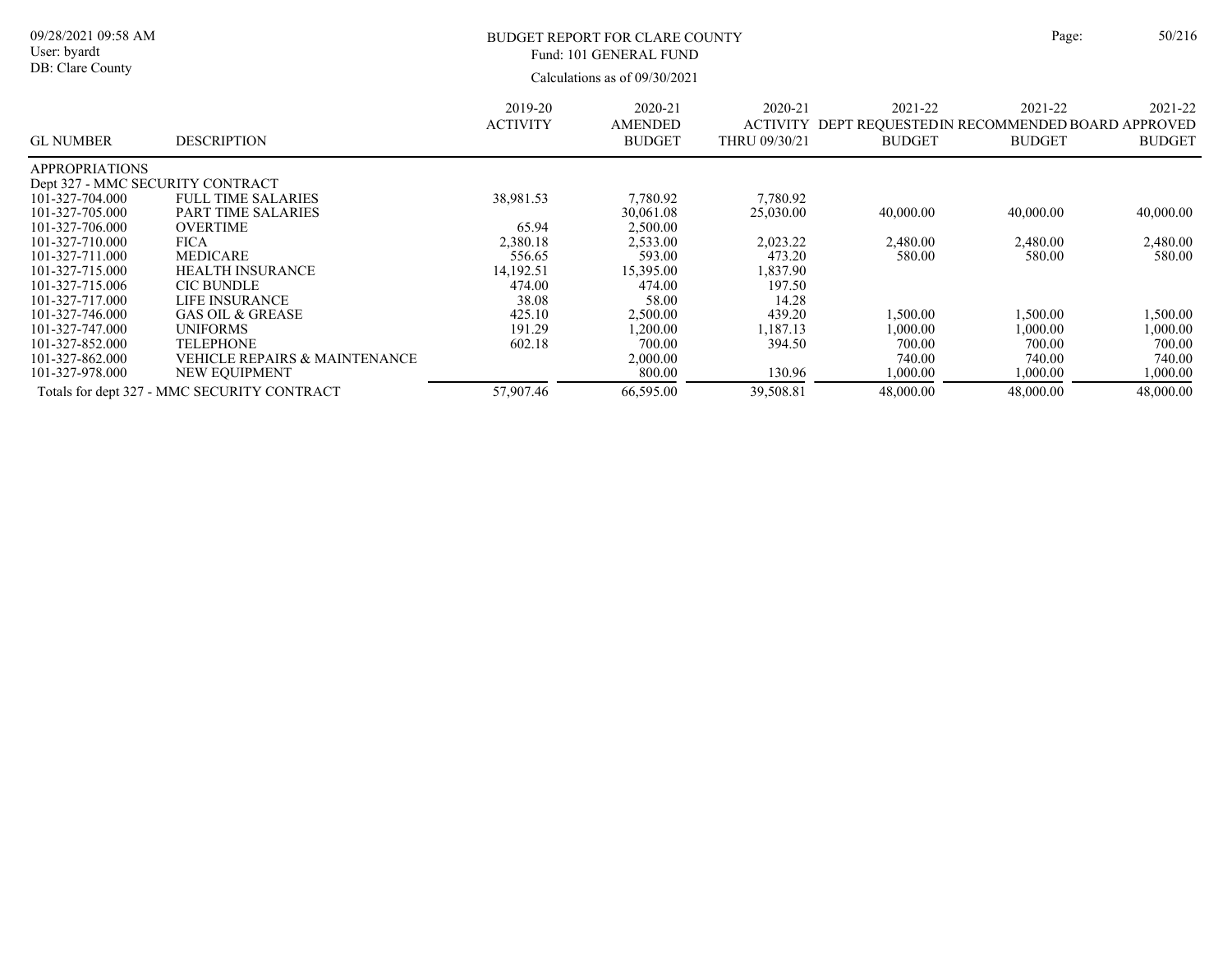| ge: | 51/21 |  |
|-----|-------|--|
|     |       |  |

Calculations as of 09/30/2021 09/28/2021 09:58 AM User: byardt DB: Clare County BUDGET REPORT FOR CLARE COUNTY Page: 51/216 2021-22 ACTIVITY DEPT REQUESTEDIN RECOMMENDED BOARD APPROVED BUDGET 2021-22 BUDGET 2021-22 BUDGET 2020-21 THRU 09/30/21 2020-21 AMENDED BUDGET 2019-20 ACTIVITY GL NUMBER DESCRIPTION Fund: 101 GENERAL FUND APPROPRIATIONS Dept 330 - GREENWOOD TWP LAW ENFORCEMENT 101-330-704.000 FULL TIME SALARIES 101-330-704.000 FULL TIME SALARIES 2,766.26 3,721.00 2,671.08 3,721.00 3,721.00 3,721.00 3,721.00 3,721.00 3,721<br>101-330-706.000 OVERTIME 20VERTIME 788.12 725.00 188.93 725.00 725.00 725.00 725.00 101-330-706.000 OVERTIME 788.12 725.00 188.93 725.00 725.00 725.00 101-330-710.000 FICA EXPENSE 211.03 288.00 167.96 288.00 288.00 288.00 101-330-711.000 MEDICARE EXPENSE 49.35 68.00 39.27 68.00 68.00 68.00 68.00 68.00 68.00 68.00 68.00 68.00 68.00<br>17.10 198.00 35.76 198.00 198.00 198.00 198.00 198.00 198.00 198.00 198.00 198.00

101-330-722.000 HOLIDAYS 17.10 198.00 35.76 198.00 198.00 198.00 Totals for dept 330 - GREENWOOD TWP LAW ENFORCEMENT 3,831.86 5,000.00 3,103.00 5,000.00 5,000.00 5,000.00 5,000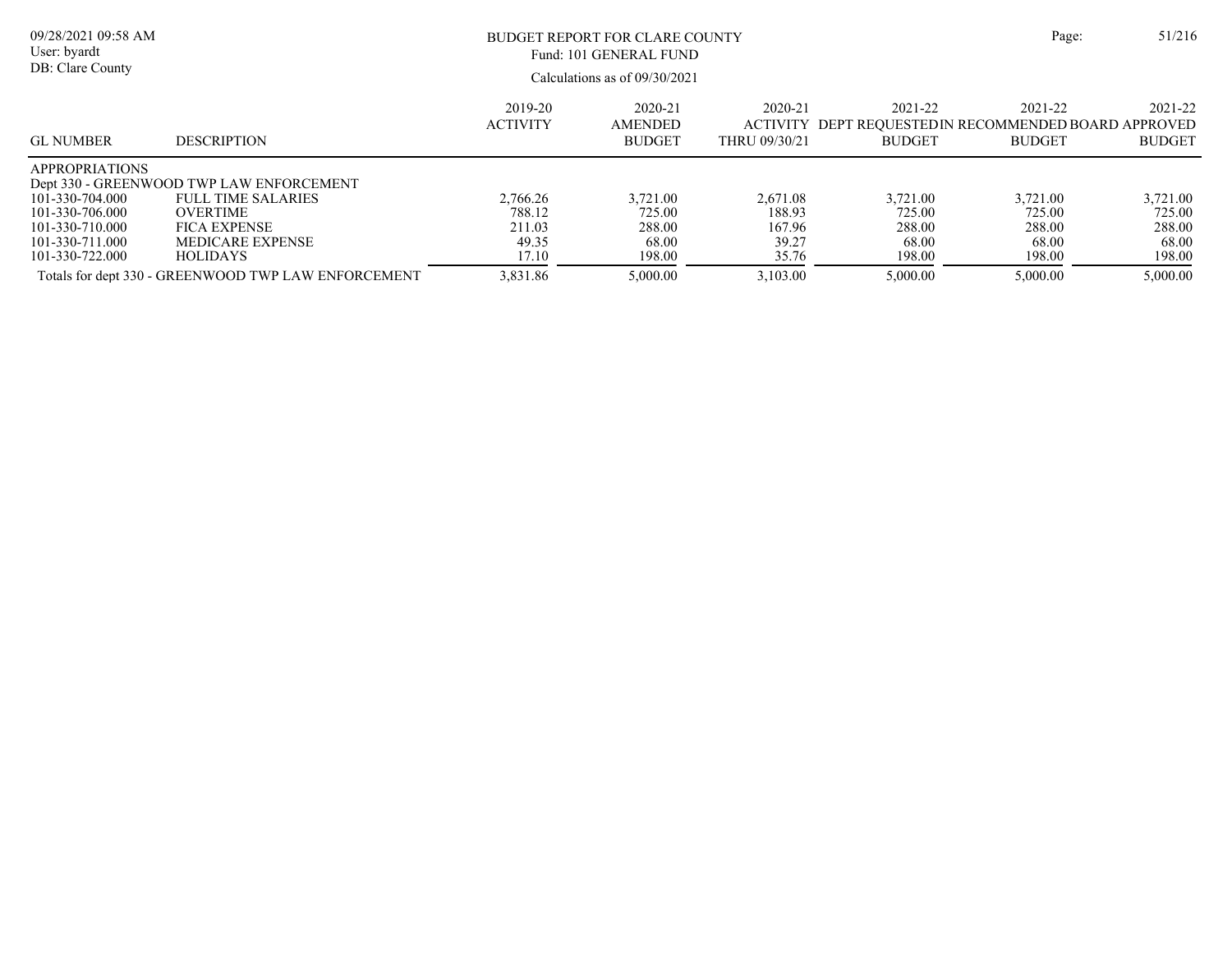| 09/28/2021 09:58 AM<br>User: byardt<br>DB: Clare County                                                                                   |                                                                                                                              |                             | BUDGET REPORT FOR CLARE COUNTY<br>Fund: 101 GENERAL FUND<br>Calculations as of 09/30/2021 |                                             |                                                                          | Page:                                            | 52/216                                           |
|-------------------------------------------------------------------------------------------------------------------------------------------|------------------------------------------------------------------------------------------------------------------------------|-----------------------------|-------------------------------------------------------------------------------------------|---------------------------------------------|--------------------------------------------------------------------------|--------------------------------------------------|--------------------------------------------------|
| GL NUMBER                                                                                                                                 | <b>DESCRIPTION</b>                                                                                                           | 2019-20<br><b>ACTIVITY</b>  | 2020-21<br><b>AMENDED</b><br><b>BUDGET</b>                                                | 2020-21<br><b>ACTIVITY</b><br>THRU 09/30/21 | 2021-22<br>DEPT REQUESTED IN RECOMMENDED BOARD APPROVED<br><b>BUDGET</b> | 2021-22<br><b>BUDGET</b>                         | 2021-22<br><b>BUDGET</b>                         |
| APPROPRIATIONS<br>Dept 331 - MARINE SAFETY<br>101-331-704.000<br>101-331-705.000<br>101-331-706.000<br>101-331-710.000<br>101-331-711.000 | <b>SALARY-LAW ENFORCEMENT</b><br>SALARY-EDUCATION<br>SALARY-LIVERY-S&R-B&R<br><b>FICA EXPENSE</b><br><b>MEDICARE EXPENSE</b> | 5,925.85<br>367.40<br>85.93 | 9,068.58<br>330.00<br>582.69<br>136.27                                                    | 10.769.08<br>329.70<br>688.12<br>160.93     | 8,779.00<br>256.00<br>160.00<br>571.00<br>134.00                         | 8,779.00<br>256.00<br>160.00<br>571.00<br>134.00 | 8,779.00<br>256.00<br>160.00<br>571.00<br>134.00 |
| 101-331-862.001<br>Totals for dept 331 - MARINE SAFETY                                                                                    | CCS&M                                                                                                                        | 694.58<br>7,073.76          | 782.46<br>10,900.00                                                                       | 782.14<br>12,729.97                         | 1,000.00<br>10.900.00                                                    | 1,000.00<br>10.900.00                            | 1,000.00<br>10,900.00                            |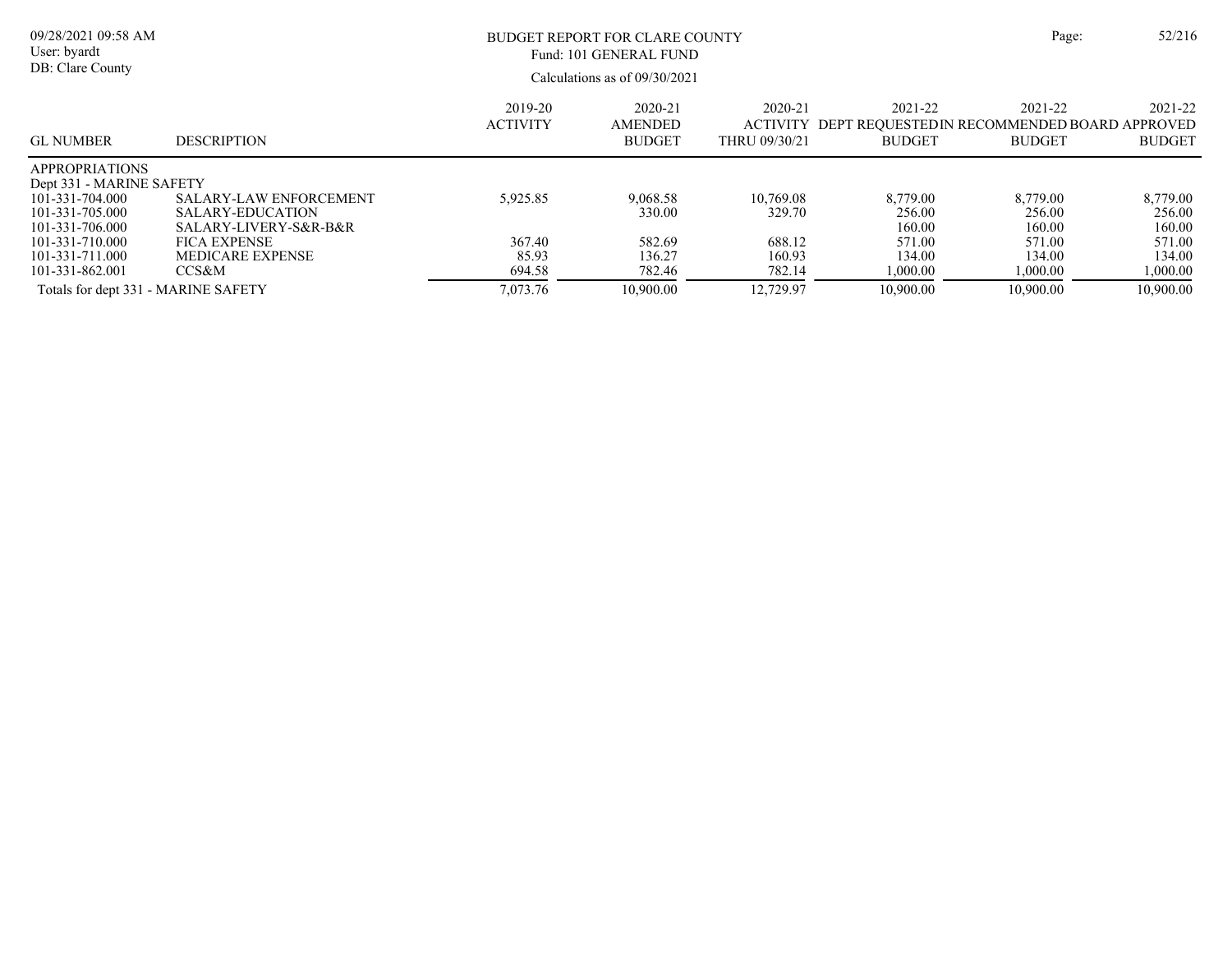| ge: | 53/21 |
|-----|-------|
|     |       |

Calculations as of 09/30/2021 09/28/2021 09:58 AM User: byardt DB: Clare County BUDGET REPORT FOR CLARE COUNTY Page: 53/216 2021-22 ACTIVITY DEPT REQUESTEDIN RECOMMENDED BOARD APPROVED BUDGET 2021-22 BUDGET 2021-22 BUDGET 2020-21 THRU 09/30/21 2020-21 AMENDED BUDGET 2019-20 ACTIVITY GL NUMBER DESCRIPTION Fund: 101 GENERAL FUND

| <b>APPROPRIATIONS</b> |                                                   |          |           |           |           |           |           |
|-----------------------|---------------------------------------------------|----------|-----------|-----------|-----------|-----------|-----------|
|                       | Dept 333 - SECONDARY ROAD PATROL GRANT            |          |           |           |           |           |           |
| 101-333-704.000       | <b>SALARY</b>                                     | 337.44   | 35,519.00 | 7,638.93  | 45,719.00 | 45,719.00 | 45,719.00 |
| 101-333-706.000       | <b>OVERTIME</b>                                   | 9,531.51 | 12,739.00 | 12,967.69 | 2,539.00  | 2,539.00  | 2,539.00  |
| 101-333-710.000       | <b>FICA EXPENSE</b>                               | 600.18   | 3.205.00  | ,265.05   | 3,205.00  | 3,205.00  | 3,205.00  |
| 101-333-711.000       | <b>MEDICARE EXPENSE</b>                           | 140.36   | 750.00    | 295.84    | 750.00    | 750.00    | 750.00    |
| 101-333-715.000       | <b>HEALTH INSURANCE</b>                           |          | 11,892.00 |           | 12,043.00 | 11,656.00 | 11,656.00 |
| 101-333-715.006       | <b>CIC BUNDLE</b>                                 |          | 474.00    |           | 474.00    | 360.00    | 360.00    |
| 101-333-717.000       | LIFE INSURANCE                                    |          | 58.00     |           | 58.00     | 58.00     | 58.00     |
| 101-333-718.000       | CO PORTION RETIREMENT                             |          | 6,415.00  |           | 6,415.00  | 6.415.00  | 6,415.00  |
| 101-333-722.000       | <b>HOLIDAYS</b>                                   |          | 3,429.00  |           | 3,429.00  | 3,429.00  | 3,429.00  |
| 101-333-723.000       | <b>UNEMPLOYMENT</b>                               |          | 621.00    |           | 621.00    | 621.00    | 621.00    |
| 101-333-724.000       | WORKMAN'S COMP                                    |          | 1,112.00  |           | 1.112.00  | 1.112.00  | 1.112.00  |
| 101-333-746.000       | <b>GAS OIL &amp; GREASE</b>                       | 405.14   | 3.557.00  | .892.63   | 3,557.00  | 3,557.00  | 3.557.00  |
| 101-333-862.000       | <b>VEHICLE REPAIRS &amp; MAINTENANCE</b>          | 828.54   | 1,985.00  | 407.36    | 1,834.00  | 1,834.00  | 1,834.00  |
|                       | Totals for dept 333 - SECONDARY ROAD PATROL GRANT | 1.843.17 | 81,756.00 | 24,467.50 | 81,756.00 | 81,255.00 | 81,255.00 |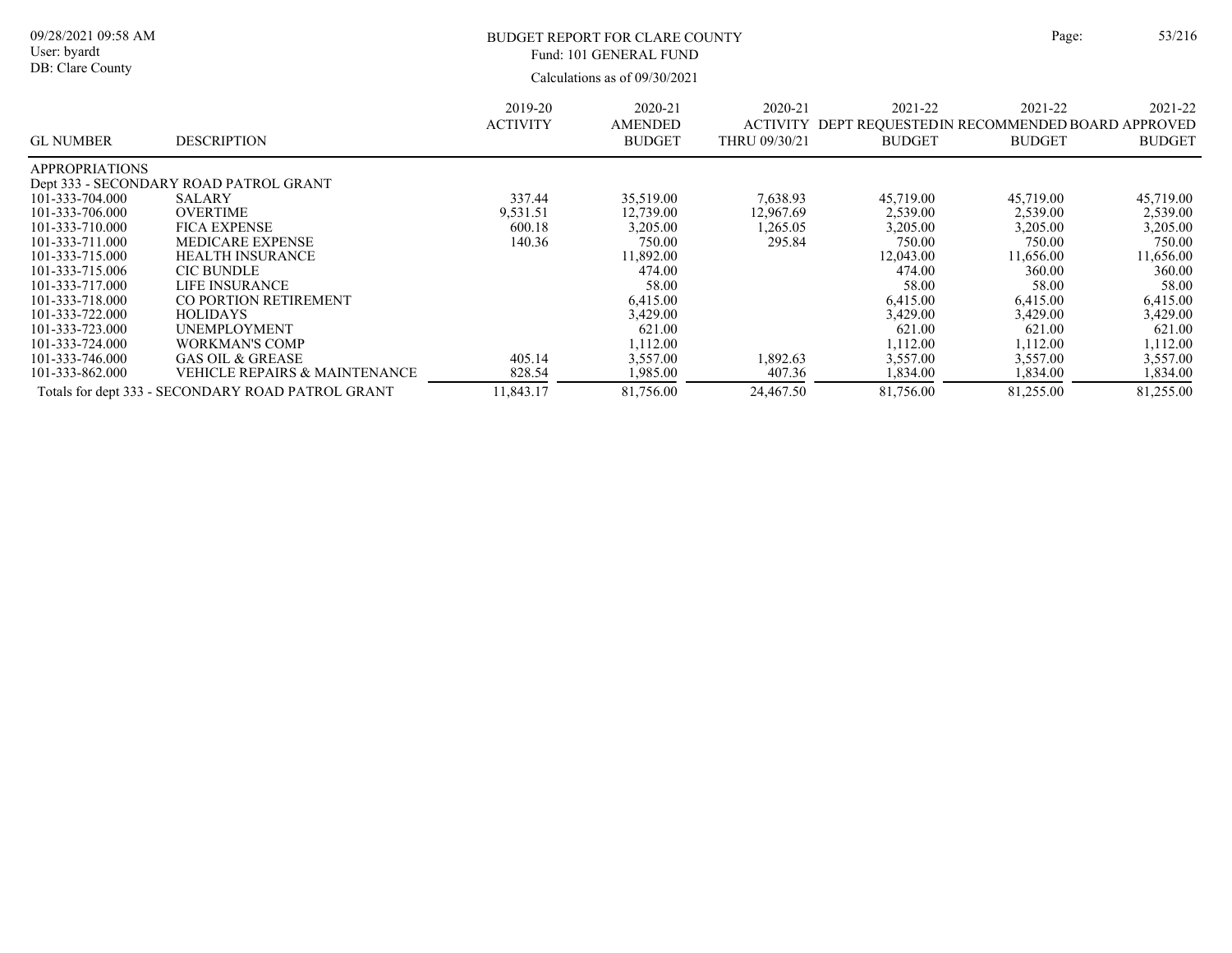| 09/28/2021 09:58 AM<br>User: byardt<br>DB: Clare County                                                                     |                                                                               |                                       | BUDGET REPORT FOR CLARE COUNTY<br>Fund: 101 GENERAL FUND<br>Calculations as of $09/30/2021$ |                                                 |                                                                         |                                       |                                       |
|-----------------------------------------------------------------------------------------------------------------------------|-------------------------------------------------------------------------------|---------------------------------------|---------------------------------------------------------------------------------------------|-------------------------------------------------|-------------------------------------------------------------------------|---------------------------------------|---------------------------------------|
| <b>GL NUMBER</b>                                                                                                            | <b>DESCRIPTION</b>                                                            | 2019-20<br><b>ACTIVITY</b>            | 2020-21<br><b>AMENDED</b><br><b>BUDGET</b>                                                  | $2020 - 21$<br><b>ACTIVITY</b><br>THRU 09/30/21 | 2021-22<br>DEPT REOUESTEDIN RECOMMENDED BOARD APPROVED<br><b>BUDGET</b> | 2021-22<br><b>BUDGET</b>              | 2021-22<br><b>BUDGET</b>              |
| <b>APPROPRIATIONS</b><br>Dept 346 - O R V GRANT<br>101-346-705.000<br>101-346-710.000<br>101-346-711.000<br>101-346-862.001 | <b>PART TIME</b><br><b>FICA EXPENSE</b><br><b>MEDICARE EXPENSE</b><br>CCS & M | 3.885.18<br>240.11<br>56.16<br>393.03 | 4,775.00<br>297.00<br>70.00<br>500.00                                                       | 2.762.89<br>171.30<br>40.07                     | 4,775.00<br>297.00<br>70.00<br>500.00                                   | 4,775.00<br>297.00<br>70.00<br>500.00 | 4,775.00<br>297.00<br>70.00<br>500.00 |
| Totals for dept 346 - O R V GRANT                                                                                           |                                                                               | 4,574.48                              | 5.642.00                                                                                    | 2.974.26                                        | 5.642.00                                                                | 5.642.00                              | 5.642.00                              |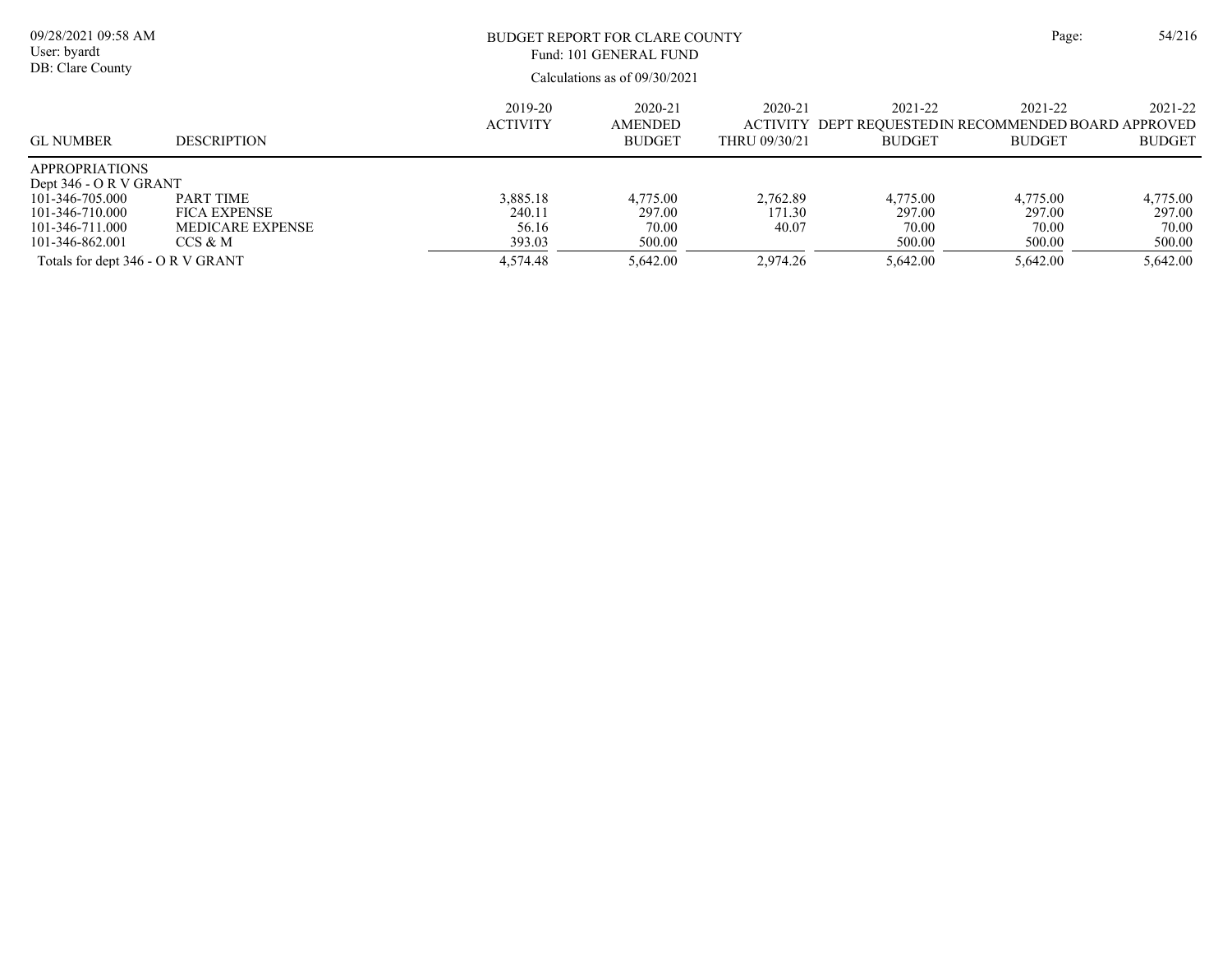| 09/28/2021 09:58 AM<br>User: byardt<br>DB: Clare County                                                                          |                                                                                                                         |                            | BUDGET REPORT FOR CLARE COUNTY<br>Fund: 101 GENERAL FUND<br>Calculations as of $09/30/2021$ |                          |                                                   | Page:                                                                            | 55/216                                            |
|----------------------------------------------------------------------------------------------------------------------------------|-------------------------------------------------------------------------------------------------------------------------|----------------------------|---------------------------------------------------------------------------------------------|--------------------------|---------------------------------------------------|----------------------------------------------------------------------------------|---------------------------------------------------|
| <b>GL NUMBER</b>                                                                                                                 | <b>DESCRIPTION</b>                                                                                                      | 2019-20<br><b>ACTIVITY</b> | 2020-21<br><b>AMENDED</b><br><b>BUDGET</b>                                                  | 2020-21<br>THRU 09/30/21 | 2021-22<br><b>BUDGET</b>                          | 2021-22<br>ACTIVITY DEPT REOUESTEDIN RECOMMENDED BOARD APPROVED<br><b>BUDGET</b> | 2021-22<br><b>BUDGET</b>                          |
| <b>APPROPRIATIONS</b><br>Dept 347 - SNOWMOBILE GRANT<br>101-347-705.000<br>101-347-710.000<br>101-347-711.000<br>101-347-862.001 | <b>PART TIME</b><br><b>FICA EXPENSE</b><br><b>MEDICARE EXPENSE</b><br>CCS & M<br>Totals for dept 347 - SNOWMOBILE GRANT |                            |                                                                                             |                          | 3,120.00<br>194.00<br>46.00<br>169.00<br>3,529.00 | 3.120.00<br>194.00<br>46.00<br>169.00<br>3.529.00                                | 3.120.00<br>194.00<br>46.00<br>169.00<br>3,529.00 |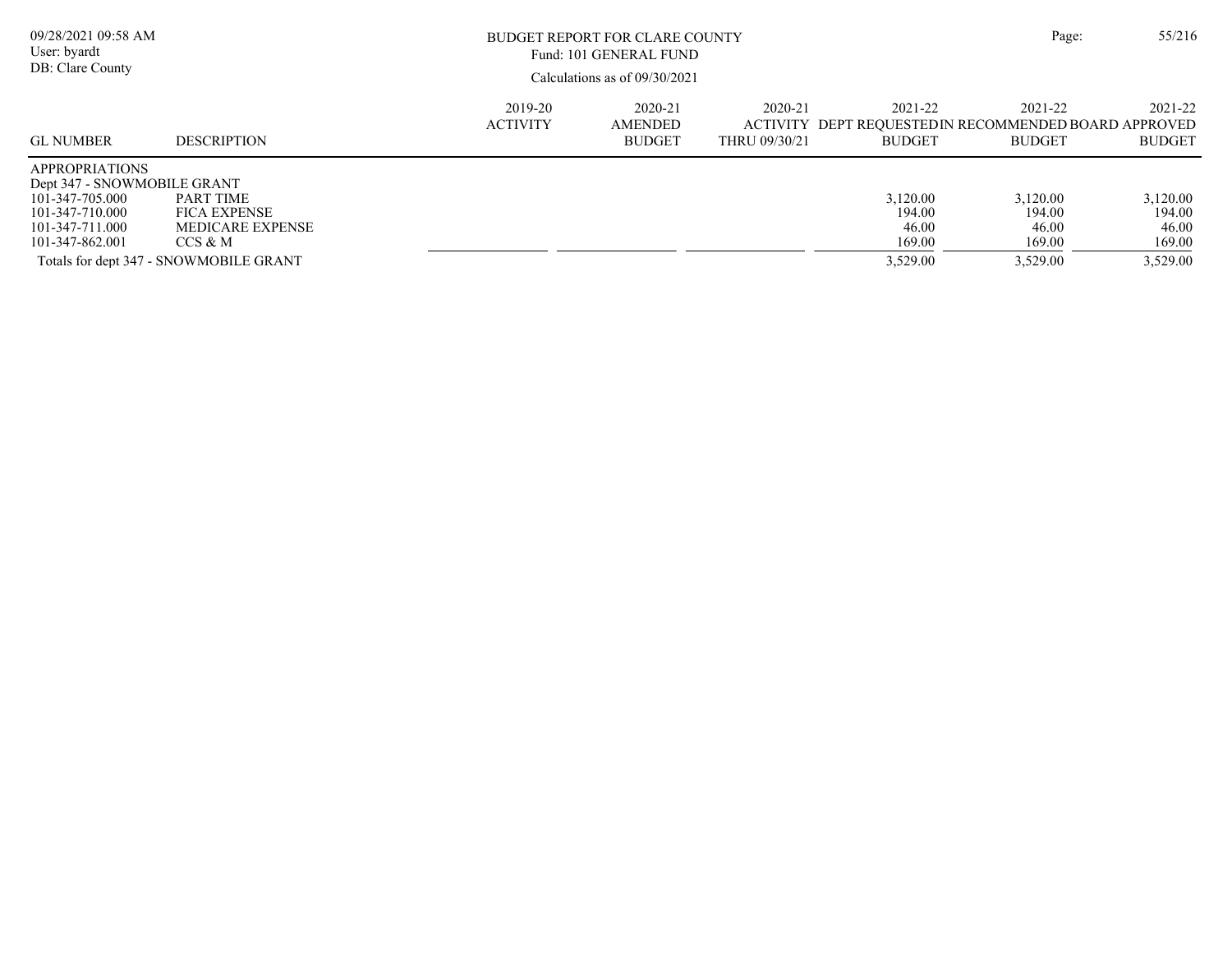#### BUDGET REPORT FOR CLARE COUNTY Page: 56/216 Fund: 101 GENERAL FUND

Calculations as of 09/30/2021

|                               |                                          | 2019-20         | 2020-21        | 2020-21       | 2021-22                                               | 2021-22       | 2021-22       |
|-------------------------------|------------------------------------------|-----------------|----------------|---------------|-------------------------------------------------------|---------------|---------------|
|                               |                                          | <b>ACTIVITY</b> | <b>AMENDED</b> |               | ACTIVITY DEPT REQUESTED IN RECOMMENDED BOARD APPROVED |               |               |
| <b>GL NUMBER</b>              | <b>DESCRIPTION</b>                       |                 | <b>BUDGET</b>  | THRU 09/30/21 | <b>BUDGET</b>                                         | <b>BUDGET</b> | <b>BUDGET</b> |
| <b>APPROPRIATIONS</b>         |                                          |                 |                |               |                                                       |               |               |
| Dept 351 - JAIL & CORRECTIONS |                                          |                 |                |               |                                                       |               |               |
| 101-351-704.000               | <b>FULL TIME SALARIES</b>                | 932,943.65      | 955,531.20     | 998,924.16    | 928,868.00                                            | 928,868.00    | 928,868.00    |
| 101-351-705.000               | PART TIME SALARIES                       |                 |                |               | 5,400.00                                              | 5,400.00      | 5,400.00      |
| 101-351-706.000               | <b>OVERTIME</b>                          | 100,582.24      | 98,916.30      | 99,735.02     | 83,597.00                                             | 83,597.00     | 83,597.00     |
| 101-351-706.003               | PART TIME OVERTIME                       |                 | 1,575.00       |               | 1,500.00                                              | 1,500.00      | 1,500.00      |
| 101-351-707.000 *             | <b>CONTRACT SERVICES</b>                 | 13,038.00       | 12,150.00      | 12,270.20     | 28,747.00                                             | 28,747.00     | 28,747.00     |
| 101-351-707.001               | <b>INMATE REIMBURSEMENT</b>              |                 | 1,813.51       | 1,713.51      | 1,000.00                                              | 1,000.00      | 1,000.00      |
| 101-351-710.000               | <b>FICA EXPENSE</b>                      | 65,704.24       | 66,835.20      | 69,704.03     | 67,529.00                                             | 67,529.00     | 67,529.00     |
| 101-351-711.000               | MEDICARE EXPENSE                         | 15,366.26       | 15,530.87      | 16,301.64     | 15,794.00                                             | 15,794.00     | 15,794.00     |
| 101-351-715.000               | <b>HEALTH INSURANCE</b>                  | 279,154.23      | 261,217.92     | 264,709.38    | 272,803.00                                            | 221,138.00    | 221,138.00    |
| 101-351-715.006               | <b>CIC BUNDLE</b>                        | 9,847.73        | 10,428.00      | 9,875.00      | 10,902.00                                             | 7,200.00      | 7,200.00      |
| 101-351-717.000               | LIFE INSURANCE                           | 1,253.35        | 1,371.76       | 1,494.64      | 1,371.00                                              | 1,371.00      | 1,371.00      |
| 101-351-720.000 *             | <b>VACATIONS</b>                         | 2,936.10        | 5,000.00       | 698.37        | 13,712.00                                             | 13,712.00     | 13,712.00     |
| 101-351-721.000 *             | <b>SICK LEAVE</b>                        | 2,279.28        | 4,642.00       | 3,357.05      | 9,045.00                                              | 9,045.00      | 9,045.00      |
| 101-351-722.000               | <b>HOLIDAYS</b>                          | 38,518.52       | 41,899.08      | 42,597.46     | 45,003.00                                             | 45,003.00     | 45,003.00     |
| 101-351-727.000               | <b>OFFICE SUPPLIES</b>                   | 707.43          | 1,000.00       | 402.28        | 1,000.00                                              | 1,000.00      | 1,000.00      |
| 101-351-745.000 *             | FIRE FIGHTING EQUIP                      | 1,927.00        | 3,200.00       | 3,099.94      | 3,200.00                                              | 3,200.00      | 3,200.00      |
| 101-351-747.000               | UNIFORMS & ACCESSORIES                   | 706.27          | 11,600.00      | 10,701.98     | 7,500.00                                              | 7,500.00      | 7,500.00      |
| 101-351-749.000               | <b>JANITORIAL SUPPLIES</b>               | 3,735.60        | 7,378.00       | 5,069.40      | 5,275.00                                              | 5,275.00      | 5,275.00      |
| 101-351-749.001               | DISHWASHING SUPPLIES/CHEMICALS           | 2,034.75        | 1,891.00       | 1,835.80      | 1,500.00                                              | 1,500.00      | 1,500.00      |
| 101-351-751.000               | KITCHEN SUPPLIES                         | 295.17          | 600.00         | 149.85        | 1,150.00                                              | 1,150.00      | 1,150.00      |
| 101-351-760.000               | <b>MEDICAL SUPPLIES</b>                  | 153.53          | 200.00         | 20.58         | 200.00                                                | 200.00        | 200.00        |
| 101-351-803.000               | PRISONERS MEALS                          | 239,485.40      | 165,109.00     | 177,091.41    | 267,718.00                                            | 240,000.00    | 240,000.00    |
| 101-351-835.000 *             | HEALTH SERVICES COUNTIES                 | 279,259.00      | 312,715.00     | 312,387.03    | 275,500.00                                            | 275,500.00    | 275,500.00    |
| 101-351-835.002               | HEALTH SERVICE-EMPLOYEES                 | 635.00          | 500.00         | 436.00        | 875.00                                                | 875.00        | 875.00        |
| 101-351-835.006               | DRUG SCREENING                           |                 | 200.00         |               | 200.00                                                | 200.00        | 200.00        |
| 101-351-851.000               | MAINTANCE CONTRACT - RADIO REP.          |                 | 2,000.00       |               | 1,500.00                                              | 1,500.00      | 1,500.00      |
| 101-351-851.001               | <b>COMPUTER MAINT</b>                    | 5,247.60        | 9,422.00       | 5,614.15      | 9,422.00                                              | 9,422.00      | 9,422.00      |
| 101-351-863.000               | <b>FREIGHT</b>                           | 202.65          | 375.00         | 346.20        | 400.00                                                | 400.00        | 400.00        |
| 101-351-864.000               | <b>TRAVEL &amp; EXPENSE</b>              | 1,909.27        | 5,615.00       | 532.75        | 4,000.00                                              | 4,000.00      | 4,000.00      |
| 101-351-875.000               | <b>SUPPLIES &amp; PARTS</b>              | 3,014.15        | 3,105.00       | 2,487.51      | 3,200.00                                              | 3,200.00      | 3,200.00      |
| 101-351-921.000               | <b>UTILITIES</b>                         | 157,937.98      | 159,450.00     | 138,335.47    | 170,000.00                                            | 160,000.00    | 160,000.00    |
| 101-351-931.000               | <b>BUILDING REPAIR &amp; MAINTENANCE</b> | 23,051.07       | 49,634.00      | 47,142.85     | 40,000.00                                             | 40,000.00     | 40,000.00     |
| 101-351-931.002               | <b>HVAC MAINT AND REPAIRS</b>            | 14,364.32       | 5,977.00       | 5,222.57      | 15,000.00                                             | 15,000.00     | 15,000.00     |
| 101-351-932.001               | OFFICE EQUIPMENT MAINT-LEIN              | 1,060.00        | 1,115.00       | 1,060.00      | 1,200.00                                              | 1,200.00      | 1,200.00      |
| 101-351-933.000               | <b>EOUIP MAINT</b>                       | 1,493.01        | 870.83         | 561.87        | 2,000.00                                              | 2,000.00      | 2,000.00      |
| 101-351-935.000               | <b>GROUND CARE &amp; MAINTENANCE</b>     | 5,378.26        | 5,400.00       | 3,493.14      | 5,400.00                                              | 5,400.00      | 5,400.00      |
| 101-351-957.000               | <b>EMPLOYEES TRAINING &amp; IMPROV</b>   | 4,270.48        | 6,260.00       | 4,774.37      | 6,450.00                                              | 6,450.00      | 6,450.00      |
| 101-351-978.000 *             | NEW EQUIPMENT                            | 1,140.97        | 25,397.00      | 10,608.02     | 13,672.00                                             |               |               |
|                               | Totals for dept 351 - JAIL & CORRECTIONS | 2.209.632.51    | 2.255.924.67   | 2.252.753.63  | 2,321,633.00                                          | 2,214,876.00  | 2,214,876.00  |

## \* NOTES TO BUDGET: DEPARTMENT 351 JAIL & CORRECTIONS

#### 707.000 CONTRACT SERVICES

| <b>FOOTNOTE AMOUNTS:</b>                                      | 14,000.00 |
|---------------------------------------------------------------|-----------|
| COST OF RUGS WAS RAISED BY VENDOR<br><b>FOOTNOTE AMOUNTS:</b> | 14,747.00 |
| JAIL TRACKER ANNUAL FEE<br>ACCOUNT '707.000' TOTAL            | 28,747.00 |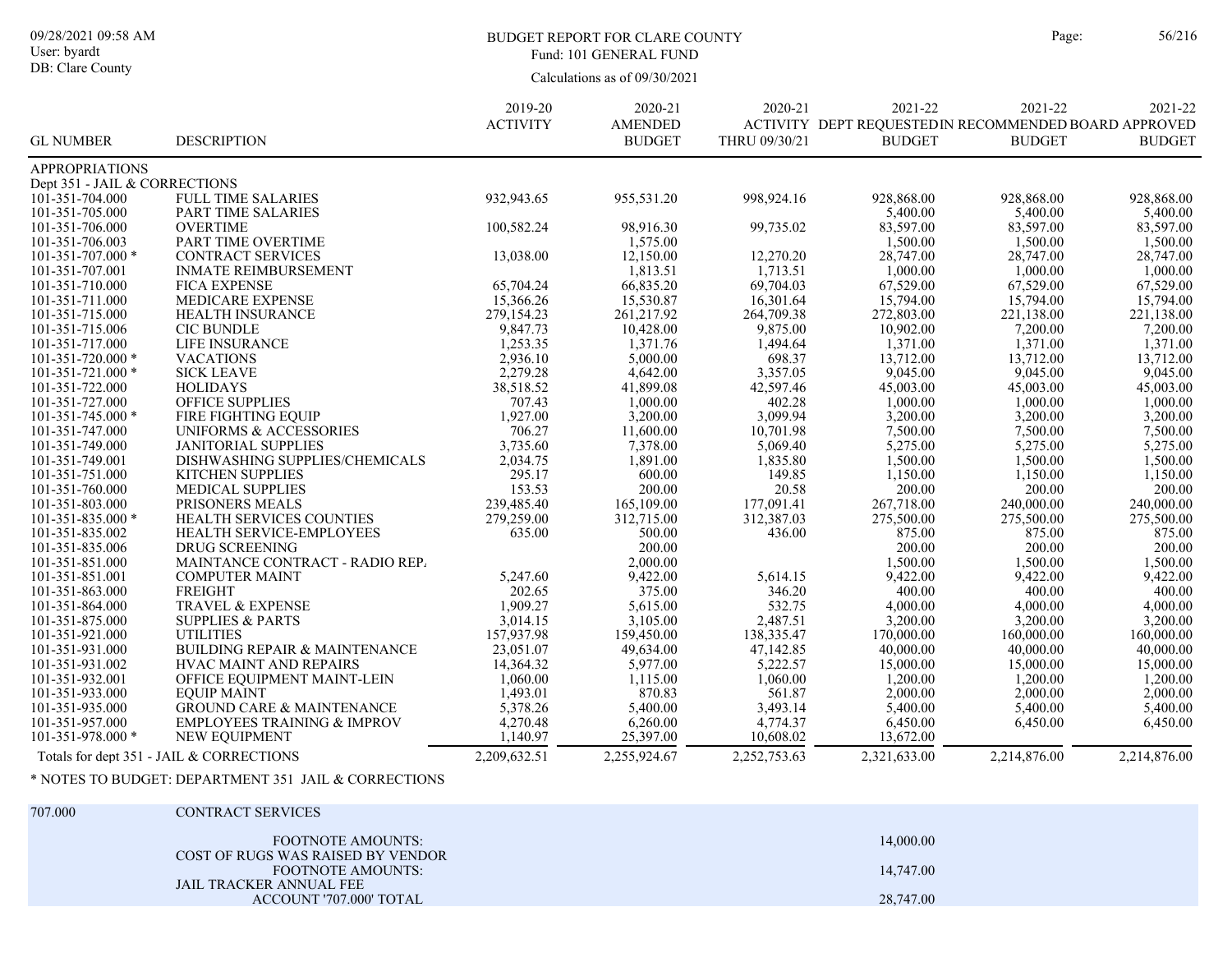| 09/28/2021 09:58 AM<br>User: byardt                    |                                                                             |                            | <b>BUDGET REPORT FOR CLARE COUNTY</b><br>Fund: 101 GENERAL FUND |                          |                          | Page:                                                                             | 57/216                   |
|--------------------------------------------------------|-----------------------------------------------------------------------------|----------------------------|-----------------------------------------------------------------|--------------------------|--------------------------|-----------------------------------------------------------------------------------|--------------------------|
| DB: Clare County                                       |                                                                             |                            | Calculations as of 09/30/2021                                   |                          |                          |                                                                                   |                          |
| <b>GL NUMBER</b>                                       | <b>DESCRIPTION</b>                                                          | 2019-20<br><b>ACTIVITY</b> | 2020-21<br><b>AMENDED</b><br><b>BUDGET</b>                      | 2020-21<br>THRU 09/30/21 | 2021-22<br><b>BUDGET</b> | 2021-22<br>ACTIVITY DEPT REQUESTED IN RECOMMENDED BOARD APPROVED<br><b>BUDGET</b> | 2021-22<br><b>BUDGET</b> |
| <b>APPROPRIATIONS</b><br>Dept 351 - JAIL & CORRECTIONS |                                                                             |                            |                                                                 |                          |                          |                                                                                   |                          |
| 720.000                                                | <b>VACATIONS</b>                                                            |                            |                                                                 |                          |                          |                                                                                   |                          |
|                                                        | PAYOUTS FOR D. SCHANCK AND L. TESSNER ARE INCLUDED FOR DEPARTURE IN OCTOBER |                            |                                                                 |                          |                          |                                                                                   |                          |
| 721.000                                                | <b>SICK LEAVE</b>                                                           |                            |                                                                 |                          |                          |                                                                                   |                          |
|                                                        | PAYOUTS FOR D. SCHANCK AND L. TESSNER ARE INCLDED FOR DEPARTURE IN OCTOBER  |                            |                                                                 |                          |                          |                                                                                   |                          |
| 745.000                                                | FIRE FIGHTING EQUIP                                                         |                            |                                                                 |                          |                          |                                                                                   |                          |
|                                                        | <b>FOOTNOTE AMOUNTS:</b><br>POLE BARN EXTINGUISHERS ADDED                   |                            |                                                                 |                          | 3,200.00                 |                                                                                   |                          |
| 835.000                                                | <b>HEALTH SERVICES COUNTIES</b>                                             |                            |                                                                 |                          |                          |                                                                                   |                          |
|                                                        | <b>FOOTNOTE AMOUNTS:</b><br>CHC WELLPATH INMATE HEALTHCARE COSTS PLUS EMERG |                            |                                                                 |                          | 275,500.00               |                                                                                   |                          |
| 978.000                                                | NEW EQUIPMENT                                                               |                            |                                                                 |                          |                          |                                                                                   |                          |
|                                                        | <b>FOOTNOTE AMOUNTS:</b>                                                    |                            |                                                                 |                          | 3,490.00                 |                                                                                   |                          |
|                                                        | GOOGLE SMART PHONES FOR INMATE TRACKING BY CO<br><b>FOOTNOTE AMOUNTS:</b>   |                            |                                                                 |                          | 4,820.00                 |                                                                                   |                          |
|                                                        | JAIL TRACKER MOBILE APP SYSTEM<br><b>FOOTNOTE AMOUNTS:</b>                  |                            |                                                                 |                          | 2,862.00                 |                                                                                   |                          |
|                                                        | ASC JAIL CAMERA 360 QTY 1 W/LABOR                                           |                            |                                                                 |                          |                          |                                                                                   |                          |
|                                                        | FOOTNOTE AMOUNTS:<br>2 NEW AEDS                                             |                            |                                                                 |                          | 2,500.00                 |                                                                                   |                          |
|                                                        | ACCOUNT '978.000' TOTAL<br>DEPT '351' TOTAL                                 |                            |                                                                 |                          | 13,672.00<br>321,119.00  |                                                                                   |                          |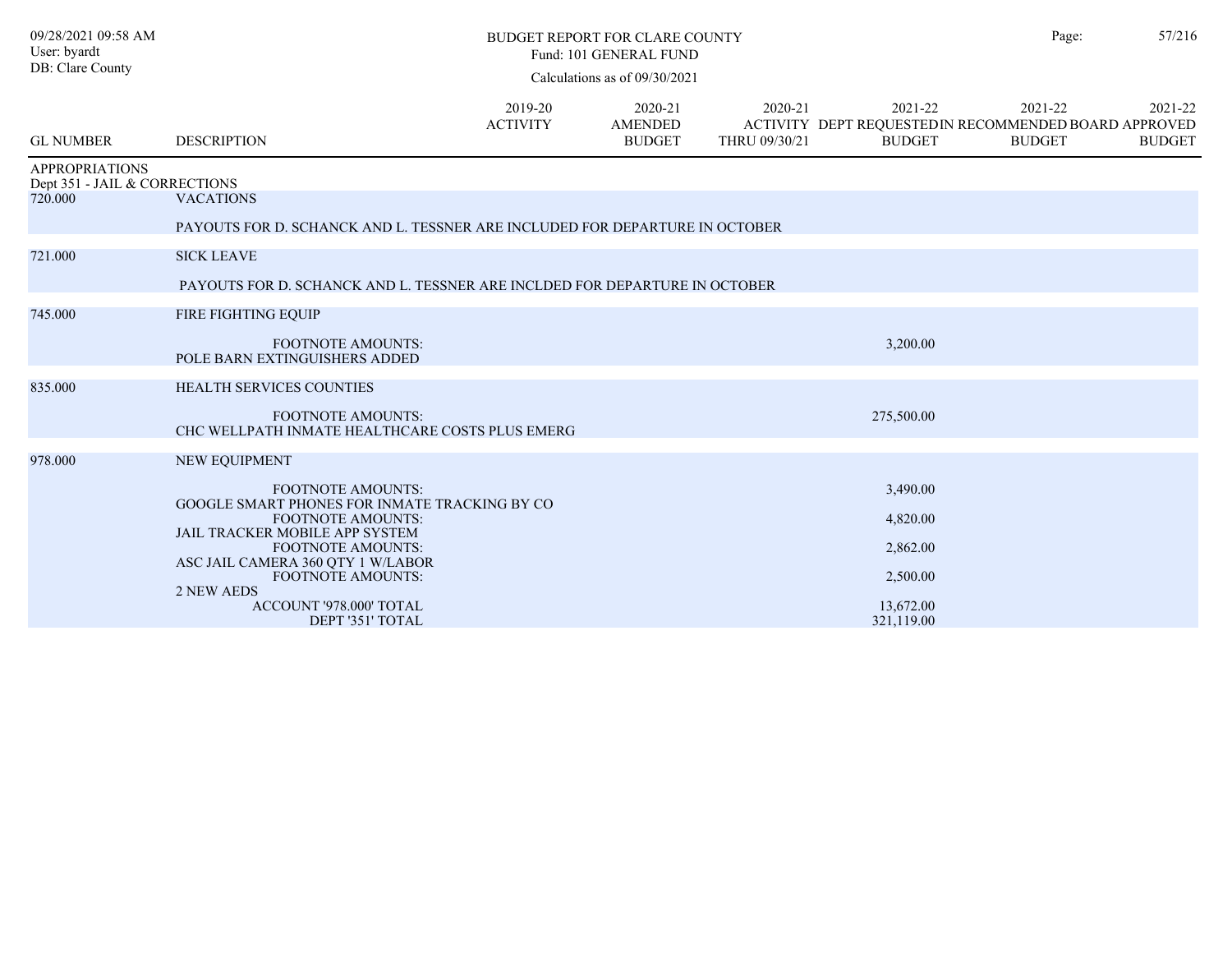#### BUDGET REPORT FOR CLARE COUNTY Page: 58/216 Fund: 101 GENERAL FUND

|                                      |                                | 2019-20         | 2020-21        | 2020-21         | 2021-22                                      | 2021-22       | 2021-22       |
|--------------------------------------|--------------------------------|-----------------|----------------|-----------------|----------------------------------------------|---------------|---------------|
|                                      |                                | <b>ACTIVITY</b> | <b>AMENDED</b> | <b>ACTIVITY</b> | DEPT REQUESTED IN RECOMMENDED BOARD APPROVED |               |               |
| <b>GL NUMBER</b>                     | <b>DESCRIPTION</b>             |                 | <b>BUDGET</b>  | THRU 09/30/21   | <b>BUDGET</b>                                | <b>BUDGET</b> | <b>BUDGET</b> |
| <b>APPROPRIATIONS</b>                |                                |                 |                |                 |                                              |               |               |
| Dept 352 - COURT SECURITY            |                                |                 |                |                 |                                              |               |               |
| 101-352-704.000                      | <b>SGT CRT SECURITY COORD</b>  | 39,142.92       | 40,299.00      | 38,126.22       | 41,795.00                                    | 41,795.00     | 41,795.00     |
| 101-352-705.000                      | PT COURT SECURITY              | 4.381.24        |                | 7,384.00        |                                              |               |               |
| 101-352-705.001                      | PT CIRCUIT/PROBATE CRT BAILIFF | 12,759.06       | 26,375.00      | 2,249.83        | 27,450.00                                    | 27,450.00     | 27,450.00     |
| 101-352-705.002                      | PT SECURITY TRANSPORT USM      | 6,575.04        | 15,650.00      | 152.20          | 12,350.00                                    | 12,350.00     | 12,350.00     |
| 101-352-705.003                      | PT SECURITY TRANSPORT OTHER    | 4,080.03        | 7,150.00       | 769.34          | 5,300.00                                     | 5,300.00      | 5,300.00      |
| 101-352-705.004                      | <b>PT SECURITY FOC</b>         | 883.25          | 3,725.00       | 52.70           | 3,150.00                                     | 3,150.00      | 3,150.00      |
| 101-352-705.006                      | PT SECURITY OTHER              | 24,643.17       | 30,950.00      | 24,281.50       | 29,615.00                                    | 29,615.00     | 29,615.00     |
| 101-352-705.007                      | DISTRICT COURT BAILIFF         | 9,814.22        | 23,264.00      | 2,419.32        | 20,210.00                                    | 20,210.00     | 20,210.00     |
| 101-352-706.000                      | <b>OVERTIME</b>                | 295.89          | 725.00         | 270.20          | 500.00                                       | 500.00        | 500.00        |
| 101-352-710.000                      | <b>FICA</b>                    | 6,246.19        | 10,247.00      | 4,648.71        | 8,703.00                                     | 8,703.00      | 8,703.00      |
| 101-352-711.000                      | <b>MEDICARE</b>                | 460.74,١        | 2,397.00       | 1,087.18        | 2,036.00                                     | 2,036.00      | 2,036.00      |
| 101-352-715.000                      | <b>HEALTH INSURANCE</b>        | 12,426.42       | 12,130.00      | 9,176.35        | 12,130.00                                    | 11,468.00     | 11,468.00     |
| 101-352-715.006                      | <b>CIC BUNDLE</b>              | 474.00          | 474.00         | 474.00          | 474.00                                       | 360.00        | 360.00        |
| 101-352-717.000                      | LIFE INSURANCE                 | 52.36           | 58.00          | 61.88           | 58.00                                        | 58.00         | 58.00         |
| 101-352-747.000                      | UNIFORMS & ACCESSORIES         | 21.00           | 1,500.00       |                 | 1,200.00                                     | 1,200.00      | 1,200.00      |
| Totals for dept 352 - COURT SECURITY |                                | 123,255.53      | 174,944.00     | 91,153.43       | 164,971.00                                   | 164, 195.00   | 164,195.00    |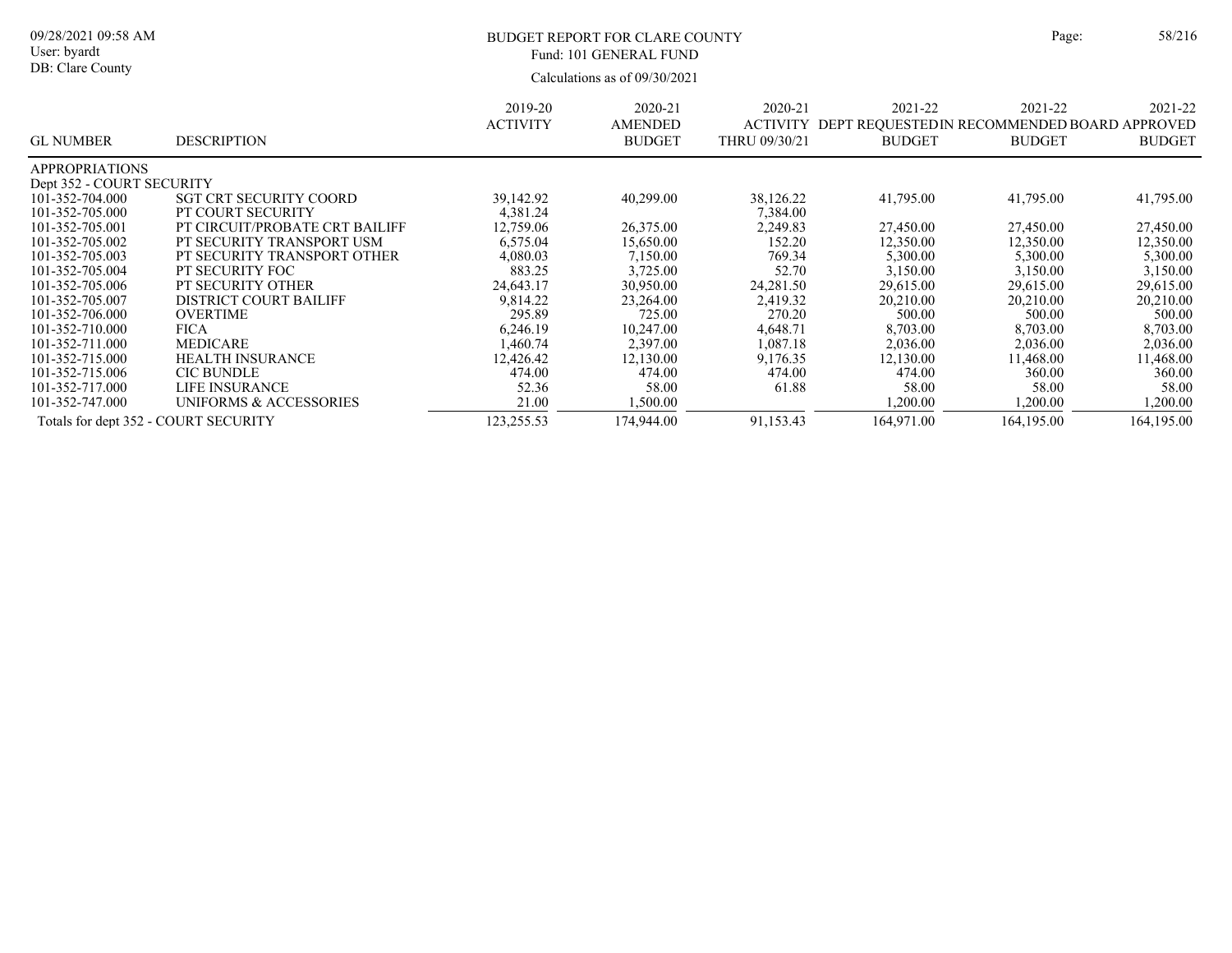| ŗе: | 59/21 |  |
|-----|-------|--|
|     |       |  |

09/28/2021 09:58 AM User: byardt

DB: Clare County

### BUDGET REPORT FOR CLARE COUNTY Page: 59/216 Fund: 101 GENERAL FUND

|                       |                                                        | 2019-20<br><b>ACTIVITY</b> | 2020-21<br><b>AMENDED</b> | 2020-21<br><b>ACTIVITY</b> | 2021-22<br>DEPT REQUESTED IN RECOMMENDED BOARD APPROVED | 2021-22       | 2021-22       |
|-----------------------|--------------------------------------------------------|----------------------------|---------------------------|----------------------------|---------------------------------------------------------|---------------|---------------|
| <b>GL NUMBER</b>      | <b>DESCRIPTION</b>                                     |                            | <b>BUDGET</b>             | THRU 09/30/21              | <b>BUDGET</b>                                           | <b>BUDGET</b> | <b>BUDGET</b> |
| <b>APPROPRIATIONS</b> |                                                        |                            |                           |                            |                                                         |               |               |
|                       | Dept 409 - FEDERAL PROSECUTION-VIOLENT CRIME GRANT     |                            |                           |                            |                                                         |               |               |
| 101-409-703.000       | <b>ASST PA SALARY</b>                                  |                            | 13,850.00                 | 12,692.34                  | 60,000.00                                               | 60,000.00     | 60,000.00     |
| 101-409-710.000       | <b>FICA EXPENSE</b>                                    |                            | 810.00                    | 770.48                     | 3,720.00                                                | 3,720.00      | 3,720.00      |
| 101-409-711.000       | <b>MEDICARE EXPENSE</b>                                |                            | 200.00                    | 180.19                     | 870.00                                                  | 870.00        | 870.00        |
| 101-409-715.000       | HEALTH INSURANCE                                       |                            | 6,575.00                  | 5,270.07                   | 9,185.00                                                | 9,185.00      | 9,185.00      |
| 101-409-715.006       | <b>CIC BUNDLE</b>                                      |                            | 100.00                    | 79.00                      |                                                         |               |               |
| 101-409-717.000       | LIFE INSURANCE                                         |                            | 50.00                     | 28.56                      |                                                         |               |               |
| 101-409-727.000       | <b>SUPPLIES</b>                                        |                            | 2,000.00                  |                            | 3,000.00                                                | 3,000.00      | 3,000.00      |
| 101-409-746.000       | <b>GAS OIL &amp; GREASE</b>                            |                            | 600.00                    | 199.28                     | 8,000.00                                                | 8,000.00      | 8,000.00      |
| 101-409-798.000       | NEW EQUIPMENT UNDER \$5,000                            |                            | ,200.00                   |                            | 5,000.00                                                | 5,000.00      | 5,000.00      |
| 101-409-801.000       | <b>CONTRACTED SERVICE</b>                              |                            | 19,600.00                 | 18,461.46                  | 60,000.00                                               | 60,000.00     | 60,000.00     |
| 101-409-852.000       | TELEPHONE                                              |                            | 200.00                    | 95.02                      | 1,440.00                                                | 1,440.00      | 1,440.00      |
| 101-409-864.000       | <b>TRAVEL &amp; EXPENSE</b>                            |                            | 1,800.00                  | 1,691.51                   | 8,000.00                                                | 8,000.00      | 8,000.00      |
| 101-409-934.000       | OTHER REPAIRS AND MAINTENANCE                          |                            |                           |                            | 17,974.00                                               | 17,974.00     | 17,974.00     |
|                       | Totals for dept 409 - FEDERAL PROSECUTION-VIOLENT CRIM |                            | 46,985.00                 | 39,467.91                  | 177,189.00                                              | 177,189.00    | 177,189.00    |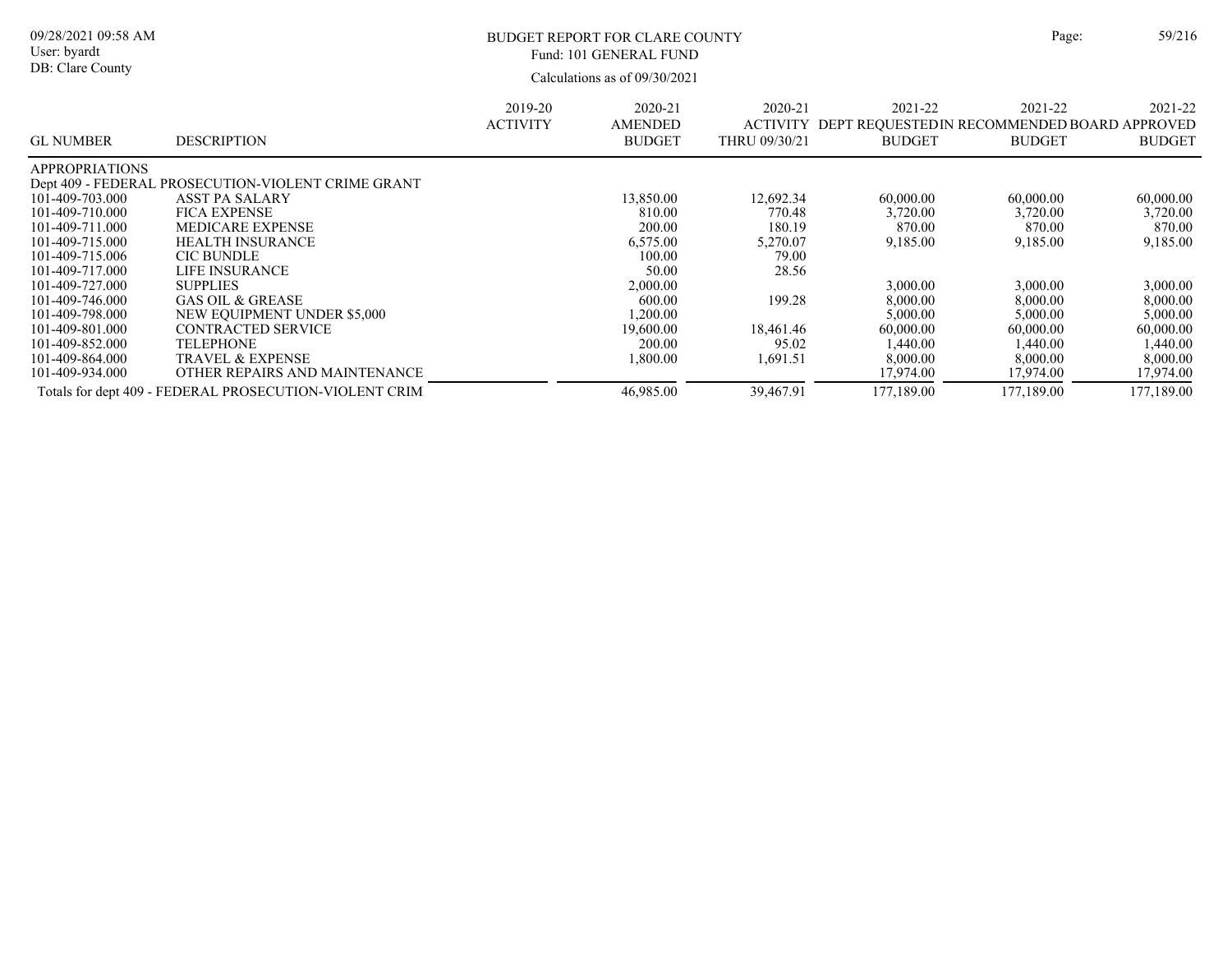DB: Clare County

### BUDGET REPORT FOR CLARE COUNTY Page: 60/216 Fund: 101 GENERAL FUND

Calculations as of 09/30/2021

| <b>GL NUMBER</b>                 | <b>DESCRIPTION</b>                          | 2019-20<br><b>ACTIVITY</b> | 2020-21<br><b>AMENDED</b><br><b>BUDGET</b> | 2020-21<br><b>ACTIVITY</b><br>THRU 09/30/21 | 2021-22<br>DEPT REQUESTED IN RECOMMENDED BOARD APPROVED<br><b>BUDGET</b> | 2021-22<br><b>BUDGET</b> | 2021-22<br><b>BUDGET</b> |
|----------------------------------|---------------------------------------------|----------------------------|--------------------------------------------|---------------------------------------------|--------------------------------------------------------------------------|--------------------------|--------------------------|
| <b>APPROPRIATIONS</b>            |                                             |                            |                                            |                                             |                                                                          |                          |                          |
| Dept 426 - EMERGENCY PREPARDNESS |                                             |                            |                                            |                                             |                                                                          |                          |                          |
| 101-426-702.000                  | <b>SALARY</b>                               | 43,105.60                  | 42,800.00                                  | 46,283.43                                   | 43,129.25                                                                | 43,130.00                | 43,130.00                |
| 101-426-710.000                  | <b>FICA EXPENSE</b>                         | 2,657.17                   | 2,654.00                                   | 2,819.35                                    | 2,674.01                                                                 | 2,675.00                 | 2,675.00                 |
| 101-426-711.000                  | <b>MEDICARE EXPENSE</b>                     | 621.43                     | 621.00                                     | 659.36                                      | 625.37                                                                   | 626.00                   | 626.00                   |
| 101-426-715.000                  | <b>HEALTH INSURANCE</b>                     | 9,931.92                   | 10,046.00                                  | 8,963.40                                    | 9,184.20                                                                 | 8,756.00                 | 8,756.00                 |
| 101-426-715.006                  | <b>CIC BUNDLE</b>                           | 474.00                     | 474.00                                     | 474.00                                      | 474.00                                                                   | 360.00                   | 360.00                   |
| 101-426-717.000                  | LIFE INSURANCE                              | 52.36                      | 65.00                                      | 61.88                                       | 57.12                                                                    | 58.00                    | 58.00                    |
| 101-426-727.000                  | <b>OFFICE SUPPLIES</b>                      | 579.83                     | 500.00                                     | 423.96                                      | 500.00                                                                   | 500.00                   | 500.00                   |
| 101-426-728.000                  | SUPPLIES WMSDC - AUDIT ADJ ONLY             |                            | 24,160.00                                  |                                             | 21,815.00                                                                | 21,815.00                | 21,815.00                |
| 101-426-732.000                  | <b>POSTAGE</b>                              | 16.10                      | 250.00                                     | 21.95                                       | 250.00                                                                   | 250.00                   | 250.00                   |
| 101-426-746.000                  | <b>GAS OIL &amp; GREASE</b>                 |                            | 100.00                                     |                                             |                                                                          |                          |                          |
| 101-426-814.000                  | DUES & SUBSCRIPTIONS-MEETINGS               | 50.00                      | 300.00                                     | 73.88                                       | 300.00                                                                   | 300.00                   | 300.00                   |
| 101-426-851.000                  | EQUIP MAINTENANCE & CONTRACTS               | 117.47                     | 500.00                                     |                                             | 500.00                                                                   | 500.00                   | 500.00                   |
| $101 - 426 - 852.000$ *          | <b>TELEPHONE</b>                            |                            | 700.00                                     | 334.50                                      | 600.00                                                                   | 600.00                   | 600.00                   |
| $101 - 426 - 864.000$ *          | <b>TRAVEL &amp; EXPENSE</b>                 | 910.04                     | 1,000.00                                   | 925.90                                      | 1,000.00                                                                 | 00.000.1                 | 00.000.1                 |
| $101 - 426 - 933.000$ *          | EQUIPMENT MAINTENANCE                       | 30,081.86                  | 600.00                                     | 271.37                                      | 600.00                                                                   | 600.00                   | 600.00                   |
| 101-426-957.000                  | <b>TRAINING</b>                             |                            | 250.00                                     |                                             | 250.00                                                                   | 250.00                   | 250.00                   |
| $101 - 426 - 978.000$ *          | NEW EQUIPMENT                               | 499.00                     | 850.00                                     | 35.99                                       | 850.00                                                                   | 850.00                   | 850.00                   |
|                                  | Totals for dept 426 - EMERGENCY PREPARDNESS | 89,096.78                  | 85,870.00                                  | 61,348.97                                   | 82,808.95                                                                | 82,270.00                | 82,270.00                |

\* NOTES TO BUDGET: DEPARTMENT 426 EMERGENCY PREPARDNESS

| AS OF 2020 DUE TO THE T-MOBILE BUYOUT OF SPRINT WE LOST OUR GO-PHONE EMERGENCY PHONE PACKAGE, ATT FIRSTNET OFFERED US A 6/SIX<br>PHONE EMERGENCY PHONE PACKAGE TO MEET OUR IMMEDIATE NEEDS FOR A GREATLY REDUCED COST OF \$50.00 PER MONTH WHICH IS WHY WE<br>NEED ADDITONAL FUNDING IN THIS LINE FROM PREVIOUS YEARS.<br><b>TRAVEL &amp; EXPENSE</b><br>864.000<br>CLARE COUNTY EMHSD DIRECTOR IS A CERTIFIED PROFESSIONAL EMRGENCY MANAGER BY THE MICHIGAN STATE POLICE AND REQUIRES CEUS TO<br>MAINTAIN THAT AND OTHER CERTIFICATIONS. THE CONFERENCES REQUESTED UNDER THIS LINE ARE BASICALLY THE ONLY WAY TO OBTAIN MOST<br>OF THE CEUS TO MAINTAIN CERTIFICATION. WE ALSO RECEIVE ADDITIONAL TRAINING FREE BY ATTENDING THESE CONFERENCES THAT WOULD COST<br>OTHERWISE.<br>933.000<br>EQUIPMENT MAINTENANCE<br>CLARE COUNTY EMHSD MAINTAINS SEVERAL GRANT/LOCAL BUDGET DOLLAR PURCHASED EQUIPMENT AND SYSTEMS. WE NEED TO REPLACE<br>BATTERIES, BROKEN RADIOS AND REPAIRS, REPLACE RENEW SOFTWARE PAACKAGES. WE ALSO ASSIST CENTRAL DISPATCH WITH COMMUNICATION<br>SYSTEM MAINT. AND REPAIRS.<br>NEW EQUIPMENT<br>978.000<br>WE NEED TO START REPLACING OBSOLETE LAPTOP COMPUTERS PURCHASED IN 2009/2010 | 852.000 | <b>TELEPHONE</b> |
|----------------------------------------------------------------------------------------------------------------------------------------------------------------------------------------------------------------------------------------------------------------------------------------------------------------------------------------------------------------------------------------------------------------------------------------------------------------------------------------------------------------------------------------------------------------------------------------------------------------------------------------------------------------------------------------------------------------------------------------------------------------------------------------------------------------------------------------------------------------------------------------------------------------------------------------------------------------------------------------------------------------------------------------------------------------------------------------------------------------------------------------------------------------------------------------------------------------|---------|------------------|
|                                                                                                                                                                                                                                                                                                                                                                                                                                                                                                                                                                                                                                                                                                                                                                                                                                                                                                                                                                                                                                                                                                                                                                                                                |         |                  |
|                                                                                                                                                                                                                                                                                                                                                                                                                                                                                                                                                                                                                                                                                                                                                                                                                                                                                                                                                                                                                                                                                                                                                                                                                |         |                  |
|                                                                                                                                                                                                                                                                                                                                                                                                                                                                                                                                                                                                                                                                                                                                                                                                                                                                                                                                                                                                                                                                                                                                                                                                                |         |                  |
|                                                                                                                                                                                                                                                                                                                                                                                                                                                                                                                                                                                                                                                                                                                                                                                                                                                                                                                                                                                                                                                                                                                                                                                                                |         |                  |
|                                                                                                                                                                                                                                                                                                                                                                                                                                                                                                                                                                                                                                                                                                                                                                                                                                                                                                                                                                                                                                                                                                                                                                                                                |         |                  |
|                                                                                                                                                                                                                                                                                                                                                                                                                                                                                                                                                                                                                                                                                                                                                                                                                                                                                                                                                                                                                                                                                                                                                                                                                |         |                  |
|                                                                                                                                                                                                                                                                                                                                                                                                                                                                                                                                                                                                                                                                                                                                                                                                                                                                                                                                                                                                                                                                                                                                                                                                                |         |                  |
|                                                                                                                                                                                                                                                                                                                                                                                                                                                                                                                                                                                                                                                                                                                                                                                                                                                                                                                                                                                                                                                                                                                                                                                                                |         |                  |
|                                                                                                                                                                                                                                                                                                                                                                                                                                                                                                                                                                                                                                                                                                                                                                                                                                                                                                                                                                                                                                                                                                                                                                                                                |         |                  |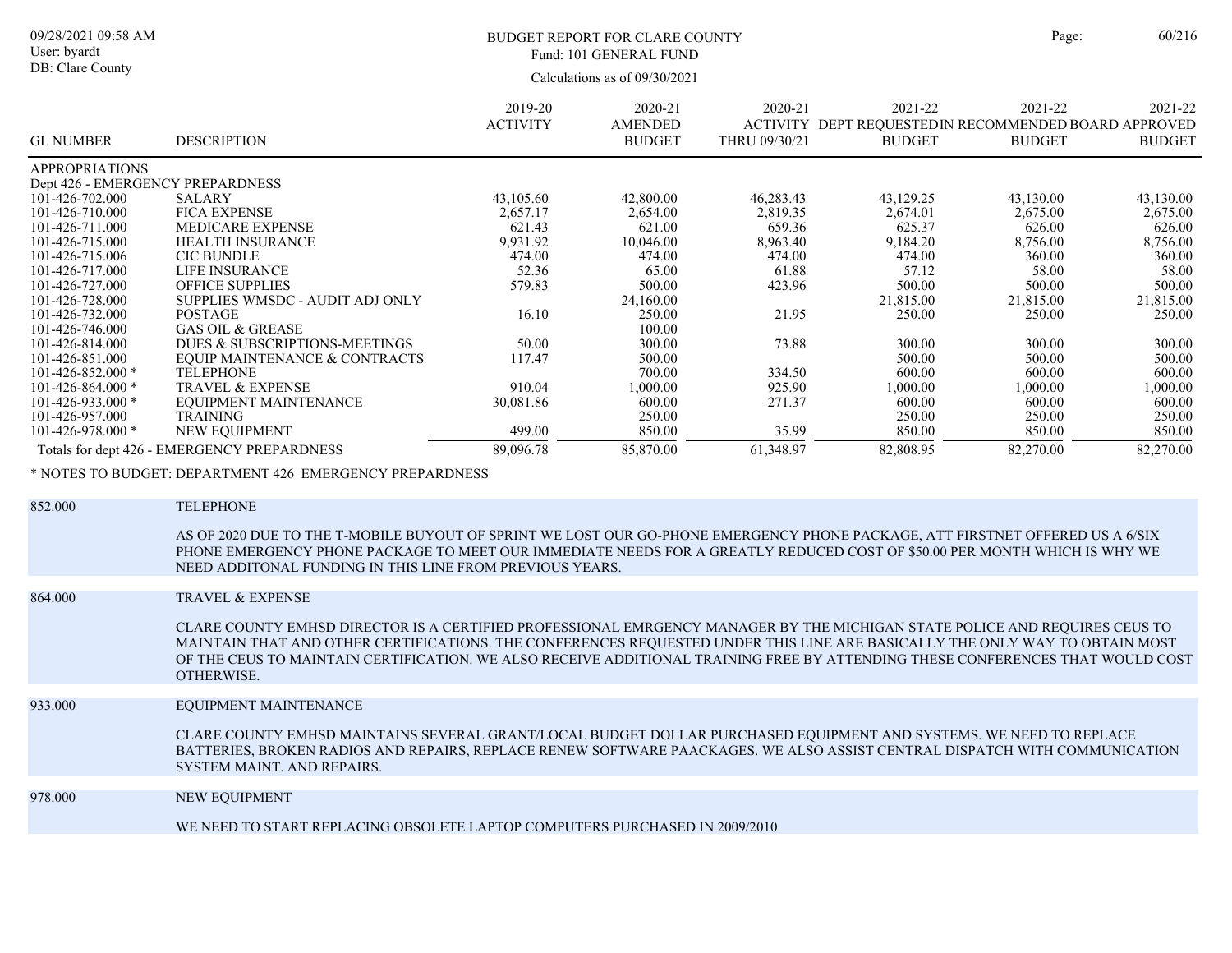| 09/28/2021 09:58 AM<br>User: byardt<br>DB: Clare County |                                                          |                            | <b>BUDGET REPORT FOR CLARE COUNTY</b><br>Fund: 101 GENERAL FUND |                          |                                                                                  | Page:                    | 61/216                   |
|---------------------------------------------------------|----------------------------------------------------------|----------------------------|-----------------------------------------------------------------|--------------------------|----------------------------------------------------------------------------------|--------------------------|--------------------------|
|                                                         |                                                          |                            | Calculations as of 09/30/2021                                   |                          |                                                                                  |                          |                          |
| <b>GL NUMBER</b>                                        | <b>DESCRIPTION</b>                                       | 2019-20<br><b>ACTIVITY</b> | 2020-21<br><b>AMENDED</b><br><b>BUDGET</b>                      | 2020-21<br>THRU 09/30/21 | 2021-22<br>ACTIVITY DEPT REOUESTEDIN RECOMMENDED BOARD APPROVED<br><b>BUDGET</b> | 2021-22<br><b>BUDGET</b> | 2021-22<br><b>BUDGET</b> |
| <b>APPROPRIATIONS</b>                                   |                                                          |                            |                                                                 |                          |                                                                                  |                          |                          |
| Dept 430 - ANIMAL CONTROL                               |                                                          |                            |                                                                 |                          |                                                                                  |                          |                          |
| 101-430-702.000<br>101-430-704.000                      | <b>SALARY</b><br>DEPARTMENT MANANGER                     | 37,156.32<br>32,388.87     |                                                                 |                          |                                                                                  |                          |                          |
| 101-430-705.000                                         | <b>PART TIME</b>                                         | 87,879.09                  |                                                                 |                          |                                                                                  |                          |                          |
| 101-430-706.000                                         | <b>OVERTIME</b>                                          | 1,471.45                   |                                                                 |                          |                                                                                  |                          |                          |
| 101-430-710.000                                         | <b>FICA EXPENSE</b>                                      | 9,706.00                   |                                                                 |                          |                                                                                  |                          |                          |
| 101-430-711.000                                         | MEDICARE EXPENSE                                         | 2,269.96                   |                                                                 |                          |                                                                                  |                          |                          |
| 101-430-715.000                                         | HEALTH INSURANCE                                         | 21,041.82                  |                                                                 |                          |                                                                                  |                          |                          |
| 101-430-715.006                                         | <b>CIC BUNDLE</b>                                        | 948.00                     |                                                                 |                          |                                                                                  |                          |                          |
| 101-430-717.000                                         | <b>LIFE INSURANCE</b>                                    | 104.72                     |                                                                 |                          |                                                                                  |                          |                          |
| 101-430-727.000                                         | ANIMAL FOOD, ETC                                         | 384.00                     |                                                                 |                          |                                                                                  |                          |                          |
| 101-430-727.001                                         | <b>OFFICE SUPPLIES</b>                                   | 821.05                     |                                                                 |                          |                                                                                  |                          |                          |
| 101-430-727.002                                         | <b>VETS SUPPLIES</b>                                     | 745.60                     |                                                                 |                          |                                                                                  |                          |                          |
| 101-430-732.000                                         | <b>POSTAGE</b>                                           | 332.75                     |                                                                 |                          |                                                                                  |                          |                          |
| 101-430-746.000                                         | <b>GAS OIL &amp; GREASE</b>                              | 3,913.23                   |                                                                 |                          |                                                                                  |                          |                          |
| 101-430-747.000                                         | <b>UNIFORMS</b>                                          | 99.90                      |                                                                 |                          |                                                                                  |                          |                          |
| 101-430-749.000                                         | <b>JANITORIAL SUPPLIES</b>                               | 123.60                     |                                                                 |                          |                                                                                  |                          |                          |
| 101-430-801.001                                         | RESTRICTED-DONATIONS                                     | 7,504.10                   |                                                                 |                          |                                                                                  |                          |                          |
| 101-430-801.002<br>101-430-801.003                      | RESTRICTED SPAY/NEUTER<br>RESTRICTED RAB/VAC.LIC DEPOSIT | 2,100.00<br>590.00         |                                                                 |                          |                                                                                  |                          |                          |
| 101-430-801.006                                         | RESTRICTED-SPAY/NEUTER CONTRIB                           | 3,085.00                   |                                                                 |                          |                                                                                  |                          |                          |
| 101-430-801.008                                         | RESTRICTED-TWO SEVEN OH GRANT                            | 5,080.00                   |                                                                 |                          |                                                                                  |                          |                          |
| 101-430-819.001                                         | <b>ADOPTION FEE REFUND</b>                               | 10.00                      |                                                                 |                          |                                                                                  |                          |                          |
| 101-430-852.000                                         | <b>TELEPHONE</b>                                         | 1,581.39                   |                                                                 |                          |                                                                                  |                          |                          |
| 101-430-921.000                                         | <b>UTILITIES</b>                                         | 12,071.31                  |                                                                 |                          |                                                                                  |                          |                          |
| 101-430-933.001                                         | SHELTER REPAIR-MAINTENANCE                               | 123.98                     |                                                                 |                          |                                                                                  |                          |                          |
| 101-430-935.000                                         | <b>GROUND CARE-RUBBISH REMOVAL</b>                       | 850.00                     |                                                                 |                          |                                                                                  |                          |                          |
| Totals for dept 430 - ANIMAL CONTROL                    |                                                          | 232,382.14                 |                                                                 |                          |                                                                                  |                          |                          |

 $\overline{\phantom{0}}$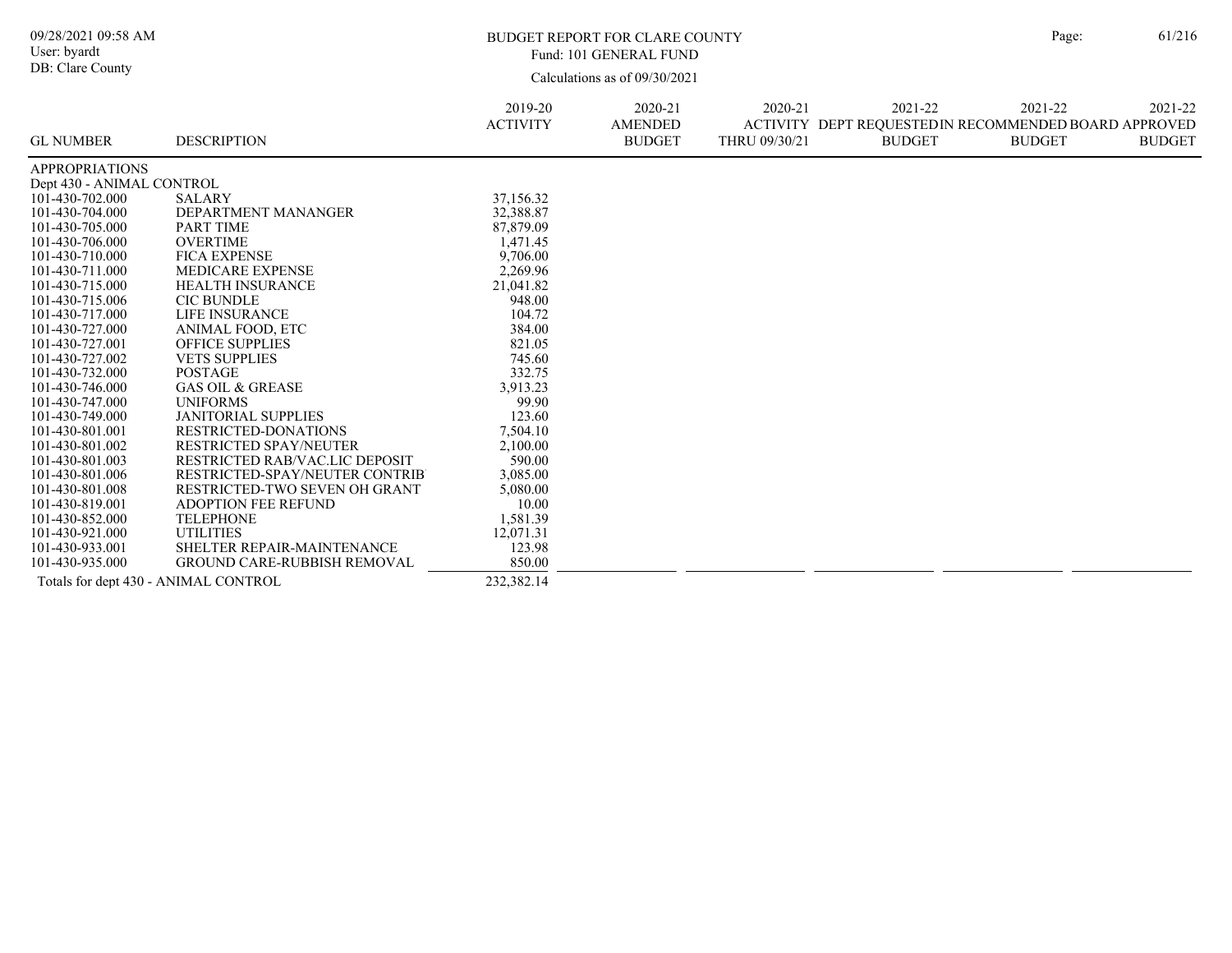| 09/28/2021 09:58 AM<br>User: byardt<br>DB: Clare County |                                            | Page:                      | 62/216                              |                                             |                                                                          |                          |                          |
|---------------------------------------------------------|--------------------------------------------|----------------------------|-------------------------------------|---------------------------------------------|--------------------------------------------------------------------------|--------------------------|--------------------------|
| <b>GL NUMBER</b>                                        | <b>DESCRIPTION</b>                         | 2019-20<br><b>ACTIVITY</b> | 2020-21<br>AMENDED<br><b>BUDGET</b> | 2020-21<br><b>ACTIVITY</b><br>THRU 09/30/21 | 2021-22<br>DEPT REQUESTED IN RECOMMENDED BOARD APPROVED<br><b>BUDGET</b> | 2021-22<br><b>BUDGET</b> | 2021-22<br><b>BUDGET</b> |
| <b>APPROPRIATIONS</b>                                   |                                            |                            |                                     |                                             |                                                                          |                          |                          |
| Dept 445 - DRAIN PUBLIC BENEFIT                         |                                            |                            |                                     |                                             |                                                                          |                          |                          |
| 101-445-955.002<br>101-445-955.006                      | LOOMIS DRAIN                               | 333.28                     | 33.01<br>39.00                      | 33.01<br>39.00                              |                                                                          |                          | 45.00                    |
| 101-445-955.011                                         | MC CRAY DRAIN<br><b>HICKOCK DRAIN</b>      | 450.00                     | 200.00                              | 200.00                                      | 44.50                                                                    | 45.00                    |                          |
| 101-445-955.014                                         | LITTLE TOBACCO DRAIN                       |                            | 33,717.75                           | 33,717.75                                   | 53,504.17                                                                | 53,505.00                | 53,505.00                |
| 101-445-955.018                                         | WHISKEY CREEK DRAIN                        | 411.26                     | 685.43                              | 685.43                                      |                                                                          |                          |                          |
| 101-445-955.065                                         | <b>HOWE DRAIN</b>                          |                            | 18.00                               | 18.00                                       |                                                                          |                          |                          |
| 101-445-955.080                                         | HERRING AND MURPHY AT LARGE                |                            | 66.00                               | 65.44                                       |                                                                          |                          |                          |
| 101-445-955.177                                         | ORIENT FORK DRAIN                          | 35.93                      | 22.73                               | 12.73                                       |                                                                          |                          |                          |
|                                                         | Totals for dept 445 - DRAIN PUBLIC BENEFIT | 1,230.47                   | 34,781.92                           | 34,771.36                                   | 53,548.67                                                                | 53,550.00                | 53,550.00                |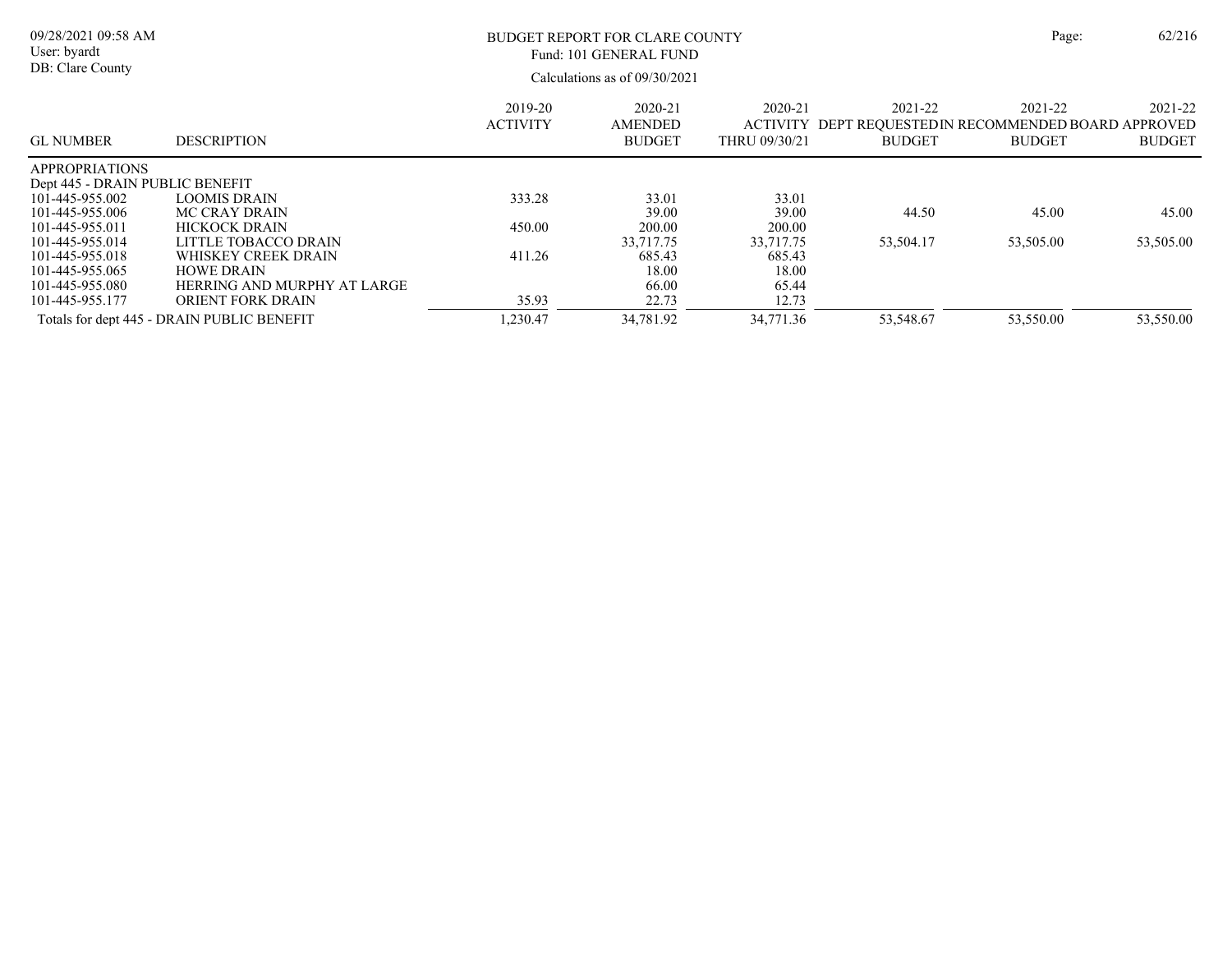| 09/28/2021 09:58 AM<br>User: byardt<br>DB: Clare County |                                                                                                                           | BUDGET REPORT FOR CLARE COUNTY<br>Fund: 101 GENERAL FUND<br>Calculations as of $09/30/2021$ |                                            |                          | Page:                                                                             | 63/216                   |                          |
|---------------------------------------------------------|---------------------------------------------------------------------------------------------------------------------------|---------------------------------------------------------------------------------------------|--------------------------------------------|--------------------------|-----------------------------------------------------------------------------------|--------------------------|--------------------------|
| <b>GL NUMBER</b>                                        | <b>DESCRIPTION</b>                                                                                                        | 2019-20<br><b>ACTIVITY</b>                                                                  | 2020-21<br><b>AMENDED</b><br><b>BUDGET</b> | 2020-21<br>THRU 09/30/21 | 2021-22<br>ACTIVITY DEPT REQUESTED IN RECOMMENDED BOARD APPROVED<br><b>BUDGET</b> | 2021-22<br><b>BUDGET</b> | 2021-22<br><b>BUDGET</b> |
| <b>APPROPRIATIONS</b><br>101-601-998.000                | Dept 601 - CENTRAL MI DIST HEALTH DEPT<br>APPROPRIATION TRANSFER OUT<br>Totals for dept 601 - CENTRAL MI DIST HEALTH DEPT | 221,553.00<br>221,553.00                                                                    | 218,827.00<br>218,827.00                   | 215,280.00<br>215,280.00 | 218,827.00<br>218,827.00                                                          | 218,827.00<br>218,827.00 | 218,827.00<br>218,827.00 |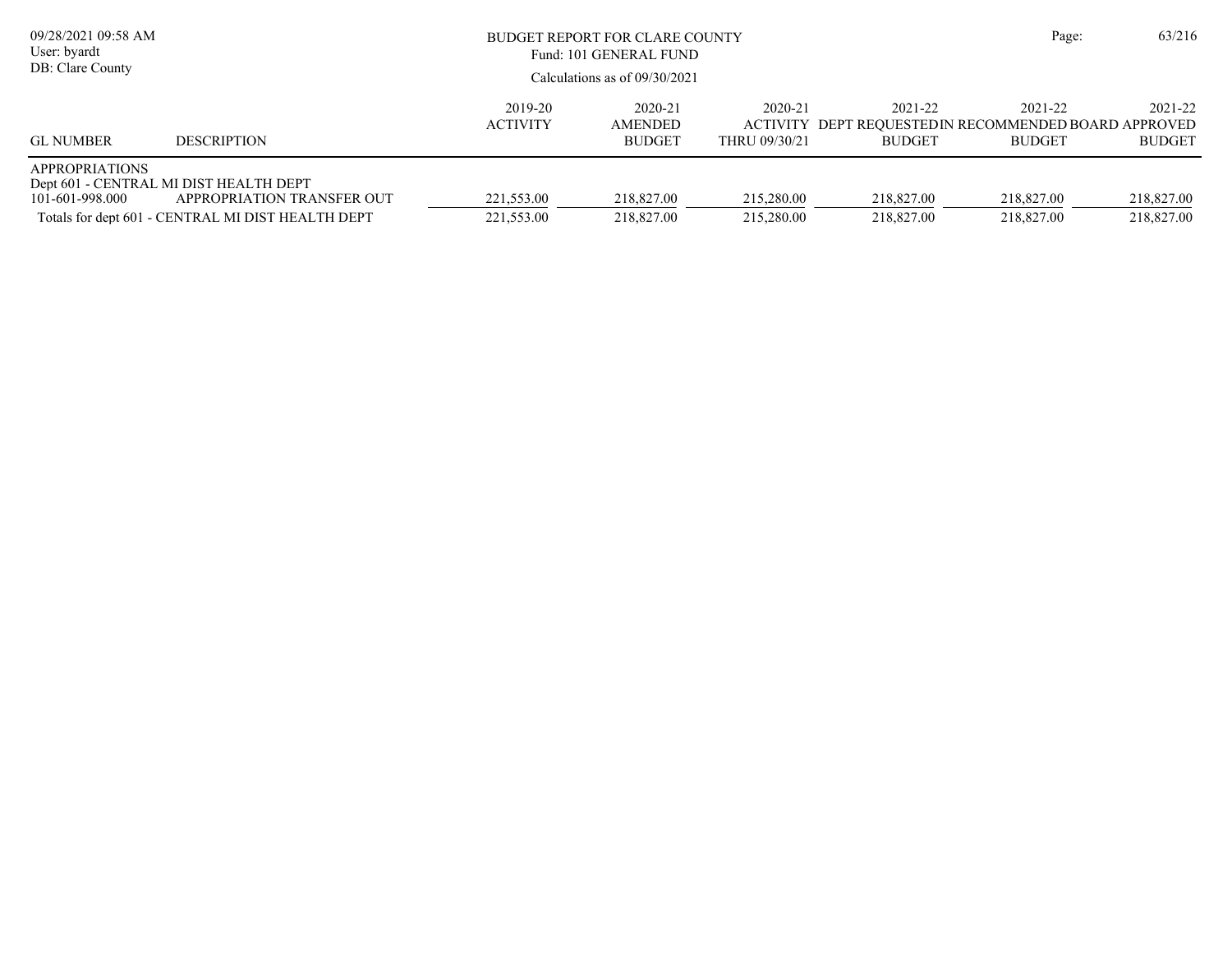| 09/28/2021 09:58 AM<br>User: byardt<br>DB: Clare County                    |                                                              |                            | BUDGET REPORT FOR CLARE COUNTY<br>Fund: 101 GENERAL FUND<br>Calculations as of 09/30/2021 |                          |                          |                                                                                  | 64/216<br>Page:          |
|----------------------------------------------------------------------------|--------------------------------------------------------------|----------------------------|-------------------------------------------------------------------------------------------|--------------------------|--------------------------|----------------------------------------------------------------------------------|--------------------------|
| <b>GL NUMBER</b>                                                           | <b>DESCRIPTION</b>                                           | 2019-20<br><b>ACTIVITY</b> | 2020-21<br>AMENDED<br><b>BUDGET</b>                                                       | 2020-21<br>THRU 09/30/21 | 2021-22<br><b>BUDGET</b> | 2021-22<br>ACTIVITY DEPT REQUESTEDIN RECOMMENDED BOARD APPROVED<br><b>BUDGET</b> | 2021-22<br><b>BUDGET</b> |
| <b>APPROPRIATIONS</b><br>Dept 605 - CONTAGIOUS DISEASES<br>101-605-835.000 | HEALTH SERVICES<br>Totals for dept 605 - CONTAGIOUS DISEASES | 176.00<br>176.00           | 700.00<br>700.00                                                                          | 725.00<br>725.00         | 300.00<br>300.00         | 300.00<br>300.00                                                                 | 300.00<br>300.00         |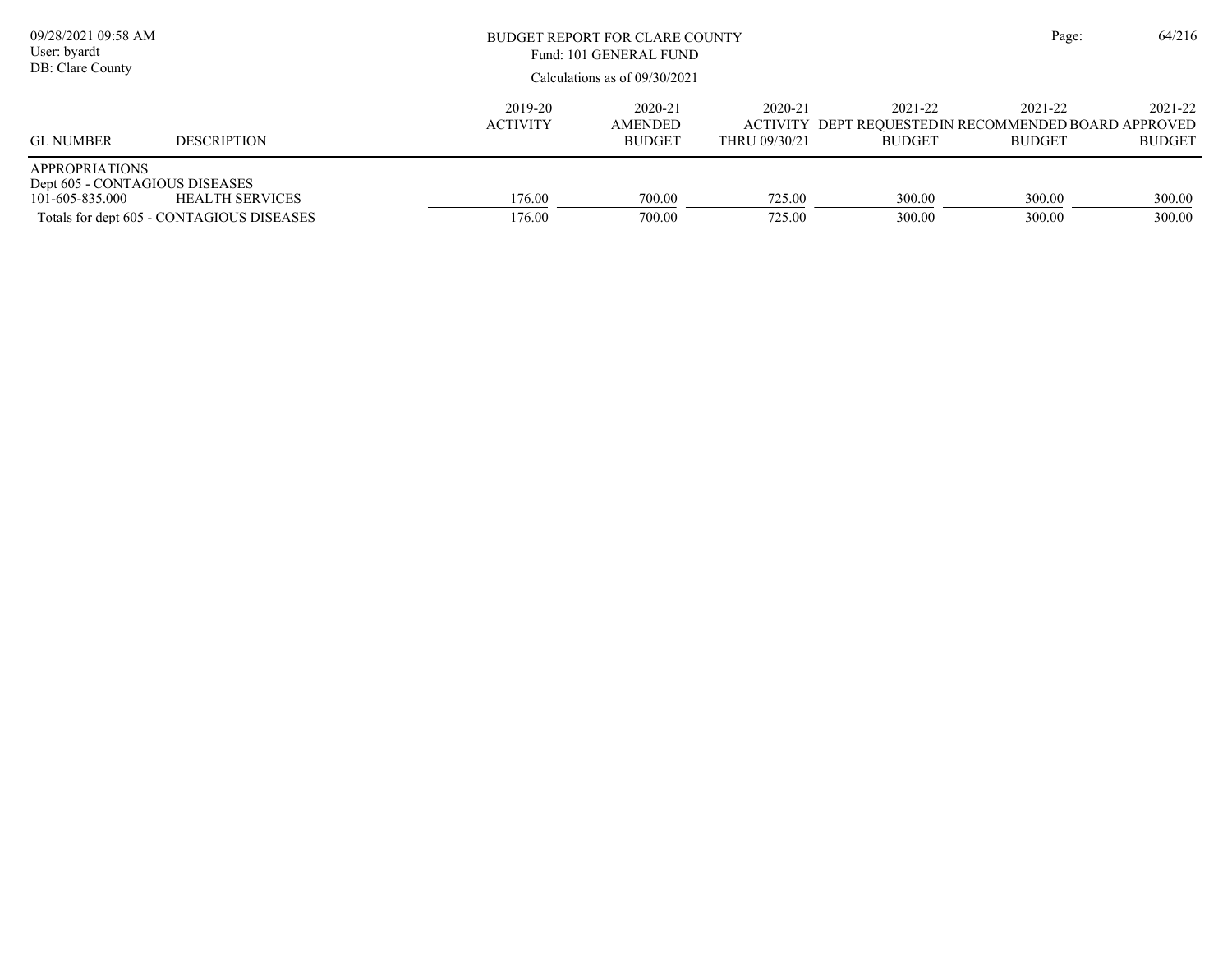| 09/28/2021 09:58 AM<br>User: byardt<br>DB: Clare County                |                                                                |                            | BUDGET REPORT FOR CLARE COUNTY<br>Fund: 101 GENERAL FUND<br>Calculations as of $09/30/2021$ |                          |                          |                                                                                  |                          |  |
|------------------------------------------------------------------------|----------------------------------------------------------------|----------------------------|---------------------------------------------------------------------------------------------|--------------------------|--------------------------|----------------------------------------------------------------------------------|--------------------------|--|
| <b>GL NUMBER</b>                                                       | <b>DESCRIPTION</b>                                             | 2019-20<br><b>ACTIVITY</b> | 2020-21<br><b>AMENDED</b><br><b>BUDGET</b>                                                  | 2020-21<br>THRU 09/30/21 | 2021-22<br><b>BUDGET</b> | 2021-22<br>ACTIVITY DEPT REQUESTEDIN RECOMMENDED BOARD APPROVED<br><b>BUDGET</b> | 2021-22<br><b>BUDGET</b> |  |
| <b>APPROPRIATIONS</b><br>Dept 631 - SUBSTANCE ABUSE<br>101-631-998.001 | <b>CONVENTION TAX</b><br>Totals for dept 631 - SUBSTANCE ABUSE | 53,430.42<br>53,430.42     | 50,343.00<br>50,343.00                                                                      | 54,035.92<br>54,035.92   | 51,428.00<br>51,428.00   | 51,428.00<br>51,428.00                                                           | 51,428.00<br>51,428.00   |  |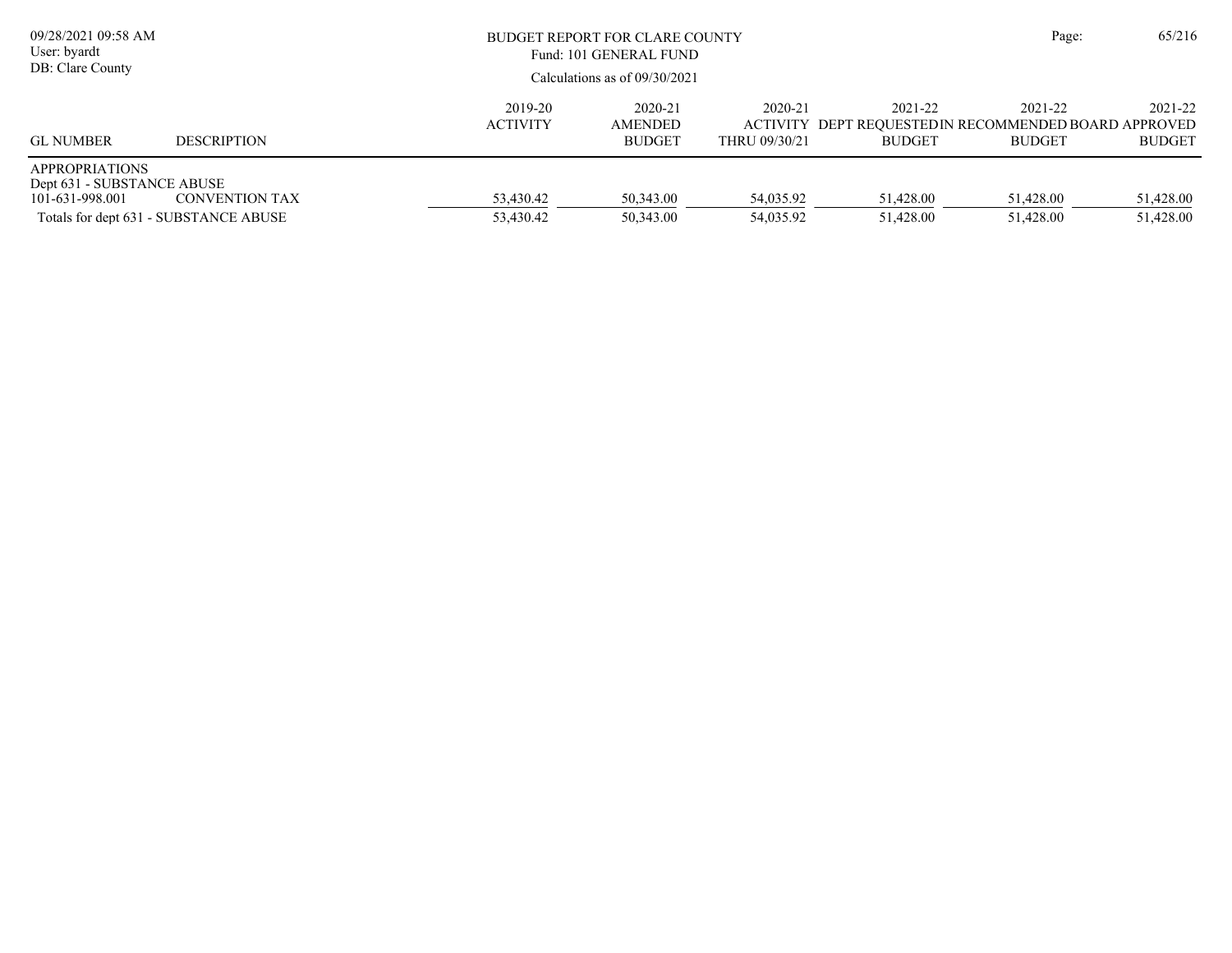| 09/28/2021 09:58 AM<br>User: byardt<br>DB: Clare County                                                       |                                                                                                                     |                                                 | BUDGET REPORT FOR CLARE COUNTY<br>Fund: 101 GENERAL FUND<br>Calculations as of 09/30/2021 |                                                 |                                                                         | Page:                                           | 66/216                                          |
|---------------------------------------------------------------------------------------------------------------|---------------------------------------------------------------------------------------------------------------------|-------------------------------------------------|-------------------------------------------------------------------------------------------|-------------------------------------------------|-------------------------------------------------------------------------|-------------------------------------------------|-------------------------------------------------|
| <b>GL NUMBER</b>                                                                                              | <b>DESCRIPTION</b>                                                                                                  | 2019-20<br><b>ACTIVITY</b>                      | 2020-21<br><b>AMENDED</b><br><b>BUDGET</b>                                                | 2020-21<br><b>ACTIVITY</b><br>THRU 09/30/21     | 2021-22<br>DEPT REOUESTEDIN RECOMMENDED BOARD APPROVED<br><b>BUDGET</b> | 2021-22<br><b>BUDGET</b>                        | 2021-22<br><b>BUDGET</b>                        |
| <b>APPROPRIATIONS</b><br>Dept 648 - MEDICAL EXAMINER<br>101-648-801.000<br>101-648-801.001<br>101-648-806.000 | <b>CONTRACTED SERVICES</b><br><b>MED ADMIN SERVICES</b><br><b>ADMINSTRATIVE FEES</b>                                | 22,567.50<br>4.025.00                           | 23,517.00<br>2,500.00                                                                     | 23.244.48<br>2.237.50                           | 850.00<br>15,517.00<br>1.650.00                                         | 850.00<br>15.517.00<br>1,650.00                 | 850.00<br>15,517.00<br>1,650.00                 |
| 101-648-835.000<br>101-648-837.000<br>101-648-864.000                                                         | <b>SERVICE &amp; INVESTIGATIONS</b><br><b>AUTOPSIES</b><br>MILEAGE/TRAVEL<br>Totals for dept 648 - MEDICAL EXAMINER | 13.930.00<br>36,989.82<br>3,719.43<br>81.231.75 | 11.000.00<br>35,989.00<br>2,807.00<br>75,813.00                                           | 10.140.08<br>32,402.50<br>2,470.41<br>70.494.97 | 11.000.00<br>38,000.00<br>2,807.00<br>69.824.00                         | 11.000.00<br>38,000.00<br>2,807.00<br>69,824.00 | 11,000.00<br>38,000.00<br>2,807.00<br>69.824.00 |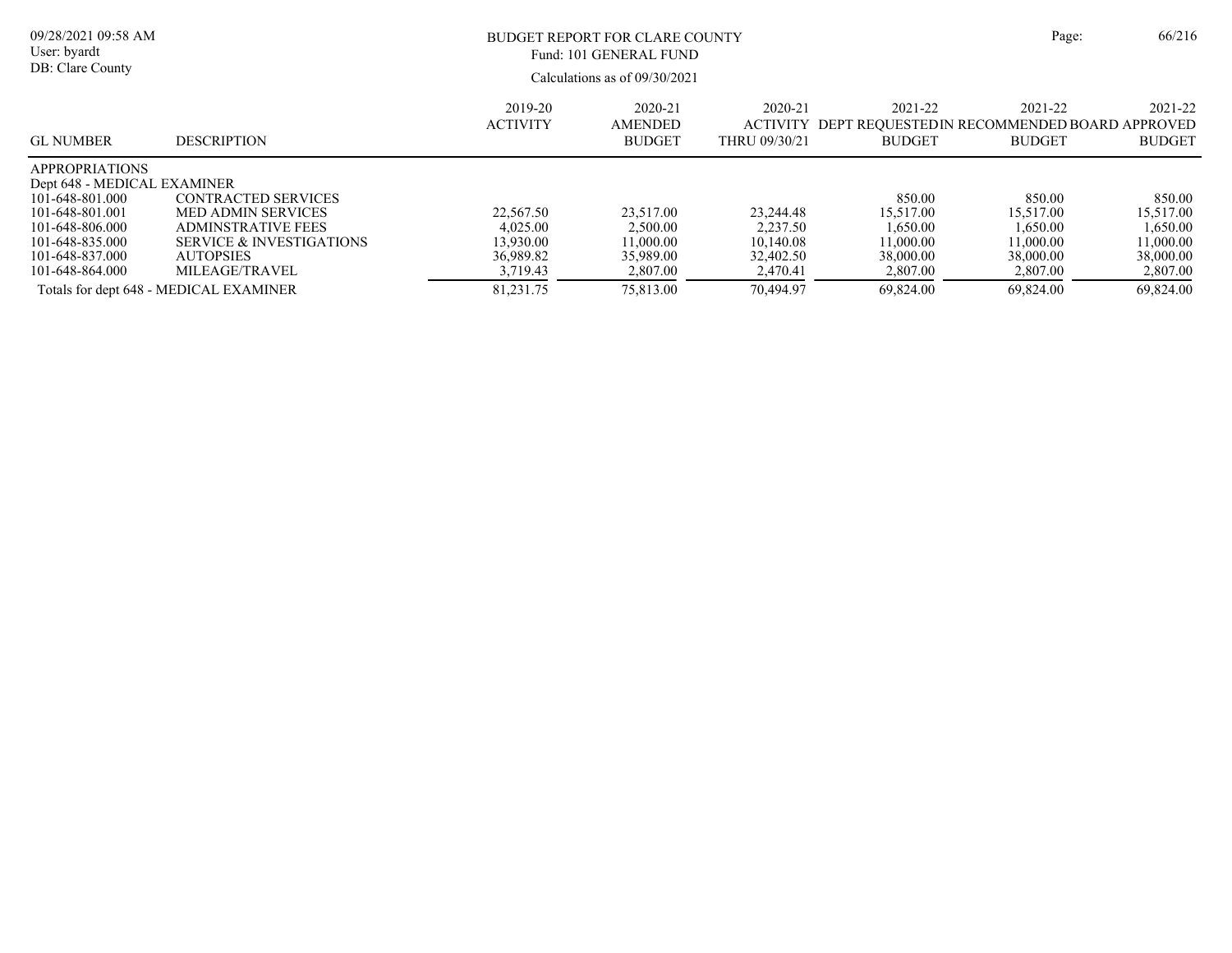| 09/28/2021 09:58 AM<br>User: byardt<br>DB: Clare County |                                                                                                                                 | BUDGET REPORT FOR CLARE COUNTY<br>Fund: 101 GENERAL FUND<br>Calculations as of $09/30/2021$ |                                     |                          |                          |                                                                                   | 67/216                   |
|---------------------------------------------------------|---------------------------------------------------------------------------------------------------------------------------------|---------------------------------------------------------------------------------------------|-------------------------------------|--------------------------|--------------------------|-----------------------------------------------------------------------------------|--------------------------|
| <b>GL NUMBER</b>                                        | <b>DESCRIPTION</b>                                                                                                              | 2019-20<br><b>ACTIVITY</b>                                                                  | 2020-21<br>AMENDED<br><b>BUDGET</b> | 2020-21<br>THRU 09/30/21 | 2021-22<br><b>BUDGET</b> | 2021-22<br>ACTIVITY DEPT REOUESTED IN RECOMMENDED BOARD APPROVED<br><b>BUDGET</b> | 2021-22<br><b>BUDGET</b> |
| <b>APPROPRIATIONS</b><br>101-649-998.000                | Dept 649 - CENTRAL MI COMM. MENTAL HEALTH<br>APPROPRIATION TRANSFER OUT<br>Totals for dept 649 - CENTRAL MI COMM. MENTAL HEALTH | 139,000.00<br>139,000.00                                                                    | 139,000.00<br>139,000.00            | 139,000.00<br>139,000.00 | 139,000.00<br>139,000.00 | 139,000.00<br>139,000.00                                                          | 139,000.00<br>139,000.00 |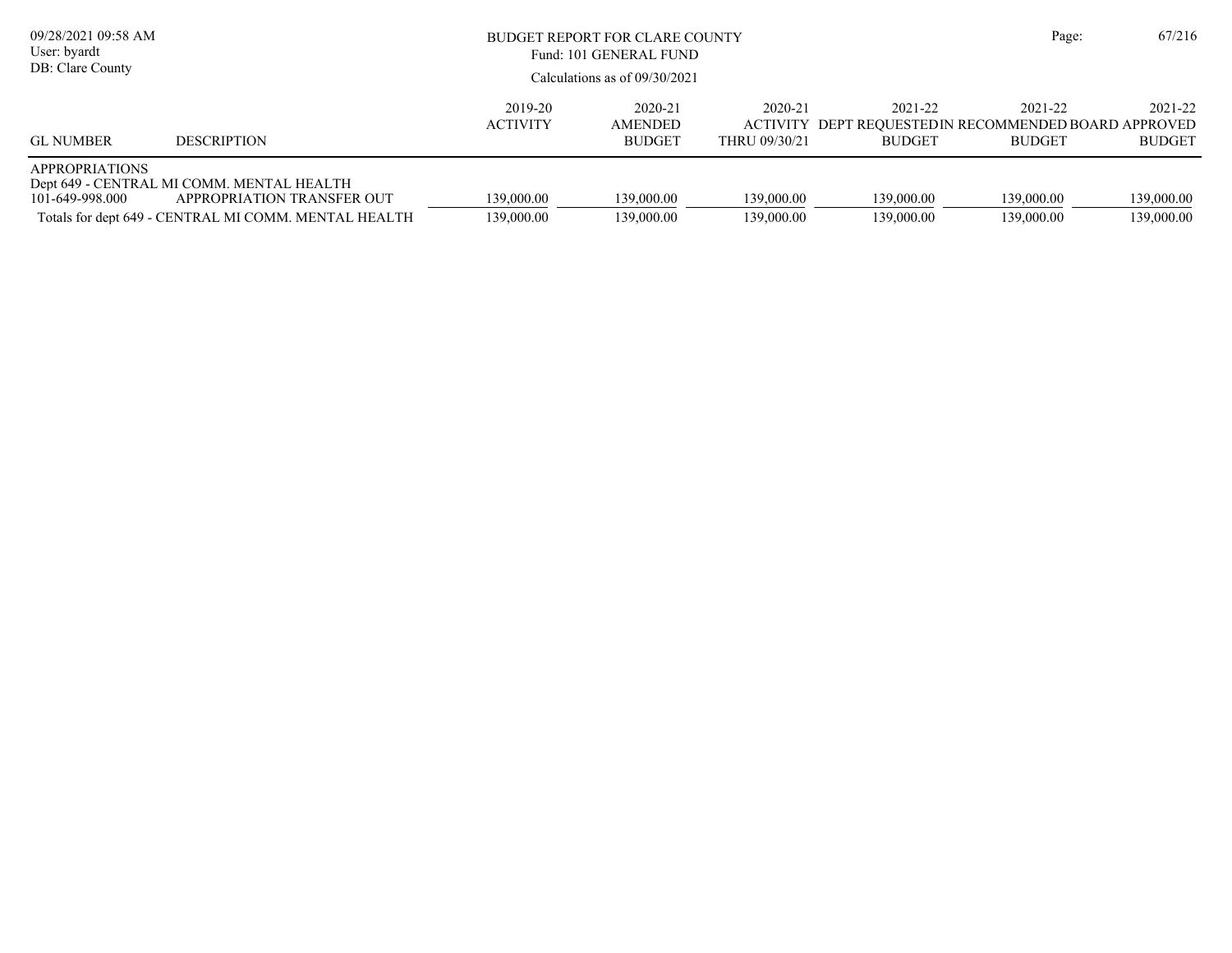| 09/28/2021 09:58 AM<br>User: byardt<br>DB: Clare County                                    |                                                                                          | BUDGET REPORT FOR CLARE COUNTY<br>Fund: 101 GENERAL FUND<br>Calculations as of $09/30/2021$ |                                            |                                             |                                                                         |                                  |                                  |  |  |
|--------------------------------------------------------------------------------------------|------------------------------------------------------------------------------------------|---------------------------------------------------------------------------------------------|--------------------------------------------|---------------------------------------------|-------------------------------------------------------------------------|----------------------------------|----------------------------------|--|--|
| <b>GL NUMBER</b>                                                                           | <b>DESCRIPTION</b>                                                                       | 2019-20<br><b>ACTIVITY</b>                                                                  | 2020-21<br><b>AMENDED</b><br><b>BUDGET</b> | 2020-21<br><b>ACTIVITY</b><br>THRU 09/30/21 | 2021-22<br>DEPT REOUESTEDIN RECOMMENDED BOARD APPROVED<br><b>BUDGET</b> | 2021-22<br><b>BUDGET</b>         | 2021-22<br><b>BUDGET</b>         |  |  |
| <b>APPROPRIATIONS</b><br>Dept 681 - VETERANS BURIALS<br>101-681-833.000<br>101-681-834.000 | <b>BURIALS</b><br><b>HEADSTONE SETTING FEE</b><br>Totals for dept 681 - VETERANS BURIALS | 5.475.00<br>175.00<br>5,650.00                                                              | 9.100.00<br>200.00<br>9,300.00             | 8,700.00<br>100.00<br>8,800.00              | 10,000.00<br>800.00<br>10,800.00                                        | 10,000.00<br>800.00<br>10,800.00 | 10,000.00<br>800.00<br>10,800.00 |  |  |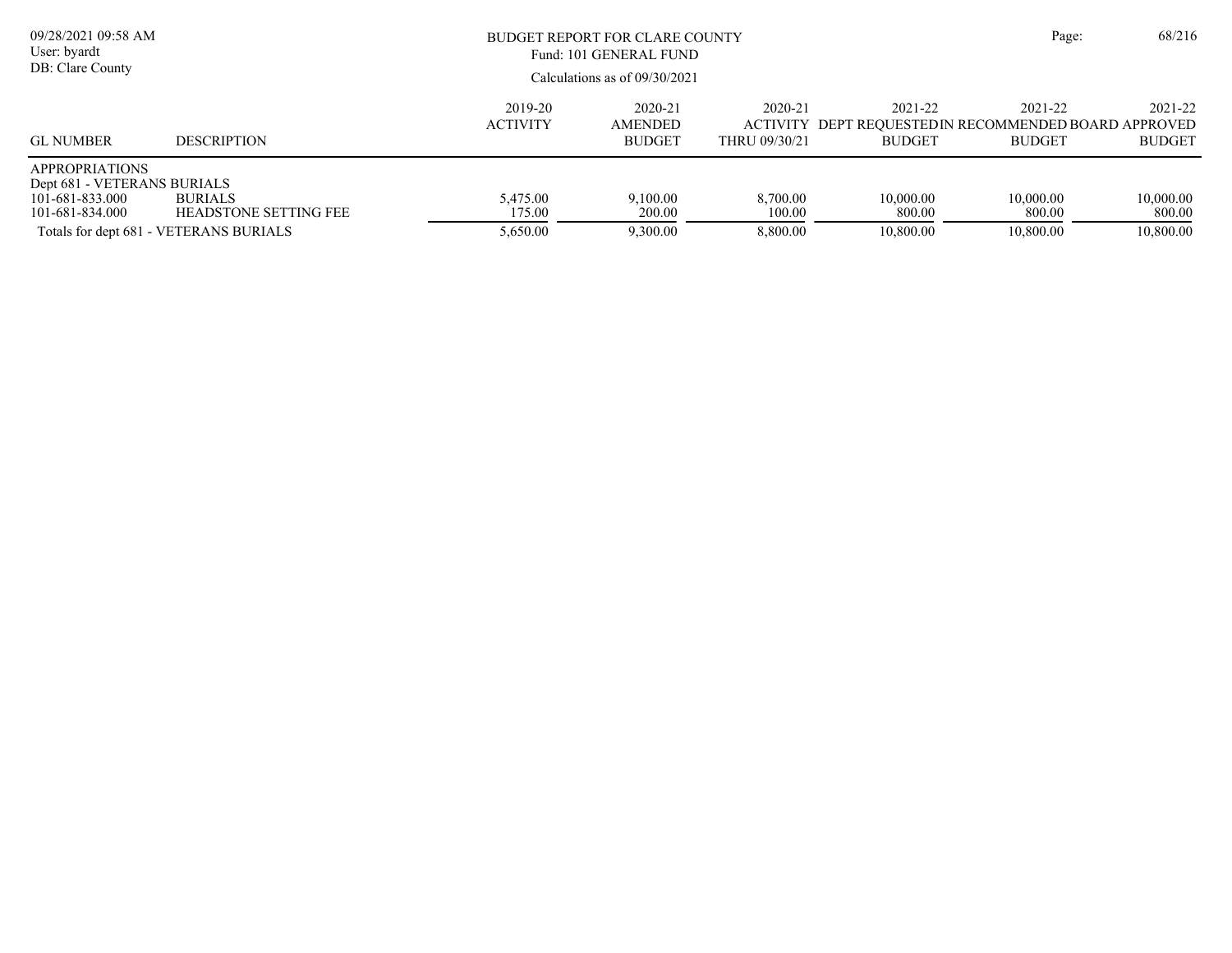#### 09/28/2021 09:58 AM User: byardt DB: Clare County

### BUDGET REPORT FOR CLARE COUNTY Page: 69/216 Fund: 101 GENERAL FUND

|                             |                                                               | 2019-20         | 2020-21                         | 2020-21                          | 2021-22       | 2021-22                                                       | 2021-22       |
|-----------------------------|---------------------------------------------------------------|-----------------|---------------------------------|----------------------------------|---------------|---------------------------------------------------------------|---------------|
| <b>GL NUMBER</b>            | <b>DESCRIPTION</b>                                            | <b>ACTIVITY</b> | <b>AMENDED</b><br><b>BUDGET</b> | <b>ACTIVITY</b><br>THRU 09/30/21 | <b>BUDGET</b> | DEPT REQUESTED IN RECOMMENDED BOARD APPROVED<br><b>BUDGET</b> | <b>BUDGET</b> |
| <b>APPROPRIATIONS</b>       |                                                               |                 |                                 |                                  |               |                                                               |               |
| Dept 682 - VETERANS AFFAIRS |                                                               |                 |                                 |                                  |               |                                                               |               |
| 101-682-702.000             | <b>DIRECTOR SALARY</b>                                        | 29,981.65       | 26,960.00                       | 31,392.93                        | 27,775.00     | 27,775.00                                                     | 27,775.00     |
| 101-682-704.000             | <b>ASSISTANT SALARY</b>                                       | 18,438.62       |                                 |                                  |               |                                                               |               |
| $101 - 682 - 705.000$ *     | <b>PART TIME</b>                                              |                 |                                 |                                  | 15,124.00     | 15,125.00                                                     | 15,125.00     |
| 101-682-710.000             | <b>FICA EXPENSE</b>                                           | 3,282.81        | 1,999.00                        | 2,054.08                         | 2,659.70      | 2,660.00                                                      | 2,660.00      |
| 101-682-711.000             | MEDICARE EXPENSE                                              | 767.76          | 475.00                          | 480.38                           | 622.03        | 623.00                                                        | 623.00        |
| 101-682-715.000             | <b>HEALTH INSURANCE</b>                                       | 5,073.00        | 3,585.00                        | 3,204.00                         | 3,200.00      | 3,200.00                                                      | 3,200.00      |
| 101-682-717.000             | <b>LIFE INSURANCE</b>                                         | 80.92           | 73.00                           | 61.88                            | 57.12         | 58.00                                                         | 58.00         |
| 101-682-720.000             | <b>VACATIONS</b>                                              | 418.59          |                                 |                                  |               |                                                               |               |
| 101-682-721.000             | <b>SICK LEAVE</b>                                             | 567.21          |                                 |                                  |               |                                                               |               |
| 101-682-727.000             | <b>OFFICE SUPPLIES</b>                                        | 2,844.86        | 2,000.00                        | 1,540.21                         | 2,000.00      | 2,000.00                                                      | 2,000.00      |
| 101-682-814.000             | DUES & SUBSCRIPTIONS                                          | 125.24          | 250.00                          | 186.68                           | 200.00        | 200.00                                                        | 200.00        |
| 101-682-852.000             | <b>TELEPHONE</b>                                              | 176.62          | 160.00                          | 130.06                           | 520.00        | 520.00                                                        | 520.00        |
| 101-682-864.000             | <b>TRAVEL &amp; EXPENSE</b>                                   | 423.21          | 420.00                          | 97.75                            | 2,000.00      | 2,000.00                                                      | 2,000.00      |
| 101-682-900.000             | <b>ADVERTISING</b>                                            | 37,736.86       |                                 |                                  |               |                                                               |               |
| 101-682-978.000             | NEW EQUIPMENT                                                 | 3,093.83        |                                 |                                  |               |                                                               |               |
|                             | Totals for dept 682 - VETERANS AFFAIRS                        | 103,011.18      | 35,922.00                       | 39,147.97                        | 54,157.85     | 54,161.00                                                     | 54,161.00     |
|                             | * NOTES TO BUDGET: DEPARTMENT 682 VETERANS AFFAIRS            |                 |                                 |                                  |               |                                                               |               |
| 705.000                     | PART TIME                                                     |                 |                                 |                                  |               |                                                               |               |
|                             | <b>FOOTNOTE AMOUNTS:</b>                                      |                 |                                 |                                  | 15,124.00     |                                                               |               |
|                             | PART TIME = 21 HRS/WK $\omega$ \$13.85/HR<br>DEPT '682' TOTAL |                 |                                 |                                  | 15,124.00     |                                                               |               |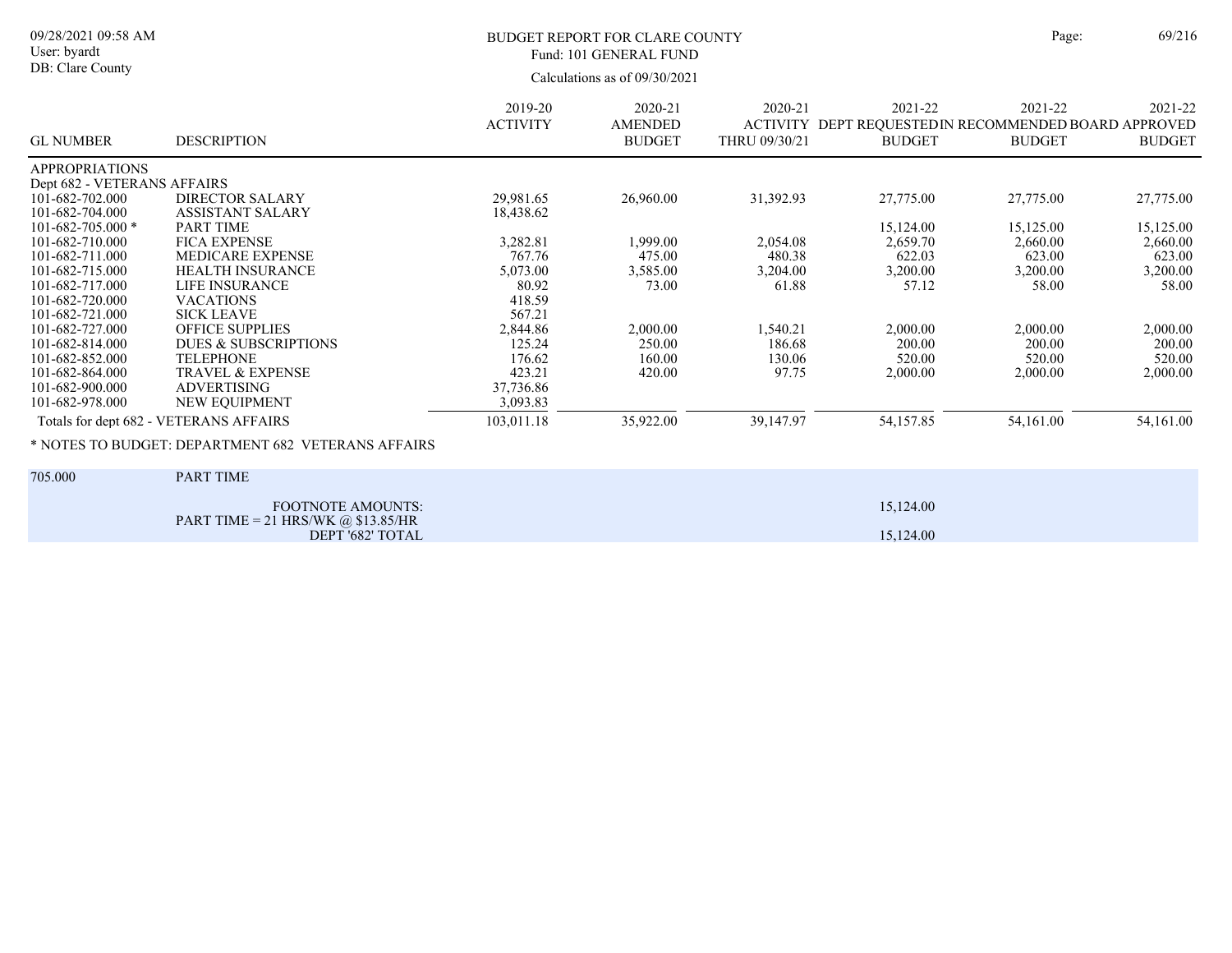| 09/28/2021 09:58 AM<br>User: byardt<br>DB: Clare County | BUDGET REPORT FOR CLARE COUNTY<br>Fund: 101 GENERAL FUND<br>Calculations as of 09/30/2021 |                            |                                            |                                             |                                                                          |                          | 70/216                   |
|---------------------------------------------------------|-------------------------------------------------------------------------------------------|----------------------------|--------------------------------------------|---------------------------------------------|--------------------------------------------------------------------------|--------------------------|--------------------------|
|                                                         |                                                                                           |                            |                                            |                                             |                                                                          |                          |                          |
| <b>GL NUMBER</b>                                        | <b>DESCRIPTION</b>                                                                        | 2019-20<br><b>ACTIVITY</b> | 2020-21<br><b>AMENDED</b><br><b>BUDGET</b> | 2020-21<br><b>ACTIVITY</b><br>THRU 09/30/21 | 2021-22<br>DEPT REQUESTED IN RECOMMENDED BOARD APPROVED<br><b>BUDGET</b> | 2021-22<br><b>BUDGET</b> | 2021-22<br><b>BUDGET</b> |
| <b>APPROPRIATIONS</b>                                   |                                                                                           |                            |                                            |                                             |                                                                          |                          |                          |
| $101 - 728 - 956.000$ *                                 | Dept 728 - MIDDLE MICHIGAN DEVELOPMENT AP<br>ECON DEV - MMDC APPROP                       | 12,500.00                  | 12,500.00                                  | 12,500.00                                   | 12,500.00                                                                | 12,500.00                | 12,500.00                |
|                                                         | Totals for dept 728 - MIDDLE MICHIGAN DEVELOPMENT AP                                      | 12,500.00                  | 12,500.00                                  | 12,500.00                                   | 12,500.00                                                                | 12,500.00                | 12,500.00                |
|                                                         | * NOTES TO BUDGET: DEPARTMENT 728 MIDDLE MICHIGAN DEVELOPMENT AP                          |                            |                                            |                                             |                                                                          |                          |                          |
| 956.000                                                 | <b>ECON DEV - MMDC APPROP</b>                                                             |                            |                                            |                                             |                                                                          |                          |                          |
|                                                         | REIMBURSED BY COMMUNITY DEVELOPMENT                                                       |                            |                                            |                                             |                                                                          |                          |                          |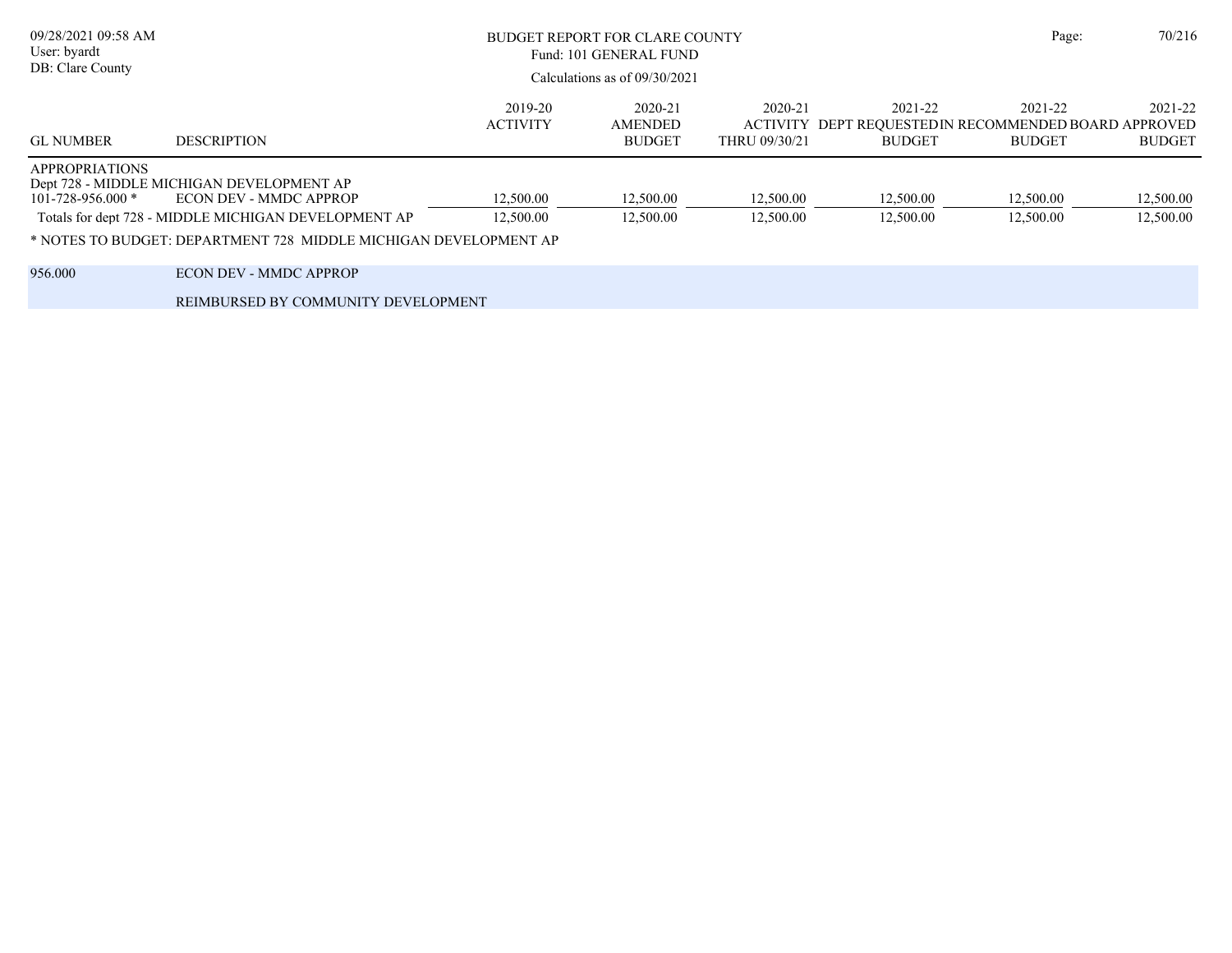| 09/28/2021 09:58 AM<br>User: byardt<br>DB: Clare County                   |                                                              |                            | BUDGET REPORT FOR CLARE COUNTY<br>Fund: 101 GENERAL FUND<br>Calculations as of $09/30/2021$ |                          |                                                                                   |                          |                          |
|---------------------------------------------------------------------------|--------------------------------------------------------------|----------------------------|---------------------------------------------------------------------------------------------|--------------------------|-----------------------------------------------------------------------------------|--------------------------|--------------------------|
| <b>GL NUMBER</b>                                                          | <b>DESCRIPTION</b>                                           | 2019-20<br><b>ACTIVITY</b> | 2020-21<br>AMENDED<br><b>BUDGET</b>                                                         | 2020-21<br>THRU 09/30/21 | 2021-22<br>ACTIVITY DEPT REQUESTED IN RECOMMENDED BOARD APPROVED<br><b>BUDGET</b> | 2021-22<br><b>BUDGET</b> | 2021-22<br><b>BUDGET</b> |
| <b>APPROPRIATIONS</b><br>Dept 751 - PARKS & RECREATION<br>101-751-852.000 | <b>TELEPHONE</b><br>Totals for dept 751 - PARKS & RECREATION | (2.00)<br>(2.00)           |                                                                                             |                          |                                                                                   |                          |                          |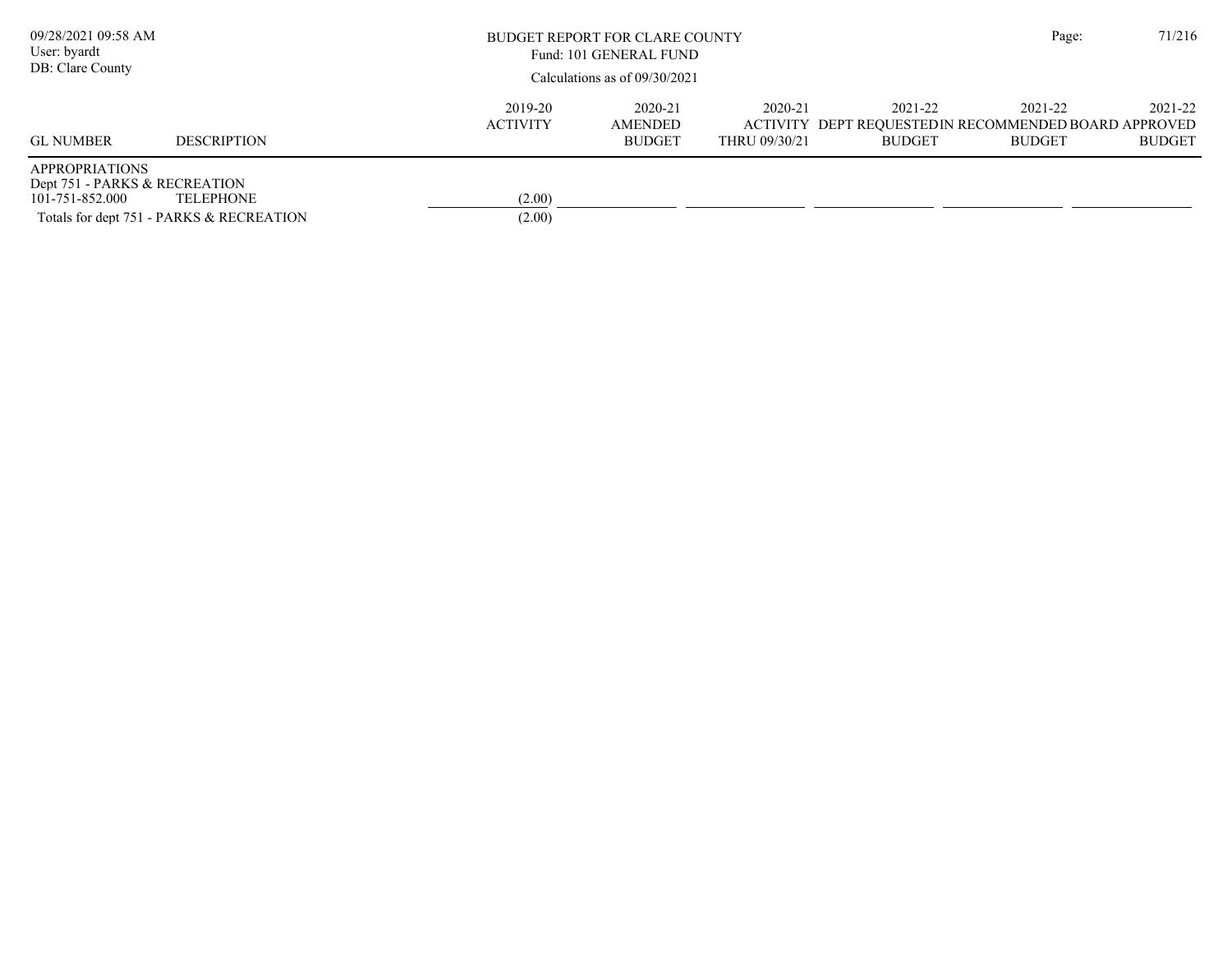#### 09/28/2021 09:58 AM User: byardt

# DB: Clare County

### BUDGET REPORT FOR CLARE COUNTY Page:  $72/216$ Fund: 101 GENERAL FUND

| <b>GL NUMBER</b>                        | <b>DESCRIPTION</b>                 | 2019-20<br><b>ACTIVITY</b> | 2020-21<br><b>AMENDED</b><br><b>BUDGET</b> | 2020-21<br><b>ACTIVITY</b><br>THRU 09/30/21 | 2021-22<br>DEPT REQUESTEDIN RECOMMENDED BOARD APPROVED<br><b>BUDGET</b> | 2021-22<br><b>BUDGET</b> | 2021-22<br><b>BUDGET</b> |
|-----------------------------------------|------------------------------------|----------------------------|--------------------------------------------|---------------------------------------------|-------------------------------------------------------------------------|--------------------------|--------------------------|
| <b>APPROPRIATIONS</b>                   |                                    |                            |                                            |                                             |                                                                         |                          |                          |
| Dept 851 - INSURANCE & BONDS            |                                    |                            |                                            |                                             |                                                                         |                          |                          |
| 101-851-716.001                         | <b>HEALTH INS-COBRA</b>            | 7.240.52                   |                                            | (118.50)                                    |                                                                         |                          |                          |
| 101-851-716.002                         | HEALTH INS-SERVICE FEES/PCORI FEI  | 320.95                     | 350.00                                     | 322.58                                      | 350.00                                                                  | 350.00                   | 350.00                   |
| 101-851-716.004                         | <b>HEALTH INSURANCE - RETIREES</b> | 21,963.64                  | 40,687.00                                  | 37,712.89                                   | 41,000.00                                                               | 38,000.00                | 38,000.00                |
| 101-851-716.006                         | FLEX REIMBURSEMENT                 |                            | 661.00                                     | 482.90                                      | 500.00                                                                  | 500.00                   | 500.00                   |
| 101-851-716.007                         | HEALTH ACH REIMBURSEMENT           | 309,919.74                 | 300,000.00                                 | 233,236.66                                  | 300,000.00                                                              | 300,000.00               | 290,000.00               |
| 101-851-716.008                         | SMART CARD REIMBURSEMENT           | 14,058.50                  | 11,935.00                                  | 4,500.00                                    | 12,000.00                                                               | 10,000.00                | 10,000.00                |
| 101-851-716.009                         | <b>ADMIN FEES</b>                  | 8,978.00                   | 9,500.00                                   | 5,836.53                                    | 8,500.00                                                                | 7,000.00                 | 7,000.00                 |
| 101-851-716.010                         | <b>A2CT PROGRAM</b>                | 190.00                     | 300.00                                     | 60.00                                       | 300.00                                                                  | 300.00                   | 300.00                   |
| 101-851-716.011                         | <b>WELLNESS PROGRAM</b>            |                            | 1,500.00                                   | 1,220.05                                    | 1,500.00                                                                | 1,500.00                 | 1,500.00                 |
| 101-851-718.000                         | COUNTY PORTION-RETIREMENT          | 702,947.79                 | 781,014.36                                 | 805,942.61                                  | 820,000.00                                                              | 780,000.00               | 780,000.00               |
| 101-851-723.000                         | COUNTY PORTION UNEMPLOY COMP       |                            | 2,000.00                                   | 1,544.90                                    |                                                                         |                          |                          |
| 101-851-724.000                         | WORKMANS COMPENSATION              | 102,816.58                 | 92.184.64                                  | 95,373.15                                   | 110.185.00                                                              | 100,000.00               | 100,000.00               |
| 101-851-864.000                         | LUNCH & MILEAGE TO MEETINGS        |                            |                                            | 615.00                                      |                                                                         |                          |                          |
| 101-851-914.000                         | LIABILITY                          | 223,072.28                 | 241,945.00                                 | 241,945.00                                  | 240,000.00                                                              | 240,000.00               | 240,000.00               |
| Totals for dept 851 - INSURANCE & BONDS |                                    | 1,391,508.00               | 1,482,077.00                               | 1,428,673.77                                | 1,534,335.00                                                            | 1,477,650.00             | 1,467,650.00             |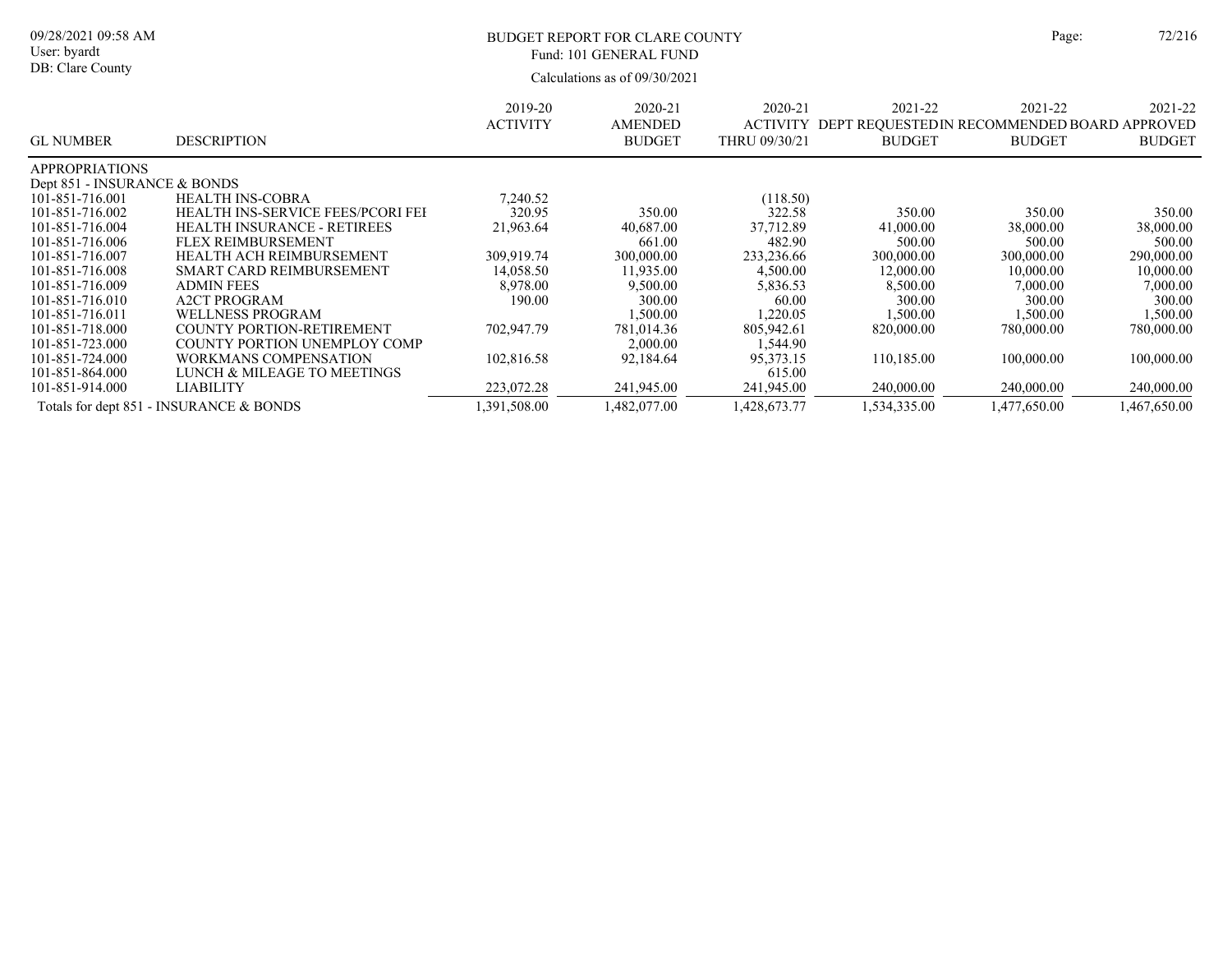| 09/28/2021 09:58 AM<br>User: byardt<br>DB: Clare County                                          |                                                                                                |                            | BUDGET REPORT FOR CLARE COUNTY<br>Fund: 101 GENERAL FUND |                          |                                                                                   |                          |                          |
|--------------------------------------------------------------------------------------------------|------------------------------------------------------------------------------------------------|----------------------------|----------------------------------------------------------|--------------------------|-----------------------------------------------------------------------------------|--------------------------|--------------------------|
|                                                                                                  |                                                                                                |                            | Calculations as of $09/30/2021$                          |                          |                                                                                   |                          |                          |
| <b>GL NUMBER</b>                                                                                 | <b>DESCRIPTION</b>                                                                             | 2019-20<br><b>ACTIVITY</b> | 2020-21<br><b>AMENDED</b><br><b>BUDGET</b>               | 2020-21<br>THRU 09/30/21 | 2021-22<br>ACTIVITY DEPT REOUESTED IN RECOMMENDED BOARD APPROVED<br><b>BUDGET</b> | 2021-22<br><b>BUDGET</b> | 2021-22<br><b>BUDGET</b> |
| <b>APPROPRIATIONS</b><br>Dept 885 - COUNTY OUTSIDE COUNSEL<br>101-885-829.000<br>101-885-830.000 | <b>ARBITRATOR FEES</b><br><b>ATTORNEY FEES</b><br>Totals for dept 885 - COUNTY OUTSIDE COUNSEL | 39,023.69<br>39,023.69     | 1,000.00<br>26,191.00<br>27,191.00                       | 18,572.01<br>18,572.01   | 42,000.00<br>42,000.00                                                            | 42,000.00<br>42,000.00   | 42,000.00<br>42,000.00   |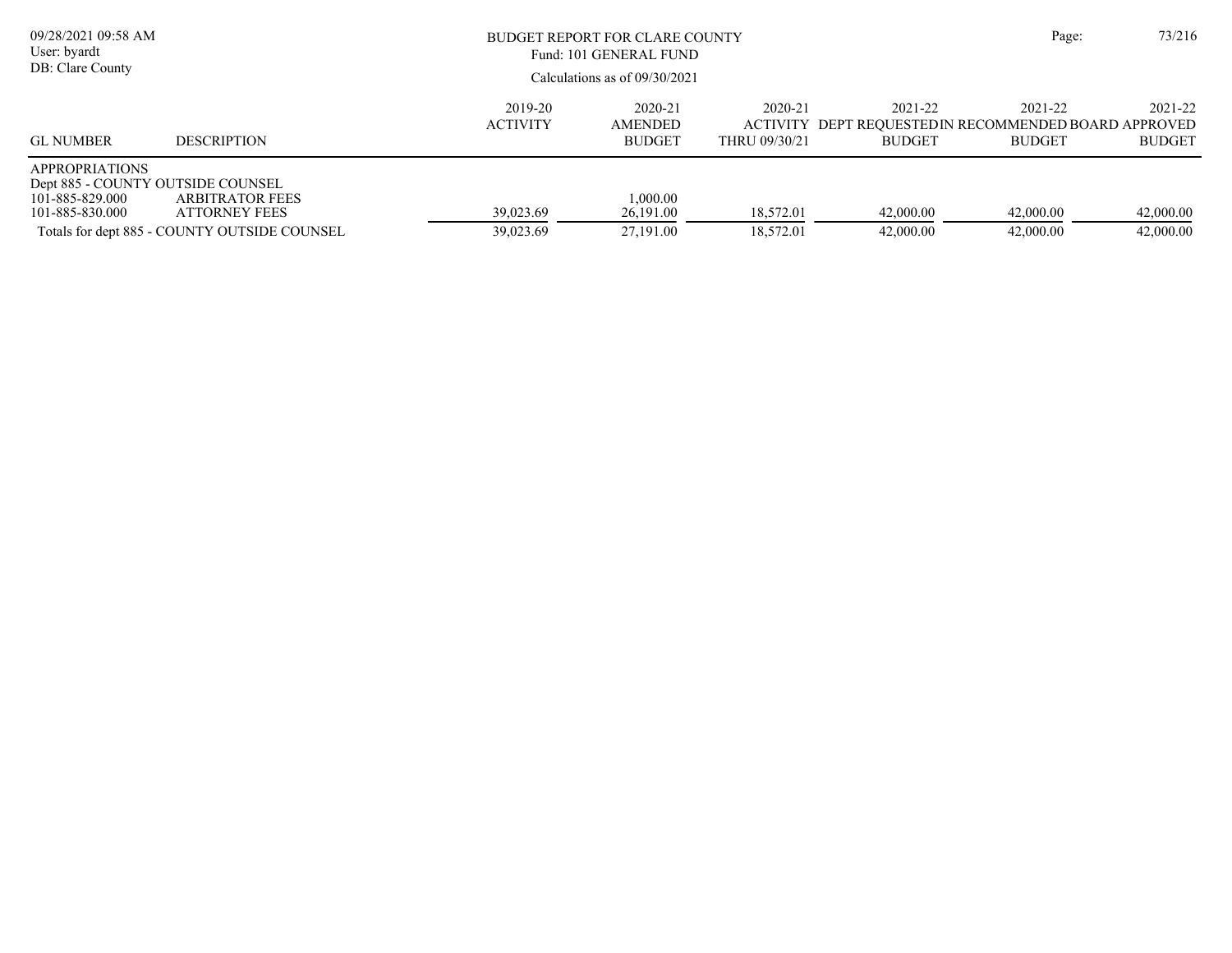| 09/28/2021 09:58 AM<br>User: byardt<br>DB: Clare County                                                 | BUDGET REPORT FOR CLARE COUNTY<br>Fund: 101 GENERAL FUND<br>Calculations as of $09/30/2021$ |                            |                                            |                                             |                                                                          | Page:                    | 74/216                   |
|---------------------------------------------------------------------------------------------------------|---------------------------------------------------------------------------------------------|----------------------------|--------------------------------------------|---------------------------------------------|--------------------------------------------------------------------------|--------------------------|--------------------------|
| <b>GL NUMBER</b>                                                                                        | <b>DESCRIPTION</b>                                                                          | 2019-20<br><b>ACTIVITY</b> | 2020-21<br><b>AMENDED</b><br><b>BUDGET</b> | 2020-21<br><b>ACTIVITY</b><br>THRU 09/30/21 | 2021-22<br>DEPT REQUESTED IN RECOMMENDED BOARD APPROVED<br><b>BUDGET</b> | 2021-22<br><b>BUDGET</b> | 2021-22<br><b>BUDGET</b> |
| <b>APPROPRIATIONS</b><br>Dept 890 - CONTINGENCY<br>101-890-956.299<br>Totals for dept 890 - CONTINGENCY | UNDISTRIBUTED BUDGETED AMOUN'.                                                              |                            | 10,437.84<br>10,437.84                     |                                             | 100,000.00<br>100,000.00                                                 | 100,000.00<br>100,000.00 | 100,000.00<br>100,000.00 |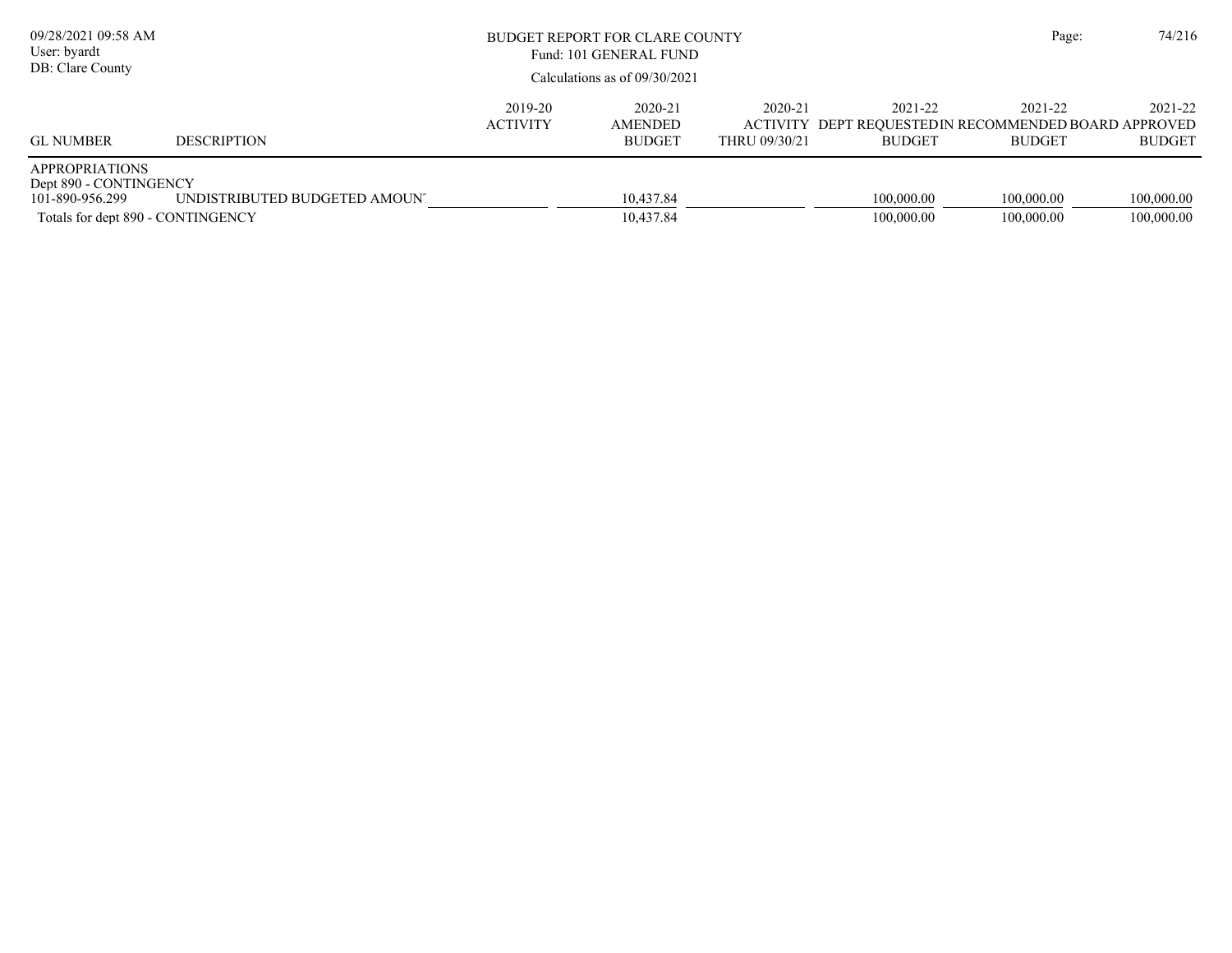| 09/28/2021 09:58 AM<br>User: byardt<br>DB: Clare County                     |                                                                  |                                                                                   | BUDGET REPORT FOR CLARE COUNTY<br>Fund: 101 GENERAL FUND<br>Calculations as of $09/30/2021$ |  |                      |                      |                      |
|-----------------------------------------------------------------------------|------------------------------------------------------------------|-----------------------------------------------------------------------------------|---------------------------------------------------------------------------------------------|--|----------------------|----------------------|----------------------|
| <b>GL NUMBER</b>                                                            | <b>DESCRIPTION</b>                                               | 2021-22<br>ACTIVITY DEPT REQUESTED IN RECOMMENDED BOARD APPROVED<br><b>BUDGET</b> | 2021-22<br><b>BUDGET</b>                                                                    |  |                      |                      |                      |
| <b>APPROPRIATIONS</b><br>Dept 895 - COST STUDY CONTRACTS<br>101-895-801.000 | STUDY EXPENDITURES<br>Totals for dept 895 - COST STUDY CONTRACTS | 15,000.00<br>15,000.00                                                            | 8,000.00<br>8,000.00                                                                        |  | 8,000.00<br>8,000.00 | 8,000.00<br>8,000.00 | 8,000.00<br>8,000.00 |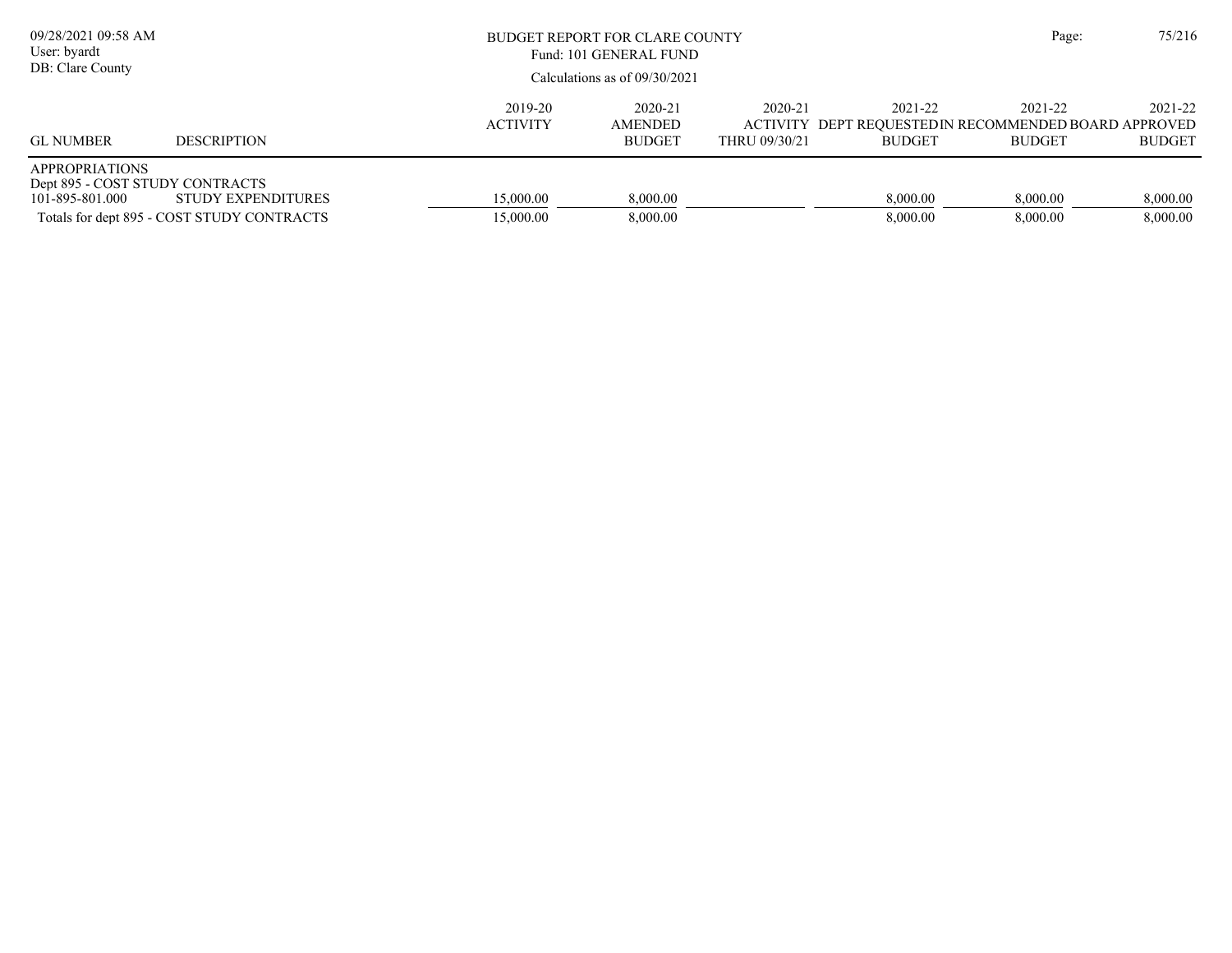| 09/28/2021 09:58 AM<br>User: byardt<br>DB: Clare County                       | BUDGET REPORT FOR CLARE COUNTY<br>Fund: 101 GENERAL FUND<br>Calculations as of $09/30/2021$ |                            |                                            |                          |                          | Page:                                                                            | 76/216                   |
|-------------------------------------------------------------------------------|---------------------------------------------------------------------------------------------|----------------------------|--------------------------------------------|--------------------------|--------------------------|----------------------------------------------------------------------------------|--------------------------|
| <b>GL NUMBER</b>                                                              | <b>DESCRIPTION</b>                                                                          | 2019-20<br><b>ACTIVITY</b> | 2020-21<br><b>AMENDED</b><br><b>BUDGET</b> | 2020-21<br>THRU 09/30/21 | 2021-22<br><b>BUDGET</b> | 2021-22<br>ACTIVITY DEPT REQUESTEDIN RECOMMENDED BOARD APPROVED<br><b>BUDGET</b> | 2021-22<br><b>BUDGET</b> |
| <b>APPROPRIATIONS</b><br>Dept 899 - TAX APPEALS ADJUSTMENT<br>101-899-962.000 | TAX APPEALS ADJUSTMENT<br>Totals for dept 899 - TAX APPEALS ADJUSTMENT                      | 617.08<br>617.08           | 2.500.00<br>2.500.00                       | 456.01<br>456.01         | 2.500.00<br>2,500.00     | 2,500.00<br>2.500.00                                                             | 2,500.00<br>2,500.00     |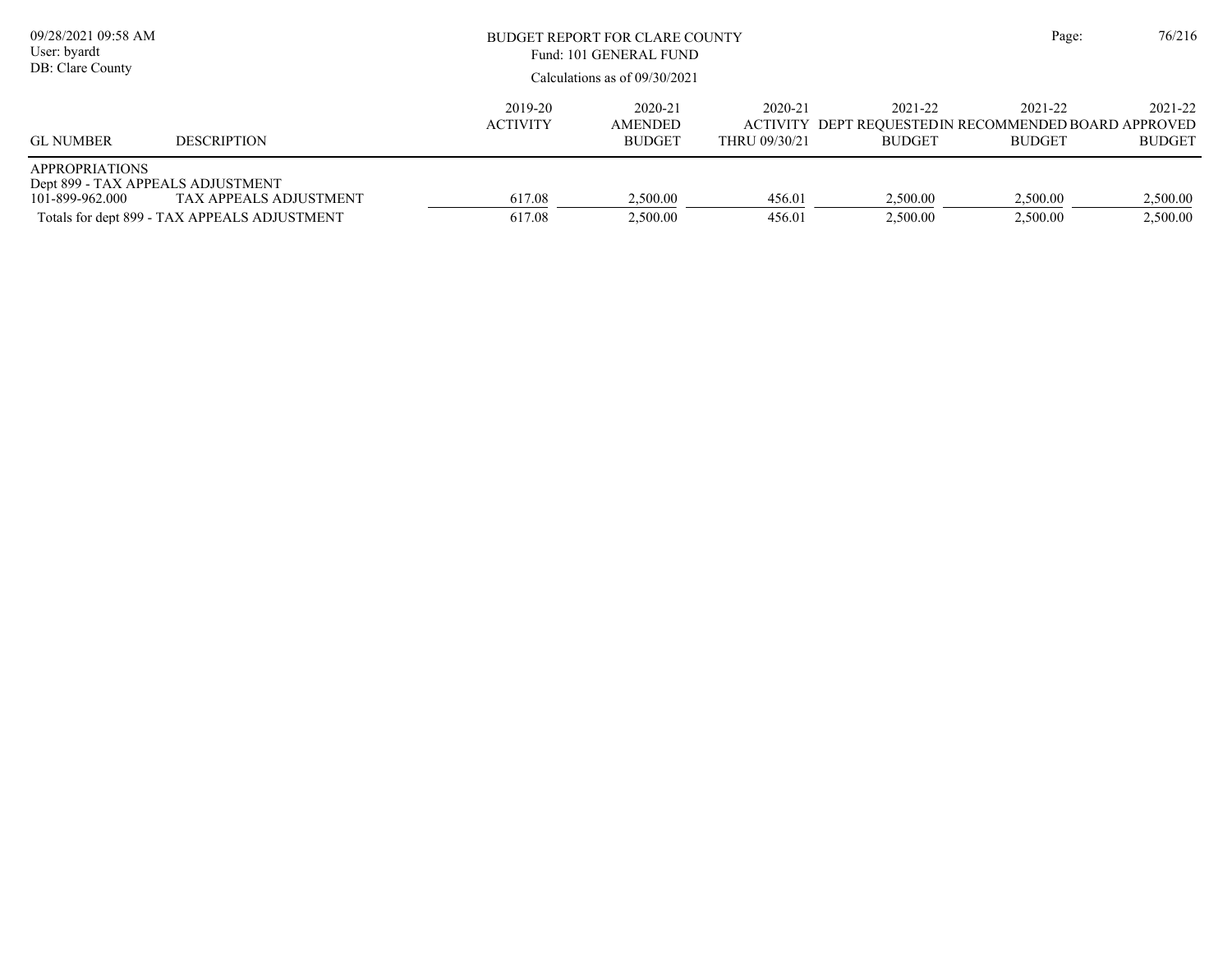| 09/28/2021 09:58 AM<br>User: byardt<br>DB: Clare County                                                                  |                                                                                                                                                                                                                                                                                                                                                                                                                                                                                                                                                                                                                                                                                                                        |                                                                     | <b>BUDGET REPORT FOR CLARE COUNTY</b><br>Fund: 101 GENERAL FUND<br>Calculations as of 09/30/2021 |                                                    |                                                                                                                       | Page:                                                                            | 77/216                   |
|--------------------------------------------------------------------------------------------------------------------------|------------------------------------------------------------------------------------------------------------------------------------------------------------------------------------------------------------------------------------------------------------------------------------------------------------------------------------------------------------------------------------------------------------------------------------------------------------------------------------------------------------------------------------------------------------------------------------------------------------------------------------------------------------------------------------------------------------------------|---------------------------------------------------------------------|--------------------------------------------------------------------------------------------------|----------------------------------------------------|-----------------------------------------------------------------------------------------------------------------------|----------------------------------------------------------------------------------|--------------------------|
| <b>GL NUMBER</b>                                                                                                         | <b>DESCRIPTION</b>                                                                                                                                                                                                                                                                                                                                                                                                                                                                                                                                                                                                                                                                                                     | 2019-20<br><b>ACTIVITY</b>                                          | 2020-21<br><b>AMENDED</b><br><b>BUDGET</b>                                                       | 2020-21<br>THRU 09/30/21                           | 2021-22<br><b>BUDGET</b>                                                                                              | 2021-22<br>ACTIVITY DEPT REQUESTEDIN RECOMMENDED BOARD APPROVED<br><b>BUDGET</b> | 2021-22<br><b>BUDGET</b> |
| <b>APPROPRIATIONS</b><br>101-901-978.225<br>101-901-978.259<br>101-901-978.265<br>101-901-978.302 *<br>101-901-978.351 * | Dept 901 - NEW EQUIPMENT-CAPITAL OUTLAY<br>NEW EQUIPMENT - EQUALIZATION<br>NEW EQUIPMENT - COMPUTERS<br>NEW EQUIPMENT - COURTHOUSE<br>NEW EQUIPMENT-CCSD-CAR<br>NEW EQUIPMENT - JAIL<br>Totals for dept 901 - NEW EQUIPMENT-CAPITAL OUTLAY<br>* NOTES TO BUDGET: DEPARTMENT 901 NEW EQUIPMENT-CAPITAL OUTLAY                                                                                                                                                                                                                                                                                                                                                                                                           | 28, 373. 75<br>55,179.98<br>230, 381. 53<br>71,611.00<br>385,546.26 | 88,802.00<br>13,995.00<br>131,500.00<br>234,297.00                                               | 88,801.27<br>13,995.00<br>131,200.00<br>233,996.27 | 91.934.00<br>470,757.04<br>562,691.04                                                                                 | 36,000.00<br>36,000.00                                                           | 36,000.00<br>36,000.00   |
| 978.302                                                                                                                  | NEW EQUIPMENT-CCSD-CAR<br><b>FOOTNOTE AMOUNTS:</b><br>REPLACE LINCLOLN TWP CAR AND OLD K9 UNIT<br>TWO UNITS TOTAL REQUESTED TO REPLACE<br>WE COULD LEASE FOR \$20,050 FOR 5 YEARS                                                                                                                                                                                                                                                                                                                                                                                                                                                                                                                                      |                                                                     |                                                                                                  |                                                    | 91,934.00                                                                                                             |                                                                                  |                          |
| 978.351                                                                                                                  | NEW EQUIPMENT - JAIL<br><b>FOOTNOTE AMOUNTS:</b><br>JAIL ROOF - BRITTON ROOFING 2 PHASES DONE/2 LEFT<br><b>FOOTNOTE AMOUNTS:</b><br>PARKING LOT REPAIRS<br><b>FOOTNOTE AMOUNTS:</b><br>ASC CAMERAS FOR CCSO AND COURTHOUSE<br><b>FOOTNOTE AMOUNTS:</b><br>DURALAST METAL ROOFING FOR BARNS AND 5 BAY<br><b>FOOTNOTE AMOUNTS:</b><br>CB UNIT OIL BURN STYSTEM TANK AND STAND<br>SENIOR SERVICES SAID THEY WILL HELP<br><b>FOOTNOTE AMOUNTS:</b><br>GENERATOR FROM BOCK ELECTRIC FOR DISPATCH/JAIL<br>DISPATCH CAN MATCH HALF THE COST IF NEEDED IF NOT<br>ALLOWED TO BE COVERED UNDER EMERG RELIEF FUNDS<br>FOOTNOTE AMOUNTS:<br>STAINLESS STEEL TOILETS FOR INMATES - 8<br>ACCOUNT '978.351' TOTAL<br>DEPT '901' TOTAL |                                                                     |                                                                                                  |                                                    | 88,000.00<br>143, 121. 14<br>37,550.90<br>25,700.00<br>7,385.00<br>160,000.00<br>9,000.00<br>470,757.04<br>562,691.04 |                                                                                  |                          |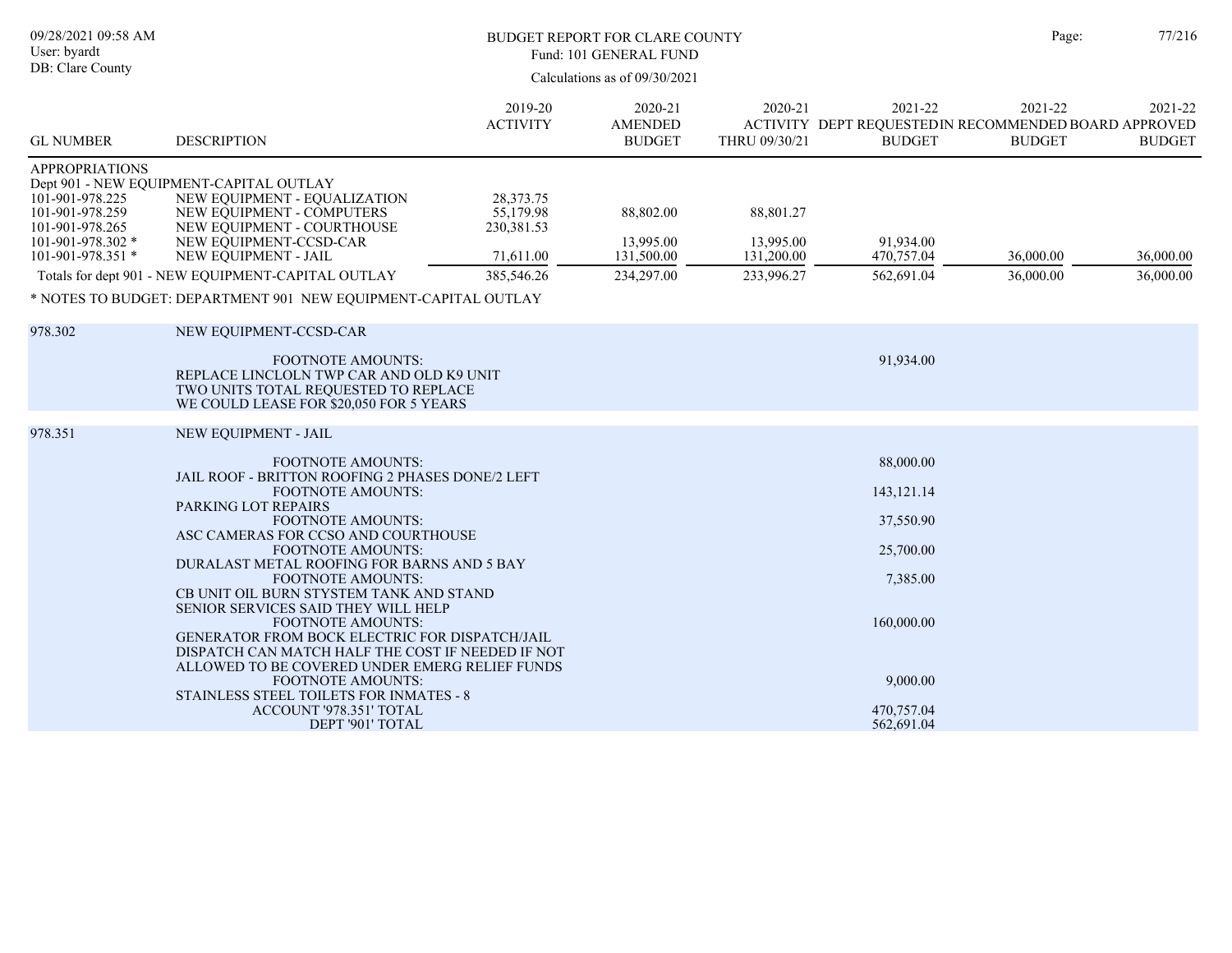| 09/28/2021 09:58 AM<br>User: byardt<br>DB: Clare County                                                                                                                                                                           | <b>BUDGET REPORT FOR CLARE COUNTY</b><br>Fund: 101 GENERAL FUND<br>Calculations as of 09/30/2021                                                                                                                                                                                                                                                        |                                                                                                                |                                                                                      |                                                                                      |                                                                                   | Page:                                                                      | 78/216                                                                     |
|-----------------------------------------------------------------------------------------------------------------------------------------------------------------------------------------------------------------------------------|---------------------------------------------------------------------------------------------------------------------------------------------------------------------------------------------------------------------------------------------------------------------------------------------------------------------------------------------------------|----------------------------------------------------------------------------------------------------------------|--------------------------------------------------------------------------------------|--------------------------------------------------------------------------------------|-----------------------------------------------------------------------------------|----------------------------------------------------------------------------|----------------------------------------------------------------------------|
| <b>GL NUMBER</b>                                                                                                                                                                                                                  | <b>DESCRIPTION</b>                                                                                                                                                                                                                                                                                                                                      | 2019-20<br><b>ACTIVITY</b>                                                                                     | 2020-21<br><b>AMENDED</b><br><b>BUDGET</b>                                           | 2020-21<br>THRU 09/30/21                                                             | 2021-22<br>ACTIVITY DEPT REQUESTED IN RECOMMENDED BOARD APPROVED<br><b>BUDGET</b> | 2021-22<br><b>BUDGET</b>                                                   | 2021-22<br><b>BUDGET</b>                                                   |
| <b>APPROPRIATIONS</b><br>Dept 905 - COUNTY DEBT SERVICE<br>101-905-991.000 *<br>101-905-991.302<br>$101 - 905 - 991.351$ *<br>101-905-991.430<br>$101 - 905 - 995.000$ *<br>101-905-995.302<br>101-905-995.351<br>101-905-995.430 | <b>PRINCIPAL</b><br>PRINCIPAL-CCSD CAR LEASE<br>PRINCIPAL-JAIL CAMERA LEASE<br>PRINCIPAL-ANIMAL CONTROL VEHIC<br><b>INTEREST</b><br><b>INTEREST-CCSD CAR LEASE</b><br><b>INTEREST-JAIL CAMERA LEASE</b><br><b>INTEREST - ANIMAL CONTROL VEHIC</b><br>Totals for dept 905 - COUNTY DEBT SERVICE<br>* NOTES TO BUDGET: DEPARTMENT 905 COUNTY DEBT SERVICE | 73,174.36<br>101,533.25<br>18,957.51<br>19,439.80<br>3,301.86<br>15,726.75<br>125.85<br>2,914.20<br>235,173.58 | 66,003.51<br>102,521.00<br>11,608.00<br>5,865.29<br>14,740.00<br>16.00<br>200,753.80 | 58,645.41<br>102,520.53<br>11,246.05<br>9,818.76<br>14,739.47<br>10.07<br>196,980.29 | 62,676.98<br>107,215.40<br>9,790.00<br>7,887.82<br>10,044.60<br>197,614.80        | 62,677.00<br>107,216.00<br>9,790.00<br>7,888.00<br>10,045.00<br>197,616.00 | 62,677.00<br>107,216.00<br>9,790.00<br>7,888.00<br>10,045.00<br>197,616.00 |
| 991.000                                                                                                                                                                                                                           | <b>PRINCIPAL</b><br><b>FOOTNOTE AMOUNTS:</b><br>AXON - LAST PAYMENT \$2640 + NEW COPIER LEASE \$43998.47 + ADDT'L COPIER LEASE \$16038.51                                                                                                                                                                                                               |                                                                                                                |                                                                                      |                                                                                      | 62,676.98                                                                         |                                                                            |                                                                            |
| 991.351                                                                                                                                                                                                                           | PRINCIPAL-JAIL CAMERA LEASE<br><b>FOOTNOTE AMOUNTS:</b><br>PARSON-DUCT WORK - PAYMENTS 5&6 OF 9                                                                                                                                                                                                                                                         |                                                                                                                |                                                                                      |                                                                                      | 9,790.00                                                                          |                                                                            |                                                                            |
| 995.000                                                                                                                                                                                                                           | <b>INTEREST</b><br><b>FOOTNOTE AMOUNTS:</b>                                                                                                                                                                                                                                                                                                             |                                                                                                                |                                                                                      |                                                                                      | 7.887.82                                                                          |                                                                            |                                                                            |

DEPT '905' TOTAL 80,354.80

NEW COPIER LEASE INT \$7450.33 + ADDT'L COPIERS LEASE \$437.49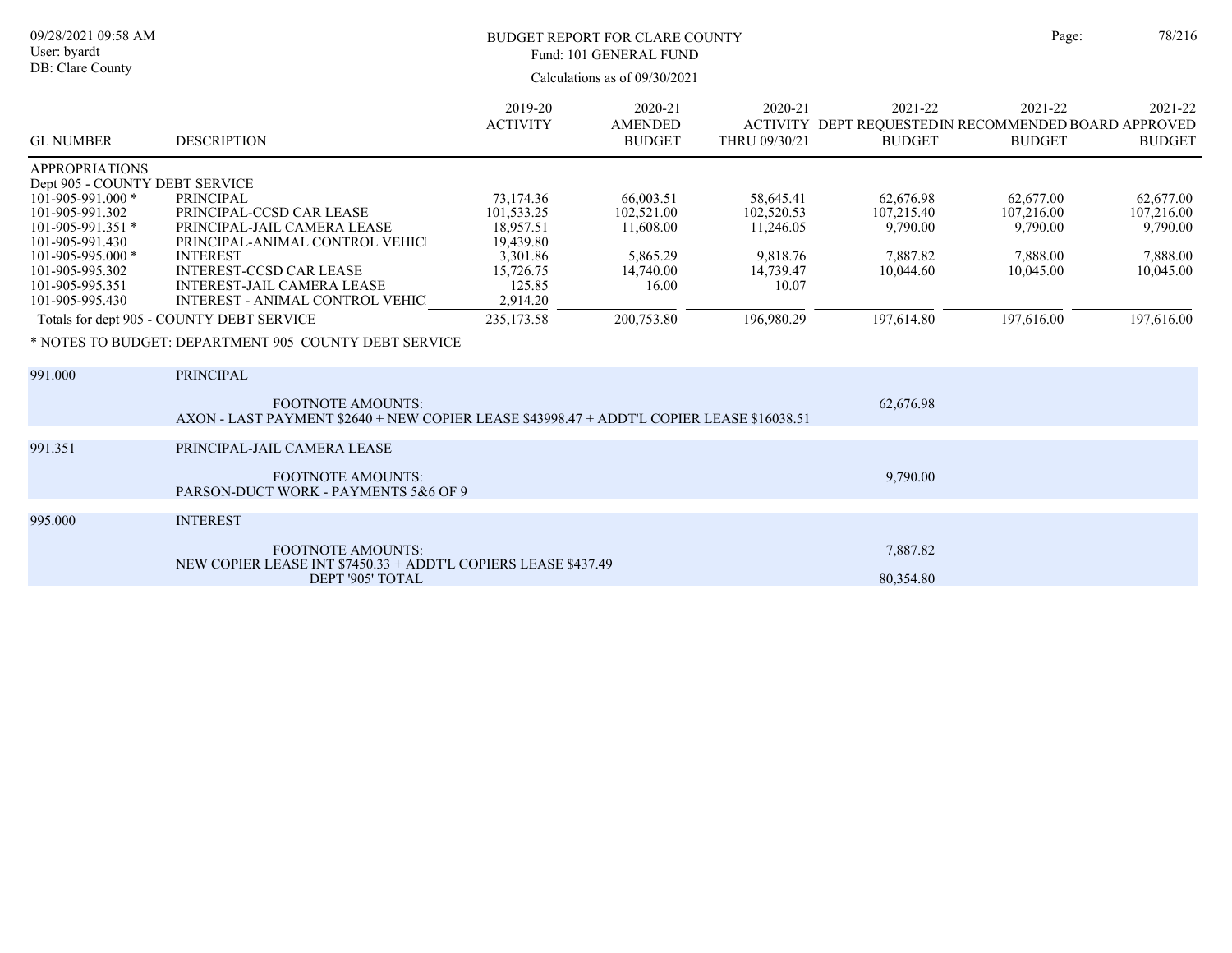| 09/28/2021 09:58 AM<br>User: byardt<br>DB: Clare County |                                                   |                            | BUDGET REPORT FOR CLARE COUNTY<br>Fund: 101 GENERAL FUND<br>Calculations as of $09/30/2021$ | Page:                                       | 79/216                                                                   |                          |                          |
|---------------------------------------------------------|---------------------------------------------------|----------------------------|---------------------------------------------------------------------------------------------|---------------------------------------------|--------------------------------------------------------------------------|--------------------------|--------------------------|
| <b>GL NUMBER</b>                                        | <b>DESCRIPTION</b>                                | 2019-20<br><b>ACTIVITY</b> | 2020-21<br>AMENDED<br><b>BUDGET</b>                                                         | 2020-21<br><b>ACTIVITY</b><br>THRU 09/30/21 | 2021-22<br>DEPT REQUESTED IN RECOMMENDED BOARD APPROVED<br><b>BUDGET</b> | 2021-22<br><b>BUDGET</b> | 2021-22<br><b>BUDGET</b> |
| <b>APPROPRIATIONS</b>                                   | Dept 990 - APPROPIATIONS TRANSFERS OUT            |                            |                                                                                             |                                             |                                                                          |                          |                          |
| 101-990-998.215                                         | FRIEND OF COURT FUND APPROP                       |                            |                                                                                             |                                             | 20,321.31                                                                |                          |                          |
| 101-990-998.260                                         | APPROP TRANSFER OUT MIDC                          | 140,227.82                 | 158,783.00                                                                                  |                                             | 158,783.00                                                               | 158,783.00               | 158,783.00               |
| 101-990-998.268                                         | APPROP CG RECOVERY CT                             |                            | 1,500.00                                                                                    |                                             |                                                                          |                          |                          |
| 101-990-998.291                                         | CHILD CARE PROBATE FUND APPROP                    | 310,000.00                 | 339,850.00                                                                                  | 280,000.00                                  | 340,000.00                                                               | 300,000.00               | 300,000.00               |
| 101-990-998.293                                         | SAILOR & SOLDIER RELIEF APPR.                     |                            | 10,000.00                                                                                   | 10,000.00                                   | 10,000.00                                                                | 10,000.00                | 10,000.00                |
| 101-990-998.295                                         | AIRPORT FUND APPROPRIATION                        |                            |                                                                                             |                                             | 10,000.00                                                                |                          |                          |
| 101-990-998.296                                         | FREEDOM PARK APPROPRIATION                        |                            | 20,000.00                                                                                   |                                             |                                                                          |                          |                          |
| 101-990-998.366                                         | COURTHOUSE RENOV DEBT APPROPR                     | 123,398.75                 | 121,824.00                                                                                  | 121,823.75                                  | 120,068.75                                                               | 120,069.00               | 120,069.00               |
| 101-990-998.519                                         | APPROP TRANS OUT TAX ANTIC NOTE                   | 17,508.33                  | 25,000.00                                                                                   | 5,233.34                                    | 25,000.00                                                                | 18,000.00                | 18,000.00                |
|                                                         | Totals for dept 990 - APPROPIATIONS TRANSFERS OUT | 591,134.90                 | 676,957.00                                                                                  | 417,057.09                                  | 684,173.06                                                               | 606,852.00               | 606,852.00               |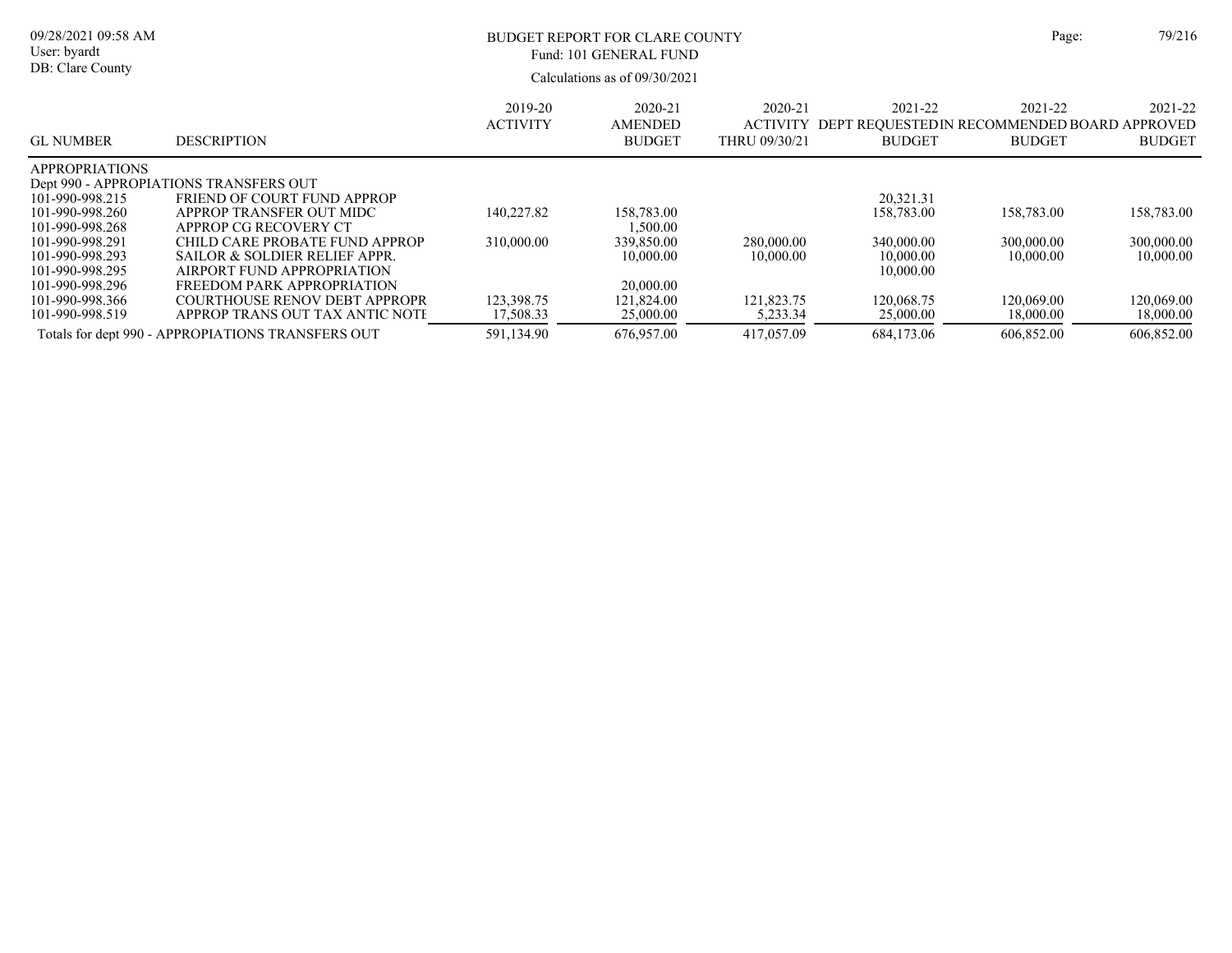| 09/28/2021 09:58 AM<br>User: byardt<br>DB: Clare County                    |                                                             | BUDGET REPORT FOR CLARE COUNTY<br>Fund: 101 GENERAL FUND<br>Calculations as of $09/30/2021$ |                                     |                            |                              | Page:                                                                            | 80/216                   |
|----------------------------------------------------------------------------|-------------------------------------------------------------|---------------------------------------------------------------------------------------------|-------------------------------------|----------------------------|------------------------------|----------------------------------------------------------------------------------|--------------------------|
| <b>GL NUMBER</b>                                                           | <b>DESCRIPTION</b>                                          | 2019-20<br><b>ACTIVITY</b>                                                                  | 2020-21<br>AMENDED<br><b>BUDGET</b> | 2020-21<br>THRU 09/30/21   | 2021-22<br><b>BUDGET</b>     | 2021-22<br>ACTIVITY DEPT REOUESTEDIN RECOMMENDED BOARD APPROVED<br><b>BUDGET</b> | 2021-22<br><b>BUDGET</b> |
| <b>APPROPRIATIONS</b><br>Dept 997 - ENDING FUND BALANCE<br>101-997-998.900 | <b>ENDING FUND BALANCE</b>                                  |                                                                                             | 583,875.29                          |                            |                              |                                                                                  | 1,009,975.00             |
|                                                                            | Totals for dept 997 - ENDING FUND BALANCE                   |                                                                                             | 583,875.29                          |                            |                              |                                                                                  | 1,009,975.00             |
| <b>TOTAL APPROPRIATIONS</b>                                                |                                                             | 12,236,958.12                                                                               | 12.949.315.09                       | 11.390.300.03              | 13,362,444.46                | 12,253,397.00                                                                    | 13,263,998.00            |
|                                                                            | NET OF REVENUES/APPROPRIATIONS - FUND 101                   | 246,164.29                                                                                  |                                     | (352, 346.01)              | (2,432,436.17)               | 10,601.00                                                                        |                          |
|                                                                            | <b>BEGINNING FUND BALANCE</b><br><b>ENDING FUND BALANCE</b> | 941,830.00<br>1,187,994.29                                                                  | 1,187,994.29<br>1,187,994.29        | 1,187,994.29<br>835,648.28 | 835,648.28<br>(1,596,787.89) | 835,648.28<br>846,249.28                                                         | 835,648.28<br>835,648.28 |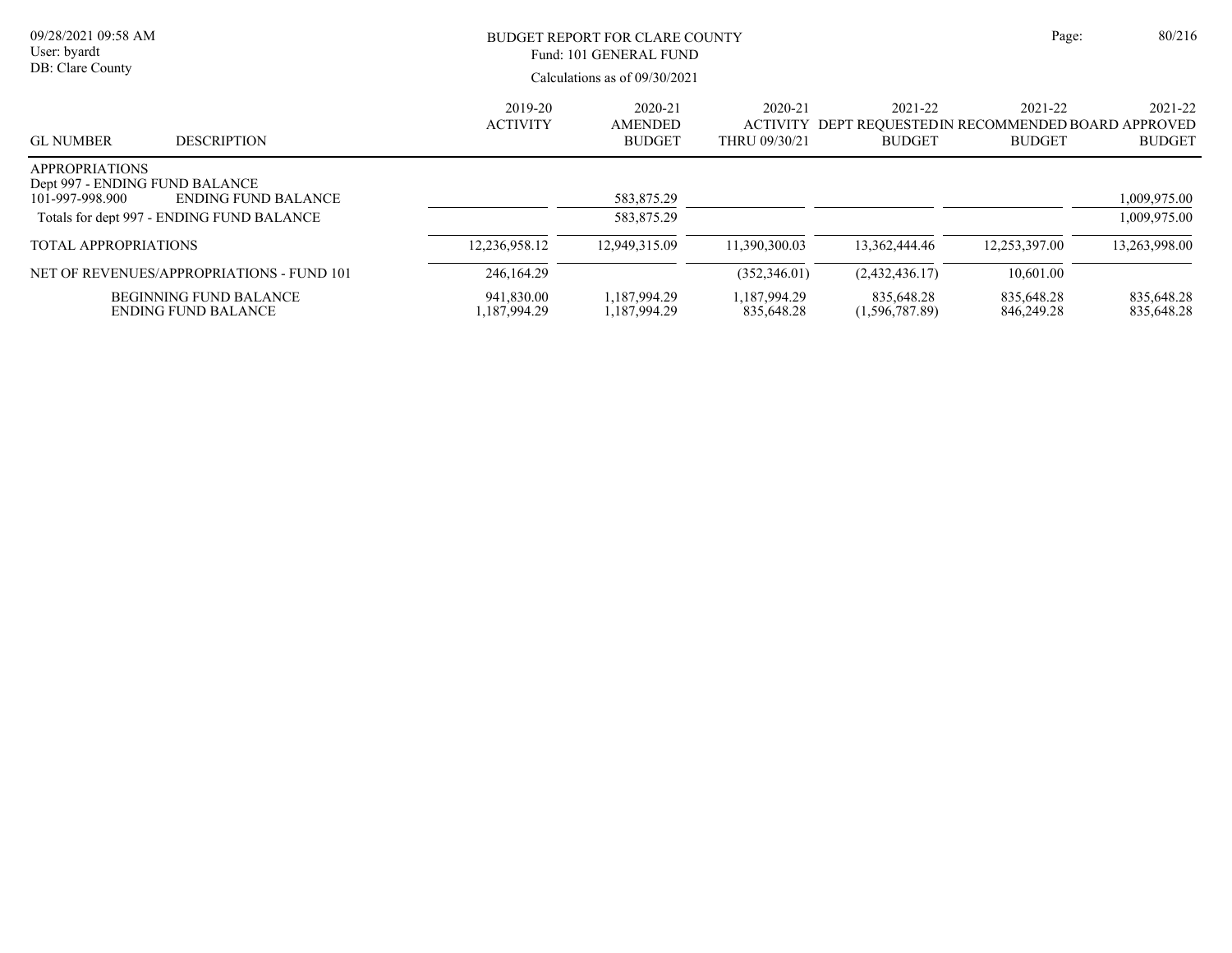| 09/28/2021 09:58 AM<br>User: byardt<br>DB: Clare County                             |                    |                              | BUDGET REPORT FOR CLARE COUNTY<br>Fund: 201 COUNTY ROAD FUND<br>Calculations as of $09/30/2021$ |                              |                              |                                                                                  | 81/216<br>Page:              |
|-------------------------------------------------------------------------------------|--------------------|------------------------------|-------------------------------------------------------------------------------------------------|------------------------------|------------------------------|----------------------------------------------------------------------------------|------------------------------|
| <b>GL NUMBER</b>                                                                    | <b>DESCRIPTION</b> | 2019-20<br><b>ACTIVITY</b>   | 2020-21<br><b>AMENDED</b><br><b>BUDGET</b>                                                      | 2020-21<br>THRU 09/30/21     | 2021-22<br><b>BUDGET</b>     | 2021-22<br>ACTIVITY DEPT REOUESTEDIN RECOMMENDED BOARD APPROVED<br><b>BUDGET</b> | 2021-22<br><b>BUDGET</b>     |
| <b>ESTIMATED REVENUES</b><br>Dept $000$<br>201-000-401.000<br>Totals for dept 000 - | REVENUE CONTROL    | 8,236,559.90<br>8,236,559.90 | 10.600,000.00<br>10.600,000.00                                                                  | 9.435.632.40<br>9.435.632.40 | 8,600,000.00<br>8.600.000.00 | 8,600,000.00<br>8.600.000.00                                                     | 8,600,000.00<br>8,600,000.00 |
| <b>TOTAL ESTIMATED REVENUES</b>                                                     |                    | 8,236,559.90                 | 10,600,000.00                                                                                   | 9,435,632.40                 | 8,600,000.00                 | 8,600,000.00                                                                     | 8,600,000.00                 |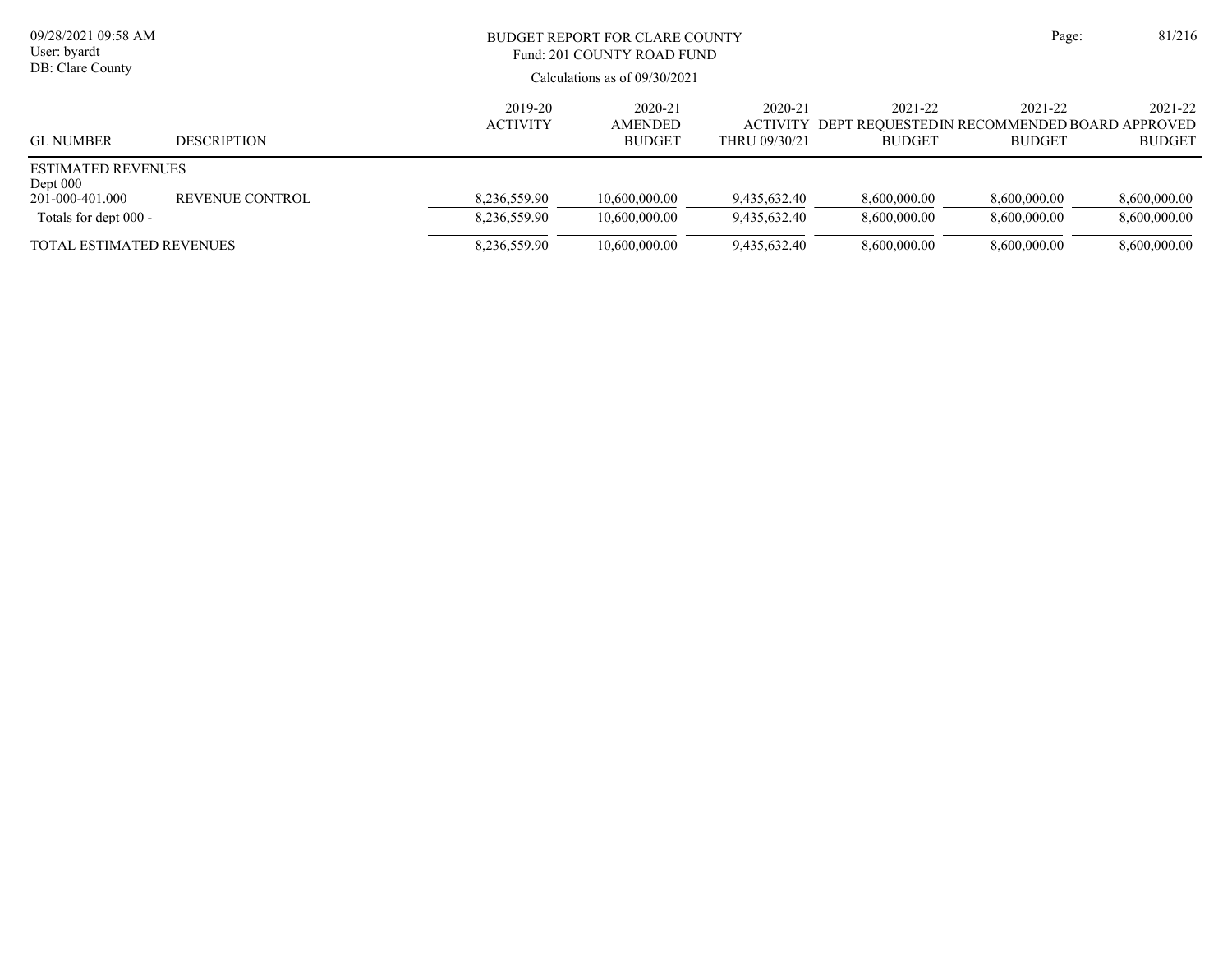| 09/28/2021 09:58 AM<br>User: byardt<br>DB: Clare County |                                                             | <b>BUDGET REPORT FOR CLARE COUNTY</b><br>Fund: 201 COUNTY ROAD FUND<br>Calculations as of $09/30/2021$ | Page:                                      | 82/216                                      |                              |                                                                         |                              |
|---------------------------------------------------------|-------------------------------------------------------------|--------------------------------------------------------------------------------------------------------|--------------------------------------------|---------------------------------------------|------------------------------|-------------------------------------------------------------------------|------------------------------|
| <b>GL NUMBER</b>                                        | <b>DESCRIPTION</b>                                          | 2019-20<br><b>ACTIVITY</b>                                                                             | 2020-21<br><b>AMENDED</b><br><b>BUDGET</b> | 2020-21<br><b>ACTIVITY</b><br>THRU 09/30/21 | 2021-22<br><b>BUDGET</b>     | 2021-22<br>DEPT REOUESTEDIN RECOMMENDED BOARD APPROVED<br><b>BUDGET</b> | 2021-22<br><b>BUDGET</b>     |
| <b>APPROPRIATIONS</b><br>Dept $000$                     |                                                             |                                                                                                        |                                            |                                             |                              |                                                                         |                              |
| 201-000-701.000                                         | <b>EXPENDITURE CONTROL</b>                                  | 8,036,624.69                                                                                           | 10.600.000.00                              | 10.557.385.89                               | 8,600,000.00                 | 8,600,000.00                                                            | 8,600,000.00                 |
| Totals for dept 000 -                                   |                                                             | 8,036,624.69                                                                                           | 10,600,000.00                              | 10,557,385.89                               | 8,600,000.00                 | 8,600,000.00                                                            | 8,600,000.00                 |
| TOTAL APPROPRIATIONS                                    |                                                             | 8,036,624.69                                                                                           | 10.600.000.00                              | 10.557.385.89                               | 8.600.000.00                 | 8,600,000.00                                                            | 8,600,000.00                 |
|                                                         | NET OF REVENUES/APPROPRIATIONS - FUND 201                   | 199.935.21                                                                                             |                                            | (1,121,753.49)                              |                              |                                                                         |                              |
|                                                         | <b>BEGINNING FUND BALANCE</b><br><b>ENDING FUND BALANCE</b> | 4.119.871.37<br>4,319,806.58                                                                           | 4,319,806.58<br>4,319,806.58               | 4,319,806.58<br>3,198,053.09                | 3,198,053.09<br>3,198,053.09 | 3,198,053.09<br>3,198,053.09                                            | 3,198,053.09<br>3,198,053.09 |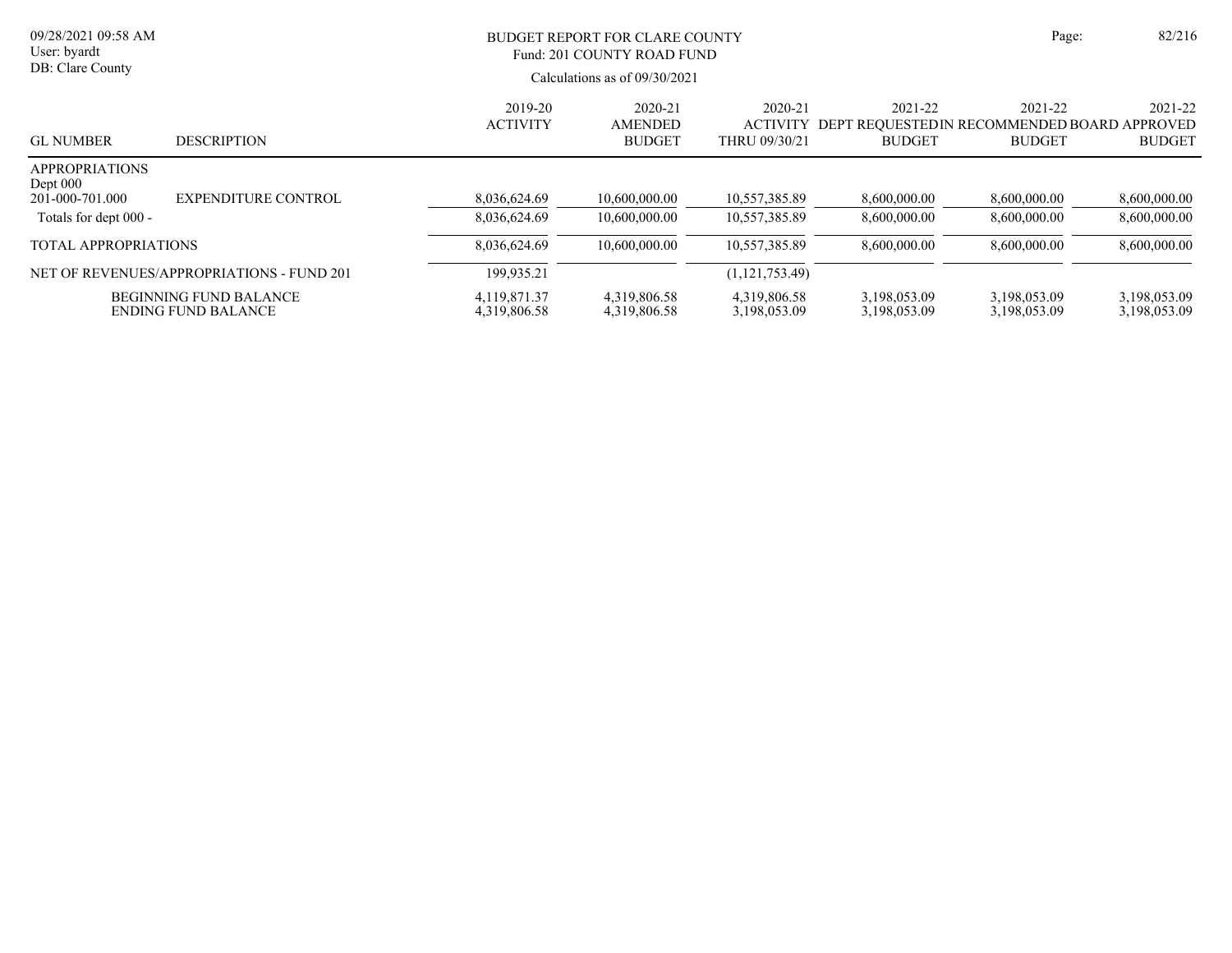#### BUDGET REPORT FOR CLARE COUNTY Page: 83/216 Fund: 215 FRIEND OF THE COURT FUND

|                                                                                                                                                                                                                                                                                                                                                                         |                                                                                                                                                                                                                                                                                                                                                                                                                                                                                                                                                                                                                                                                                                                                                                                                                                                                                                                                                                                                              | 2019-20                                                                                                                              | 2020-21                                                                                                                                                     | 2020-21                                                                                                                              | 2021-22                                                                                                                                                        | 2021-22                                                                                                                                                         | 2021-22                                                                                                                                                         |
|-------------------------------------------------------------------------------------------------------------------------------------------------------------------------------------------------------------------------------------------------------------------------------------------------------------------------------------------------------------------------|--------------------------------------------------------------------------------------------------------------------------------------------------------------------------------------------------------------------------------------------------------------------------------------------------------------------------------------------------------------------------------------------------------------------------------------------------------------------------------------------------------------------------------------------------------------------------------------------------------------------------------------------------------------------------------------------------------------------------------------------------------------------------------------------------------------------------------------------------------------------------------------------------------------------------------------------------------------------------------------------------------------|--------------------------------------------------------------------------------------------------------------------------------------|-------------------------------------------------------------------------------------------------------------------------------------------------------------|--------------------------------------------------------------------------------------------------------------------------------------|----------------------------------------------------------------------------------------------------------------------------------------------------------------|-----------------------------------------------------------------------------------------------------------------------------------------------------------------|-----------------------------------------------------------------------------------------------------------------------------------------------------------------|
| <b>GL NUMBER</b>                                                                                                                                                                                                                                                                                                                                                        | <b>DESCRIPTION</b>                                                                                                                                                                                                                                                                                                                                                                                                                                                                                                                                                                                                                                                                                                                                                                                                                                                                                                                                                                                           | <b>ACTIVITY</b>                                                                                                                      | <b>AMENDED</b><br><b>BUDGET</b>                                                                                                                             | THRU 09/30/21                                                                                                                        | <b>BUDGET</b>                                                                                                                                                  | ACTIVITY DEPT REQUESTEDIN RECOMMENDED BOARD APPROVED<br><b>BUDGET</b>                                                                                           | <b>BUDGET</b>                                                                                                                                                   |
| <b>ESTIMATED REVENUES</b>                                                                                                                                                                                                                                                                                                                                               |                                                                                                                                                                                                                                                                                                                                                                                                                                                                                                                                                                                                                                                                                                                                                                                                                                                                                                                                                                                                              |                                                                                                                                      |                                                                                                                                                             |                                                                                                                                      |                                                                                                                                                                |                                                                                                                                                                 |                                                                                                                                                                 |
| Dept 000<br>215-000-520.000 *<br>215-000-521.000 *<br>215-000-523.000 *<br>215-000-562.000 *<br>215-000-604.000 *<br>215-000-604.001 *<br>215-000-604.002 *<br>$215 - 000 - 608.000$ *<br>215-000-626.000 *<br>215-000-627.000 *<br>$215 - 000 - 680.000$ *<br>$215 - 000 - 699.101$ *<br>215-000-699.900<br>Totals for dept 000 -<br>* NOTES TO BUDGET: DEPARTMENT 000 | FEDERAL GRANTS-INCENTIVE-FOC<br>CRP - FRIEND OF COURT - FED<br>FED-MEDICAL INCENTIVE REFUND<br><b>GFGP STATE REVENUE</b><br>JUDGEMENT FEES/NON IV-D<br>FOC SUPPT/IV-D<br>BENCH WARRNT ENFORCEMENT<br><b>SERVICES</b><br>20%STATE PROCESS FEE CO PORTION<br><b>RECORD COPYING</b><br>FOC - REIMB FROM GLADWIN CO<br>APPROPRIATION TRANSFER IN<br><b>BEGINNING FUND BALANCE</b>                                                                                                                                                                                                                                                                                                                                                                                                                                                                                                                                                                                                                                | 38,410.00<br>196,690.49<br>11,759.25<br>25,350.60<br>7,920.00<br>100.00<br>25,825.31<br>3,426.45<br>24.00<br>66,809.79<br>376,315.89 | 30,000.00<br>250,000.00<br>7,500.00<br>15,000.00<br>10,500.00<br>200.00<br>100.00<br>18,000.00<br>2,600.00<br>75.00<br>60,957.00<br>41,729.00<br>436,661.00 | 35,851.05<br>178,607.35<br>14,022.75<br>12,565.08<br>9,400.00<br>120.00<br>26,415.29<br>3,553.01<br>50.00<br>48,780.89<br>329,365.42 | 33,000.00<br>368,692.00<br>13,000.00<br>13,000.00<br>10,000.00<br>1,000.00<br>100.00<br>27,715.50<br>3,745.23<br>50.00<br>68,092.59<br>20,321.31<br>558,716.63 | 33,000.00<br>368,692.00<br>13,000.00<br>13,000.00<br>10,000.00<br>1,000.00<br>100.00<br>27,716.00<br>3,746.00<br>50.00<br>68,093.00<br>113,000.00<br>651,397.00 | 33,000.00<br>250,000.00<br>13,000.00<br>13,000.00<br>10,000.00<br>1,000.00<br>100.00<br>27,716.00<br>3,746.00<br>50.00<br>68,093.00<br>113,000.00<br>532,705.00 |
| 520.000                                                                                                                                                                                                                                                                                                                                                                 | FEDERAL GRANTS-INCENTIVE-FOC                                                                                                                                                                                                                                                                                                                                                                                                                                                                                                                                                                                                                                                                                                                                                                                                                                                                                                                                                                                 |                                                                                                                                      |                                                                                                                                                             |                                                                                                                                      |                                                                                                                                                                |                                                                                                                                                                 |                                                                                                                                                                 |
|                                                                                                                                                                                                                                                                                                                                                                         | <b>FOOTNOTE AMOUNTS:</b><br>FEDERAL INCENTIVES ARE BASED ON 5 INCENTIVE FACTORS. TWO FACTORS ARE BASED ON PROS EFFORTS AND 3 ARE BASED ON FOC EFFORTS.<br>UNFORTUNATELY, THE PROS PERFORMANCE FACTORS ARE STARTING TO IMPACT COUNTY REVENUE.                                                                                                                                                                                                                                                                                                                                                                                                                                                                                                                                                                                                                                                                                                                                                                 |                                                                                                                                      |                                                                                                                                                             |                                                                                                                                      | 33,000.00                                                                                                                                                      |                                                                                                                                                                 |                                                                                                                                                                 |
| 521.000                                                                                                                                                                                                                                                                                                                                                                 | CRP - FRIEND OF COURT - FED<br><b>FOOTNOTE AMOUNTS:</b><br>THIS INCOME IS DIRECTLY IMPACTED BY EXPENDITURES. WITH INCREASED EXPENDITURES, THE CRP REVENUE WILL ALSO INCREASE. THIS LINE ITEM<br>SHOWS AN INCREASE OF REVENUE WITH PROPOSED STAFF CHANGES (LINE ITEM 215-000-704.000), PROPOSED INCREASES IN OTHER EXPENSE LINE<br>ITEMS, AND WILL ALLOW FOR REIMBURSEMENT OF MERS/W. COMP(ESTIMATED REVENUE FOR THOSE EXPENSES IS \$328,692). NOTE 2: CENTRAL<br>SERVICES (INDIRECT COSTS) ARE INCLUDED AS REVENUE IN THIS LINE ITEM. WE PROPOSE EXPANDING FOC INTO THE OLD PROS OFFICE SPACE. THIS<br>WOULD INCREASE REVENUE ANYWHERE FROM \$30,000 TO \$50,000 PER YEAR! (\$40.000.00 IS SHOWN IN THIS DEPT REQ). NOTE 3: THE COUNTY<br>REQUESTED TO MOVE CENTRAL SERVICES OUT OF THE CRP LINE ITEM AND INTO THE GENERAL FUND. THIS LINE ITEM WOULD DECREASE DOLLAR FOR<br>DOLLAR IF THAT ACTION IS TAKEN. ADDITIONALLY, THE COUNTY WOULD NEED TO INCREASE LINE ITEM 215-000-000699.101 TO COVER ANY SHORT |                                                                                                                                      |                                                                                                                                                             |                                                                                                                                      | 368,692.00                                                                                                                                                     |                                                                                                                                                                 |                                                                                                                                                                 |
| 523.000                                                                                                                                                                                                                                                                                                                                                                 | FED-MEDICAL INCENTIVE REFUND<br><b>FOOTNOTE AMOUNTS:</b><br>THIS INCOME SHOULD INCREASE WITH STAFF CHANGES AND 1 ADDITIONAL HIRE                                                                                                                                                                                                                                                                                                                                                                                                                                                                                                                                                                                                                                                                                                                                                                                                                                                                             |                                                                                                                                      |                                                                                                                                                             |                                                                                                                                      | 13,000.00                                                                                                                                                      |                                                                                                                                                                 |                                                                                                                                                                 |
| 562.000                                                                                                                                                                                                                                                                                                                                                                 | <b>GFGP STATE REVENUE</b><br>FOOTNOTE AMOUNTS:<br>THIS REVENUE IS EQUAL TO 66% OF THE FEDERAL PERFORMANCE INCENTIVE. THEREFORE, AS THE FEDERAL INCENTIVE DECREASES, SO WILL THE<br>REVENUE IN THIS LINE ITEM.                                                                                                                                                                                                                                                                                                                                                                                                                                                                                                                                                                                                                                                                                                                                                                                                |                                                                                                                                      |                                                                                                                                                             |                                                                                                                                      | 13,000.00                                                                                                                                                      |                                                                                                                                                                 |                                                                                                                                                                 |
| 604.000                                                                                                                                                                                                                                                                                                                                                                 | JUDGEMENT FEES/NON IV-D<br><b>FOOTNOTE AMOUNTS:</b><br>THIS REVENUE SHOULD REMAIN STEADY - MOTION FEES FOR NON IVD MOTIONS                                                                                                                                                                                                                                                                                                                                                                                                                                                                                                                                                                                                                                                                                                                                                                                                                                                                                   |                                                                                                                                      |                                                                                                                                                             |                                                                                                                                      | 10,000.00                                                                                                                                                      |                                                                                                                                                                 |                                                                                                                                                                 |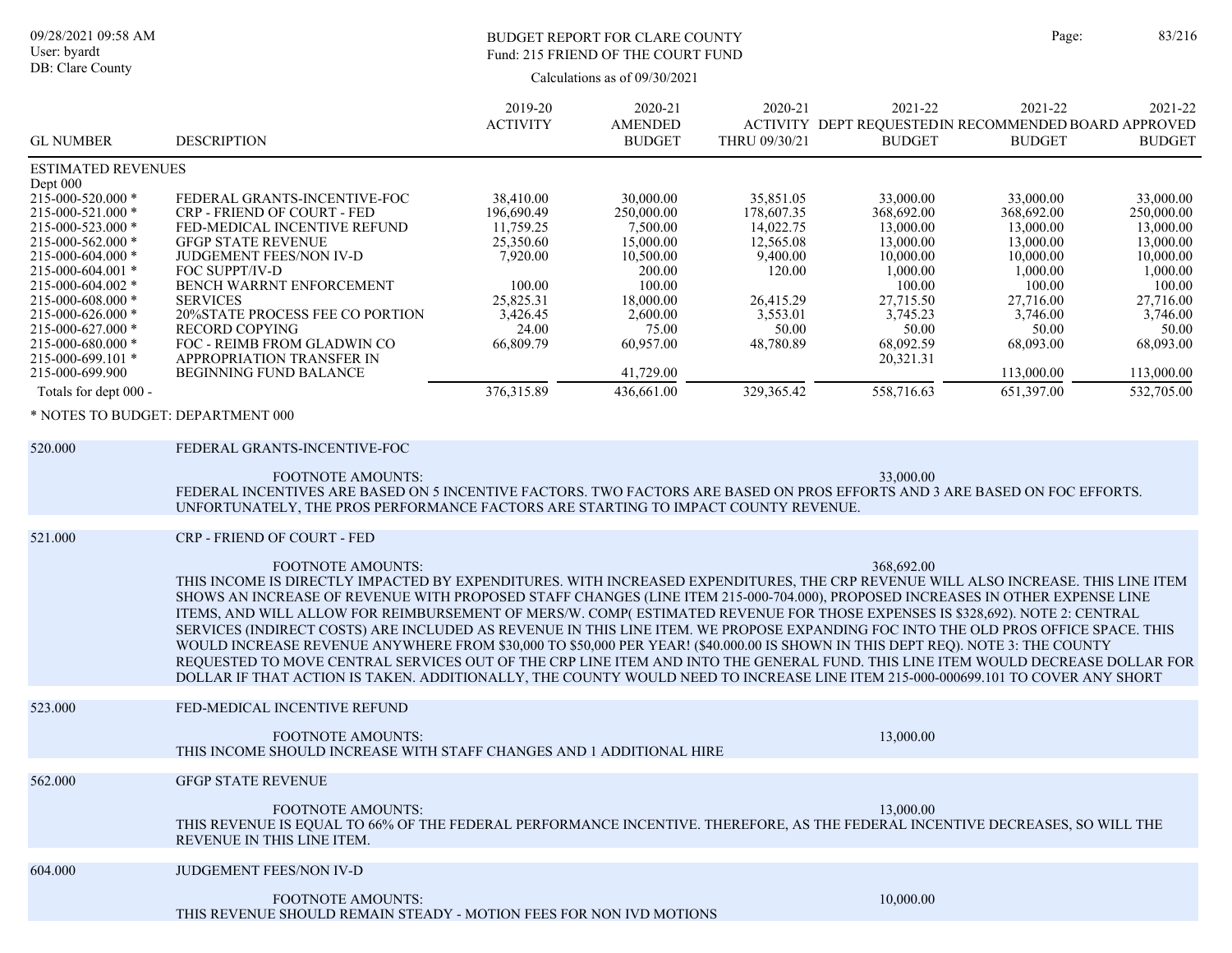| 09/28/2021 09:58 AM<br>User: byardt   |                                                                                                                                                                                                                               |                            | BUDGET REPORT FOR CLARE COUNTY<br>Fund: 215 FRIEND OF THE COURT FUND |                          |                                       | Page:                                                                             | 84/216                   |
|---------------------------------------|-------------------------------------------------------------------------------------------------------------------------------------------------------------------------------------------------------------------------------|----------------------------|----------------------------------------------------------------------|--------------------------|---------------------------------------|-----------------------------------------------------------------------------------|--------------------------|
| DB: Clare County                      |                                                                                                                                                                                                                               |                            | Calculations as of $09/30/2021$                                      |                          |                                       |                                                                                   |                          |
| <b>GL NUMBER</b>                      | <b>DESCRIPTION</b>                                                                                                                                                                                                            | 2019-20<br><b>ACTIVITY</b> | 2020-21<br><b>AMENDED</b><br><b>BUDGET</b>                           | 2020-21<br>THRU 09/30/21 | 2021-22<br><b>BUDGET</b>              | 2021-22<br>ACTIVITY DEPT REQUESTED IN RECOMMENDED BOARD APPROVED<br><b>BUDGET</b> | 2021-22<br><b>BUDGET</b> |
| <b>ESTIMATED REVENUES</b><br>Dept 000 |                                                                                                                                                                                                                               |                            |                                                                      |                          |                                       |                                                                                   |                          |
| 604.001                               | FOC SUPPT/IV-D<br><b>FOOTNOTE AMOUNTS:</b><br>THERE SHOULD BE REVENUE IN THIS LINE ITEM - MOTION FEES FOR IVD MOTIONS (SUPPORT MOTIONS)                                                                                       |                            |                                                                      |                          | 1,000.00                              |                                                                                   |                          |
| 604.002                               | <b>BENCH WARRNT ENFORCEMENT</b><br><b>FOOTNOTE AMOUNTS:</b><br>MAY OR MAY NOT GENERATE REVENUE AS BENCH WARRANT FEES ARE RARELY CHARGED. HOWEVER, WE NEED THIS LINE ITEM IN THE EVENT THAT<br>A BENCH WARRANT FEE IS CHARGED. |                            |                                                                      |                          | 100.00                                |                                                                                   |                          |
| 608.000                               | <b>SERVICES</b><br><b>FOOTNOTE AMOUNTS:</b><br>THESE ARE SERVICE FEES COLLECTED FROM PAYERS OF SUPPORT                                                                                                                        |                            |                                                                      |                          | 27,715.50                             |                                                                                   |                          |
| 626.000                               | 20%STATE PROCESS FEE CO PORTION<br><b>FOOTNOTE AMOUNTS:</b><br>THESE ARE PROCESSING FEES COLLECTED FROM PAYERS OF SUPPORT                                                                                                     |                            |                                                                      |                          | 3,745.23                              |                                                                                   |                          |
| 627.000                               | <b>RECORD COPYING</b><br><b>FOOTNOTE AMOUNTS:</b><br>THIS MAY OR MAY NOT GENERATE REVENUE - DEPENDS ON PUBLIC REQUESTS FOR COPIES                                                                                             |                            |                                                                      |                          | 50.00                                 |                                                                                   |                          |
| 680.000                               | FOC - REIMB FROM GLADWIN CO<br><b>FOOTNOTE AMOUNTS:</b><br>REIMBURSEMENT FROM GLADWIN COUNTY FOR 45% OF FOC/REFEREE COSTS. THIS INCLUDES SALARY, MERS, INSURANCE AND WORKMAN'S COMP.                                          |                            |                                                                      |                          | 68,092.59                             |                                                                                   |                          |
| 699.101<br>TOTAL ESTIMATED REVENUES   | APPROPRIATION TRANSFER IN<br><b>FOOTNOTE AMOUNTS:</b><br>THIS IS WHAT THE COUNTY CHIPS IN TO RUN THE FOC OFFICE<br>DEPT '000' TOTAL                                                                                           | 376, 315.89                | 436,661.00                                                           | 329.365.42               | 20,321.31<br>558,716.63<br>558,716.63 | 651,397.00                                                                        | 532,705.00               |
|                                       |                                                                                                                                                                                                                               |                            |                                                                      |                          |                                       |                                                                                   |                          |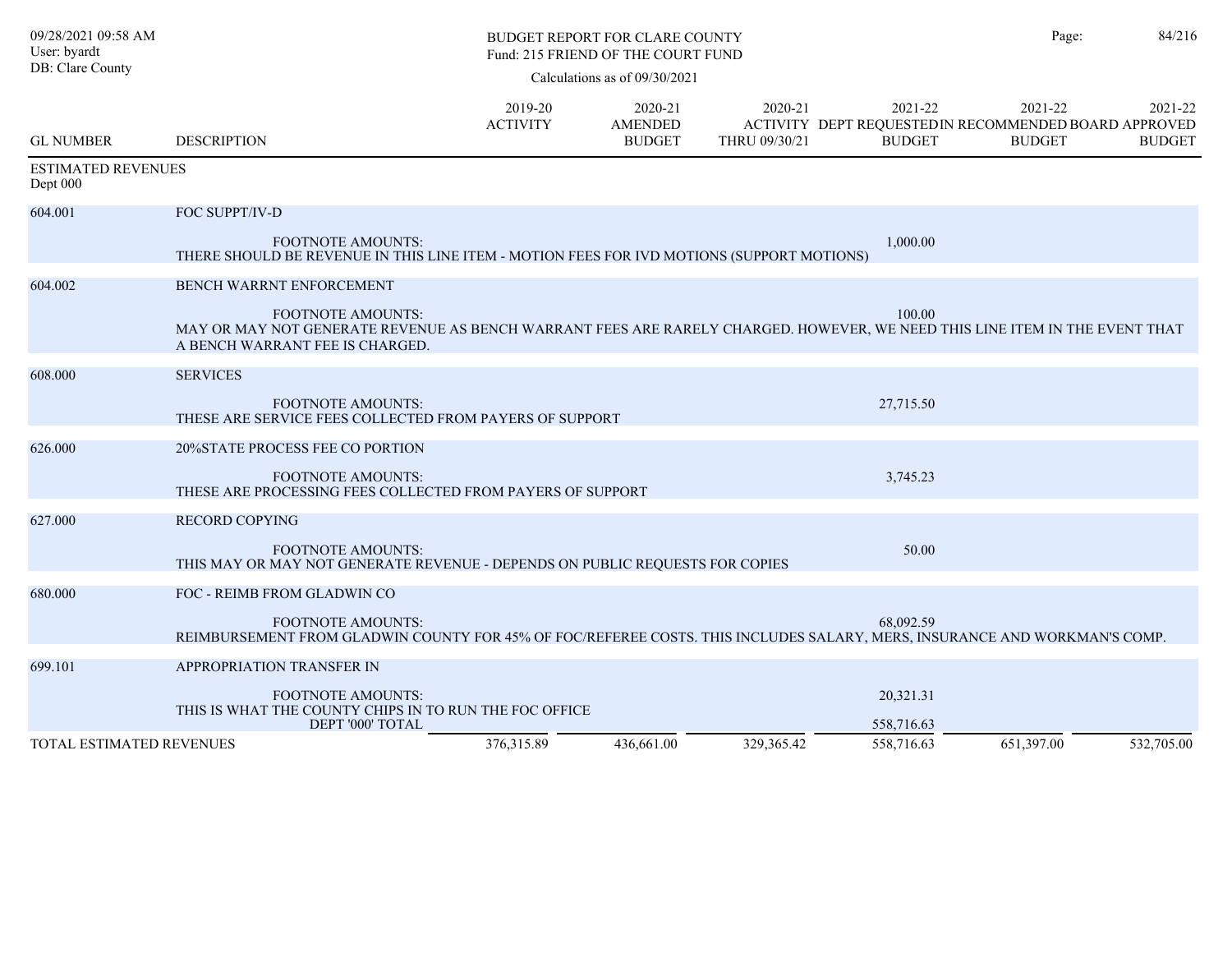## BUDGET REPORT FOR CLARE COUNTY Page: 85/216 Fund: 215 FRIEND OF THE COURT FUND

|                                        |                                                                                                                               | 2019-20           | 2020-21              | 2020-21           | 2021-22                                              | 2021-22               | 2021-22               |
|----------------------------------------|-------------------------------------------------------------------------------------------------------------------------------|-------------------|----------------------|-------------------|------------------------------------------------------|-----------------------|-----------------------|
|                                        |                                                                                                                               | <b>ACTIVITY</b>   | <b>AMENDED</b>       |                   | ACTIVITY DEPT REQUESTEDIN RECOMMENDED BOARD APPROVED |                       |                       |
| <b>GL NUMBER</b>                       | <b>DESCRIPTION</b>                                                                                                            |                   | <b>BUDGET</b>        | THRU 09/30/21     | <b>BUDGET</b>                                        | <b>BUDGET</b>         | <b>BUDGET</b>         |
| <b>APPROPRIATIONS</b>                  |                                                                                                                               |                   |                      |                   |                                                      |                       |                       |
| Dept 000                               |                                                                                                                               |                   |                      |                   |                                                      |                       |                       |
| 215-000-702.000 *                      | <b>SALARY</b>                                                                                                                 | 106,900.74        | 105,000.00           | 99,807.67         | 105,000.00                                           | 105,000.00            | 105,000.00            |
| 215-000-704.000 *                      | <b>SECY SALARIES</b>                                                                                                          | 183,490.67        | 188,000.00           | 149,852.16        | 229,549.88                                           | 188,000.00            | 188,000.00            |
| 215-000-710.000 *                      | <b>FICA EXPENSE</b>                                                                                                           | 17,339.67         | 18,143.00            | 15,169.30         | 20,742.09                                            | 18,166.00             | 18,166.00             |
| 215-000-711.000 *                      | MEDICARE EXPENSE                                                                                                              | 4,114.11          | 4,196.00             | 3,549.88          | 4,850.97                                             | 4,249.00              | 4,249.00              |
| 215-000-715.000 *                      | <b>HEALTH INSURANCE</b>                                                                                                       | 46,918.87         | 77,324.00            | 50,608.37         | 62,208.98                                            | 62,209.00             | 62,209.00             |
| 215-000-715.006 *                      | <b>CIC BUNDLE</b>                                                                                                             | 2,330.50          | 2,370.00             | 2,014.50          | 3,318.00                                             | 3,318.00              | 3,318.00              |
| 215-000-716.007 *                      | HEALTH ACH REIMBURSEMENT                                                                                                      | 16,168.01         | 16,890.00            | 13,541.62         | 14,633.33                                            | 14,634.00             | 14,634.00             |
| 215-000-717.000 *                      | <b>LIFE INSURANCE</b>                                                                                                         | 252.28            | 300.00               | 433.16            | 399.84                                               | 400.00                | 400.00                |
| 215-000-718.000 *                      | CO PORTION RETIREMENT                                                                                                         |                   |                      |                   | 75,622.61                                            | 75,623.00             | 75,623.00             |
| 215-000-724.000 *                      | <b>WORKMANS COMP</b>                                                                                                          |                   |                      |                   | 990.93                                               | 991.00                | 991.00                |
| 215-000-727.000 *                      | <b>OFFICE SUPPLIES</b><br>PRINTING & BINDING                                                                                  | 3,130.59          | 3,188.00             | 1,359.30          | 3,500.00                                             | 3,188.00              | 3,188.00              |
| 215-000-728.000 *<br>215-000-732.000 * |                                                                                                                               | 78.00<br>2,763.94 | 500.00               | 87.60<br>2,383.02 | 500.00                                               | 500.00                | 500.00                |
| 215-000-801.000 *                      | POSTAGE<br><b>CONTRACT SERVICES</b>                                                                                           | 5,108.80          | 5,500.00<br>7,350.00 | 4,607.60          | 5,500.00<br>7,500.00                                 | 5,500.00<br>19,000.00 | 5,500.00<br>19,000.00 |
| 215-000-814.000 *                      | <b>DUES &amp; SUBSCRIPTIONS</b>                                                                                               | 435.00            | 2,500.00             | 445.00            | 2,500.00                                             | 2,500.00              | 2,500.00              |
| 215-000-852.000 *                      | <b>TELEPHONE</b>                                                                                                              | 699.65            | 1,100.00             | 780.36            | 1,100.00                                             | 1,100.00              | 1,100.00              |
| 215-000-852.006 *                      | TELECOMMUNICATIONS                                                                                                            | 159.99            | 300.00               | 182.85            | 300.00                                               | 300.00                | 300.00                |
| 215-000-864.000 *                      | <b>CONVENTION &amp; SEMINAR EXPENSE</b>                                                                                       | 125.35            | 3,000.00             | 200.00            | 3,000.00                                             | 3,000.00              | 3,000.00              |
| 215-000-933.000 *                      | <b>EQUIP REPAIRS &amp; MAINTENANCE</b>                                                                                        | 556.80            | 800.00               | 506.00            | 800.00                                               | 800.00                | 800.00                |
| 215-000-955.000 *                      | <b>BANK CHARGES</b>                                                                                                           |                   | 200.00               |                   | 200.00                                               | 200.00                | 200.00                |
| 215-000-956.000 *                      | <b>MISCELLANEOUS</b>                                                                                                          |                   |                      |                   | 5,000.00                                             |                       |                       |
| $215 - 000 - 978.000$ *                | NEW EQUIPMENT                                                                                                                 | 1,043.15          |                      |                   | 8,500.00                                             |                       |                       |
| 215-000-978.001 *                      | NEW EQUIPMENT UNDER                                                                                                           | 526.76            |                      |                   | 3,000.00                                             |                       |                       |
| 215-000-998.900                        | <b>ENDING FUND BALANCE</b>                                                                                                    |                   |                      |                   |                                                      | 24,027.00             | 24,027.00             |
| Totals for dept 000 -                  |                                                                                                                               | 392,142.88        | 436,661.00           | 345,528.39        | 558,716.63                                           | 532,705.00            | 532,705.00            |
|                                        |                                                                                                                               |                   |                      |                   |                                                      |                       |                       |
| * NOTES TO BUDGET: DEPARTMENT 000      |                                                                                                                               |                   |                      |                   |                                                      |                       |                       |
|                                        |                                                                                                                               |                   |                      |                   |                                                      |                       |                       |
| 702.000                                | <b>SALARY</b>                                                                                                                 |                   |                      |                   |                                                      |                       |                       |
|                                        | <b>FOOTNOTE AMOUNTS:</b>                                                                                                      |                   |                      |                   |                                                      |                       |                       |
|                                        | TOTAL SALARY FOR FOC/REFEEE - BEFORE GLADWIN PAYS THEIR SHARE OF THE COST (45%)                                               |                   |                      |                   | 105,000.00                                           |                       |                       |
|                                        |                                                                                                                               |                   |                      |                   |                                                      |                       |                       |
| 704.000                                | <b>SECY SALARIES</b>                                                                                                          |                   |                      |                   |                                                      |                       |                       |
|                                        |                                                                                                                               |                   |                      |                   |                                                      |                       |                       |
|                                        | <b>FOOTNOTE AMOUNTS:</b>                                                                                                      |                   |                      |                   | 229,549.88                                           |                       |                       |
|                                        | SHOWING INCREASE IN STAFF SALARIES. WE ARE MOVING 2 CURRENT EMPLOYEES TO DIFFERENT POSITIONS (HIGHER WAGE) DUE TO INCREASED   |                   |                      |                   |                                                      |                       |                       |
|                                        | RESPONSIBILITIES AND NEED AT LEAST ONE ADDITIONAL STAFF TO MEET FEDERAL AND STATE REQUIREMENTS AND MAXIMIZE CRP AND INCENTIVE |                   |                      |                   |                                                      |                       |                       |
|                                        | REVENUES. THE INCREASE IS SALARIES IS ELEGIBLE FOR REIMBURSEMENT OF 66% FROM THE STATE.                                       |                   |                      |                   |                                                      |                       |                       |
|                                        |                                                                                                                               |                   |                      |                   |                                                      |                       |                       |
| 710.000                                | <b>FICA EXPENSE</b>                                                                                                           |                   |                      |                   |                                                      |                       |                       |
|                                        |                                                                                                                               |                   |                      |                   |                                                      |                       |                       |
|                                        | <b>FOOTNOTE AMOUNTS:</b>                                                                                                      |                   |                      |                   | 20,742.09                                            |                       |                       |
|                                        | SHOWING INCREASE WITH STAFF RE-ASSIGNMENT AND 1 ADDITIONAL HIRE (6.2%)                                                        |                   |                      |                   |                                                      |                       |                       |
|                                        |                                                                                                                               |                   |                      |                   |                                                      |                       |                       |
| 711.000                                | <b>MEDICARE EXPENSE</b>                                                                                                       |                   |                      |                   |                                                      |                       |                       |
|                                        |                                                                                                                               |                   |                      |                   |                                                      |                       |                       |
|                                        | <b>FOOTNOTE AMOUNTS:</b>                                                                                                      |                   |                      |                   | 4,850.97                                             |                       |                       |
|                                        | SHOWING INCREASE WITH STAFF RE-ASSIGNEMENT AND 1 ADDITIONAL HIRE (1.45%)                                                      |                   |                      |                   |                                                      |                       |                       |
|                                        |                                                                                                                               |                   |                      |                   |                                                      |                       |                       |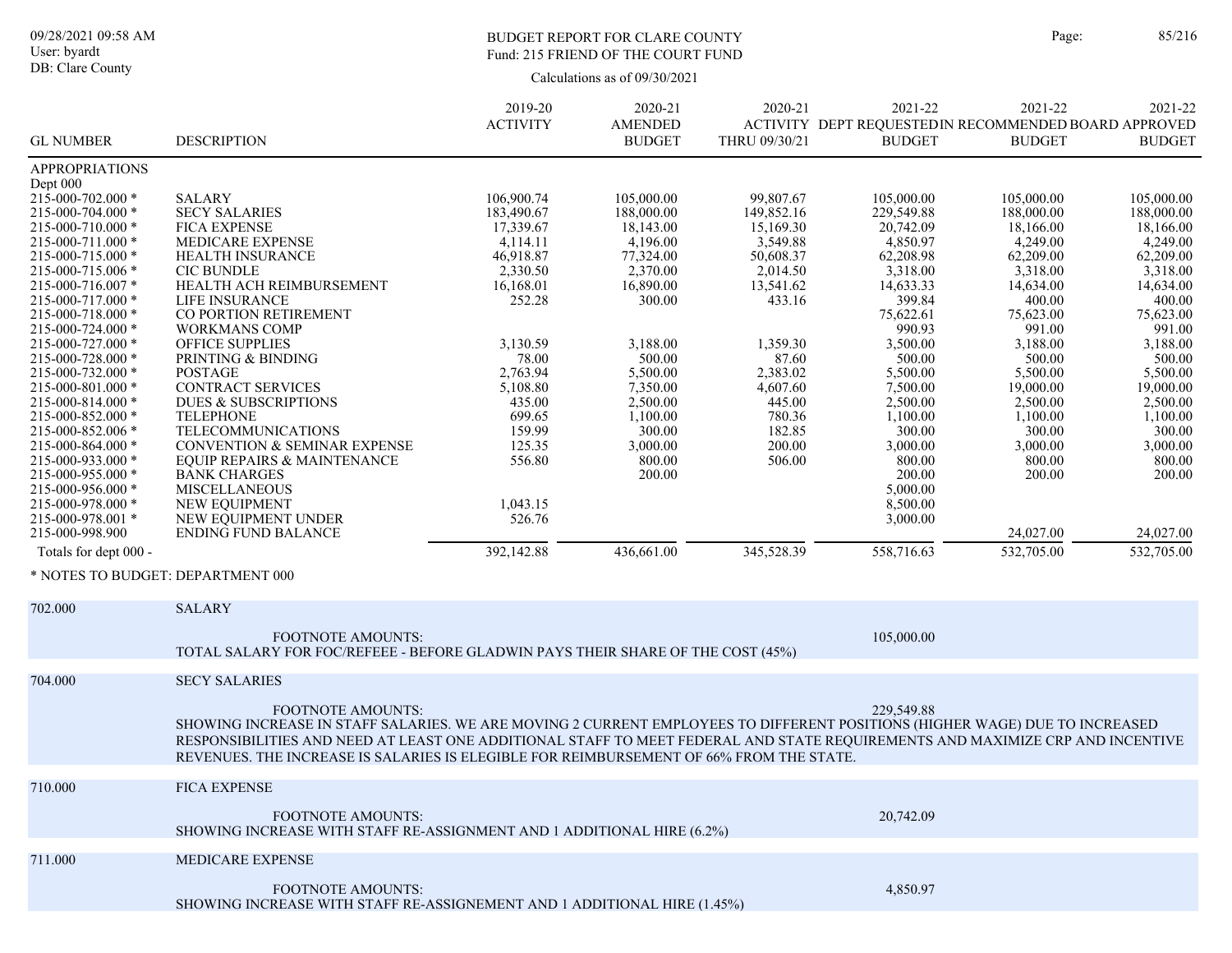| 09/28/2021 09:58 AM<br>User: byardt<br>DB: Clare County |                                                                                                                                   |                            | <b>BUDGET REPORT FOR CLARE COUNTY</b><br>Fund: 215 FRIEND OF THE COURT FUND |                          | Page:                                                                             | 86/216                   |                          |
|---------------------------------------------------------|-----------------------------------------------------------------------------------------------------------------------------------|----------------------------|-----------------------------------------------------------------------------|--------------------------|-----------------------------------------------------------------------------------|--------------------------|--------------------------|
|                                                         |                                                                                                                                   |                            | Calculations as of 09/30/2021                                               |                          |                                                                                   |                          |                          |
| <b>GL NUMBER</b>                                        | <b>DESCRIPTION</b>                                                                                                                | 2019-20<br><b>ACTIVITY</b> | 2020-21<br><b>AMENDED</b><br><b>BUDGET</b>                                  | 2020-21<br>THRU 09/30/21 | 2021-22<br>ACTIVITY DEPT REQUESTED IN RECOMMENDED BOARD APPROVED<br><b>BUDGET</b> | 2021-22<br><b>BUDGET</b> | 2021-22<br><b>BUDGET</b> |
| <b>APPROPRIATIONS</b><br>Dept 000                       |                                                                                                                                   |                            |                                                                             |                          |                                                                                   |                          |                          |
| 715.000                                                 | HEALTH INSURANCE                                                                                                                  |                            |                                                                             |                          |                                                                                   |                          |                          |
|                                                         | <b>FOOTNOTE AMOUNTS:</b><br>SHOWING INCREASE WITH 1 ADDITIONAL HIRE (IF SINGLE \$4552.27?)                                        |                            |                                                                             |                          | 62,208.98                                                                         |                          |                          |
| 715.006                                                 | <b>CIC BUNDLE</b>                                                                                                                 |                            |                                                                             |                          |                                                                                   |                          |                          |
|                                                         | <b>FOOTNOTE AMOUNTS:</b><br>SHOWING INCREASE WITH 1 ADDTIONAL HIRE                                                                |                            |                                                                             |                          | 3,318.00                                                                          |                          |                          |
| 716.007                                                 | HEALTH ACH REIMBURSEMENT                                                                                                          |                            |                                                                             |                          |                                                                                   |                          |                          |
|                                                         | <b>FOOTNOTE AMOUNTS:</b>                                                                                                          |                            |                                                                             |                          | 14,633.33                                                                         |                          |                          |
| 717.000                                                 | LIFE INSURANCE                                                                                                                    |                            |                                                                             |                          |                                                                                   |                          |                          |
|                                                         | <b>FOOTNOTE AMOUNTS:</b><br>SHOWING INCREASE WITH 1 ADDITIONAL STAFF                                                              |                            |                                                                             |                          | 399.84                                                                            |                          |                          |
| 718.000                                                 | CO PORTION RETIREMENT                                                                                                             |                            |                                                                             |                          |                                                                                   |                          |                          |
|                                                         | <b>FOOTNOTE AMOUNTS:</b><br>NEW LINE ITEM FOR MERS EXPENSES. SHOWING INCREASE WITH 1 ADDITIONAL HIRE                              |                            |                                                                             |                          | 75,622.61                                                                         |                          |                          |
| 724.000                                                 | <b>WORKMANS COMP</b>                                                                                                              |                            |                                                                             |                          |                                                                                   |                          |                          |
|                                                         | <b>FOOTNOTE AMOUNTS:</b><br>NEW LINE ITEM FOR WORKMANS COMP EXPENSES. SHOWING INCREASE WITH 1 ADDITIONAL HIRE                     |                            |                                                                             |                          | 990.93                                                                            |                          |                          |
| 727.000                                                 | <b>OFFICE SUPPLIES</b>                                                                                                            |                            |                                                                             |                          |                                                                                   |                          |                          |
|                                                         | <b>FOOTNOTE AMOUNTS:</b><br>EXPENSES WERE DOWN IN 2020-2021 DUE TO COVID, WE EXPECT TO RETURN TO PRIOR AMOUNTS FOR THIS LINE ITEM |                            |                                                                             |                          | 3.500.00                                                                          |                          |                          |
| 728.000                                                 | PRINTING & BINDING                                                                                                                |                            |                                                                             |                          |                                                                                   |                          |                          |
|                                                         | <b>FOOTNOTE AMOUNTS:</b><br>THIS HAS BEEN UNDER UTILIZED IN THE PAST BUT WE ARE MAKING CHANGES THAT WILL REQUIRE THESE FUNDS      |                            |                                                                             |                          | 500.00                                                                            |                          |                          |
| 732.000                                                 | <b>POSTAGE</b>                                                                                                                    |                            |                                                                             |                          |                                                                                   |                          |                          |
|                                                         | <b>FOOTNOTE AMOUNTS:</b><br>POSTAGE WAS DOWN DUE TO COVID BUT IS EXPECTED TO RETURN TO NORMAL AMOUNTS IN 2022                     |                            |                                                                             |                          | 5,500.00                                                                          |                          |                          |
| 801.000                                                 | CONTRACT SERVICES                                                                                                                 |                            |                                                                             |                          |                                                                                   |                          |                          |
|                                                         | <b>FOOTNOTE AMOUNTS:</b>                                                                                                          |                            |                                                                             |                          | 7,500.00                                                                          |                          |                          |
|                                                         |                                                                                                                                   |                            |                                                                             |                          |                                                                                   |                          |                          |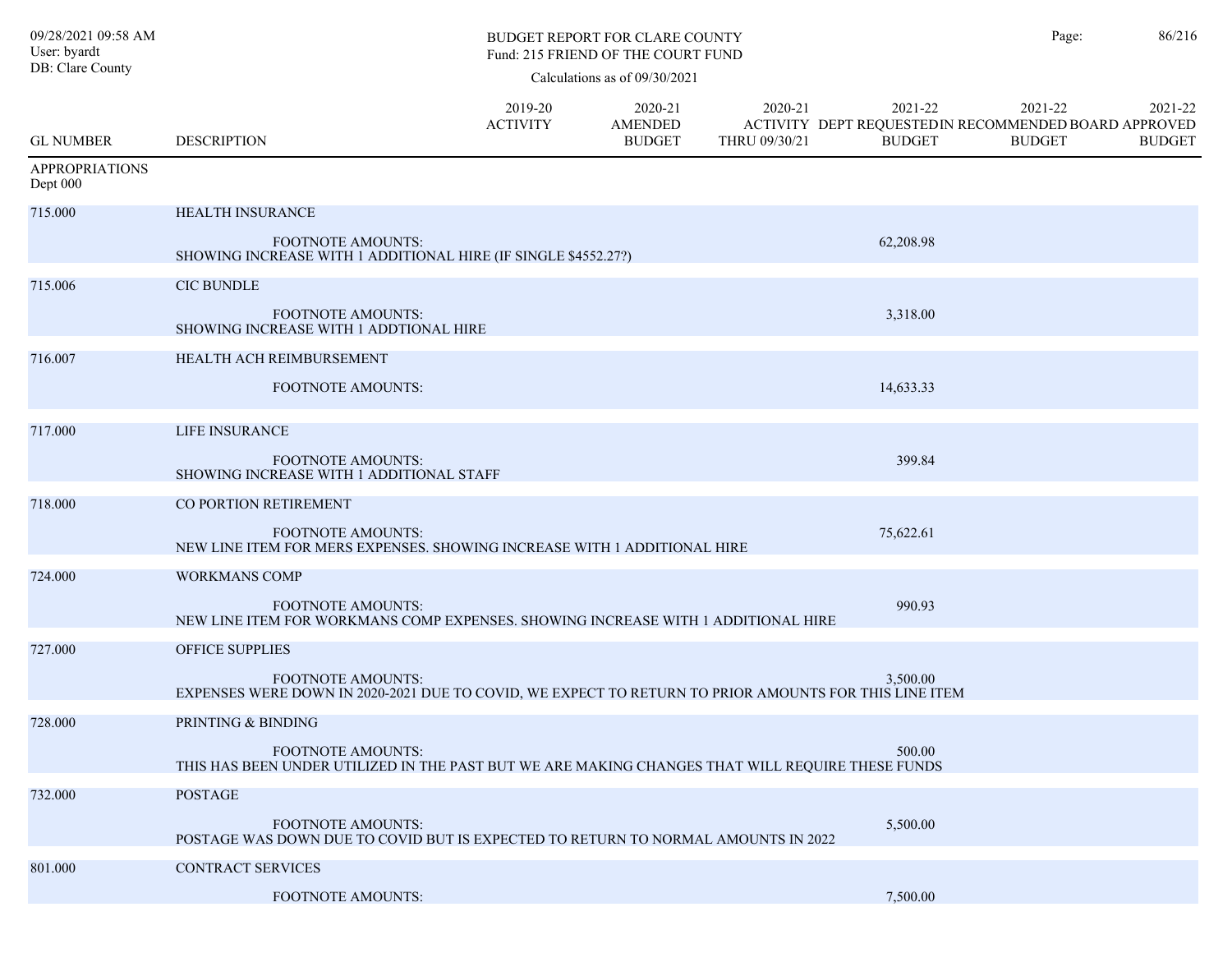| 09/28/2021 09:58 AM<br>User: byardt |                                                                                                                                                                                                                                                                                                                                                                                                                                                        |                            | <b>BUDGET REPORT FOR CLARE COUNTY</b><br>Fund: 215 FRIEND OF THE COURT FUND |                          | Page:                                                                            | 87/216                   |                          |
|-------------------------------------|--------------------------------------------------------------------------------------------------------------------------------------------------------------------------------------------------------------------------------------------------------------------------------------------------------------------------------------------------------------------------------------------------------------------------------------------------------|----------------------------|-----------------------------------------------------------------------------|--------------------------|----------------------------------------------------------------------------------|--------------------------|--------------------------|
| DB: Clare County                    |                                                                                                                                                                                                                                                                                                                                                                                                                                                        |                            | Calculations as of 09/30/2021                                               |                          |                                                                                  |                          |                          |
| <b>GL NUMBER</b>                    | <b>DESCRIPTION</b>                                                                                                                                                                                                                                                                                                                                                                                                                                     | 2019-20<br><b>ACTIVITY</b> | 2020-21<br><b>AMENDED</b><br><b>BUDGET</b>                                  | 2020-21<br>THRU 09/30/21 | 2021-22<br>ACTIVITY DEPT REQUESTEDIN RECOMMENDED BOARD APPROVED<br><b>BUDGET</b> | 2021-22<br><b>BUDGET</b> | 2021-22<br><b>BUDGET</b> |
| <b>APPROPRIATIONS</b>               |                                                                                                                                                                                                                                                                                                                                                                                                                                                        |                            |                                                                             |                          |                                                                                  |                          |                          |
| Dept 000                            | NEW CONTRACT FOR MGT SERVICES NEEDS TO BE SIGNED. THERE HAS BEEN NO INCREASE SINCE 2010. GLADWIN IS ALREADY PAYING THE NEW<br><b>AMOUNT</b>                                                                                                                                                                                                                                                                                                            |                            |                                                                             |                          |                                                                                  |                          |                          |
| 814.000                             | <b>DUES &amp; SUBSCRIPTIONS</b>                                                                                                                                                                                                                                                                                                                                                                                                                        |                            |                                                                             |                          |                                                                                  |                          |                          |
|                                     | <b>FOOTNOTE AMOUNTS:</b><br>WE NEED FEES TO JOIN FOCA AND RAM AND PAY BAR DUES FOR FOC AND CEO RENEWALS                                                                                                                                                                                                                                                                                                                                                |                            |                                                                             |                          | 2,500.00                                                                         |                          |                          |
| 852.000                             | <b>TELEPHONE</b>                                                                                                                                                                                                                                                                                                                                                                                                                                       |                            |                                                                             |                          |                                                                                  |                          |                          |
|                                     | <b>FOOTNOTE AMOUNTS:</b><br>NO CHANGES REQUESTED                                                                                                                                                                                                                                                                                                                                                                                                       |                            |                                                                             |                          | 1.100.00                                                                         |                          |                          |
| 852.006                             | <b>TELECOMMUNICATIONS</b>                                                                                                                                                                                                                                                                                                                                                                                                                              |                            |                                                                             |                          |                                                                                  |                          |                          |
|                                     | <b>FOOTNOTE AMOUNTS:</b><br>NO CHANGES REQUESTED                                                                                                                                                                                                                                                                                                                                                                                                       |                            |                                                                             |                          | 300.00                                                                           |                          |                          |
| 864.000                             | <b>CONVENTION &amp; SEMINAR EXPENSE</b>                                                                                                                                                                                                                                                                                                                                                                                                                |                            |                                                                             |                          |                                                                                  |                          |                          |
|                                     | <b>FOOTNOTE AMOUNTS:</b><br>WE MAY OR MAY NOT NEED THESE FUNDS AS MOST TRAINING IS NOW WEB-BASED. HOWEVER, THIS MAY CHANGE IN 2022 AND WEMAY NEED THE<br><b>FUNDS.</b>                                                                                                                                                                                                                                                                                 |                            |                                                                             |                          | 3,000.00                                                                         |                          |                          |
| 933.000                             | EQUIP REPAIRS & MAINTENANCE                                                                                                                                                                                                                                                                                                                                                                                                                            |                            |                                                                             |                          |                                                                                  |                          |                          |
|                                     | <b>FOOTNOTE AMOUNTS:</b><br>EQUIPMENT REPAIR AND MAINTENANCE                                                                                                                                                                                                                                                                                                                                                                                           |                            |                                                                             |                          | 800.00                                                                           |                          |                          |
| 955.000                             | <b>BANK CHARGES</b>                                                                                                                                                                                                                                                                                                                                                                                                                                    |                            |                                                                             |                          |                                                                                  |                          |                          |
|                                     | <b>FOOTNOTE AMOUNTS:</b><br><b>BANK CHARGES</b>                                                                                                                                                                                                                                                                                                                                                                                                        |                            |                                                                             |                          | 200.00                                                                           |                          |                          |
| 956.000                             | <b>MISCELLANEOUS</b>                                                                                                                                                                                                                                                                                                                                                                                                                                   |                            |                                                                             |                          |                                                                                  |                          |                          |
|                                     | FOOTNOTE AMOUNTS:<br>WEB PAGE DEVELOPMENT - WE ARE REQUESTING TO CONTRACT WITH AN OUTSIDE AGENCY FOR WEB DEVELOPMENT. MOST FOC OFFICES HAVE A<br>GREAT WEB PAGE WITH ACCESS TO RESOURCES. WE BELIEVE THAT THE AMERICAN RELIEF FUNDS CAN BE USED FOR WEB DEVELOPMENT. THE COST<br>IS UNKNOWN AT THIS TIME AND MORE RESEARCH IS NEEDED. THERE ARE COMPANIES THAT SPECIALIZE IN GOVERNMENT WEB DESIGN, WHICH IS<br>DIFFERENT THAN DESIGNING FOR A COMPANY |                            |                                                                             |                          | 5,000.00                                                                         |                          |                          |
| 978.000                             | NEW EQUIPMENT                                                                                                                                                                                                                                                                                                                                                                                                                                          |                            |                                                                             |                          |                                                                                  |                          |                          |
|                                     | <b>FOOTNOTE AMOUNTS:</b><br>A NEW LINE ITEM SHOULD BE ADDED FOR IT AUDIT. THE FED/STATE REQUIRES AN IT AUDIT EVERY 3 YEARS. IT IS DUE AGAIN IN 2022. UNSURE OF COST<br>AT THIS TIME. THE STATE MAY END UP PAYING FOR IT. HOWEVER, 2 YEARS AGO THE COST WAS APPROXIMATELY 8500. WE ARE ASKING FOR THAT<br>AMOUNT TO BE ALLOCATED.                                                                                                                       |                            |                                                                             |                          | 8,500.00                                                                         |                          |                          |
|                                     |                                                                                                                                                                                                                                                                                                                                                                                                                                                        |                            |                                                                             |                          |                                                                                  |                          |                          |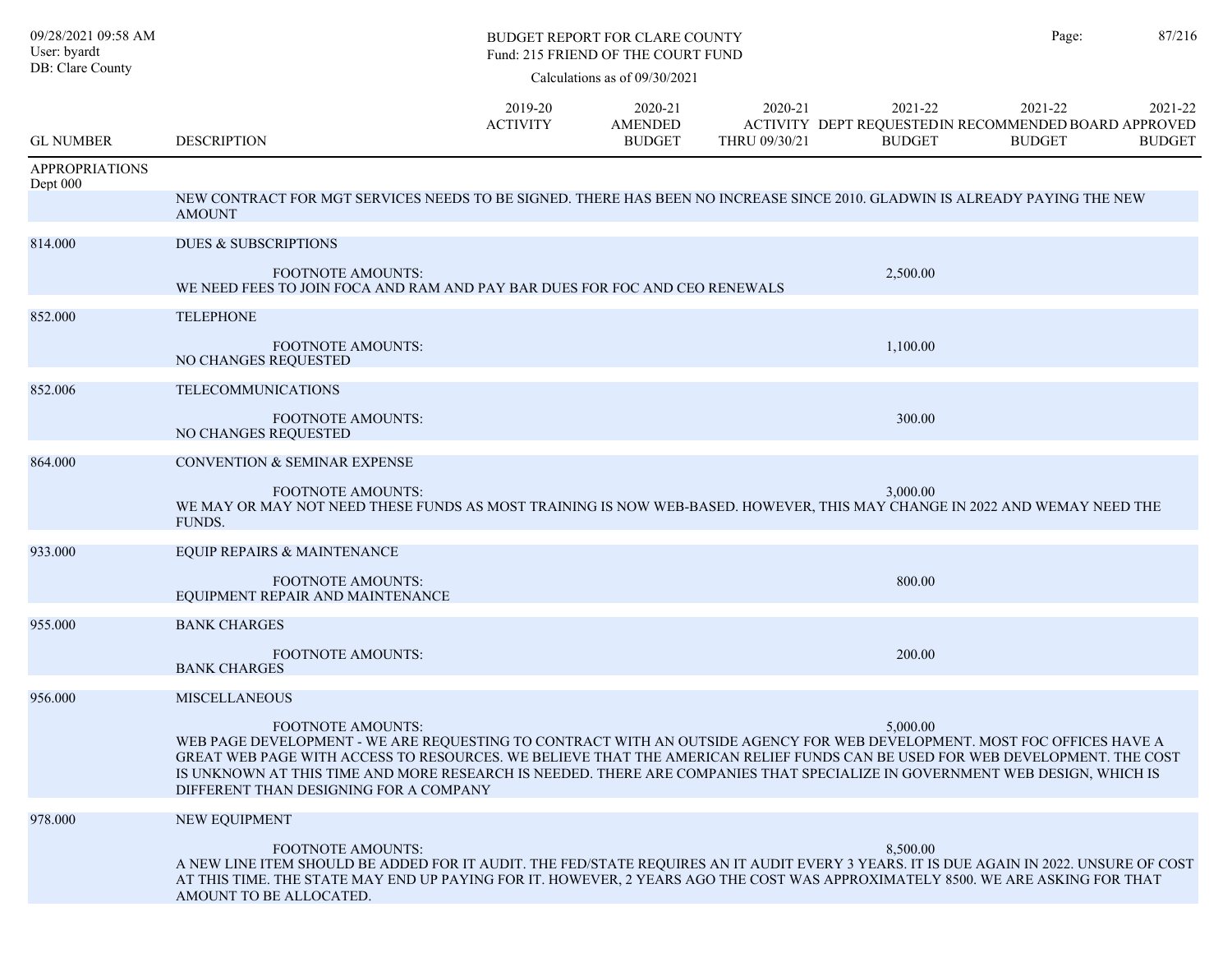| 09/28/2021 09:58 AM<br>User: byardt<br>DB: Clare County | <b>BUDGET REPORT FOR CLARE COUNTY</b><br>Fund: 215 FRIEND OF THE COURT FUND<br>Calculations as of $09/30/2021$                                                                                                                              |                            |                                            |                                             |                          | Page:                                                                   | 88/216                   |
|---------------------------------------------------------|---------------------------------------------------------------------------------------------------------------------------------------------------------------------------------------------------------------------------------------------|----------------------------|--------------------------------------------|---------------------------------------------|--------------------------|-------------------------------------------------------------------------|--------------------------|
| <b>GL NUMBER</b>                                        | <b>DESCRIPTION</b>                                                                                                                                                                                                                          | 2019-20<br><b>ACTIVITY</b> | 2020-21<br><b>AMENDED</b><br><b>BUDGET</b> | 2020-21<br><b>ACTIVITY</b><br>THRU 09/30/21 | 2021-22<br><b>BUDGET</b> | 2021-22<br>DEPT REOUESTEDIN RECOMMENDED BOARD APPROVED<br><b>BUDGET</b> | 2021-22<br><b>BUDGET</b> |
| <b>APPROPRIATIONS</b><br>Dept $000$                     |                                                                                                                                                                                                                                             |                            |                                            |                                             |                          |                                                                         |                          |
| 978.001                                                 | NEW EQUIPMENT UNDER<br><b>FOOTNOTE AMOUNTS:</b><br>THIS WAS ELIMINATED LAST YEAR AND WE WOULD LIKE IT REINSTATED TO COVER ANY UNFORSEEN EXPENSES THE FOC OFFICE MAY HAVE BASED<br>ON CHANGES IN FED/STATE REQUIREMENTS.<br>DEPT '000' TOTAL |                            |                                            |                                             | 3,000.00<br>558,716.63   |                                                                         |                          |
| <b>TOTAL APPROPRIATIONS</b>                             |                                                                                                                                                                                                                                             | 392,142.88                 | 436,661.00                                 | 345,528.39                                  | 558,716.63               | 532,705.00                                                              | 532,705.00               |
|                                                         | NET OF REVENUES/APPROPRIATIONS - FUND 215                                                                                                                                                                                                   | (15,826.99)                |                                            | (16, 162.97)                                |                          | 118,692.00                                                              |                          |
|                                                         | <b>BEGINNING FUND BALANCE</b><br><b>ENDING FUND BALANCE</b>                                                                                                                                                                                 | 129,370.75<br>113,543.76   | 113,543.76<br>113,543.76                   | 113,543.76<br>97,380.79                     | 97,380.79<br>97,380.79   | 97,380.79<br>216,072.79                                                 | 97,380.79<br>97,380.79   |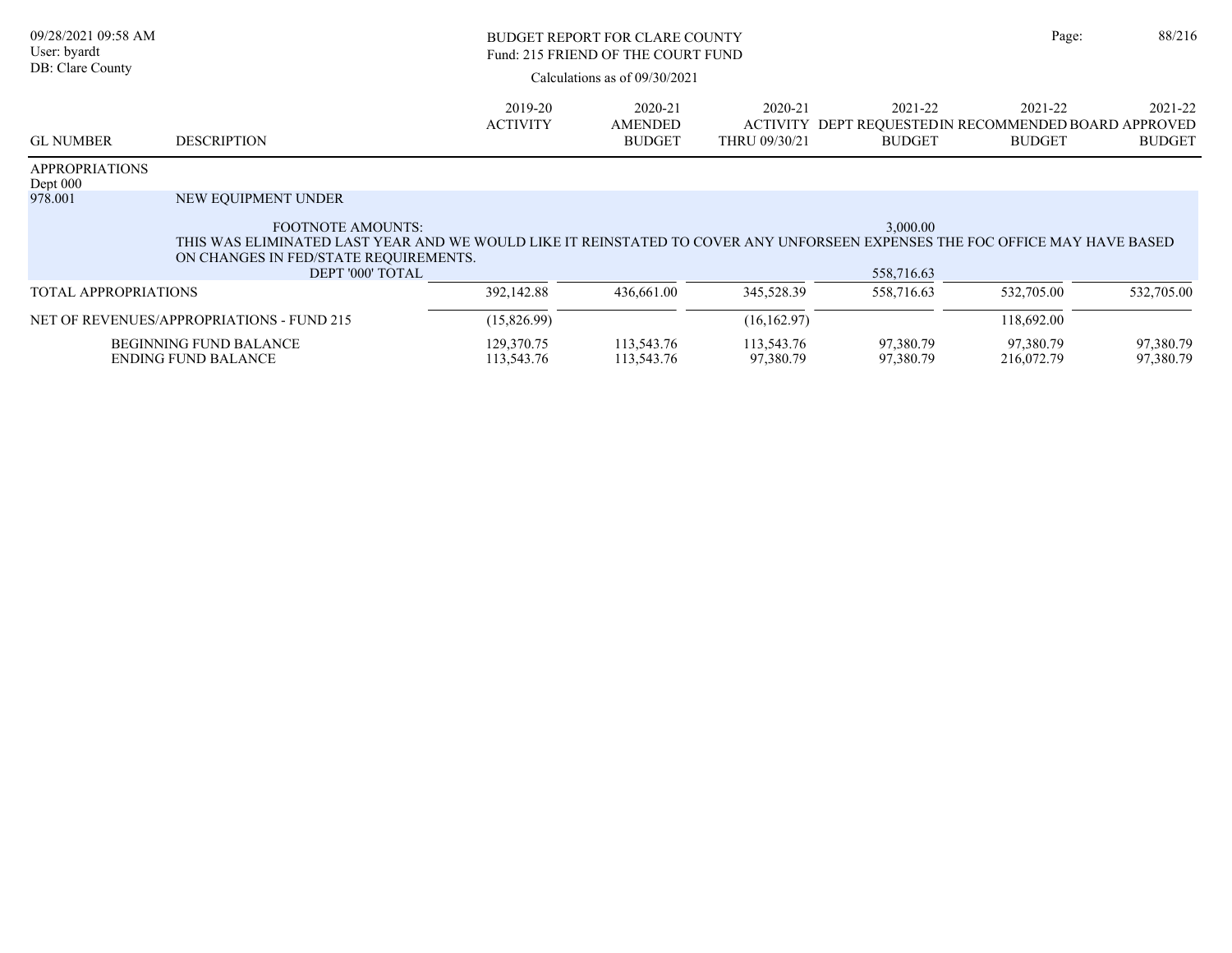## BUDGET REPORT FOR CLARE COUNTY Page: 89/216 Fund: 230 ANIMAL SHELTER MILLAGE FUND

|                                 |                                      | 2019-20         | 2020-21        | 2020-21         | 2021-22                                      | 2021-22       | 2021-22       |
|---------------------------------|--------------------------------------|-----------------|----------------|-----------------|----------------------------------------------|---------------|---------------|
|                                 |                                      | <b>ACTIVITY</b> | <b>AMENDED</b> | <b>ACTIVITY</b> | DEPT REQUESTED IN RECOMMENDED BOARD APPROVED |               |               |
| <b>GL NUMBER</b>                | <b>DESCRIPTION</b>                   |                 | <b>BUDGET</b>  | THRU 09/30/21   | <b>BUDGET</b>                                | <b>BUDGET</b> | <b>BUDGET</b> |
| <b>ESTIMATED REVENUES</b>       |                                      |                 |                |                 |                                              |               |               |
| Dept 000                        |                                      |                 |                |                 |                                              |               |               |
| 230-000-402.000                 | <b>CURRENT TAX</b>                   |                 | 337,742.72     | 337, 742. 72    | 337,743.00                                   | 337,743.00    | 337,743.00    |
| 230-000-420.000                 | DLO PERSONAL PROPERTY/LEASED L.      |                 | 223.09         | 249.19          | 174.00                                       | 174.00        | 174.00        |
| 230-000-429.000                 | <b>COMMERCIAL FOREST RESERVE TAX</b> |                 | 5.00           | 2.49            |                                              |               |               |
| 230-000-437.000                 | <b>INDUSTRIAL FACILTY TAX</b>        |                 | 500.00         | 196.89          | 200.00                                       | 200.00        | 200.00        |
| 230-000-444.000                 | PMT IN LIEU OF TAXES (PILOT)         |                 | 1,000.00       | 718.43          |                                              |               |               |
| 230-000-528.000                 | FEDERAL GRANT - OTHER                |                 |                | 28,283.94       |                                              |               |               |
| 230-000-555.430                 | STATE GRANT - ANIMAL CONTROL         |                 | 6,480.00       |                 |                                              |               |               |
| 230-000-608.430                 | ANIMAL CONTROL SERVICES              |                 | 13,067.67      | 11,927.67       | 10,000.00                                    | 10,000.00     | 10,000.00     |
| 230-000-626.000                 | ANIMAL ADOPTION FEES                 |                 | 10,000.00      | 8,110.00        | 6,500.00                                     | 6,500.00      | 6,500.00      |
| 230-000-665.000                 | <b>INTEREST ON INVESTMENTS</b>       |                 | 25.00          | 9.74            |                                              |               |               |
| 230-000-674.000                 | PRIVATE DONATIONS                    |                 | 24,651.09      | 24,651.09       |                                              |               |               |
| 230-000-674.430                 | ANIMAL SPAY/NEUTER DEPOSIT           |                 | 5,000.00       | 3,745.00        | 4,000.00                                     | 4,000.00      | 4,000.00      |
| 230-000-675.004                 | PRIV CONTR - SPAY/NEUT GRANTS        |                 | 12,595.00      | 8,085.00        | 2,500.00                                     | 2,500.00      | 2,500.00      |
| 230-000-675.430                 | CONTRIB-PRIVATE SOURCES-ANIMA        |                 | 25,500.00      | 25,195.40       | 25,000.00                                    | 25,000.00     | 25,000.00     |
| 230-000-676.431                 | ANIMAL CONT RAB/VAC/LIC DEPOSIT      |                 | 1,500.00       | 1,330.00        | 1,200.00                                     | 1,200.00      | 1,200.00      |
| Totals for dept 000 -           |                                      |                 | 438,289.57     | 450,247.56      | 387,317.00                                   | 387,317.00    | 387, 317.00   |
| <b>TOTAL ESTIMATED REVENUES</b> |                                      |                 | 438,289.57     | 450,247.56      | 387, 317.00                                  | 387,317.00    | 387, 317.00   |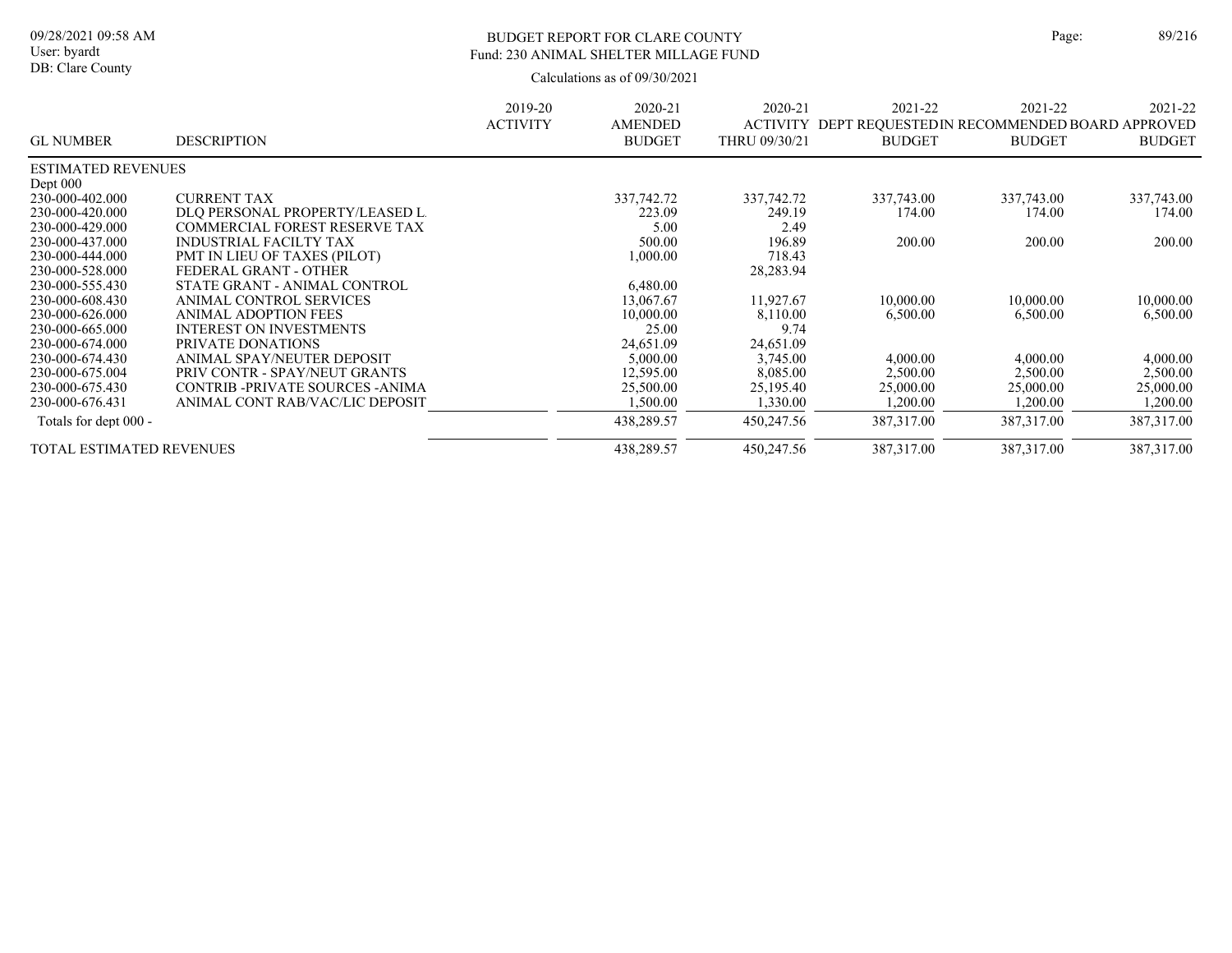### BUDGET REPORT FOR CLARE COUNTY Page: 90/216 Fund: 230 ANIMAL SHELTER MILLAGE FUND

|                                    |                                                           | 2019-20<br><b>ACTIVITY</b> | 2020-21<br><b>AMENDED</b> | 2020-21              | 2021-22<br>ACTIVITY DEPT REQUESTEDIN RECOMMENDED BOARD APPROVED | 2021-22               | 2021-22              |
|------------------------------------|-----------------------------------------------------------|----------------------------|---------------------------|----------------------|-----------------------------------------------------------------|-----------------------|----------------------|
| <b>GL NUMBER</b>                   | <b>DESCRIPTION</b>                                        |                            | <b>BUDGET</b>             | THRU 09/30/21        | <b>BUDGET</b>                                                   | <b>BUDGET</b>         | <b>BUDGET</b>        |
| <b>APPROPRIATIONS</b>              |                                                           |                            |                           |                      |                                                                 |                       |                      |
| Dept 000                           |                                                           |                            |                           |                      |                                                                 |                       |                      |
| 230-000-702.000                    | <b>SALARY</b>                                             |                            | 36,872.00                 | 39,923.05            | 37,156.43                                                       | 37,157.00             | 37,157.00            |
| 230-000-704.000                    | <b>FULL TIME SALARIES</b>                                 |                            | 32,059.00                 | 36,575.04            | 32,306.57                                                       | 32,307.00             | 32,307.00            |
| 230-000-705.000                    | PART TIME SALARY                                          |                            | 102,285.00                | 113,648.12           | 115,784.20                                                      | 115,785.00            | 115,785.00           |
| 230-000-706.000                    | <b>OVERTIME</b>                                           |                            | 2,500.00                  | 1,196.06             | 1,500.00                                                        | 1,500.00              | 1,500.00             |
| 230-000-710.000                    | <b>FICA EXPENSE</b>                                       |                            | 10,615.00                 | 11,701.95            | 11,485.33                                                       | 11,579.00             | 11,579.00            |
| 230-000-711.000                    | <b>MEDICARE EXPENSE</b><br><b>HEALTH INSURANCE</b>        |                            | 2,483.00                  | 2,736.76             |                                                                 | 2,708.00<br>20,000.00 | 2,708.00             |
| 230-000-715.000<br>230-000-715.006 | <b>CIC BUNDLE</b>                                         |                            | 20,106.00<br>948.00       | 18,126.38<br>948.00  |                                                                 | 950.00                | 20,000.00<br>950.00  |
| 230-000-716.007                    | HEALTH ADMIN REIMBURSEMENT                                |                            | 12,000.00                 | 10,640.51            |                                                                 | 12,000.00             | 12,000.00            |
| 230-000-717.000                    | <b>LIFE INSURANCE</b>                                     |                            | 114.00                    | 123.76               |                                                                 | 115.00                | 115.00               |
| 230-000-718.000                    | <b>RETIREMENT</b>                                         |                            | 22,000.00                 | 16,823.96            |                                                                 | 22,432.00             | 22,432.00            |
| 230-000-724.000                    | WORKMANS COMPENSATION                                     |                            | 2,000.00                  | 1,499.59             |                                                                 | 2,000.00              | 2,000.00             |
| 230-000-727.000                    | SUPPLIES - ANIMAL FOOD, ETC                               |                            | 900.00                    |                      | 500.00                                                          | 500.00                | 500.00               |
| 230-000-727.001                    | <b>SUPPLIES - OFFICE</b>                                  |                            | 2,000.00                  | 339.62               | 1,200.00                                                        | 1,200.00              | 1,200.00             |
| 230-000-727.002                    | <b>SUPPLIES - VETS</b>                                    |                            | 2,000.00                  | 250.32               | 2,000.00                                                        | 2,000.00              | 2,000.00             |
| 230-000-728.000                    | PRINTING & BINDING                                        |                            | 665.95                    | 665.95               | 500.00                                                          | 500.00                | 500.00               |
| 230-000-732.000                    | <b>POSTAGE</b>                                            |                            | 500.00                    | 358.85               | 300.00                                                          | 300.00                | 300.00               |
| 230-000-746.000                    | <b>GAS OIL &amp; GREASE</b>                               |                            | 6,500.00                  | 4,944.48             | 7,500.00                                                        | 7,500.00              | 7,500.00             |
| 230-000-747.000                    | <b>UNIFORMS</b>                                           |                            | 1,383.38                  | 1,383.38             | 700.00                                                          | 700.00                | 700.00               |
| 230-000-749.000                    | <b>JANITORIAL SUPPLIES</b>                                |                            | 2,000.00                  | 1,149.67             | 2,000.00                                                        | 2,000.00              | 2,000.00             |
| 230-000-801.001                    | <b>RESTRICTED DONATIONS</b>                               |                            | 18,120.79                 | 15,827.72            | 19,000.00                                                       | 19,000.00             | 19,000.00            |
| 230-000-801.002                    | <b>RESTRICTED SPAY/NEUTER</b>                             |                            | 4,000.00                  | 1,750.00             | 2,000.00                                                        | 2,000.00              | 2,000.00             |
| 230-000-801.003                    | RESTRICTED RAB/VAC.LIC DEPOSIT                            |                            | 1,200.00                  | 530.00               | 800.00                                                          | 800.00                | 800.00               |
| 230-000-801.004                    | CONTRACTED SERVICES                                       |                            | 300.00                    | 143.96               |                                                                 |                       |                      |
| 230-000-801.005                    | STATE GRANT - ANIMAL CONTROL                              |                            | 6,480.00                  | 6,480.00             | 4,000.00                                                        | 4,000.00              | 4,000.00             |
| 230-000-801.006                    | RESTRICTED SPAY/NEUTER CONTRIBI                           |                            | 5,000.00                  |                      |                                                                 |                       |                      |
| 230-000-801.008                    | RESTRICTED-TWO SEVEN OH GRANT                             |                            | 17,595.00                 | 8,085.00             |                                                                 |                       |                      |
| 230-000-814.000                    | <b>DUES &amp; SUBSCRIPTIONS</b>                           |                            | 600.00                    | 137.00               | 600.00                                                          | 600.00                | 600.00               |
| 230-000-819.001                    | <b>ADOPTION FEE REFUND</b>                                |                            | 400.00                    |                      | 300.00                                                          | 300.00                | 300.00               |
| 230-000-831.101                    | INDIRECT COST REIMBURSEMENT                               |                            |                           |                      |                                                                 | 21,293.00             | 21,293.00            |
| 230-000-851.000                    | COMPUTER EQUIPMENT MAINTANEN                              |                            | 1,000.00                  |                      | 1,000.00                                                        | 1,000.00              | 1,000.00             |
| 230-000-852.000                    | <b>TELEPHONE</b>                                          |                            | 2,000.00                  | 1,554.35             | 2,000.00                                                        | 2,000.00              | 2,000.00             |
| 230-000-862.000                    | VEHICLE REPAIRS & MAINTENANCE                             |                            | 2,000.00                  | 1,475.40             | 4,000.00                                                        | 4,000.00              | 4,000.00             |
| 230-000-864.000                    | TRAVEL & EXPENSE                                          |                            |                           |                      | 800.00                                                          | 800.00                | 800.00               |
| 230-000-921.000                    | <b>UTILITIES</b>                                          |                            | 13,500.00                 | 14,426.03            | 13,500.00                                                       | 13,500.00             | 13,500.00            |
| 230-000-933.000                    | EQUIP REPAIRS & MAINTENANCE<br>SHELTER REPAIR-MAINTENANCE |                            | 3,000.00                  | 2,955.61             | 1,500.00                                                        | 1,500.00              | 1,500.00             |
| 230-000-933.001<br>230-000-935.000 | GROUND CARE - RUBBISH REMOVAL                             |                            | 3,200.00<br>900.00        | 2,341.46<br>1,149.42 | 2,500.00<br>1,100.00                                            | 2,500.00<br>1,100.00  | 2,500.00<br>1,100.00 |
| 230-000-957.000                    | <b>TRAINING</b>                                           |                            |                           |                      |                                                                 | 1,200.00              | 1,200.00             |
| 230-000-961.000                    | DOG DAMAGE                                                |                            | 2,329.88                  | 1,588.32             | 1,200.00<br>500.00                                              | 500.00                | 500.00               |
| 230-000-962.000                    | TAX APPEALS ADJUSTMENTS                                   |                            | 50.00                     | 21.66                |                                                                 |                       |                      |
| 230-000-978.000                    | NEW EQUIPMENT                                             |                            |                           |                      | 5,000.00                                                        | 5,000.00              | 5,000.00             |
| 230-000-991.000                    | PRINCIPAL                                                 |                            | 18,879.00                 | 37,757.80            | 19,972.68                                                       | 19,972.68             | 19,972.68            |
| 230-000-995.000                    | <b>INTEREST</b>                                           |                            | 3,476.00                  | 6,950.20             | 2,381.32                                                        | 2,381.32              | 2,381.32             |
| 230-000-998.900                    | <b>ENDING FUND BALANCE</b>                                |                            | 74,327.57                 |                      | 92,230.47                                                       | 10,637.00             | 10,637.00            |
| Totals for dept 000 -              |                                                           |                            | 438,289.57                | 366,209.38           | 387,317.00                                                      | 387,317.00            | 387,317.00           |
|                                    |                                                           |                            |                           |                      |                                                                 |                       |                      |
| TOTAL APPROPRIATIONS               |                                                           |                            | 438,289.57                | 366,209.38           | 387, 317.00                                                     | 387,317.00            | 387,317.00           |
|                                    | NET OF REVENUES/APPROPRIATIONS - FUND 230                 |                            |                           | 84,038.18            |                                                                 |                       |                      |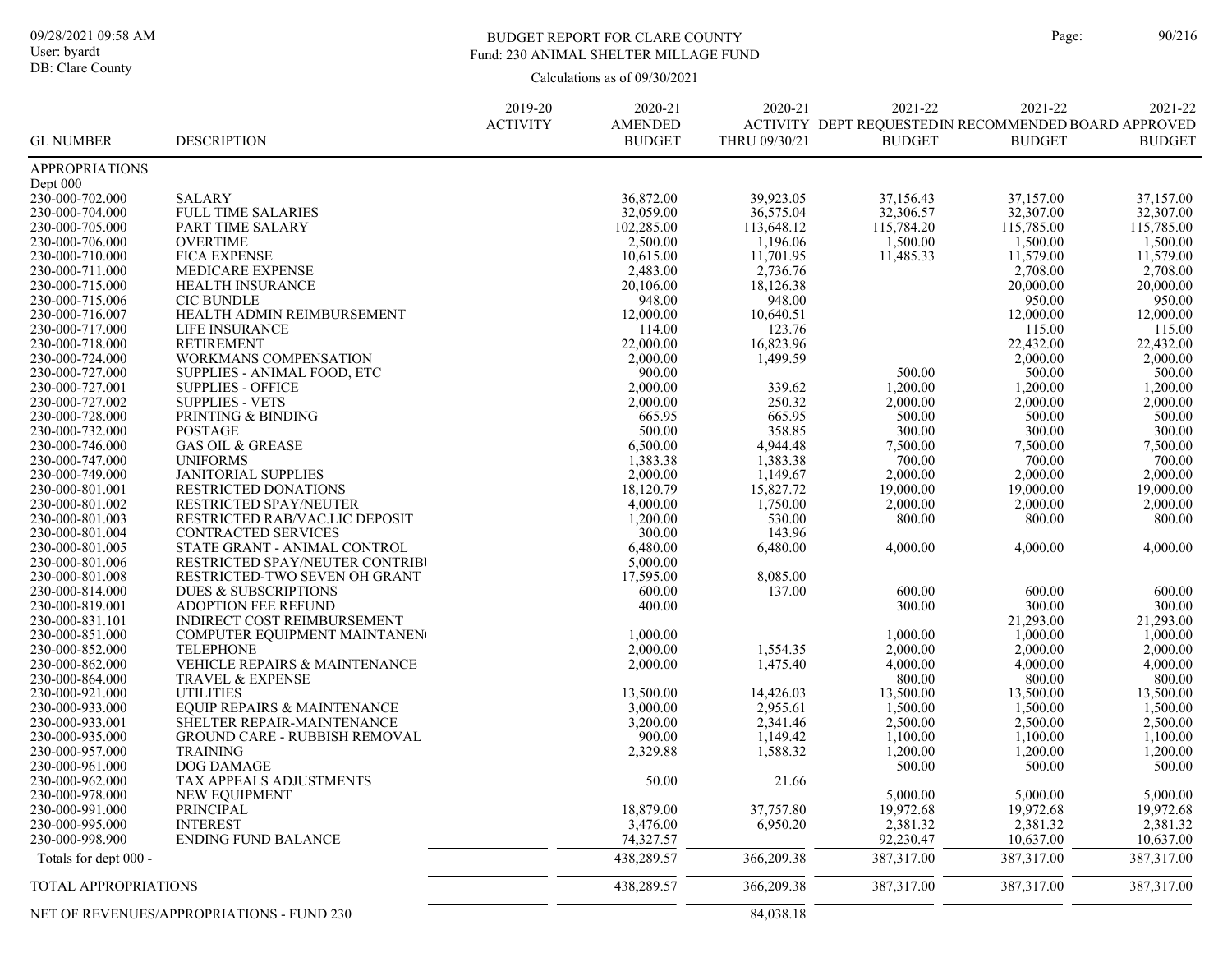| 09/28/2021 09:58 AM<br>User: byardt<br>DB: Clare County |                                                      |                            | <b>BUDGET REPORT FOR CLARE COUNTY</b><br>Fund: 230 ANIMAL SHELTER MILLAGE FUND<br>Calculations as of $09/30/2021$ |                          |                          |                                                                                   |                          |  |
|---------------------------------------------------------|------------------------------------------------------|----------------------------|-------------------------------------------------------------------------------------------------------------------|--------------------------|--------------------------|-----------------------------------------------------------------------------------|--------------------------|--|
| <b>GL NUMBER</b>                                        | <b>DESCRIPTION</b>                                   | 2019-20<br><b>ACTIVITY</b> | 2020-21<br>AMENDED<br><b>BUDGET</b>                                                                               | 2020-21<br>THRU 09/30/21 | 2021-22<br><b>BUDGET</b> | 2021-22<br>ACTIVITY DEPT REQUESTED IN RECOMMENDED BOARD APPROVED<br><b>BUDGET</b> | 2021-22<br><b>BUDGET</b> |  |
|                                                         | <b>BEGINNING FUND BALANCE</b><br>ENDING FUND BALANCE |                            |                                                                                                                   | 84,038.18                | 84,038.18<br>84,038.18   | 84.038.18<br>84,038.18                                                            | 84,038.18<br>84,038.18   |  |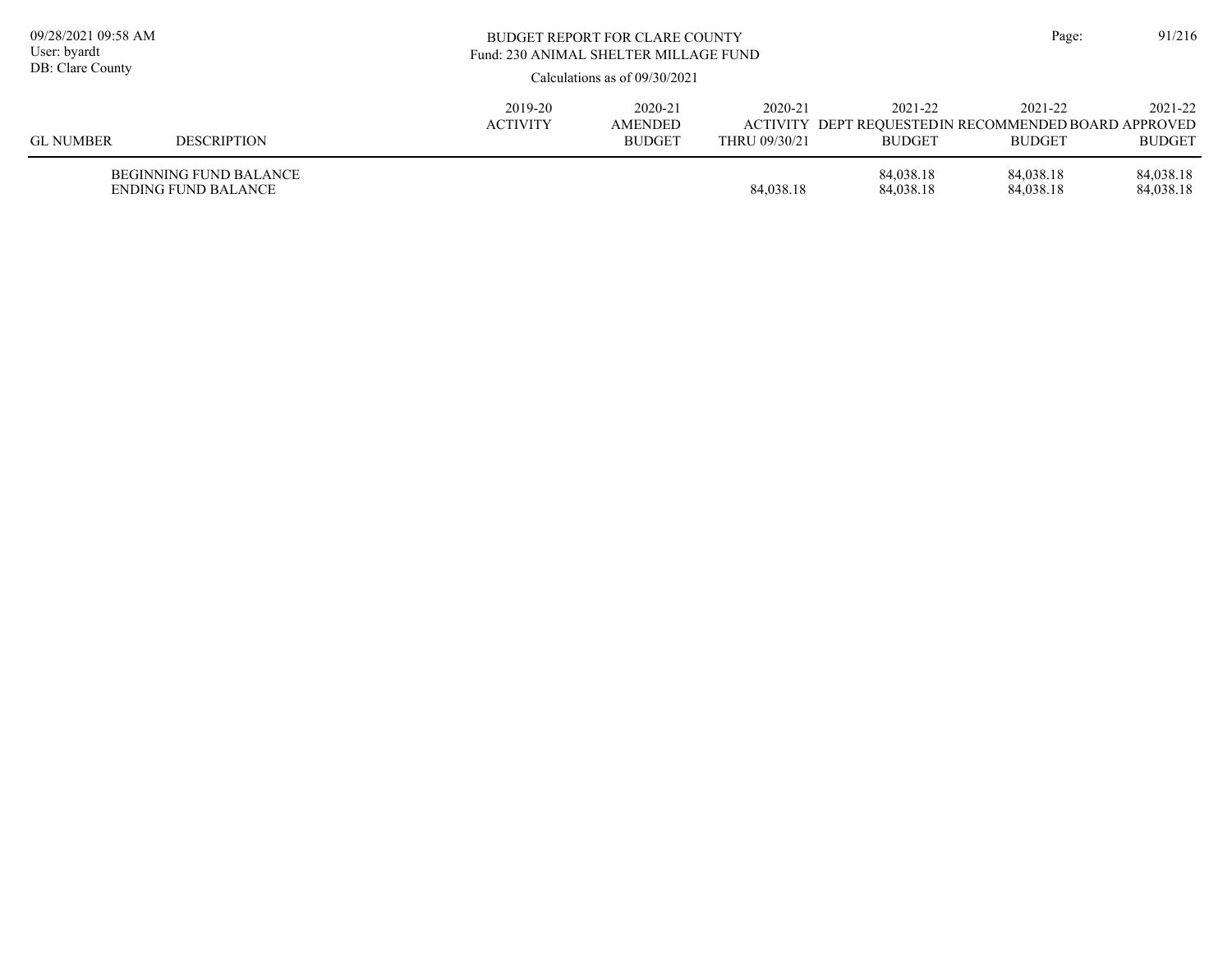| ge: | 92/21 |
|-----|-------|
|     |       |

# BUDGET REPORT FOR CLARE COUNTY Page: 92/216 Fund: 235 MSU EXTENSION MILLAGE FUND

|                                         |                                                        | 2019-20<br><b>ACTIVITY</b> | 2020-21<br><b>AMENDED</b> | 2020-21<br><b>ACTIVITY</b> | 2021-22<br>DEPT REQUESTEDIN RECOMMENDED BOARD APPROVED | 2021-22       | $2021 - 22$   |
|-----------------------------------------|--------------------------------------------------------|----------------------------|---------------------------|----------------------------|--------------------------------------------------------|---------------|---------------|
| <b>GL NUMBER</b>                        | <b>DESCRIPTION</b>                                     |                            | <b>BUDGET</b>             | THRU 09/30/21              | <b>BUDGET</b>                                          | <b>BUDGET</b> | <b>BUDGET</b> |
| <b>ESTIMATED REVENUES</b><br>Dept $000$ |                                                        |                            |                           |                            |                                                        |               |               |
| 235-000-402.000                         | CURRENT PROPERTY TAXES                                 |                            | 146,500.00                | 146,247.16                 | 152,990.00                                             | 152,990.00    | 152,990.00    |
| 235-000-420.000<br>235-000-429.000      | PERSONAL DLO TAXES<br>COMMERCIAL FOREST RESERVE TAX    |                            | 200.00                    | 107.92<br>1.07             | 200.00                                                 | 200.00        | 200.00        |
| 235-000-437.000<br>235-000-444.000      | INDUSTRIAL FACILTY TAX<br>PMT IN LIEU OF TAXES (PILOT) |                            | 500.00                    | 143.83<br>294.05           | 500.00                                                 | 500.00        | 500.00        |
| 235-000-699.900                         | <b>BEGINNING FUND BALANCE</b>                          |                            |                           |                            | 50,000.00                                              | 50,000.00     | 50,000.00     |
| Totals for dept 000 -                   |                                                        |                            | 147,200.00                | 146,794.03                 | 203,690.00                                             | 203,690.00    | 203,690.00    |
| <b>TOTAL ESTIMATED REVENUES</b>         |                                                        |                            | 147,200.00                | 146,794.03                 | 203,690.00                                             | 203,690.00    | 203,690.00    |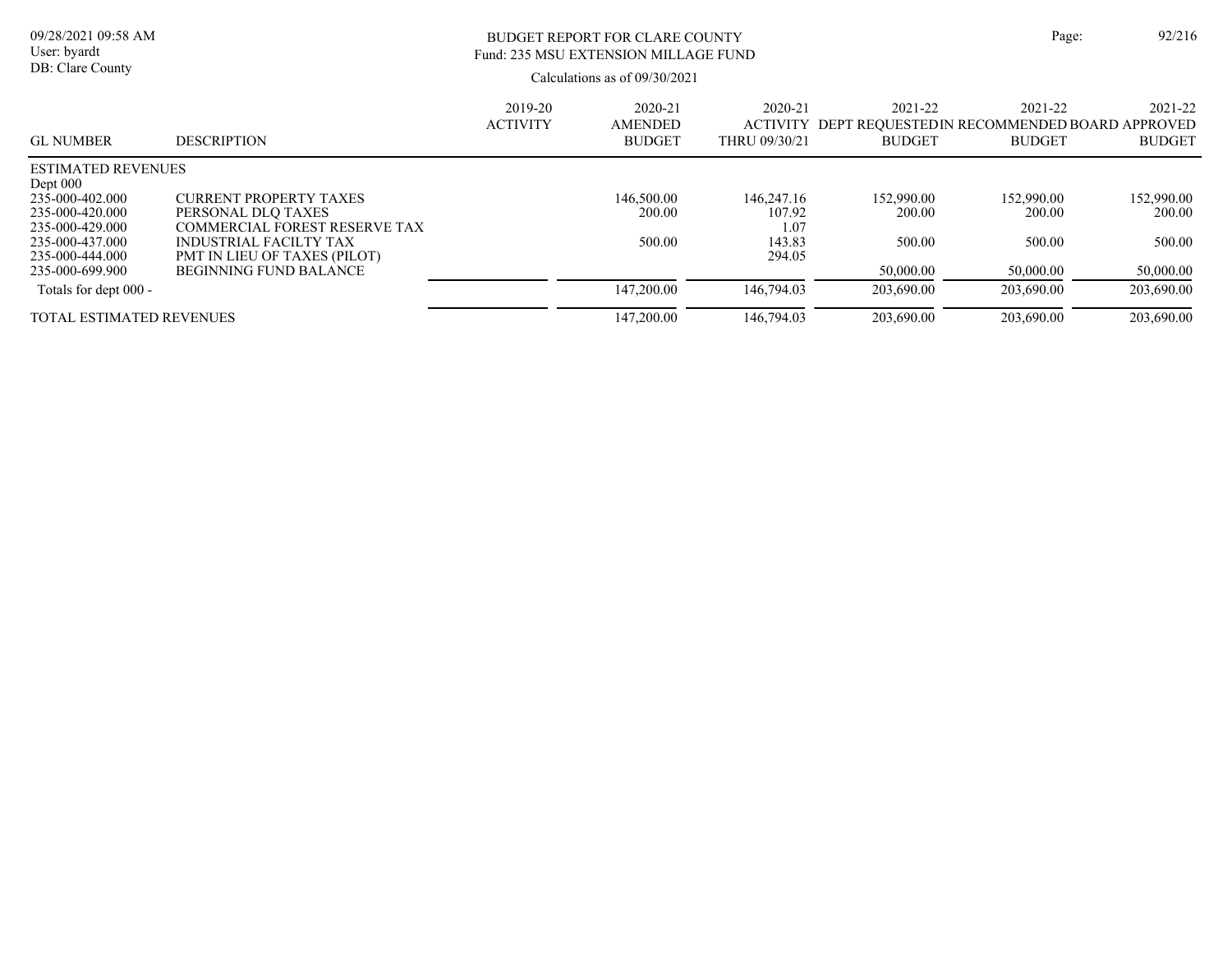## BUDGET REPORT FOR CLARE COUNTY Page: 93/216 Fund: 235 MSU EXTENSION MILLAGE FUND

|                                                                                                                                          |                                                                                                                                              | 2019-20         | 2020-21                                     | 2020-21                      | 2021-22                                                               | 2021-22                                                 | 2021-22                                                 |
|------------------------------------------------------------------------------------------------------------------------------------------|----------------------------------------------------------------------------------------------------------------------------------------------|-----------------|---------------------------------------------|------------------------------|-----------------------------------------------------------------------|---------------------------------------------------------|---------------------------------------------------------|
| <b>GL NUMBER</b>                                                                                                                         | <b>DESCRIPTION</b>                                                                                                                           | <b>ACTIVITY</b> | <b>AMENDED</b><br><b>BUDGET</b>             | THRU 09/30/21                | ACTIVITY DEPT REQUESTEDIN RECOMMENDED BOARD APPROVED<br><b>BUDGET</b> | <b>BUDGET</b>                                           | <b>BUDGET</b>                                           |
| <b>APPROPRIATIONS</b><br>Dept 000<br>$235 - 000 - 801.000$ *<br>235-000-831.101<br>235-000-852.000<br>235-000-962.000<br>235-000-998.900 | <b>CONTRACTED SERVICE</b><br><b>INDIRECT COST REIMBURSEMENT</b><br><b>TELEPHONE</b><br>TAX APPEALS ADJUSTMENTS<br><b>ENDING FUND BALANCE</b> |                 | 118,830.00<br>780.00<br>200.00<br>27,390.00 | 119,086.00<br>823.13<br>9.33 | 121,206.00<br>1,282.00<br>780.00<br>100.00<br>80,322.00               | 141,206.00<br>1,282.00<br>780.00<br>100.00<br>60,322.00 | 141,206.00<br>1,282.00<br>780.00<br>100.00<br>60,322.00 |
| Totals for dept 000 -                                                                                                                    |                                                                                                                                              |                 | 147,200.00                                  | 119,918.46                   | 203,690.00                                                            | 203,690.00                                              | 203,690.00                                              |
| * NOTES TO BUDGET: DEPARTMENT 000                                                                                                        |                                                                                                                                              |                 |                                             |                              |                                                                       |                                                         |                                                         |
| 801.000                                                                                                                                  | <b>CONTRACTED SERVICE</b>                                                                                                                    |                 |                                             |                              |                                                                       |                                                         |                                                         |
| <b>FOOTNOTE AMOUNTS:</b><br>THIS IS SHARI'S ESTIMATE FOR NOW. 06/18/2021 UPDATED 9/20/2021                                               |                                                                                                                                              |                 |                                             |                              | 121,206.00                                                            |                                                         |                                                         |
|                                                                                                                                          | DEPT '000' TOTAL                                                                                                                             |                 |                                             |                              | 121,206.00                                                            |                                                         |                                                         |
| <b>TOTAL APPROPRIATIONS</b>                                                                                                              |                                                                                                                                              |                 | 147,200.00                                  | 119,918.46                   | 203,690.00                                                            | 203,690.00                                              | 203,690.00                                              |
|                                                                                                                                          | NET OF REVENUES/APPROPRIATIONS - FUND 235                                                                                                    |                 |                                             | 26,875.57                    |                                                                       |                                                         |                                                         |
|                                                                                                                                          | <b>BEGINNING FUND BALANCE</b><br><b>ENDING FUND BALANCE</b>                                                                                  |                 |                                             | 26,875.57                    | 26,875.57<br>26,875.57                                                | 26,875.57<br>26,875.57                                  | 26,875.57<br>26,875.57                                  |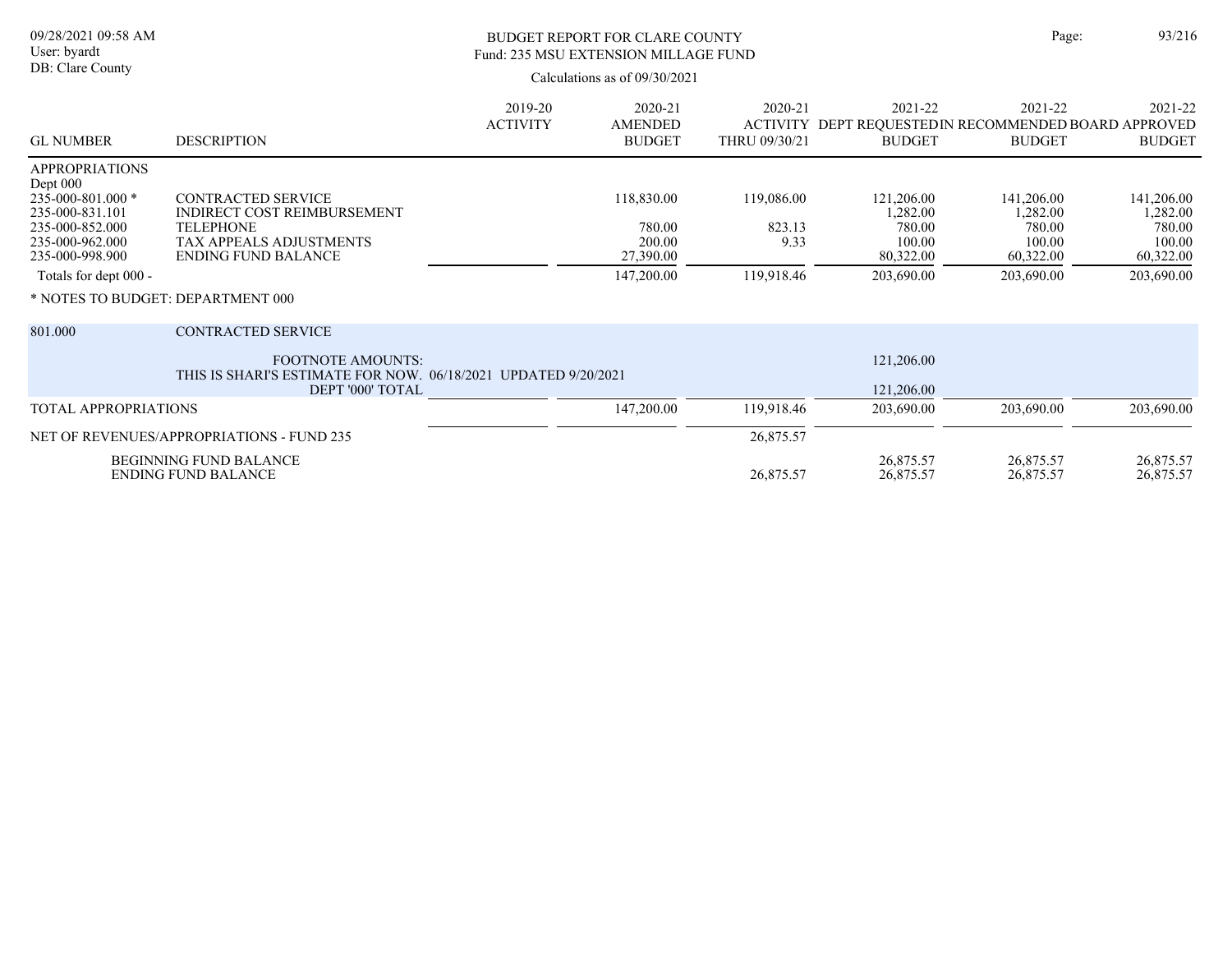#### Calculations as of 09/30/2021 09/28/2021 09:58 AM User: byardt DB: Clare County BUDGET REPORT FOR CLARE COUNTY Page: 94/216 2021-22 2020-21 2020-21 2019-20 Fund: 239 GYPSY MOTH FUND

| <b>GL NUMBER</b>                   | <b>DESCRIPTION</b>                                             | 2019-20<br><b>ACTIVITY</b> | 2020-21<br><b>AMENDED</b><br><b>BUDGET</b> | 2020-21<br><b>ACTIVITY</b><br>THRU 09/30/21 | 2021-22<br>DEPT REOUESTEDIN RECOMMENDED BOARD APPROVED<br><b>BUDGET</b> | 2021-22<br><b>BUDGET</b> | 2021-22<br><b>BUDGET</b> |
|------------------------------------|----------------------------------------------------------------|----------------------------|--------------------------------------------|---------------------------------------------|-------------------------------------------------------------------------|--------------------------|--------------------------|
| <b>ESTIMATED REVENUES</b>          |                                                                |                            |                                            |                                             |                                                                         |                          |                          |
| Dept 000<br>239-000-402.000        | <b>CURRENT TAXES</b>                                           |                            | 1.130.402.00                               | 1,126,140.11                                | 1,176,890.00                                                            | 1,176,890.00             | 1,176,890.00             |
|                                    |                                                                |                            |                                            |                                             |                                                                         |                          |                          |
| 239-000-420.000<br>239-000-429.000 | <b>DELO PERSONAL PROPERTY</b><br>COMMERCIAL FOREST RESERVE TAX |                            | 800.00                                     | 830.79                                      | 1,000.00                                                                | 1,000.00                 | 1,000.00                 |
|                                    |                                                                |                            |                                            | 8.28                                        |                                                                         |                          |                          |
| 239-000-437.000                    | INDUSTRIAL FACILTY TAX                                         |                            | 00.000.1                                   | 629.53                                      | 1.000.00                                                                | 1,000.00                 | 1,000.00                 |
| 239-000-444.000                    | <b>PMT IN LIEU OF TAXES (PILOT)</b>                            |                            |                                            | 2,286.94                                    |                                                                         |                          |                          |
| 239-000-665.000                    | <b>INTEREST EARNED</b>                                         | 3,169.53                   | 598.00                                     | 153.38                                      | 800.00                                                                  | 800.00                   | 800.00                   |
| 239-000-699.900                    | <b>BEGINNING FUND BALANCE</b>                                  |                            | 62,500.00                                  |                                             | 71,158.00                                                               | 71,158.00                | 71,158.00                |
| Totals for dept 000 -              |                                                                | 3.169.53                   | 1.195.300.00                               | 1,130,049.03                                | 1.250.848.00                                                            | 1.250.848.00             | 1,250,848.00             |
| TOTAL ESTIMATED REVENUES           |                                                                | 3,169.53                   | 1,195,300.00                               | 1,130,049.03                                | .250,848.00                                                             | 1,250,848.00             | 1.250.848.00             |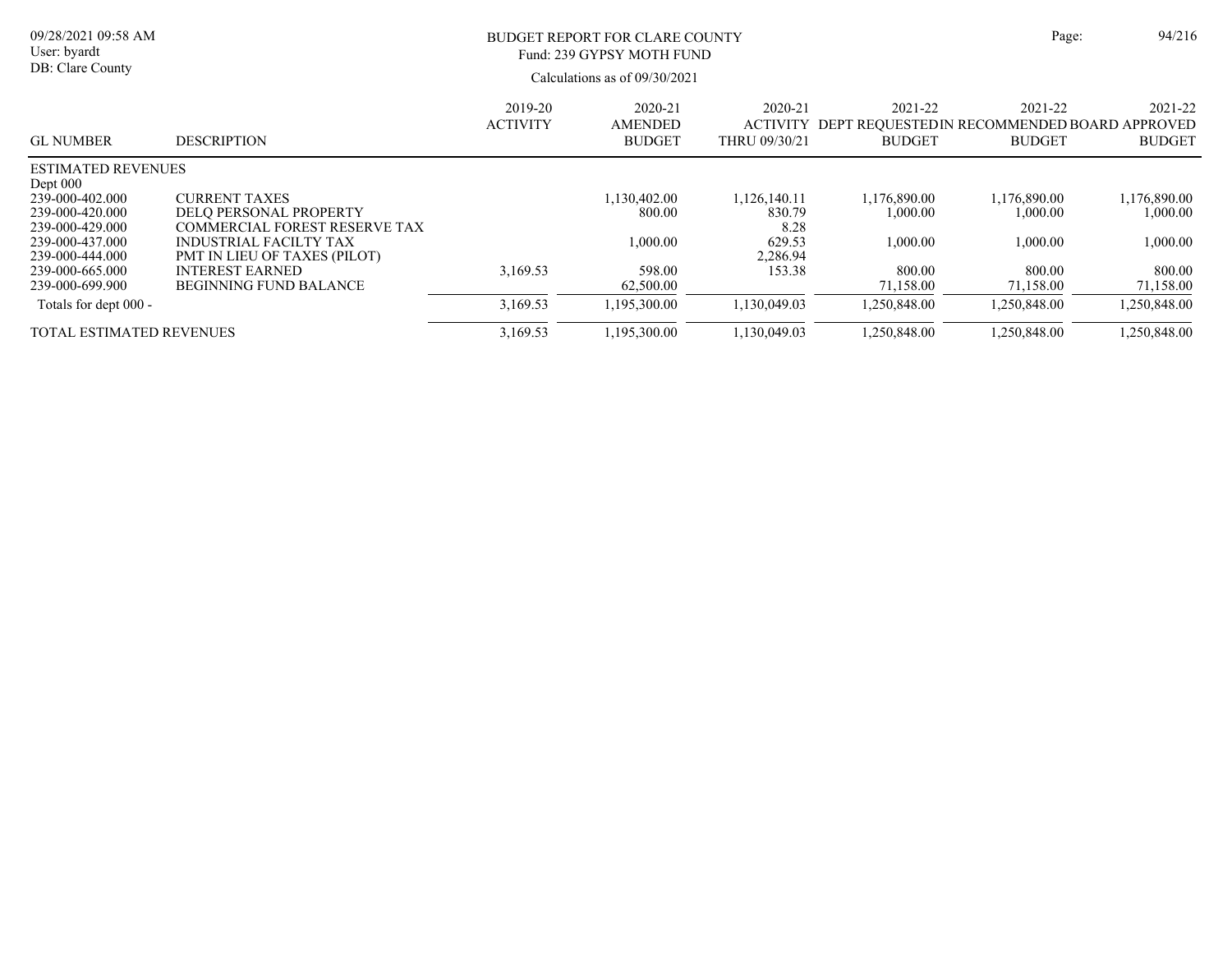DB: Clare County

### BUDGET REPORT FOR CLARE COUNTY Page: 95/216 Fund: 239 GYPSY MOTH FUND

|                             |                                                  | 2019-20         | 2020-21                         | 2020-21                          | 2021-22                                                       | 2021-22       | 2021-22       |
|-----------------------------|--------------------------------------------------|-----------------|---------------------------------|----------------------------------|---------------------------------------------------------------|---------------|---------------|
| <b>GL NUMBER</b>            | <b>DESCRIPTION</b>                               | <b>ACTIVITY</b> | <b>AMENDED</b><br><b>BUDGET</b> | <b>ACTIVITY</b><br>THRU 09/30/21 | DEPT REQUESTED IN RECOMMENDED BOARD APPROVED<br><b>BUDGET</b> | <b>BUDGET</b> | <b>BUDGET</b> |
| <b>APPROPRIATIONS</b>       |                                                  |                 |                                 |                                  |                                                               |               |               |
| Dept 000                    |                                                  |                 |                                 |                                  |                                                               |               |               |
| 239-000-705.001             | PART TIME EGG MASS COUNTERS                      | 13,596.73       | 15,000.00                       | 14,791.13                        | 15,000.00                                                     | 15,000.00     | 15,000.00     |
| 239-000-710.000             | <b>FICA EXPENSE</b>                              | 843.00          | 930.00                          | 917.05                           | 930.00                                                        | 930.00        | 930.00        |
| 239-000-711.000             | <b>MEDICARE EXPENSE</b>                          | 197.14          | 218.00                          | 214.47                           | 218.00                                                        | 218.00        | 218.00        |
| 239-000-718.000             | CO PORTION RETIREMENT                            |                 | 75.00                           |                                  | 75.00                                                         | 75.00         | 75.00         |
| 239-000-724.000             | <b>WORKMANS COMP</b>                             | 116.08          | 200.00                          | 112.04                           | 250.00                                                        | 250.00        | 250.00        |
| 239-000-727.000             | <b>OFFICE SUPPLIES</b>                           |                 | 1,000.00                        | 628.00                           | 1,000.00                                                      | 1,000.00      | 1,000.00      |
| 239-000-732.000             | <b>POSTAGE</b>                                   |                 | 6,500.00                        | 11,027.49                        | 8,000.00                                                      | 8,000.00      | 8,000.00      |
| 239-000-801.000             | SPRAYING EXPENSE/CONTRACT                        | 303,365.40      | 892,800.00                      | 882,396.56                       | 1,000,000.00                                                  | 1,000,000.00  | 1,000,000.00  |
| 239-000-810.000             | <b>CONSULTING FEES</b>                           | 14,000.00       | 20,000.00                       | 10,500.00                        | 20,000.00                                                     | 20,000.00     | 20,000.00     |
| 239-000-831.101             | INDIRECT COST REIMBURSEMENT                      |                 |                                 |                                  |                                                               | 4,916.00      | 4,916.00      |
| 239-000-852.000             | <b>TELEPHONE</b>                                 | 116.62          | 175.00                          | 130.06                           | 175.00                                                        | 175.00        | 175.00        |
| 239-000-864.000             | <b>TRAVEL &amp; EXPENSE</b>                      | 4,140.98        | 5,000.00                        | 5,299.85                         | 5,000.00                                                      | 5,000.00      | 5,000.00      |
| 239-000-900.000             | <b>ADVERTISING</b>                               |                 | 400.00                          | 90.00                            |                                                               |               |               |
| 239-000-962.000             | TAX APPEALS ADJUSTMENT                           |                 | 500.00                          | 72.07                            | 200.00                                                        | 200.00        | 200.00        |
| 239-000-998.900             | <b>ENDING FUND BALANCE</b>                       |                 | 252,502.00                      |                                  | 200,000.00                                                    | 195,084.00    | 195,084.00    |
| Totals for dept 000 -       |                                                  | 336, 375. 95    | 1,195,300.00                    | 926,178.72                       | 1,250,848.00                                                  | 1,250,848.00  | 1,250,848.00  |
| <b>TOTAL APPROPRIATIONS</b> |                                                  | 336, 375. 95    | 1,195,300.00                    | 926,178.72                       | 1,250,848.00                                                  | 1,250,848.00  | 1,250,848.00  |
|                             | <b>NET OF REVENUES/APPROPRIATIONS - FUND 239</b> | (333, 206.42)   |                                 | 203,870.31                       |                                                               |               |               |
|                             | <b>BEGINNING FUND BALANCE</b>                    | 391,129.12      | 57,922.70                       | 57,922.70                        | 261,793.01                                                    | 261,793.01    | 261,793.01    |
|                             | <b>ENDING FUND BALANCE</b>                       | 57,922.70       | 57,922.70                       | 261,793.01                       | 261,793.01                                                    | 261,793.01    | 261,793.01    |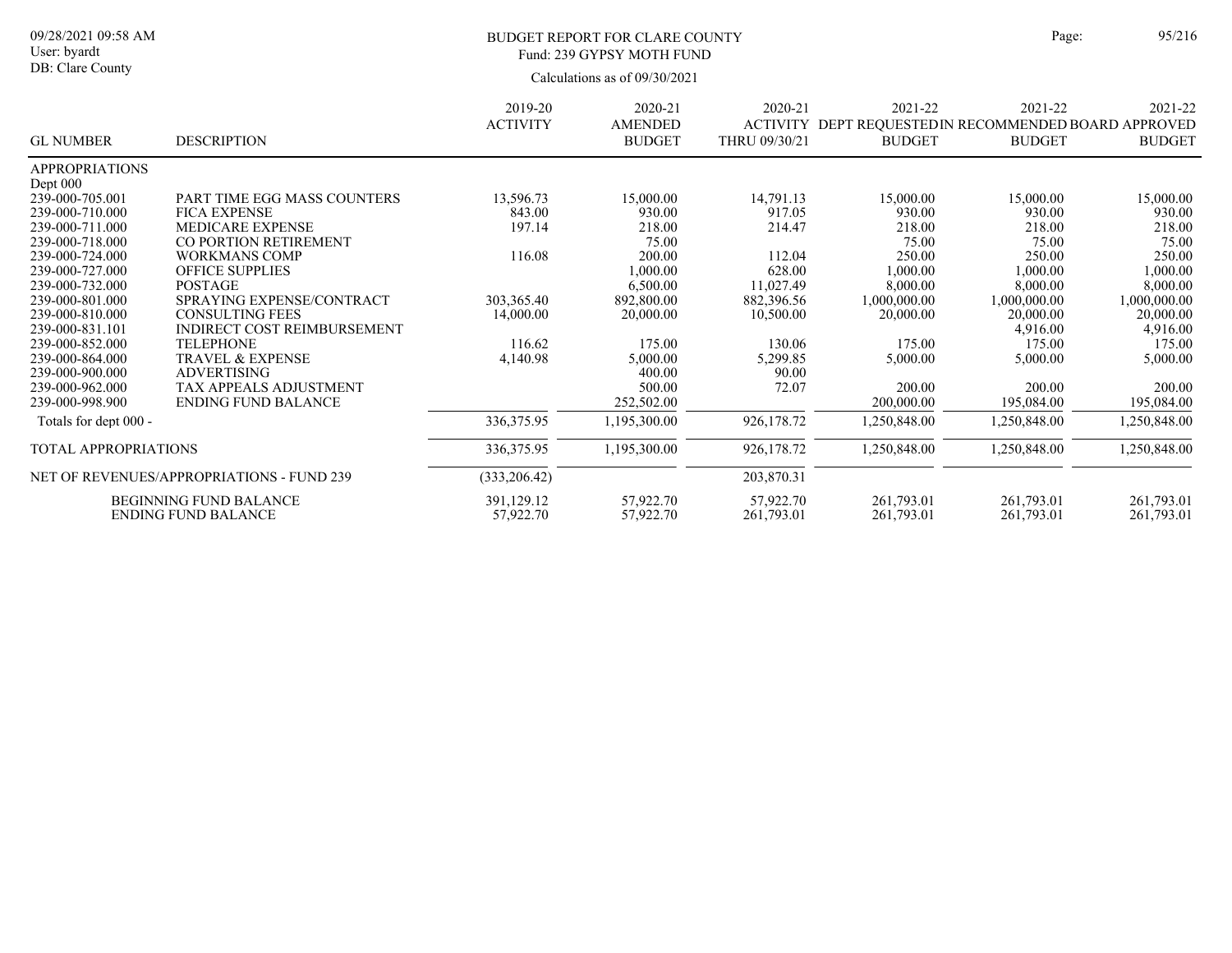| ge: | 96/21 |
|-----|-------|
|     |       |

# BUDGET REPORT FOR CLARE COUNTY Page: 96/216 Fund: 249 BUILDING DEPARTMENT FUND

| <b>GL NUMBER</b>                | <b>DESCRIPTION</b>            | 2019-20<br><b>ACTIVITY</b> | 2020-21<br><b>AMENDED</b><br><b>BUDGET</b> | 2020-21<br><b>ACTIVITY</b><br>THRU 09/30/21 | 2021-22<br>DEPT REOUESTEDIN RECOMMENDED BOARD APPROVED<br><b>BUDGET</b> | 2021-22<br><b>BUDGET</b> | 2021-22<br><b>BUDGET</b> |
|---------------------------------|-------------------------------|----------------------------|--------------------------------------------|---------------------------------------------|-------------------------------------------------------------------------|--------------------------|--------------------------|
| <b>ESTIMATED REVENUES</b>       |                               |                            |                                            |                                             |                                                                         |                          |                          |
| Dept $000$                      |                               |                            |                                            |                                             |                                                                         |                          |                          |
| 249-000-480.000                 | <b>BUILDING PERMITS</b>       | 164,469.79                 | 226,000.00                                 | 227,685.00                                  | 240,600.09                                                              | 240,601.00               | 240,601.00               |
| 249-000-481.000                 | ELECTRIC PERMITS              | 85,479.00                  | 102,000.00                                 | 109,849.00                                  | 111.128.46                                                              | 111.129.00               | 111.129.00               |
| 249-000-482.000                 | <b>MECHANICAL PERMITS</b>     | 38,264.35                  | 47,500.00                                  | 48,839.65                                   | 49,662.53                                                               | 49,663.00                | 49,663.00                |
| 249-000-483.000                 | PLUMBING PERMITS              | 19,790.00                  | 25,200.00                                  | 23,898.00                                   | 23,901.12                                                               | 23,902.00                | 23,902.00                |
| 249-000-528.000                 | FEDERAL GRANT - OTHER         |                            |                                            | 16,722.35                                   |                                                                         |                          |                          |
| 249-000-582.051                 | CONTRACT - CITY OF CLARE      | 3,750.00                   | 36,000.00                                  | 19,500.00                                   | 19,143.36                                                               | 19,144.00                | 19,144.00                |
| 249-000-601.000                 | <b>FOIA FEES</b>              | 8.48                       |                                            |                                             |                                                                         |                          |                          |
| 249-000-607.000                 | <b>ADDRESS FEES</b>           | 2,670.00                   | 3.450.00                                   | 3,660.00                                    | 3,254.37                                                                | 3.255.00                 | 3.255.00                 |
| 249-000-699.900                 | <b>BEGINNING FUND BALANCE</b> |                            | 149,280.00                                 |                                             |                                                                         | 70,939.00                | 70,939.00                |
| Totals for dept 000 -           |                               | 314,431.62                 | 589,430.00                                 | 450,154.00                                  | 447,689.93                                                              | 518,633.00               | 518,633.00               |
| <b>TOTAL ESTIMATED REVENUES</b> |                               | 314,431.62                 | 589,430.00                                 | 450,154.00                                  | 447,689.93                                                              | 518,633.00               | 518,633.00               |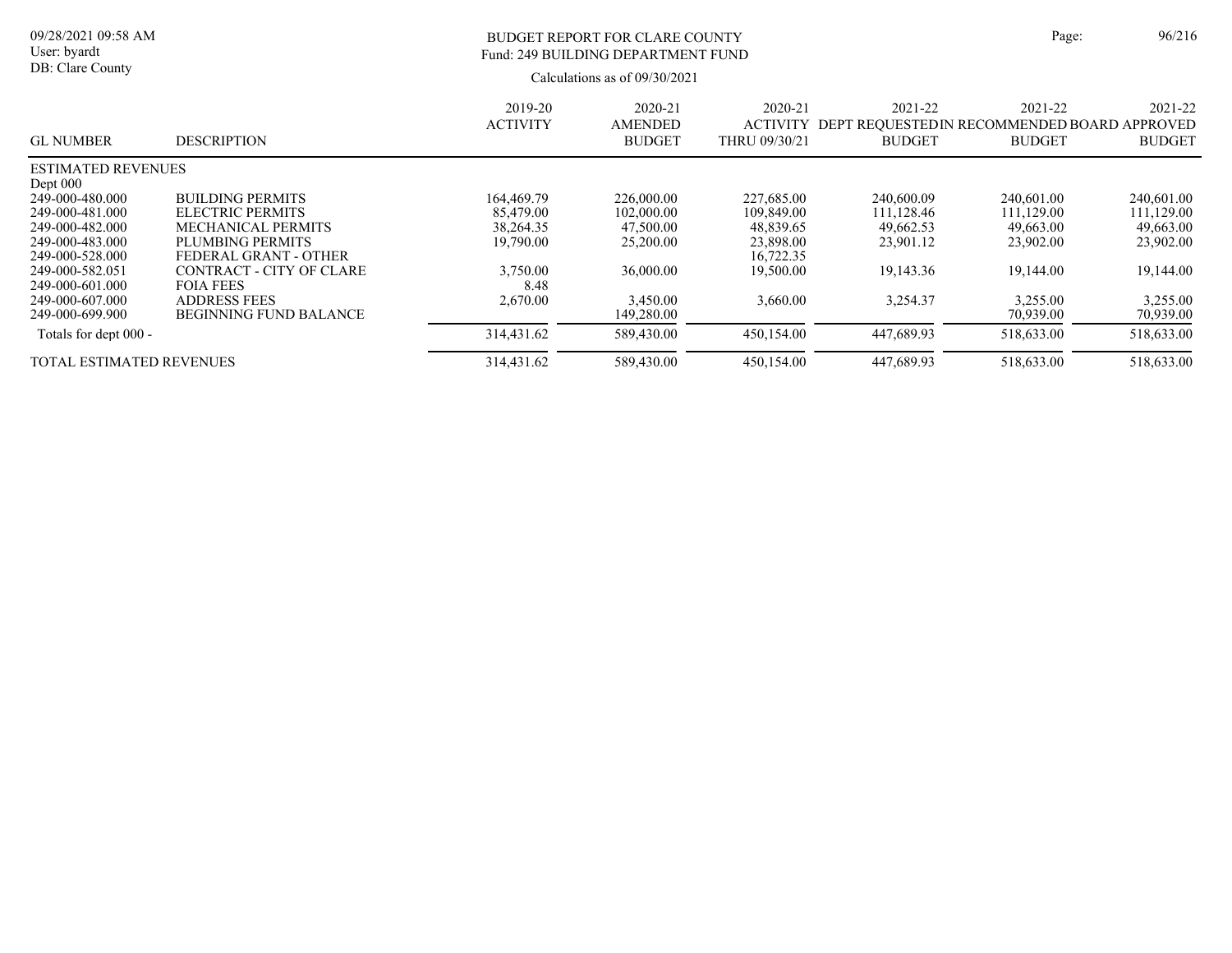| 09/28/2021 09:58 AM<br>User: byardt<br>DB: Clare County                                                               |                                                                                       | BUDGET REPORT FOR CLARE COUNTY<br>Fund: 249 BUILDING DEPARTMENT FUND<br>Calculations as of $09/30/2021$ |                                            |                                      |                          |                                                                         | 97/216                                             |
|-----------------------------------------------------------------------------------------------------------------------|---------------------------------------------------------------------------------------|---------------------------------------------------------------------------------------------------------|--------------------------------------------|--------------------------------------|--------------------------|-------------------------------------------------------------------------|----------------------------------------------------|
| <b>GL NUMBER</b>                                                                                                      | <b>DESCRIPTION</b>                                                                    | 2019-20<br><b>ACTIVITY</b>                                                                              | 2020-21<br><b>AMENDED</b><br><b>BUDGET</b> | 2020-21<br>ACTIVITY<br>THRU 09/30/21 | 2021-22<br><b>BUDGET</b> | 2021-22<br>DEPT REOUESTEDIN RECOMMENDED BOARD APPROVED<br><b>BUDGET</b> | 2021-22<br><b>BUDGET</b>                           |
| <b>APPROPRIATIONS</b><br>Dept $000$<br>249-000-831.101<br>249-000-998.101<br>249-000-998.900<br>Totals for dept 000 - | INDIRECT COST REIMBURSEMENT<br>APPROPRIATION TRANSFER OUT- GEN<br>ENDING FUND BALANCE | 11.533.20<br>11,533.20                                                                                  | 11,533.20<br>133,654.80<br>145,188.00      | 11.533.20<br>11,533.20               | 14.718.94<br>14,718.94   | 13,189.00<br>14,719.00<br>137,144.00<br>165,052.00                      | 13,189.00<br>14.719.00<br>137,144.00<br>165,052.00 |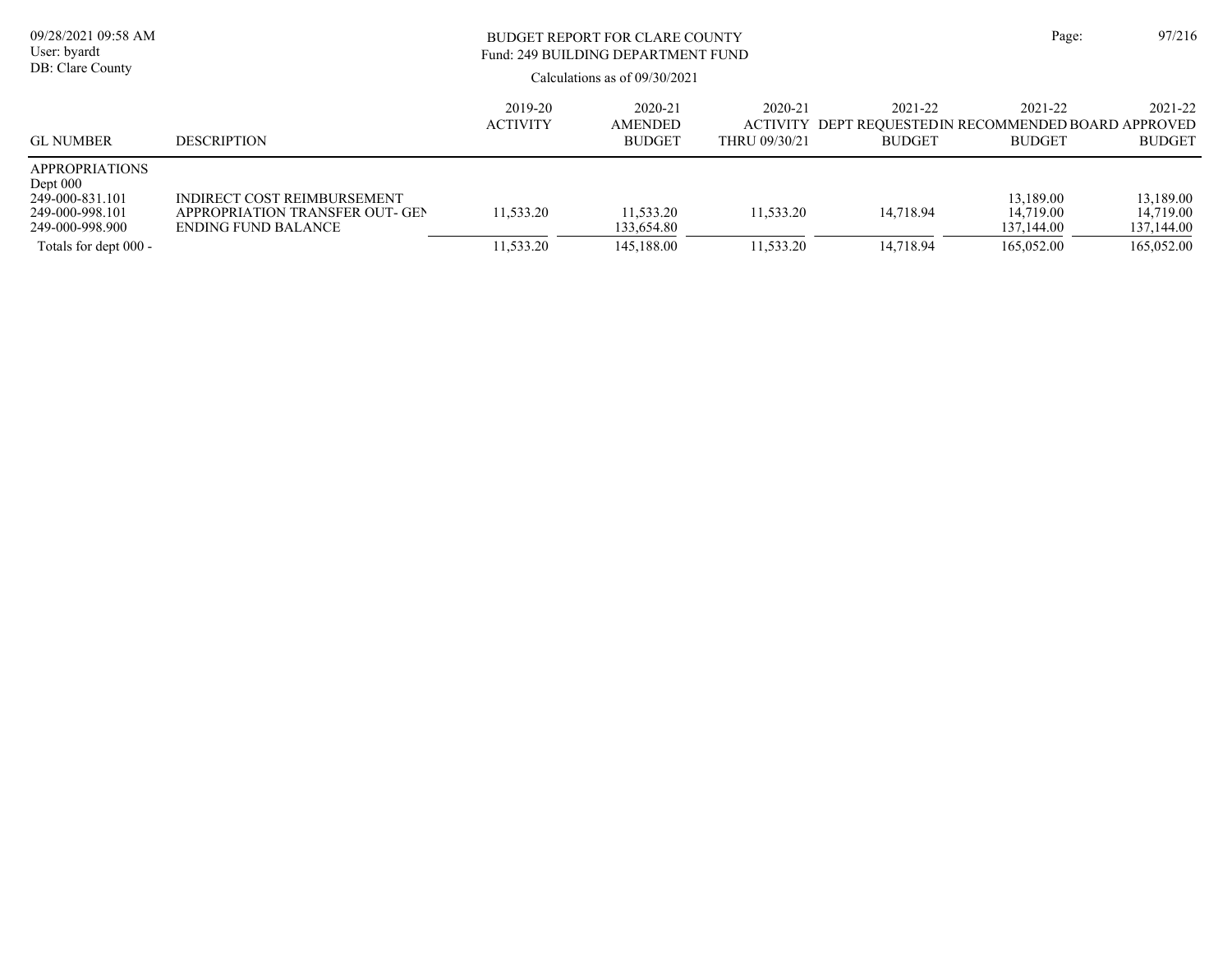## BUDGET REPORT FOR CLARE COUNTY Page: 98/216 Fund: 249 BUILDING DEPARTMENT FUND

|                               |                                          | 2019-20         | 2020-21        | 2020-21       | 2021-22                                               | 2021-22       | 2021-22       |
|-------------------------------|------------------------------------------|-----------------|----------------|---------------|-------------------------------------------------------|---------------|---------------|
|                               |                                          | <b>ACTIVITY</b> | <b>AMENDED</b> |               | ACTIVITY DEPT REQUESTED IN RECOMMENDED BOARD APPROVED |               |               |
| <b>GL NUMBER</b>              | <b>DESCRIPTION</b>                       |                 | <b>BUDGET</b>  | THRU 09/30/21 | <b>BUDGET</b>                                         | <b>BUDGET</b> | <b>BUDGET</b> |
| <b>APPROPRIATIONS</b>         |                                          |                 |                |               |                                                       |               |               |
| Dept 371 - BUILDING INSPECTOR |                                          |                 |                |               |                                                       |               |               |
| 249-371-702.000               | <b>BLDG INSPECTOR SALARY</b>             | 34,604.77       | 40,000.00      | 43,959.47     | 39,789.66                                             | 39,790.00     | 39,790.00     |
| 249-371-704.000               | <b>SECRETARY SALARY</b>                  | 25,105.13       | 50,000.00      | 53,739.08     | 46,067.89                                             | 46,068.00     | 46,068.00     |
| 249-371-704.001               | <b>DIRECTORS SALARY</b>                  | 40,682.44       | 30,000.00      | 18,998.85     | 19,341.39                                             | 19,342.00     | 19,342.00     |
| 249-371-705.000               | <b>PART TIME SALARIES</b>                | 8,741.50        | 5,000.00       | 1.405.78      | 25,000.00                                             | 25,000.00     | 25,000.00     |
| 249-371-710.000               | <b>FICA EXPENSE</b>                      | 6,613.72        | 6,566.00       | 7.147.36      | 6.340.04                                              | 6.341.00      | 6.341.00      |
| 249-371-711.000               | <b>MEDICARE EXPENSE</b>                  | 1,546.94        | 2,200.00       | 1,671.58      | 1,482.76                                              | 1,483.00      | 1,483.00      |
| 249-371-715.000               | <b>HEALTH INSURANCE</b>                  | 34,097.55       | 52,000.00      | 33,072.77     | 34,441.50                                             | 34,442.00     | 34,442.00     |
| 249-371-715.006               | <b>CIC BUNDLE</b>                        | 1.461.50        | 1.500.00       | 1.659.00      | 1.587.94                                              | 1.588.00      | 1,588.00      |
| 249-371-716.007               | HEALTH ACH REIMBURSEMENT                 | 5,956.33        | 8,059.00       | 281.45        | 263.48                                                | 264.00        | 264.00        |
| 249-371-717.000               | LIFE INSURANCE                           | 166.60          | 217.00         | 221.34        | 218.69                                                | 219.00        | 219.00        |
| 249-371-718.000               | <b>RETIREMENT</b>                        | 10,867.44       | 26,292.00      | 11,090.97     | 14,154.56                                             | 14,155.00     | 14,155.00     |
| 249-371-724.000               | <b>WORKERS COMP</b>                      | 779.72          | 1,050.00       | 898.49        | 1,146.67                                              | 1,147.00      | 1,147.00      |
| 249-371-727.000               | <b>OFFICE SUPPLIES</b>                   | 2,998.88        | 3,200.00       | 2,292.57      | 2,286.05                                              | 2,287.00      | 2,287.00      |
| 249-371-728.000               | PRINTING & BINDING                       | 2,494.66        | 1,500.00       | 155.64        |                                                       |               |               |
| 249-371-746.000               | <b>GAS OIL &amp; GREASE</b>              | 873.50          | 1.650.00       | 1.077.51      | 1,023.31                                              | 1.024.00      | 1,024.00      |
| 249-371-801.000               | <b>CONTRACTED SERVICE</b>                | 3,266.40        | 15,500.00      | 920.35        | 16,000.00                                             | 16,000.00     | 16,000.00     |
| 249-371-814.000               | DUES & SUBSCRIPTIONS                     | 542.58          | 858.00         | 470.00        |                                                       |               |               |
| 249-371-851.000               | <b>MAINTENANCE CONTRACTS</b>             | 26.60           |                | 143.96        |                                                       |               |               |
| 249-371-852.000               | <b>TELEPHONE</b>                         | 383.25          | 1.111.00       | 1,034.15      | 904.10                                                | 905.00        | 905.00        |
| 249-371-862.000               | <b>VEHICLE REPAIRS &amp; MAINTANCE</b>   | 915.29          | 2,500.00       | 644.79        | 822.90                                                | 823.00        | 823.00        |
| 249-371-864.000               | <b>TRAVEL &amp; EXPENSE</b>              | 87.40           | 150.00         | 477.27        | 94.15                                                 | 95.00         | 95.00         |
| 249-371-914.000               | <b>LIABILITY</b>                         |                 | 650.00         |               |                                                       |               |               |
| 249-371-921.000               | NATURAL GAS & ELECTRICITY                | 131.96          | 5,000.00       | 4,327.28      | 4,361.32                                              | 4,362.00      | 4,362.00      |
| 249-371-933.000               | <b>EQUIP REPAIRS &amp; MAINTENANCE</b>   |                 | 2,500.00       | 402.57        | 513.77                                                | 514.00        | 514.00        |
| 249-371-978.000               | NEW EQUIPMENT                            | 28,688.08       | 37,000.00      | 1,563.16      | 35,000.00                                             | 35,000.00     | 35,000.00     |
| 249-371-978.001               | NEW EQUIPMENT UNDER                      | 2,792.64        | 2,500.00       | 1,362.00      | 1,214.97                                              | 1,215.00      | 1,215.00      |
|                               | Totals for dept 371 - BUILDING INSPECTOR | 213,824.88      | 297,003.00     | 189,017.39    | 252,055.15                                            | 252,064.00    | 252,064.00    |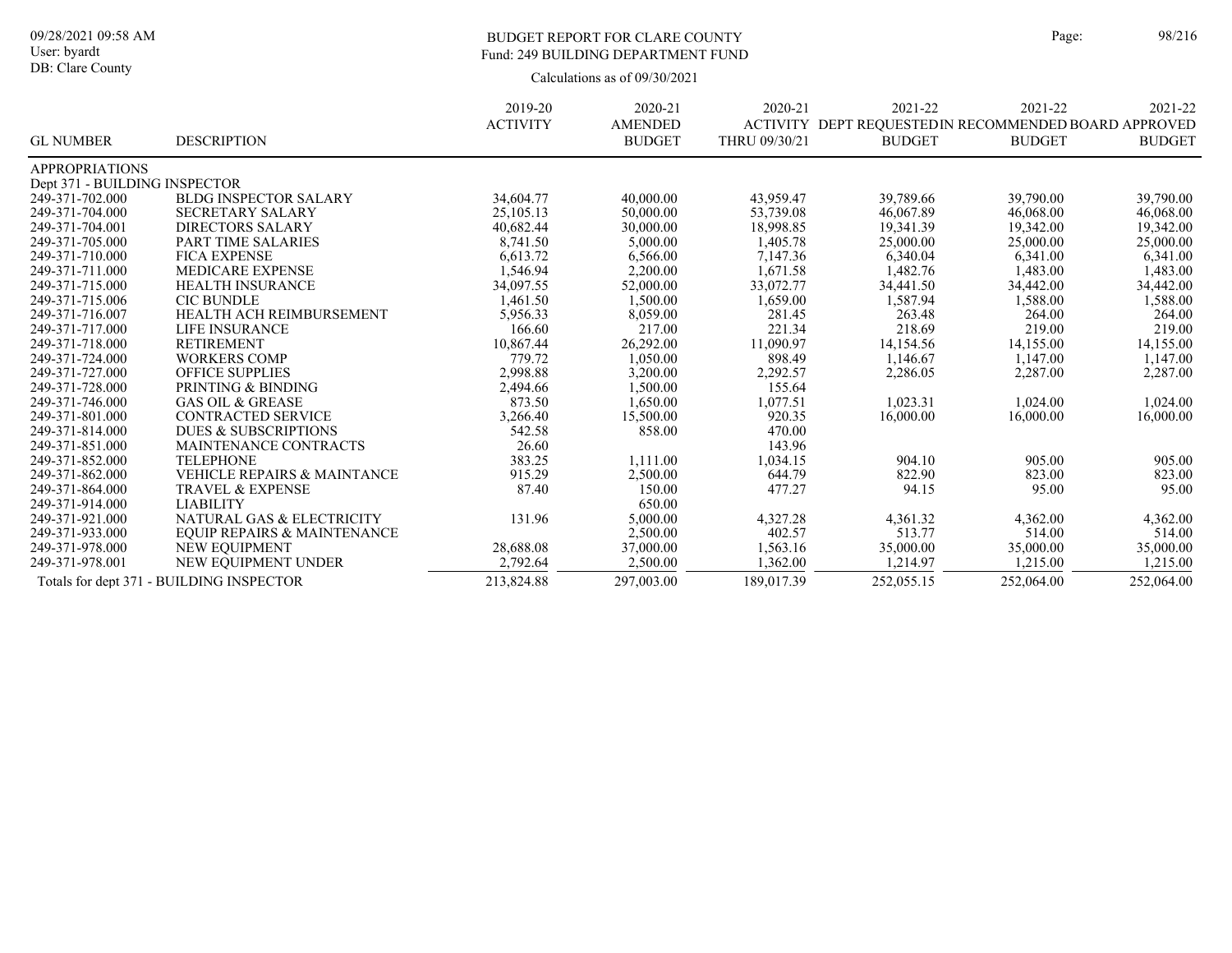# BUDGET REPORT FOR CLARE COUNTY Page: 99/216 Fund: 249 BUILDING DEPARTMENT FUND

| <b>GL NUMBER</b>                | <b>DESCRIPTION</b>                         | 2019-20<br><b>ACTIVITY</b> | 2020-21<br><b>AMENDED</b><br><b>BUDGET</b> | 2020-21<br><b>ACTIVITY</b><br>THRU 09/30/21 | 2021-22<br>DEPT REQUESTED IN RECOMMENDED BOARD APPROVED<br><b>BUDGET</b> | 2021-22<br><b>BUDGET</b> | 2021-22<br><b>BUDGET</b> |
|---------------------------------|--------------------------------------------|----------------------------|--------------------------------------------|---------------------------------------------|--------------------------------------------------------------------------|--------------------------|--------------------------|
| <b>APPROPRIATIONS</b>           |                                            |                            |                                            |                                             |                                                                          |                          |                          |
| Dept 372 - ELECTRICAL INSPECTOR |                                            |                            |                                            |                                             |                                                                          |                          |                          |
| 249-372-702.001                 | <b>FULL TIME SALARY</b>                    | 6,830.03                   | 15,000.00                                  | 4,299.37                                    | 4,324.37                                                                 | 4,325.00                 | 4,325.00                 |
| 249-372-704.000                 | <b>SECRETARY SALARY</b>                    | 17,244.50                  | 17,500.00                                  | 19,320.74                                   | 16,979.00                                                                | 16,979.00                | 16,979.00                |
| 249-372-704.001                 | <b>DIRECTORS SALARY</b>                    | 14,528.57                  | 13,159.00                                  | 14,073.05                                   | 14,326.77                                                                | 14,327.00                | 14,327.00                |
| 249-372-705.000                 | <b>PART TIME SALARIES</b>                  | 37,773.58                  | 41,000.00                                  | 37,993.57                                   | 36,708.75                                                                | 36,709.00                | 36,709.00                |
| 249-372-710.000                 | <b>FICA EXPENSE</b>                        | 4,670.88                   | 4,200.00                                   | 4,629.41                                    | 4,420.57                                                                 | 4,421.00                 | 4,421.00                 |
| 249-372-711.000                 | <b>MEDICARE EXPENSE</b>                    | 1,092.24                   | 1,200.00                                   | 1,082.55                                    | 1,033.70                                                                 | 1,034.00                 | 1,034.00                 |
| 249-372-746.000                 | <b>GAS OIL &amp; GREASE</b>                | 424.07                     | ,500.00                                    | 687.20                                      | 726.41                                                                   | 727.00                   | 727.00                   |
| 249-372-801.000                 | <b>CONTRACTED SERVICE</b>                  | 1.080.14                   | 2,500.00                                   |                                             |                                                                          |                          |                          |
| 249-372-852.000                 | <b>TELEPHONE</b>                           | 143.25                     | 150.00                                     | 160.53                                      | 157.51                                                                   | 158.00                   | 158.00                   |
| 249-372-862.000                 | <b>VEHICLE REPAIRS &amp; MAINTENANCE</b>   |                            | 1,500.00                                   | 78.77                                       | 100.53                                                                   | 101.00                   | 101.00                   |
| 249-372-900.000                 | ELECTRICAL-ADVERTISING EXPENSE             | 58.00                      |                                            |                                             |                                                                          |                          |                          |
| 249-372-914.000                 | LIABILITY                                  |                            | 350.00                                     |                                             |                                                                          |                          |                          |
| 249-372-957.000                 | <b>EMPLOYEES TRAINING</b>                  | 150.00                     | 650.00                                     | 513.94                                      | 279.42                                                                   | 280.00                   | 280.00                   |
| 249-372-978.000                 | <b>NEW EQUIPMENT</b>                       |                            | 2,500.00                                   |                                             |                                                                          |                          |                          |
|                                 | Totals for dept 372 - ELECTRICAL INSPECTOR | 83,995.26                  | 101,209.00                                 | 82,839.13                                   | 79,057.03                                                                | 79,061.00                | 79,061.00                |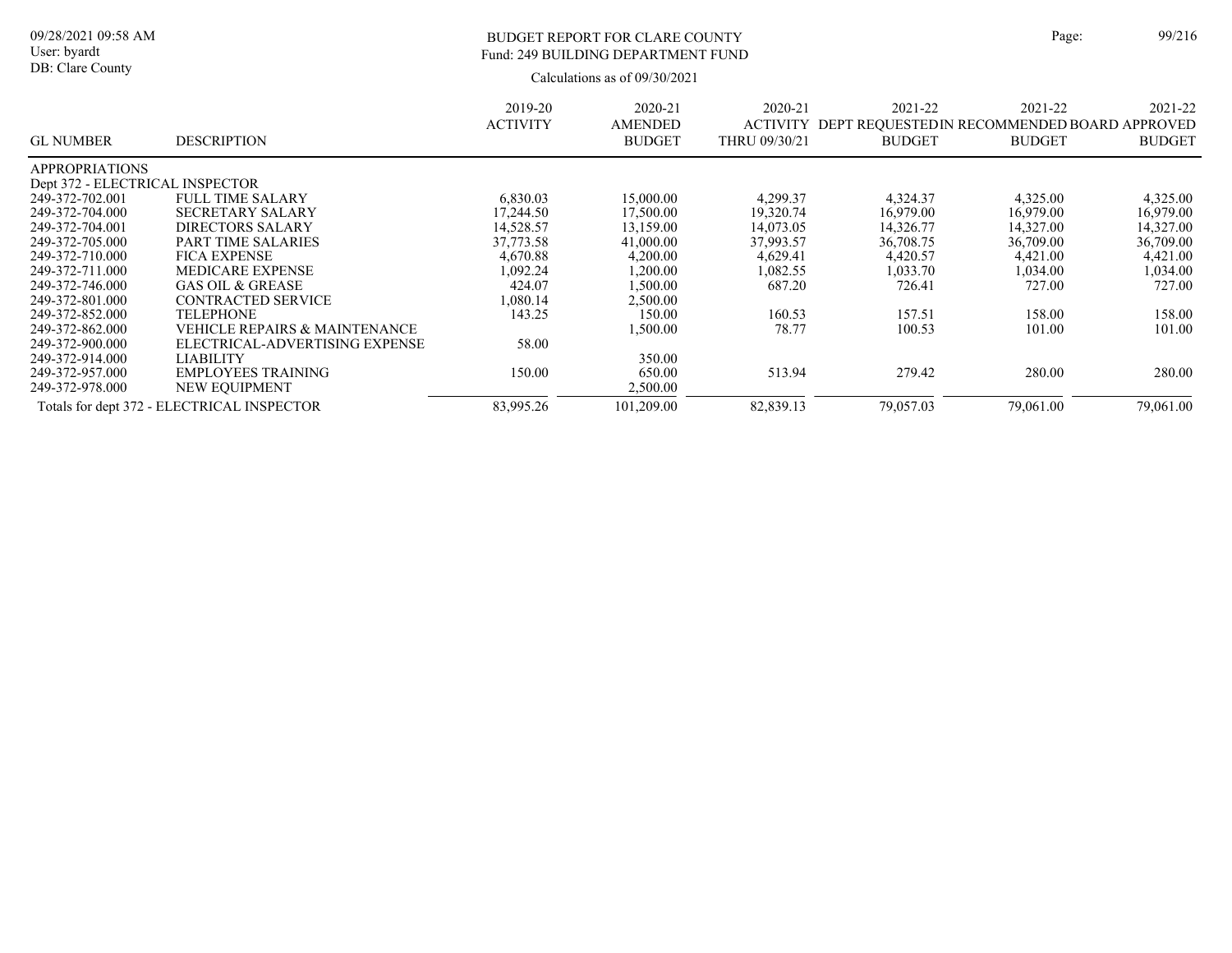#### Calculations as of 09/30/2021 09/28/2021 09:58 AM User: byardt DB: Clare County BUDGET REPORT FOR CLARE COUNTY Page: 100/216 2021-22 ACTIVITY DEPT REQUESTEDIN RECOMMENDED BOARD APPROVED BUDGET 2021-22 BUDGET 2021-22 BUDGET 2020-21 THRU 09/30/21 2020-21 AMENDED BUDGET 2019-20 ACTIVITY GL NUMBER DESCRIPTION Fund: 249 BUILDING DEPARTMENT FUND APPROPRIATIONS Dept 373 - MECHANICAL INSPECTOR<br>249-373-702.001 FULL TIME SA 249-373-702.001 FULL TIME SALARY 3,293.08 12,000.00 3,129.52 3,147.74 3,148.00 3,148.00<br>200.46 980.00 190.42 191.15 192.00 192.00 192.00 249-373-710.000 FICA EXPENSE 200.46 980.00 190.42 191.15 192.00 192.00 249-373-711.000 MEDICARE EXPENSE 46.95 650.00 44.60 44.78 45.00 45.00 45.00 45.00 45.00 46.95 469.77 46.000 6AS OIL & GREASE 46.95 505.66 1.200.00 45.00 45.00 45.00 45.00 45.00 45.00 45.00 45.00 45.00 45.00 45.00 45.00 45. 249-373-746.000 GAS OIL & GREASE 505.66 1,200.00 899.45 869.77 870.00 870.00 249-373-801.000 CONTRACTED SERVICES 16,235.88 15,500.00 13,579.12 10,748.68 10,749.00 10,749.00<br>249-373-862.000 VEHICLE REPAIRS & MAINTENANCE 2,500.00 2,500.00

Totals for dept 373 - MECHANICAL INSPECTOR 20,282.03 32,830.00 17,843.11 15,002.12 15,004.00 15,004.00

VEHICLE REPAIRS & MAINTENANCE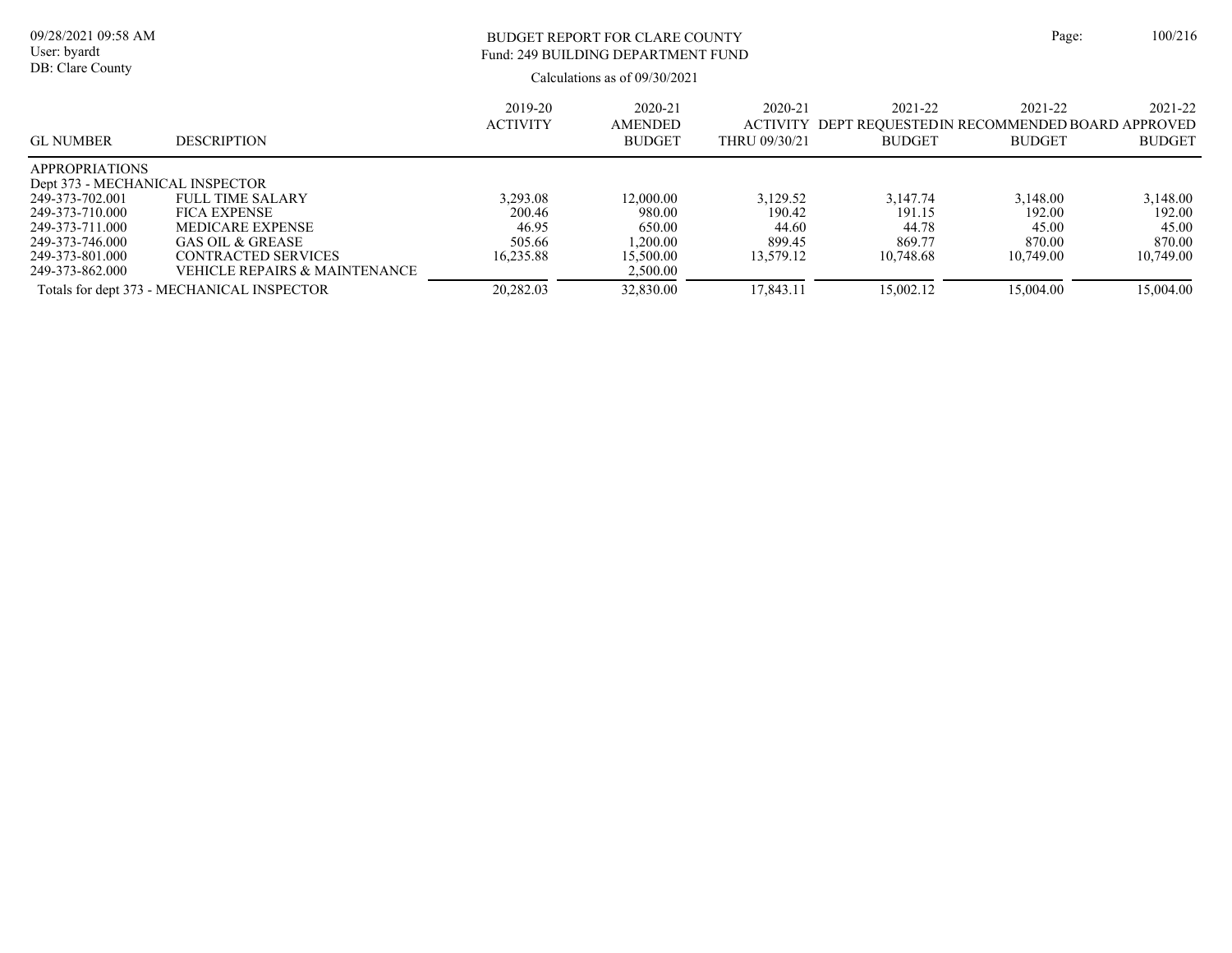# BUDGET REPORT FOR CLARE COUNTY Page: 101/216 Fund: 249 BUILDING DEPARTMENT FUND

| <b>GL NUMBER</b>                                       | <b>DESCRIPTION</b>                        | 2019-20<br><b>ACTIVITY</b> | 2020-21<br>AMENDED<br><b>BUDGET</b> | 2020-21<br><b>ACTIVITY</b><br>THRU 09/30/21 | 2021-22<br>DEPT REQUESTED IN RECOMMENDED BOARD APPROVED<br><b>BUDGET</b> | 2021-22<br><b>BUDGET</b> | 2021-22<br><b>BUDGET</b> |
|--------------------------------------------------------|-------------------------------------------|----------------------------|-------------------------------------|---------------------------------------------|--------------------------------------------------------------------------|--------------------------|--------------------------|
| <b>APPROPRIATIONS</b><br>Dept 374 - PLUMBING INSPECTOR |                                           |                            |                                     |                                             |                                                                          |                          |                          |
| 249-374-746.000                                        | <b>GAS OIL &amp; GREASE</b>               | 289.36                     | 500.00                              | 528.29                                      | 492.04                                                                   | 493.00                   | 493.00                   |
| 249-374-801.000                                        | <b>CONTRACTED SERVICES</b>                | 11.555.87                  | 10,200.00                           | 9.034.13                                    | 6,958.29                                                                 | 6,959.00                 | 6,959.00                 |
| 249-374-862.000                                        | VEHICLE REPAIRS & MAINTENANCE             |                            | 2,500.00                            |                                             |                                                                          |                          |                          |
|                                                        | Totals for dept 374 - PLUMBING INSPECTOR  | 11,845.23                  | 13,200.00                           | 9.562.42                                    | 7.450.33                                                                 | 7,452.00                 | 7.452.00                 |
| <b>TOTAL APPROPRIATIONS</b>                            |                                           | 341,480.60                 | 589,430.00                          | 310,795.25                                  | 368,283.57                                                               | 518,633.00               | 518,633.00               |
|                                                        | NET OF REVENUES/APPROPRIATIONS - FUND 249 | (27,048.98)                |                                     | 139, 358. 75                                | 79,406.36                                                                |                          |                          |
|                                                        | <b>BEGINNING FUND BALANCE</b>             | 97,975.13                  | 70.926.15                           | 70.926.15                                   | 210.284.90                                                               | 210,284.90               | 210,284.90               |
|                                                        | <b>ENDING FUND BALANCE</b>                | 70,926.15                  | 70.926.15                           | 210,284.90                                  | 289,691.26                                                               | 210.284.90               | 210,284.90               |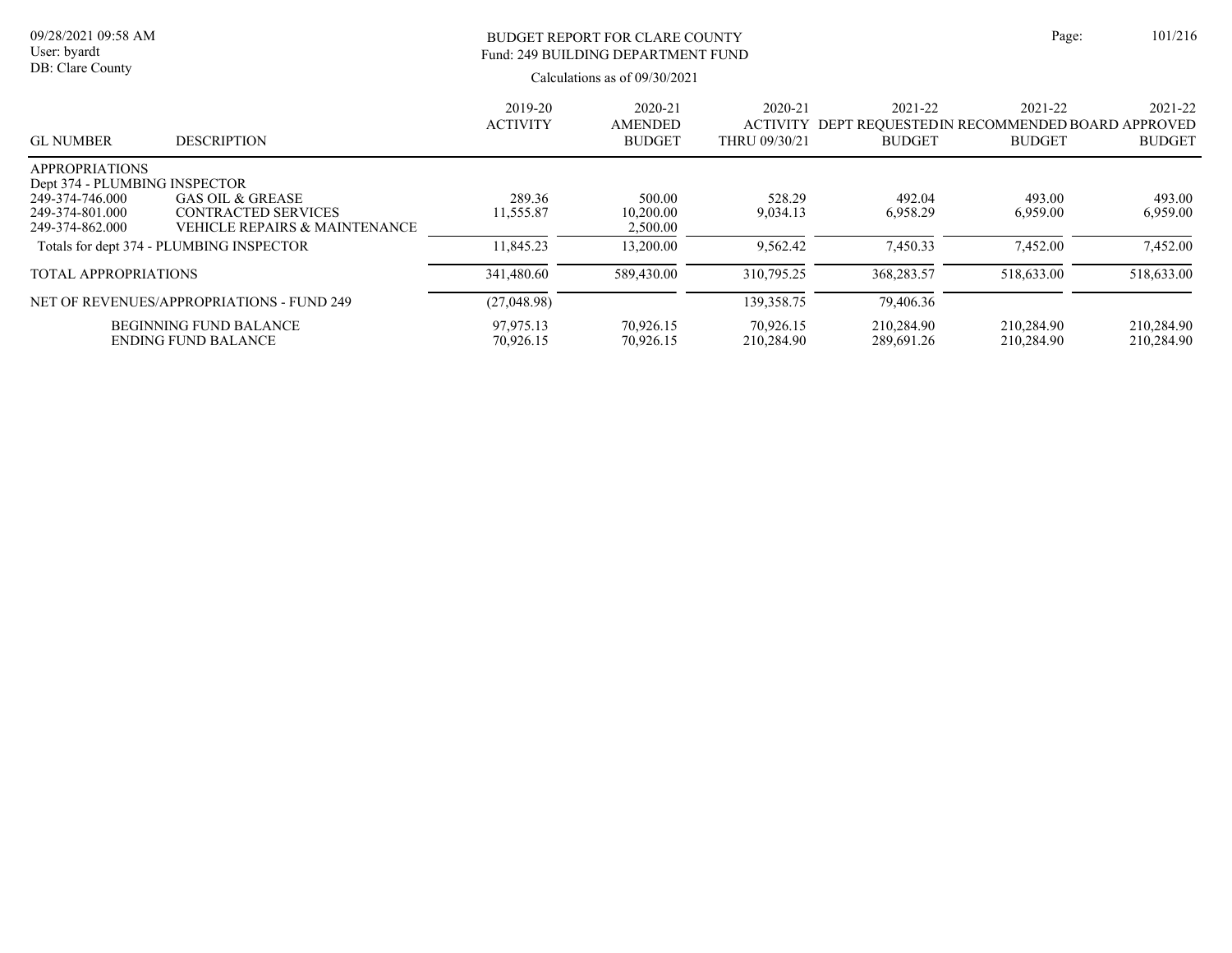| 09/28/2021 09:58 AM<br>User: byardt<br>DB: Clare County                                          |                                                                           | BUDGET REPORT FOR CLARE COUNTY<br>Fund: 256 REGISTER OF DEEDS AUTOMATION F<br>Calculations as of $09/30/2021$ |                                            |                                             |                                                                         | Page:                               |                                     |  |
|--------------------------------------------------------------------------------------------------|---------------------------------------------------------------------------|---------------------------------------------------------------------------------------------------------------|--------------------------------------------|---------------------------------------------|-------------------------------------------------------------------------|-------------------------------------|-------------------------------------|--|
| <b>GL NUMBER</b>                                                                                 | <b>DESCRIPTION</b>                                                        | 2019-20<br><b>ACTIVITY</b>                                                                                    | 2020-21<br><b>AMENDED</b><br><b>BUDGET</b> | 2020-21<br><b>ACTIVITY</b><br>THRU 09/30/21 | 2021-22<br>DEPT REOUESTEDIN RECOMMENDED BOARD APPROVED<br><b>BUDGET</b> | 2021-22<br><b>BUDGET</b>            | 2021-22<br><b>BUDGET</b>            |  |
| <b>ESTIMATED REVENUES</b><br>Dept $000$<br>256-000-610.000<br>256-000-665.000<br>256-000-699.900 | <b>RECORDING FEES</b><br><b>INTEREST</b><br><b>BEGINNING FUND BALANCE</b> | 47.190.00<br>4,923.39                                                                                         | 45,000.00<br>7,000.00<br>477,414.00        | 52,530.00<br>6,420.92                       |                                                                         | 49.950.00<br>7.000.00<br>486,210.00 | 49,950.00<br>7.000.00<br>486,210.00 |  |
| Totals for dept 000 -                                                                            |                                                                           | 52,113.39                                                                                                     | 529,414.00                                 | 58,950.92                                   |                                                                         | 543,160.00                          | 543,160.00                          |  |
| <b>TOTAL ESTIMATED REVENUES</b>                                                                  |                                                                           | 52,113.39                                                                                                     | 529,414.00                                 | 58,950.92                                   |                                                                         | 543.160.00                          | 543,160.00                          |  |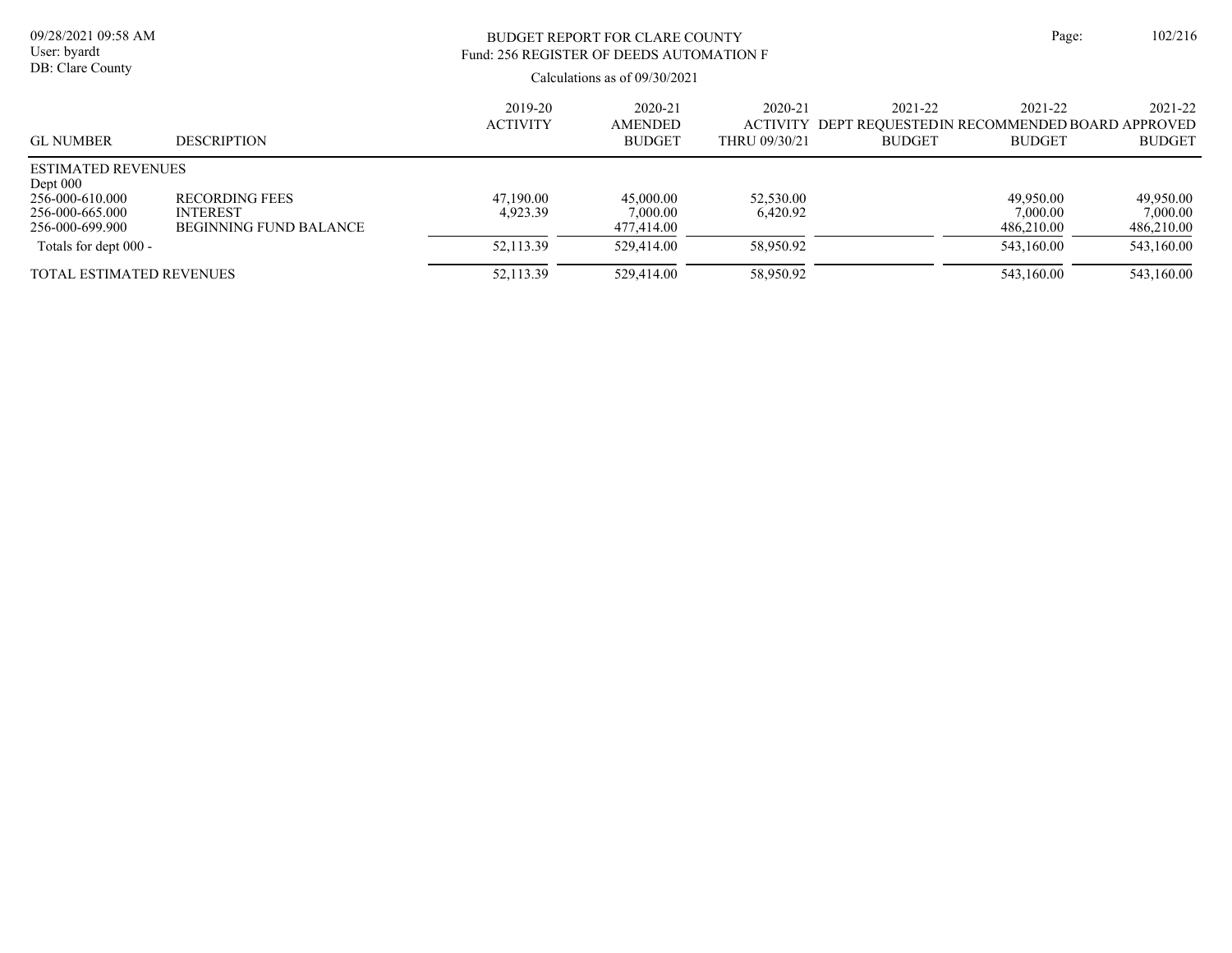## BUDGET REPORT FOR CLARE COUNTY Page: 103/216 Fund: 256 REGISTER OF DEEDS AUTOMATION F

|                       |                                           | 2019-20         | 2020-21        | 2020-21         | 2021-22                                     | 2021-22       | 2021-22       |
|-----------------------|-------------------------------------------|-----------------|----------------|-----------------|---------------------------------------------|---------------|---------------|
|                       |                                           | <b>ACTIVITY</b> | <b>AMENDED</b> | <b>ACTIVITY</b> | DEPT REQUESTEDIN RECOMMENDED BOARD APPROVED |               |               |
| <b>GL NUMBER</b>      | <b>DESCRIPTION</b>                        |                 | <b>BUDGET</b>  | THRU 09/30/21   | <b>BUDGET</b>                               | <b>BUDGET</b> | <b>BUDGET</b> |
| <b>APPROPRIATIONS</b> |                                           |                 |                |                 |                                             |               |               |
| Dept $000$            |                                           |                 |                |                 |                                             |               |               |
| 256-000-727.000       | <b>SUPPLIES</b>                           | 40.50           | 500.00         |                 | 500.00                                      | 500.00        | 500.00        |
| 256-000-801.000       | <b>CONTRACTUAL SERVICES</b>               |                 | 150,000.00     | 87,642.87       | 150,000.00                                  | 150,000.00    | 150,000.00    |
| 256-000-831.101       | INDIRECT COST REIMBURSEMENT               |                 |                |                 |                                             | 3,431.00      | 3,431.00      |
| 256-000-864.000       | <b>TRAVEL &amp; EXPENSE</b>               | 343.80          | 1,500.00       |                 | 500.00                                      | 500.00        | 500.00        |
| 256-000-957.000       | <b>TRAINING</b>                           | 200.00          | 500.00         | 89.00           | 1,500.00                                    | 1,500.00      | 1,500.00      |
| 256-000-978.000       | OFFICE EQUIPMENT                          | 37,653.10       |                |                 |                                             |               |               |
| 256-000-978.001       | NEW EQUIPMENT UNDER                       |                 | 2,500.00       |                 | 2,500.00                                    | 2,500.00      | 2,500.00      |
| 256-000-998.101       | APPROPRIATION TRANSFER OUT GEN            | 14,186.88       |                |                 |                                             |               |               |
| 256-000-998.900       | <b>ENDING FUND BALANCE</b>                |                 | 374,414.00     |                 |                                             | 384,729.00    | 384,729.00    |
| Totals for dept 000 - |                                           | 52,424.28       | 529,414.00     | 87,731.87       | 155,000.00                                  | 543,160.00    | 543,160.00    |
| TOTAL APPROPRIATIONS  |                                           | 52,424.28       | 529,414.00     | 87,731.87       | 155,000.00                                  | 543,160.00    | 543,160.00    |
|                       | NET OF REVENUES/APPROPRIATIONS - FUND 256 | (310.89)        |                | (28,780.95)     | (155,000.00)                                |               |               |
|                       | <b>BEGINNING FUND BALANCE</b>             | 486,520.57      | 486,209.68     | 486,209.68      | 457, 428. 73                                | 457, 428. 73  | 457,428.73    |
|                       | <b>ENDING FUND BALANCE</b>                | 486,209.68      | 486,209.68     | 457, 428. 73    | 302,428.73                                  | 457,428.73    | 457,428.73    |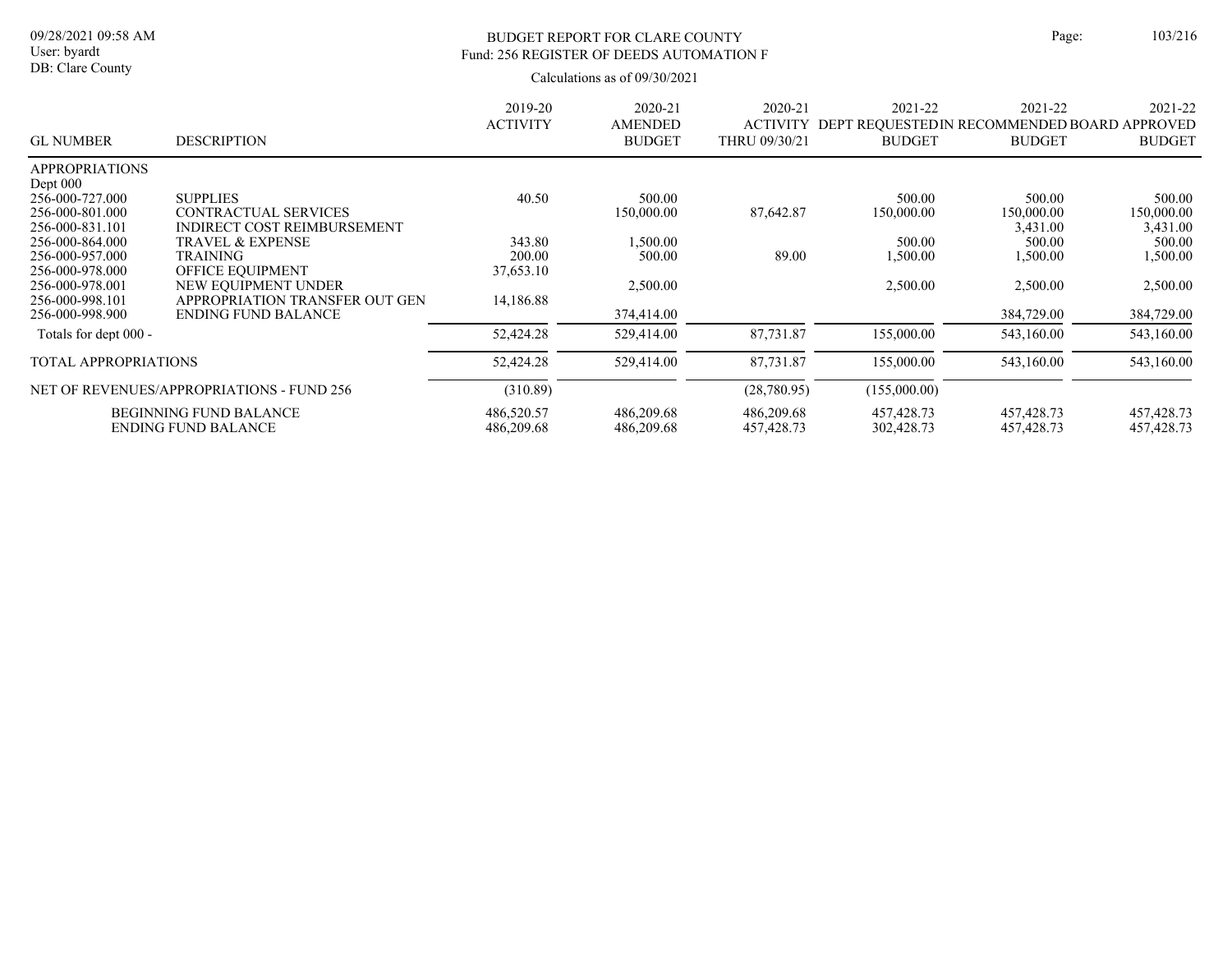# BUDGET REPORT FOR CLARE COUNTY Page: 104/216 Fund: 260 MICHIGAN INDIGENT DEFENSE FUND

| <b>GL NUMBER</b>                                      | <b>DESCRIPTION</b>                                                                                 | 2019-20<br><b>ACTIVITY</b> | $2020 - 21$<br><b>AMENDED</b><br><b>BUDGET</b> | 2020-21<br><b>ACTIVITY</b><br>THRU 09/30/21 | 2021-22<br>DEPT<br><b>BUDGET</b>        | 2021-22<br>' REOUESTEDIN RECOMMENDED BOARD APPROVED<br><b>BUDGET</b> | 2021-22<br><b>BUDGET</b>                |
|-------------------------------------------------------|----------------------------------------------------------------------------------------------------|----------------------------|------------------------------------------------|---------------------------------------------|-----------------------------------------|----------------------------------------------------------------------|-----------------------------------------|
| <b>ESTIMATED REVENUES</b>                             |                                                                                                    |                            |                                                |                                             |                                         |                                                                      |                                         |
| Dept $000$<br>260-000-571.000<br>260-000-611.000      | <b>INDIGENT DEFENSE GRANT</b><br>ATTORNEY FEE REIMBURSEMENT                                        | 802,271.77<br>2,925.78     | 1,569,731.00<br>25,000.00                      | 622,353.42<br>27,439.57                     | 1.280.119.00<br>25,000.00               | 1,280,119.00<br>25,000.00                                            | 1,280,119.00<br>25,000.00               |
| 260-000-611.001<br>260-000-611.002<br>260-000-665.000 | ATTORNEY FEES-PID CONTRIBUTION<br>ATTORNEY FEES-PID REIMBURSEMEN<br><b>INTEREST ON INVESTMENTS</b> | 15,784.40<br>4,511.90      | 122,500.00<br>122,500.00<br>800.00             | 23,499.38<br>773.87                         | 122,500.00<br>122,500.00<br>800.00      | 122,500.00<br>122,500.00<br>800.00                                   | 122,500.00<br>122,500.00<br>800.00      |
| 260-000-680.000<br>260-000-699.101<br>260-000-699.900 | REIMB FROM GLADWIN CO<br><b>TRANSFER IN FROM 101</b><br><b>BEGINNING FUND BALANCE</b>              | 77,588.09<br>140.227.82    | 78,000.00<br>158,783.00<br>970,940.00          | 77.512.18                                   | 76,829.00<br>157,383.00<br>1.281.010.00 | 76,829.00<br>157,383.00<br>1.281.010.00                              | 76,829.00<br>157,383.00<br>1,281,010.00 |
| Totals for dept 000 -                                 |                                                                                                    | 1,043,309.76               | 3.048.254.00                                   | 751,578.42                                  | 3.066.141.00                            | 3.066.141.00                                                         | 3,066,141.00                            |
| <b>TOTAL ESTIMATED REVENUES</b>                       |                                                                                                    | 1,043,309.76               | 3.048.254.00                                   | 751,578.42                                  | 3.066.141.00                            | 3.066.141.00                                                         | 3,066,141.00                            |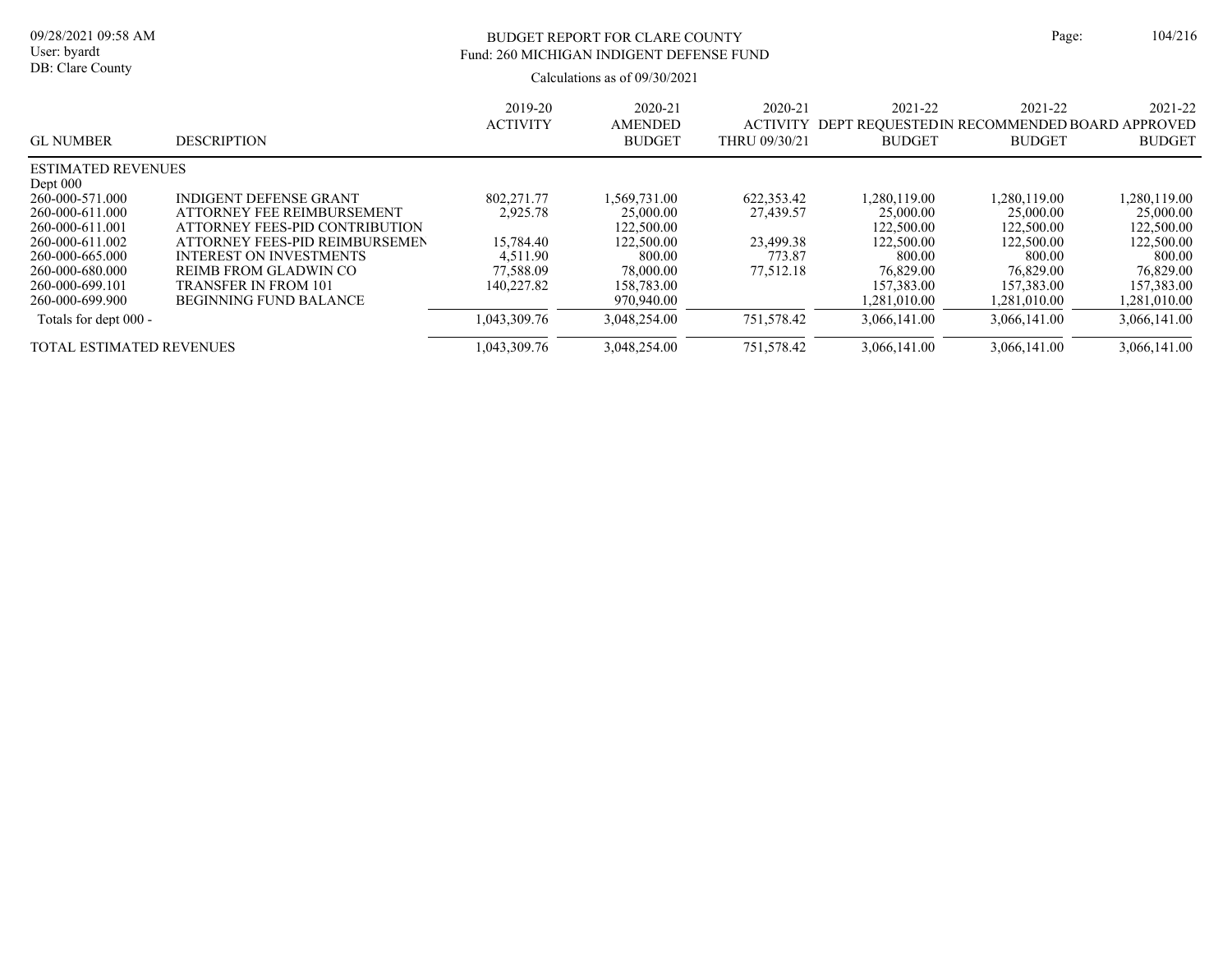DB: Clare County

## BUDGET REPORT FOR CLARE COUNTY Page: 105/216 Fund: 260 MICHIGAN INDIGENT DEFENSE FUND

|                             |                                                             | 2019-20                    | 2020-21                      | 2020-21                      | 2021-22                                               | 2021-22                      | 2021-22                      |
|-----------------------------|-------------------------------------------------------------|----------------------------|------------------------------|------------------------------|-------------------------------------------------------|------------------------------|------------------------------|
|                             |                                                             | <b>ACTIVITY</b>            | <b>AMENDED</b>               |                              | ACTIVITY DEPT REQUESTED IN RECOMMENDED BOARD APPROVED |                              |                              |
| <b>GL NUMBER</b>            | <b>DESCRIPTION</b>                                          |                            | <b>BUDGET</b>                | THRU 09/30/21                | <b>BUDGET</b>                                         | <b>BUDGET</b>                | <b>BUDGET</b>                |
| <b>APPROPRIATIONS</b>       |                                                             |                            |                              |                              |                                                       |                              |                              |
| Dept 000                    |                                                             |                            |                              |                              |                                                       |                              |                              |
| 260-000-702.000             | <b>SALARY</b>                                               |                            | 5,000.00                     |                              | 5,000.00                                              | 5,000.00                     | 5,000.00                     |
| 260-000-705.000             | PART TIME SALARY                                            | 15,995.40                  | 14,404.00                    | 12,452.40                    | 14,404.00                                             | 14,404.00                    | 14,404.00                    |
| 260-000-710.000             | <b>FICA EXPENSE</b>                                         | 991.71                     | 893.00                       | 772.05                       | 893.00                                                | 893.00                       | 893.00                       |
| 260-000-711.000             | <b>MEDICARE EXPENSE</b>                                     | 232.05                     | 209.00                       | 180.67                       | 209.00                                                | 209.00                       | 209.00                       |
| 260-000-723.000             | UNEMPLOYMENT                                                |                            | 188.00                       |                              | 188.00                                                | 188.00                       | 188.00                       |
| 260-000-724.000             | <b>WORKMANS COMPENSATION</b>                                |                            | 217.00                       |                              | 217.00                                                | 217.00                       | 217.00                       |
| 260-000-727.000             | <b>SUPPLIES - CLARE</b>                                     |                            | 850.00                       |                              | 850.00                                                | 850.00                       | 850.00                       |
| 260-000-727.001             | <b>SUPPLIES - GLADWIN</b>                                   |                            | 850.00                       |                              | 850.00                                                | 850.00                       | 850.00                       |
| 260-000-732.000             | POSTAGE - CLARE                                             |                            | 100.00                       |                              | 100.00                                                | 100.00                       | 100.00                       |
| 260-000-732.001             | POSTAGE - GLADWIN                                           |                            | 100.00                       |                              | 100.00                                                | 100.00                       | 100.00                       |
| 260-000-798.000             | NEW EQUIPMENT UNDER - CLARE                                 | 1,736.66                   | 6,828.00                     | 4,652.48                     |                                                       |                              |                              |
| 260-000-798.001             | NEW EOUIPMENT UNDER - GLADWIN                               |                            | 4,048.00                     | 633.96                       |                                                       |                              |                              |
| 260-000-801.000             | <b>CONTRACTED SERVICE</b>                                   | 80,000.00                  | 80,000.00                    | 73,333.32                    | 80,000.00                                             | 80,000.00                    | 80,000.00                    |
| 260-000-807.000             | <b>EXPERT &amp; INVESTIGATOR FEES - CLA</b>                 | 2,325.00                   | 10,000.00                    | 1,645.50                     | 10,000.00                                             | 10,000.00                    | 10,000.00                    |
| 260-000-807.001             | <b>EXPERT &amp; INVESTIGATOR FEES - GLA</b>                 |                            | 10,000.00                    |                              | 10,000.00                                             | 10,000.00                    | 10,000.00                    |
| 260-000-813.002             | <b>TRANSCRIPTS CLARE CO</b>                                 |                            | 3,000.00                     | 76.35                        | 3,000.00                                              | 3,000.00                     | 3,000.00                     |
| 260-000-813.003             | TRANSCRIPTS GLADWIN CO                                      |                            | 3,000.00                     |                              | 3,000.00                                              | 3,000.00                     | 3,000.00                     |
| 260-000-814.000             | <b>DUES &amp; SUBSCRIPTIONS - CLARE</b>                     |                            | 1,000.00                     |                              | 1,000.00                                              | 1,000.00                     | 1,000.00                     |
| 260-000-814.001             | DUES & SUBSCRIPTIONS - GLADWIN                              |                            | 1,000.00                     |                              | 1,000.00                                              | 1,000.00                     | 1,000.00                     |
| 260-000-815.000             | <b>GLADWIN EXPENSE</b>                                      | 73,337.17                  | 55,759.00                    | 69,392.88                    | 70,000.00                                             | 70,000.00                    | 70,000.00                    |
| 260-000-816.000             | COURT APPOINTED ATTORNEYS-GLAT                              | 217,421.50                 | 649,185.00                   | 143,485.50                   | 650,000.00                                            | 650,000.00                   | 650,000.00                   |
| 260-000-817.000             | COURT APPOINTED ATTORNEYS-CLAI                              | 300,138.40                 | 815.219.00                   | 215,598.00                   | 820,000.00                                            | 820,000.00                   | 820,000.00                   |
| 260-000-864.000             | <b>TRAVEL AND EXPENSE - CLARE</b>                           | 1,588.66                   | 8,500.00                     | 2,515.25                     | 8,500.00                                              | 8,500.00                     | 8,500.00                     |
| 260-000-864.001             | <b>TRAVEL &amp; EXPENSE - GLADWIN</b>                       | 405.72                     | 20,000.00                    | 1,145.00                     | 20,000.00                                             | 20,000.00                    | 20,000.00                    |
| 260-000-957.000             | <b>SCHOOLING &amp; TRAINING - CLARE</b>                     | 400.00                     | 19,650.00                    |                              | 19,650.00                                             | 19,650.00                    | 19,650.00                    |
| 260-000-957.001             | <b>SCHOOLING &amp; TRAINING-GLADWIN</b>                     | 350.00                     | 350.00                       |                              | 350.00                                                | 350.00                       | 350.00                       |
| 260-000-978.000             | NEW EQUIPMENT OVER- CLARE                                   | 5,520.00                   |                              |                              |                                                       |                              |                              |
| 260-000-998.900             | <b>ENDING FUND BALANCE</b>                                  |                            | 1,337,904.00                 |                              | 1,346,830.00                                          | 1,346,830.00                 | 1,346,830.00                 |
| Totals for dept 000 -       |                                                             | 700,442.27                 | 3,048,254.00                 | 525,883.36                   | 3,066,141.00                                          | 3,066,141.00                 | 3,066,141.00                 |
| <b>TOTAL APPROPRIATIONS</b> |                                                             | 700,442.27                 | 3,048,254.00                 | 525,883.36                   | 3,066,141.00                                          | 3,066,141.00                 | 3,066,141.00                 |
|                             | NET OF REVENUES/APPROPRIATIONS - FUND 260                   | 342,867.49                 |                              | 225,695.06                   |                                                       |                              |                              |
|                             | <b>BEGINNING FUND BALANCE</b><br><b>ENDING FUND BALANCE</b> | 938,142.25<br>1.281.009.74 | 1,281,009.74<br>1.281.009.74 | 1,281,009.74<br>1,506,704.80 | 1,506,704.80<br>1.506.704.80                          | 1,506,704.80<br>1,506,704.80 | 1,506,704.80<br>1,506,704.80 |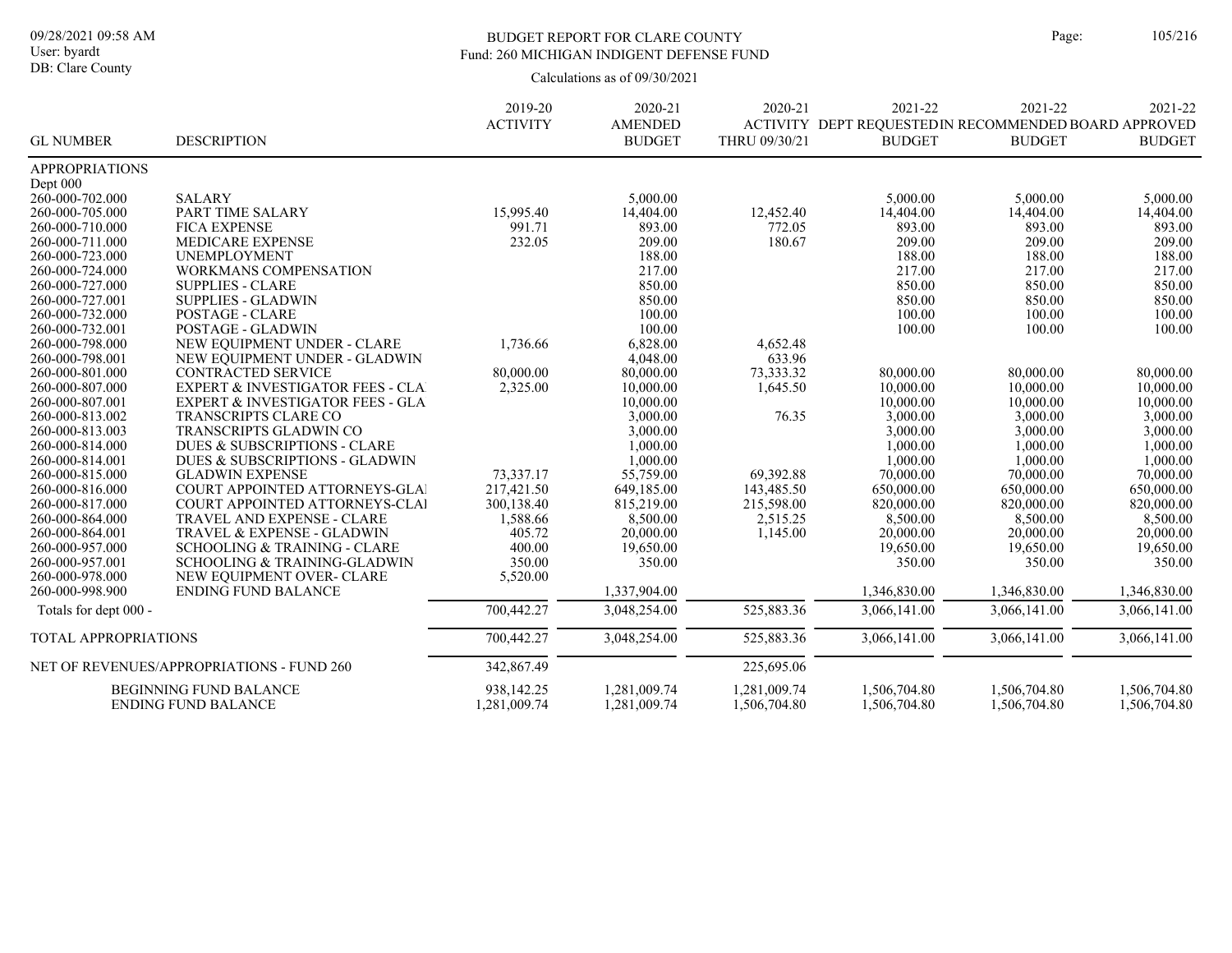### BUDGET REPORT FOR CLARE COUNTY Page: 106/216 Fund: 261 911 SERVICE FUND

|                           |                                     | 2019-20         | 2020-21        | 2020-21         | 2021-22                                     | 2021-22       | 2021-22       |
|---------------------------|-------------------------------------|-----------------|----------------|-----------------|---------------------------------------------|---------------|---------------|
|                           |                                     | <b>ACTIVITY</b> | <b>AMENDED</b> | <b>ACTIVITY</b> | DEPT REQUESTEDIN RECOMMENDED BOARD APPROVED |               |               |
| <b>GL NUMBER</b>          | <b>DESCRIPTION</b>                  |                 | <b>BUDGET</b>  | THRU 09/30/21   | <b>BUDGET</b>                               | <b>BUDGET</b> | <b>BUDGET</b> |
| <b>ESTIMATED REVENUES</b> |                                     |                 |                |                 |                                             |               |               |
| Dept $000$                |                                     |                 |                |                 |                                             |               |               |
| 261-000-402.000           | <b>CURRENT TAXES</b>                | 377,637.65      | 394,040.99     | 394,040.99      | 380,000.00                                  | 380,000.00    | 380,000.00    |
| 261-000-420.000           | UNPAID PERSONAL PROPERTY            | 2,074.06        | 600.00         | 334.10          | 600.00                                      | 600.00        | 600.00        |
| 261-000-429.000           | <b>COMMERCIAL FOREST</b>            | 3.00            | 3.00           | 2.90            | 3.00                                        | 3.00          | 3.00          |
| 261-000-437.000           | <b>INDUSTRIAL FACILITY TAX</b>      | 266.29          | 400.00         | 242.00          | 350.00                                      | 350.00        | 350.00        |
| 261-000-444.000           | HARRISON-IN LIEU OF TAXES           | 616.52          | 630.58         | 630.58          | 600.00                                      | 600.00        | 600.00        |
| 261-000-444.001           | <b>CLARE - PILOT</b>                |                 | 329.92         | 329.92          | 160.00                                      | 160.00        | 160.00        |
| 261-000-444.002           | SURREY TWP - PILOT                  | 64.86           | 65.00          |                 | 65.00                                       | 65.00         | 65.00         |
| 261-000-528.000           | FEDERAL GRANT - OTHER               |                 |                | 58,686.90       |                                             |               |               |
| 261-000-543.000           | 911 PSAP TRAINING                   | 10,612.00       | 8.167.00       | 4,330.00        | 8,200.00                                    | 8,200.00      | 8,200.00      |
| 261-000-545.000           | <b>STATE SURCHARGE TIER 1</b>       | 161,432.00      | 180,000.00     | 139,888.00      | 160,000.00                                  | 160,000.00    | 160,000.00    |
| 261-000-573.000           | LOCAL COMM STABILIZATION FUNDS      | 7,722.01        | 7,088.82       | 7,088.82        | 7,000.00                                    | 7,000.00      | 7,000.00      |
| 261-000-665.000           | <b>INTEREST EARNED</b>              |                 | 9.74           | 9.74            | 10.00                                       | 10.00         | 10.00         |
| 261-000-690.000           | <b>OPERATIONAL SURCHARGE TIER 2</b> | 281,409.22      | 272,000.00     | 216,938.72      | 490,000.00                                  | 490,000.00    | 490,000.00    |
| 261-000-699.900           | <b>BEGINNING FUND BALANCE</b>       |                 | 103,000.00     |                 | 190,000.00                                  | 190,000.00    | 190,000.00    |
| Totals for dept 000 -     |                                     | 841,837.61      | 966,335.05     | 822,522.67      | .236,988.00                                 | 1,236,988.00  | .236,988.00   |
| TOTAL ESTIMATED REVENUES  |                                     | 841,837.61      | 966,335.05     | 822,522.67      | .236,988.00                                 | 1,236,988.00  | .236,988.00   |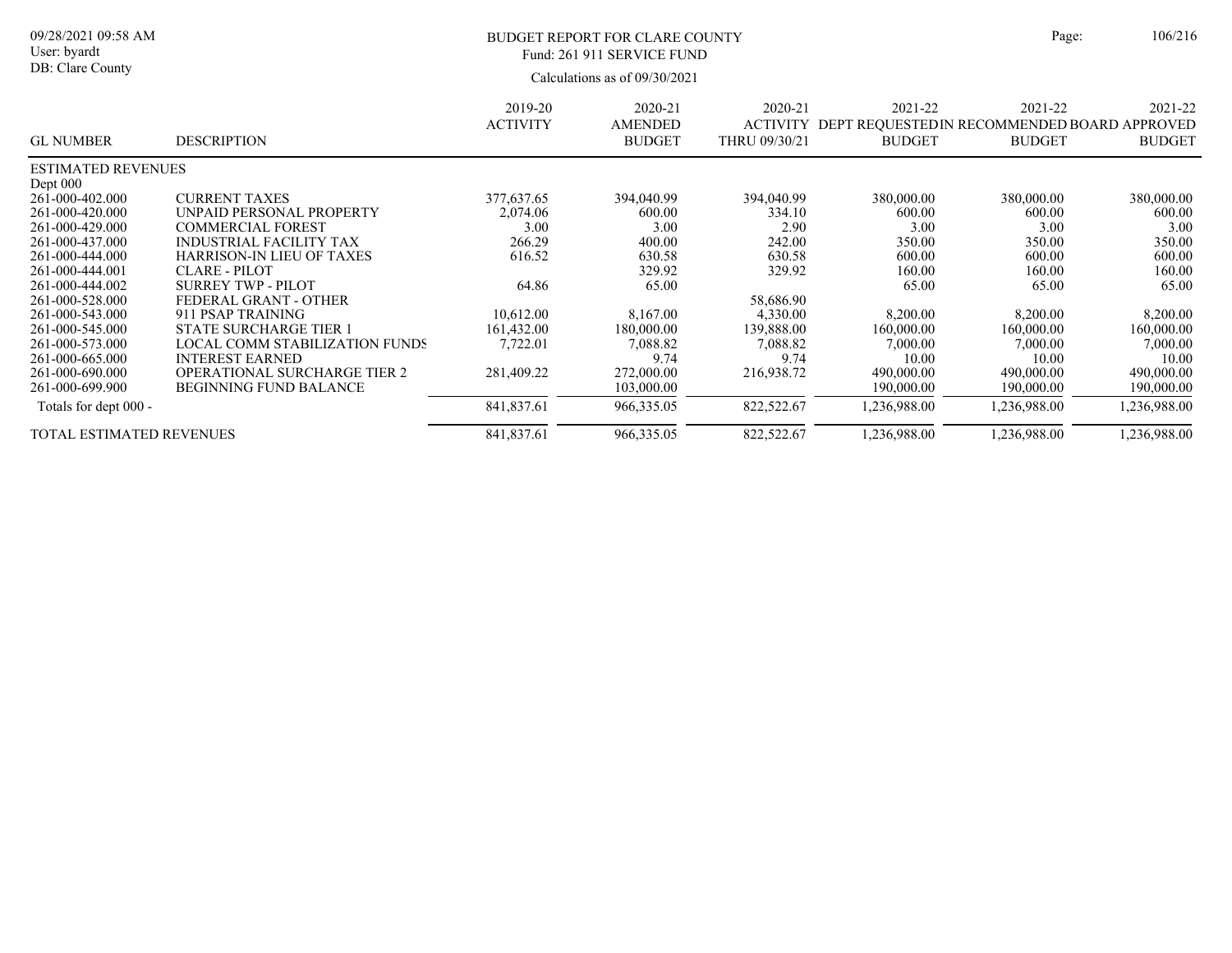#### BUDGET REPORT FOR CLARE COUNTY Page: 107/216 Fund: 261 911 SERVICE FUND

| <b>ACTIVITY</b><br><b>AMENDED</b><br>ACTIVITY DEPT REQUESTEDIN RECOMMENDED BOARD APPROVED<br><b>GL NUMBER</b><br><b>DESCRIPTION</b><br><b>BUDGET</b><br>THRU 09/30/21<br><b>BUDGET</b><br><b>BUDGET</b><br><b>BUDGET</b><br><b>APPROPRIATIONS</b><br>Dept $000$<br>261-000-702.000<br><b>SALARY</b><br>46,652.18<br>44,478.00<br>47,804.52<br>44,647.00<br>44,647.00<br>44,647.00<br>FULL TIME SALARIES<br>167,407.00<br>181,847.66<br>184,322.00<br>184,322.00<br>184,322.00<br>261-000-704.000<br>135,457.60<br>1,689.64<br>4,000.00<br>1,868.82<br>4,500.00<br>4,500.00<br>4,500.00<br>261-000-704.001<br>PSAP FULL TIME<br>261-000-704.002<br><b>SURCHARGE FULL TIME</b><br>175,549.71<br>167,407.00<br>167, 336. 76<br>184,322.00<br>184,322.00<br>184,322.00<br>261-000-705.000<br><b>PART TIME</b><br>7,500.00<br>45,000.00<br>45,000.00<br>45,000.00<br>PSAP PART TIME<br>2,000.00<br>4,000.00<br>4,000.00<br>4,000.00<br>261-000-705.001<br>560.00<br>8,790.18<br>214.56<br>214.56<br>15,000.00<br>15,000.00<br>261-000-705.002<br><b>SURCHARGE PART TIME</b><br>15,000.00<br><b>OVERTIME</b><br>57,150.40<br>50,895.48<br>42,850.00<br>42,850.00<br>42,850.00<br>261-000-706.000<br>35,922.70<br>23,700.00<br><b>SURCHARGE FT OVERTIME</b><br>25,299.03<br>20,091.50<br>20,091.50<br>23,700.00<br>23,700.00<br>261-000-706.001<br>15,000.00<br>15,000.00<br>15,000.00<br>261-000-706.002<br><b>SURCHARGE PT OVERTIME</b><br>25,000.00<br>25,000.00<br>261-000-706.003<br>PART TIME OVERTIME<br>1,700.00<br>25,000.00<br>731.01<br>2,763.59<br>2,488.99<br>5,000.00<br>5,000.00<br>5,000.00<br>261-000-706.004<br>PSAP FT OVERTIME<br>1,000.00<br>10,000.00<br>261-000-706.005<br>PSAP PT OVERTIME<br>10,000.00<br>10,000.00<br>39,329.00<br>29,870.00<br>39,329.00<br>39,329.00<br>261-000-710.000<br><b>FICA EXPENSE</b><br>27,527.33<br>29,994.50<br>MEDICARE EXPENSE<br>6,437.84<br>6,986.00<br>7,014.84<br>9,198.00<br>9,198.00<br>9,198.00<br>261-000-711.000<br>103,399.42<br>132,500.00<br>111,417.50<br>109,523.00<br>109,523.00<br>109,523.00<br>261-000-715.000<br>HEALTH INSURANCE<br><b>CIC BUNDLE</b><br>261-000-715.006<br>3,871.00<br>4,266.00<br>4,068.50<br>4,740.00<br>4,740.00<br>4,740.00<br>750.00<br>261-000-716.006<br><b>FSA</b><br>750.00<br>750.00<br>750.00<br>HEALTH ACH REIMBURSEMENT<br>35,000.00<br>35,000.00<br>35,000.00<br>261-000-716.007<br>21,839.63<br>35,000.00<br>30,416.73<br>2,000.00<br>2,000.00<br>261-000-716.008<br>2,000.00<br>2,000.00<br>SMART CARD REIMBURSEMENT<br>100.00<br>261-000-716.009<br><b>ADMIN FEES</b><br>100.00<br>100.00<br>100.00<br>261-000-717.000<br><b>LIFE INSURANCE</b><br>490.28<br>612.00<br>587.38<br>629.00<br>629.00<br>629.00<br>CENTRAL DISPATCH-RETIREMENT<br>59,195.00<br>57,691.00<br>57,691.00<br>261-000-718.000<br>56,048.03<br>41,374.19<br>57,691.00<br><b>VACATIONS</b><br>2,273.35<br>2,000.00<br>2,000.00<br>2,000.00<br>261-000-720.000<br>2,000.00<br><b>SICK LEAVE</b><br>1,634.15<br>2,550.00<br>4,986.00<br>4,986.00<br>261-000-721.000<br>2,211.37<br>4,986.00<br><b>HOLIDAYS</b><br>21,525.00<br>261-000-722.000<br>18,728.69<br>19,418.83<br>20,800.00<br>20,800.00<br>20,800.00<br>5,089.00<br>7,612.00<br>7,612.00<br>261-000-723.001<br>CENTRAL DISP UNEMPLOYMENT<br>7,612.00<br>1,121.00<br>1,079.00<br>1,079.00<br>1,079.00<br>261-000-724.000<br>CENTRAL DISP WORK COMP<br>1,326.47<br>797.51<br>630.76<br>261-000-727.000<br><b>OFFICE SUPPLIES</b><br>1,000.00<br>306.71<br>1,200.00<br>1,200.00<br>1,200.00<br>500.00<br>261-000-728.000<br>PRINTING & BINDING<br>88.25<br>500.00<br>500.00<br>500.00<br><b>UNIFORMS</b><br>32.99<br>261-000-747.000<br>1,500.00<br>1,500.00<br>1,500.00<br>1,500.00<br><b>CONSULTANT FEES</b><br>100.00<br>100.00<br>100.00<br>100.00<br>261-000-807.000<br>7,070.00<br>11,648.00<br>11,648.00<br>261-000-814.000<br><b>DUES &amp; SUBSCRIPTIONS</b><br>11,648.00<br>3,226.73<br>6,394.43<br>INDIRECT COST REIMBURSEMENT<br>24,810.00<br>24,810.00<br>261-000-831.101<br>261-000-835.001<br>HEALTH SERVICES - EMPLOYEES<br>477.00<br>1,100.00<br>109.00<br>1,100.00<br>1,100.00<br>1,100.00<br>4,125.29<br>6,910.00<br>261-000-851.000<br>MAINT CONTRACTS - RADIOS/TOWER<br>3,052.01<br>12,000.00<br>12,000.00<br>12,000.00<br>4,700.00<br>3,185.60<br>4,850.00<br>4,850.00<br>4,850.00<br>261-000-851.001<br>MAINT CONTRACTS - COMPUTER<br>3,080.60<br>261-000-851.002<br>MAINT CONTRACTS - PHONES<br>9,300.00<br>9,202.03<br>9,300.00<br>9,300.00<br>9,300.00<br>261-000-852.000<br><b>TELEPHONE</b><br>7,739.07<br>9,050.00<br>6,840.00<br>7,650.00<br>7,650.00<br>7,650.00<br>261-000-852.006<br>TELECOMMUNICATIONS<br>500.00<br>500.00<br>500.00<br>261-000-864.000<br>TRAVEL & EXPENSE<br>500.00<br>21.15<br>1,193.00<br>261-000-914.000<br><b>LIABILITY</b><br>1,500.00<br>1,500.00<br>1,500.00<br><b>UTILITIES</b><br>2,808.31<br>3,500.00<br>2,511.06<br>3,500.00<br>3,500.00<br>3,500.00<br>261-000-921.000<br>261-000-931.000<br>1,714.68<br>5,000.00<br>4,216.52<br>4,500.00<br>4,500.00<br>4,500.00<br><b>BUILDING REPAIRS &amp; MAINTENANCE</b><br>4,000.00<br>261-000-957.001<br>52.70<br>5,000.00<br>SCHOOLING & TRAINING-COUNTY<br>5,000.00<br>5,000.00<br>5,920.60<br>9,500.00<br>6,626.01<br>11,000.00<br>261-000-957.002<br><b>PSAP TRAINING</b><br>11,000.00<br>11,000.00<br>261-000-961.000<br>SHORT TERM TAX BOND EXPENSE<br>51.93<br>100.00<br>150.00<br>150.00<br>150.00<br>261-000-962.000<br>45.86<br>300.00<br>34.05<br>350.00<br>350.00<br>350.00<br>TAX APPEALS ADJUSTMENT<br>261-000-978.000<br><b>NEW EOUIPMENT</b><br>22,500.00<br>55,261.00<br>18,795.24<br>55,261.00<br>55,261.00<br>1,200.00<br>C DISP FD-GIS MAPPING<br>11,000.00<br>3,500.00<br>3,500.00<br>3,500.00<br>261-000-978.001 |  | 2019-20 | 2020-21 | 2020-21 | 2021-22 | 2021-22 | 2021-22 |
|------------------------------------------------------------------------------------------------------------------------------------------------------------------------------------------------------------------------------------------------------------------------------------------------------------------------------------------------------------------------------------------------------------------------------------------------------------------------------------------------------------------------------------------------------------------------------------------------------------------------------------------------------------------------------------------------------------------------------------------------------------------------------------------------------------------------------------------------------------------------------------------------------------------------------------------------------------------------------------------------------------------------------------------------------------------------------------------------------------------------------------------------------------------------------------------------------------------------------------------------------------------------------------------------------------------------------------------------------------------------------------------------------------------------------------------------------------------------------------------------------------------------------------------------------------------------------------------------------------------------------------------------------------------------------------------------------------------------------------------------------------------------------------------------------------------------------------------------------------------------------------------------------------------------------------------------------------------------------------------------------------------------------------------------------------------------------------------------------------------------------------------------------------------------------------------------------------------------------------------------------------------------------------------------------------------------------------------------------------------------------------------------------------------------------------------------------------------------------------------------------------------------------------------------------------------------------------------------------------------------------------------------------------------------------------------------------------------------------------------------------------------------------------------------------------------------------------------------------------------------------------------------------------------------------------------------------------------------------------------------------------------------------------------------------------------------------------------------------------------------------------------------------------------------------------------------------------------------------------------------------------------------------------------------------------------------------------------------------------------------------------------------------------------------------------------------------------------------------------------------------------------------------------------------------------------------------------------------------------------------------------------------------------------------------------------------------------------------------------------------------------------------------------------------------------------------------------------------------------------------------------------------------------------------------------------------------------------------------------------------------------------------------------------------------------------------------------------------------------------------------------------------------------------------------------------------------------------------------------------------------------------------------------------------------------------------------------------------------------------------------------------------------------------------------------------------------------------------------------------------------------------------------------------------------------------------------------------------------------------------------------------------------------------------------------------------------------------------------------------------------------------------------------------------------------------------------------------------------------------------------------------------------------------------------------------------------------------------------------------------------------------------------------------------------------------------------------------------------------------------------------------------------------------------------------------------------------------------------------------------------------------------------------------------------------------------------------------------------------------------------------------------------------------------------------------------------------------------------------------------------------------------------------------------------------------------------------------------------------------------------------------------------------------------------------------------------------------------------------------------------------------------------------|--|---------|---------|---------|---------|---------|---------|
|                                                                                                                                                                                                                                                                                                                                                                                                                                                                                                                                                                                                                                                                                                                                                                                                                                                                                                                                                                                                                                                                                                                                                                                                                                                                                                                                                                                                                                                                                                                                                                                                                                                                                                                                                                                                                                                                                                                                                                                                                                                                                                                                                                                                                                                                                                                                                                                                                                                                                                                                                                                                                                                                                                                                                                                                                                                                                                                                                                                                                                                                                                                                                                                                                                                                                                                                                                                                                                                                                                                                                                                                                                                                                                                                                                                                                                                                                                                                                                                                                                                                                                                                                                                                                                                                                                                                                                                                                                                                                                                                                                                                                                                                                                                                                                                                                                                                                                                                                                                                                                                                                                                                                                                                                                                                                                                                                                                                                                                                                                                                                                                                                                                                                                                                                                                    |  |         |         |         |         |         |         |
|                                                                                                                                                                                                                                                                                                                                                                                                                                                                                                                                                                                                                                                                                                                                                                                                                                                                                                                                                                                                                                                                                                                                                                                                                                                                                                                                                                                                                                                                                                                                                                                                                                                                                                                                                                                                                                                                                                                                                                                                                                                                                                                                                                                                                                                                                                                                                                                                                                                                                                                                                                                                                                                                                                                                                                                                                                                                                                                                                                                                                                                                                                                                                                                                                                                                                                                                                                                                                                                                                                                                                                                                                                                                                                                                                                                                                                                                                                                                                                                                                                                                                                                                                                                                                                                                                                                                                                                                                                                                                                                                                                                                                                                                                                                                                                                                                                                                                                                                                                                                                                                                                                                                                                                                                                                                                                                                                                                                                                                                                                                                                                                                                                                                                                                                                                                    |  |         |         |         |         |         |         |
|                                                                                                                                                                                                                                                                                                                                                                                                                                                                                                                                                                                                                                                                                                                                                                                                                                                                                                                                                                                                                                                                                                                                                                                                                                                                                                                                                                                                                                                                                                                                                                                                                                                                                                                                                                                                                                                                                                                                                                                                                                                                                                                                                                                                                                                                                                                                                                                                                                                                                                                                                                                                                                                                                                                                                                                                                                                                                                                                                                                                                                                                                                                                                                                                                                                                                                                                                                                                                                                                                                                                                                                                                                                                                                                                                                                                                                                                                                                                                                                                                                                                                                                                                                                                                                                                                                                                                                                                                                                                                                                                                                                                                                                                                                                                                                                                                                                                                                                                                                                                                                                                                                                                                                                                                                                                                                                                                                                                                                                                                                                                                                                                                                                                                                                                                                                    |  |         |         |         |         |         |         |
|                                                                                                                                                                                                                                                                                                                                                                                                                                                                                                                                                                                                                                                                                                                                                                                                                                                                                                                                                                                                                                                                                                                                                                                                                                                                                                                                                                                                                                                                                                                                                                                                                                                                                                                                                                                                                                                                                                                                                                                                                                                                                                                                                                                                                                                                                                                                                                                                                                                                                                                                                                                                                                                                                                                                                                                                                                                                                                                                                                                                                                                                                                                                                                                                                                                                                                                                                                                                                                                                                                                                                                                                                                                                                                                                                                                                                                                                                                                                                                                                                                                                                                                                                                                                                                                                                                                                                                                                                                                                                                                                                                                                                                                                                                                                                                                                                                                                                                                                                                                                                                                                                                                                                                                                                                                                                                                                                                                                                                                                                                                                                                                                                                                                                                                                                                                    |  |         |         |         |         |         |         |
|                                                                                                                                                                                                                                                                                                                                                                                                                                                                                                                                                                                                                                                                                                                                                                                                                                                                                                                                                                                                                                                                                                                                                                                                                                                                                                                                                                                                                                                                                                                                                                                                                                                                                                                                                                                                                                                                                                                                                                                                                                                                                                                                                                                                                                                                                                                                                                                                                                                                                                                                                                                                                                                                                                                                                                                                                                                                                                                                                                                                                                                                                                                                                                                                                                                                                                                                                                                                                                                                                                                                                                                                                                                                                                                                                                                                                                                                                                                                                                                                                                                                                                                                                                                                                                                                                                                                                                                                                                                                                                                                                                                                                                                                                                                                                                                                                                                                                                                                                                                                                                                                                                                                                                                                                                                                                                                                                                                                                                                                                                                                                                                                                                                                                                                                                                                    |  |         |         |         |         |         |         |
|                                                                                                                                                                                                                                                                                                                                                                                                                                                                                                                                                                                                                                                                                                                                                                                                                                                                                                                                                                                                                                                                                                                                                                                                                                                                                                                                                                                                                                                                                                                                                                                                                                                                                                                                                                                                                                                                                                                                                                                                                                                                                                                                                                                                                                                                                                                                                                                                                                                                                                                                                                                                                                                                                                                                                                                                                                                                                                                                                                                                                                                                                                                                                                                                                                                                                                                                                                                                                                                                                                                                                                                                                                                                                                                                                                                                                                                                                                                                                                                                                                                                                                                                                                                                                                                                                                                                                                                                                                                                                                                                                                                                                                                                                                                                                                                                                                                                                                                                                                                                                                                                                                                                                                                                                                                                                                                                                                                                                                                                                                                                                                                                                                                                                                                                                                                    |  |         |         |         |         |         |         |
|                                                                                                                                                                                                                                                                                                                                                                                                                                                                                                                                                                                                                                                                                                                                                                                                                                                                                                                                                                                                                                                                                                                                                                                                                                                                                                                                                                                                                                                                                                                                                                                                                                                                                                                                                                                                                                                                                                                                                                                                                                                                                                                                                                                                                                                                                                                                                                                                                                                                                                                                                                                                                                                                                                                                                                                                                                                                                                                                                                                                                                                                                                                                                                                                                                                                                                                                                                                                                                                                                                                                                                                                                                                                                                                                                                                                                                                                                                                                                                                                                                                                                                                                                                                                                                                                                                                                                                                                                                                                                                                                                                                                                                                                                                                                                                                                                                                                                                                                                                                                                                                                                                                                                                                                                                                                                                                                                                                                                                                                                                                                                                                                                                                                                                                                                                                    |  |         |         |         |         |         |         |
|                                                                                                                                                                                                                                                                                                                                                                                                                                                                                                                                                                                                                                                                                                                                                                                                                                                                                                                                                                                                                                                                                                                                                                                                                                                                                                                                                                                                                                                                                                                                                                                                                                                                                                                                                                                                                                                                                                                                                                                                                                                                                                                                                                                                                                                                                                                                                                                                                                                                                                                                                                                                                                                                                                                                                                                                                                                                                                                                                                                                                                                                                                                                                                                                                                                                                                                                                                                                                                                                                                                                                                                                                                                                                                                                                                                                                                                                                                                                                                                                                                                                                                                                                                                                                                                                                                                                                                                                                                                                                                                                                                                                                                                                                                                                                                                                                                                                                                                                                                                                                                                                                                                                                                                                                                                                                                                                                                                                                                                                                                                                                                                                                                                                                                                                                                                    |  |         |         |         |         |         |         |
|                                                                                                                                                                                                                                                                                                                                                                                                                                                                                                                                                                                                                                                                                                                                                                                                                                                                                                                                                                                                                                                                                                                                                                                                                                                                                                                                                                                                                                                                                                                                                                                                                                                                                                                                                                                                                                                                                                                                                                                                                                                                                                                                                                                                                                                                                                                                                                                                                                                                                                                                                                                                                                                                                                                                                                                                                                                                                                                                                                                                                                                                                                                                                                                                                                                                                                                                                                                                                                                                                                                                                                                                                                                                                                                                                                                                                                                                                                                                                                                                                                                                                                                                                                                                                                                                                                                                                                                                                                                                                                                                                                                                                                                                                                                                                                                                                                                                                                                                                                                                                                                                                                                                                                                                                                                                                                                                                                                                                                                                                                                                                                                                                                                                                                                                                                                    |  |         |         |         |         |         |         |
|                                                                                                                                                                                                                                                                                                                                                                                                                                                                                                                                                                                                                                                                                                                                                                                                                                                                                                                                                                                                                                                                                                                                                                                                                                                                                                                                                                                                                                                                                                                                                                                                                                                                                                                                                                                                                                                                                                                                                                                                                                                                                                                                                                                                                                                                                                                                                                                                                                                                                                                                                                                                                                                                                                                                                                                                                                                                                                                                                                                                                                                                                                                                                                                                                                                                                                                                                                                                                                                                                                                                                                                                                                                                                                                                                                                                                                                                                                                                                                                                                                                                                                                                                                                                                                                                                                                                                                                                                                                                                                                                                                                                                                                                                                                                                                                                                                                                                                                                                                                                                                                                                                                                                                                                                                                                                                                                                                                                                                                                                                                                                                                                                                                                                                                                                                                    |  |         |         |         |         |         |         |
|                                                                                                                                                                                                                                                                                                                                                                                                                                                                                                                                                                                                                                                                                                                                                                                                                                                                                                                                                                                                                                                                                                                                                                                                                                                                                                                                                                                                                                                                                                                                                                                                                                                                                                                                                                                                                                                                                                                                                                                                                                                                                                                                                                                                                                                                                                                                                                                                                                                                                                                                                                                                                                                                                                                                                                                                                                                                                                                                                                                                                                                                                                                                                                                                                                                                                                                                                                                                                                                                                                                                                                                                                                                                                                                                                                                                                                                                                                                                                                                                                                                                                                                                                                                                                                                                                                                                                                                                                                                                                                                                                                                                                                                                                                                                                                                                                                                                                                                                                                                                                                                                                                                                                                                                                                                                                                                                                                                                                                                                                                                                                                                                                                                                                                                                                                                    |  |         |         |         |         |         |         |
|                                                                                                                                                                                                                                                                                                                                                                                                                                                                                                                                                                                                                                                                                                                                                                                                                                                                                                                                                                                                                                                                                                                                                                                                                                                                                                                                                                                                                                                                                                                                                                                                                                                                                                                                                                                                                                                                                                                                                                                                                                                                                                                                                                                                                                                                                                                                                                                                                                                                                                                                                                                                                                                                                                                                                                                                                                                                                                                                                                                                                                                                                                                                                                                                                                                                                                                                                                                                                                                                                                                                                                                                                                                                                                                                                                                                                                                                                                                                                                                                                                                                                                                                                                                                                                                                                                                                                                                                                                                                                                                                                                                                                                                                                                                                                                                                                                                                                                                                                                                                                                                                                                                                                                                                                                                                                                                                                                                                                                                                                                                                                                                                                                                                                                                                                                                    |  |         |         |         |         |         |         |
|                                                                                                                                                                                                                                                                                                                                                                                                                                                                                                                                                                                                                                                                                                                                                                                                                                                                                                                                                                                                                                                                                                                                                                                                                                                                                                                                                                                                                                                                                                                                                                                                                                                                                                                                                                                                                                                                                                                                                                                                                                                                                                                                                                                                                                                                                                                                                                                                                                                                                                                                                                                                                                                                                                                                                                                                                                                                                                                                                                                                                                                                                                                                                                                                                                                                                                                                                                                                                                                                                                                                                                                                                                                                                                                                                                                                                                                                                                                                                                                                                                                                                                                                                                                                                                                                                                                                                                                                                                                                                                                                                                                                                                                                                                                                                                                                                                                                                                                                                                                                                                                                                                                                                                                                                                                                                                                                                                                                                                                                                                                                                                                                                                                                                                                                                                                    |  |         |         |         |         |         |         |
|                                                                                                                                                                                                                                                                                                                                                                                                                                                                                                                                                                                                                                                                                                                                                                                                                                                                                                                                                                                                                                                                                                                                                                                                                                                                                                                                                                                                                                                                                                                                                                                                                                                                                                                                                                                                                                                                                                                                                                                                                                                                                                                                                                                                                                                                                                                                                                                                                                                                                                                                                                                                                                                                                                                                                                                                                                                                                                                                                                                                                                                                                                                                                                                                                                                                                                                                                                                                                                                                                                                                                                                                                                                                                                                                                                                                                                                                                                                                                                                                                                                                                                                                                                                                                                                                                                                                                                                                                                                                                                                                                                                                                                                                                                                                                                                                                                                                                                                                                                                                                                                                                                                                                                                                                                                                                                                                                                                                                                                                                                                                                                                                                                                                                                                                                                                    |  |         |         |         |         |         |         |
|                                                                                                                                                                                                                                                                                                                                                                                                                                                                                                                                                                                                                                                                                                                                                                                                                                                                                                                                                                                                                                                                                                                                                                                                                                                                                                                                                                                                                                                                                                                                                                                                                                                                                                                                                                                                                                                                                                                                                                                                                                                                                                                                                                                                                                                                                                                                                                                                                                                                                                                                                                                                                                                                                                                                                                                                                                                                                                                                                                                                                                                                                                                                                                                                                                                                                                                                                                                                                                                                                                                                                                                                                                                                                                                                                                                                                                                                                                                                                                                                                                                                                                                                                                                                                                                                                                                                                                                                                                                                                                                                                                                                                                                                                                                                                                                                                                                                                                                                                                                                                                                                                                                                                                                                                                                                                                                                                                                                                                                                                                                                                                                                                                                                                                                                                                                    |  |         |         |         |         |         |         |
|                                                                                                                                                                                                                                                                                                                                                                                                                                                                                                                                                                                                                                                                                                                                                                                                                                                                                                                                                                                                                                                                                                                                                                                                                                                                                                                                                                                                                                                                                                                                                                                                                                                                                                                                                                                                                                                                                                                                                                                                                                                                                                                                                                                                                                                                                                                                                                                                                                                                                                                                                                                                                                                                                                                                                                                                                                                                                                                                                                                                                                                                                                                                                                                                                                                                                                                                                                                                                                                                                                                                                                                                                                                                                                                                                                                                                                                                                                                                                                                                                                                                                                                                                                                                                                                                                                                                                                                                                                                                                                                                                                                                                                                                                                                                                                                                                                                                                                                                                                                                                                                                                                                                                                                                                                                                                                                                                                                                                                                                                                                                                                                                                                                                                                                                                                                    |  |         |         |         |         |         |         |
|                                                                                                                                                                                                                                                                                                                                                                                                                                                                                                                                                                                                                                                                                                                                                                                                                                                                                                                                                                                                                                                                                                                                                                                                                                                                                                                                                                                                                                                                                                                                                                                                                                                                                                                                                                                                                                                                                                                                                                                                                                                                                                                                                                                                                                                                                                                                                                                                                                                                                                                                                                                                                                                                                                                                                                                                                                                                                                                                                                                                                                                                                                                                                                                                                                                                                                                                                                                                                                                                                                                                                                                                                                                                                                                                                                                                                                                                                                                                                                                                                                                                                                                                                                                                                                                                                                                                                                                                                                                                                                                                                                                                                                                                                                                                                                                                                                                                                                                                                                                                                                                                                                                                                                                                                                                                                                                                                                                                                                                                                                                                                                                                                                                                                                                                                                                    |  |         |         |         |         |         |         |
|                                                                                                                                                                                                                                                                                                                                                                                                                                                                                                                                                                                                                                                                                                                                                                                                                                                                                                                                                                                                                                                                                                                                                                                                                                                                                                                                                                                                                                                                                                                                                                                                                                                                                                                                                                                                                                                                                                                                                                                                                                                                                                                                                                                                                                                                                                                                                                                                                                                                                                                                                                                                                                                                                                                                                                                                                                                                                                                                                                                                                                                                                                                                                                                                                                                                                                                                                                                                                                                                                                                                                                                                                                                                                                                                                                                                                                                                                                                                                                                                                                                                                                                                                                                                                                                                                                                                                                                                                                                                                                                                                                                                                                                                                                                                                                                                                                                                                                                                                                                                                                                                                                                                                                                                                                                                                                                                                                                                                                                                                                                                                                                                                                                                                                                                                                                    |  |         |         |         |         |         |         |
|                                                                                                                                                                                                                                                                                                                                                                                                                                                                                                                                                                                                                                                                                                                                                                                                                                                                                                                                                                                                                                                                                                                                                                                                                                                                                                                                                                                                                                                                                                                                                                                                                                                                                                                                                                                                                                                                                                                                                                                                                                                                                                                                                                                                                                                                                                                                                                                                                                                                                                                                                                                                                                                                                                                                                                                                                                                                                                                                                                                                                                                                                                                                                                                                                                                                                                                                                                                                                                                                                                                                                                                                                                                                                                                                                                                                                                                                                                                                                                                                                                                                                                                                                                                                                                                                                                                                                                                                                                                                                                                                                                                                                                                                                                                                                                                                                                                                                                                                                                                                                                                                                                                                                                                                                                                                                                                                                                                                                                                                                                                                                                                                                                                                                                                                                                                    |  |         |         |         |         |         |         |
|                                                                                                                                                                                                                                                                                                                                                                                                                                                                                                                                                                                                                                                                                                                                                                                                                                                                                                                                                                                                                                                                                                                                                                                                                                                                                                                                                                                                                                                                                                                                                                                                                                                                                                                                                                                                                                                                                                                                                                                                                                                                                                                                                                                                                                                                                                                                                                                                                                                                                                                                                                                                                                                                                                                                                                                                                                                                                                                                                                                                                                                                                                                                                                                                                                                                                                                                                                                                                                                                                                                                                                                                                                                                                                                                                                                                                                                                                                                                                                                                                                                                                                                                                                                                                                                                                                                                                                                                                                                                                                                                                                                                                                                                                                                                                                                                                                                                                                                                                                                                                                                                                                                                                                                                                                                                                                                                                                                                                                                                                                                                                                                                                                                                                                                                                                                    |  |         |         |         |         |         |         |
|                                                                                                                                                                                                                                                                                                                                                                                                                                                                                                                                                                                                                                                                                                                                                                                                                                                                                                                                                                                                                                                                                                                                                                                                                                                                                                                                                                                                                                                                                                                                                                                                                                                                                                                                                                                                                                                                                                                                                                                                                                                                                                                                                                                                                                                                                                                                                                                                                                                                                                                                                                                                                                                                                                                                                                                                                                                                                                                                                                                                                                                                                                                                                                                                                                                                                                                                                                                                                                                                                                                                                                                                                                                                                                                                                                                                                                                                                                                                                                                                                                                                                                                                                                                                                                                                                                                                                                                                                                                                                                                                                                                                                                                                                                                                                                                                                                                                                                                                                                                                                                                                                                                                                                                                                                                                                                                                                                                                                                                                                                                                                                                                                                                                                                                                                                                    |  |         |         |         |         |         |         |
|                                                                                                                                                                                                                                                                                                                                                                                                                                                                                                                                                                                                                                                                                                                                                                                                                                                                                                                                                                                                                                                                                                                                                                                                                                                                                                                                                                                                                                                                                                                                                                                                                                                                                                                                                                                                                                                                                                                                                                                                                                                                                                                                                                                                                                                                                                                                                                                                                                                                                                                                                                                                                                                                                                                                                                                                                                                                                                                                                                                                                                                                                                                                                                                                                                                                                                                                                                                                                                                                                                                                                                                                                                                                                                                                                                                                                                                                                                                                                                                                                                                                                                                                                                                                                                                                                                                                                                                                                                                                                                                                                                                                                                                                                                                                                                                                                                                                                                                                                                                                                                                                                                                                                                                                                                                                                                                                                                                                                                                                                                                                                                                                                                                                                                                                                                                    |  |         |         |         |         |         |         |
|                                                                                                                                                                                                                                                                                                                                                                                                                                                                                                                                                                                                                                                                                                                                                                                                                                                                                                                                                                                                                                                                                                                                                                                                                                                                                                                                                                                                                                                                                                                                                                                                                                                                                                                                                                                                                                                                                                                                                                                                                                                                                                                                                                                                                                                                                                                                                                                                                                                                                                                                                                                                                                                                                                                                                                                                                                                                                                                                                                                                                                                                                                                                                                                                                                                                                                                                                                                                                                                                                                                                                                                                                                                                                                                                                                                                                                                                                                                                                                                                                                                                                                                                                                                                                                                                                                                                                                                                                                                                                                                                                                                                                                                                                                                                                                                                                                                                                                                                                                                                                                                                                                                                                                                                                                                                                                                                                                                                                                                                                                                                                                                                                                                                                                                                                                                    |  |         |         |         |         |         |         |
|                                                                                                                                                                                                                                                                                                                                                                                                                                                                                                                                                                                                                                                                                                                                                                                                                                                                                                                                                                                                                                                                                                                                                                                                                                                                                                                                                                                                                                                                                                                                                                                                                                                                                                                                                                                                                                                                                                                                                                                                                                                                                                                                                                                                                                                                                                                                                                                                                                                                                                                                                                                                                                                                                                                                                                                                                                                                                                                                                                                                                                                                                                                                                                                                                                                                                                                                                                                                                                                                                                                                                                                                                                                                                                                                                                                                                                                                                                                                                                                                                                                                                                                                                                                                                                                                                                                                                                                                                                                                                                                                                                                                                                                                                                                                                                                                                                                                                                                                                                                                                                                                                                                                                                                                                                                                                                                                                                                                                                                                                                                                                                                                                                                                                                                                                                                    |  |         |         |         |         |         |         |
|                                                                                                                                                                                                                                                                                                                                                                                                                                                                                                                                                                                                                                                                                                                                                                                                                                                                                                                                                                                                                                                                                                                                                                                                                                                                                                                                                                                                                                                                                                                                                                                                                                                                                                                                                                                                                                                                                                                                                                                                                                                                                                                                                                                                                                                                                                                                                                                                                                                                                                                                                                                                                                                                                                                                                                                                                                                                                                                                                                                                                                                                                                                                                                                                                                                                                                                                                                                                                                                                                                                                                                                                                                                                                                                                                                                                                                                                                                                                                                                                                                                                                                                                                                                                                                                                                                                                                                                                                                                                                                                                                                                                                                                                                                                                                                                                                                                                                                                                                                                                                                                                                                                                                                                                                                                                                                                                                                                                                                                                                                                                                                                                                                                                                                                                                                                    |  |         |         |         |         |         |         |
|                                                                                                                                                                                                                                                                                                                                                                                                                                                                                                                                                                                                                                                                                                                                                                                                                                                                                                                                                                                                                                                                                                                                                                                                                                                                                                                                                                                                                                                                                                                                                                                                                                                                                                                                                                                                                                                                                                                                                                                                                                                                                                                                                                                                                                                                                                                                                                                                                                                                                                                                                                                                                                                                                                                                                                                                                                                                                                                                                                                                                                                                                                                                                                                                                                                                                                                                                                                                                                                                                                                                                                                                                                                                                                                                                                                                                                                                                                                                                                                                                                                                                                                                                                                                                                                                                                                                                                                                                                                                                                                                                                                                                                                                                                                                                                                                                                                                                                                                                                                                                                                                                                                                                                                                                                                                                                                                                                                                                                                                                                                                                                                                                                                                                                                                                                                    |  |         |         |         |         |         |         |
|                                                                                                                                                                                                                                                                                                                                                                                                                                                                                                                                                                                                                                                                                                                                                                                                                                                                                                                                                                                                                                                                                                                                                                                                                                                                                                                                                                                                                                                                                                                                                                                                                                                                                                                                                                                                                                                                                                                                                                                                                                                                                                                                                                                                                                                                                                                                                                                                                                                                                                                                                                                                                                                                                                                                                                                                                                                                                                                                                                                                                                                                                                                                                                                                                                                                                                                                                                                                                                                                                                                                                                                                                                                                                                                                                                                                                                                                                                                                                                                                                                                                                                                                                                                                                                                                                                                                                                                                                                                                                                                                                                                                                                                                                                                                                                                                                                                                                                                                                                                                                                                                                                                                                                                                                                                                                                                                                                                                                                                                                                                                                                                                                                                                                                                                                                                    |  |         |         |         |         |         |         |
|                                                                                                                                                                                                                                                                                                                                                                                                                                                                                                                                                                                                                                                                                                                                                                                                                                                                                                                                                                                                                                                                                                                                                                                                                                                                                                                                                                                                                                                                                                                                                                                                                                                                                                                                                                                                                                                                                                                                                                                                                                                                                                                                                                                                                                                                                                                                                                                                                                                                                                                                                                                                                                                                                                                                                                                                                                                                                                                                                                                                                                                                                                                                                                                                                                                                                                                                                                                                                                                                                                                                                                                                                                                                                                                                                                                                                                                                                                                                                                                                                                                                                                                                                                                                                                                                                                                                                                                                                                                                                                                                                                                                                                                                                                                                                                                                                                                                                                                                                                                                                                                                                                                                                                                                                                                                                                                                                                                                                                                                                                                                                                                                                                                                                                                                                                                    |  |         |         |         |         |         |         |
|                                                                                                                                                                                                                                                                                                                                                                                                                                                                                                                                                                                                                                                                                                                                                                                                                                                                                                                                                                                                                                                                                                                                                                                                                                                                                                                                                                                                                                                                                                                                                                                                                                                                                                                                                                                                                                                                                                                                                                                                                                                                                                                                                                                                                                                                                                                                                                                                                                                                                                                                                                                                                                                                                                                                                                                                                                                                                                                                                                                                                                                                                                                                                                                                                                                                                                                                                                                                                                                                                                                                                                                                                                                                                                                                                                                                                                                                                                                                                                                                                                                                                                                                                                                                                                                                                                                                                                                                                                                                                                                                                                                                                                                                                                                                                                                                                                                                                                                                                                                                                                                                                                                                                                                                                                                                                                                                                                                                                                                                                                                                                                                                                                                                                                                                                                                    |  |         |         |         |         |         |         |
|                                                                                                                                                                                                                                                                                                                                                                                                                                                                                                                                                                                                                                                                                                                                                                                                                                                                                                                                                                                                                                                                                                                                                                                                                                                                                                                                                                                                                                                                                                                                                                                                                                                                                                                                                                                                                                                                                                                                                                                                                                                                                                                                                                                                                                                                                                                                                                                                                                                                                                                                                                                                                                                                                                                                                                                                                                                                                                                                                                                                                                                                                                                                                                                                                                                                                                                                                                                                                                                                                                                                                                                                                                                                                                                                                                                                                                                                                                                                                                                                                                                                                                                                                                                                                                                                                                                                                                                                                                                                                                                                                                                                                                                                                                                                                                                                                                                                                                                                                                                                                                                                                                                                                                                                                                                                                                                                                                                                                                                                                                                                                                                                                                                                                                                                                                                    |  |         |         |         |         |         |         |
|                                                                                                                                                                                                                                                                                                                                                                                                                                                                                                                                                                                                                                                                                                                                                                                                                                                                                                                                                                                                                                                                                                                                                                                                                                                                                                                                                                                                                                                                                                                                                                                                                                                                                                                                                                                                                                                                                                                                                                                                                                                                                                                                                                                                                                                                                                                                                                                                                                                                                                                                                                                                                                                                                                                                                                                                                                                                                                                                                                                                                                                                                                                                                                                                                                                                                                                                                                                                                                                                                                                                                                                                                                                                                                                                                                                                                                                                                                                                                                                                                                                                                                                                                                                                                                                                                                                                                                                                                                                                                                                                                                                                                                                                                                                                                                                                                                                                                                                                                                                                                                                                                                                                                                                                                                                                                                                                                                                                                                                                                                                                                                                                                                                                                                                                                                                    |  |         |         |         |         |         |         |
|                                                                                                                                                                                                                                                                                                                                                                                                                                                                                                                                                                                                                                                                                                                                                                                                                                                                                                                                                                                                                                                                                                                                                                                                                                                                                                                                                                                                                                                                                                                                                                                                                                                                                                                                                                                                                                                                                                                                                                                                                                                                                                                                                                                                                                                                                                                                                                                                                                                                                                                                                                                                                                                                                                                                                                                                                                                                                                                                                                                                                                                                                                                                                                                                                                                                                                                                                                                                                                                                                                                                                                                                                                                                                                                                                                                                                                                                                                                                                                                                                                                                                                                                                                                                                                                                                                                                                                                                                                                                                                                                                                                                                                                                                                                                                                                                                                                                                                                                                                                                                                                                                                                                                                                                                                                                                                                                                                                                                                                                                                                                                                                                                                                                                                                                                                                    |  |         |         |         |         |         |         |
|                                                                                                                                                                                                                                                                                                                                                                                                                                                                                                                                                                                                                                                                                                                                                                                                                                                                                                                                                                                                                                                                                                                                                                                                                                                                                                                                                                                                                                                                                                                                                                                                                                                                                                                                                                                                                                                                                                                                                                                                                                                                                                                                                                                                                                                                                                                                                                                                                                                                                                                                                                                                                                                                                                                                                                                                                                                                                                                                                                                                                                                                                                                                                                                                                                                                                                                                                                                                                                                                                                                                                                                                                                                                                                                                                                                                                                                                                                                                                                                                                                                                                                                                                                                                                                                                                                                                                                                                                                                                                                                                                                                                                                                                                                                                                                                                                                                                                                                                                                                                                                                                                                                                                                                                                                                                                                                                                                                                                                                                                                                                                                                                                                                                                                                                                                                    |  |         |         |         |         |         |         |
|                                                                                                                                                                                                                                                                                                                                                                                                                                                                                                                                                                                                                                                                                                                                                                                                                                                                                                                                                                                                                                                                                                                                                                                                                                                                                                                                                                                                                                                                                                                                                                                                                                                                                                                                                                                                                                                                                                                                                                                                                                                                                                                                                                                                                                                                                                                                                                                                                                                                                                                                                                                                                                                                                                                                                                                                                                                                                                                                                                                                                                                                                                                                                                                                                                                                                                                                                                                                                                                                                                                                                                                                                                                                                                                                                                                                                                                                                                                                                                                                                                                                                                                                                                                                                                                                                                                                                                                                                                                                                                                                                                                                                                                                                                                                                                                                                                                                                                                                                                                                                                                                                                                                                                                                                                                                                                                                                                                                                                                                                                                                                                                                                                                                                                                                                                                    |  |         |         |         |         |         |         |
|                                                                                                                                                                                                                                                                                                                                                                                                                                                                                                                                                                                                                                                                                                                                                                                                                                                                                                                                                                                                                                                                                                                                                                                                                                                                                                                                                                                                                                                                                                                                                                                                                                                                                                                                                                                                                                                                                                                                                                                                                                                                                                                                                                                                                                                                                                                                                                                                                                                                                                                                                                                                                                                                                                                                                                                                                                                                                                                                                                                                                                                                                                                                                                                                                                                                                                                                                                                                                                                                                                                                                                                                                                                                                                                                                                                                                                                                                                                                                                                                                                                                                                                                                                                                                                                                                                                                                                                                                                                                                                                                                                                                                                                                                                                                                                                                                                                                                                                                                                                                                                                                                                                                                                                                                                                                                                                                                                                                                                                                                                                                                                                                                                                                                                                                                                                    |  |         |         |         |         |         |         |
|                                                                                                                                                                                                                                                                                                                                                                                                                                                                                                                                                                                                                                                                                                                                                                                                                                                                                                                                                                                                                                                                                                                                                                                                                                                                                                                                                                                                                                                                                                                                                                                                                                                                                                                                                                                                                                                                                                                                                                                                                                                                                                                                                                                                                                                                                                                                                                                                                                                                                                                                                                                                                                                                                                                                                                                                                                                                                                                                                                                                                                                                                                                                                                                                                                                                                                                                                                                                                                                                                                                                                                                                                                                                                                                                                                                                                                                                                                                                                                                                                                                                                                                                                                                                                                                                                                                                                                                                                                                                                                                                                                                                                                                                                                                                                                                                                                                                                                                                                                                                                                                                                                                                                                                                                                                                                                                                                                                                                                                                                                                                                                                                                                                                                                                                                                                    |  |         |         |         |         |         |         |
|                                                                                                                                                                                                                                                                                                                                                                                                                                                                                                                                                                                                                                                                                                                                                                                                                                                                                                                                                                                                                                                                                                                                                                                                                                                                                                                                                                                                                                                                                                                                                                                                                                                                                                                                                                                                                                                                                                                                                                                                                                                                                                                                                                                                                                                                                                                                                                                                                                                                                                                                                                                                                                                                                                                                                                                                                                                                                                                                                                                                                                                                                                                                                                                                                                                                                                                                                                                                                                                                                                                                                                                                                                                                                                                                                                                                                                                                                                                                                                                                                                                                                                                                                                                                                                                                                                                                                                                                                                                                                                                                                                                                                                                                                                                                                                                                                                                                                                                                                                                                                                                                                                                                                                                                                                                                                                                                                                                                                                                                                                                                                                                                                                                                                                                                                                                    |  |         |         |         |         |         |         |
|                                                                                                                                                                                                                                                                                                                                                                                                                                                                                                                                                                                                                                                                                                                                                                                                                                                                                                                                                                                                                                                                                                                                                                                                                                                                                                                                                                                                                                                                                                                                                                                                                                                                                                                                                                                                                                                                                                                                                                                                                                                                                                                                                                                                                                                                                                                                                                                                                                                                                                                                                                                                                                                                                                                                                                                                                                                                                                                                                                                                                                                                                                                                                                                                                                                                                                                                                                                                                                                                                                                                                                                                                                                                                                                                                                                                                                                                                                                                                                                                                                                                                                                                                                                                                                                                                                                                                                                                                                                                                                                                                                                                                                                                                                                                                                                                                                                                                                                                                                                                                                                                                                                                                                                                                                                                                                                                                                                                                                                                                                                                                                                                                                                                                                                                                                                    |  |         |         |         |         |         |         |
|                                                                                                                                                                                                                                                                                                                                                                                                                                                                                                                                                                                                                                                                                                                                                                                                                                                                                                                                                                                                                                                                                                                                                                                                                                                                                                                                                                                                                                                                                                                                                                                                                                                                                                                                                                                                                                                                                                                                                                                                                                                                                                                                                                                                                                                                                                                                                                                                                                                                                                                                                                                                                                                                                                                                                                                                                                                                                                                                                                                                                                                                                                                                                                                                                                                                                                                                                                                                                                                                                                                                                                                                                                                                                                                                                                                                                                                                                                                                                                                                                                                                                                                                                                                                                                                                                                                                                                                                                                                                                                                                                                                                                                                                                                                                                                                                                                                                                                                                                                                                                                                                                                                                                                                                                                                                                                                                                                                                                                                                                                                                                                                                                                                                                                                                                                                    |  |         |         |         |         |         |         |
|                                                                                                                                                                                                                                                                                                                                                                                                                                                                                                                                                                                                                                                                                                                                                                                                                                                                                                                                                                                                                                                                                                                                                                                                                                                                                                                                                                                                                                                                                                                                                                                                                                                                                                                                                                                                                                                                                                                                                                                                                                                                                                                                                                                                                                                                                                                                                                                                                                                                                                                                                                                                                                                                                                                                                                                                                                                                                                                                                                                                                                                                                                                                                                                                                                                                                                                                                                                                                                                                                                                                                                                                                                                                                                                                                                                                                                                                                                                                                                                                                                                                                                                                                                                                                                                                                                                                                                                                                                                                                                                                                                                                                                                                                                                                                                                                                                                                                                                                                                                                                                                                                                                                                                                                                                                                                                                                                                                                                                                                                                                                                                                                                                                                                                                                                                                    |  |         |         |         |         |         |         |
|                                                                                                                                                                                                                                                                                                                                                                                                                                                                                                                                                                                                                                                                                                                                                                                                                                                                                                                                                                                                                                                                                                                                                                                                                                                                                                                                                                                                                                                                                                                                                                                                                                                                                                                                                                                                                                                                                                                                                                                                                                                                                                                                                                                                                                                                                                                                                                                                                                                                                                                                                                                                                                                                                                                                                                                                                                                                                                                                                                                                                                                                                                                                                                                                                                                                                                                                                                                                                                                                                                                                                                                                                                                                                                                                                                                                                                                                                                                                                                                                                                                                                                                                                                                                                                                                                                                                                                                                                                                                                                                                                                                                                                                                                                                                                                                                                                                                                                                                                                                                                                                                                                                                                                                                                                                                                                                                                                                                                                                                                                                                                                                                                                                                                                                                                                                    |  |         |         |         |         |         |         |
|                                                                                                                                                                                                                                                                                                                                                                                                                                                                                                                                                                                                                                                                                                                                                                                                                                                                                                                                                                                                                                                                                                                                                                                                                                                                                                                                                                                                                                                                                                                                                                                                                                                                                                                                                                                                                                                                                                                                                                                                                                                                                                                                                                                                                                                                                                                                                                                                                                                                                                                                                                                                                                                                                                                                                                                                                                                                                                                                                                                                                                                                                                                                                                                                                                                                                                                                                                                                                                                                                                                                                                                                                                                                                                                                                                                                                                                                                                                                                                                                                                                                                                                                                                                                                                                                                                                                                                                                                                                                                                                                                                                                                                                                                                                                                                                                                                                                                                                                                                                                                                                                                                                                                                                                                                                                                                                                                                                                                                                                                                                                                                                                                                                                                                                                                                                    |  |         |         |         |         |         |         |
|                                                                                                                                                                                                                                                                                                                                                                                                                                                                                                                                                                                                                                                                                                                                                                                                                                                                                                                                                                                                                                                                                                                                                                                                                                                                                                                                                                                                                                                                                                                                                                                                                                                                                                                                                                                                                                                                                                                                                                                                                                                                                                                                                                                                                                                                                                                                                                                                                                                                                                                                                                                                                                                                                                                                                                                                                                                                                                                                                                                                                                                                                                                                                                                                                                                                                                                                                                                                                                                                                                                                                                                                                                                                                                                                                                                                                                                                                                                                                                                                                                                                                                                                                                                                                                                                                                                                                                                                                                                                                                                                                                                                                                                                                                                                                                                                                                                                                                                                                                                                                                                                                                                                                                                                                                                                                                                                                                                                                                                                                                                                                                                                                                                                                                                                                                                    |  |         |         |         |         |         |         |
|                                                                                                                                                                                                                                                                                                                                                                                                                                                                                                                                                                                                                                                                                                                                                                                                                                                                                                                                                                                                                                                                                                                                                                                                                                                                                                                                                                                                                                                                                                                                                                                                                                                                                                                                                                                                                                                                                                                                                                                                                                                                                                                                                                                                                                                                                                                                                                                                                                                                                                                                                                                                                                                                                                                                                                                                                                                                                                                                                                                                                                                                                                                                                                                                                                                                                                                                                                                                                                                                                                                                                                                                                                                                                                                                                                                                                                                                                                                                                                                                                                                                                                                                                                                                                                                                                                                                                                                                                                                                                                                                                                                                                                                                                                                                                                                                                                                                                                                                                                                                                                                                                                                                                                                                                                                                                                                                                                                                                                                                                                                                                                                                                                                                                                                                                                                    |  |         |         |         |         |         |         |
|                                                                                                                                                                                                                                                                                                                                                                                                                                                                                                                                                                                                                                                                                                                                                                                                                                                                                                                                                                                                                                                                                                                                                                                                                                                                                                                                                                                                                                                                                                                                                                                                                                                                                                                                                                                                                                                                                                                                                                                                                                                                                                                                                                                                                                                                                                                                                                                                                                                                                                                                                                                                                                                                                                                                                                                                                                                                                                                                                                                                                                                                                                                                                                                                                                                                                                                                                                                                                                                                                                                                                                                                                                                                                                                                                                                                                                                                                                                                                                                                                                                                                                                                                                                                                                                                                                                                                                                                                                                                                                                                                                                                                                                                                                                                                                                                                                                                                                                                                                                                                                                                                                                                                                                                                                                                                                                                                                                                                                                                                                                                                                                                                                                                                                                                                                                    |  |         |         |         |         |         |         |
|                                                                                                                                                                                                                                                                                                                                                                                                                                                                                                                                                                                                                                                                                                                                                                                                                                                                                                                                                                                                                                                                                                                                                                                                                                                                                                                                                                                                                                                                                                                                                                                                                                                                                                                                                                                                                                                                                                                                                                                                                                                                                                                                                                                                                                                                                                                                                                                                                                                                                                                                                                                                                                                                                                                                                                                                                                                                                                                                                                                                                                                                                                                                                                                                                                                                                                                                                                                                                                                                                                                                                                                                                                                                                                                                                                                                                                                                                                                                                                                                                                                                                                                                                                                                                                                                                                                                                                                                                                                                                                                                                                                                                                                                                                                                                                                                                                                                                                                                                                                                                                                                                                                                                                                                                                                                                                                                                                                                                                                                                                                                                                                                                                                                                                                                                                                    |  |         |         |         |         |         |         |
|                                                                                                                                                                                                                                                                                                                                                                                                                                                                                                                                                                                                                                                                                                                                                                                                                                                                                                                                                                                                                                                                                                                                                                                                                                                                                                                                                                                                                                                                                                                                                                                                                                                                                                                                                                                                                                                                                                                                                                                                                                                                                                                                                                                                                                                                                                                                                                                                                                                                                                                                                                                                                                                                                                                                                                                                                                                                                                                                                                                                                                                                                                                                                                                                                                                                                                                                                                                                                                                                                                                                                                                                                                                                                                                                                                                                                                                                                                                                                                                                                                                                                                                                                                                                                                                                                                                                                                                                                                                                                                                                                                                                                                                                                                                                                                                                                                                                                                                                                                                                                                                                                                                                                                                                                                                                                                                                                                                                                                                                                                                                                                                                                                                                                                                                                                                    |  |         |         |         |         |         |         |
|                                                                                                                                                                                                                                                                                                                                                                                                                                                                                                                                                                                                                                                                                                                                                                                                                                                                                                                                                                                                                                                                                                                                                                                                                                                                                                                                                                                                                                                                                                                                                                                                                                                                                                                                                                                                                                                                                                                                                                                                                                                                                                                                                                                                                                                                                                                                                                                                                                                                                                                                                                                                                                                                                                                                                                                                                                                                                                                                                                                                                                                                                                                                                                                                                                                                                                                                                                                                                                                                                                                                                                                                                                                                                                                                                                                                                                                                                                                                                                                                                                                                                                                                                                                                                                                                                                                                                                                                                                                                                                                                                                                                                                                                                                                                                                                                                                                                                                                                                                                                                                                                                                                                                                                                                                                                                                                                                                                                                                                                                                                                                                                                                                                                                                                                                                                    |  |         |         |         |         |         |         |
|                                                                                                                                                                                                                                                                                                                                                                                                                                                                                                                                                                                                                                                                                                                                                                                                                                                                                                                                                                                                                                                                                                                                                                                                                                                                                                                                                                                                                                                                                                                                                                                                                                                                                                                                                                                                                                                                                                                                                                                                                                                                                                                                                                                                                                                                                                                                                                                                                                                                                                                                                                                                                                                                                                                                                                                                                                                                                                                                                                                                                                                                                                                                                                                                                                                                                                                                                                                                                                                                                                                                                                                                                                                                                                                                                                                                                                                                                                                                                                                                                                                                                                                                                                                                                                                                                                                                                                                                                                                                                                                                                                                                                                                                                                                                                                                                                                                                                                                                                                                                                                                                                                                                                                                                                                                                                                                                                                                                                                                                                                                                                                                                                                                                                                                                                                                    |  |         |         |         |         |         |         |
|                                                                                                                                                                                                                                                                                                                                                                                                                                                                                                                                                                                                                                                                                                                                                                                                                                                                                                                                                                                                                                                                                                                                                                                                                                                                                                                                                                                                                                                                                                                                                                                                                                                                                                                                                                                                                                                                                                                                                                                                                                                                                                                                                                                                                                                                                                                                                                                                                                                                                                                                                                                                                                                                                                                                                                                                                                                                                                                                                                                                                                                                                                                                                                                                                                                                                                                                                                                                                                                                                                                                                                                                                                                                                                                                                                                                                                                                                                                                                                                                                                                                                                                                                                                                                                                                                                                                                                                                                                                                                                                                                                                                                                                                                                                                                                                                                                                                                                                                                                                                                                                                                                                                                                                                                                                                                                                                                                                                                                                                                                                                                                                                                                                                                                                                                                                    |  |         |         |         |         |         |         |
|                                                                                                                                                                                                                                                                                                                                                                                                                                                                                                                                                                                                                                                                                                                                                                                                                                                                                                                                                                                                                                                                                                                                                                                                                                                                                                                                                                                                                                                                                                                                                                                                                                                                                                                                                                                                                                                                                                                                                                                                                                                                                                                                                                                                                                                                                                                                                                                                                                                                                                                                                                                                                                                                                                                                                                                                                                                                                                                                                                                                                                                                                                                                                                                                                                                                                                                                                                                                                                                                                                                                                                                                                                                                                                                                                                                                                                                                                                                                                                                                                                                                                                                                                                                                                                                                                                                                                                                                                                                                                                                                                                                                                                                                                                                                                                                                                                                                                                                                                                                                                                                                                                                                                                                                                                                                                                                                                                                                                                                                                                                                                                                                                                                                                                                                                                                    |  |         |         |         |         |         |         |
|                                                                                                                                                                                                                                                                                                                                                                                                                                                                                                                                                                                                                                                                                                                                                                                                                                                                                                                                                                                                                                                                                                                                                                                                                                                                                                                                                                                                                                                                                                                                                                                                                                                                                                                                                                                                                                                                                                                                                                                                                                                                                                                                                                                                                                                                                                                                                                                                                                                                                                                                                                                                                                                                                                                                                                                                                                                                                                                                                                                                                                                                                                                                                                                                                                                                                                                                                                                                                                                                                                                                                                                                                                                                                                                                                                                                                                                                                                                                                                                                                                                                                                                                                                                                                                                                                                                                                                                                                                                                                                                                                                                                                                                                                                                                                                                                                                                                                                                                                                                                                                                                                                                                                                                                                                                                                                                                                                                                                                                                                                                                                                                                                                                                                                                                                                                    |  |         |         |         |         |         |         |
|                                                                                                                                                                                                                                                                                                                                                                                                                                                                                                                                                                                                                                                                                                                                                                                                                                                                                                                                                                                                                                                                                                                                                                                                                                                                                                                                                                                                                                                                                                                                                                                                                                                                                                                                                                                                                                                                                                                                                                                                                                                                                                                                                                                                                                                                                                                                                                                                                                                                                                                                                                                                                                                                                                                                                                                                                                                                                                                                                                                                                                                                                                                                                                                                                                                                                                                                                                                                                                                                                                                                                                                                                                                                                                                                                                                                                                                                                                                                                                                                                                                                                                                                                                                                                                                                                                                                                                                                                                                                                                                                                                                                                                                                                                                                                                                                                                                                                                                                                                                                                                                                                                                                                                                                                                                                                                                                                                                                                                                                                                                                                                                                                                                                                                                                                                                    |  |         |         |         |         |         |         |
|                                                                                                                                                                                                                                                                                                                                                                                                                                                                                                                                                                                                                                                                                                                                                                                                                                                                                                                                                                                                                                                                                                                                                                                                                                                                                                                                                                                                                                                                                                                                                                                                                                                                                                                                                                                                                                                                                                                                                                                                                                                                                                                                                                                                                                                                                                                                                                                                                                                                                                                                                                                                                                                                                                                                                                                                                                                                                                                                                                                                                                                                                                                                                                                                                                                                                                                                                                                                                                                                                                                                                                                                                                                                                                                                                                                                                                                                                                                                                                                                                                                                                                                                                                                                                                                                                                                                                                                                                                                                                                                                                                                                                                                                                                                                                                                                                                                                                                                                                                                                                                                                                                                                                                                                                                                                                                                                                                                                                                                                                                                                                                                                                                                                                                                                                                                    |  |         |         |         |         |         |         |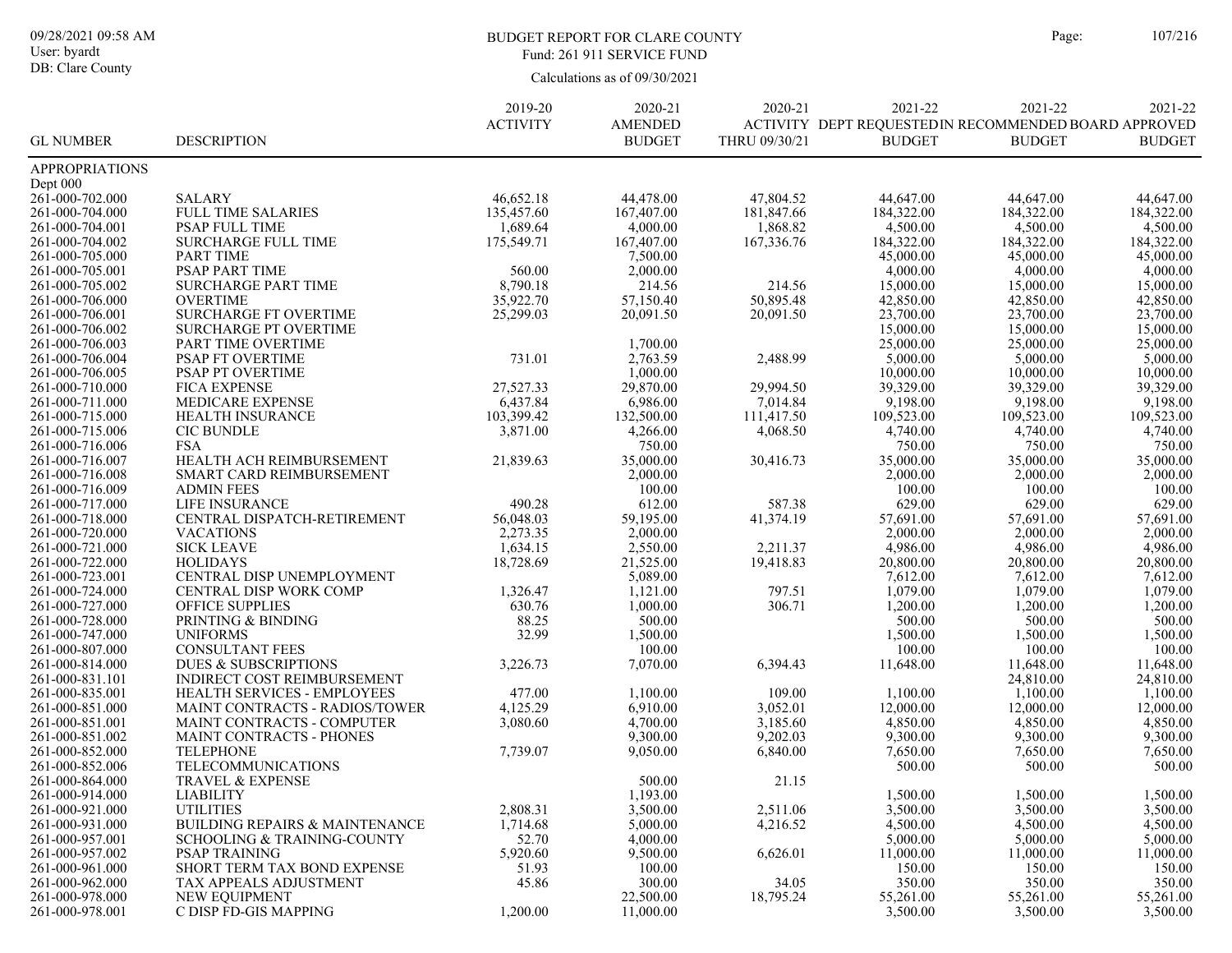| 09/28/2021 09:58 AM<br>User: byardt<br>DB: Clare County                                                                                                                |                                                                                                 | BUDGET REPORT FOR CLARE COUNTY<br>Fund: 261 911 SERVICE FUND<br>Calculations as of 09/30/2021 |                                                              |                                               |                                                                                   | 108/216<br>Page:                                   |                                                                  |
|------------------------------------------------------------------------------------------------------------------------------------------------------------------------|-------------------------------------------------------------------------------------------------|-----------------------------------------------------------------------------------------------|--------------------------------------------------------------|-----------------------------------------------|-----------------------------------------------------------------------------------|----------------------------------------------------|------------------------------------------------------------------|
| <b>GL NUMBER</b>                                                                                                                                                       | <b>DESCRIPTION</b>                                                                              | 2019-20<br><b>ACTIVITY</b>                                                                    | 2020-21<br><b>AMENDED</b><br><b>BUDGET</b>                   | 2020-21<br>THRU 09/30/21                      | 2021-22<br>ACTIVITY DEPT REQUESTED IN RECOMMENDED BOARD APPROVED<br><b>BUDGET</b> | 2021-22<br><b>BUDGET</b>                           | 2021-22<br><b>BUDGET</b>                                         |
| APPROPRIATIONS<br>Dept 000<br>261-000-978.003<br>261-000-991.000 *<br>261-000-995.000<br>261-000-998.900<br>Totals for dept 000 -<br>* NOTES TO BUDGET: DEPARTMENT 000 | NEW EQUIPMENT UNDER \$5000<br><b>PRINCIPAL</b><br><b>INTEREST</b><br><b>ENDING FUND BALANCE</b> | 2,787.76<br>44,575.73<br>7,739.88<br>760,526.38                                               | 7,500.00<br>31,780.00<br>5,360.00<br>43,596.00<br>966,335.05 | 752.80<br>31,777.15<br>5,356.03<br>819,029.43 | 16,855.00<br>33,631.00<br>3,503.00<br>1,087,876.00                                | 16,855.00<br>33,631.00<br>3,503.00<br>1,112,686.00 | 16,855.00<br>33,631.00<br>3,503.00<br>124,302.00<br>1,236,988.00 |
| 991.000                                                                                                                                                                | <b>PRINCIPAL</b><br><b>FOOTNOTE AMOUNTS:</b><br>FY2022 VIPER 911 DEBT PMT<br>DEPT '000' TOTAL   |                                                                                               |                                                              |                                               | 33,630.23<br>33,630.23                                                            |                                                    |                                                                  |
| TOTAL APPROPRIATIONS                                                                                                                                                   |                                                                                                 | 760,526.38                                                                                    | 966,335.05                                                   | 819,029.43                                    | 1,087,876.00                                                                      | 1,112,686.00                                       | 1,236,988.00                                                     |
| NET OF REVENUES/APPROPRIATIONS - FUND 261                                                                                                                              |                                                                                                 | 81,311.23                                                                                     |                                                              | 3,493.24                                      | 149,112.00                                                                        | 124,302.00                                         |                                                                  |
| <b>BEGINNING FUND BALANCE</b><br><b>ENDING FUND BALANCE</b>                                                                                                            |                                                                                                 | 117,308.95<br>198,620.18                                                                      | 198,620.18<br>198,620.18                                     | 198,620.18<br>202,113.42                      | 202,113.42<br>351,225.42                                                          | 202,113.42<br>326,415.42                           | 202,113.42<br>202,113.42                                         |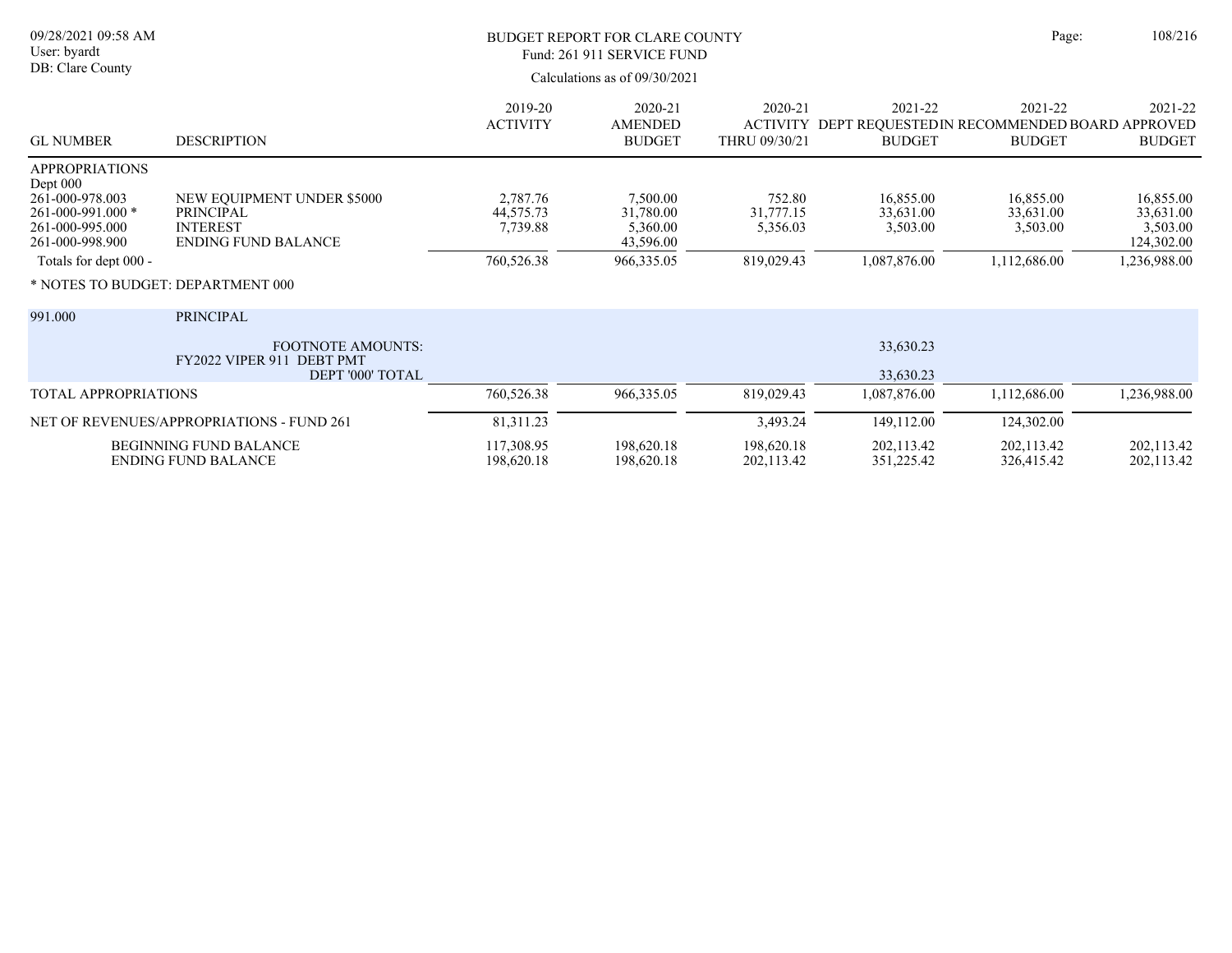| 09/28/2021 09:58 AM<br>User: byardt<br>DB: Clare County                       |                                              | BUDGET REPORT FOR CLARE COUNTY<br>Fund: 263 CONCEALED PISTOL LICENSING<br>Calculations as of $09/30/2021$ |                                     |                          |                                                                                  | Page:                    | 109/216                  |
|-------------------------------------------------------------------------------|----------------------------------------------|-----------------------------------------------------------------------------------------------------------|-------------------------------------|--------------------------|----------------------------------------------------------------------------------|--------------------------|--------------------------|
| <b>GL NUMBER</b>                                                              | <b>DESCRIPTION</b>                           | 2019-20<br><b>ACTIVITY</b>                                                                                | 2020-21<br>AMENDED<br><b>BUDGET</b> | 2020-21<br>THRU 09/30/21 | 2021-22<br>ACTIVITY DEPT REOUESTEDIN RECOMMENDED BOARD APPROVED<br><b>BUDGET</b> | 2021-22<br><b>BUDGET</b> | 2021-22<br><b>BUDGET</b> |
| <b>ESTIMATED REVENUES</b><br>Dept $000$<br>263-000-622.000<br>263-000-699.900 | <b>FEES</b><br><b>BEGINNING FUND BALANCE</b> | 24,814.00                                                                                                 | 25,000.00<br>70,900.00              | 25,139.00                |                                                                                  | 25,000.00                | 25,000.00<br>74,000.00   |
| Totals for dept 000 -                                                         |                                              | 24,814.00                                                                                                 | 95,900.00                           | 25,139.00                |                                                                                  | 25,000.00                | 99,000.00                |
| <b>TOTAL ESTIMATED REVENUES</b>                                               |                                              | 24,814.00                                                                                                 | 95,900.00                           | 25,139.00                |                                                                                  | 25,000.00                | 99,000.00                |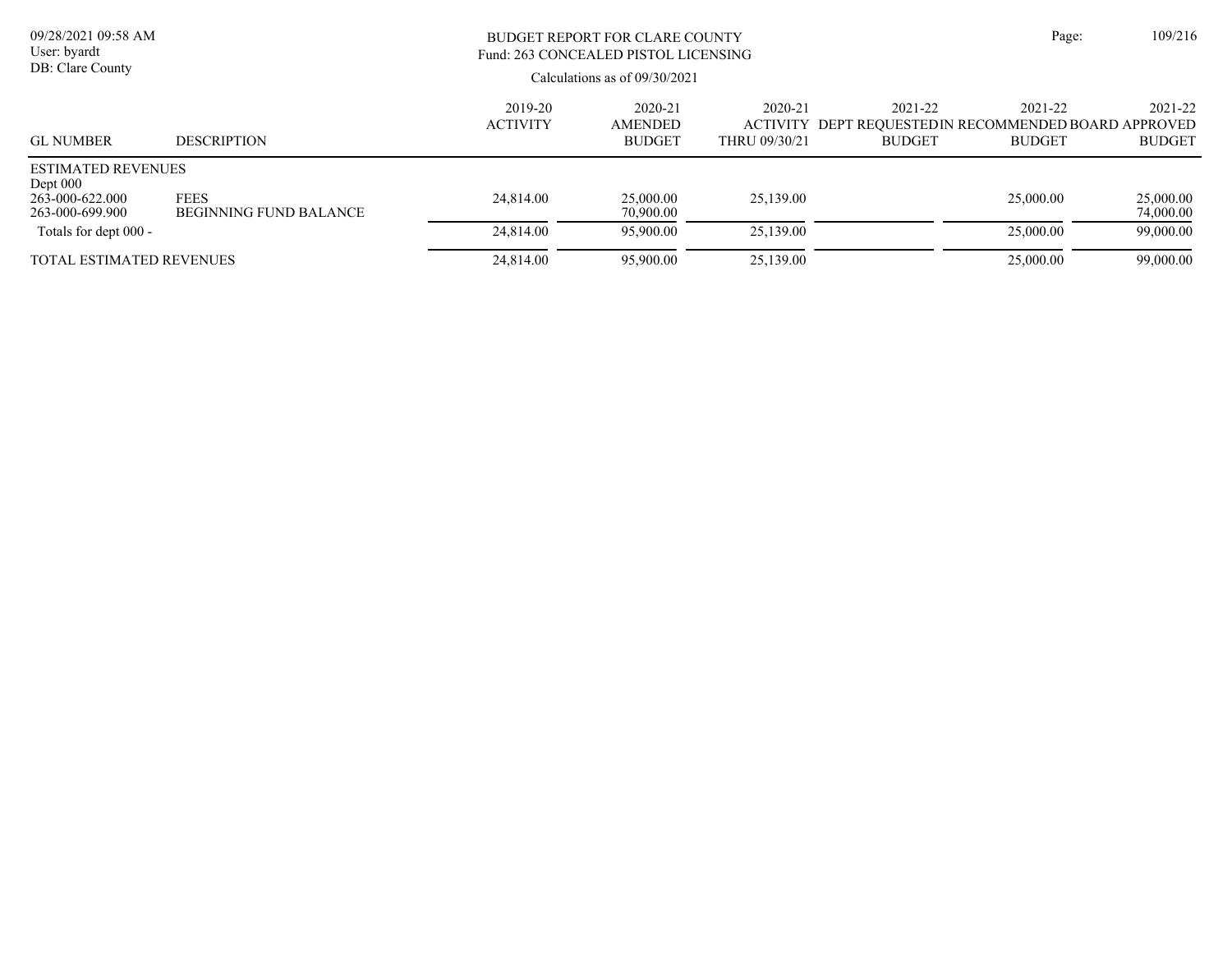# BUDGET REPORT FOR CLARE COUNTY Page: 110/216 Fund: 263 CONCEALED PISTOL LICENSING

|                       |                                           | 2019-20         | 2020-21                         | 2020-21                          | 2021-22       | 2021-22                                                       | 2021-22       |
|-----------------------|-------------------------------------------|-----------------|---------------------------------|----------------------------------|---------------|---------------------------------------------------------------|---------------|
| <b>GL NUMBER</b>      | <b>DESCRIPTION</b>                        | <b>ACTIVITY</b> | <b>AMENDED</b><br><b>BUDGET</b> | <b>ACTIVITY</b><br>THRU 09/30/21 | <b>BUDGET</b> | DEPT REQUESTED IN RECOMMENDED BOARD APPROVED<br><b>BUDGET</b> | <b>BUDGET</b> |
| <b>APPROPRIATIONS</b> |                                           |                 |                                 |                                  |               |                                                               |               |
| Dept $000$            |                                           |                 |                                 |                                  |               |                                                               |               |
| 263-000-702.001       | <b>SALARY CHIEF DEPUTY</b>                |                 | 3,829.10                        | 3,403.58                         | 7,432.00      | 7,432.00                                                      | 7,432.00      |
| 263-000-710.000       | <b>FICA EXPENSE</b>                       |                 | 237.40                          | 206.60                           | 200.30        | 201.00                                                        | 201.00        |
| 263-000-711.000       | <b>MEDICARE EXPENSE</b>                   |                 | 55.52                           | 48.34                            | 46.84         | 47.00                                                         | 47.00         |
| 263-000-715.000       | <b>HEALTH INSURANCE</b>                   |                 | 953.74                          | 798.51                           | 1,444.62      | 1,445.00                                                      | 1,445.00      |
| 263-000-715.006       | <b>CIC BUNDLE</b>                         |                 | 49.22                           | 47.40                            | 47.40         | 48.00                                                         | 48.00         |
| 263-000-716.007       | HEALTH ADMIN REIMBURSEMENT                |                 | 1,334.14                        | 1,177.14                         |               |                                                               |               |
| 263-000-717.000       | LIFE INSURANCE                            |                 | 5.62                            | 3.80                             | 5.71          | 6.00                                                          | 6.00          |
| 263-000-727.000       | <b>OFFICE SUPPLIES</b>                    | 396.65          | 1,000.00                        | 585.97                           | 1,000.00      | 1,000.00                                                      | 1,000.00      |
| 263-000-780.000       | <b>OFFICE EQUIP UNDER \$5000</b>          | 8,694.00        | 3,000.00                        |                                  | 1,500.00      | 1,500.00                                                      | 1,500.00      |
| 263-000-831.101       | INDIRECT COST REIMBURSEMENT               |                 |                                 |                                  |               | 2,069.00                                                      | 2,069.00      |
| 263-000-864.000       | <b>TRAVEL &amp; EXPENSE</b>               | 142.60          | 1,000.00                        | 239.84                           | 500.00        | 500.00                                                        | 500.00        |
| 263-000-957.000       | <b>TRAINING</b>                           | 445.00          | 1,250.00                        | 1,150.00                         | 2,000.00      | 2,000.00                                                      | 2,000.00      |
| 263-000-978.000       | NEW EQUIP CPL                             |                 | 7,482.50                        |                                  |               |                                                               |               |
| 263-000-998.101       | APPROPRIATION TRANSFER OUT                | 10,000.00       |                                 |                                  |               |                                                               |               |
| 263-000-998.900       | <b>ENDING FUND BALANCE</b>                |                 | 75,702.76                       |                                  |               |                                                               | 82,752.00     |
| Totals for dept 000 - |                                           | 19,678.25       | 95,900.00                       | 7,661.18                         | 14,176.87     | 16,248.00                                                     | 99,000.00     |
| TOTAL APPROPRIATIONS  |                                           | 19,678.25       | 95,900.00                       | 7,661.18                         | 14,176.87     | 16,248.00                                                     | 99,000.00     |
|                       | NET OF REVENUES/APPROPRIATIONS - FUND 263 | 5,135.75        |                                 | 17,477.82                        | (14, 176.87)  | 8,752.00                                                      |               |
|                       |                                           |                 |                                 |                                  |               |                                                               |               |
|                       | <b>BEGINNING FUND BALANCE</b>             | 69,127.06       | 74,262.81                       | 74,262.81                        | 91,740.63     | 91,740.63                                                     | 91,740.63     |
|                       | <b>ENDING FUND BALANCE</b>                | 74,262.81       | 74,262.81                       | 91,740.63                        | 77,563.76     | 100,492.63                                                    | 91,740.63     |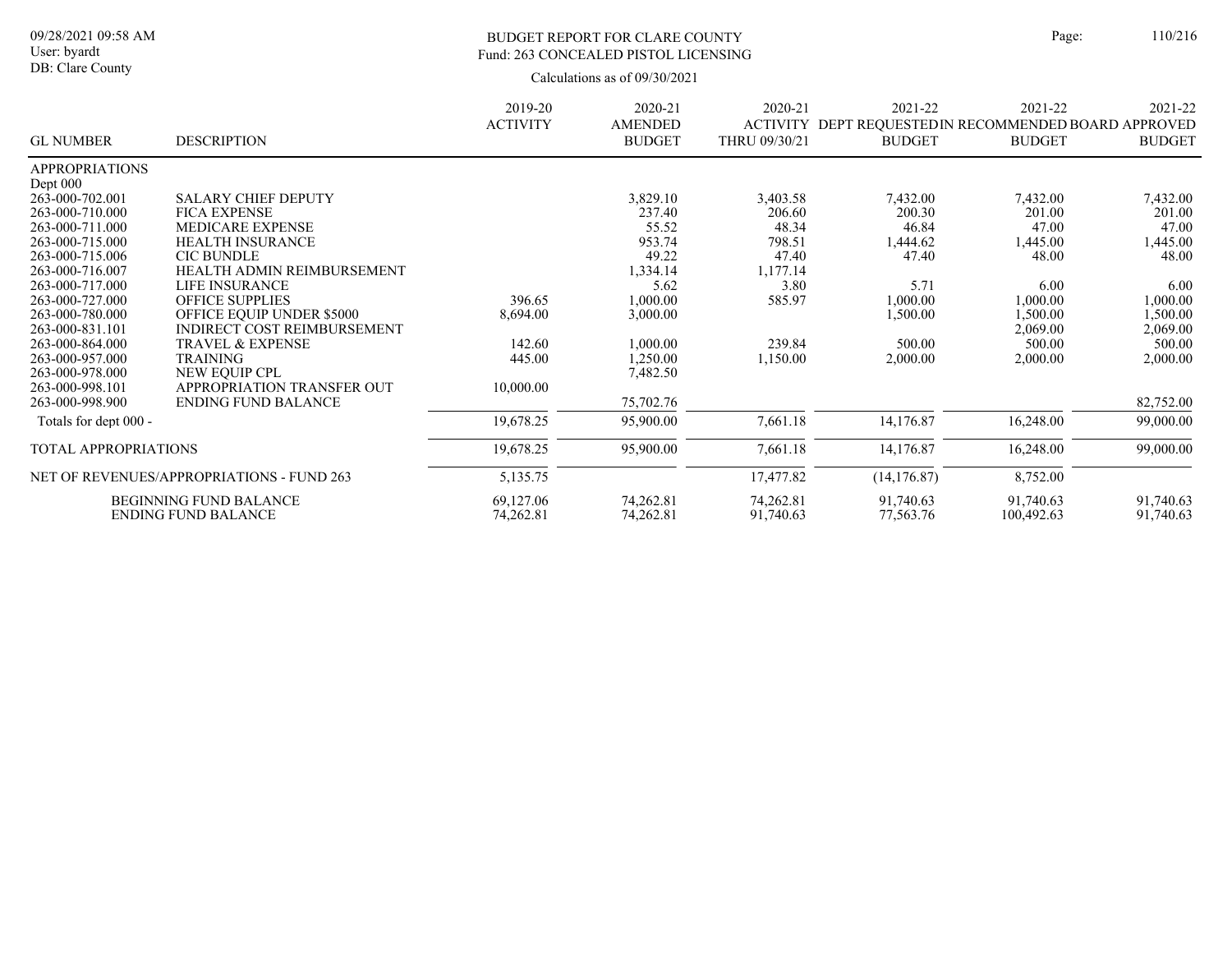| 09/28/2021 09:58 AM<br>User: byardt<br>DB: Clare County                             |                     |                            | BUDGET REPORT FOR CLARE COUNTY<br>Fund: 264 LOCAL CORR OFFICERS TRAINING<br>Calculations as of $09/30/2021$ | Page:                    | 111/216                  |                                                                                  |                          |
|-------------------------------------------------------------------------------------|---------------------|----------------------------|-------------------------------------------------------------------------------------------------------------|--------------------------|--------------------------|----------------------------------------------------------------------------------|--------------------------|
| <b>GL NUMBER</b>                                                                    | <b>DESCRIPTION</b>  | 2019-20<br><b>ACTIVITY</b> | 2020-21<br>AMENDED<br><b>BUDGET</b>                                                                         | 2020-21<br>THRU 09/30/21 | 2021-22<br><b>BUDGET</b> | 2021-22<br>ACTIVITY DEPT REOUESTEDIN RECOMMENDED BOARD APPROVED<br><b>BUDGET</b> | 2021-22<br><b>BUDGET</b> |
| <b>ESTIMATED REVENUES</b><br>Dept $000$<br>264-000-607.000<br>Totals for dept 000 - | <b>BOOKING FEES</b> | 3,990.00<br>3,990.00       | 5,812.00<br>5,812.00                                                                                        | 2,870.00<br>2,870.00     | 3,500.00<br>3,500.00     | 3,500.00<br>3,500.00                                                             | 3,732.00<br>3,732.00     |
| <b>TOTAL ESTIMATED REVENUES</b>                                                     |                     | 3,990.00                   | 5,812.00                                                                                                    | 2,870.00                 | 3,500.00                 | 3,500.00                                                                         | 3,732.00                 |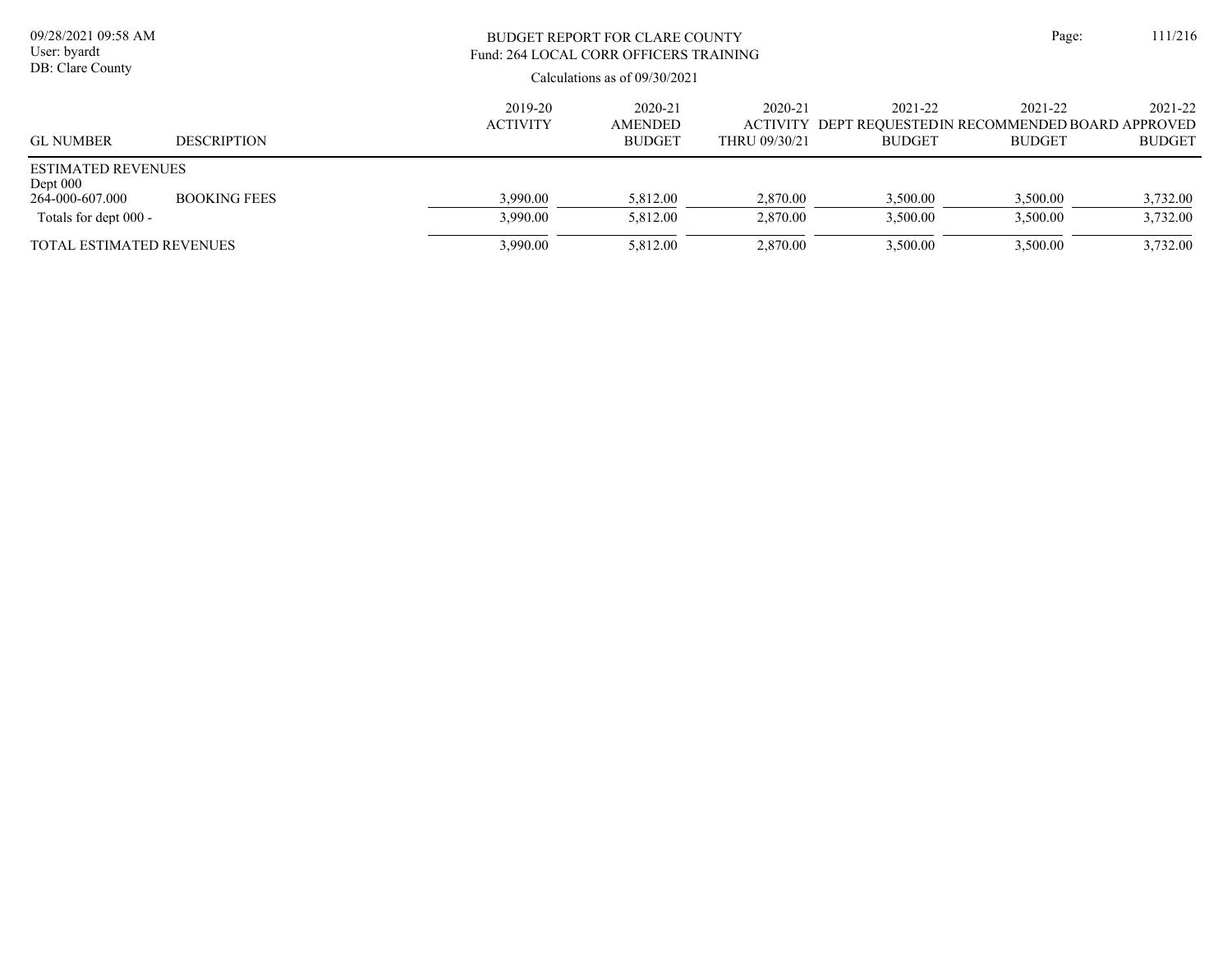# BUDGET REPORT FOR CLARE COUNTY Page: 112/216 Fund: 264 LOCAL CORR OFFICERS TRAINING

| <b>GL NUMBER</b>            | <b>DESCRIPTION</b>                        | 2019-20<br><b>ACTIVITY</b> | 2020-21<br><b>AMENDED</b><br><b>BUDGET</b> | 2020-21<br><b>ACTIVITY</b><br>THRU 09/30/21 | 2021-22<br>DEPT REQUESTED IN RECOMMENDED BOARD APPROVED<br><b>BUDGET</b> | 2021-22<br><b>BUDGET</b> | 2021-22<br><b>BUDGET</b> |
|-----------------------------|-------------------------------------------|----------------------------|--------------------------------------------|---------------------------------------------|--------------------------------------------------------------------------|--------------------------|--------------------------|
| <b>APPROPRIATIONS</b>       |                                           |                            |                                            |                                             |                                                                          |                          |                          |
| Dept $000$                  |                                           |                            |                                            |                                             |                                                                          |                          |                          |
| 264-000-700.000             | <b>EXPENSE CONTROL</b>                    | 10.00                      |                                            |                                             |                                                                          |                          |                          |
| 264-000-702.000             | <b>TRAINING SALARIES</b>                  | 910.33                     | 2,500.00                                   | 111.60                                      | 2,088.00                                                                 | 2,088.00                 | 2,088.00                 |
| 264-000-710.000             | <b>FICA EXPENSE</b>                       | 54.64                      | 155.00                                     | 6.88                                        | 130.00                                                                   | 130.00                   | 130.00                   |
| 264-000-711.000             | <b>MEDICARE EXPENSE</b>                   | 12.76                      | 37.00                                      | 1.62                                        | 31.00                                                                    | 31.00                    | 31.00                    |
| 264-000-831.101             | <b>INDIRECT COST REIMBURSEMENT</b>        |                            |                                            |                                             |                                                                          | 232.00                   | 232.00                   |
| 264-000-864.000             | <b>TRAVEL &amp; EXPENSE</b>               |                            | 00.000.1                                   |                                             | 616.00                                                                   | 616.00                   | 616.00                   |
| 264-000-957.000             | <b>TRAINING</b>                           | 230.00                     | 2,120.00                                   | 555.00                                      | 635.00                                                                   | 635.00                   | 635.00                   |
| Totals for dept 000 -       |                                           | 1,217.73                   | 5,812.00                                   | 675.10                                      | 3,500.00                                                                 | 3,732.00                 | 3,732.00                 |
| <b>TOTAL APPROPRIATIONS</b> |                                           | 1,217.73                   | 5,812.00                                   | 675.10                                      | 3,500.00                                                                 | 3,732.00                 | 3,732.00                 |
|                             | NET OF REVENUES/APPROPRIATIONS - FUND 264 | 2,772.27                   |                                            | 2,194.90                                    |                                                                          | (232.00)                 |                          |
|                             | <b>BEGINNING FUND BALANCE</b>             | 19,875.97                  | 22,648.24                                  | 22,648.24                                   | 24,843.14                                                                | 24,843.14                | 24,843.14                |
|                             | <b>ENDING FUND BALANCE</b>                | 22,648.24                  | 22,648.24                                  | 24,843.14                                   | 24,843.14                                                                | 24,611.14                | 24,843.14                |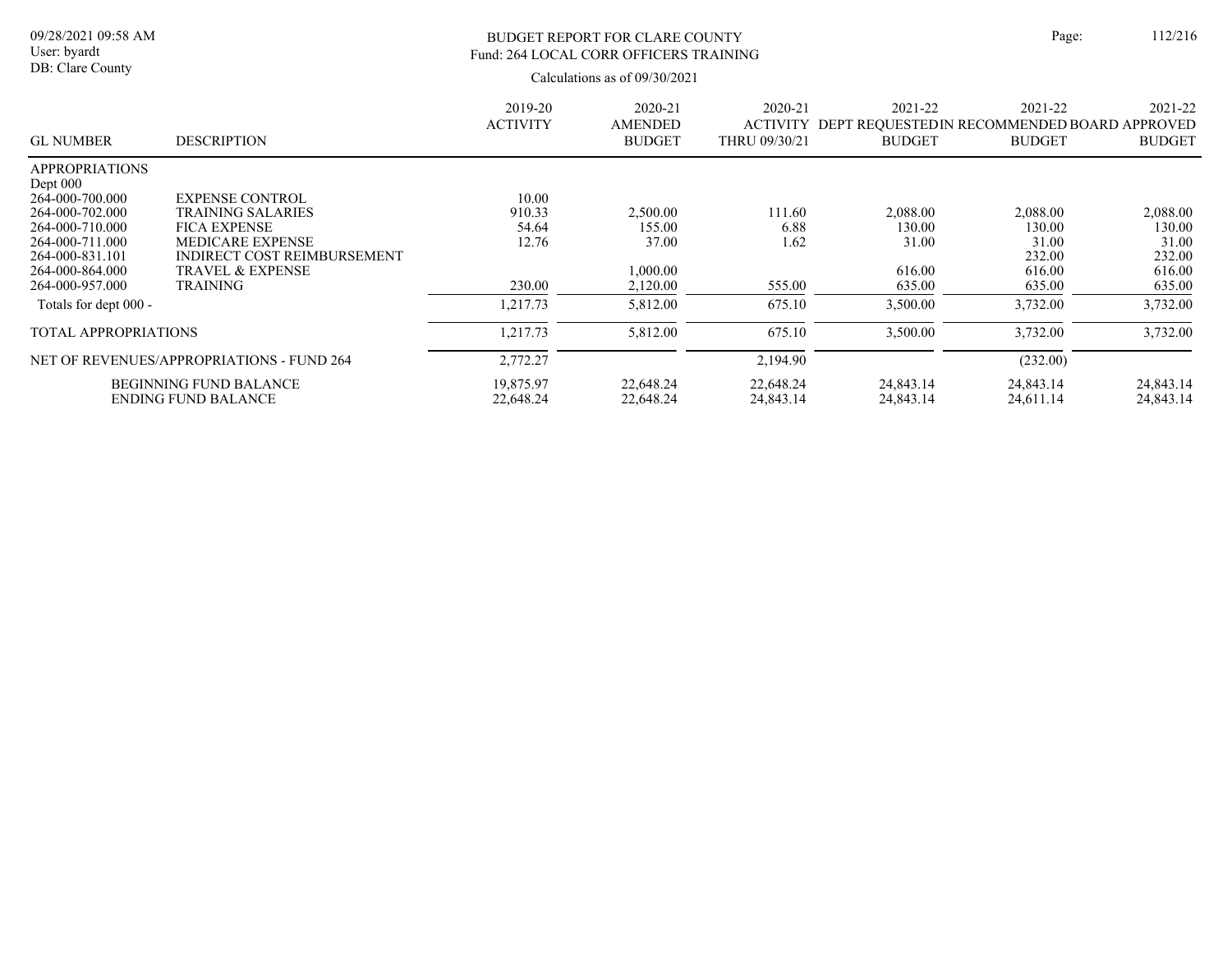| 09/28/2021 09:58 AM<br>User: byardt<br>DB: Clare County                                                             |                                                                                                                | BUDGET REPORT FOR CLARE COUNTY<br>Fund: 265 DRUG LAW ENFORCEMENT FUND<br>Calculations as of $09/30/2021$ |                                            |                          |                                                                                   |                                         |                                          |  |  |  |
|---------------------------------------------------------------------------------------------------------------------|----------------------------------------------------------------------------------------------------------------|----------------------------------------------------------------------------------------------------------|--------------------------------------------|--------------------------|-----------------------------------------------------------------------------------|-----------------------------------------|------------------------------------------|--|--|--|
| <b>GL NUMBER</b>                                                                                                    | <b>DESCRIPTION</b>                                                                                             | 2019-20<br><b>ACTIVITY</b>                                                                               | 2020-21<br><b>AMENDED</b><br><b>BUDGET</b> | 2020-21<br>THRU 09/30/21 | 2021-22<br>ACTIVITY DEPT REOUESTED IN RECOMMENDED BOARD APPROVED<br><b>BUDGET</b> | 2021-22<br><b>BUDGET</b>                | 2021-22<br><b>BUDGET</b>                 |  |  |  |
| <b>ESTIMATED REVENUES</b><br>Dept $000$<br>265-000-643.301<br>265-000-646.000<br>265-000-656.000<br>265-000-676.000 | DRUG FORFEITURES<br>SALE OF CONFISCATED PROPERTY<br><b>FORFEITURE BUY BACK</b><br>REIMBURSEMENTS-TOWING/STORAG | 6,573.00<br>179.00                                                                                       | 3,385.00<br>1,000.00<br>355.00<br>175.00   | 1,400.00                 | 3,200.00<br>1,400.00<br>300.00<br>100.00                                          | 3,200.00<br>,400.00<br>300.00<br>100.00 | 3,412.00<br>0.400.00<br>300.00<br>100.00 |  |  |  |
| Totals for dept 000 -                                                                                               |                                                                                                                | 6,752.00                                                                                                 | 4,915.00                                   | 1,400.00                 | 5,000.00                                                                          | 5,000.00                                | 5,212.00                                 |  |  |  |
| <b>TOTAL ESTIMATED REVENUES</b>                                                                                     |                                                                                                                | 6,752.00                                                                                                 | 4,915.00                                   | 1,400.00                 | 5,000.00                                                                          | 5,000.00                                | 5,212.00                                 |  |  |  |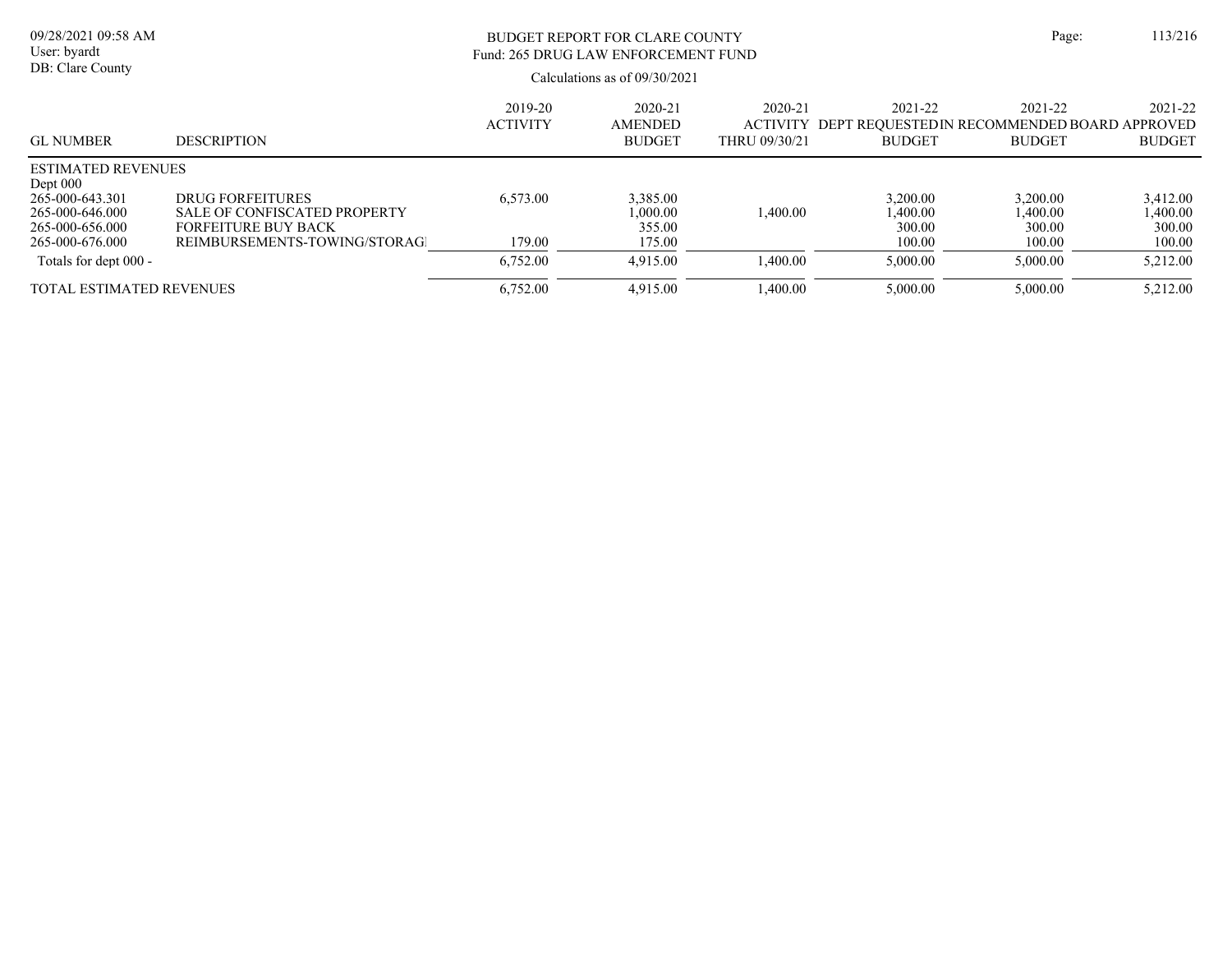# BUDGET REPORT FOR CLARE COUNTY Page: 114/216 Fund: 265 DRUG LAW ENFORCEMENT FUND

|                               |                                           | 2019-20<br><b>ACTIVITY</b> | 2020-21<br><b>AMENDED</b> | 2020-21<br><b>ACTIVITY</b> | 2021-22<br>DEPT REOUESTEDIN RECOMMENDED BOARD APPROVED | 2021-22       | 2021-22       |
|-------------------------------|-------------------------------------------|----------------------------|---------------------------|----------------------------|--------------------------------------------------------|---------------|---------------|
| <b>GL NUMBER</b>              | <b>DESCRIPTION</b>                        |                            | <b>BUDGET</b>             | THRU 09/30/21              | <b>BUDGET</b>                                          | <b>BUDGET</b> | <b>BUDGET</b> |
| <b>APPROPRIATIONS</b>         |                                           |                            |                           |                            |                                                        |               |               |
| Dept $000$<br>265-000-727.301 | <b>SUPPLIES CCSD</b>                      | 401.37                     | 750.00                    | 360.69                     | 670.00                                                 | 670.00        | 670.00        |
| 265-000-804.000               | <b>EXPENSE OF FORFEITURE SALE</b>         |                            | 250.00                    | 215.87                     | 300.00                                                 | 300.00        | 300.00        |
| 265-000-815.000               | PROSECUTOR EXPENSE                        | 425.20                     | 492.00                    |                            | 320.00                                                 | 320.00        | 320.00        |
| 265-000-831.101               | INDIRECT COST REIMBURSEMENT               |                            |                           |                            |                                                        | 212.00        | 212.00        |
| 265-000-860.000               | <b>TOWING/STORAGE EXPENSE</b>             | 1.470.00                   | .750.00                   | 525.00                     | 875.00                                                 | 875.00        | 875.00        |
| 265-000-978.001               | NEW EOUIPMENT UNDER                       | 2,995.99                   | 1.673.00                  | 89.99                      | 2,835.00                                               | 2,835.00      | 2,835.00      |
| Totals for dept 000 -         |                                           | 5,292.56                   | 4,915.00                  | 1,191.55                   | 5,000.00                                               | 5,212.00      | 5,212.00      |
| <b>TOTAL APPROPRIATIONS</b>   |                                           | 5,292.56                   | 4,915.00                  | 1,191.55                   | 5,000.00                                               | 5,212.00      | 5,212.00      |
|                               | NET OF REVENUES/APPROPRIATIONS - FUND 265 | 1,459.44                   |                           | 208.45                     |                                                        | (212.00)      |               |
|                               | <b>BEGINNING FUND BALANCE</b>             | 1.969.40                   | 3,428.84                  | 3,428.84                   | 3.637.29                                               | 3.637.29      | 3.637.29      |
|                               | <b>ENDING FUND BALANCE</b>                | 3,428.84                   | 3,428.84                  | 3,637.29                   | 3,637.29                                               | 3,425.29      | 3,637.29      |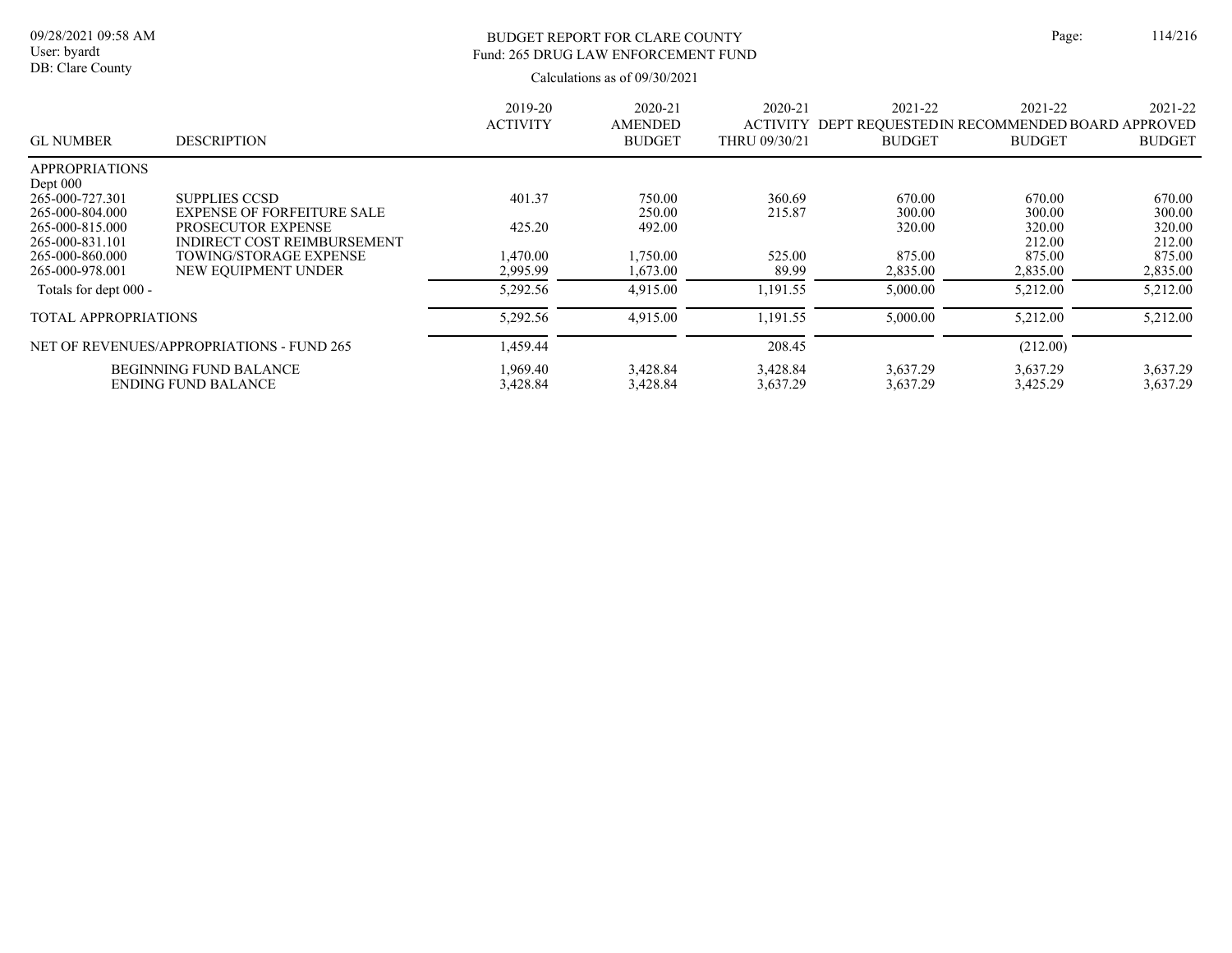| 09/28/2021 09:58 AM<br>User: byardt<br>DB: Clare County                           |                        |                            | BUDGET REPORT FOR CLARE COUNTY<br>Fund: 266 ORV ORDINANCE FUND<br>Calculations as of $09/30/2021$ |                                             |                          |                                                                         |                          |  |  |
|-----------------------------------------------------------------------------------|------------------------|----------------------------|---------------------------------------------------------------------------------------------------|---------------------------------------------|--------------------------|-------------------------------------------------------------------------|--------------------------|--|--|
| <b>GL NUMBER</b>                                                                  | <b>DESCRIPTION</b>     | 2019-20<br><b>ACTIVITY</b> | 2020-21<br><b>AMENDED</b><br><b>BUDGET</b>                                                        | 2020-21<br><b>ACTIVITY</b><br>THRU 09/30/21 | 2021-22<br><b>BUDGET</b> | 2021-22<br>DEPT REOUESTEDIN RECOMMENDED BOARD APPROVED<br><b>BUDGET</b> | 2021-22<br><b>BUDGET</b> |  |  |
| <b>ESTIMATED REVENUES</b><br>Dept 000<br>266-000-655.000<br>Totals for dept 000 - | <b>ORDINANCE FINES</b> | 2,027.85<br>2,027.85       | 2,500.00<br>2,500.00                                                                              | 2,475.99<br>2,475.99                        | 2,000.00<br>2,000.00     | 2,000.00<br>2,000.00                                                    | 2,163.00<br>2,163.00     |  |  |
| <b>TOTAL ESTIMATED REVENUES</b>                                                   |                        | 2,027.85                   | 2,500.00                                                                                          | 2,475.99                                    | 2,000.00                 | 2,000.00                                                                | 2,163.00                 |  |  |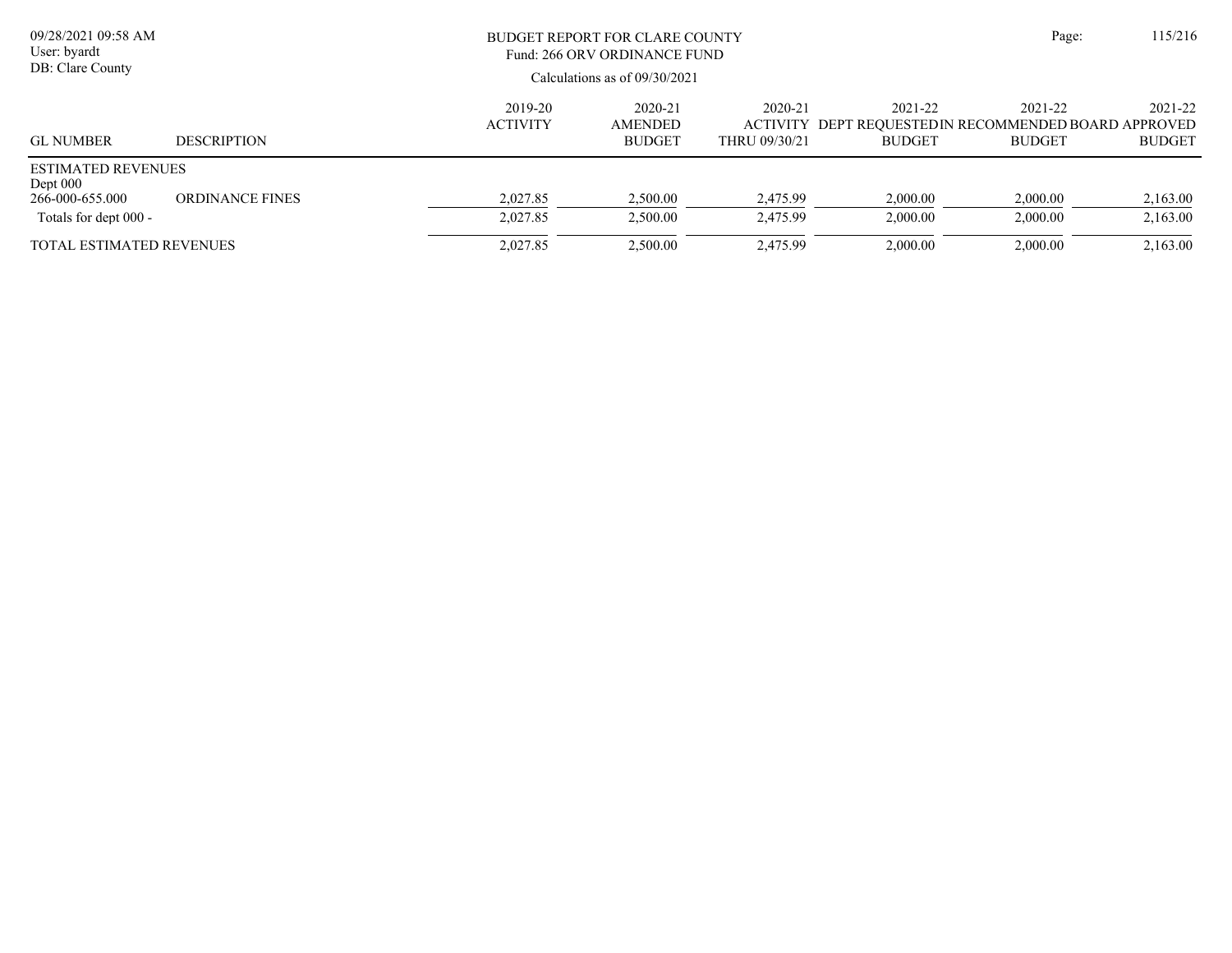|                                                                                       |                            | 116/216                                    |                               |                          |                              |                                                                |
|---------------------------------------------------------------------------------------|----------------------------|--------------------------------------------|-------------------------------|--------------------------|------------------------------|----------------------------------------------------------------|
| <b>DESCRIPTION</b>                                                                    | 2019-20<br><b>ACTIVITY</b> | 2020-21<br><b>AMENDED</b><br><b>BUDGET</b> | 2020-21<br>THRU 09/30/21      | 2021-22<br><b>BUDGET</b> | 2021-22<br><b>BUDGET</b>     | 2021-22<br><b>BUDGET</b>                                       |
| <b>ROAD COMMISSION EXPENSE</b><br>INDIRECT COST REIMBURSEMENT<br>REPAIR & MAINTENANCE | 1.015.41                   | 2,000.00<br>500.00                         | 1,237.97                      | 1,000.00<br>500.00       | 1,000.00<br>163.00<br>500.00 | 0.000.00<br>163.00<br>500.00<br>500.00                         |
|                                                                                       | <b>NEW EOUIPMENT</b>       |                                            | Calculations as of 09/30/2021 |                          | 500.00                       | ACTIVITY DEPT REOUESTEDIN RECOMMENDED BOARD APPROVED<br>500.00 |

NET OF REVENUES/APPROPRIATIONS - FUND 266 1,012.44 1,238.02 1,238.02 (163.00)

Totals for dept 000 - 1,015.41 1,015.41 1,015.41 2,500.00 1,237.97 2,000.00 2,163.00 2,163.00 TOTAL APPROPRIATIONS 1,015.41 2,500.00 1,237.97 2,000.00 2,163.00 2,163.00

ENDING FUND BALANCE 10,225.35 10,225.35 11,463.37 11,463.37 11,463.37 11,300.37 11,463.37 BEGINNING FUND BALANCE 9,212.91 10,225.35 10,225.35 11,463.37 11,463.37 11,463.37 11,463.37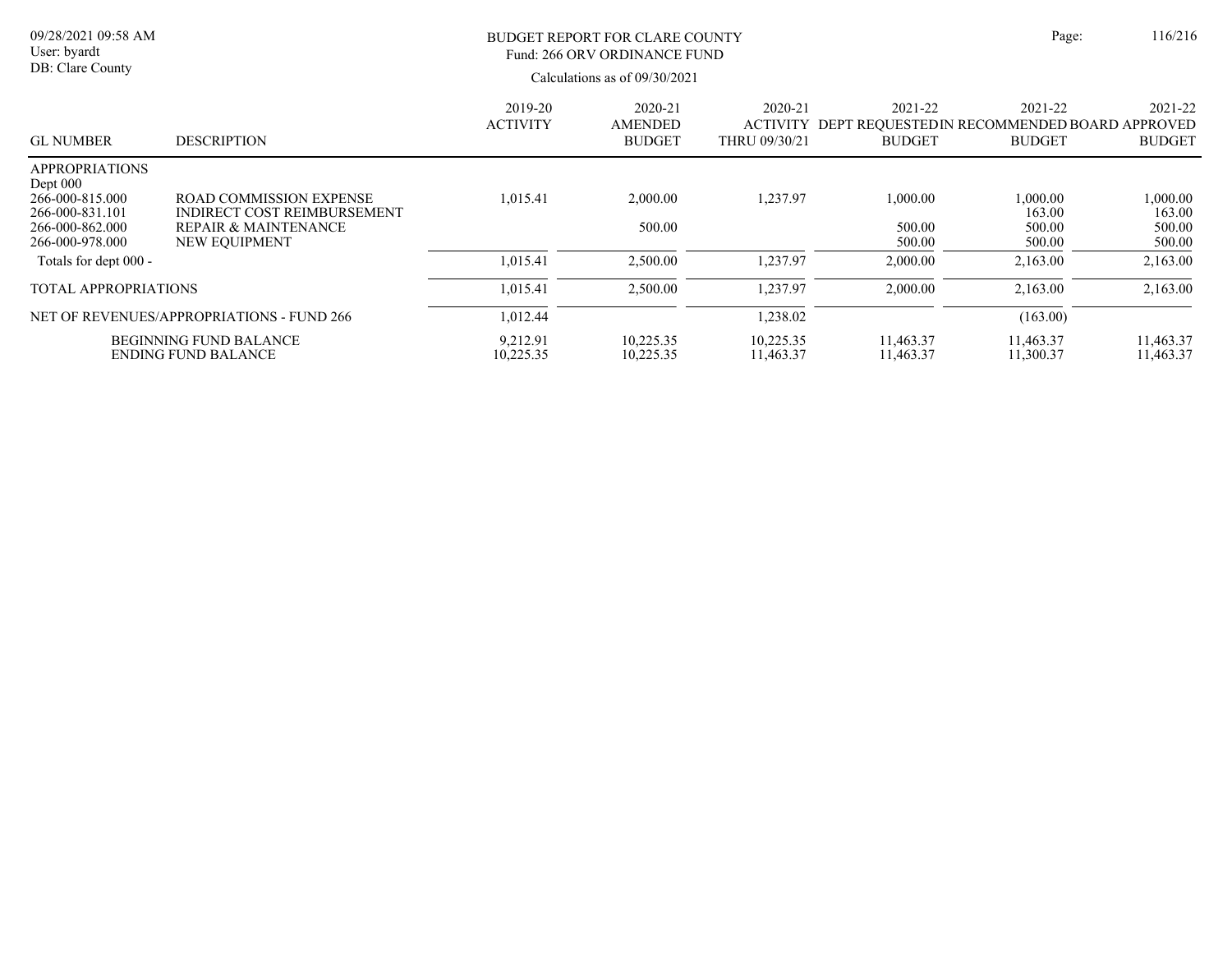| 09/28/2021 09:58 AM<br>User: byardt<br>DB: Clare County                                                                                                         |                                                                                                                                                        | BUDGET REPORT FOR CLARE COUNTY<br>Fund: 267 OWI FORFEITURE FUND | Page:                                                                  | 117/216                                       |                                                                          |                                                            |                                                            |
|-----------------------------------------------------------------------------------------------------------------------------------------------------------------|--------------------------------------------------------------------------------------------------------------------------------------------------------|-----------------------------------------------------------------|------------------------------------------------------------------------|-----------------------------------------------|--------------------------------------------------------------------------|------------------------------------------------------------|------------------------------------------------------------|
| <b>GL NUMBER</b>                                                                                                                                                | <b>DESCRIPTION</b>                                                                                                                                     | 2019-20<br><b>ACTIVITY</b>                                      | Calculations as of $09/30/2021$<br>2020-21<br>AMENDED<br><b>BUDGET</b> | 2020-21<br><b>ACTIVITY</b><br>THRU 09/30/21   | 2021-22<br>DEPT REQUESTED IN RECOMMENDED BOARD APPROVED<br><b>BUDGET</b> | 2021-22<br><b>BUDGET</b>                                   | 2021-22<br><b>BUDGET</b>                                   |
| <b>ESTIMATED REVENUES</b><br>Dept $000$<br>267-000-608.301<br>267-000-655.000<br>267-000-656.000<br>267-000-676.000<br>267-000-699.900<br>Totals for dept 000 - | STORAGE FEES - CCSD<br><b>SALE OF FORFEITED VEHICLES</b><br><b>FORFEITURE BUYBACKS</b><br>REIMBURSEMENT - TOWING FEES<br><b>BEGINNING FUND BALANCE</b> | 12,887.00<br>2,345.00<br>15,232.00                              | 500.00<br>13,050.00<br>8,000.00<br>2,500.00<br>22,350.00<br>46,400.00  | 13,050.00<br>6,870.00<br>.229.00<br>21,149.00 | 3,000.00<br>9,300.00<br>3,500.00<br>25,000.00<br>40,800.00               | 3,000.00<br>9,300.00<br>3,500.00<br>25,000.00<br>40,800.00 | 3,000.00<br>9,812.00<br>3,500.00<br>25,000.00<br>41,312.00 |
| <b>TOTAL ESTIMATED REVENUES</b>                                                                                                                                 |                                                                                                                                                        | 15,232.00                                                       | 46,400.00                                                              | 21,149.00                                     | 40,800.00                                                                | 40,800.00                                                  | 41,312.00                                                  |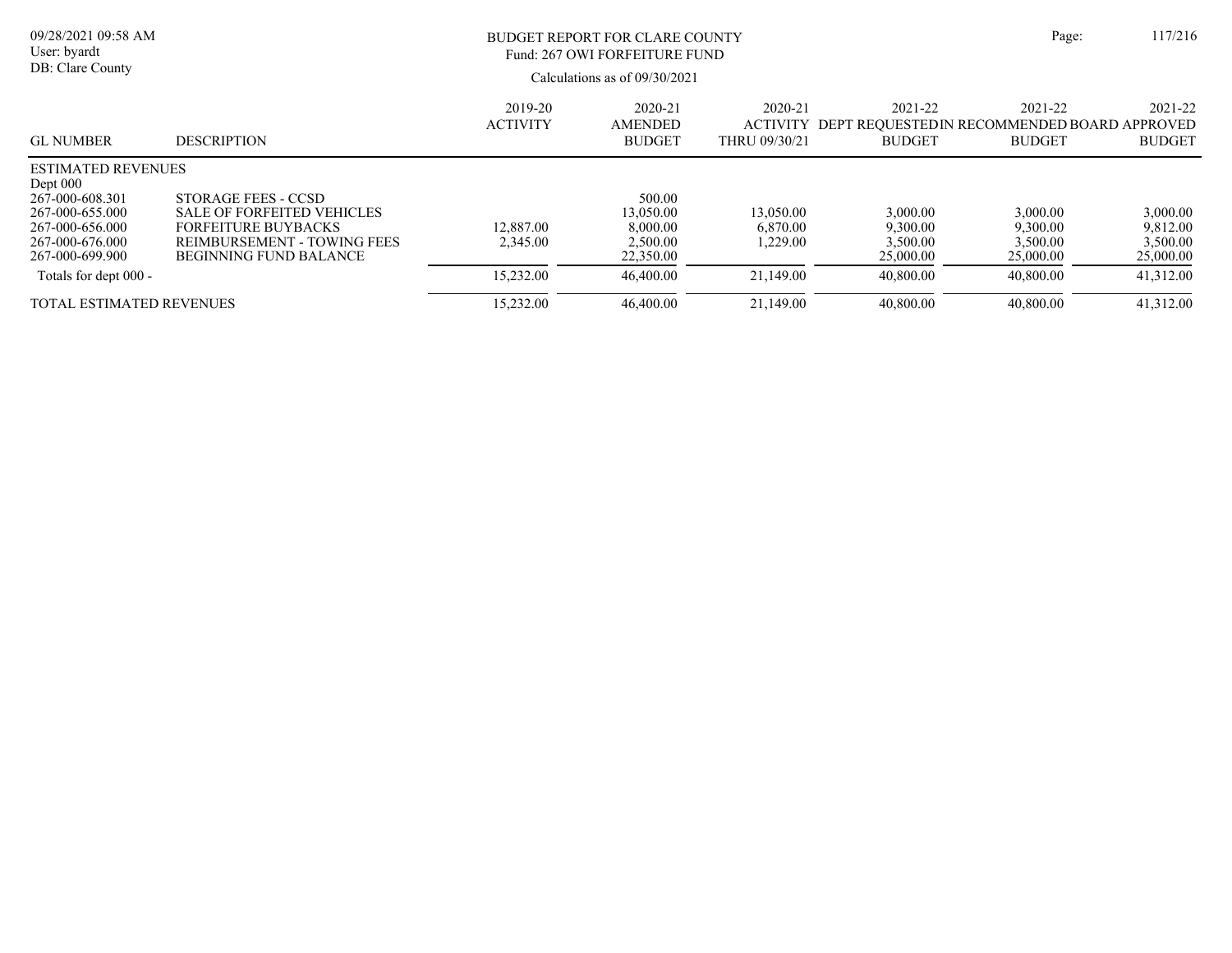### BUDGET REPORT FOR CLARE COUNTY Page: 118/216 Fund: 267 OWI FORFEITURE FUND

|                             |                                           | 2019-20         | 2020-21                         | 2020-21                          | 2021-22                                                       | 2021-22       | 2021-22       |
|-----------------------------|-------------------------------------------|-----------------|---------------------------------|----------------------------------|---------------------------------------------------------------|---------------|---------------|
| <b>GL NUMBER</b>            | <b>DESCRIPTION</b>                        | <b>ACTIVITY</b> | <b>AMENDED</b><br><b>BUDGET</b> | <b>ACTIVITY</b><br>THRU 09/30/21 | DEPT REQUESTED IN RECOMMENDED BOARD APPROVED<br><b>BUDGET</b> | <b>BUDGET</b> | <b>BUDGET</b> |
| <b>APPROPRIATIONS</b>       |                                           |                 |                                 |                                  |                                                               |               |               |
| Dept $000$                  |                                           |                 |                                 |                                  |                                                               |               |               |
| 267-000-727.229             | <b>SUPPLIES - PA</b>                      | 802.00          | 750.00                          |                                  | 1,000.00                                                      | 1,000.00      | 1,000.00      |
| 267-000-801.000             | <b>CONTRACTED SERVICES</b>                | 5,076.11        | 5,050.00                        | 3,516.36                         | 4,000.00                                                      | 4,000.00      | 4,000.00      |
| 267-000-804.000             | <b>EXPENSE OF FORFEITURE &amp; SALE</b>   |                 | 1,800.00                        | 1,768.64                         | 300.00                                                        | 300.00        | 300.00        |
| 267-000-815.000             | <b>CITY POLICE DEPT EXPENSE</b>           | 897.00          |                                 |                                  |                                                               |               |               |
| 267-000-815.001             | <b>CRIME VICTIM'S EXPENSE</b>             |                 | 1,000.00                        | 319.00                           |                                                               |               |               |
| 267-000-831.101             | INDIRECT COST REIMBURSEMENT               |                 |                                 |                                  |                                                               | 512.00        | 512.00        |
| 267-000-860.000             | <b>TOWING/STORAGE EXPENSE</b>             | 3,381.00        | 5,000.00                        | 3,371.19                         | 5,000.00                                                      | 5,000.00      | 5,000.00      |
| 267-000-864.229             | <b>TRAVEL &amp; EXPENSE</b>               |                 | 500.00                          |                                  | 500.00                                                        | 500.00        | 500.00        |
| 267-000-967.229             | NEW EQUIPMENT PA UNDER \$5000             |                 | 500.00                          |                                  |                                                               |               |               |
| 267-000-967.301             | NEW EQUIPMENT CCSD UNDER \$5000           | 1,850.00        | 3,400.00                        |                                  |                                                               |               |               |
| 267-000-978.229             | NEW EQUIP PA PROJECT UNDER \$5000         | 2,845.00        | 5,000.00                        | 1,100.39                         |                                                               |               |               |
| 267-000-978.301             | NEW EQUIP CCSD PROJECT OVER \$500         |                 |                                 |                                  | 5,000.00                                                      | 5,000.00      | 5,000.00      |
| 267-000-998.900             | <b>ENDING FUND BALANCE</b>                |                 | 23,400.00                       |                                  | 25,000.00                                                     | 25,000.00     | 25,000.00     |
| Totals for dept 000 -       |                                           | 14,851.11       | 46,400.00                       | 10,075.58                        | 40,800.00                                                     | 41,312.00     | 41,312.00     |
| <b>TOTAL APPROPRIATIONS</b> |                                           | 14,851.11       | 46,400.00                       | 10,075.58                        | 40,800.00                                                     | 41,312.00     | 41,312.00     |
|                             | NET OF REVENUES/APPROPRIATIONS - FUND 267 | 380.89          |                                 | 11,073.42                        |                                                               | (512.00)      |               |
|                             | <b>BEGINNING FUND BALANCE</b>             | 60,999.78       | 61,380.67                       | 61,380.67                        | 72,454.09                                                     | 72,454.09     | 72,454.09     |
|                             | <b>ENDING FUND BALANCE</b>                | 61,380.67       | 61,380.67                       | 72,454.09                        | 72,454.09                                                     | 71,942.09     | 72,454.09     |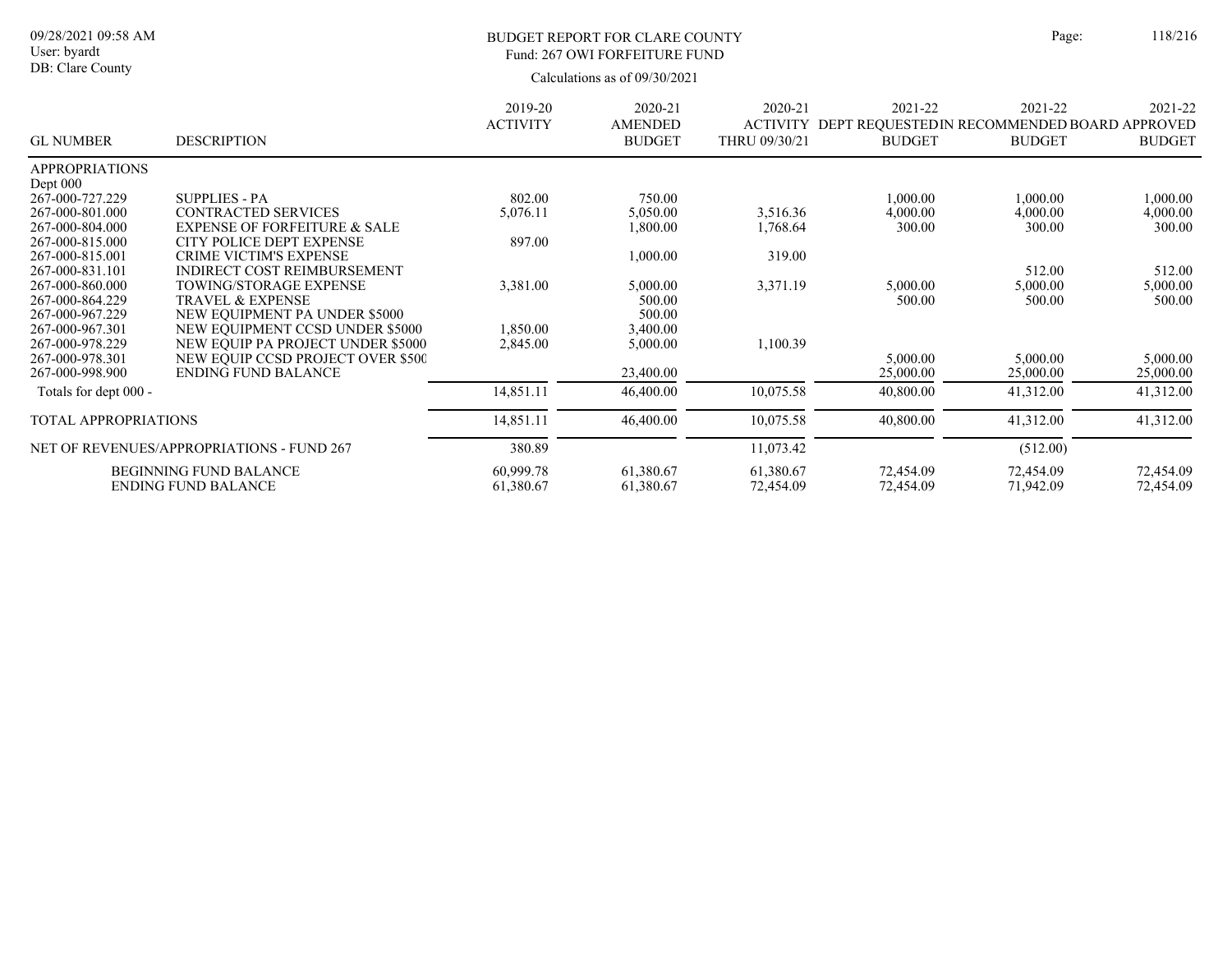# BUDGET REPORT FOR CLARE COUNTY Page: 119/216 Fund: 268 CLARE-GLADWIN RECOVERY COURT

| <b>GL NUMBER</b>          | <b>DESCRIPTION</b>              | 2019-20<br><b>ACTIVITY</b> | 2020-21<br><b>AMENDED</b><br><b>BUDGET</b> | 2020-21<br><b>ACTIVITY</b><br>THRU 09/30/21 | 2021-22<br>DEPT REOUESTEDIN RECOMMENDED BOARD APPROVED<br><b>BUDGET</b> | 2021-22<br><b>BUDGET</b> | 2021-22<br><b>BUDGET</b> |
|---------------------------|---------------------------------|----------------------------|--------------------------------------------|---------------------------------------------|-------------------------------------------------------------------------|--------------------------|--------------------------|
| <b>ESTIMATED REVENUES</b> |                                 |                            |                                            |                                             |                                                                         |                          |                          |
| Dept $000$                |                                 |                            |                                            |                                             |                                                                         |                          |                          |
| 268-000-528.000           | FEDERAL GRANT - OTHER           |                            |                                            | 7,104.90                                    |                                                                         |                          |                          |
| 268-000-547.001           | <b>MDCGP GRANT</b>              | 77,426.12                  | 77,500.00                                  | 52.461.46                                   | 80,000.00                                                               | 80,000.00                | 80,000.00                |
| 268-000-602.002           | SUPPLEMENTAL PART COSTS - CLARE | 4.239.00                   | 3,000.00                                   | 5,405.00                                    | 5,405.00                                                                | 5,405.00                 | 5,405.00                 |
| 268-000-602.003           | SUPPLEMENTAL PART COSTS - GLADV | 1,792.50                   | 2,000.00                                   | 900.00                                      | 3,000.00                                                                | 3,000.00                 | 3,000.00                 |
| 268-000-674.002           | <b>COMM DONATIONS - CLARE</b>   |                            | 450.00                                     |                                             |                                                                         |                          |                          |
| 268-000-674.003           | COMM DONATIONS - GLADWIN        |                            | 450.00                                     |                                             |                                                                         |                          |                          |
| 268-000-699.000           | <b>APPROPRIATION - GLADWIN</b>  |                            |                                            |                                             | 5,000.00                                                                | 5,000.00                 | 5,000.00                 |
| 268-000-699.002           | APPROPRIATION - CLARE COUNTY    |                            | 6,000.00                                   |                                             | 5,000.00                                                                |                          |                          |
| 268-000-699.003           | <b>APPROPRIATION - GLADWIN</b>  |                            | 6,000.00                                   |                                             |                                                                         |                          |                          |
| 268-000-699.900           | <b>BEGINNING FUND BALANCE</b>   |                            | 15,000.00                                  |                                             |                                                                         | 20,000.00                | 20,000.00                |
| Totals for dept 000 -     |                                 | 83,457.62                  | 110.400.00                                 | 65,871.36                                   | 98,405.00                                                               | 113,405.00               | 113,405.00               |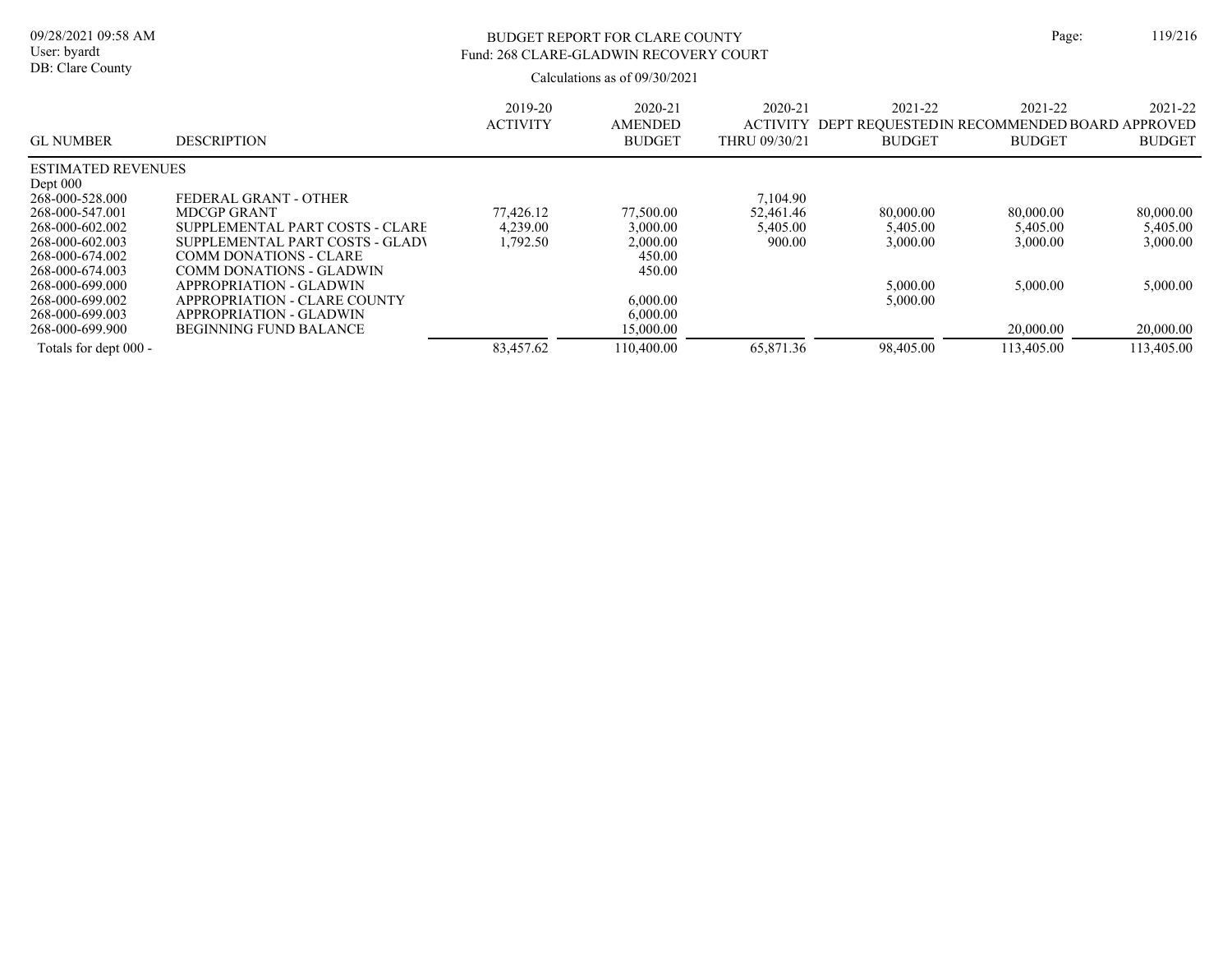# BUDGET REPORT FOR CLARE COUNTY Page: 120/216 Fund: 268 CLARE-GLADWIN RECOVERY COURT

| <b>GL NUMBER</b>                | <b>DESCRIPTION</b>                   | 2019-20<br><b>ACTIVITY</b> | 2020-21<br><b>AMENDED</b><br><b>BUDGET</b> | 2020-21<br><b>ACTIVITY</b><br>THRU 09/30/21 | 2021-22<br>DEPT REOUESTEDIN RECOMMENDED BOARD APPROVED<br><b>BUDGET</b> | 2021-22<br><b>BUDGET</b> | 2021-22<br><b>BUDGET</b> |
|---------------------------------|--------------------------------------|----------------------------|--------------------------------------------|---------------------------------------------|-------------------------------------------------------------------------|--------------------------|--------------------------|
| <b>ESTIMATED REVENUES</b>       |                                      |                            |                                            |                                             |                                                                         |                          |                          |
| Dept 278 - VETERANS COURT       |                                      |                            |                                            |                                             |                                                                         |                          |                          |
| 268-278-548.000                 | VETERANS COURT GRANT                 | 18.418.66                  | 18,000.00                                  | 10.674.44                                   | 18,000.00                                                               | 18,000.00                | 18,000.00                |
| 268-278-602.002                 | SUPPLEMENTAL PART COSTS - CLARE      | 975.00                     | .250.00                                    | .755.00                                     | 1.950.00                                                                | 1.950.00                 | 1.950.00                 |
| 268-278-602.003                 | SUPPLEMENTAL PART COSTS - GLADV      | 550.00                     | ,250.00                                    |                                             | 1,320.00                                                                | 1.320.00                 | 1,320.00                 |
| 268-278-699.002                 | APPROPRIATION - CLARE COUNTY         |                            | ,500.00                                    |                                             | 1.500.00                                                                |                          |                          |
| 268-278-699.003                 | APPROPRIATION - GLADWIN              |                            | .500.00                                    |                                             | 1,500.00                                                                | 1,500.00                 | 1,500.00                 |
|                                 | Totals for dept 278 - VETERANS COURT | 19,943.66                  | 23,500.00                                  | 12.429.44                                   | 24,270.00                                                               | 22,770.00                | 22,770.00                |
| <b>TOTAL ESTIMATED REVENUES</b> |                                      | 103,401.28                 | 133.900.00                                 | 78,300.80                                   | 122,675.00                                                              | 136,175.00               | 136,175.00               |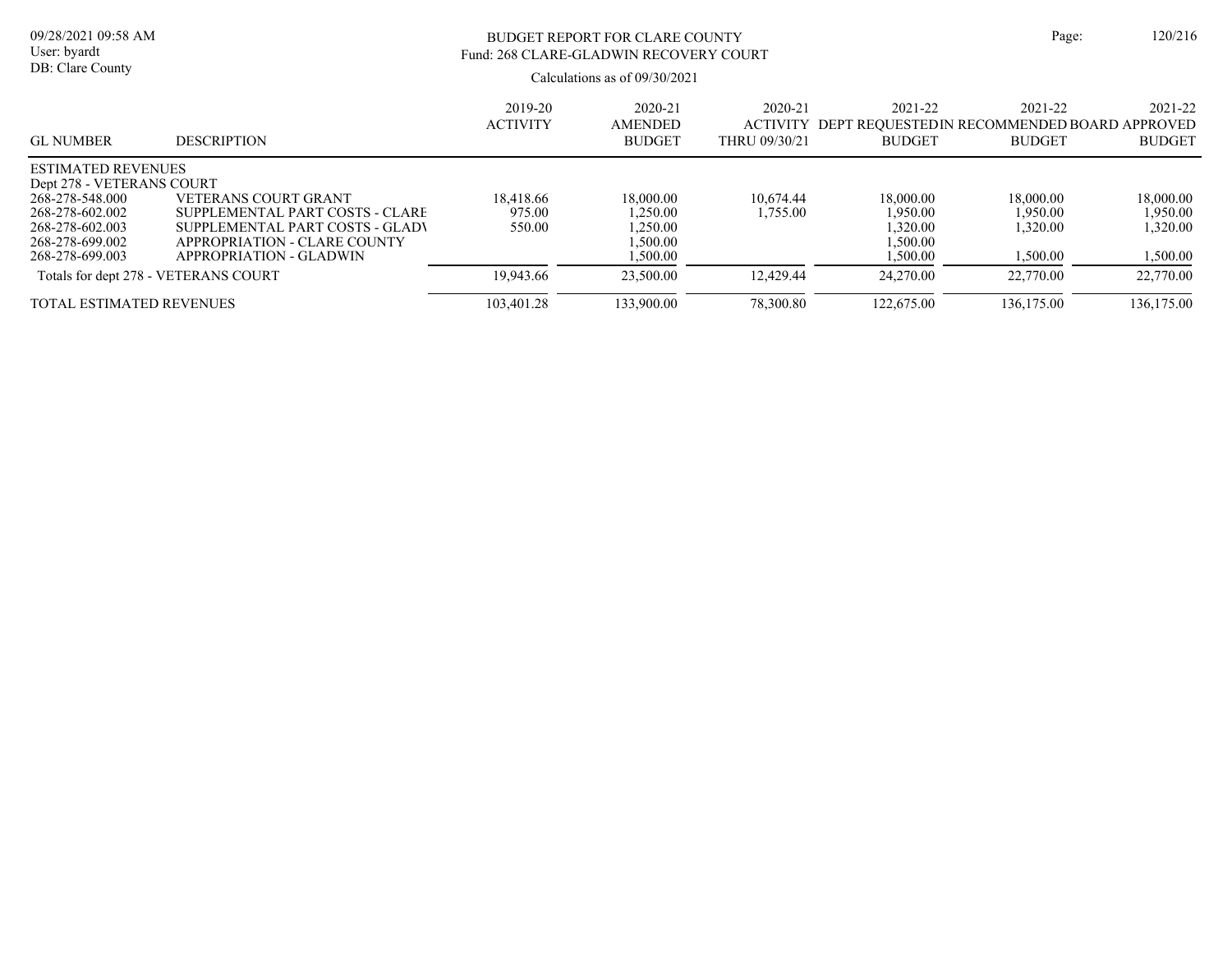DB: Clare County

### BUDGET REPORT FOR CLARE COUNTY Page: 121/216 Fund: 268 CLARE-GLADWIN RECOVERY COURT

|                                    |                                     | 2019-20         | 2020-21        | 2020-21       | 2021-22                                              | 2021-22            | 2021-22            |
|------------------------------------|-------------------------------------|-----------------|----------------|---------------|------------------------------------------------------|--------------------|--------------------|
|                                    |                                     | <b>ACTIVITY</b> | <b>AMENDED</b> |               | ACTIVITY DEPT REQUESTEDIN RECOMMENDED BOARD APPROVED |                    |                    |
| <b>GL NUMBER</b>                   | <b>DESCRIPTION</b>                  |                 | <b>BUDGET</b>  | THRU 09/30/21 | <b>BUDGET</b>                                        | <b>BUDGET</b>      | <b>BUDGET</b>      |
| <b>APPROPRIATIONS</b>              |                                     |                 |                |               |                                                      |                    |                    |
| Dept 000                           |                                     |                 |                |               |                                                      |                    |                    |
| 268-000-705.001                    | PT SALARIES - GRANT                 | 47,040.00       | 43,470.00      | 42,376.50     | 35,500.00                                            | 35,500.00          | 35,500.00          |
| 268-000-705.002                    | PT SALARIES - CLARE                 |                 | 2,500.00       |               | 1,685.00                                             | 1,685.00           | 1,685.00           |
| 268-000-705.003                    | PT SALARIES - GLADWIN               |                 | 2,500.00       |               | 1,685.00                                             | 1.685.00           | 1,685.00           |
| 268-000-710.000                    | <b>FICA EXPENSE</b>                 | 2,897.59        | 3,000.00       | 2,622.08      | 3,000.00                                             | 3,000.00           | 3,000.00           |
| 268-000-710.002                    | FICA EXP - CLARE                    |                 | 250.00         |               | 250.00                                               | 250.00             | 250.00             |
| 268-000-710.003                    | FICA EXP - GLADWIN                  |                 | 250.00         |               | 250.00                                               | 250.00             | 250.00             |
| 268-000-711.000                    | <b>MEDICARE</b>                     | 677.69          | 700.00         | 613.14        | 900.00                                               | 900.00             | 900.00             |
| 268-000-711.002                    | MEDICARE EXP - CLARE                |                 | 100.00         |               | 100.00                                               | 100.00             | 100.00             |
| 268-000-711.003                    | MEDICARE EXP - GLADWIN              |                 | 100.00         |               | 100.00                                               | 100.00             | 100.00             |
| 268-000-715.000                    | <b>HEALTH INSURANCE</b>             | 5,025.52        | 4,000.00       | 3,855.67      | 6,000.00                                             | 6,000.00           | 6,000.00           |
| 268-000-715.002                    | <b>HEALTH INS - CLARE</b>           |                 | 450.00         |               | 150.00                                               | 150.00             | 150.00             |
| 268-000-715.003                    | <b>HEALTH INS - GLADWIN</b>         |                 | 450.00         |               | 150.00                                               | 150.00             | 150.00             |
| 268-000-715.006                    | <b>CIC BUNDLE</b>                   | 592.50          | 474.00         | 474.00        | 474.00                                               | 474.00             | 474.00             |
| 268-000-716.007                    | HEALTH ACH REIMBURSEMENT            | 370.20          | 500.00         | 362.44        | 526.00                                               | 526.00             | 526.00             |
| 268-000-718.001                    | RETIREMENT - GRANT                  |                 |                |               | 3,000.00                                             | 3,000.00           | 3,000.00           |
| 268-000-718.002                    | RETIREMENT-CLARE- (GRANT NOT CC     |                 |                |               | 500.00                                               | 500.00             | 500.00             |
| 268-000-718.003                    | RETIREMENT-GLADWIN-(GRANT NOT       |                 |                |               | 500.00                                               | 500.00             | 500.00             |
| 268-000-724.000                    | <b>WORKMANS COMP</b>                | 484.29          |                |               |                                                      |                    |                    |
| 268-000-724.001                    | <b>WORKERS COMP/GRANT</b>           |                 | 500.00         | 420.04        | 600.00                                               | 600.00             | 600.00             |
| 268-000-724.002                    | <b>WORKERS COMP - CLARE</b>         |                 | 50.00          |               |                                                      |                    |                    |
| 268-000-724.003                    | <b>WORKERS COMP - GLADWIN</b>       |                 | 50.00          |               |                                                      |                    |                    |
| 268-000-727.001                    | <b>SUPPLIES - GRANT</b>             | 171.91          | 300.00         | 121.84        |                                                      |                    |                    |
| 268-000-727.002                    | <b>SUPPLIES - CLARE</b>             | 65.96           |                |               |                                                      |                    |                    |
| 268-000-727.003                    | <b>SUPPLIES - GLADWIN</b>           | 62.13           |                |               |                                                      |                    |                    |
| 268-000-730.001                    | OPERATING SUPPLIES                  | 2,345.66        | 1,200.00       | 755.10        | 5,385.00                                             | 5,385.00           | 5,385.00           |
| 268-000-730.002                    | OPERATING SUPPLIES - CLARE          | 1,131.77        | 900.00         | 544.54        | 725.00                                               | 725.00             | 725.00             |
| 268-000-730.003                    | <b>OPERATING SUPPLIES - GLADWIN</b> | 137.80          | 406.00         | 492.00        | 725.00                                               | 725.00             | 725.00             |
| 268-000-801.001                    | CONTRACTUAL SERVICES - GRANT        | 17,800.91       | 21,620.00      | 21,113.67     | 27,800.00                                            | 27,800.00          | 27,800.00          |
| 268-000-801.002                    | CONTRACTUAL SERVICES - CLARE        | 4,056.78        | 1,500.00       | 9.75          | 525.00                                               | 525.00             | 525.00             |
| 268-000-801.003                    | CONTRACTUAL SERVICES - GLADWIN      |                 |                |               |                                                      |                    | 525.00             |
|                                    |                                     | 4,009.39        | 2,000.00       |               | 525.00                                               | 525.00             |                    |
| 268-000-831.101<br>268-000-864.001 | <b>INDIRECT COST REIMBURSEMENT</b>  |                 |                |               | 1.830.00                                             | 5,914.00           | 5,914.00           |
|                                    | TRAVEL EXP - GRANT                  | 175.38          | 1,210.00       | 1,024.25      |                                                      | 1,830.00           | 1,830.00           |
| 268-000-864.002                    | TRAVEL EXP - CLARE                  |                 | 2,805.00       |               | 2,542.50                                             | 2,542.50           | 2,542.50           |
| 268-000-864.003<br>268-000-977.002 | <b>TRAVEL EXP - GLADWIN</b>         | 39.44           | 2,805.00       |               | 2,542.50<br>200.00                                   | 2,542.50<br>200.00 | 2,542.50<br>200.00 |
|                                    | NEW EQUIP UNDER \$5000 CLARE        |                 |                |               |                                                      |                    |                    |
| 268-000-977.003                    | NEW EQUIP UNDER \$5000 GLADWIN      |                 |                |               | 235.00                                               | 235.00             | 235.00             |
| 268-000-991.000                    | <b>PRINCIPAL</b>                    | 721.18          | 500.00         | 122.82        |                                                      |                    |                    |
| 268-000-995.000                    | <b>INTEREST</b>                     | 48.66           |                | 5.82          |                                                      |                    |                    |
| 268-000-998.900                    | <b>ENDING FUND BALANCE</b>          |                 | 15,000.00      |               |                                                      | 7,586.00           | 7,586.00           |
| Totals for dept 000 -              |                                     | 87,854.76       | 109,590.00     | 74,913.66     | 98,405.00                                            | 111,905.00         | 111,905.00         |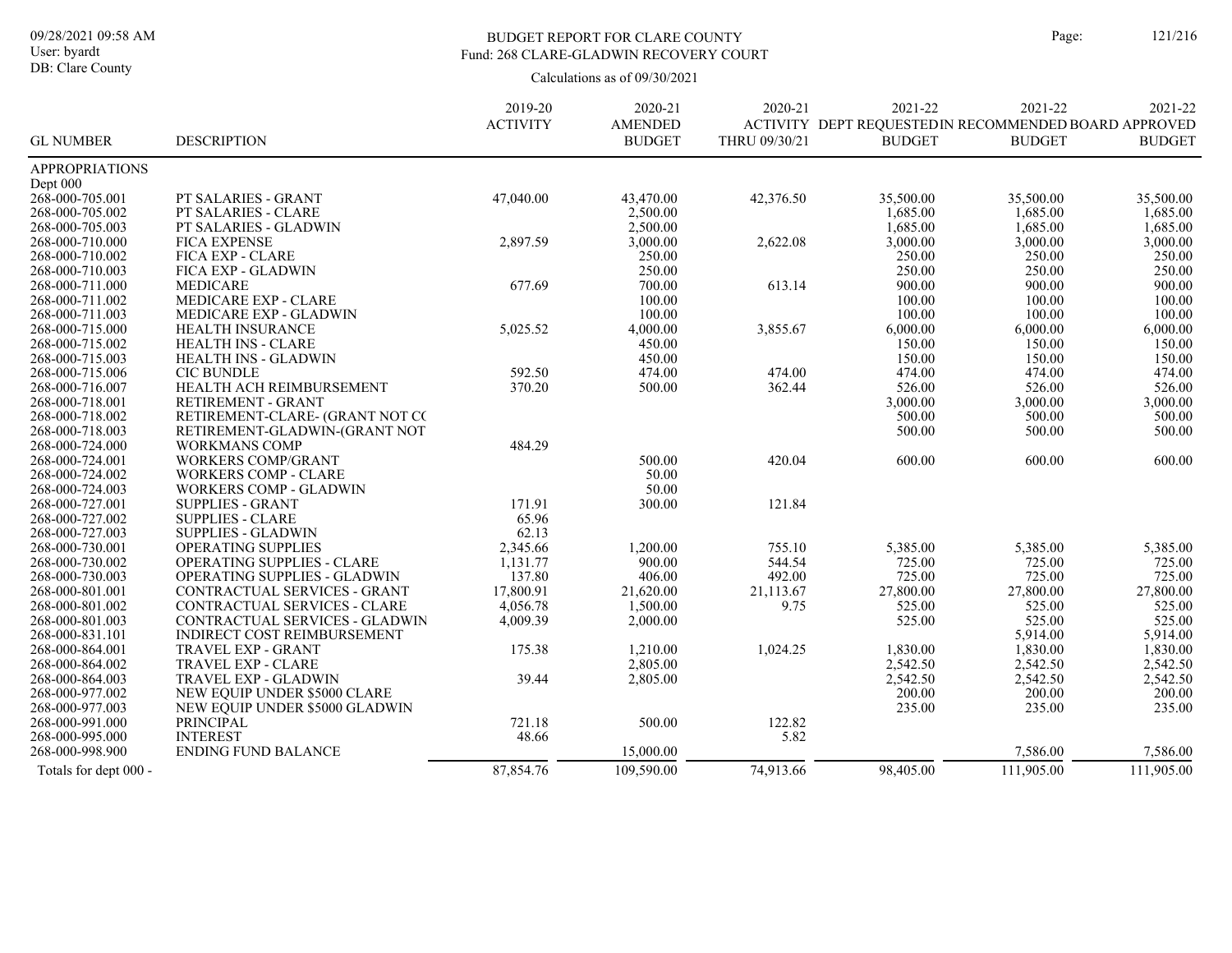# DB: Clare County

### BUDGET REPORT FOR CLARE COUNTY Page: 122/216 Fund: 268 CLARE-GLADWIN RECOVERY COURT

|                           |                                           | 2019-20         | 2020-21        | 2020-21       | 2021-22                                               | 2021-22       | 2021-22       |
|---------------------------|-------------------------------------------|-----------------|----------------|---------------|-------------------------------------------------------|---------------|---------------|
|                           |                                           | <b>ACTIVITY</b> | <b>AMENDED</b> |               | ACTIVITY DEPT REQUESTED IN RECOMMENDED BOARD APPROVED |               |               |
| <b>GL NUMBER</b>          | <b>DESCRIPTION</b>                        |                 | <b>BUDGET</b>  | THRU 09/30/21 | <b>BUDGET</b>                                         | <b>BUDGET</b> | <b>BUDGET</b> |
| <b>APPROPRIATIONS</b>     |                                           |                 |                |               |                                                       |               |               |
| Dept 278 - VETERANS COURT |                                           |                 |                |               |                                                       |               |               |
| 268-278-705.000           | PART TIME SALARY                          | 10,944.50       | 9,500.00       | 10,473.50     | 11,000.00                                             | 11,000.00     | 11,000.00     |
| 268-278-705.002           | <b>RC - PART TIME SALARY CLARE CO</b>     |                 | 1,000.00       |               | 1,520.00                                              | 1,520.00      | 1,520.00      |
| 268-278-705.003           | HM - PART TIME SALARY GLADWIN C           |                 | 1,000.00       |               | 1,520.00                                              | 1,520.00      | 1,520.00      |
| 268-278-710.000           | <b>FICA EXPENSE</b>                       | 675.48          | 750.00         | 648.27        | 650.00                                                | 650.00        | 650.00        |
| 268-278-710.002           | RC FICA EXPENSE CLARE CO                  |                 | 60.00          |               | 75.00                                                 | 75.00         | 75.00         |
| 268-278-710.003           | HM FICA EXPENSE GLADWIN CO                |                 | 60.00          |               | 75.00                                                 | 75.00         | 75.00         |
| 268-278-711.000           | <b>MEDICARE EXPENSE</b>                   | 157.97          | 350.00         | 151.73        | 50.00                                                 | 50.00         | 50.00         |
| 268-278-711.002           | RC MEDICARE EXPENSE CLARE CO              |                 | 75.00          |               | 75.00                                                 | 75.00         | 75.00         |
| 268-278-711.003           | HM MEDICARE EXPENSE GLADWIN CO            |                 | 75.00          |               | 75.00                                                 | 75.00         | 75.00         |
| 268-278-724.000           | <b>WORKMANS COMPENSATION</b>              |                 |                |               | 100.00                                                | 100.00        | 100.00        |
| 268-278-724.002           | <b>WORKERS COMP - CLARE</b>               |                 | 55.00          |               | 57.50                                                 | 57.50         | 57.50         |
| 268-278-724.003           | WORKERS COMP - GLADWIN                    |                 | 55.00          |               | 57.50                                                 | 57.50         | 57.50         |
| 268-278-729.000           | <b>SUPPLIES - OPERATING</b>               | 837.93          |                |               | 575.00                                                | 575.00        | 575.00        |
| 268-278-729.002           | SUPPLIES - OPERATING CLARE                |                 | 465.00         |               | 262.50                                                | 262.50        | 262.50        |
| 268-278-729.003           | <b>SUPPLIES - OPERATING GLADWIN</b>       |                 | 465.00         | 25.00         | 262.50                                                | 262.50        | 262.50        |
| 268-278-801.000           | <b>CONTRACTED SERVICE</b>                 | 6,857.78        | 5,900.00       | 5,507.61      | 4,000.00                                              | 4,000.00      | 4,000.00      |
| 268-278-801.002           | <b>CONTRACTED SERVICES - CLARE</b>        |                 | 1,000.00       | 150.00        | 500.00                                                | 500.00        | 500.00        |
| 268-278-801.003           | CONTRACTED SERVICES - GLADWIN             | 50.00           | 1,000.00       |               | 500.00                                                | 500.00        | 500.00        |
| 268-278-864.000           | <b>LUNCH &amp; MILEAGE TO MEETINGS</b>    |                 | 1,400.00       |               | 1,625.00                                              | 1,625.00      | 1,625.00      |
| 268-278-864.002           | <b>TRAVEL EXP - CLARE</b>                 | 248.76          | 550.00         | 305.00        | 645.00                                                | 645.00        | 645.00        |
| 268-278-864.003           | <b>TRAVEL EXP - GLADWIN</b>               |                 | 550.00         | 305.00        | 645.00                                                | 645.00        | 645.00        |
|                           | Totals for dept 278 - VETERANS COURT      | 19,772.42       | 24,310.00      | 17,566.11     | 24,270.00                                             | 24,270.00     | 24,270.00     |
| TOTAL APPROPRIATIONS      |                                           | 107,627.18      | 133,900.00     | 92,479.77     | 122,675.00                                            | 136,175.00    | 136,175.00    |
|                           | NET OF REVENUES/APPROPRIATIONS - FUND 268 | (4,225.90)      |                | (14, 178.97)  |                                                       |               |               |
|                           | <b>BEGINNING FUND BALANCE</b>             | 33,126.72       | 28,900.82      | 28,900.82     | 14,721.85                                             | 14,721.85     | 14,721.85     |
|                           | <b>ENDING FUND BALANCE</b>                | 28,900.82       | 28,900.82      | 14,721.85     | 14,721.85                                             | 14.721.85     | 14,721.85     |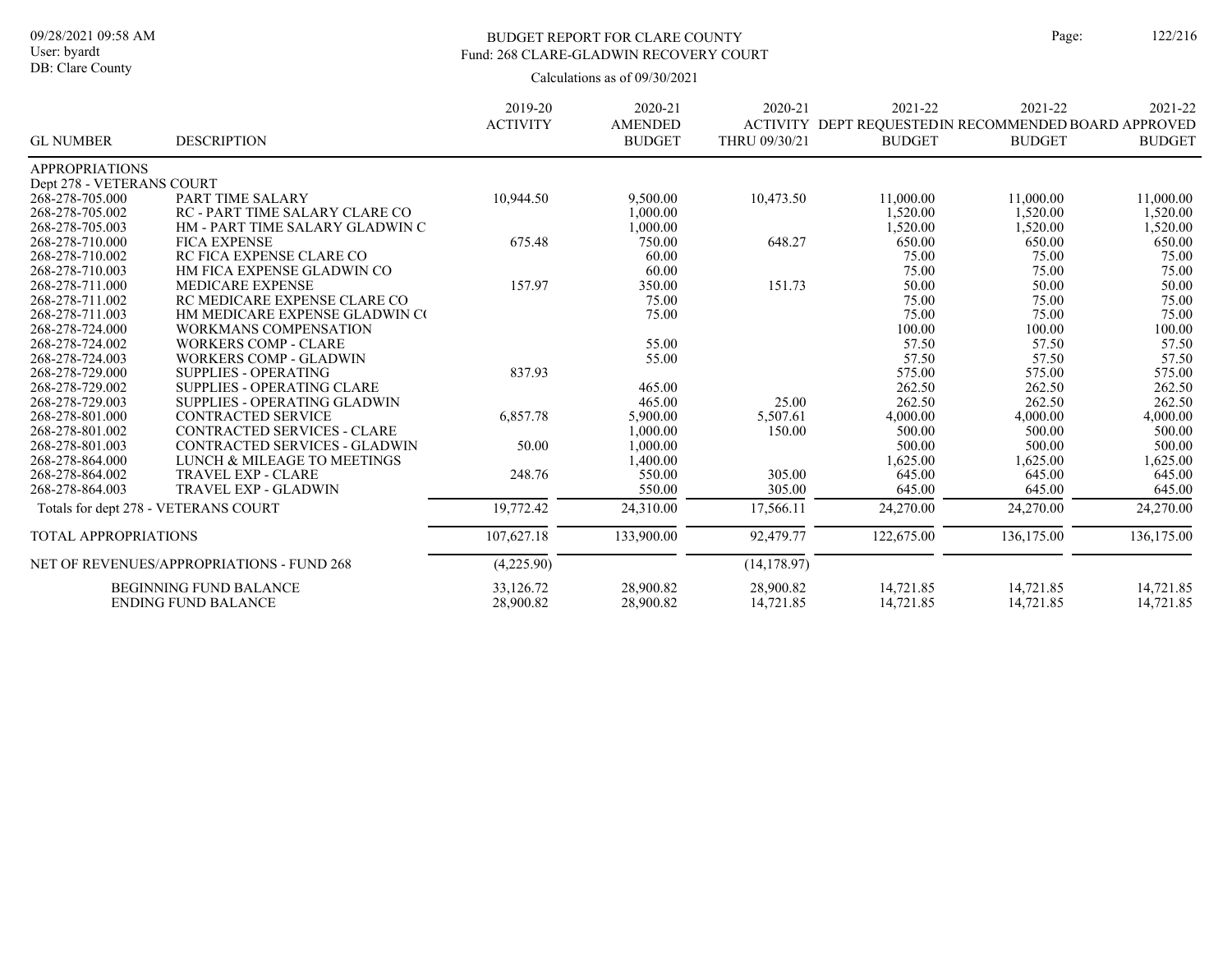| 09/28/2021 09:58 AM<br>User: byardt<br>DB: Clare County                       |                                              | BUDGET REPORT FOR CLARE COUNTY<br>Fund: 269 LAW LIBRARY FUND | Page:                                      | 123/216                                     |                                                                          |                          |                          |
|-------------------------------------------------------------------------------|----------------------------------------------|--------------------------------------------------------------|--------------------------------------------|---------------------------------------------|--------------------------------------------------------------------------|--------------------------|--------------------------|
|                                                                               |                                              | Calculations as of $09/30/2021$                              |                                            |                                             |                                                                          |                          |                          |
| <b>GL NUMBER</b>                                                              | <b>DESCRIPTION</b>                           | 2019-20<br><b>ACTIVITY</b>                                   | 2020-21<br><b>AMENDED</b><br><b>BUDGET</b> | 2020-21<br><b>ACTIVITY</b><br>THRU 09/30/21 | 2021-22<br>DEPT REOUESTED IN RECOMMENDED BOARD APPROVED<br><b>BUDGET</b> | 2021-22<br><b>BUDGET</b> | 2021-22<br><b>BUDGET</b> |
| <b>ESTIMATED REVENUES</b><br>Dept $000$<br>269-000-660.000<br>269-000-699.900 | PENAL FINES<br><b>BEGINNING FUND BALANCE</b> | 5,250.00                                                     | 5,000.00<br>8.222.00                       | 5,250.00                                    | 5.250.00<br>8,000.00                                                     | 5,250.00<br>8,000.00     | 5,250.00<br>8,000.00     |
| Totals for dept 000 -                                                         |                                              | 5,250.00                                                     | 13,222.00                                  | 5,250.00                                    | 13,250.00                                                                | 13.250.00                | 13,250.00                |
| <b>TOTAL ESTIMATED REVENUES</b>                                               |                                              | 5,250.00                                                     | 13,222.00                                  | 5,250.00                                    | 13,250.00                                                                | 13,250.00                | 13,250.00                |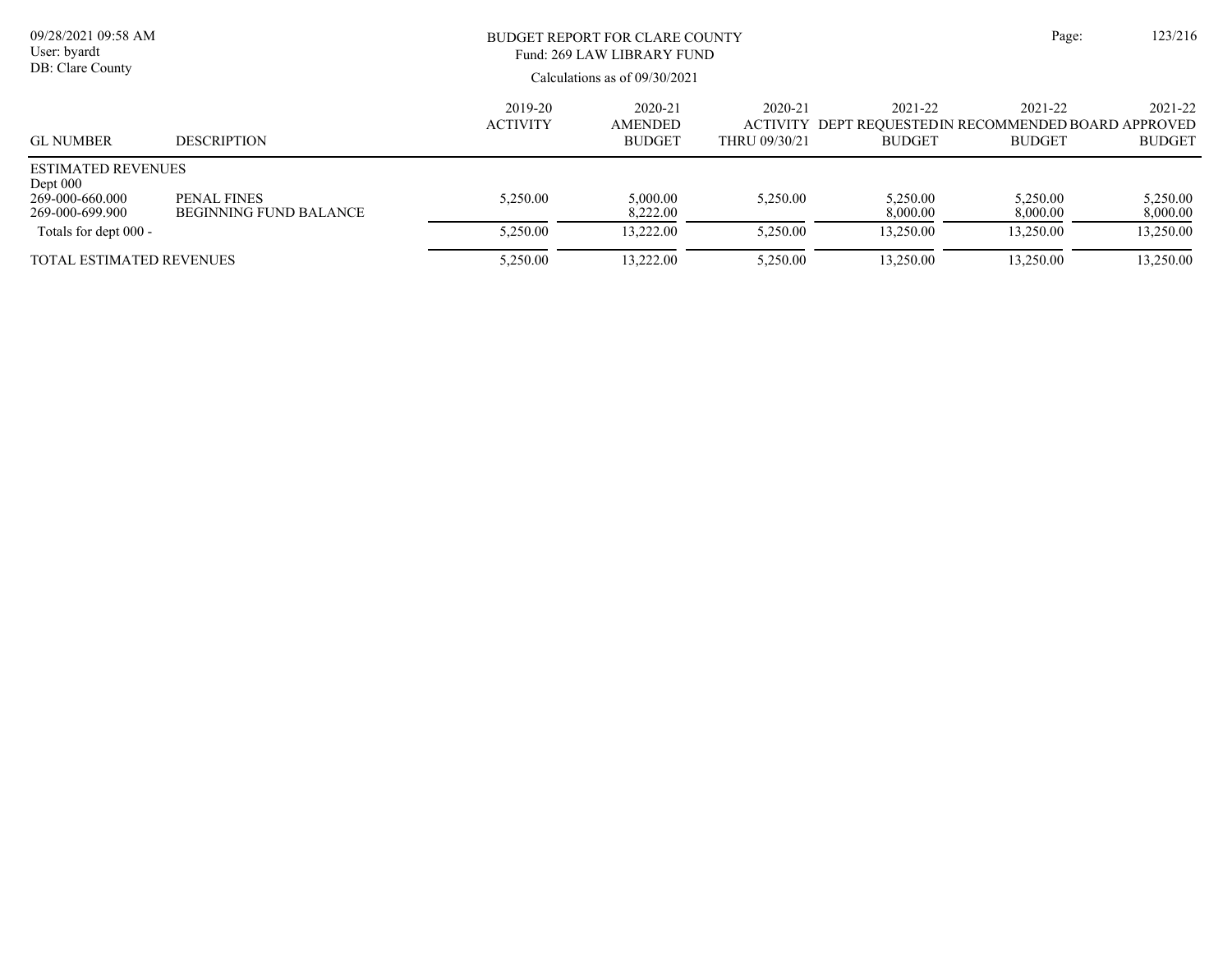| 09/28/2021 09:58 AM<br>User: byardt<br>DB: Clare County                   |                                                      | BUDGET REPORT FOR CLARE COUNTY<br>Fund: 269 LAW LIBRARY FUND<br>Calculations as of $09/30/2021$ | Page:                                      | 124/216                                     |                                                                          |                          |                          |
|---------------------------------------------------------------------------|------------------------------------------------------|-------------------------------------------------------------------------------------------------|--------------------------------------------|---------------------------------------------|--------------------------------------------------------------------------|--------------------------|--------------------------|
| <b>GL NUMBER</b>                                                          | <b>DESCRIPTION</b>                                   | 2019-20<br><b>ACTIVITY</b>                                                                      | 2020-21<br><b>AMENDED</b><br><b>BUDGET</b> | 2020-21<br><b>ACTIVITY</b><br>THRU 09/30/21 | 2021-22<br>DEPT REOUESTED IN RECOMMENDED BOARD APPROVED<br><b>BUDGET</b> | 2021-22<br><b>BUDGET</b> | 2021-22<br><b>BUDGET</b> |
| <b>APPROPRIATIONS</b><br>Dept $000$<br>269-000-701.000<br>269-000-998.900 | EXPENDITURE CONTROL<br><b>ENDING FUND BALANCE</b>    | 5,250.39                                                                                        | 5,500.00<br>7,722.00                       | 5,852.08                                    | 5,250.00<br>8,000.00                                                     | 5,250.00<br>8,000.00     | 5,250.00<br>8,000.00     |
| Totals for dept 000 -                                                     |                                                      | 5,250.39                                                                                        | 13,222.00                                  | 5,852.08                                    | 13,250.00                                                                | 13,250.00                | 13,250.00                |
| <b>TOTAL APPROPRIATIONS</b>                                               |                                                      | 5,250.39                                                                                        | 13,222.00                                  | 5,852.08                                    | 13,250.00                                                                | 13,250.00                | 13,250.00                |
|                                                                           | NET OF REVENUES/APPROPRIATIONS - FUND 269            | (0.39)                                                                                          |                                            | (602.08)                                    |                                                                          |                          |                          |
|                                                                           | <b>BEGINNING FUND BALANCE</b><br>ENDING FUND BALANCE | 12,235.23<br>12,234.84                                                                          | 12,234.84<br>12,234.84                     | 12,234.84<br>11,632.76                      | 11,632.76<br>11,632.76                                                   | 11,632.76<br>11,632.76   | 11,632.76<br>11,632.76   |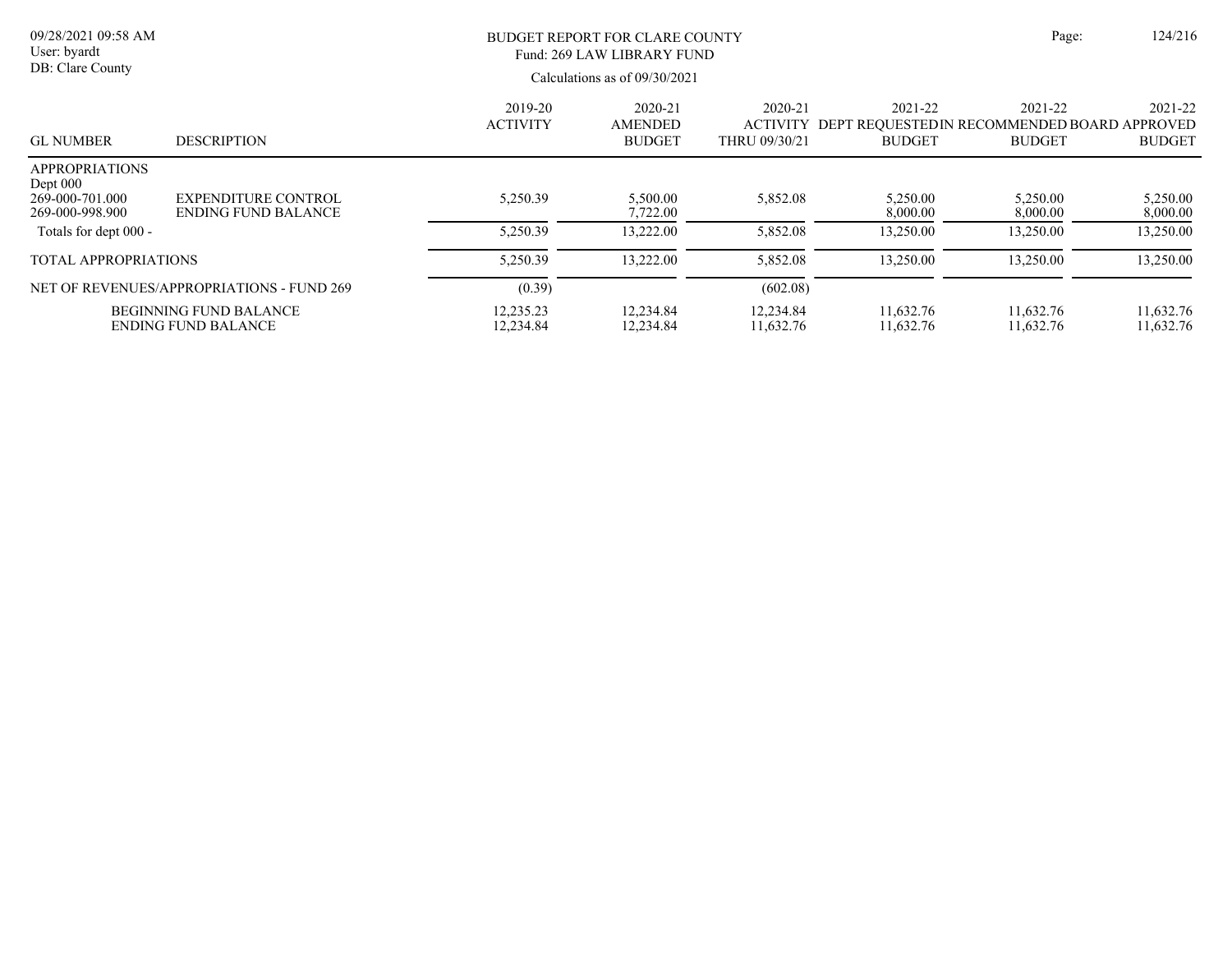| 09/28/2021 09:58 AM<br>User: byardt<br>DB: Clare County                                          |                                                                                           |                            | <b>BUDGET REPORT FOR CLARE COUNTY</b><br>Fund: 274 COMM DEV-GENERAL<br>Calculations as of 09/30/2021 |                          |                          |                                                                                  | 125/216                  |
|--------------------------------------------------------------------------------------------------|-------------------------------------------------------------------------------------------|----------------------------|------------------------------------------------------------------------------------------------------|--------------------------|--------------------------|----------------------------------------------------------------------------------|--------------------------|
| <b>GL NUMBER</b>                                                                                 | <b>DESCRIPTION</b>                                                                        | 2019-20<br><b>ACTIVITY</b> | 2020-21<br><b>AMENDED</b><br><b>BUDGET</b>                                                           | 2020-21<br>THRU 09/30/21 | 2021-22<br><b>BUDGET</b> | 2021-22<br>ACTIVITY DEPT REOUESTEDIN RECOMMENDED BOARD APPROVED<br><b>BUDGET</b> | 2021-22<br><b>BUDGET</b> |
| <b>ESTIMATED REVENUES</b><br>Dept $000$<br>274-000-652.000<br>274-000-676.002<br>274-000-699.900 | <b>ADMINISTRATION REVENUE</b><br>PRINCIPAL-PERSONAL LOAN<br><b>BEGINNING FUND BALANCE</b> | 31,134.38                  | 25,000.00<br>15,762.00                                                                               | 6,117.27<br>235.88       | 301.04                   | 301.04                                                                           | 302.00<br>33,815.00      |
| Totals for dept 000 -                                                                            |                                                                                           | 31,134.38                  | 40.762.00                                                                                            | 6,353.15                 | 301.04                   | 301.04                                                                           | 34,117.00                |
| <b>TOTAL ESTIMATED REVENUES</b>                                                                  |                                                                                           | 31,134.38                  | 40.762.00                                                                                            | 6,353.15                 | 301.04                   | 301.04                                                                           | 34,117.00                |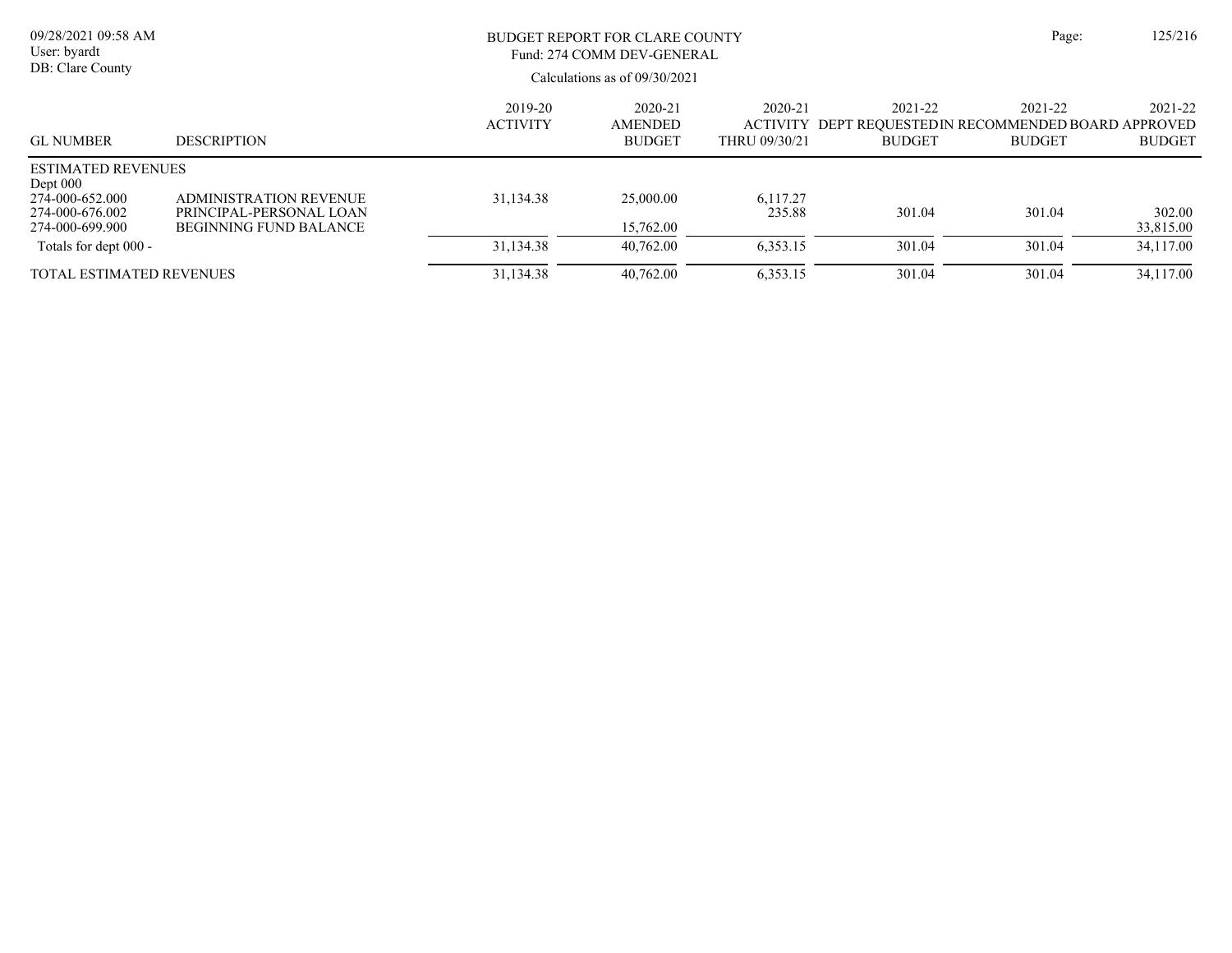### BUDGET REPORT FOR CLARE COUNTY Page: 126/216 Fund: 274 COMM DEV-GENERAL

|                             |                                           | 2019-20         | 2020-21        | 2020-21       | 2021-22                                              | 2021-22       | 2021-22       |
|-----------------------------|-------------------------------------------|-----------------|----------------|---------------|------------------------------------------------------|---------------|---------------|
|                             |                                           | <b>ACTIVITY</b> | <b>AMENDED</b> |               | ACTIVITY DEPT REQUESTEDIN RECOMMENDED BOARD APPROVED |               |               |
| <b>GL NUMBER</b>            | <b>DESCRIPTION</b>                        |                 | <b>BUDGET</b>  | THRU 09/30/21 | <b>BUDGET</b>                                        | <b>BUDGET</b> | <b>BUDGET</b> |
| <b>APPROPRIATIONS</b>       |                                           |                 |                |               |                                                      |               |               |
| Dept $000$                  |                                           |                 |                |               |                                                      |               |               |
| 274-000-702.000             | <b>SALARY</b>                             |                 | 11,000.00      |               |                                                      |               |               |
| 274-000-704.000             | <b>ASSISTANT SALARY</b>                   | 4,185.59        | 8,000.00       |               |                                                      |               |               |
| 274-000-710.000             | <b>FICA</b>                               | 254.27          | 050.00         |               |                                                      |               |               |
| 274-000-711.000             | <b>MEDICARE</b>                           | 59.43           | 250.00         |               |                                                      |               |               |
| 274-000-727.000             | <b>SUPPLIES</b>                           | 195.84          | 500.00         | 196.01        | 250.15                                               | 250.15        | 251.00        |
| 274-000-852.000             | <b>TELEPHONE</b>                          | 116.62          | 150.00         | 130.06        | 124.18                                               | 124.18        | 125.00        |
| 274-000-852.006             | <b>TELECOMMUNICATIONS</b>                 | 26.63           | 100.00         | 30.47         | 33.33                                                | 33.33         | 34.00         |
| 274-000-864.000             | <b>TRAVEL &amp; EXPENSE</b>               |                 | 1,500.00       |               |                                                      |               |               |
| 274-000-900.000             | <b>ADVERTISING</b>                        |                 |                | 140.00        | 178.67                                               | 178.67        | 179.00        |
| 274-000-978.001             | NEW EQUIPMENT UNDER                       |                 | 2,000.00       |               |                                                      |               |               |
| 274-000-998.101             | TRANSFER OUT GEN FUND                     | 12,500.00       |                |               |                                                      |               |               |
| 274-000-998.900             | <b>ENDING FUND BALANCE</b>                |                 | 16,212.00      |               |                                                      |               | 33,528.00     |
| Totals for dept 000 -       |                                           | 17,338.38       | 40,762.00      | 496.54        | 586.33                                               | 586.33        | 34,117.00     |
| <b>TOTAL APPROPRIATIONS</b> |                                           | 17,338.38       | 40,762.00      | 496.54        | 586.33                                               | 586.33        | 34,117.00     |
|                             | NET OF REVENUES/APPROPRIATIONS - FUND 274 | 13,796.00       |                | 5,856.61      | (285.29)                                             | (285.29)      |               |
|                             | <b>BEGINNING FUND BALANCE</b>             | 20,019.62       | 33,815.62      | 33,815.62     | 39,672.23                                            | 39,672.23     | 39,672.23     |
|                             | <b>ENDING FUND BALANCE</b>                | 33,815.62       | 33,815.62      | 39,672.23     | 39,386.94                                            | 39,386.94     | 39,672.23     |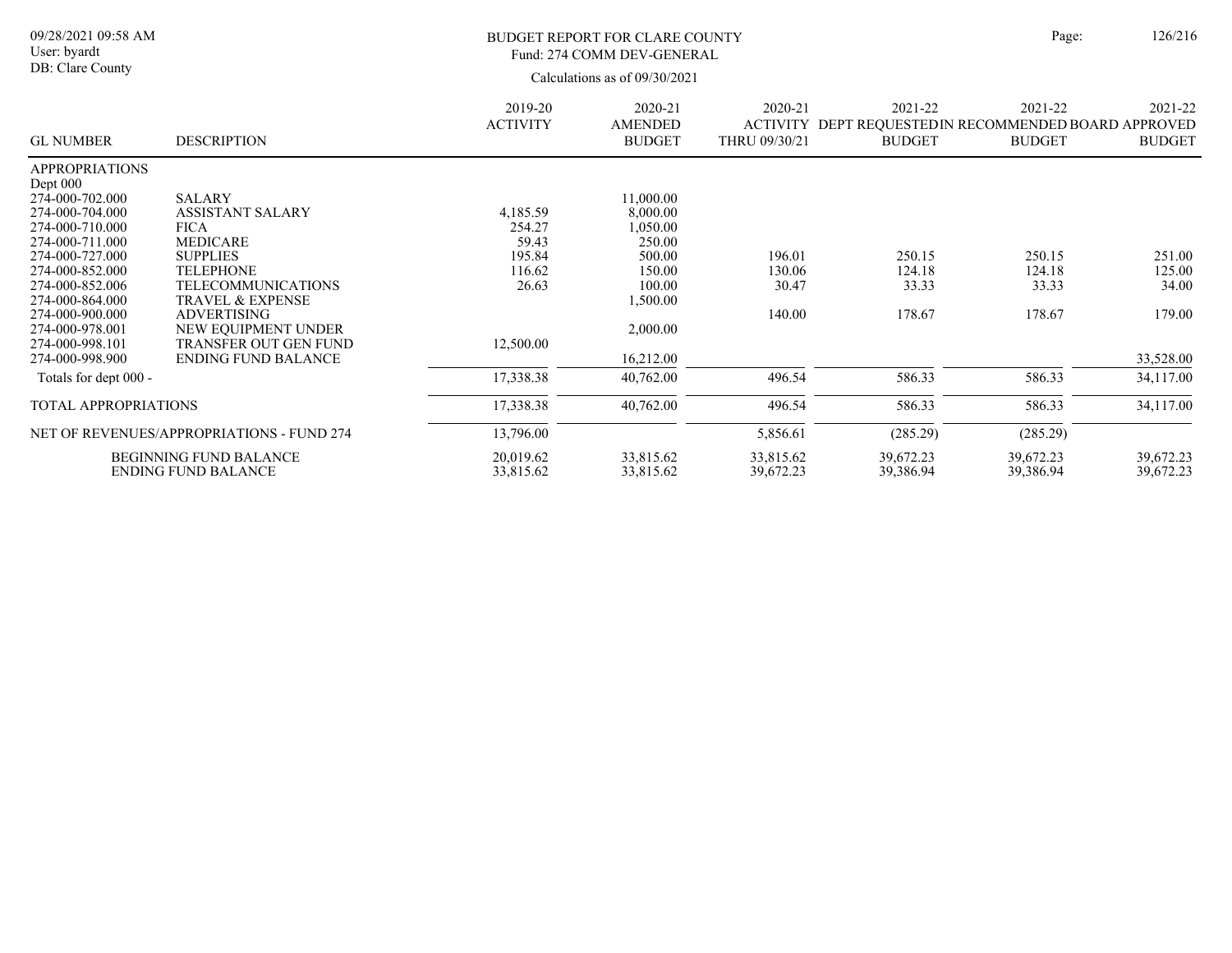| Page: |
|-------|
|       |

09/28/2021 09:58 AM User: byardt DB: Clare County

## BUDGET REPORT FOR CLARE COUNTY Page: 127/216 Fund: 275 COMM DEV-ESCROW

| <b>GL NUMBER</b>                                      | <b>DESCRIPTION</b>                                          | 2019-20<br><b>ACTIVITY</b>      | 2020-21<br><b>AMENDED</b><br><b>BUDGET</b> | 2020-21<br><b>ACTIVITY</b><br>THRU 09/30/21 | 2021-22<br><b>BUDGET</b> | 2021-22<br>DEPT REOUESTEDIN RECOMMENDED BOARD APPROVED<br><b>BUDGET</b> | 2021-22<br><b>BUDGET</b> |
|-------------------------------------------------------|-------------------------------------------------------------|---------------------------------|--------------------------------------------|---------------------------------------------|--------------------------|-------------------------------------------------------------------------|--------------------------|
| <b>ESTIMATED REVENUES</b>                             |                                                             |                                 |                                            |                                             |                          |                                                                         |                          |
| Dept $000$<br>275-000-664.000<br>275-000-664.001      | <b>INTEREST - CDBG</b><br><b>INTEREST - HPG</b>             | 806.47                          | 1.000.00                                   | 545.38                                      | 500.00<br>15.00          | 500.00<br>15.00                                                         | 500.00<br>15.00          |
| 275-000-664.002                                       | <b>INTEREST - SBRLF</b>                                     | 1.081.09                        | .200.00                                    | 290.24                                      | 500.00                   | 500.00                                                                  | 500.00                   |
| 275-000-665.000<br>275-000-667.000<br>275-000-667.001 | <b>BANK INTEREST</b><br>PRINCIPAL - CDBG<br>PRINCIPAL - HPG | 652.98<br>17,307.73<br>6,376.50 | 700.00<br>57,200.00<br>1,500.00            | 6.96<br>46,389.51                           | 15.00<br>35,000.00       | 15.00<br>35,000.00                                                      | 15.00<br>35,000.00       |
| 275-000-667.002<br>275-000-699.900                    | PRINCIPAL - SBRLF<br><b>BEGINNING FUND BALANCE</b>          | 13.920.61                       | 12,500.00<br>143,465.00                    | 5,943.63                                    | 35,000.00                | 35,000.00                                                               | 35,000.00<br>163,217.00  |
| Totals for dept 000 -                                 |                                                             | 40.145.38                       | 217,565.00                                 | 53,175.72                                   | 71,030.00                | 71,030.00                                                               | 234,247.00               |
| <b>TOTAL ESTIMATED REVENUES</b>                       |                                                             | 40.145.38                       | 217,565.00                                 | 53.175.72                                   | 71,030.00                | 71,030.00                                                               | 234,247.00               |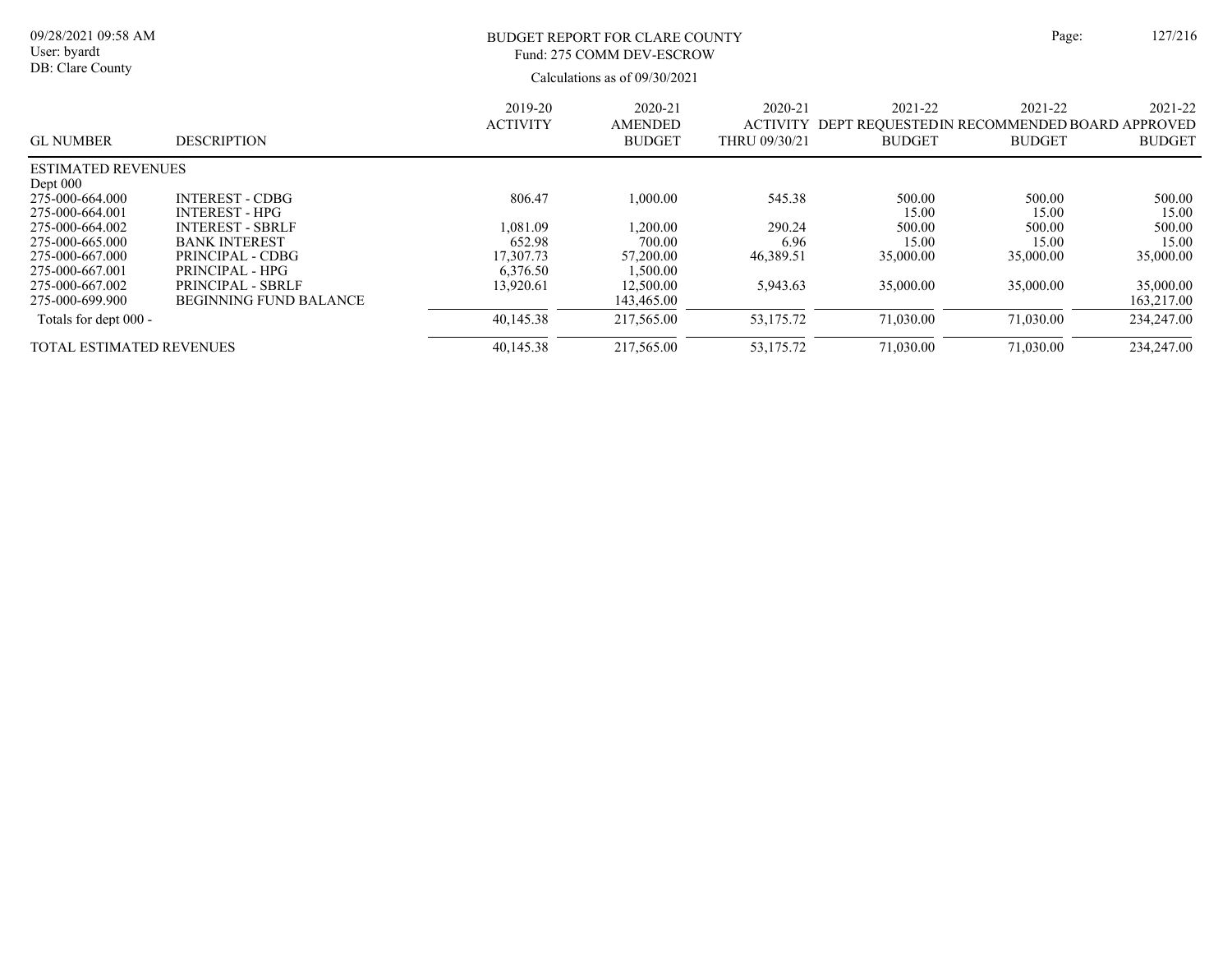| 09/28/2021 09:58 AM<br>User: byardt<br>DB: Clare County                                                                          |                                                                                                                                                           | <b>BUDGET REPORT FOR CLARE COUNTY</b><br>Fund: 275 COMM DEV-ESCROW<br>Calculations as of 09/30/2021 |                                                              |                                             |                                     |                                                                          |                                                   |  |  |
|----------------------------------------------------------------------------------------------------------------------------------|-----------------------------------------------------------------------------------------------------------------------------------------------------------|-----------------------------------------------------------------------------------------------------|--------------------------------------------------------------|---------------------------------------------|-------------------------------------|--------------------------------------------------------------------------|---------------------------------------------------|--|--|
| <b>GL NUMBER</b>                                                                                                                 | <b>DESCRIPTION</b>                                                                                                                                        | 2019-20<br><b>ACTIVITY</b>                                                                          | 2020-21<br><b>AMENDED</b><br><b>BUDGET</b>                   | 2020-21<br><b>ACTIVITY</b><br>THRU 09/30/21 | 2021-22<br><b>BUDGET</b>            | 2021-22<br>DEPT REQUESTED IN RECOMMENDED BOARD APPROVED<br><b>BUDGET</b> | 2021-22<br><b>BUDGET</b>                          |  |  |
| <b>APPROPRIATIONS</b><br>Dept 000<br>275-000-801.001<br>275-000-801.002<br>275-000-801.100<br>275-000-815.000<br>275-000-998.900 | <b>CONTRACTED SERVICES - HPG</b><br>CONTRACTED SERVICES - SBRLF<br><b>CDBG - PROGRAM INCOME EXP</b><br><b>ADMIN EXPENSE</b><br><b>ENDING FUND BALANCE</b> | 3,159.00<br>31,565.38<br>569.00                                                                     | 4,000.00<br>100,000.00<br>57,200.00<br>3,000.00<br>53,365.00 | 86,000.00<br>23,654.40<br>6.117.27          | 30,000.00<br>25,000.00<br>16.030.00 | 30,000.00<br>25,000.00<br>16,030.00                                      | 30,000.00<br>25,000.00<br>16,030.00<br>163,217.00 |  |  |
| Totals for dept 000 -                                                                                                            |                                                                                                                                                           | 35,293.38                                                                                           | 217,565.00                                                   | 115,771.67                                  | 71,030.00                           | 71,030.00                                                                | 234,247.00                                        |  |  |
| <b>TOTAL APPROPRIATIONS</b>                                                                                                      |                                                                                                                                                           | 35,293.38                                                                                           | 217,565.00                                                   | 115,771.67                                  | 71,030.00                           | 71,030.00                                                                | 234,247.00                                        |  |  |
|                                                                                                                                  | NET OF REVENUES/APPROPRIATIONS - FUND 275                                                                                                                 | 4,852.00                                                                                            |                                                              | (62, 595.95)                                |                                     |                                                                          |                                                   |  |  |
|                                                                                                                                  | <b>BEGINNING FUND BALANCE</b><br><b>ENDING FUND BALANCE</b>                                                                                               | 158,398.99<br>163,250.99                                                                            | 163,250.99<br>163,250.99                                     | 163,250.99<br>100,655.04                    | 100,655.04<br>100,655.04            | 100,655.04<br>100,655.04                                                 | 100,655.04<br>100,655.04                          |  |  |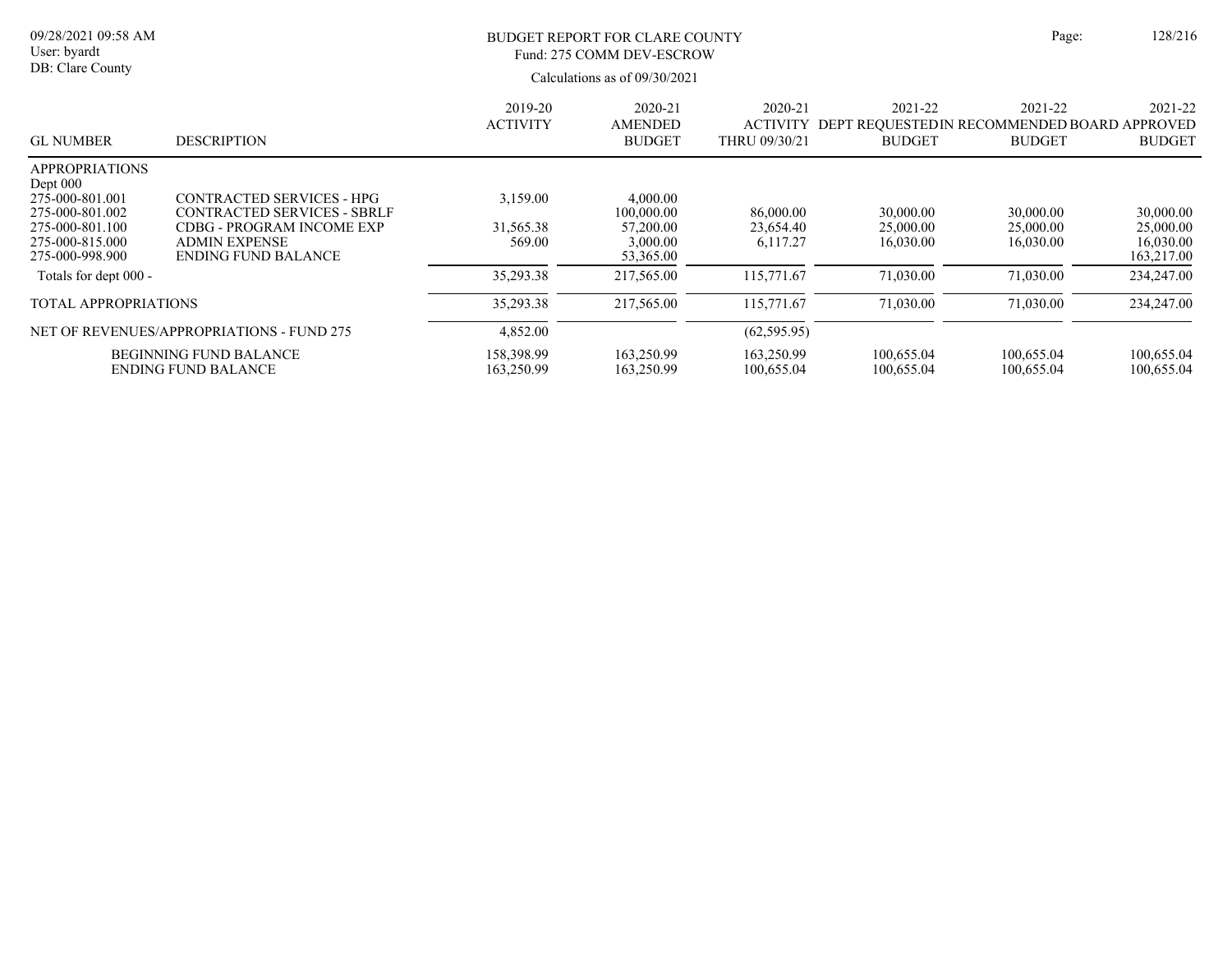| 09/28/2021 09:58 AM<br>User: byardt<br>DB: Clare County                             |                                                             |                            | BUDGET REPORT FOR CLARE COUNTY<br>Fund: 286 ARP FED GRANT<br>Calculations as of 09/30/2021 |                              |                                                                                  |                              | 129/216<br>Page:             |
|-------------------------------------------------------------------------------------|-------------------------------------------------------------|----------------------------|--------------------------------------------------------------------------------------------|------------------------------|----------------------------------------------------------------------------------|------------------------------|------------------------------|
| <b>GL NUMBER</b>                                                                    | <b>DESCRIPTION</b>                                          | 2019-20<br><b>ACTIVITY</b> | 2020-21<br>AMENDED<br><b>BUDGET</b>                                                        | 2020-21<br>THRU 09/30/21     | 2021-22<br>ACTIVITY DEPT REQUESTEDIN RECOMMENDED BOARD APPROVED<br><b>BUDGET</b> | 2021-22<br><b>BUDGET</b>     | 2021-22<br><b>BUDGET</b>     |
| <b>ESTIMATED REVENUES</b><br>Dept $000$<br>286-000-528.000<br>Totals for dept 000 - | FEDERAL GRANT - OTHER                                       |                            |                                                                                            | 2,283,210.84<br>2,283,210.84 |                                                                                  |                              |                              |
| TOTAL ESTIMATED REVENUES                                                            |                                                             |                            |                                                                                            | 2,283,210.84                 |                                                                                  |                              |                              |
|                                                                                     | NET OF REVENUES/APPROPRIATIONS - FUND 286                   |                            |                                                                                            | 2,283,210.84                 |                                                                                  |                              |                              |
|                                                                                     | <b>BEGINNING FUND BALANCE</b><br><b>ENDING FUND BALANCE</b> |                            |                                                                                            | 2,283,210.84                 | 2,283,210.84<br>2,283,210.84                                                     | 2,283,210.84<br>2,283,210.84 | 2,283,210.84<br>2,283,210.84 |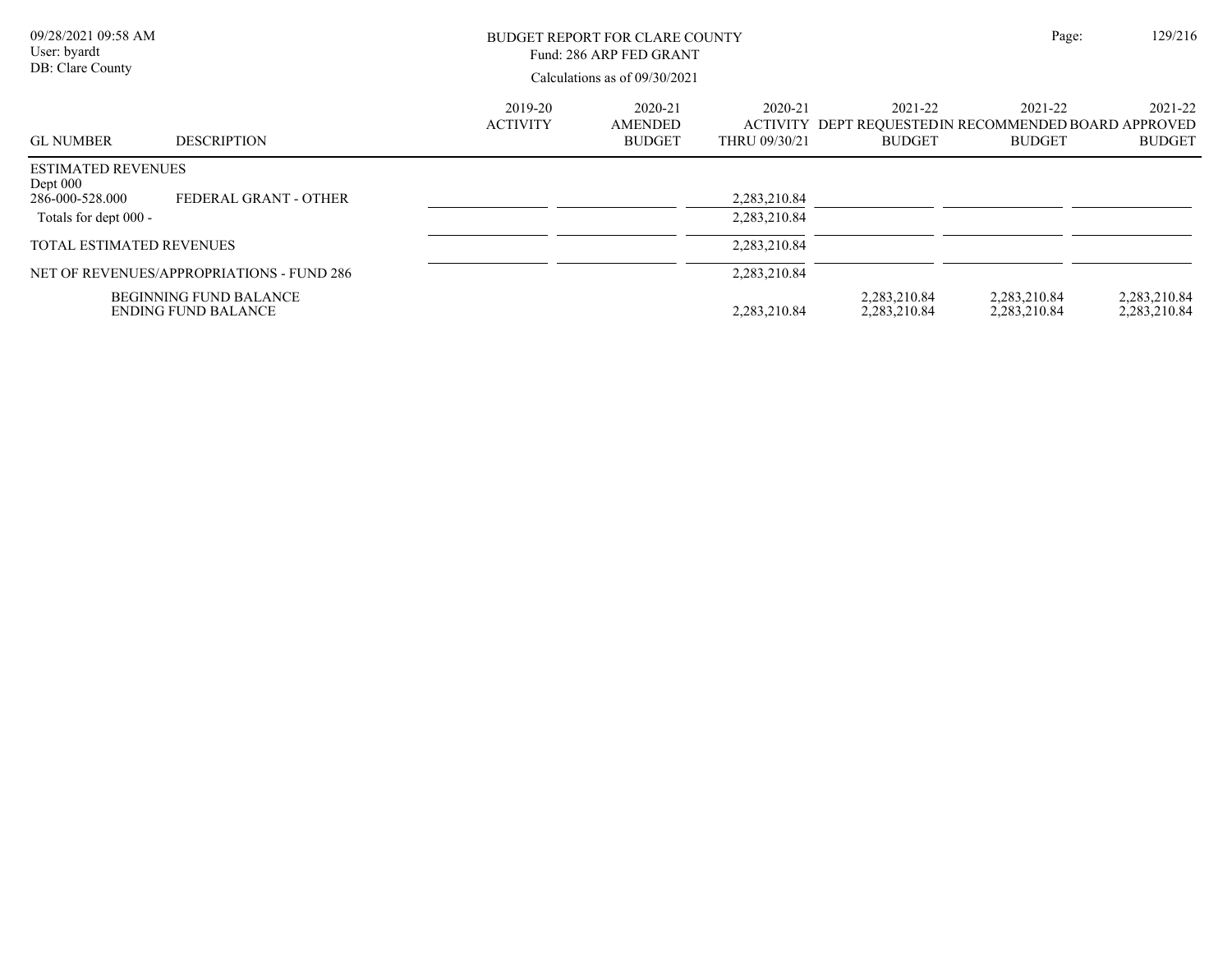## BUDGET REPORT FOR CLARE COUNTY Page: 130/216 Fund: 288 CLARE COUNTY SENIOR SERVICES

|                           |                                      | 2019-20<br><b>ACTIVITY</b> | 2020-21<br><b>AMENDED</b> | 2020-21<br><b>ACTIVITY</b> | 2021-22<br>DEPT REQUESTED IN RECOMMENDED BOARD APPROVED | 2021-22       | 2021-22       |
|---------------------------|--------------------------------------|----------------------------|---------------------------|----------------------------|---------------------------------------------------------|---------------|---------------|
| <b>GL NUMBER</b>          | <b>DESCRIPTION</b>                   |                            | <b>BUDGET</b>             | THRU 09/30/21              | <b>BUDGET</b>                                           | <b>BUDGET</b> | <b>BUDGET</b> |
| <b>ESTIMATED REVENUES</b> |                                      |                            |                           |                            |                                                         |               |               |
| Dept $000$                |                                      |                            |                           |                            |                                                         |               |               |
| 288-000-402.000           | <b>CURRENT PROPERTY TAXES</b>        | 781,904.09                 | 844,000.00                | 843,107.98                 | 1,075,994.45                                            | 1,075,995.00  | 1,075,995.00  |
| 288-000-403.000           | PERSONAL PROPERTY TAXES              | 4,444.59                   | 4,037.00                  | 716.24                     | 737.89                                                  | 738.00        | 738.00        |
| 288-000-429.000           | <b>COMMERICIAL FOREST TAX</b>        | 6.43                       | 6.00                      | 6.20                       |                                                         |               |               |
| 288-000-437.000           | <b>INDUSTRIAL FACILITY TAX</b>       | 570.71                     | 600.00                    | 518.65                     | 661.91                                                  | 662.00        | 662.00        |
| 288-000-444.000           | <b>HAR HOUSING INC-LIEU OF TAXES</b> | 1,321.10                   | 1,321.00                  | .281.94                    |                                                         |               |               |
| 288-000-444.001           | <b>CLARE CITY -LIEU OF TAXES</b>     |                            | 1,000.00                  | 706.97                     | 902.25                                                  | 903.00        | 903.00        |
| 288-000-444.002           | SURREY TWP - PILOT                   | 138.22                     | 138.00                    | 75.47                      |                                                         |               |               |
| 288-000-519.000           | FEDERAL GRANT REIMBURSEMENT          |                            | 7,000.00                  | 7,000.00                   | 8,933.57                                                | 8.934.00      | 8.934.00      |
| 288-000-528.000           | FEDERAL GRANT - OTHER                |                            | 21,650.00                 | 152,315.87                 | 18,995.54                                               | 18,996.00     | 18,996.00     |
| 288-000-573.000           | LOCAL COMM STABILIZATION FUNDS       | 16.696.82                  | 16,697.00                 | 15,190.31                  | 19,386.23                                               | 19.387.00     | 19,387.00     |
| 288-000-665.000           | <b>INTEREST EARNED</b>               |                            | 60.00                     | 38.90                      | 38.72                                                   | 39.00         | 39.00         |
| 288-000-674.000           | DONATIONS/CONTRIBUTION/LOCAL C       | 5,279.35                   | 10,000.00                 | 5,000.00                   | 6,381.12                                                | 6,382.00      | 6,382.00      |
| 288-000-676.000           | REIMBURSMENT - MISC                  |                            | 250.00                    | 165.55                     | 211.28                                                  | 212.00        | 212.00        |
| 288-000-698.000           | <b>BOND PROCEEDS</b>                 |                            | 545,000.00                |                            |                                                         |               |               |
| 288-000-699.900           | <b>BEGINNING FUND BALANCE</b>        |                            | 128,660.00                |                            |                                                         | 493,380.00    | 493,380.00    |
| Totals for dept 000 -     |                                      | 810,361.31                 | 1,580,419.00              | 1,026,124.08               | 1,132,242.96                                            | 1,625,628.00  | 1,625,628.00  |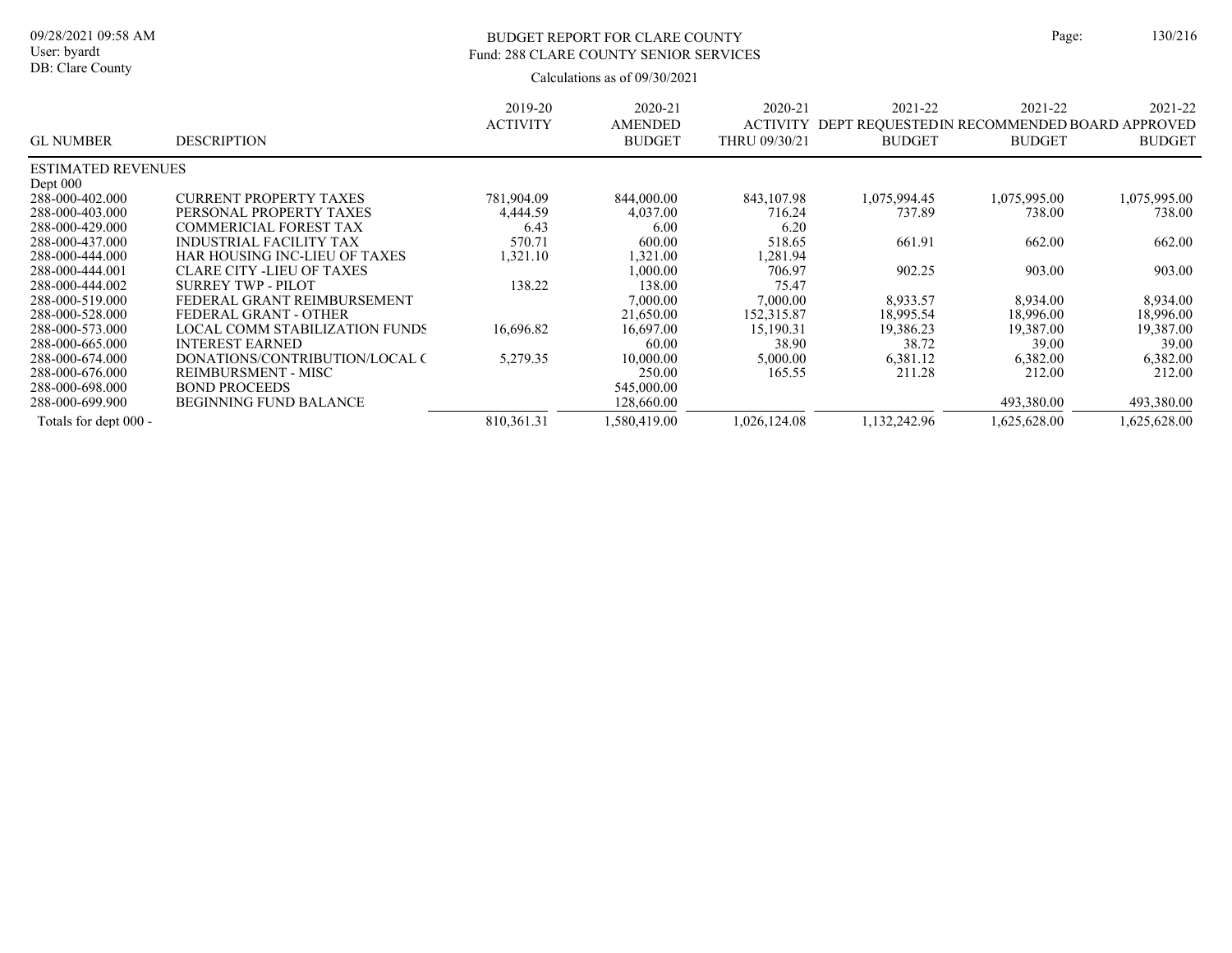# BUDGET REPORT FOR CLARE COUNTY Page: 131/216 Fund: 288 CLARE COUNTY SENIOR SERVICES

|                                 |                                            | 2019-20         | 2020-21        | 2020-21       | 2021-22                                      | 2021-22       | 2021-22       |
|---------------------------------|--------------------------------------------|-----------------|----------------|---------------|----------------------------------------------|---------------|---------------|
|                                 |                                            | <b>ACTIVITY</b> | <b>AMENDED</b> | ACTIVITY      | DEPT REOUESTED IN RECOMMENDED BOARD APPROVED |               |               |
| <b>GL NUMBER</b>                | <b>DESCRIPTION</b>                         |                 | <b>BUDGET</b>  | THRU 09/30/21 | <b>BUDGET</b>                                | <b>BUDGET</b> | <b>BUDGET</b> |
| <b>ESTIMATED REVENUES</b>       |                                            |                 |                |               |                                              |               |               |
| Dept 610 - CONGREGATE NUTRITION |                                            |                 |                |               |                                              |               |               |
| 288-610-401.500                 | ALLOCATED TAX REVENUE                      |                 | 65,000.00      |               |                                              |               |               |
| 288-610-401.501                 | TAX REV - REOUIRED MATCH                   | 3,566.00        | 3,899.00       |               | 4.011.00                                     | 4.011.00      | 4.011.00      |
| 288-610-519.000                 | FEDERAL GRANT REIMBURSEMENTS               | 32,092.30       | 35,092.00      | 29,243.00     | 36,092.00                                    | 36,092.00     | 36,092.00     |
| 288-610-520.000                 | FEDERAL GRANT REIMB - NSIP                 | 12.290.00       | 18,701.00      | 10.242.00     | 12,290.00                                    | 12,290.00     | 12,290.00     |
| 288-610-672.000                 | PROGRAM INCOME                             | 15,247.48       | 15,000.00      | 8,822.22      | 15,000.00                                    | 15,000.00     | 15,000.00     |
|                                 | Totals for dept 610 - CONGREGATE NUTRITION | 63,195.78       | 137,692.00     | 48,307.22     | 67,393.00                                    | 67,393.00     | 67,393.00     |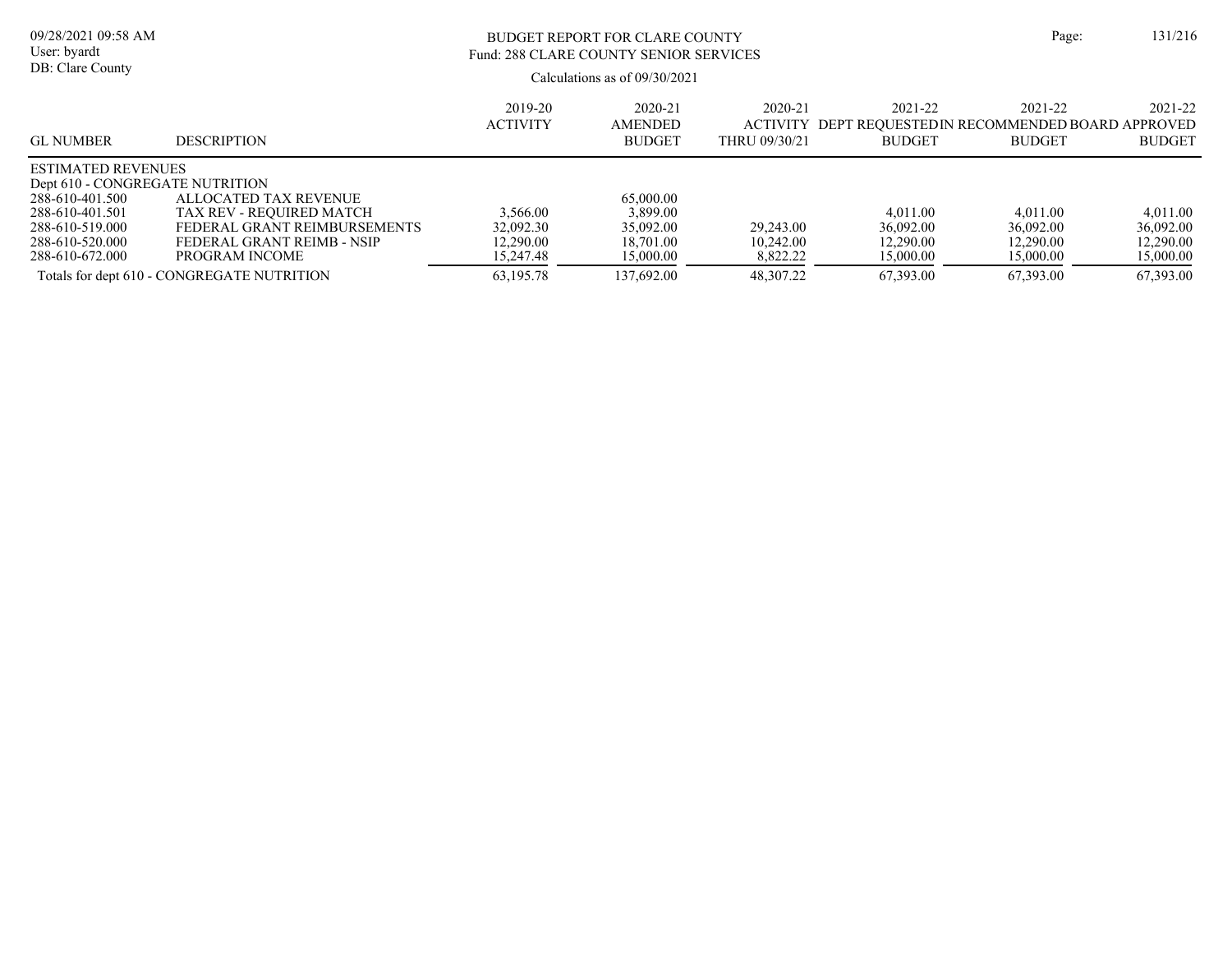| 09/28/2021 09:58 AM<br>User: byardt<br>DB: Clare County                                                                                                     |                                                                                                                                   | BUDGET REPORT FOR CLARE COUNTY<br>Fund: 288 CLARE COUNTY SENIOR SERVICES<br>Calculations as of 09/30/2021 |                                                                 |                                             |                                                                         | Page:                                             | 132/216                                           |
|-------------------------------------------------------------------------------------------------------------------------------------------------------------|-----------------------------------------------------------------------------------------------------------------------------------|-----------------------------------------------------------------------------------------------------------|-----------------------------------------------------------------|---------------------------------------------|-------------------------------------------------------------------------|---------------------------------------------------|---------------------------------------------------|
| <b>GL NUMBER</b>                                                                                                                                            | <b>DESCRIPTION</b>                                                                                                                | 2019-20<br><b>ACTIVITY</b>                                                                                | 2020-21<br><b>AMENDED</b><br><b>BUDGET</b>                      | 2020-21<br><b>ACTIVITY</b><br>THRU 09/30/21 | 2021-22<br>DEPT REOUESTEDIN RECOMMENDED BOARD APPROVED<br><b>BUDGET</b> | 2021-22<br><b>BUDGET</b>                          | 2021-22<br><b>BUDGET</b>                          |
| <b>ESTIMATED REVENUES</b><br>Dept 611 - HOME DELIVERED MEALS<br>288-611-401.500<br>288-611-401.501<br>288-611-519.000<br>288-611-520.000<br>288-611-672.000 | ALLOCATED TAX REVENUE<br>TAX REV - REOUIRED MATCH<br>FEDERAL GRANT REIMBURSEMENTS<br>FEDERAL GRANT REIMB - NSIP<br>PROGRAM INCOME | 11.182.00<br>100,642.00<br>52,255.00<br>33,985.41                                                         | 150,845.00<br>11,738.00<br>105,642.00<br>64,703.00<br>54,700.00 | 88,127.00<br>43.546.00<br>56,888.38         | 12,036.00<br>108,320.00<br>52,255.00<br>60,683.33                       | 12,036.00<br>108,320.00<br>52,255.00<br>60.684.00 | 12,036.00<br>108,320.00<br>52,255.00<br>60.684.00 |

Totals for dept 611 - HOME DELIVERED MEALS 198,064.41 387,628.00 188,561.38 233,294.33 233,295.00 233,295.00 233,295.00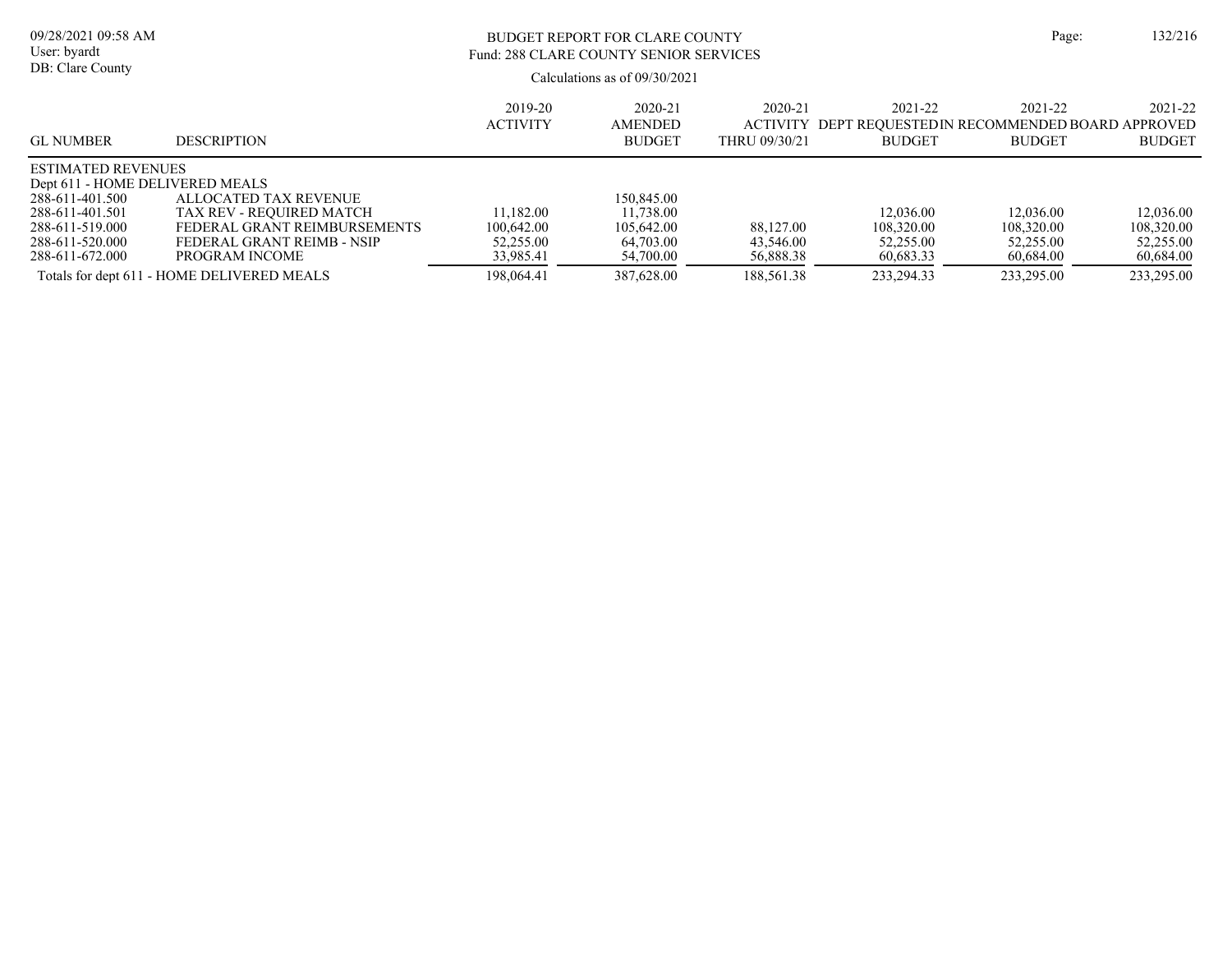| 09/28/2021 09:58 AM<br>User: byardt<br>DB: Clare County                                               |                                                                                                                                                                                     |                                              | BUDGET REPORT FOR CLARE COUNTY<br>Fund: 288 CLARE COUNTY SENIOR SERVICES<br>Calculations as of 09/30/2021 |                                  |                                                                                  |                                              |                                              |
|-------------------------------------------------------------------------------------------------------|-------------------------------------------------------------------------------------------------------------------------------------------------------------------------------------|----------------------------------------------|-----------------------------------------------------------------------------------------------------------|----------------------------------|----------------------------------------------------------------------------------|----------------------------------------------|----------------------------------------------|
| <b>GL NUMBER</b>                                                                                      | <b>DESCRIPTION</b>                                                                                                                                                                  | 2019-20<br><b>ACTIVITY</b>                   | 2020-21<br><b>AMENDED</b><br><b>BUDGET</b>                                                                | 2020-21<br>THRU 09/30/21         | 2021-22<br>ACTIVITY DEPT REOUESTEDIN RECOMMENDED BOARD APPROVED<br><b>BUDGET</b> | 2021-22<br><b>BUDGET</b>                     | 2021-22<br><b>BUDGET</b>                     |
| <b>ESTIMATED REVENUES</b><br>288-612-401.500<br>288-612-401.501<br>288-612-519.000<br>288-612-672.000 | Dept 612 - CASE COORDINATION & SUPPORT<br>ALLOCATED TAX REVENUE<br>TAX REV - REOUIRED MATCH<br>FEDERAL GRANT<br>PROGRAM INCOME<br>Totals for dept 612 - CASE COORDINATION & SUPPORT | 2.532.00<br>22,789.00<br>394.75<br>25,715.75 | 19.913.00<br>2,532.00<br>22,789.00<br>500.00<br>45,734.00                                                 | 18,991.00<br>126.00<br>19.117.00 | 2.643.00<br>23,789.00<br>500.00<br>26,932.00                                     | 2,643.00<br>23,789.00<br>500.00<br>26,932.00 | 2,643.00<br>23,789.00<br>500.00<br>26,932.00 |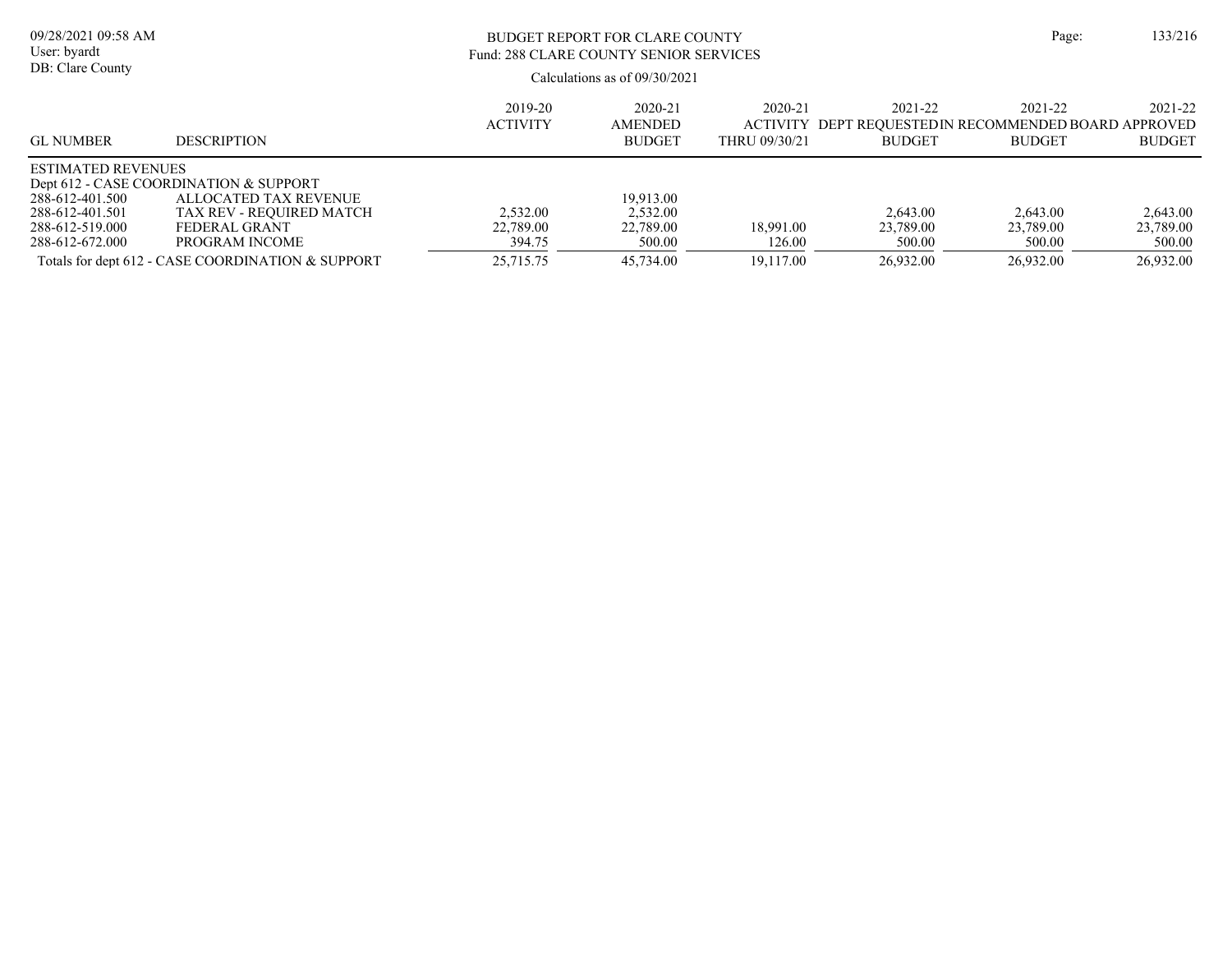| 09/28/2021 09:58 AM<br>User: byardt<br>DB: Clare County                                                                                                                  |                                                                                                     | BUDGET REPORT FOR CLARE COUNTY<br>Fund: 288 CLARE COUNTY SENIOR SERVICES<br>Calculations as of $09/30/2021$ |                                                             |                                      |                                                                         |                                                | 134/216<br>Page:                               |
|--------------------------------------------------------------------------------------------------------------------------------------------------------------------------|-----------------------------------------------------------------------------------------------------|-------------------------------------------------------------------------------------------------------------|-------------------------------------------------------------|--------------------------------------|-------------------------------------------------------------------------|------------------------------------------------|------------------------------------------------|
| <b>GL NUMBER</b>                                                                                                                                                         | <b>DESCRIPTION</b>                                                                                  | 2019-20<br><b>ACTIVITY</b>                                                                                  | 2020-21<br><b>AMENDED</b><br><b>BUDGET</b>                  | 2020-21<br>ACTIVITY<br>THRU 09/30/21 | 2021-22<br>DEPT REQUESTEDIN RECOMMENDED BOARD APPROVED<br><b>BUDGET</b> | 2021-22<br><b>BUDGET</b>                       | 2021-22<br><b>BUDGET</b>                       |
| <b>ESTIMATED REVENUES</b><br>Dept 613 - PERSONAL CARE<br>288-613-401.500<br>288-613-401.501<br>288-613-519.000<br>288-613-672.000<br>Totals for dept 613 - PERSONAL CARE | ALLOCATED TAX REVENUE<br>TAX REV - REQUIRED MATCH<br>FEDERAL GRANT REIMBURSEMENTS<br>PROGRAM INCOME | 1.495.00<br>13.456.00<br>3,662.50<br>18.613.50                                                              | 20,342.00<br>1.833.00<br>18,995.00<br>6,500.00<br>47,670.00 | 13,746.00<br>2,649.25<br>16,395.25   | 2,603.00<br>23,425.00<br>4,000.00<br>30.028.00                          | 2,603.00<br>23,425.00<br>4,000.00<br>30.028.00 | 2.603.00<br>23,425.00<br>4,000.00<br>30,028.00 |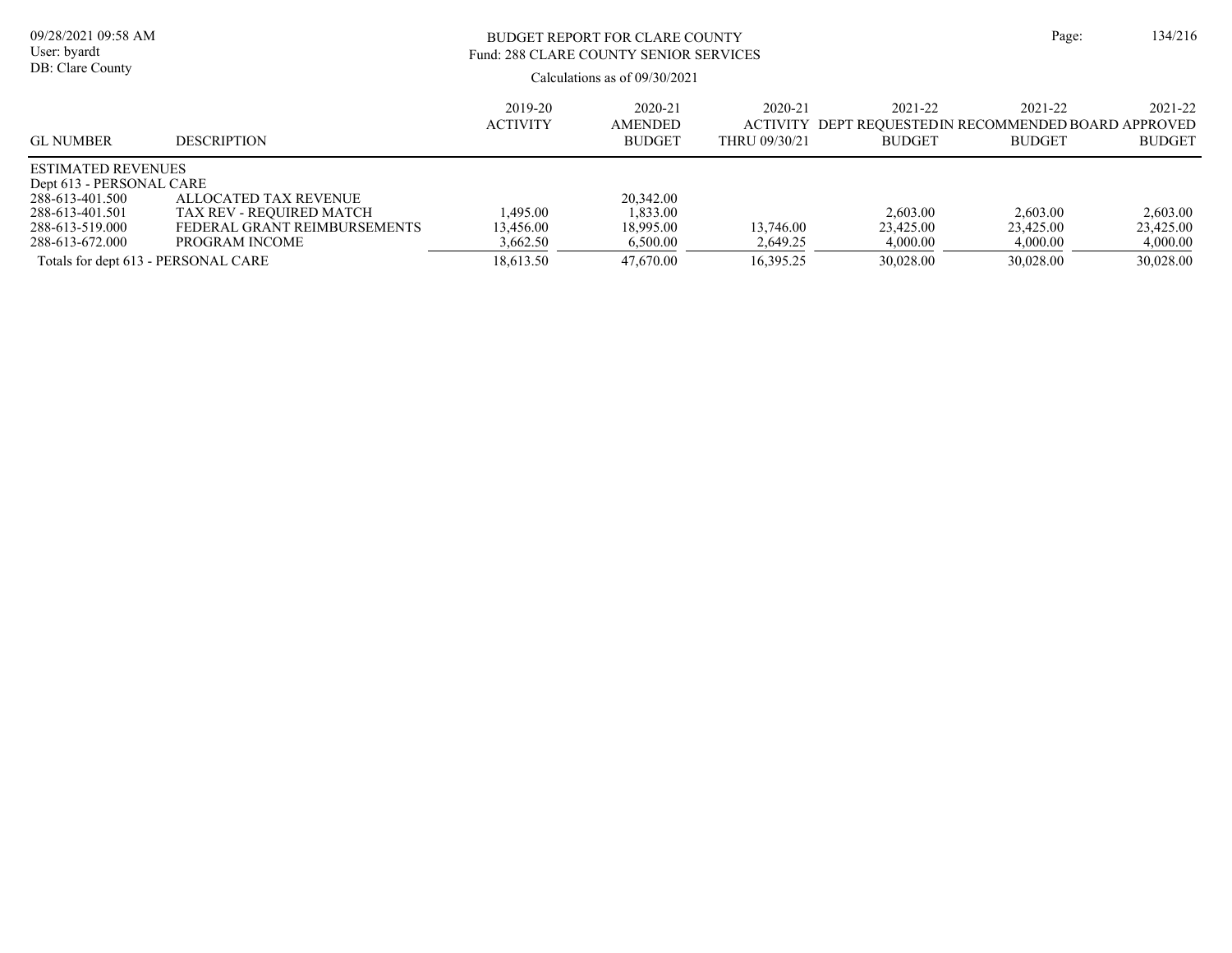| 09/28/2021 09:58 AM<br>User: byardt<br>DB: Clare County |                              | BUDGET REPORT FOR CLARE COUNTY<br>Fund: 288 CLARE COUNTY SENIOR SERVICES<br>Calculations as of $09/30/2021$ | Page:                           | 135/216                          |               |                                                              |               |
|---------------------------------------------------------|------------------------------|-------------------------------------------------------------------------------------------------------------|---------------------------------|----------------------------------|---------------|--------------------------------------------------------------|---------------|
|                                                         |                              | 2019-20                                                                                                     | 2020-21                         | 2020-21                          | 2021-22       | 2021-22                                                      | 2021-22       |
| <b>GL NUMBER</b>                                        | <b>DESCRIPTION</b>           | <b>ACTIVITY</b>                                                                                             | <b>AMENDED</b><br><b>BUDGET</b> | <b>ACTIVITY</b><br>THRU 09/30/21 | <b>BUDGET</b> | DEPT REOUESTEDIN RECOMMENDED BOARD APPROVED<br><b>BUDGET</b> | <b>BUDGET</b> |
| <b>ESTIMATED REVENUES</b>                               |                              |                                                                                                             |                                 |                                  |               |                                                              |               |
| Dept 614 - HOMEMAKING<br>288-614-401.500                | ALLOCATED TAX REVENUE        |                                                                                                             | 19,389.00                       |                                  |               |                                                              |               |
| 288-614-401.501                                         | TAX REV - REQUIRED MATCH     | 2,204.00                                                                                                    |                                 |                                  | 3.196.00      | 3.196.00                                                     | 3.196.00      |
| 288-614-519.000                                         | FEDERAL GRANT REIMBURSEMENTS | 19,835.00                                                                                                   | 24,335.00                       | 18,196.00                        | 28,765.00     | 28,765.00                                                    | 28,765.00     |
| 288-614-672.000                                         | PROGRAM INCOME               | 5,410.50                                                                                                    | 8,500.00                        | 9,657.25                         | 10,125.88     | 10,126.00                                                    | 10,126.00     |
| Totals for dept 614 - HOMEMAKING                        |                              | 27,449.50                                                                                                   | 52,224.00                       | 27,853.25                        | 42,086.88     | 42,087.00                                                    | 42,087.00     |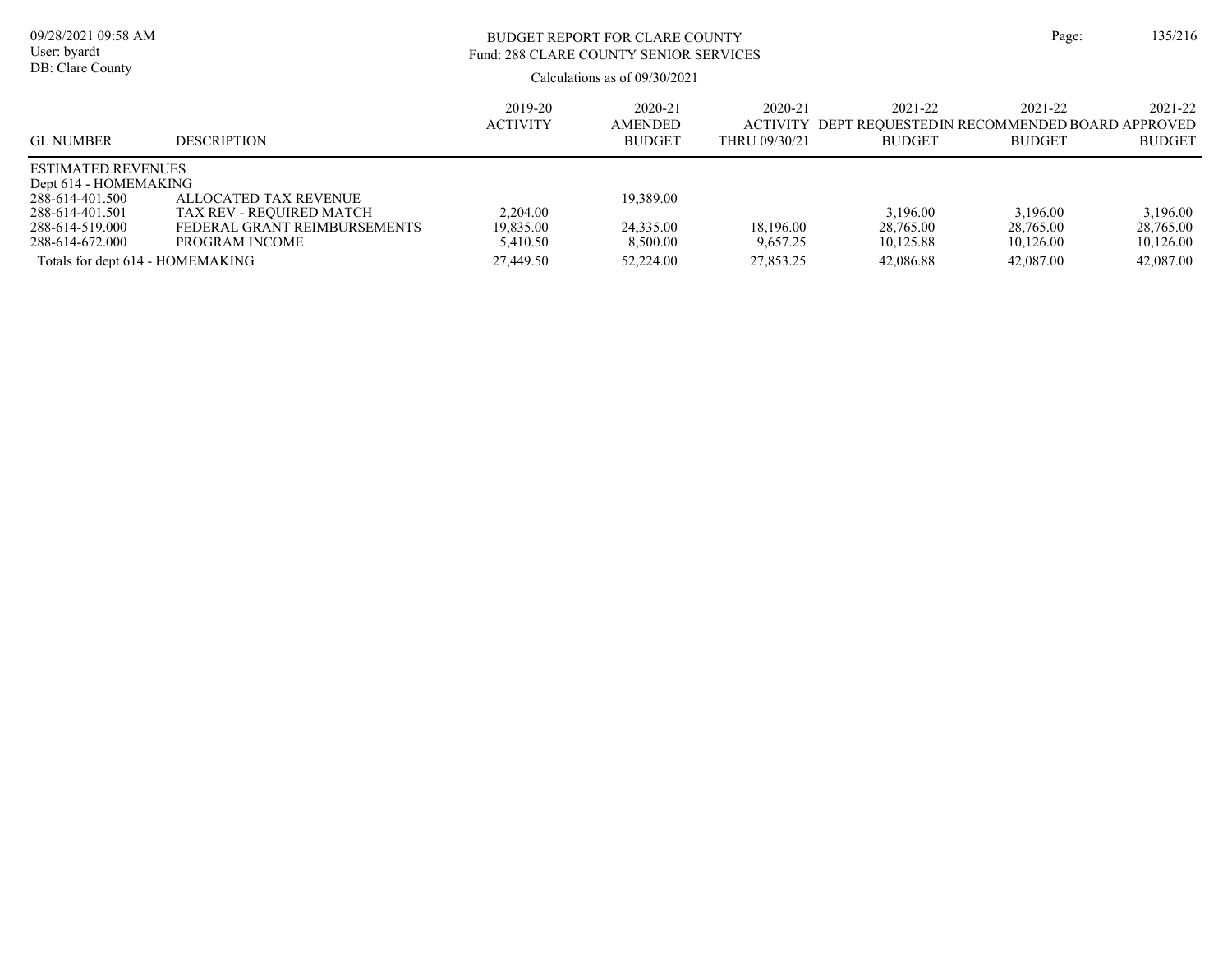| 09/28/2021 09:58 AM<br>User: byardt<br>DB: Clare County                                                                                                                |                                                                                                    | BUDGET REPORT FOR CLARE COUNTY<br>Fund: 288 CLARE COUNTY SENIOR SERVICES<br>Calculations as of $09/30/2021$ | Page:                                                       | 136/216                                     |                                                                         |                                                |                                                |
|------------------------------------------------------------------------------------------------------------------------------------------------------------------------|----------------------------------------------------------------------------------------------------|-------------------------------------------------------------------------------------------------------------|-------------------------------------------------------------|---------------------------------------------|-------------------------------------------------------------------------|------------------------------------------------|------------------------------------------------|
| <b>GL NUMBER</b>                                                                                                                                                       | <b>DESCRIPTION</b>                                                                                 | 2019-20<br><b>ACTIVITY</b>                                                                                  | 2020-21<br><b>AMENDED</b><br><b>BUDGET</b>                  | 2020-21<br><b>ACTIVITY</b><br>THRU 09/30/21 | 2021-22<br>DEPT REOUESTEDIN RECOMMENDED BOARD APPROVED<br><b>BUDGET</b> | 2021-22<br><b>BUDGET</b>                       | 2021-22<br><b>BUDGET</b>                       |
| <b>ESTIMATED REVENUES</b><br>Dept 615 - RESPITE CARE<br>288-615-401.500<br>288-615-401.501<br>288-615-519.000<br>288-615-672.000<br>Totals for dept 615 - RESPITE CARE | ALLOCATED TAX REVENUE<br>TAX REV - REQUIRED MATCH<br>FEDERAL GRANT REIMBURSEMENT<br>PROGRAM INCOME | 1,410.00<br>12,687.00<br>2,601.75<br>16,698.75                                                              | 21,676.00<br>1,410.00<br>15,187.00<br>2,500.00<br>40,773.00 | 10,572.00<br>1,629.00<br>12,201.00          | 2,069.00<br>18.618.00<br>2,500.00<br>23,187.00                          | 2,069.00<br>18.618.00<br>2,500.00<br>23,187.00 | 2,069.00<br>18,618.00<br>2,500.00<br>23,187.00 |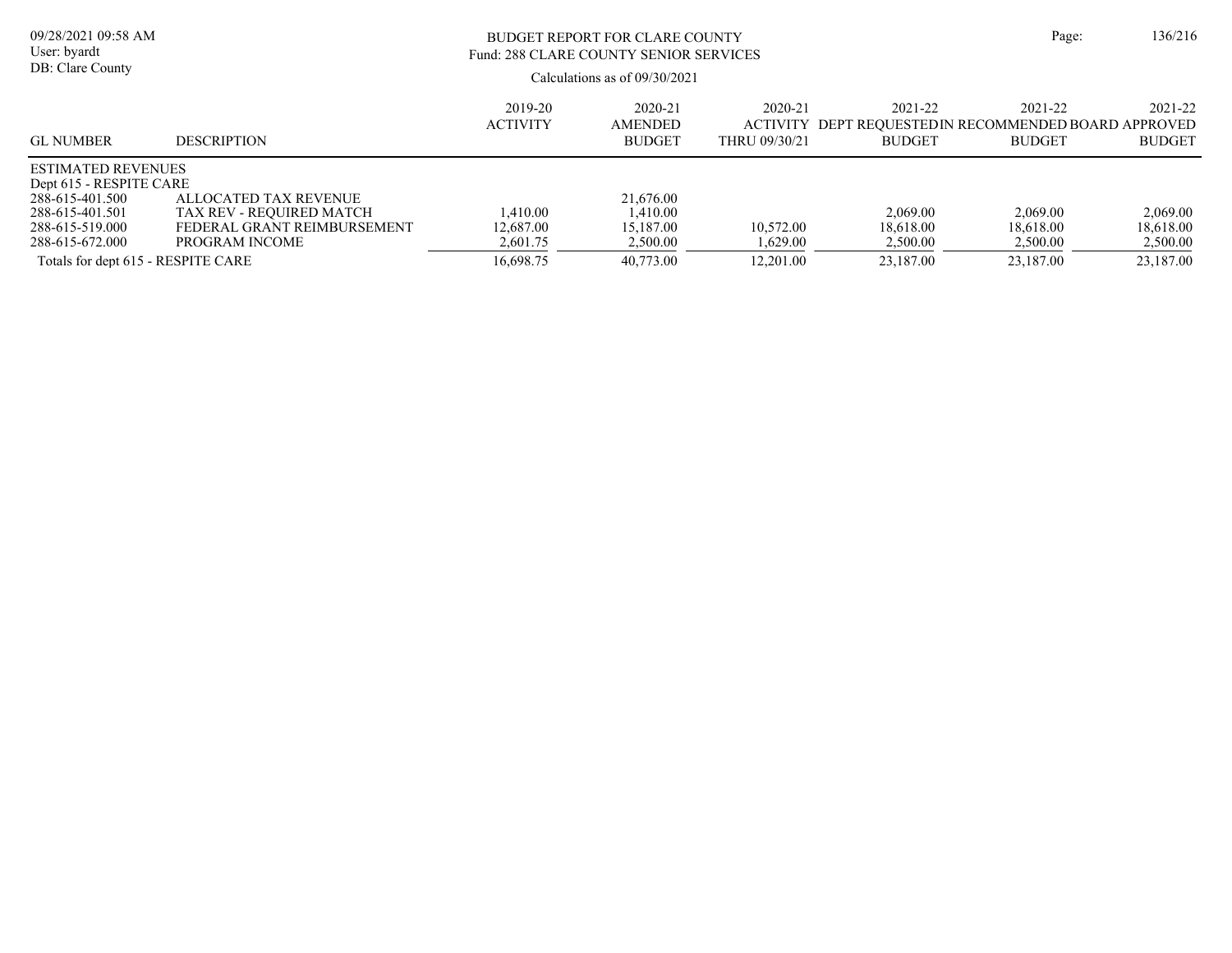| 09/28/2021 09:58 AM<br>User: byardt<br>DB: Clare County                                                                 |                                                                                                                                  | BUDGET REPORT FOR CLARE COUNTY<br>Fund: 288 CLARE COUNTY SENIOR SERVICES<br>Calculations as of $09/30/2021$ | Page:                                        | 137/216                  |                                                                                  |                                |                                |
|-------------------------------------------------------------------------------------------------------------------------|----------------------------------------------------------------------------------------------------------------------------------|-------------------------------------------------------------------------------------------------------------|----------------------------------------------|--------------------------|----------------------------------------------------------------------------------|--------------------------------|--------------------------------|
| <b>GL NUMBER</b>                                                                                                        | <b>DESCRIPTION</b>                                                                                                               | 2019-20<br><b>ACTIVITY</b>                                                                                  | 2020-21<br>AMENDED<br><b>BUDGET</b>          | 2020-21<br>THRU 09/30/21 | 2021-22<br>ACTIVITY DEPT REOUESTEDIN RECOMMENDED BOARD APPROVED<br><b>BUDGET</b> | 2021-22<br><b>BUDGET</b>       | 2021-22<br><b>BUDGET</b>       |
| <b>ESTIMATED REVENUES</b><br>Dept 616 - SENIOR CENTER STAFFING<br>288-616-401.500<br>288-616-401.501<br>288-616-519.000 | ALLOCATED TAX REVENUE<br>TAX REV - REQUIRED MATCH<br>FEDERAL GRANT REIMBURSEMENT<br>Totals for dept 616 - SENIOR CENTER STAFFING | 497.00<br>4,473.00<br>4,970.00                                                                              | 10.515.00<br>586.00<br>5,273.00<br>16,374.00 | 3,727.00<br>3,727.00     | 497.00<br>4,473.00<br>4,970.00                                                   | 497.00<br>4,473.00<br>4,970.00 | 497.00<br>4,473.00<br>4,970.00 |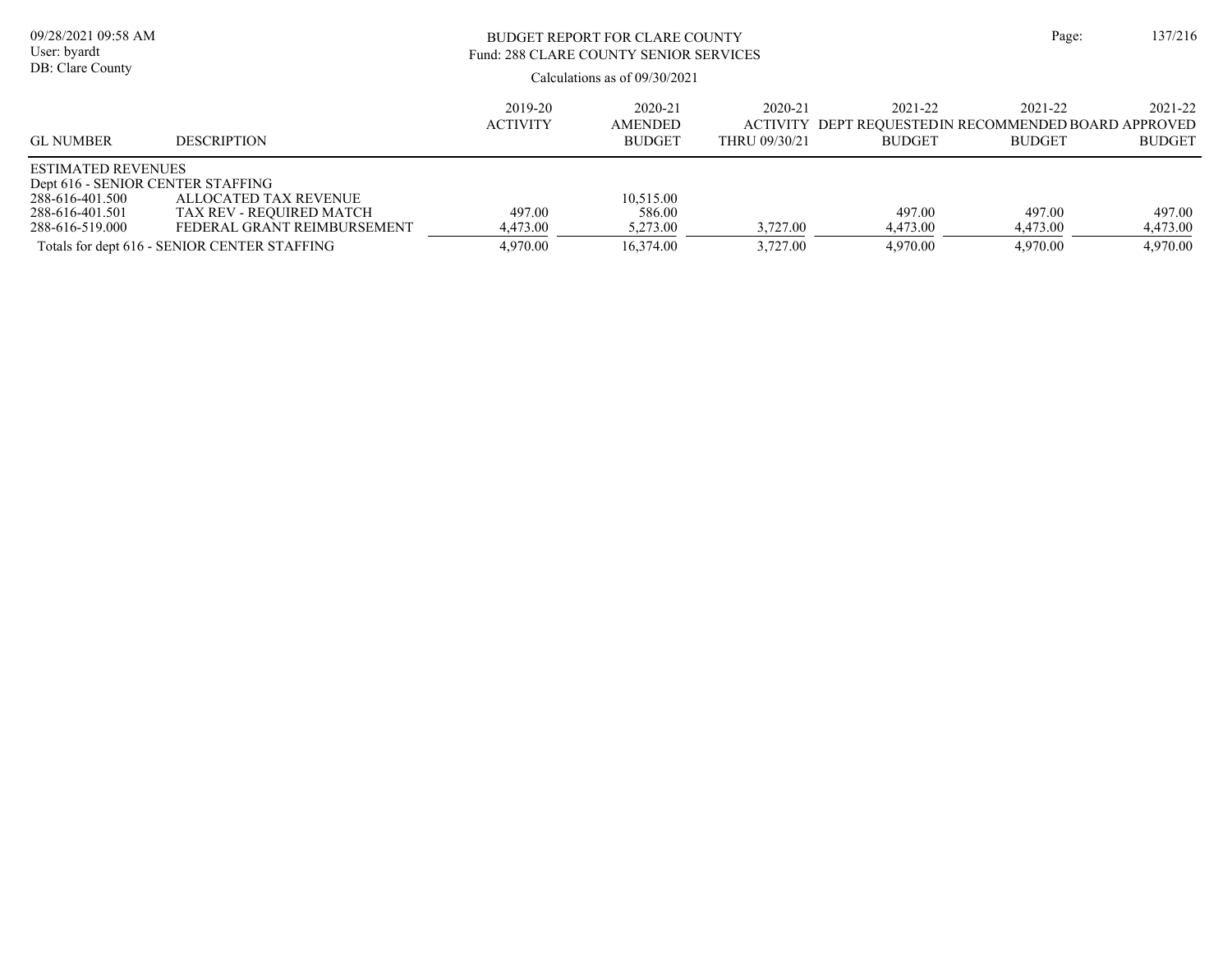| 09/28/2021 09:58 AM<br>User: byardt<br>DB: Clare County         |                                                                                                                                                               | Page:                          | 138/216                             |                          |                                                                                   |                          |                          |
|-----------------------------------------------------------------|---------------------------------------------------------------------------------------------------------------------------------------------------------------|--------------------------------|-------------------------------------|--------------------------|-----------------------------------------------------------------------------------|--------------------------|--------------------------|
| <b>GL NUMBER</b>                                                | <b>DESCRIPTION</b>                                                                                                                                            | 2019-20<br><b>ACTIVITY</b>     | 2020-21<br>AMENDED<br><b>BUDGET</b> | 2020-21<br>THRU 09/30/21 | 2021-22<br>ACTIVITY DEPT REQUESTED IN RECOMMENDED BOARD APPROVED<br><b>BUDGET</b> | 2021-22<br><b>BUDGET</b> | 2021-22<br><b>BUDGET</b> |
| <b>ESTIMATED REVENUES</b><br>288-617-401.501<br>288-617-519.000 | Dept 617 - DISEASE PREVENTION/HEALTH PROM<br>TAX REV - REQUIRED MATCH<br>FEDERAL GRANT REIMBURSEMENTS<br>Totals for dept 617 - DISEASE PREVENTION/HEALTH PROM | 333.00<br>2,991.08<br>3,324.08 |                                     |                          |                                                                                   |                          |                          |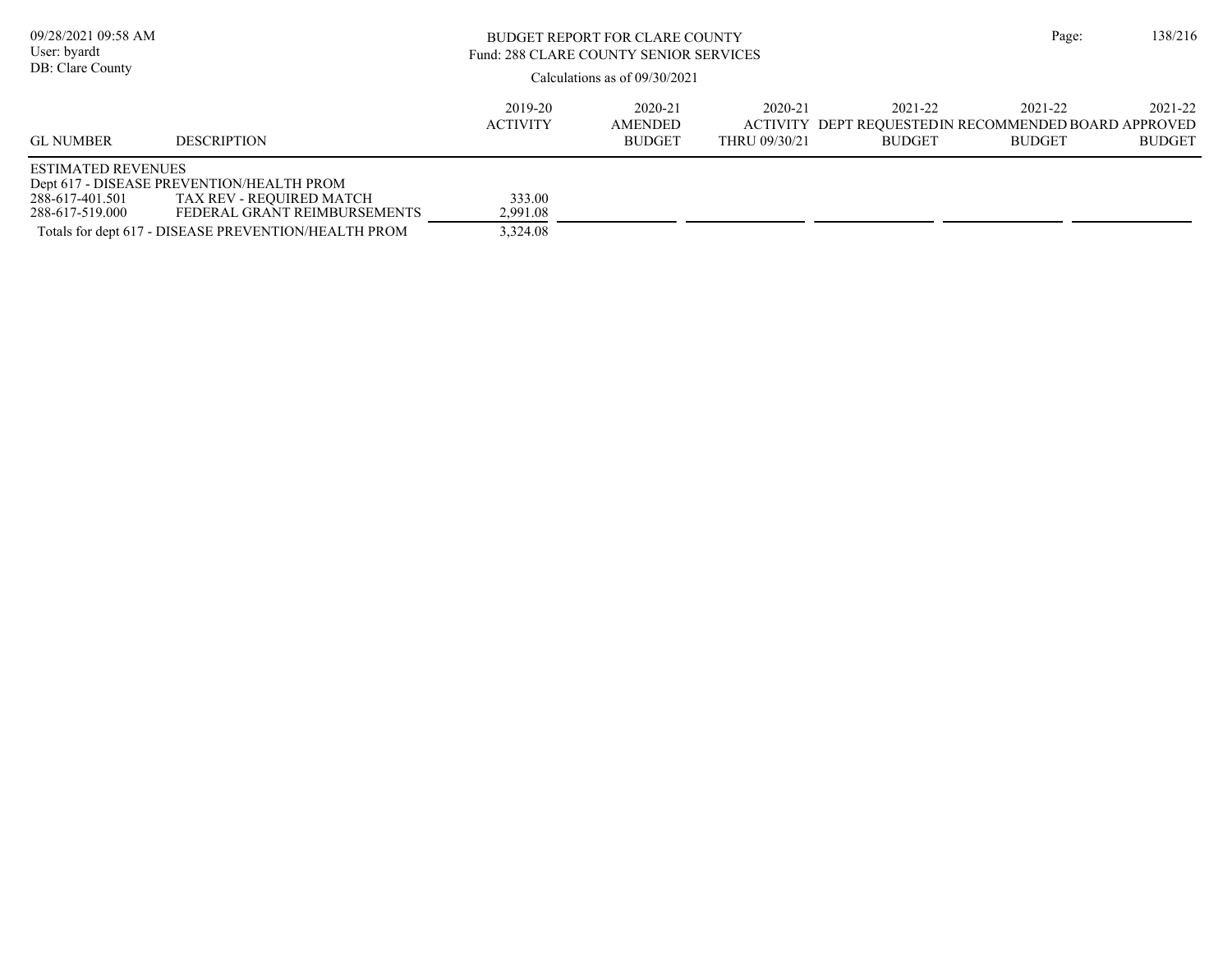| 09/28/2021 09:58 AM<br>User: byardt<br>DB: Clare County                                           |                                                          | Page:                                                                   | 139/216                  |          |                    |                    |                    |
|---------------------------------------------------------------------------------------------------|----------------------------------------------------------|-------------------------------------------------------------------------|--------------------------|----------|--------------------|--------------------|--------------------|
| <b>GL NUMBER</b>                                                                                  | <b>DESCRIPTION</b>                                       | 2021-22<br>DEPT REOUESTEDIN RECOMMENDED BOARD APPROVED<br><b>BUDGET</b> | 2021-22<br><b>BUDGET</b> |          |                    |                    |                    |
| <b>ESTIMATED REVENUES</b><br>Dept 618 - CAREGIVING TRAINING<br>288-618-401.501<br>288-618-519.000 | TAX REV - REQUIRED MATCH<br>FEDERAL GRANT REIMBURSEMENTS | 802.00<br>6,513.00                                                      | 811.00<br>7.296.00       | 6.355.00 | 847.00<br>7,626.00 | 847.00<br>7,626.00 | 847.00<br>7,626.00 |
|                                                                                                   | Totals for dept 618 - CAREGIVING TRAINING                | 7,315.00                                                                | 8.107.00                 | 6.355.00 | 8,473.00           | 8.473.00           | 8,473.00           |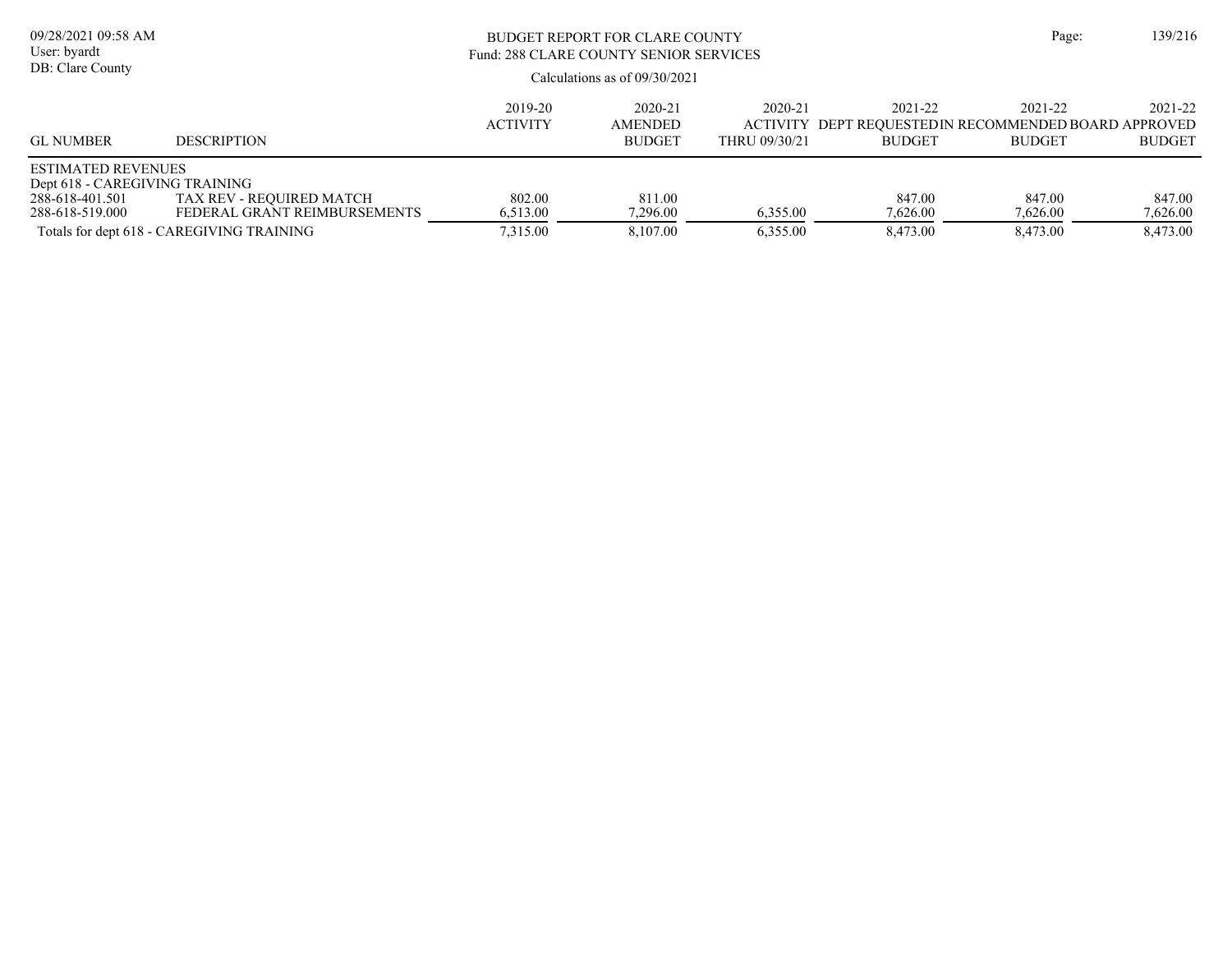| 09/28/2021 09:58 AM<br>User: byardt<br>DB: Clare County                            |                                                                         |                            | BUDGET REPORT FOR CLARE COUNTY<br>Fund: 288 CLARE COUNTY SENIOR SERVICES<br>Calculations as of 09/30/2021 |                                             |                                                                         |                          |                          |  |
|------------------------------------------------------------------------------------|-------------------------------------------------------------------------|----------------------------|-----------------------------------------------------------------------------------------------------------|---------------------------------------------|-------------------------------------------------------------------------|--------------------------|--------------------------|--|
| <b>GL NUMBER</b>                                                                   | <b>DESCRIPTION</b>                                                      | 2019-20<br><b>ACTIVITY</b> | 2020-21<br><b>AMENDED</b><br><b>BUDGET</b>                                                                | 2020-21<br><b>ACTIVITY</b><br>THRU 09/30/21 | 2021-22<br>DEPT REOUESTEDIN RECOMMENDED BOARD APPROVED<br><b>BUDGET</b> | 2021-22<br><b>BUDGET</b> | 2021-22<br><b>BUDGET</b> |  |
| <b>ESTIMATED REVENUES</b><br>Dept 619 - A&D CONTRACTED SERVICES<br>288-619-626.000 | A & D HOME HEALTH CARE<br>Totals for dept 619 - A&D CONTRACTED SERVICES | 39,031.11<br>39,031.11     | 37,500.00<br>37,500.00                                                                                    | 36,420.53<br>36,420.53                      | 34,716.85<br>34,716.85                                                  | 34,717.00<br>34,717.00   | 34,717.00<br>34,717.00   |  |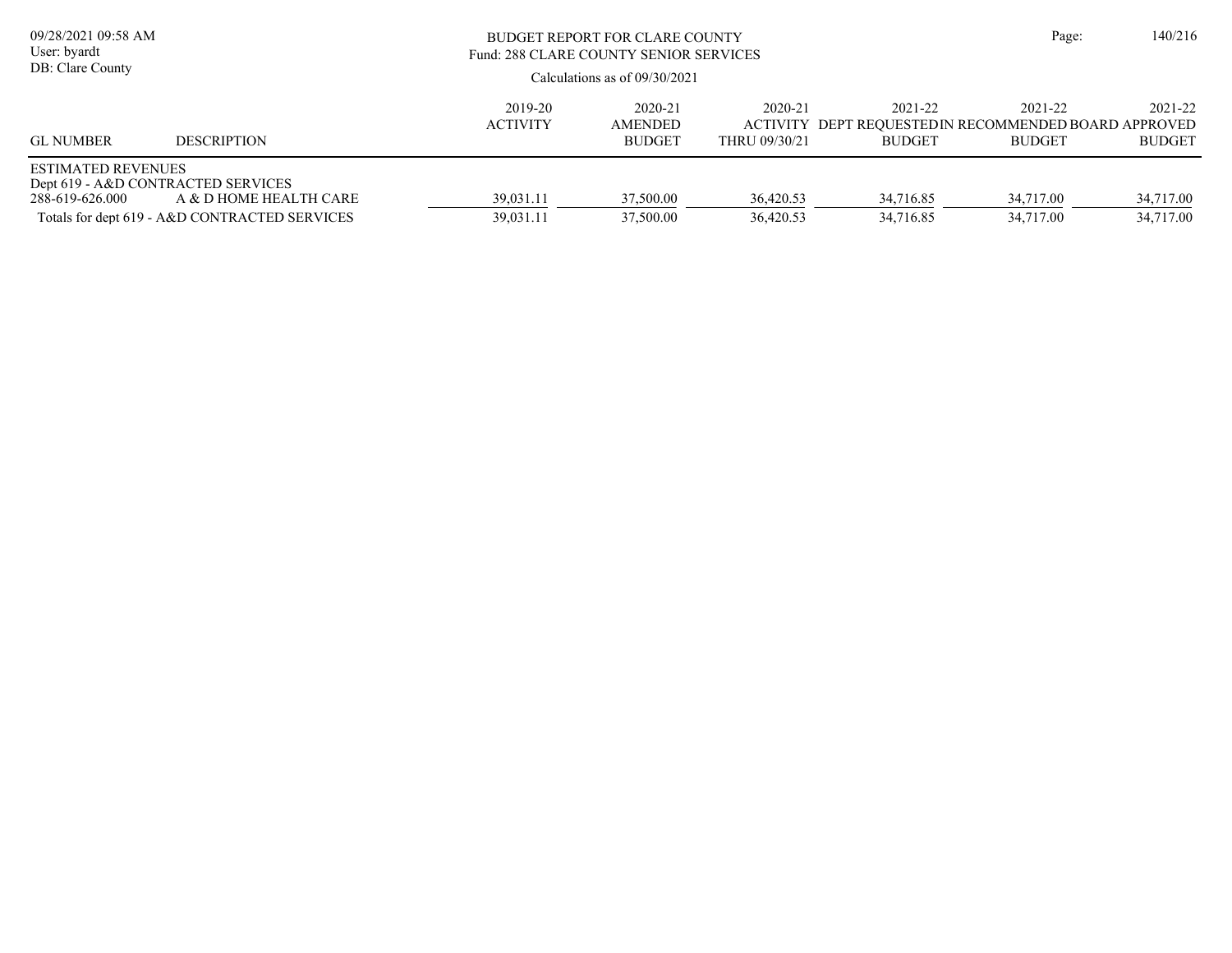| 09/28/2021 09:58 AM<br>User: byardt<br>DB: Clare County         |                                                                                                                                          | BUDGET REPORT FOR CLARE COUNTY<br>Fund: 288 CLARE COUNTY SENIOR SERVICES<br>Calculations as of $09/30/2021$ |                                     |                          |                                                                                  |                          |                          |  |  |
|-----------------------------------------------------------------|------------------------------------------------------------------------------------------------------------------------------------------|-------------------------------------------------------------------------------------------------------------|-------------------------------------|--------------------------|----------------------------------------------------------------------------------|--------------------------|--------------------------|--|--|
| <b>GL NUMBER</b>                                                | <b>DESCRIPTION</b>                                                                                                                       | 2019-20<br><b>ACTIVITY</b>                                                                                  | 2020-21<br>AMENDED<br><b>BUDGET</b> | 2020-21<br>THRU 09/30/21 | 2021-22<br>ACTIVITY DEPT REQUESTEDIN RECOMMENDED BOARD APPROVED<br><b>BUDGET</b> | 2021-22<br><b>BUDGET</b> | 2021-22<br><b>BUDGET</b> |  |  |
| <b>ESTIMATED REVENUES</b><br>288-622-528.000<br>288-622-672.000 | Dept 622 - STIMULUS GRANT - HDM - CARES<br>FEDERAL GRANT - OTHER<br>PROGRAM INCOME<br>Totals for dept 622 - STIMULUS GRANT - HDM - CARES | 58,315.00<br>14,104.50<br>72,419.50                                                                         |                                     |                          |                                                                                  |                          |                          |  |  |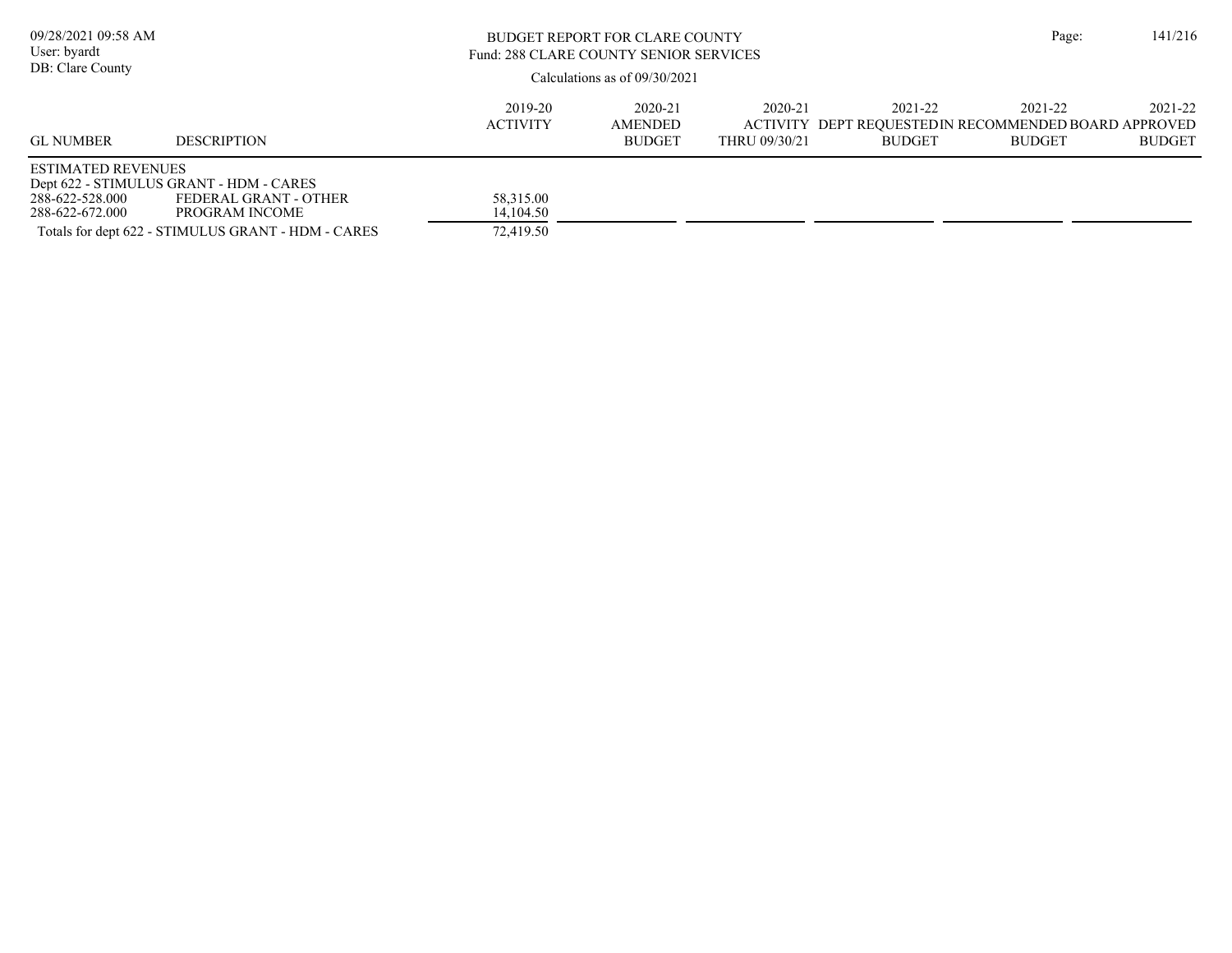| 09/28/2021 09:58 AM<br>User: byardt<br>DB: Clare County         |                                                                                                                                          | BUDGET REPORT FOR CLARE COUNTY<br>Fund: 288 CLARE COUNTY SENIOR SERVICES<br>Calculations as of 09/30/2021 | Page:                               | 142/216                  |                                                                                  |                          |                          |
|-----------------------------------------------------------------|------------------------------------------------------------------------------------------------------------------------------------------|-----------------------------------------------------------------------------------------------------------|-------------------------------------|--------------------------|----------------------------------------------------------------------------------|--------------------------|--------------------------|
| <b>GL NUMBER</b>                                                | <b>DESCRIPTION</b>                                                                                                                       | 2019-20<br><b>ACTIVITY</b>                                                                                | 2020-21<br>AMENDED<br><b>BUDGET</b> | 2020-21<br>THRU 09/30/21 | 2021-22<br>ACTIVITY DEPT REOUESTEDIN RECOMMENDED BOARD APPROVED<br><b>BUDGET</b> | 2021-22<br><b>BUDGET</b> | 2021-22<br><b>BUDGET</b> |
| <b>ESTIMATED REVENUES</b><br>288-623-529.000<br>288-623-672.000 | Dept 623 - STIMULUS GRANT - HDM - FFCRA<br>FEDERAL GRANT - FFCRA<br>PROGRAM INCOME<br>Totals for dept 623 - STIMULUS GRANT - HDM - FFCRA | 30,664.00<br>8,380.10<br>39,044.10                                                                        |                                     |                          |                                                                                  |                          |                          |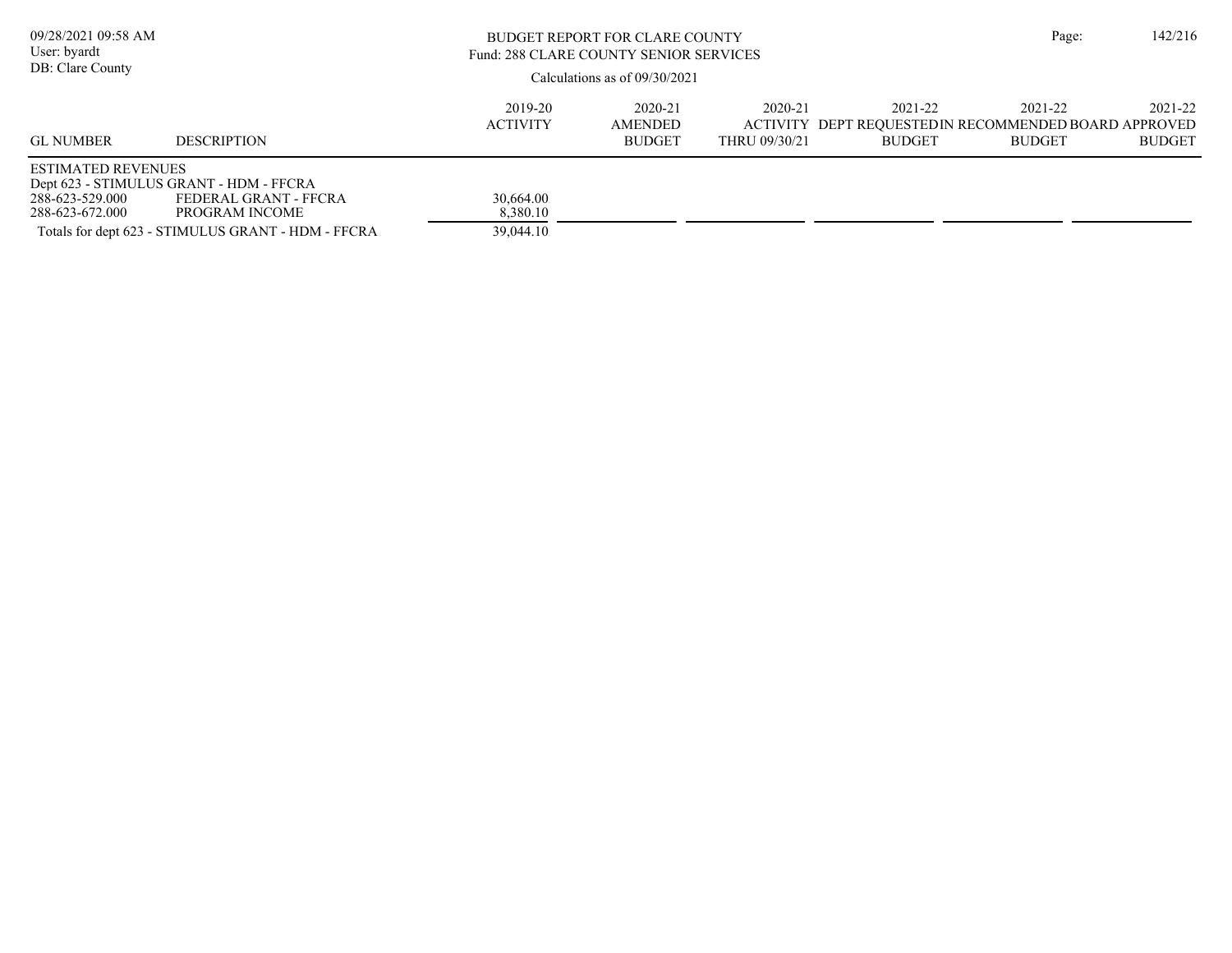| 09/28/2021 09:58 AM<br>User: byardt<br>DB: Clare County                             |                                                                            |                            | BUDGET REPORT FOR CLARE COUNTY<br>Fund: 288 CLARE COUNTY SENIOR SERVICES<br>Calculations as of $09/30/2021$ |                                             |                                                                         |                          |                          |  |
|-------------------------------------------------------------------------------------|----------------------------------------------------------------------------|----------------------------|-------------------------------------------------------------------------------------------------------------|---------------------------------------------|-------------------------------------------------------------------------|--------------------------|--------------------------|--|
| <b>GL NUMBER</b>                                                                    | <b>DESCRIPTION</b>                                                         | 2019-20<br><b>ACTIVITY</b> | 2020-21<br><b>AMENDED</b><br><b>BUDGET</b>                                                                  | 2020-21<br><b>ACTIVITY</b><br>THRU 09/30/21 | 2021-22<br>DEPT REOUESTEDIN RECOMMENDED BOARD APPROVED<br><b>BUDGET</b> | 2021-22<br><b>BUDGET</b> | 2021-22<br><b>BUDGET</b> |  |
| <b>ESTIMATED REVENUES</b><br>Dept 624 - PAYMENT OF SERVICE (POS)<br>288-624-676.000 | <b>POS REIMBURSEMENT</b><br>Totals for dept 624 - PAYMENT OF SERVICE (POS) | 6,237.94<br>6,237.94       | 9,680.00<br>9,680.00                                                                                        | 2,254.60<br>2.254.60                        | 9,680.00<br>9,680.00                                                    | 9,680.00<br>9.680.00     | 9,680.00<br>9,680.00     |  |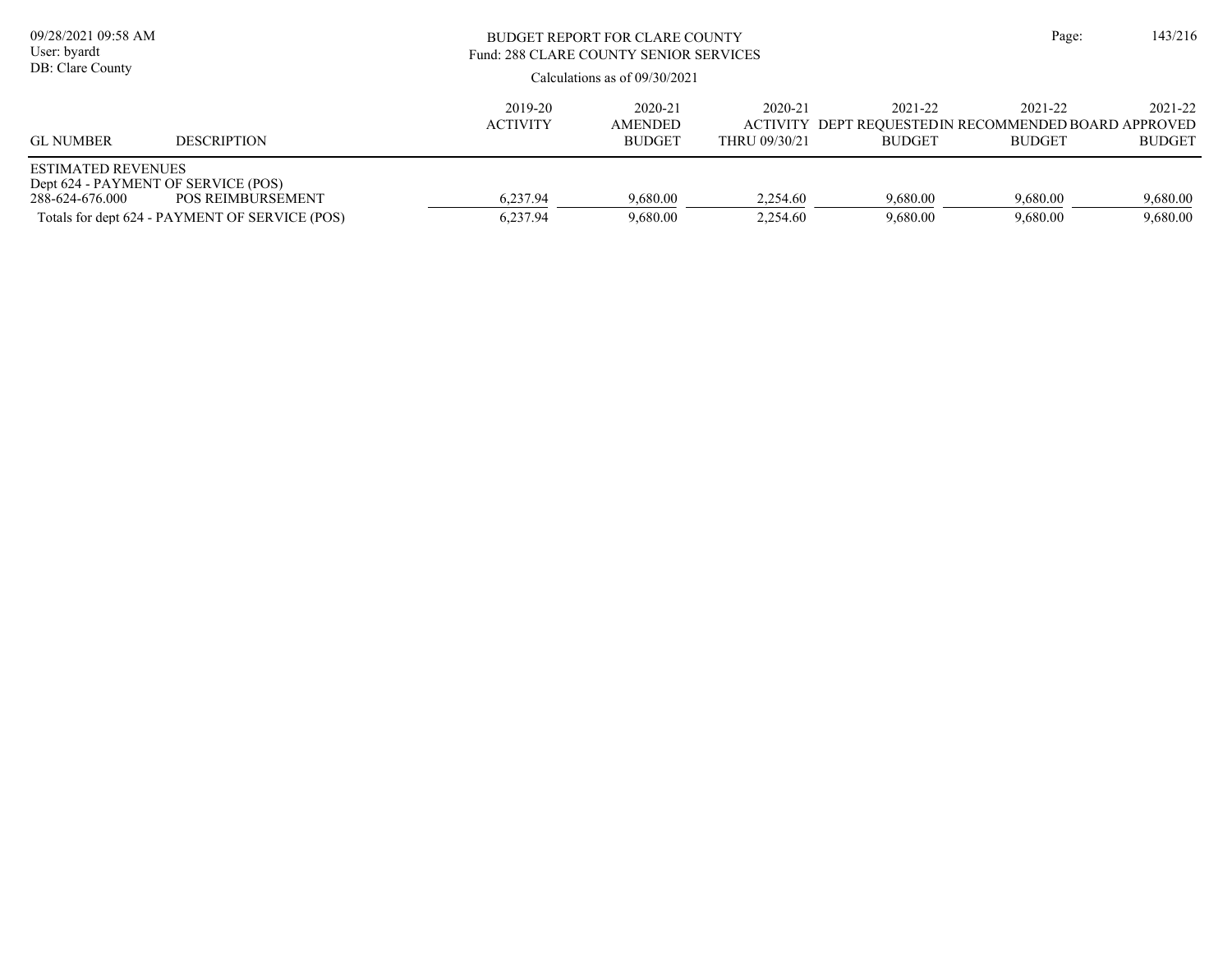| 09/28/2021 09:58 AM<br>User: byardt<br>DB: Clare County |                                                                                                    | BUDGET REPORT FOR CLARE COUNTY<br>Fund: 288 CLARE COUNTY SENIOR SERVICES<br>Calculations as of $09/30/2021$ |                                            |                          |                                                                                  |                          | 144/216                  |
|---------------------------------------------------------|----------------------------------------------------------------------------------------------------|-------------------------------------------------------------------------------------------------------------|--------------------------------------------|--------------------------|----------------------------------------------------------------------------------|--------------------------|--------------------------|
| <b>GL NUMBER</b>                                        | <b>DESCRIPTION</b>                                                                                 | 2019-20<br><b>ACTIVITY</b>                                                                                  | 2020-21<br><b>AMENDED</b><br><b>BUDGET</b> | 2020-21<br>THRU 09/30/21 | 2021-22<br>ACTIVITY DEPT REOUESTEDIN RECOMMENDED BOARD APPROVED<br><b>BUDGET</b> | 2021-22<br><b>BUDGET</b> | 2021-22<br><b>BUDGET</b> |
| <b>ESTIMATED REVENUES</b><br>288-625-630.000            | Dept 625 - DHS CONTRACTED SERVICES<br>DHS REVENUE<br>Totals for dept 625 - DHS CONTRACTED SERVICES | 5,335.01<br>5.335.01                                                                                        | 9,500.00<br>9,500.00                       | 6,163.38<br>6.163.38     | 3.471.99<br>3.471.99                                                             | 3,472.00<br>3.472.00     | 3,472.00<br>3,472.00     |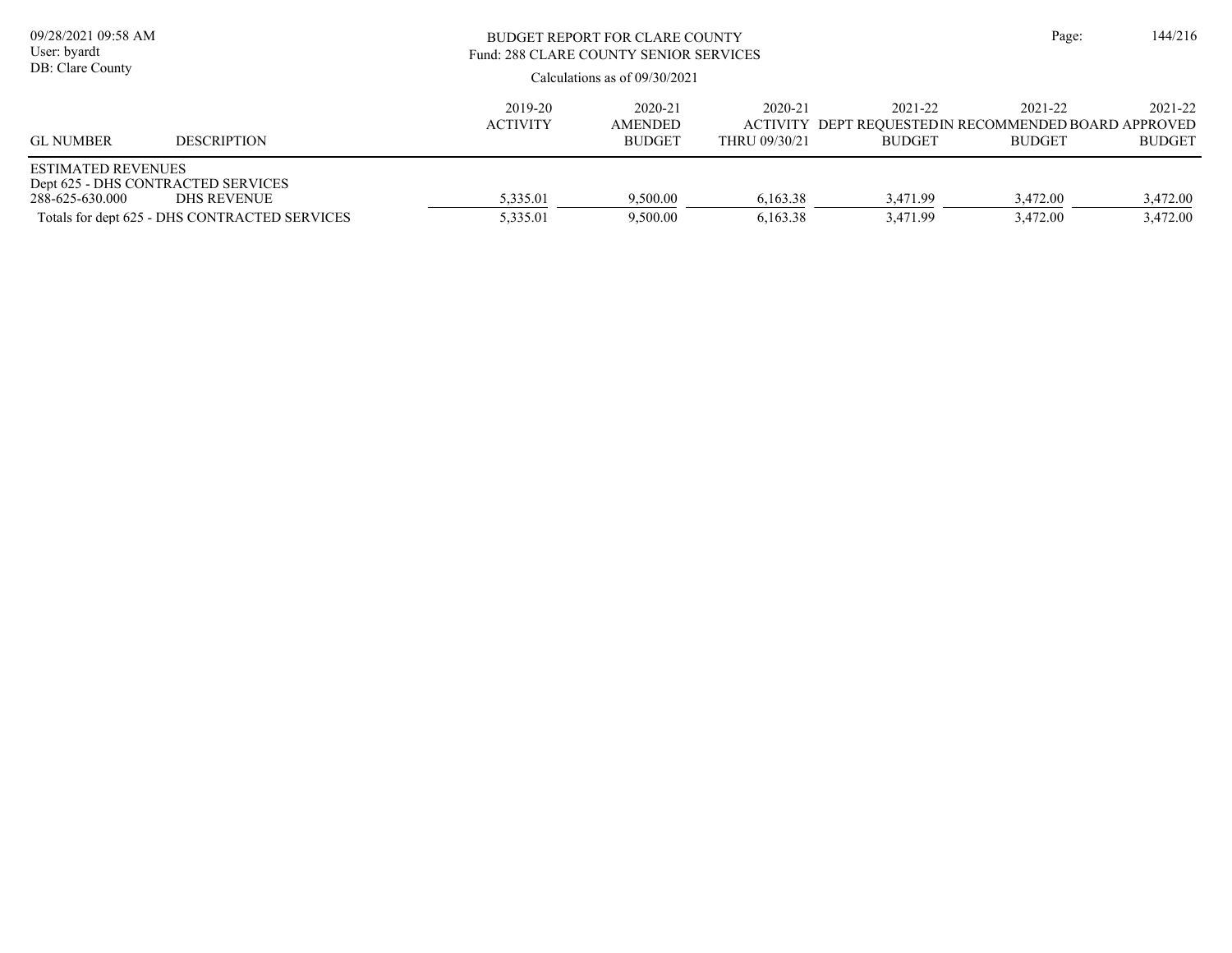| 09/28/2021 09:58 AM<br>User: byardt<br>DB: Clare County |                                                                                                                              | BUDGET REPORT FOR CLARE COUNTY<br>Fund: 288 CLARE COUNTY SENIOR SERVICES<br>Calculations as of $09/30/2021$ | Page:                                      | 145/216                  |                                                                                  |                          |                          |
|---------------------------------------------------------|------------------------------------------------------------------------------------------------------------------------------|-------------------------------------------------------------------------------------------------------------|--------------------------------------------|--------------------------|----------------------------------------------------------------------------------|--------------------------|--------------------------|
| <b>GL NUMBER</b>                                        | <b>DESCRIPTION</b>                                                                                                           | 2019-20<br><b>ACTIVITY</b>                                                                                  | 2020-21<br><b>AMENDED</b><br><b>BUDGET</b> | 2020-21<br>THRU 09/30/21 | 2021-22<br>ACTIVITY DEPT REOUESTEDIN RECOMMENDED BOARD APPROVED<br><b>BUDGET</b> | 2021-22<br><b>BUDGET</b> | 2021-22<br><b>BUDGET</b> |
| <b>ESTIMATED REVENUES</b><br>288-626-630.000            | Dept 626 - MEDICAID WAIVER CONTRACTED SVC<br>MEDICAID WAIVER REVENUE<br>Totals for dept 626 - MEDICAID WAIVER CONTRACTED SVC | 279,638.17<br>279,638.17                                                                                    | 299,663.00<br>299,663.00                   | 183,481.38<br>183,481.38 | 175,000.00<br>175,000.00                                                         | 175,000.00<br>175,000.00 | 175,000.00<br>175,000.00 |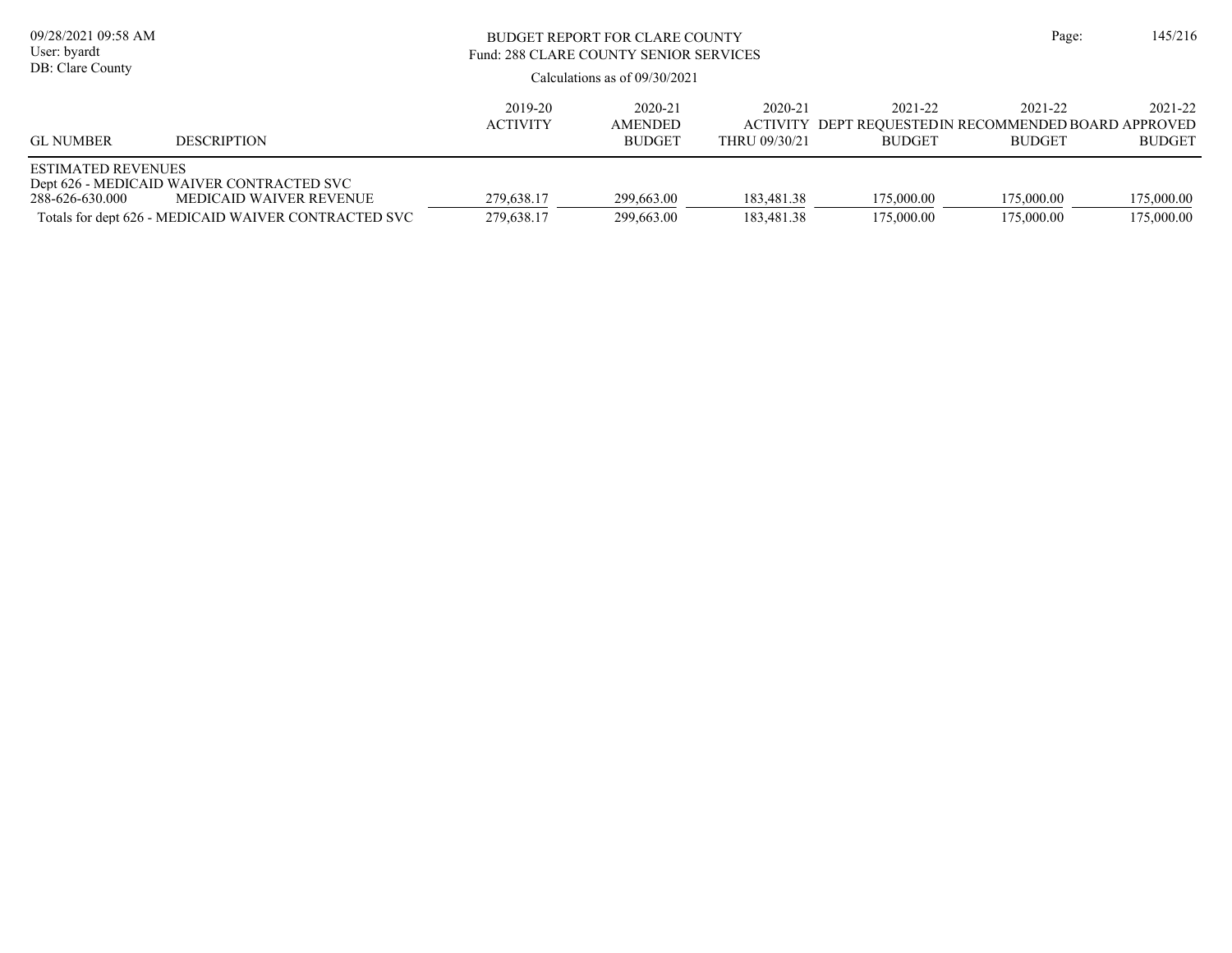| 09/28/2021 09:58 AM<br>User: byardt<br>DB: Clare County |                                                                                                                          | <b>BUDGET REPORT FOR CLARE COUNTY</b><br>Fund: 288 CLARE COUNTY SENIOR SERVICES<br>Calculations as of $09/30/2021$ |                                     |                                             |                                                                          |                          | 146/216<br>Page:         |
|---------------------------------------------------------|--------------------------------------------------------------------------------------------------------------------------|--------------------------------------------------------------------------------------------------------------------|-------------------------------------|---------------------------------------------|--------------------------------------------------------------------------|--------------------------|--------------------------|
| <b>GL NUMBER</b>                                        | <b>DESCRIPTION</b>                                                                                                       | 2019-20<br><b>ACTIVITY</b>                                                                                         | 2020-21<br>AMENDED<br><b>BUDGET</b> | 2020-21<br><b>ACTIVITY</b><br>THRU 09/30/21 | 2021-22<br>DEPT REQUESTED IN RECOMMENDED BOARD APPROVED<br><b>BUDGET</b> | 2021-22<br><b>BUDGET</b> | 2021-22<br><b>BUDGET</b> |
| <b>ESTIMATED REVENUES</b><br>288-627-630.000            | Dept 627 - CARE MGT CONTRACTED SERVICES<br>CARE MANAGEMENT REVENUE<br>Totals for dept 627 - CARE MGT CONTRACTED SERVICES | 7.207.60<br>7.207.60                                                                                               | 7.895.00<br>7.895.00                | 7.810.01<br>7.810.01                        | 7.109.06<br>7,109.06                                                     | 7.110.00<br>7.110.00     | 7,110.00<br>7,110.00     |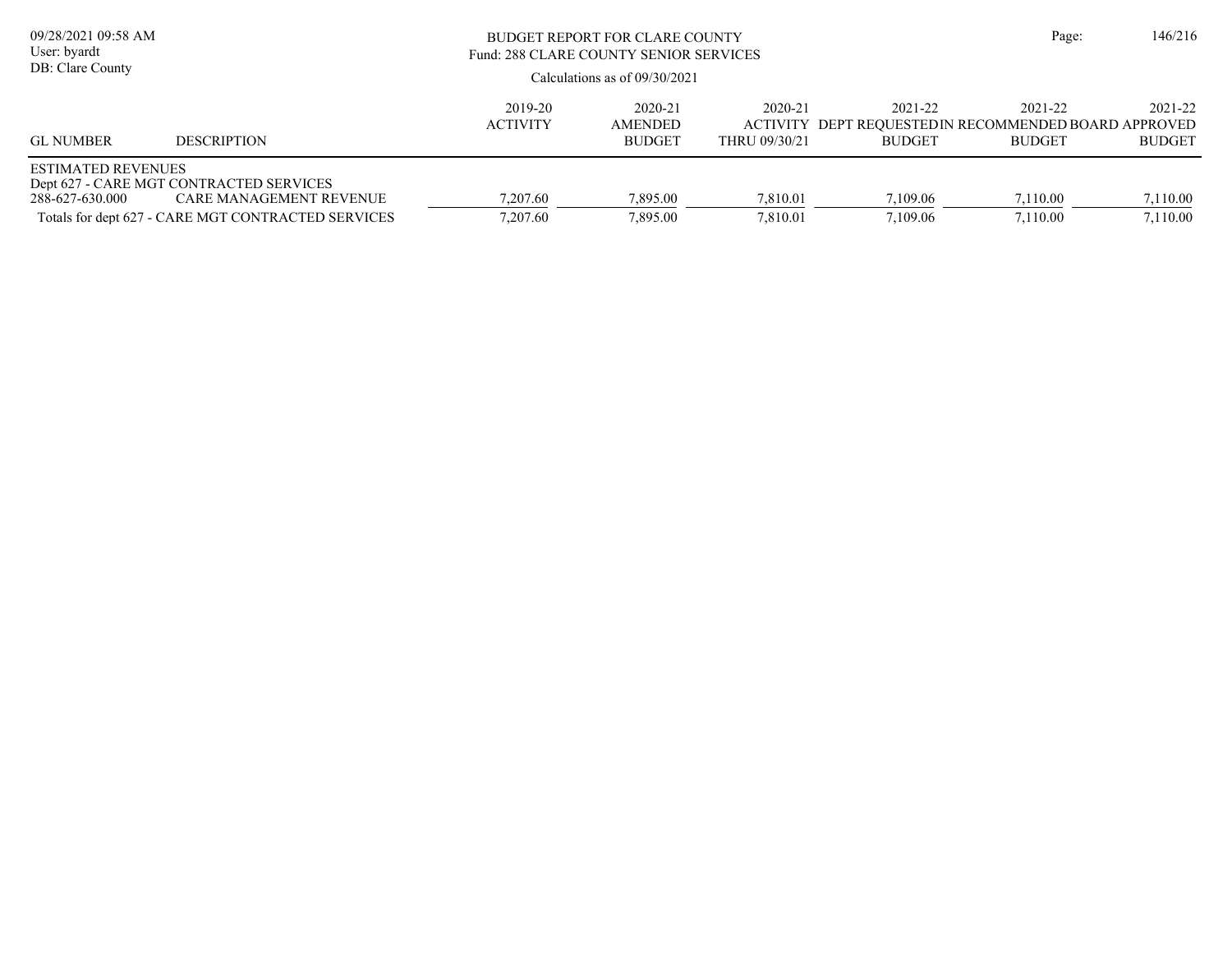| 09/28/2021 09:58 AM<br>User: byardt<br>DB: Clare County |                                                                                                                                      | <b>BUDGET REPORT FOR CLARE COUNTY</b><br>Fund: 288 CLARE COUNTY SENIOR SERVICES<br>Calculations as of $09/30/2021$ | Page:                               | 147/216                                     |                                                                         |                          |                          |
|---------------------------------------------------------|--------------------------------------------------------------------------------------------------------------------------------------|--------------------------------------------------------------------------------------------------------------------|-------------------------------------|---------------------------------------------|-------------------------------------------------------------------------|--------------------------|--------------------------|
| <b>GL NUMBER</b>                                        | <b>DESCRIPTION</b>                                                                                                                   | 2019-20<br><b>ACTIVITY</b>                                                                                         | 2020-21<br>AMENDED<br><b>BUDGET</b> | 2020-21<br><b>ACTIVITY</b><br>THRU 09/30/21 | 2021-22<br>DEPT REOUESTEDIN RECOMMENDED BOARD APPROVED<br><b>BUDGET</b> | 2021-22<br><b>BUDGET</b> | 2021-22<br><b>BUDGET</b> |
| <b>ESTIMATED REVENUES</b><br>288-628-630.000            | Dept 628 - VETERANS ADMINISTRATION SVC<br><b>VETERANS ADMINISTRATION REVENU</b><br>Totals for dept 628 - VETERANS ADMINISTRATION SVC | 6,752.00<br>6,752.00                                                                                               | 5,500.00<br>5,500.00                | 3,856.00<br>3,856.00                        | 4.921.12<br>4.921.12                                                    | 4.922.00<br>4.922.00     | 4,922.00<br>4,922.00     |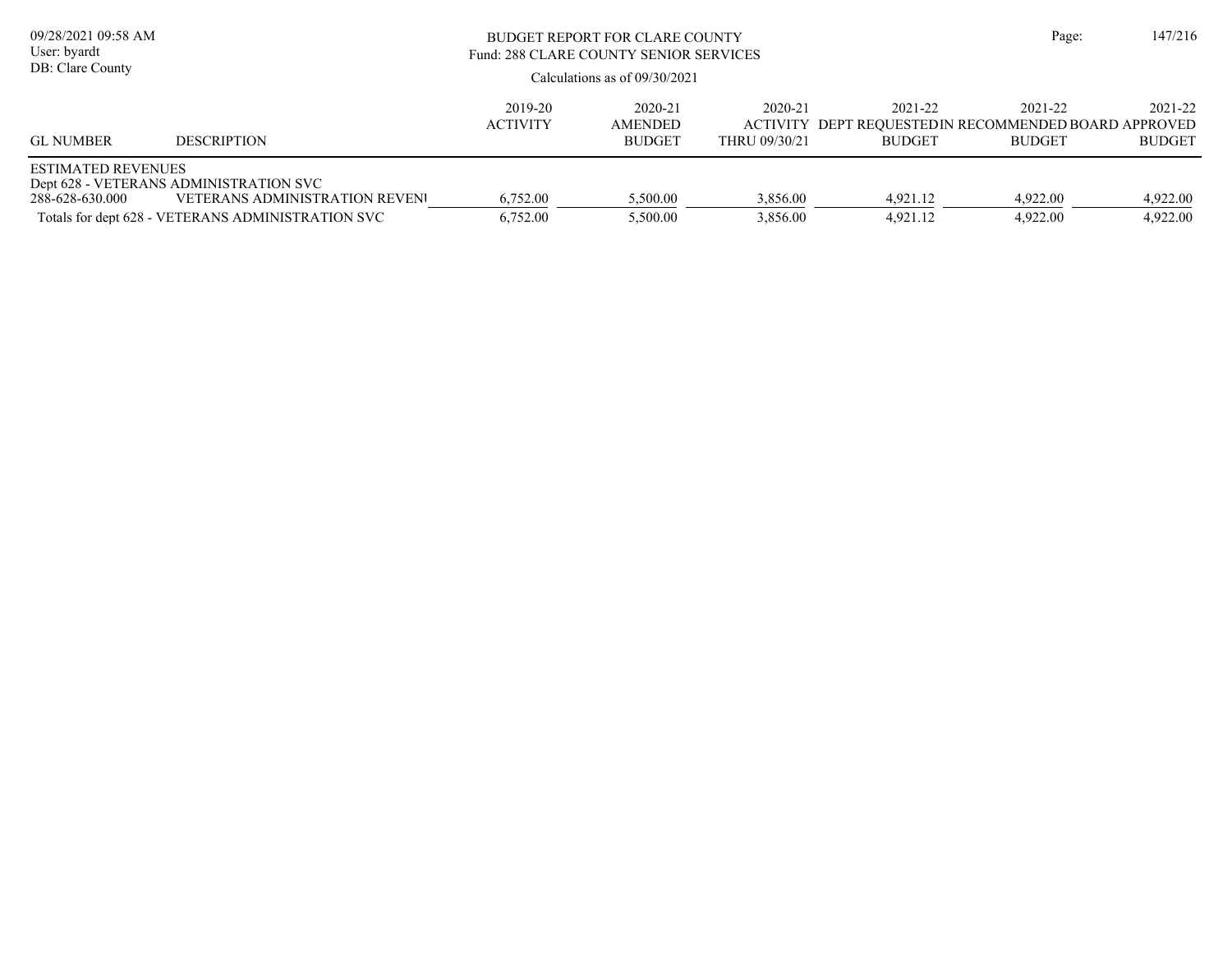| 09/28/2021 09:58 AM<br>User: byardt<br>DB: Clare County                                                                                                 |                                                             | <b>BUDGET REPORT FOR CLARE COUNTY</b><br>Fund: 288 CLARE COUNTY SENIOR SERVICES<br>Calculations as of $09/30/2021$ | Page:                               | 148/216                  |                                                                                  |                          |                          |
|---------------------------------------------------------------------------------------------------------------------------------------------------------|-------------------------------------------------------------|--------------------------------------------------------------------------------------------------------------------|-------------------------------------|--------------------------|----------------------------------------------------------------------------------|--------------------------|--------------------------|
| <b>GL NUMBER</b>                                                                                                                                        | <b>DESCRIPTION</b>                                          | 2019-20<br><b>ACTIVITY</b>                                                                                         | 2020-21<br>AMENDED<br><b>BUDGET</b> | 2020-21<br>THRU 09/30/21 | 2021-22<br>ACTIVITY DEPT REOUESTEDIN RECOMMENDED BOARD APPROVED<br><b>BUDGET</b> | 2021-22<br><b>BUDGET</b> | 2021-22<br><b>BUDGET</b> |
| <b>ESTIMATED REVENUES</b><br>Dept 629 - ADULT DAY CARE<br>288-629-401.501<br>288-629-519.000<br>288-629-672.000<br>Totals for dept 629 - ADULT DAY CARE | TAX REV - REQUIRED MATCH<br>FEDERAL GRANT<br>PROGRAM INCOME | 1,977.00<br>17.791.00<br>1.251.25<br>21,019.25                                                                     |                                     |                          |                                                                                  |                          |                          |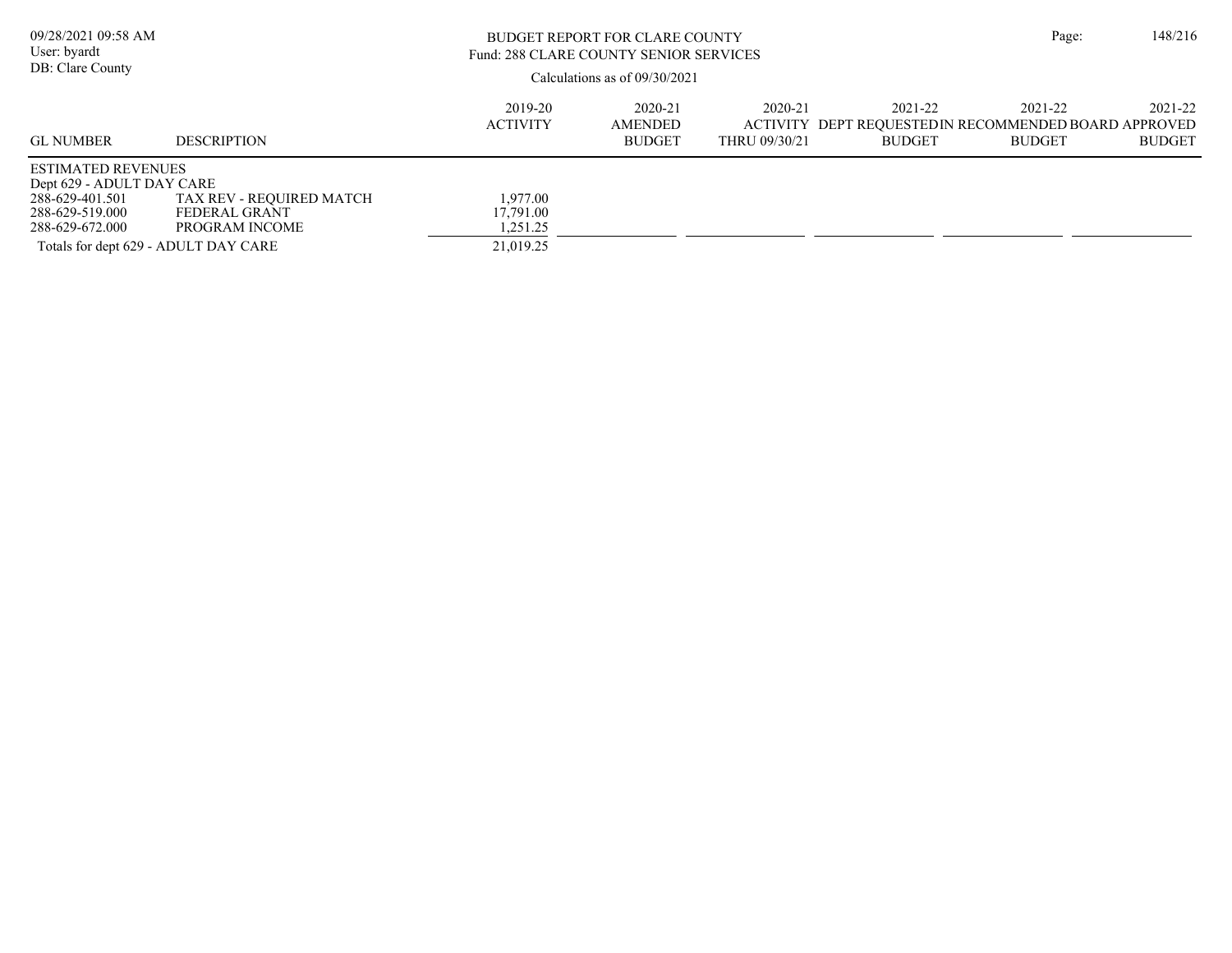| 09/28/2021 09:58 AM<br>User: byardt<br>DB: Clare County                                                             |                                  | <b>BUDGET REPORT FOR CLARE COUNTY</b><br>Fund: 288 CLARE COUNTY SENIOR SERVICES<br>Calculations as of $09/30/2021$ | Page:                               | 149/216                  |                                                                                  |                          |                          |
|---------------------------------------------------------------------------------------------------------------------|----------------------------------|--------------------------------------------------------------------------------------------------------------------|-------------------------------------|--------------------------|----------------------------------------------------------------------------------|--------------------------|--------------------------|
| <b>GL NUMBER</b>                                                                                                    | <b>DESCRIPTION</b>               | 2019-20<br><b>ACTIVITY</b>                                                                                         | 2020-21<br>AMENDED<br><b>BUDGET</b> | 2020-21<br>THRU 09/30/21 | 2021-22<br>ACTIVITY DEPT REOUESTEDIN RECOMMENDED BOARD APPROVED<br><b>BUDGET</b> | 2021-22<br><b>BUDGET</b> | 2021-22<br><b>BUDGET</b> |
| <b>ESTIMATED REVENUES</b><br>Dept 630 - FEE FOR SERVICE<br>288-630-608.000<br>Totals for dept 630 - FEE FOR SERVICE | <b>CHARGES FOR SERVICES-FEES</b> | 33,911.60<br>33,911.60                                                                                             | 40,500.00<br>40,500.00              | 12,128.00<br>12,128.00   | 11,793.90<br>11,793.90                                                           | 11,794.00<br>11,794.00   | 11,794.00<br>11,794.00   |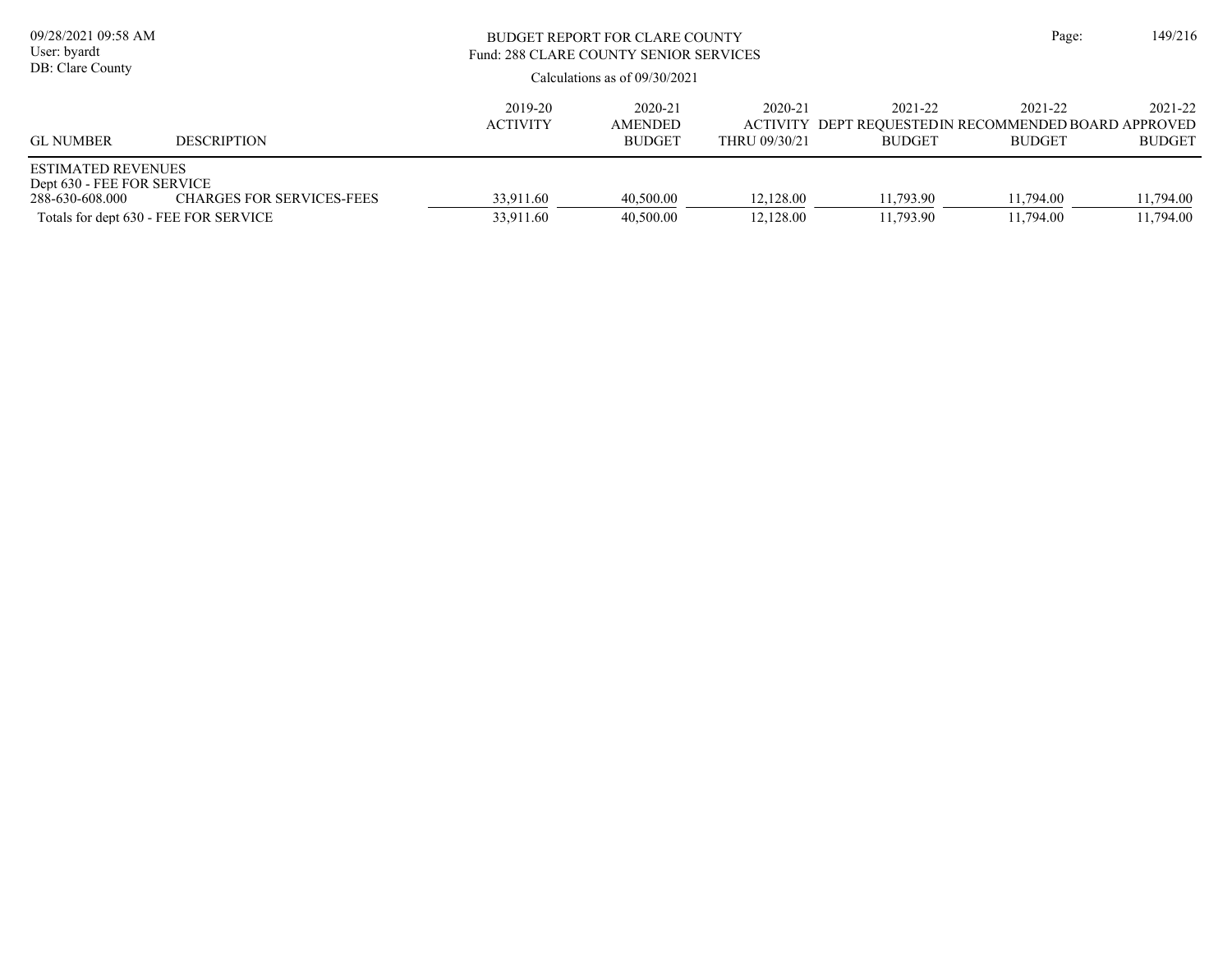| 09/28/2021 09:58 AM<br>User: byardt<br>DB: Clare County                      |                                                              |                            | BUDGET REPORT FOR CLARE COUNTY<br>Fund: 288 CLARE COUNTY SENIOR SERVICES<br>Calculations as of $09/30/2021$ |                                             |                          |                                                                         |                          |  |  |
|------------------------------------------------------------------------------|--------------------------------------------------------------|----------------------------|-------------------------------------------------------------------------------------------------------------|---------------------------------------------|--------------------------|-------------------------------------------------------------------------|--------------------------|--|--|
| <b>GL NUMBER</b>                                                             | <b>DESCRIPTION</b>                                           | 2019-20<br><b>ACTIVITY</b> | 2020-21<br>AMENDED<br><b>BUDGET</b>                                                                         | 2020-21<br><b>ACTIVITY</b><br>THRU 09/30/21 | 2021-22<br><b>BUDGET</b> | 2021-22<br>DEPT REOUESTEDIN RECOMMENDED BOARD APPROVED<br><b>BUDGET</b> | 2021-22<br><b>BUDGET</b> |  |  |
| <b>ESTIMATED REVENUES</b><br>Dept 632 - MEDICAL TRANSPORT<br>288-632-630.000 | MED TRANS SERVICE<br>Totals for dept 632 - MEDICAL TRANSPORT | 2,167.50<br>2,167.50       | 3,200.00<br>3,200.00                                                                                        | 1.987.34<br>1.987.34                        | 2,000.28<br>2,000.28     | 2,001.00<br>2,001.00                                                    | 2,001.00<br>2,001.00     |  |  |
| <b>TOTAL ESTIMATED REVENUES</b>                                              |                                                              | .688,471.86                | 2,730,059.00                                                                                                | 1,602,742.42                                | 1,817,300.37             | 2,310,689.00                                                            | 2,310,689.00             |  |  |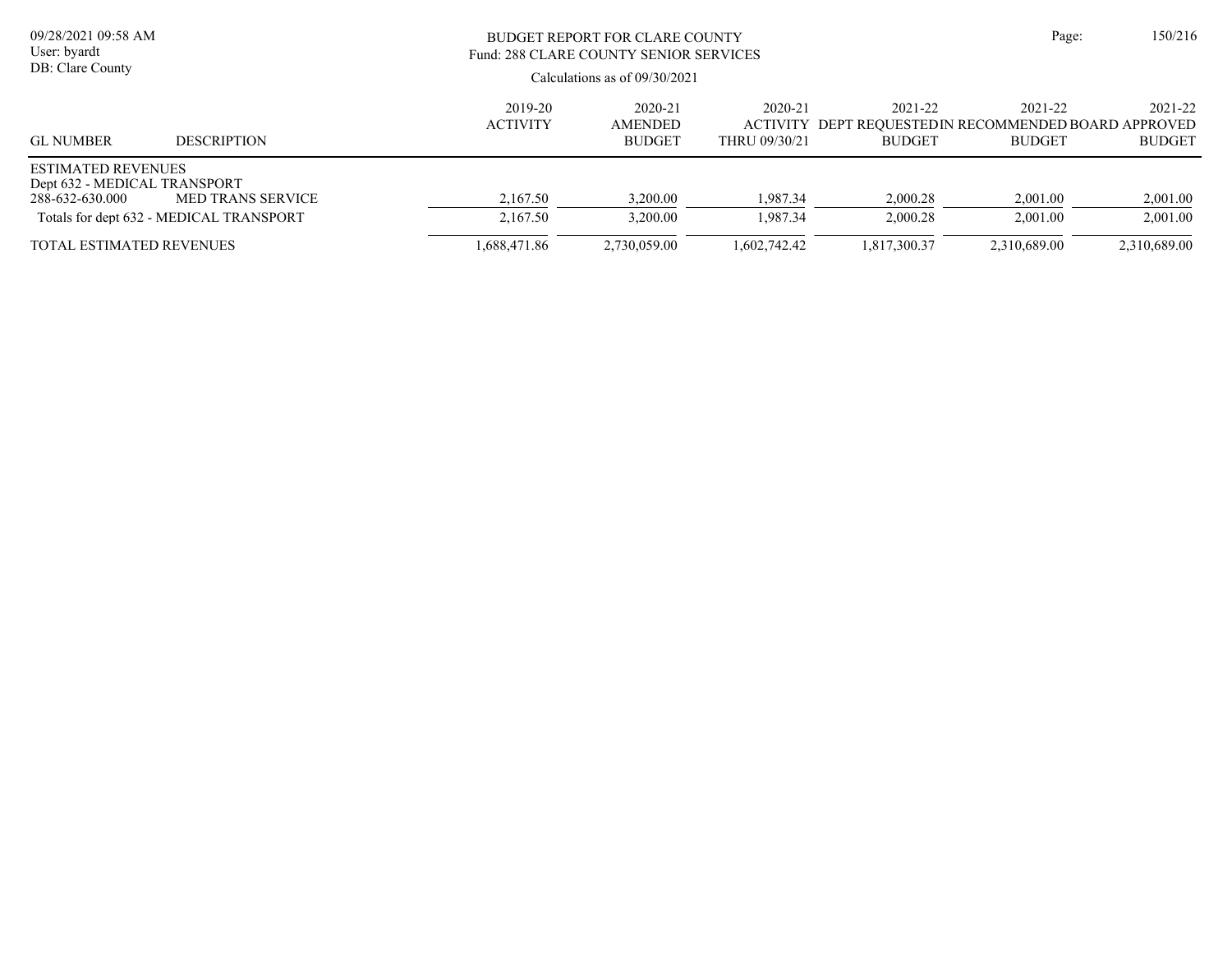#### BUDGET REPORT FOR CLARE COUNTY Page: 151/216 Fund: 288 CLARE COUNTY SENIOR SERVICES

Calculations as of 09/30/2021

|                       |                                      | 2019-20         | 2020-21        | 2020-21       | 2021-22                                              | 2021-22       | 2021-22       |
|-----------------------|--------------------------------------|-----------------|----------------|---------------|------------------------------------------------------|---------------|---------------|
|                       |                                      | <b>ACTIVITY</b> | <b>AMENDED</b> |               | ACTIVITY DEPT REQUESTEDIN RECOMMENDED BOARD APPROVED |               |               |
| <b>GL NUMBER</b>      | <b>DESCRIPTION</b>                   |                 | <b>BUDGET</b>  | THRU 09/30/21 | <b>BUDGET</b>                                        | <b>BUDGET</b> | <b>BUDGET</b> |
| <b>APPROPRIATIONS</b> |                                      |                 |                |               |                                                      |               |               |
| Dept 000              |                                      |                 |                |               |                                                      |               |               |
| 288-000-702.000       | CONTRACT SERVICES/SENIOR CIT.        |                 |                | 11,850.00     |                                                      |               |               |
| 288-000-703.000       | <b>SALARY</b>                        | 38,501.38       | 50,000.00      | 37,294.43     | 37,966.76                                            | 37,967.00     | 37,967.00     |
| 288-000-704.000       | FULL TIME SALARY                     | 30,788.33       | 42,000.00      | 75,000.69     | 32,329.34                                            | 32,330.00     | 32,330.00     |
| 288-000-705.000       | PART TIME SALARIES                   | 7,908.47        | 16,072.00      | 77,056.10     | 5,495.02                                             | 5,496.00      | 5,496.00      |
| 288-000-710.000       | <b>FICA EXPENSE</b>                  | 4,805.87        | 4,800.00       | 12,480.93     | 4,695.20                                             | 4,696.00      | 4,696.00      |
| 288-000-711.000       | MEDICARE EXPENSE                     | 1,123.90        | 1,200.00       | 2,918.93      | 1,098.09                                             | 1,099.00      | 1,099.00      |
| 288-000-715.000       | HEALTH INSURANCE                     | 100,287.94      | 101,000.00     | 76,535.42     | 77,396.14                                            | 77,397.00     | 77,397.00     |
| 288-000-715.006       | <b>CIC BUNDLE</b>                    | 3.950.00        | 4,200.00       | 3.555.00      | 3,402.73                                             | 3,403.00      | 3.403.00      |
| 288-000-716.005       | HEALTH INS RX REIMBURSEMENT          | 32.44           |                |               |                                                      |               |               |
| 288-000-716.007       | HEALTH ACH REIMBURSEMENT             | 26,880.43       | 40,000.00      | 27,214.61     | 25,830.45                                            | 25,831.00     | 25,831.00     |
| 288-000-716.009       | <b>ADMIN FEES</b>                    |                 | 35.00          |               |                                                      |               |               |
| 288-000-717.000       | LIFE INSURANCE                       | 485.52          | 600.00         | 521.22        | 510.29                                               | 511.00        | 511.00        |
| 288-000-718.000       | COUNTY PORTION RETIREMENT            | 62,784.83       | 70.088.00      | 54,263.32     | 69,252.14                                            | 69,253.00     | 69,253.00     |
| 288-000-723.000       | <b>UNEMPLOYMENT</b>                  |                 | 500.00         | 270.73        | 345.51                                               | 346.00        | 346.00        |
| 288-000-724.000       | <b>WORKMANS COMP</b>                 | 13,359.86       | 11,898.00      | 10,423.18     | 13,302.31                                            | 13,303.00     | 13,303.00     |
| 288-000-727.000       | <b>SUPPLIES</b>                      | 3,108.19        | 8,000.00       | 7,820.50      | 6,902.63                                             | 6,903.00      | 6,903.00      |
| 288-000-732.000       | <b>POSTAGE</b>                       | 1,325.65        | 3,500.00       |               |                                                      |               |               |
| 288-000-746.000       | <b>GAS OIL &amp; GREASE</b>          | 2.085.52        | 2,605.00       | 1.912.15      | 1.926.61                                             | 1.927.00      | 1.927.00      |
| 288-000-814.000       | <b>DUES &amp; SUBSCRIPTIONS</b>      | 4,210.72        | 5,869.00       | 3,057.00      | 3,901.42                                             | 3,902.00      | 3,902.00      |
| 288-000-818.000       | <b>CONTRACTED SERVICES</b>           | 5,253.20        | 5,115.00       | 7,000.16      | 6,138.84                                             | 6,139.00      | 6,139.00      |
| 288-000-831.101       | INDIRECT COST REIMBURSEMENT          |                 |                |               |                                                      | 62,399.00     | 62,399.00     |
| 288-000-852.000       | <b>TELEPHONE</b>                     | 1,786.44        | 3,500.00       | 3,627.40      | 3,581.54                                             | 3,582.00      | 3,582.00      |
| 288-000-852.006       | TELECOMMUNICATIONS                   | 78.26           | 1,693.00       | 1,153.54      | 1,438.94                                             | 1,439.00      | 1,439.00      |
| 288-000-862.000       | VEHICLE REPAIRS & MAINTENANCE        | 5,021.03        | 5,500.00       | 6,343.39      | 6,209.12                                             | 6,210.00      | 6,210.00      |
| 288-000-864.000       | <b>MEETINGS &amp; MILEAGE</b>        | 102.00          | 500.00         | 770.50        | 500.00                                               | 500.00        | 500.00        |
| 288-000-900.000       | <b>ADVERTISING</b>                   | 1,692.00        | 2,400.00       | 1,790.00      | 2,400.00                                             | 2,400.00      | 2,400.00      |
| 288-000-914.000       | <b>LIABILITY</b>                     | 3,931.00        | 3,019.00       |               |                                                      |               |               |
| 288-000-921.000       | <b>UTILITIES</b>                     | 22,457.19       | 42,082.00      | 7,863.11      | 15,000.00                                            | 15,000.00     | 15,000.00     |
| 288-000-923.000       | PROPERTY TAXES                       |                 | 2,000.00       | 1,907.73      |                                                      |               |               |
| 288-000-933.000       | EQUIPMT REPAIRS & MAINTENANCE        | 6,106.32        | 15,000.00      | 853.53        | 7,500.00                                             | 7,500.00      | 7,500.00      |
| 288-000-935.000       | <b>GROUND CARE &amp; MAINTENANCE</b> |                 | 2,000.00       | 475.00        | 1,500.00                                             | 1,500.00      | 1,500.00      |
| 288-000-945.000       | <b>RENT</b>                          | 54,054.47       | 7,780.00       | 5,090.00      | 5,768.53                                             | 5,769.00      | 5,769.00      |
| 288-000-955.000       | <b>BANK CHARGES</b>                  | (10.00)         | 130.00         |               |                                                      |               |               |
| 288-000-957.000       | <b>TRAINING</b>                      | 475.00          | 500.00         | 500.00        | 638.11                                               | 639.00        | 639.00        |
| 288-000-961.000       | SHORT TERM TAX BOND EXPENSE          | 111.31          | 115.00         |               |                                                      |               |               |
| 288-000-962.000       | <b>TAX APPEALS ADJUSTMENT</b>        | 103.87          | 367.00         | 72.95         | 98.26                                                | 99.00         | 99.00         |
| 288-000-978.000       | NEW EQUIPMENT                        | 22,365.58       | 545,000.00     | 40,790.42     | 46,685.43                                            | 46,686.00     | 46,686.00     |
| 288-000-978.001       | NEW EQUIPMENT UNDER                  | 4,416.12        | 7,000.00       | 3,217.27      | 4,105.96                                             | 4,106.00      | 4,106.00      |
| 288-000-995.000       | <b>INTEREST</b>                      | 713.00          | 910.00         | 514.00        | 655.98                                               | 656.00        | 656.00        |
| 288-000-998.101       | APPROP TRANSFER OUT-GEN FUND         | 11,534.00       | 20,000.00      |               |                                                      |               |               |
| 288-000-998.388 *     | TRANSFER OUT-USDA LOAN DEBT FU       | 7,858.78        | 51,760.00      | 42,121.37     | 53,756.29                                            | 53,757.00     | 53,757.00     |
| 288-000-998.900       | <b>ENDING FUND BALANCE</b>           |                 | 288,389.20     |               |                                                      | 712,768.00    | 712,768.00    |
| Totals for dept 000 - |                                      | 449,688.62      | 1,367,127.20   | 526,264.58    | 440,331.64                                           | 1,215,513.00  | 1,215,513.00  |

\* NOTES TO BUDGET: DEPARTMENT 000

#### 998.388 TRANSFER OUT-USDA LOAN DEBT FUND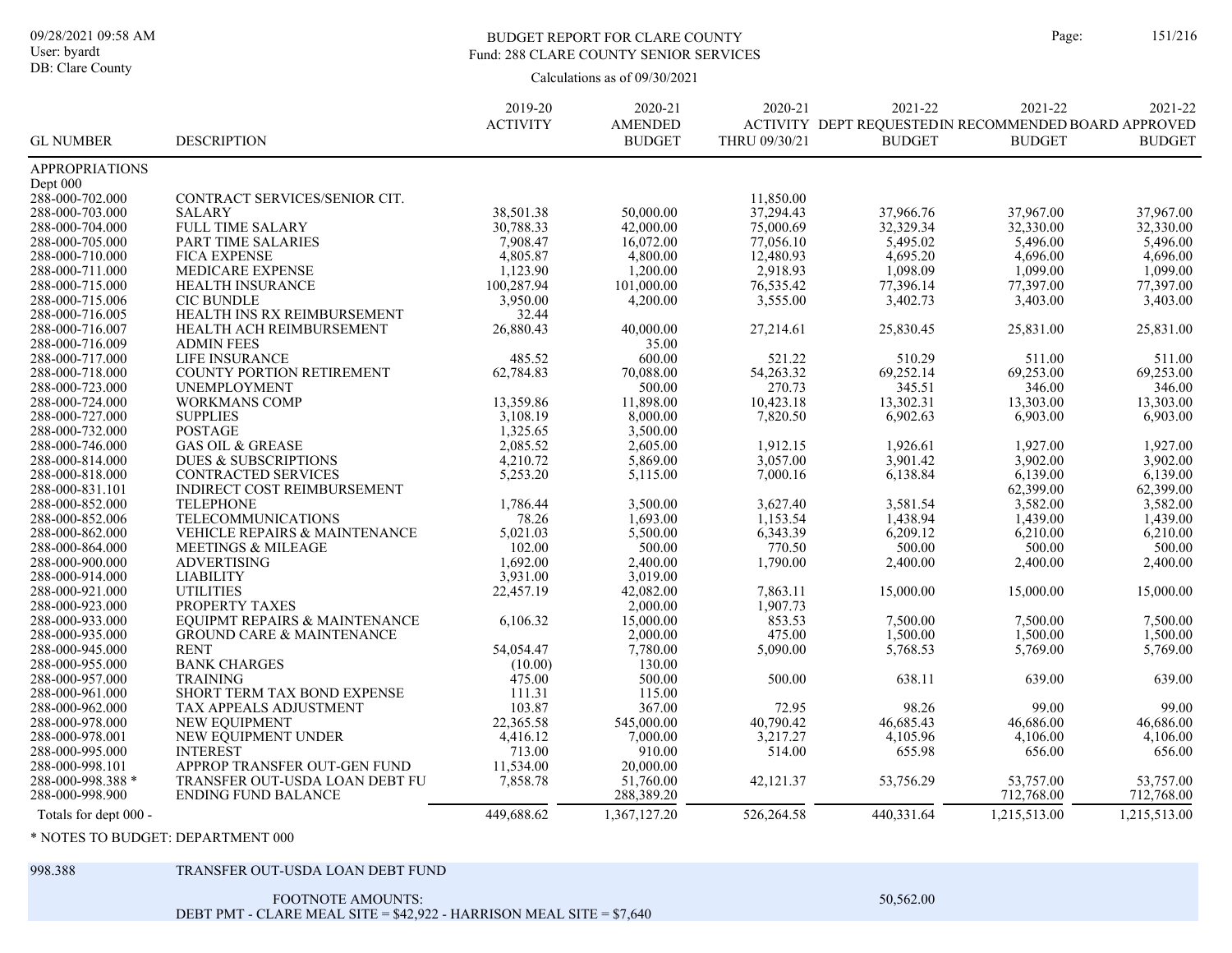| 09/28/2021 09:58 AM<br>User: byardt<br>DB: Clare County |                    | <b>BUDGET REPORT FOR CLARE COUNTY</b><br>Fund: 288 CLARE COUNTY SENIOR SERVICES<br>Calculations as of $09/30/2021$ |                            |                                     |                          |                          |                                                                                  |                          |
|---------------------------------------------------------|--------------------|--------------------------------------------------------------------------------------------------------------------|----------------------------|-------------------------------------|--------------------------|--------------------------|----------------------------------------------------------------------------------|--------------------------|
|                                                         |                    |                                                                                                                    |                            |                                     |                          |                          |                                                                                  |                          |
| <b>GL NUMBER</b>                                        | <b>DESCRIPTION</b> |                                                                                                                    | 2019-20<br><b>ACTIVITY</b> | 2020-21<br>AMENDED<br><b>BUDGET</b> | 2020-21<br>THRU 09/30/21 | 2021-22<br><b>BUDGET</b> | 2021-22<br>ACTIVITY DEPT REQUESTEDIN RECOMMENDED BOARD APPROVED<br><b>BUDGET</b> | 2021-22<br><b>BUDGET</b> |
| <b>APPROPRIATIONS</b><br>Dept 000                       |                    |                                                                                                                    |                            |                                     |                          |                          |                                                                                  |                          |
|                                                         |                    | DEPT '000' TOTAL                                                                                                   |                            |                                     |                          | 50,562.00                |                                                                                  |                          |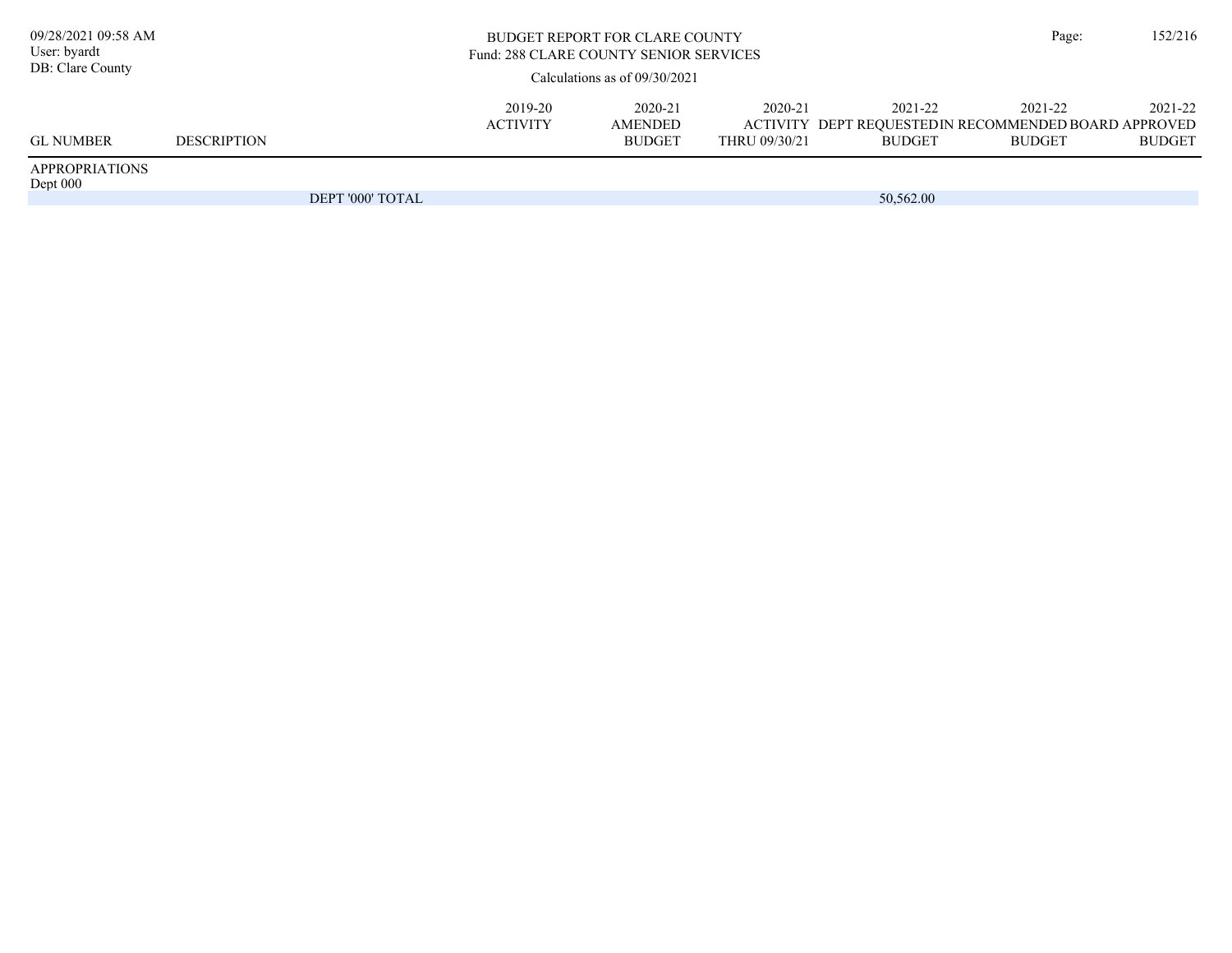### BUDGET REPORT FOR CLARE COUNTY Page: 153/216 Fund: 288 CLARE COUNTY SENIOR SERVICES

|                                 |                                            | 2019-20         | 2020-21        | 2020-21         | 2021-22                                     | 2021-22       | 2021-22       |
|---------------------------------|--------------------------------------------|-----------------|----------------|-----------------|---------------------------------------------|---------------|---------------|
|                                 |                                            | <b>ACTIVITY</b> | <b>AMENDED</b> | <b>ACTIVITY</b> | DEPT REQUESTEDIN RECOMMENDED BOARD APPROVED |               |               |
| <b>GL NUMBER</b>                | <b>DESCRIPTION</b>                         |                 | <b>BUDGET</b>  | THRU 09/30/21   | <b>BUDGET</b>                               | <b>BUDGET</b> | <b>BUDGET</b> |
| <b>APPROPRIATIONS</b>           |                                            |                 |                |                 |                                             |               |               |
| Dept 610 - CONGREGATE NUTRITION |                                            |                 |                |                 |                                             |               |               |
| 288-610-704.000                 | <b>FULL TIME SALARY</b>                    | 25,026.68       | 46,000.00      | 9,042.40        | 9,097.45                                    | 9,098.00      | 9.098.00      |
| 288-610-704.001                 | PROJECT MANAGER SALARY                     | 21,670.64       | 22,969.00      | 15,784.27       | 15,878.23                                   | 156,879.00    | 156,879.00    |
| 288-610-705.000                 | PART TIME SALARIES                         | 44,049.27       | 42,000.00      | 16,658.53       | 17,864.93                                   | 17,865.00     | 17,865.00     |
| 288-610-705.001                 | PROJ MGMT PART TIME                        |                 | 4,200.00       | 2,473.21        | 2,377.50                                    | 2,378.00      | 2,378.00      |
| 288-610-706.000                 | <b>OVERTIME</b>                            | 27.38           |                |                 |                                             |               |               |
| 288-610-710.000                 | <b>FICA EXPENSE</b>                        | 5,575.47        | 6,425.00       | 2,694.29        | 2.771.65                                    | 2,772.00      | 2,772.00      |
| 288-610-711.000                 | <b>MEDICARE EXPENSE</b>                    | 1,304.43        | .503.00        | 630.21          | 648.31                                      | 649.00        | 649.00        |
| 288-610-727.000                 | NON-INGREDIENT SUPPLIES                    | 6,374.23        | 15,000.00      | 9,395.80        | 9,831.81                                    | 9,832.00      | 9,832.00      |
| 288-610-727.001                 | <b>FOOD SUPPLIES</b>                       | 34,911.60       | 65,000.00      | 40,747.41       | 38, 373. 13                                 |               |               |
| 288-610-814.000                 | CONGREGATE DUES & SUBSCRIPTION             | ,297.00         | 1,297.00       | 1.167.74        | 1.490.30                                    | 1,491.00      | 1,491.00      |
| 288-610-852.006                 | <b>TELECOMMUNICATIONS</b>                  | 40.87           | 75.00          | 48.65           | 62.09                                       | 63.00         | 63.00         |
| 288-610-864.000                 | STAFF MILEAGE REIMBURSEMENT                | 81.20           |                |                 |                                             |               |               |
| 288-610-933.000                 | KITCHEN EQUIPMENT REPAIRS                  |                 | 5,000.00       |                 |                                             |               |               |
| 288-610-945.000                 | <b>RENTAL EXPENSE</b>                      | 254.16          | 500.00         |                 |                                             |               |               |
| 288-610-957.000                 | <b>TRAINING</b>                            | 425.89          | 500.00         | 260.36          | 332.28                                      | 333.00        | 333.00        |
|                                 | Totals for dept 610 - CONGREGATE NUTRITION | 141,038.82      | 210,469.00     | 98,902.87       | 98,727.68                                   | 201,360.00    | 201,360.00    |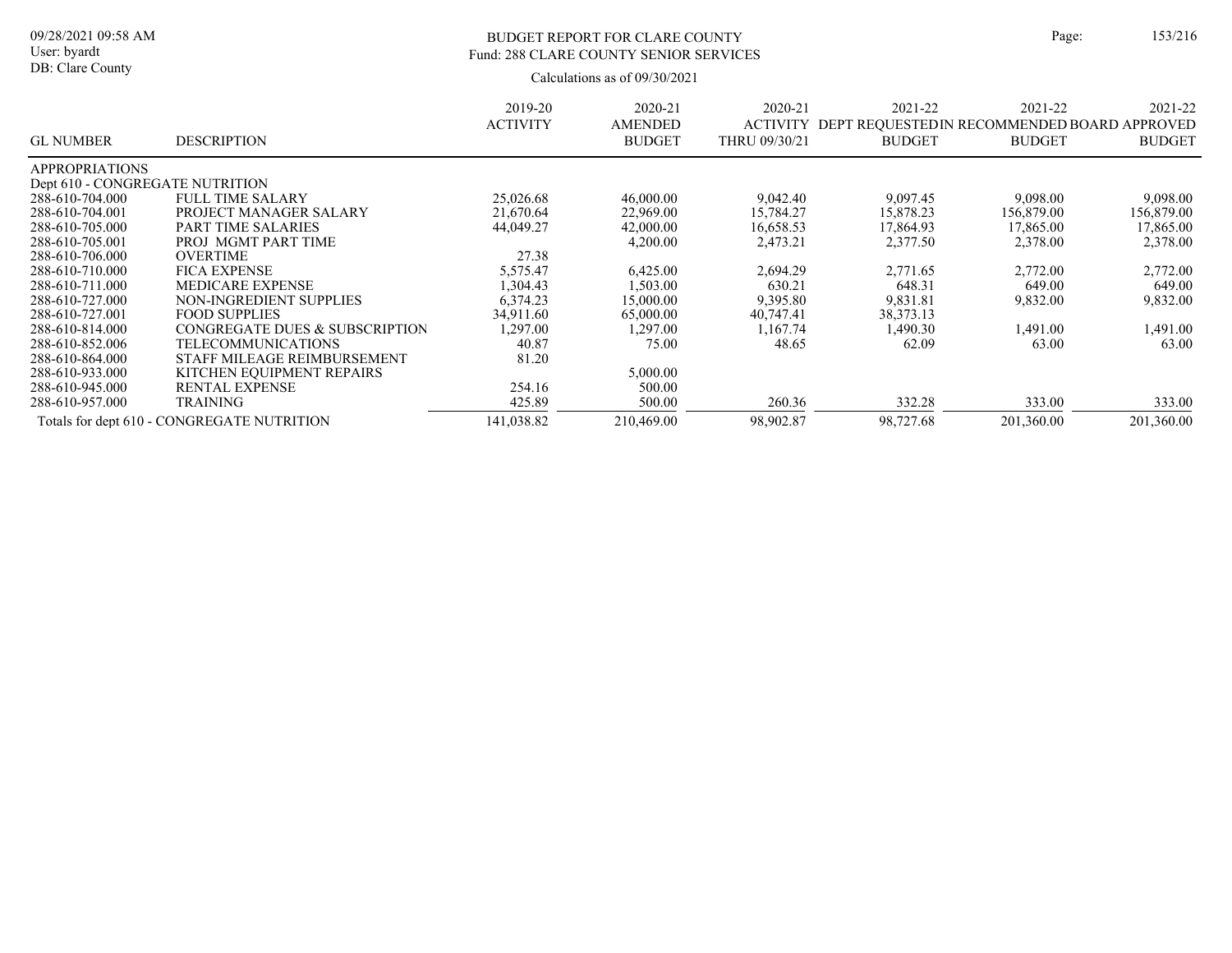### BUDGET REPORT FOR CLARE COUNTY Page: 154/216 Fund: 288 CLARE COUNTY SENIOR SERVICES

|                                 |                                            | 2019-20         | 2020-21        | 2020-21       | 2021-22                                               | 2021-22       | 2021-22       |
|---------------------------------|--------------------------------------------|-----------------|----------------|---------------|-------------------------------------------------------|---------------|---------------|
|                                 |                                            | <b>ACTIVITY</b> | <b>AMENDED</b> |               | ACTIVITY DEPT REQUESTED IN RECOMMENDED BOARD APPROVED |               |               |
| <b>GL NUMBER</b>                | <b>DESCRIPTION</b>                         |                 | <b>BUDGET</b>  | THRU 09/30/21 | <b>BUDGET</b>                                         | <b>BUDGET</b> | <b>BUDGET</b> |
| <b>APPROPRIATIONS</b>           |                                            |                 |                |               |                                                       |               |               |
| Dept 611 - HOME DELIVERED MEALS |                                            |                 |                |               |                                                       |               |               |
| 288-611-704.000                 | <b>FULL TIME SALARY</b>                    | 13,756.78       | 42,000.00      | 41,329.08     | 41,641.25                                             | 41,642.00     | 41,642.00     |
| 288-611-704.001                 | PROJECT MANAGER SALARY                     | 10,135.08       | 42,000.00      | 46,303.76     | 46,986.68                                             | 46,987.00     | 46,987.00     |
| 288-611-705.000                 | <b>PART TIME SALARIES</b>                  | 20,932.11       | 50,000.00      | 37,778.09     | 42,945.36                                             | 42,946.00     | 42,946.00     |
| 288-611-705.001                 | PROJ MGMT PART TIME                        |                 | 12,000.00      | 5,627.68      | 5,669.75                                              | 5,670.00      | 5,670.00      |
| 288-611-705.002                 | PART TIME - DELIVERY                       | 24,947.17       | 66,952.00      | 65,569.93     | 65,274.02                                             | 65,275.00     | 65,275.00     |
| 288-611-706.000                 | <b>OVERTIME</b>                            | 54.75           | 200.00         | 11.45         | 14.61                                                 | 15.00         | 15.00         |
| 288-611-710.000                 | <b>FICA EXPENSE</b>                        | 4,674.11        | 11,355.00      | 12,037.46     | 12,418.78                                             | 12,419.00     | 12,419.00     |
| 288-611-711.000                 | <b>MEDICARE EXPENSE</b>                    | 1.092.98        | 3,077.00       | 2,815.15      | 2.904.29                                              | 2,905.00      | 2.905.00      |
| 288-611-727.000                 | NON-INGREDIENT SUPPLIES                    | 18,216.81       | 36,000.00      | 37,400.41     | 35,811.23                                             | 35,812.00     | 35,812.00     |
| 288-611-727.001                 | FOOD SUPPLIES (CON & HDM)                  | 89,900.15       | 250,000.00     | 160,908.84    | 150,836.94                                            | 150,837.00    | 150,837.00    |
| 288-611-732.000                 | <b>HDM POSTAGE</b>                         | 910.35          | 2,377.00       | 1,248.12      | 898.00                                                | 899.00        | 899.00        |
| 288-611-746.000                 | <b>GAS OIL &amp; GREASE - DELIVERY</b>     | 1,520.08        | 5,200.00       | 5,922.31      | 5,193.72                                              | 5,194.00      | 5,194.00      |
| 288-611-814.000                 | <b>HDM DUES &amp; SUBSCRIPTIONS</b>        | 1,976.95        | 1,897.00       | 1,883.85      | 2,404.21                                              | 2,405.00      | 2,405.00      |
| 288-611-852.006                 | <b>TELECOMMUNICATIONS</b>                  | 1,912.87        | 2,643.00       | 1,382.65      | 1,382.98                                              | 1,383.00      | 1,383.00      |
| 288-611-864.000                 | STAFF MILEAGE REIMBURSEMENT                | (662.50)        | 500.00         |               |                                                       |               |               |
| 288-611-864.001                 | <b>VOLUNTEER MILEAGE REIMBURSEMI</b>       | 10,820.21       | 17,000.00      | 14,983.50     | 15,356.16                                             | 15,357.00     | 15,357.00     |
| 288-611-945.000                 | <b>RENTAL EXPENSE</b>                      | 1,693.47        | 1,900.00       | 1,396.01      | 1,311.04                                              | 1,312.00      | 1,312.00      |
| 288-611-957.000                 | <b>TRAINING</b>                            |                 | 600.00         | 500.00        | 638.11                                                | 639.00        | 639.00        |
|                                 | Totals for dept 611 - HOME DELIVERED MEALS | 201,881.37      | 545,701.00     | 437,098.29    | 431,687.13                                            | 431,697.00    | 431,697.00    |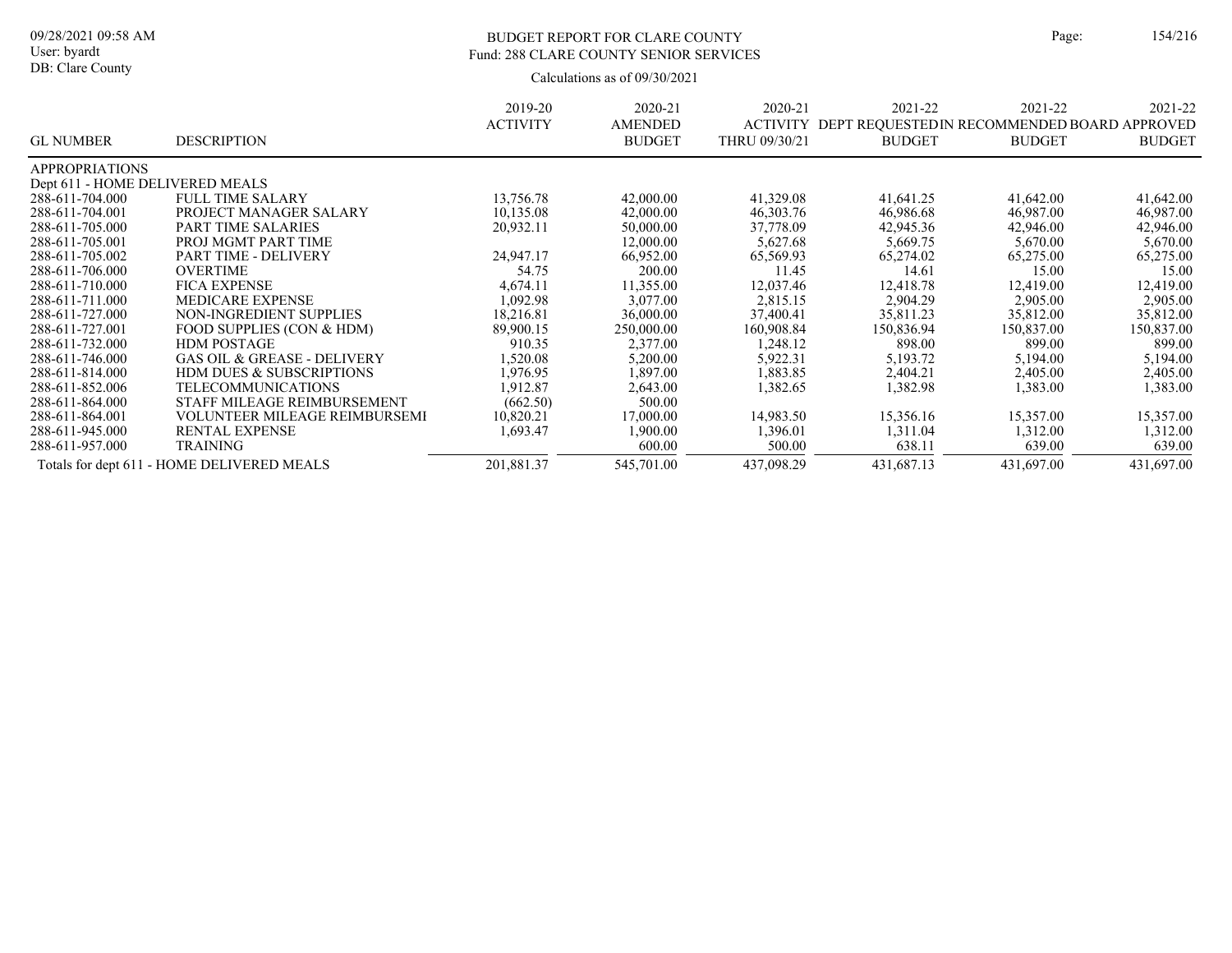| age: | 155/216 |
|------|---------|
|      |         |

Calculations as of 09/30/2021 09/28/2021 09:58 AM User: byardt DB: Clare County BUDGET REPORT FOR CLARE COUNTY Page: 155/216 Fund: 288 CLARE COUNTY SENIOR SERVICES

| <b>GL NUMBER</b>      | <b>DESCRIPTION</b>                                | 2019-20<br><b>ACTIVITY</b> | 2020-21<br><b>AMENDED</b><br><b>BUDGET</b> | 2020-21<br><b>ACTIVITY</b><br>THRU 09/30/21 | 2021-22<br>DEPT REOUESTEDIN RECOMMENDED BOARD APPROVED<br><b>BUDGET</b> | 2021-22<br><b>BUDGET</b> | 2021-22<br><b>BUDGET</b> |
|-----------------------|---------------------------------------------------|----------------------------|--------------------------------------------|---------------------------------------------|-------------------------------------------------------------------------|--------------------------|--------------------------|
| <b>APPROPRIATIONS</b> |                                                   |                            |                                            |                                             |                                                                         |                          |                          |
|                       | Dept 612 - CASE COORDINATION & SUPPORT            |                            |                                            |                                             |                                                                         |                          |                          |
| 288-612-704.000       | FULL TIME SALARY                                  | 35,553.73                  | 35,000.00                                  | 30,578.36                                   | 31.348.99                                                               | 31,349.00                | 31,349.00                |
| 288-612-710.000       | <b>FICA EXPENSE</b>                               | 2.187.29                   | 2.100.00                                   | 1.895.86                                    | 1.943.64                                                                | 1.944.00                 | 1.944.00                 |
| 288-612-711.000       | MEDICARE EXPENSE                                  | 511.52                     | 900.00                                     | 443.39                                      | 454.57                                                                  | 455.00                   | 455.00                   |
| 288-612-864.000       | STAFF MILEAGE REIMBURSEMENT                       | 290.34                     | 350.00                                     | 390.16                                      | 203.76                                                                  | 204.00                   | 204.00                   |
| 288-612-902.000       | PROGRAM MATERIALS                                 | 119.88                     | 500.00                                     | 363.00                                      | 340.75                                                                  | 341.00                   | 341.00                   |
| 288-612-931.000       | <b>MAINTENANCE</b>                                |                            | 400.00                                     | 234.00                                      | 298.64                                                                  | 299.00                   | 299.00                   |
|                       | Totals for dept 612 - CASE COORDINATION & SUPPORT | 38,662.76                  | 39,250.00                                  | 33,904.77                                   | 34,590.35                                                               | 34,592.00                | 34,592.00                |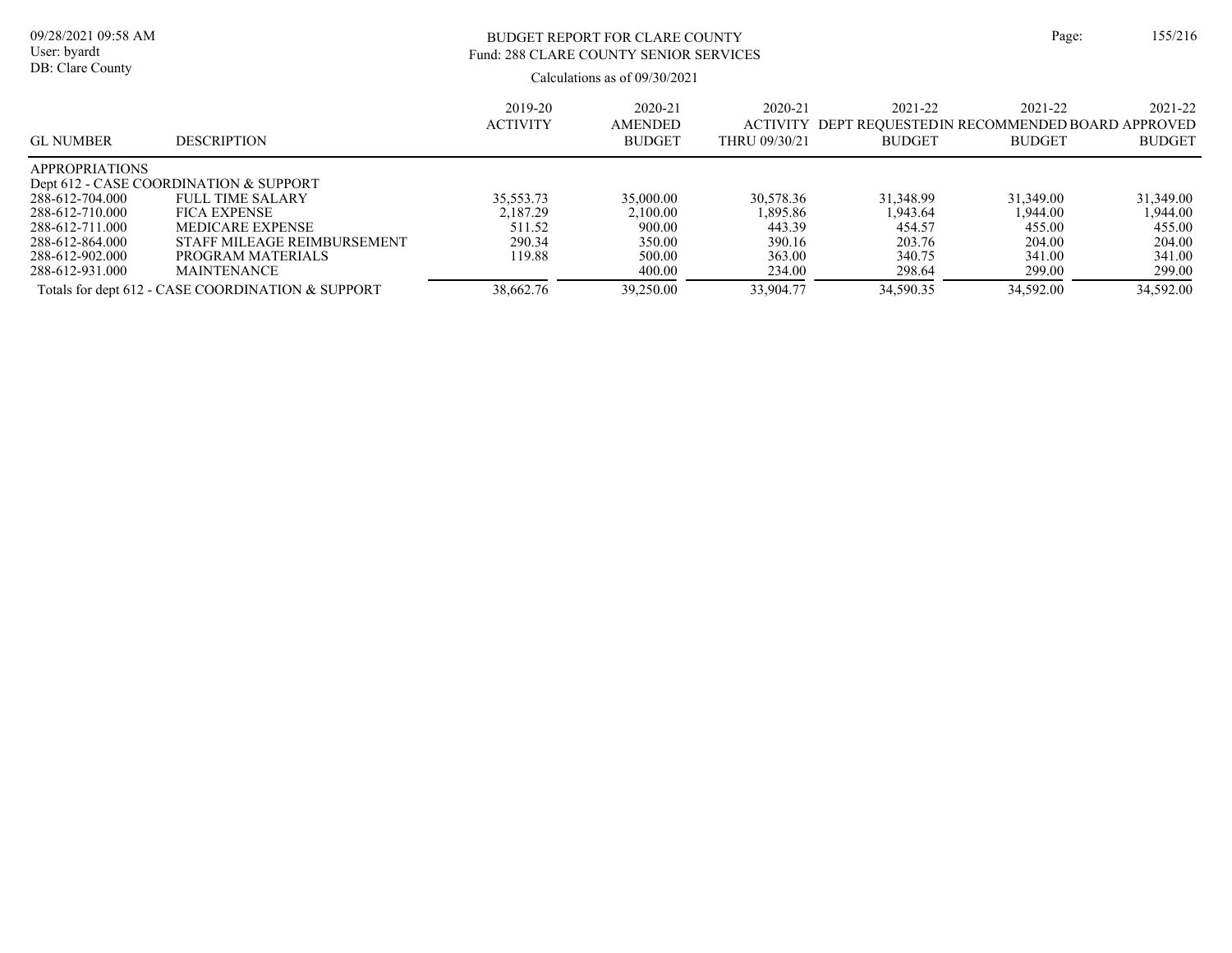# BUDGET REPORT FOR CLARE COUNTY Page: 156/216 Fund: 288 CLARE COUNTY SENIOR SERVICES

| <b>GL NUMBER</b>                    | <b>DESCRIPTION</b>          | 2019-20<br><b>ACTIVITY</b> | 2020-21<br><b>AMENDED</b><br><b>BUDGET</b> | 2020-21<br><b>ACTIVITY</b><br>THRU 09/30/21 | 2021-22<br>DEPT REOUESTEDIN RECOMMENDED BOARD APPROVED<br><b>BUDGET</b> | 2021-22<br><b>BUDGET</b> | 2021-22<br><b>BUDGET</b> |
|-------------------------------------|-----------------------------|----------------------------|--------------------------------------------|---------------------------------------------|-------------------------------------------------------------------------|--------------------------|--------------------------|
| <b>APPROPRIATIONS</b>               |                             |                            |                                            |                                             |                                                                         |                          |                          |
| Dept 613 - PERSONAL CARE            |                             |                            |                                            |                                             |                                                                         |                          |                          |
| 288-613-704.000                     | <b>FULL TIME SALARY</b>     | 12,024.71                  | 12,379.00                                  | 9,595.18                                    | 9.766.75                                                                | 9,767.00                 | 9,767.00                 |
| 288-613-705.000                     | PART TIME SALARIES          | 18,572.03                  | 20,552.00                                  | 18,367.83                                   | 17.012.98                                                               | 17.013.00                | 17.013.00                |
| 288-613-705.010                     | PART TIME SALARY - STIMULUS | 518.50                     | 2,500.00                                   | 1.639.42                                    | 1.567.09                                                                | 1.568.00                 | 1,568.00                 |
| 288-613-710.000                     | <b>FICA EXPENSE</b>         | 1,834.30                   | 1.951.00                                   | 1.807.08                                    | 1.728.75                                                                | 1.729.00                 | 1,729.00                 |
| 288-613-711.000                     | <b>MEDICARE</b>             | 429.13                     | 546.00                                     | 422.63                                      | 404.36                                                                  | 405.00                   | 405.00                   |
| 288-613-727.000                     | <b>SUPPLIES</b>             | 1.347.64                   | .460.00                                    | 1.354.65                                    | 1.231.42                                                                | 132.00                   | 132.00                   |
| 288-613-864.000                     | STAFF MILEAGE REIMBURSEMENT | 5,213.12                   | 6,051.00                                   | 4,218.50                                    | 3,767.41                                                                | 3,768.00                 | 3,768.00                 |
| Totals for dept 613 - PERSONAL CARE |                             | 39.939.43                  | 45,439.00                                  | 37,405.29                                   | 35,478.76                                                               | 34,382.00                | 34,382.00                |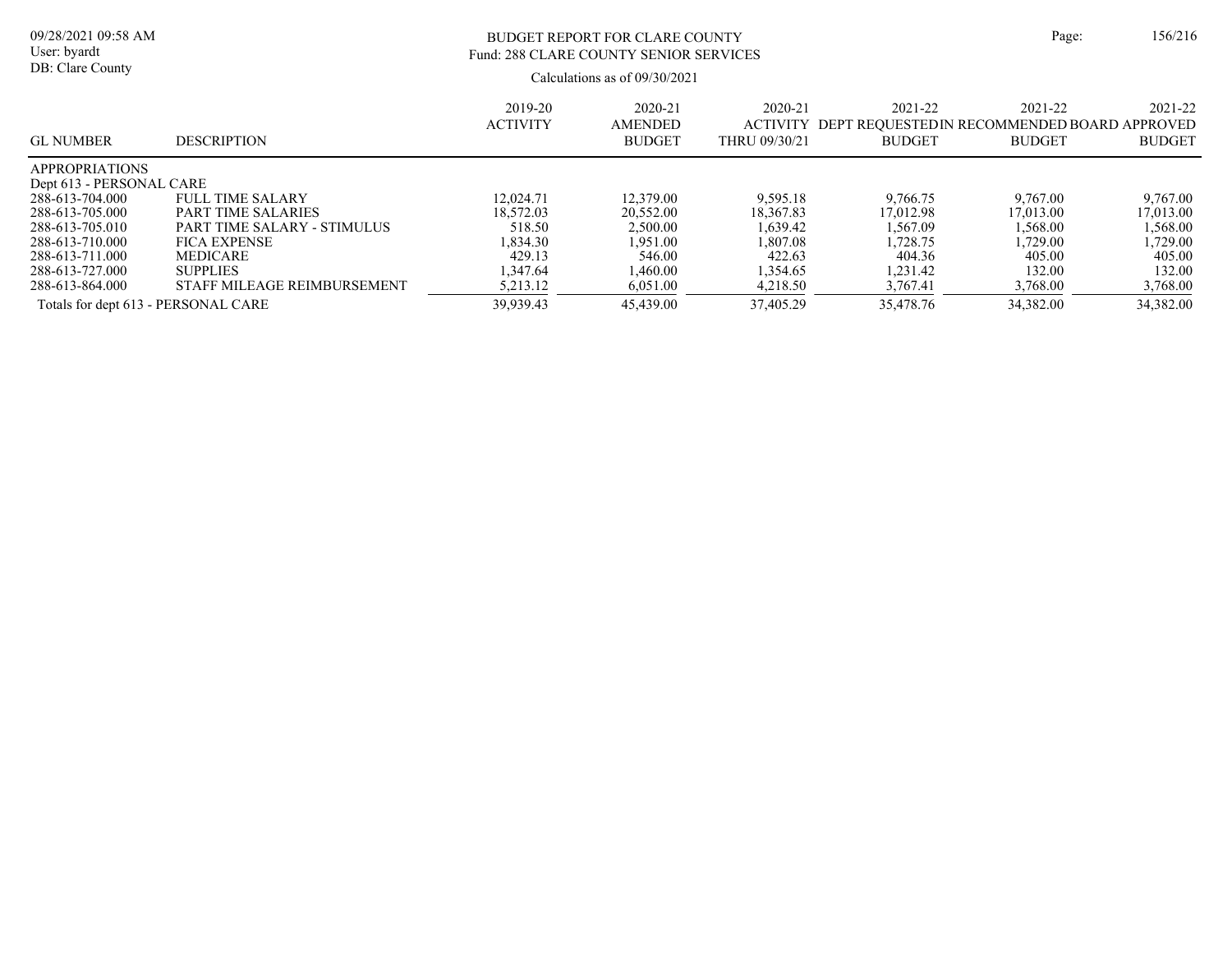# BUDGET REPORT FOR CLARE COUNTY Page: 157/216 Fund: 288 CLARE COUNTY SENIOR SERVICES

| <b>GL NUMBER</b>                 | <b>DESCRIPTION</b>          | 2019-20<br><b>ACTIVITY</b> | 2020-21<br><b>AMENDED</b><br><b>BUDGET</b> | $2020 - 21$<br><b>ACTIVITY</b><br>THRU 09/30/21 | 2021-22<br>DEPT REQUESTED IN RECOMMENDED BOARD APPROVED<br><b>BUDGET</b> | 2021-22<br><b>BUDGET</b> | 2021-22<br><b>BUDGET</b> |
|----------------------------------|-----------------------------|----------------------------|--------------------------------------------|-------------------------------------------------|--------------------------------------------------------------------------|--------------------------|--------------------------|
| <b>APPROPRIATIONS</b>            |                             |                            |                                            |                                                 |                                                                          |                          |                          |
| Dept 614 - HOMEMAKING            |                             |                            |                                            |                                                 |                                                                          |                          |                          |
| 288-614-704.000                  | <b>FULL TIME SALARY</b>     | 11.211.55                  | 11.294.00                                  | 9.647.39                                        | 9.833.25                                                                 | 3,834.00                 | 3,834.00                 |
| 288-614-705.000                  | PART TIME SALARIES          | 34,915.34                  | 51,000.00                                  | 49.840.10                                       | 50.680.52                                                                | 50.681.00                | 50,681.00                |
| 288-614-705.010                  | PART TIME SALARY - STIMULUS | 1.678.00                   | 5,500.00                                   | 5.503.91                                        | 5.434.08                                                                 | 5.435.00                 | 5.435.00                 |
| 288-614-710.000                  | <b>FICA EXPENSE</b>         | 2,934.95                   | 3.900.00                                   | 4.001.31                                        | 4,060.10                                                                 | 4,061.00                 | 4,061.00                 |
| 288-614-711.000                  | MEDICARE EXPENSE            | 686.52                     | 834.00                                     | 936.12                                          | 949.84                                                                   | 950.00                   | 950.00                   |
| 288-614-727.000                  | <b>SUPPLIES</b>             | 1.193.13                   | .255.00                                    | 1.233.68                                        | 1.231.36                                                                 | 1.232.00                 | 1.232.00                 |
| 288-614-864.000                  | STAFF MILEAGE REIMBURSEMENT | 6,020.18                   | ,300.00                                    | 8,091.50                                        | 7,787.52                                                                 | 7,788.00                 | 7,788.00                 |
| Totals for dept 614 - HOMEMAKING |                             | 58,639.67                  | 81,083.00                                  | 79.254.01                                       | 79,976.67                                                                | 73,981.00                | 73,981.00                |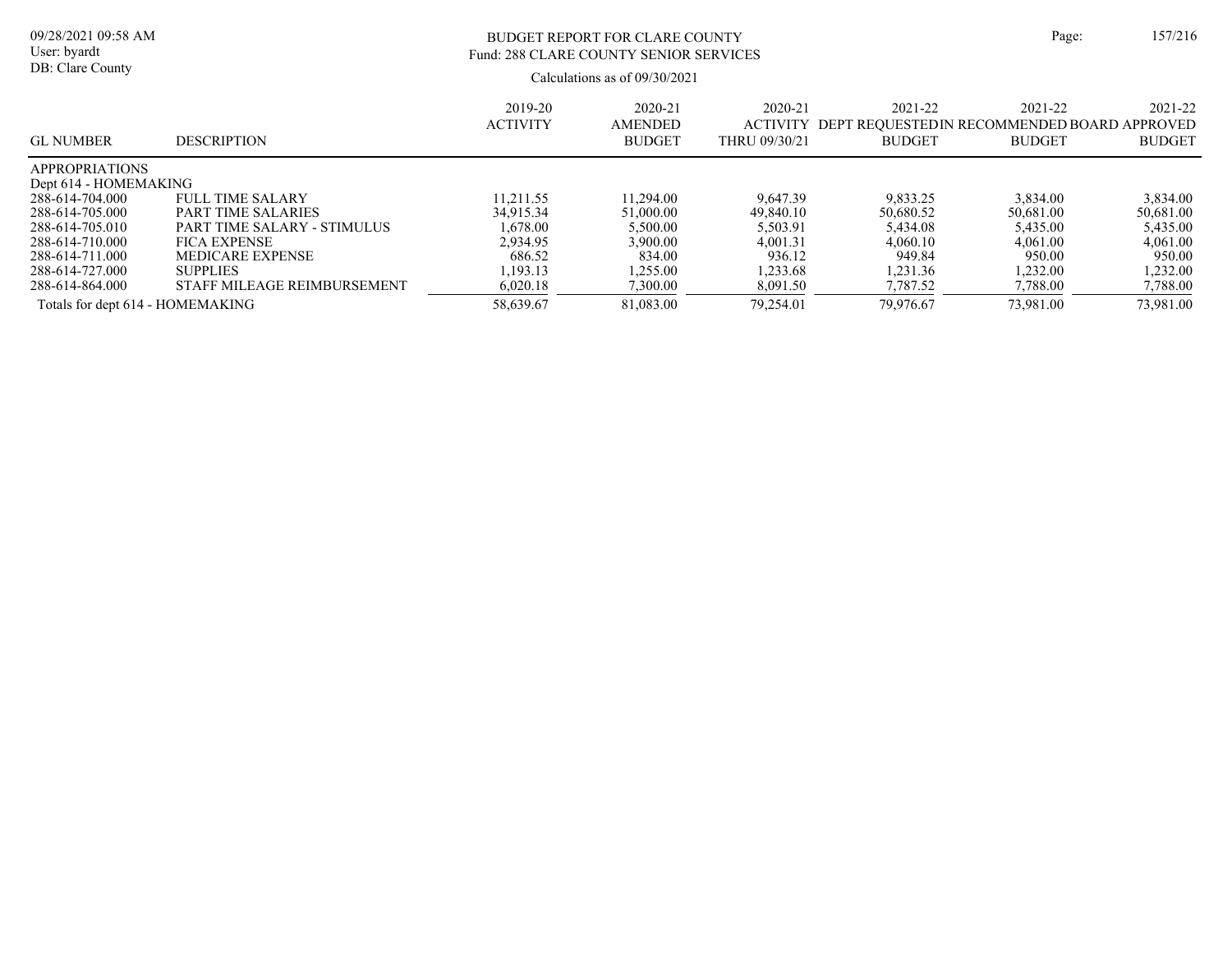# BUDGET REPORT FOR CLARE COUNTY Page: 158/216 Fund: 288 CLARE COUNTY SENIOR SERVICES

| <b>GL NUMBER</b>                   | <b>DESCRIPTION</b>          | 2019-20<br><b>ACTIVITY</b> | 2020-21<br><b>AMENDED</b><br><b>BUDGET</b> | $2020 - 21$<br><b>ACTIVITY</b><br>THRU 09/30/21 | 2021-22<br>DEPT REQUESTED IN RECOMMENDED BOARD APPROVED<br><b>BUDGET</b> | 2021-22<br><b>BUDGET</b> | 2021-22<br><b>BUDGET</b> |
|------------------------------------|-----------------------------|----------------------------|--------------------------------------------|-------------------------------------------------|--------------------------------------------------------------------------|--------------------------|--------------------------|
| <b>APPROPRIATIONS</b>              |                             |                            |                                            |                                                 |                                                                          |                          |                          |
| Dept 615 - RESPITE CARE            |                             |                            |                                            |                                                 |                                                                          |                          |                          |
| 288-615-704.000                    | <b>FULL TIME SALARY</b>     | 12.567.02                  | 15,000.00                                  | 9.646.21                                        | 9,832.02                                                                 | 9,833.00                 | 9,833.00                 |
| 288-615-705.000                    | PART TIME SALARIES          | 24,849.45                  | 26,000.00                                  | 24.451.65                                       | 23.978.47                                                                | 23,979.00                | 23.979.00                |
| 288-615-705.010                    | PART TIME SALARY - STIMULUS | 1.068.00                   | 2.500.00                                   | 2,763.45                                        | 2.761.52                                                                 | 2.762.00                 | 2,762.00                 |
| 288-615-710.000                    | <b>FICA EXPENSE</b>         | 2,350.95                   | 2,500.00                                   | 2.257.38                                        | 2,238.97                                                                 | 2,239.00                 | 2,239.00                 |
| 288-615-711.000                    | MEDICARE EXPENSE            | 549.58                     | 652.00                                     | 527.89                                          | 523.60                                                                   | 524.00                   | 524.00                   |
| 288-615-727.000                    | <b>SUPPLIES</b>             | 389.14                     | 850.00                                     | 1.053.98                                        | 963.05                                                                   | 964.00                   | 964.00                   |
| 288-615-864.000                    | STAFF MILEAGE REIMBURSEMENT | 1,577.30                   | 2,200.00                                   | 1,410.50                                        | 1,326.00                                                                 | 1,326.00                 | 1,326.00                 |
| Totals for dept 615 - RESPITE CARE |                             | 43,351.44                  | 49,702.00                                  | 42,111.06                                       | 41.623.63                                                                | 41,627.00                | 41,627.00                |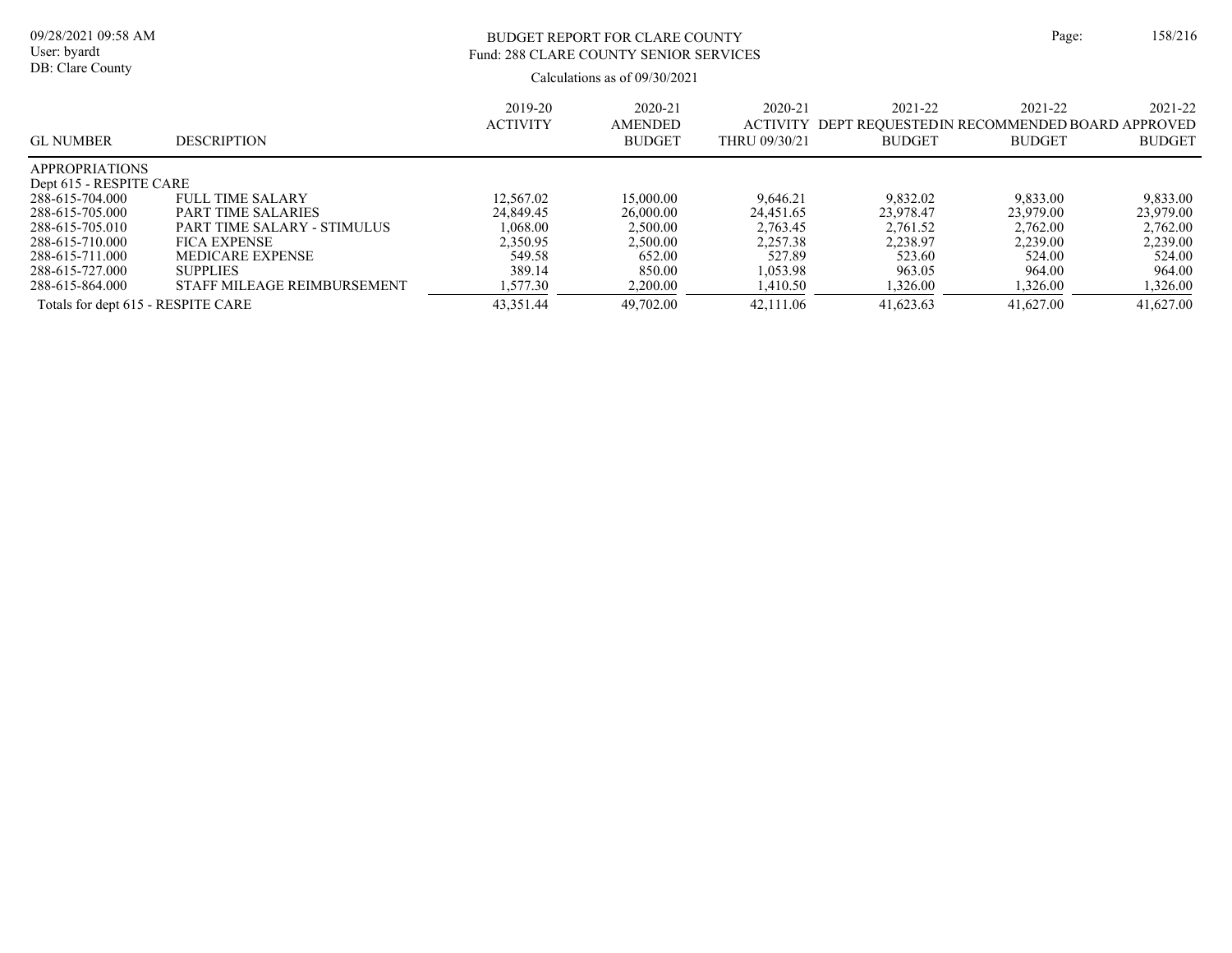| 09/28/2021 09:58 AM<br>User: byardt<br>DB: Clare County                                                             |                                                                                                                      |                                              | BUDGET REPORT FOR CLARE COUNTY<br>Fund: 288 CLARE COUNTY SENIOR SERVICES<br>Calculations as of $09/30/2021$ | Page:                                        | 159/216                                                                 |                                              |                                              |
|---------------------------------------------------------------------------------------------------------------------|----------------------------------------------------------------------------------------------------------------------|----------------------------------------------|-------------------------------------------------------------------------------------------------------------|----------------------------------------------|-------------------------------------------------------------------------|----------------------------------------------|----------------------------------------------|
| <b>GL NUMBER</b>                                                                                                    | <b>DESCRIPTION</b>                                                                                                   | 2019-20<br><b>ACTIVITY</b>                   | 2020-21<br>AMENDED<br><b>BUDGET</b>                                                                         | 2020-21<br><b>ACTIVITY</b><br>THRU 09/30/21  | 2021-22<br>DEPT REQUESTEDIN RECOMMENDED BOARD APPROVED<br><b>BUDGET</b> | 2021-22<br><b>BUDGET</b>                     | 2021-22<br><b>BUDGET</b>                     |
| <b>APPROPRIATIONS</b><br>Dept 616 - SENIOR CENTER STAFFING<br>288-616-705.000<br>288-616-710.000<br>288-616-711.000 | PART TIME SALARIES<br><b>FICA EXPENSE</b><br><b>MEDICARE EXPENSE</b><br>Totals for dept 616 - SENIOR CENTER STAFFING | 17.113.41<br>1.061.03<br>248.16<br>18,422.60 | 15.987.00<br>922.00<br>221.00<br>17,130.00                                                                  | 17.142.25<br>1.062.83<br>248.56<br>18,453.64 | 16,804.77<br>1.041.92<br>243.67<br>18,090.36                            | 16,805.00<br>1.042.00<br>244.00<br>18,091.00 | 16,805.00<br>1,042.00<br>244.00<br>18,091.00 |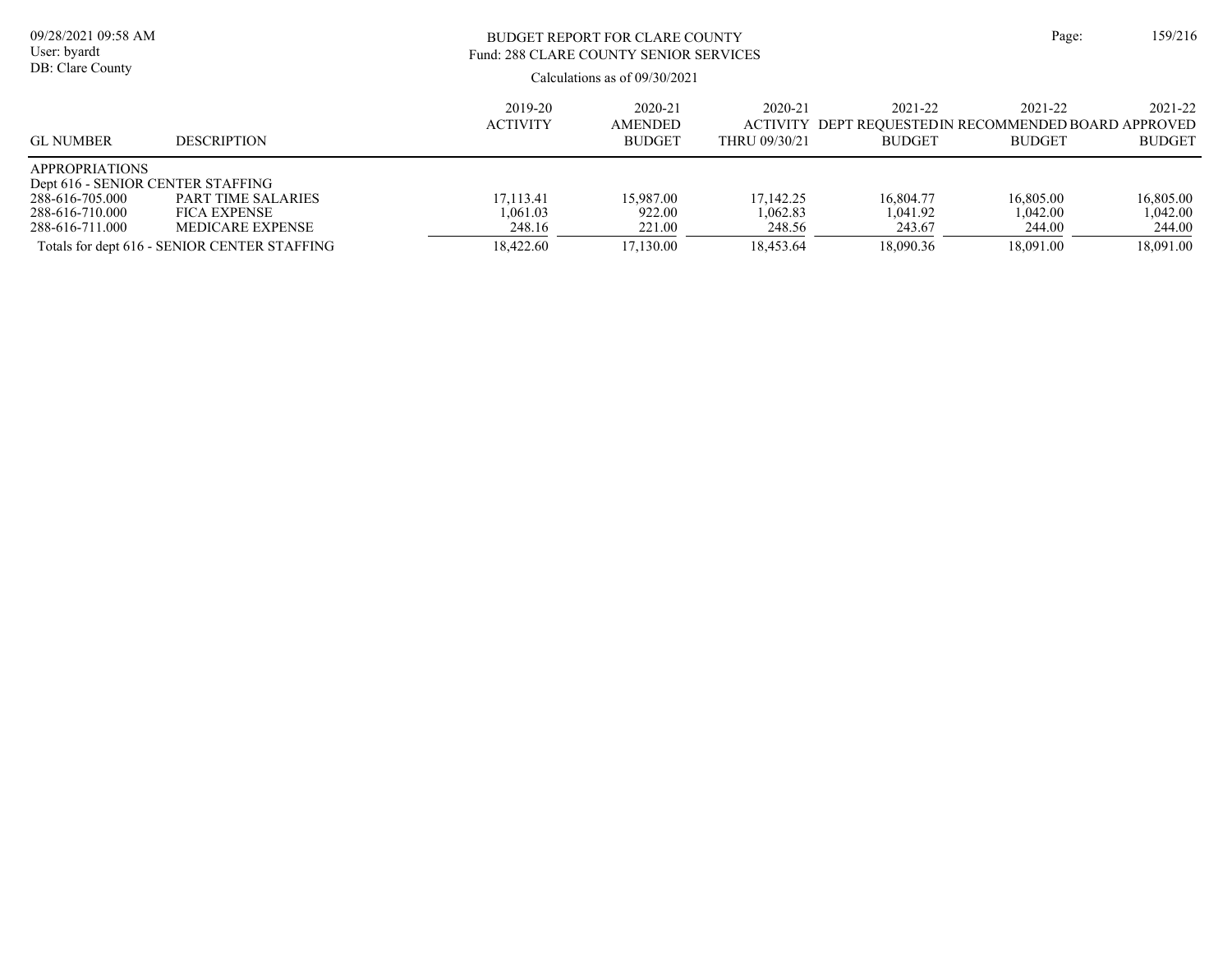| 09/28/2021 09:58 AM<br>User: byardt<br>DB: Clare County                                           |                                                                                                                                                                                            |                            | <b>BUDGET REPORT FOR CLARE COUNTY</b><br>Fund: 288 CLARE COUNTY SENIOR SERVICES<br>Calculations as of 09/30/2021 |                                             |                                                                         |                          |                          |
|---------------------------------------------------------------------------------------------------|--------------------------------------------------------------------------------------------------------------------------------------------------------------------------------------------|----------------------------|------------------------------------------------------------------------------------------------------------------|---------------------------------------------|-------------------------------------------------------------------------|--------------------------|--------------------------|
| <b>GL NUMBER</b>                                                                                  | <b>DESCRIPTION</b>                                                                                                                                                                         | 2019-20<br><b>ACTIVITY</b> | 2020-21<br><b>AMENDED</b><br><b>BUDGET</b>                                                                       | 2020-21<br><b>ACTIVITY</b><br>THRU 09/30/21 | 2021-22<br>DEPT REOUESTEDIN RECOMMENDED BOARD APPROVED<br><b>BUDGET</b> | 2021-22<br><b>BUDGET</b> | 2021-22<br><b>BUDGET</b> |
| <b>APPROPRIATIONS</b><br>288-617-705.000<br>288-617-710.000<br>288-617-711.000<br>288-617-727.000 | Dept 617 - DISEASE PREVENTION/HEALTH PROM<br>PART TIME SALARY<br><b>FICA EXPENSE</b><br><b>MEDICARE EXPENSE</b><br><b>SUPPLIES</b><br>Totals for dept 617 - DISEASE PREVENTION/HEALTH PROM | 3.217.40<br>3,217.40       |                                                                                                                  |                                             | (0.01)<br>(0.01)<br>(0.02)                                              |                          |                          |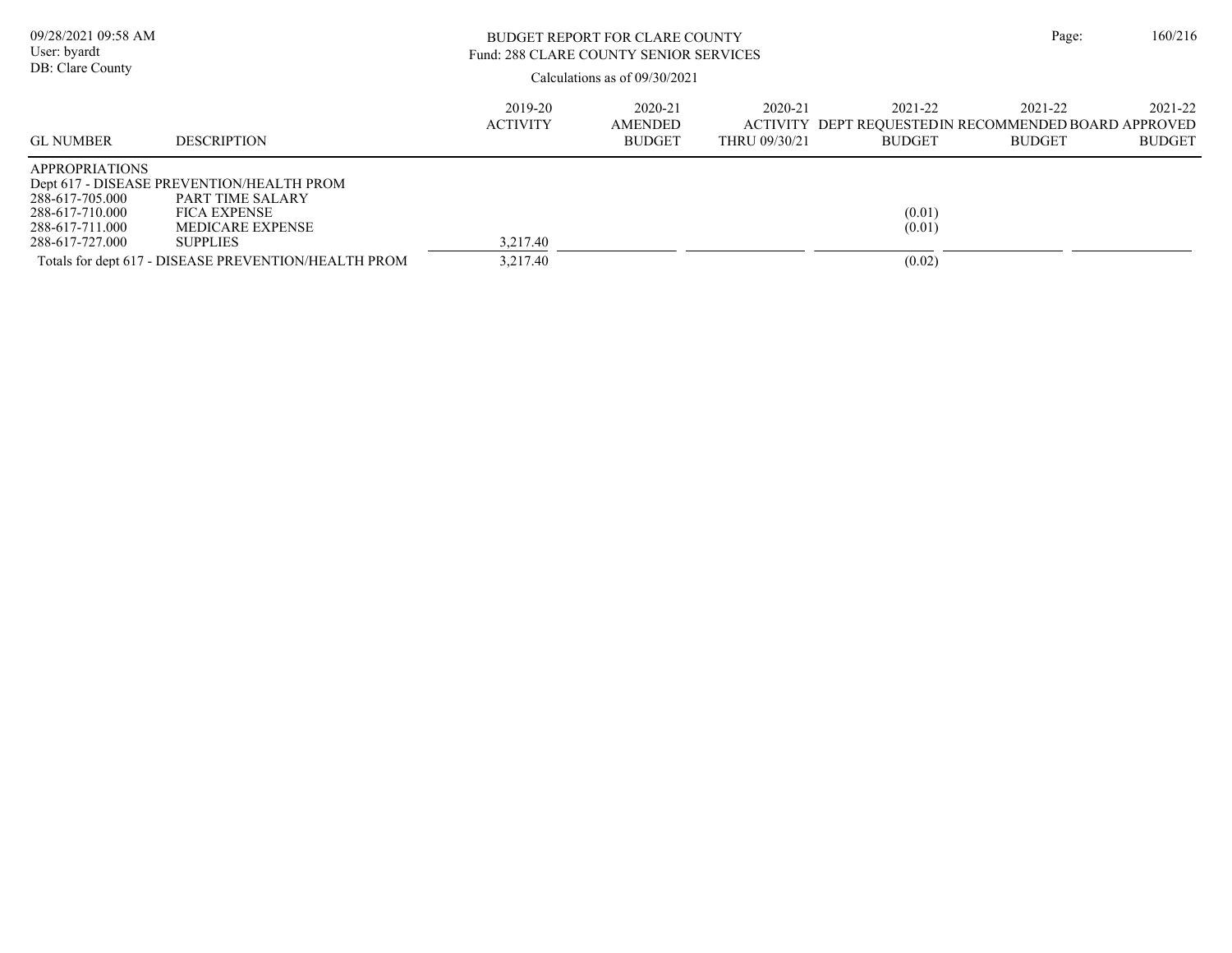| 09/28/2021 09:58 AM<br>User: byardt                                        |                                                                                                | <b>BUDGET REPORT FOR CLARE COUNTY</b><br>Fund: 288 CLARE COUNTY SENIOR SERVICES |                                            |                                             |                              |                                                                         |                              |  |
|----------------------------------------------------------------------------|------------------------------------------------------------------------------------------------|---------------------------------------------------------------------------------|--------------------------------------------|---------------------------------------------|------------------------------|-------------------------------------------------------------------------|------------------------------|--|
| DB: Clare County                                                           |                                                                                                | Calculations as of 09/30/2021                                                   |                                            |                                             |                              |                                                                         |                              |  |
| <b>GL NUMBER</b>                                                           | <b>DESCRIPTION</b>                                                                             | 2019-20<br><b>ACTIVITY</b>                                                      | 2020-21<br><b>AMENDED</b><br><b>BUDGET</b> | 2020-21<br><b>ACTIVITY</b><br>THRU 09/30/21 | 2021-22<br><b>BUDGET</b>     | 2021-22<br>DEPT REOUESTEDIN RECOMMENDED BOARD APPROVED<br><b>BUDGET</b> | 2021-22<br><b>BUDGET</b>     |  |
| <b>APPROPRIATIONS</b><br>Dept 618 - CAREGIVING TRAINING<br>288-618-704.000 | <b>FULL TIME SALARIES</b>                                                                      | 535.36                                                                          | 500.00                                     | 414.08                                      | 197.51                       | 198.00                                                                  | 198.00                       |  |
| 288-618-705.000<br>288-618-710.000<br>288-618-711.000<br>288-618-727.000   | <b>PART TIME SALARIES</b><br><b>FICA EXPENSE</b><br><b>MEDICARE EXPENSE</b><br><b>SUPPLIES</b> | 4.445.55<br>308.82<br>72.21<br>1,953.10                                         | 8,000.00<br>527.00<br>123.00<br>.500.00    | 8.051.94<br>524.90<br>122.74<br>304.00      | 8.274.41<br>525.26<br>122.82 | 8.275.00<br>526.00<br>123.00                                            | 8,275.00<br>526.00<br>123.00 |  |
|                                                                            | Totals for dept 618 - CAREGIVING TRAINING                                                      | 7.315.04                                                                        | 10,650.00                                  | 9.417.66                                    | 9,120.00                     | 9,122.00                                                                | 9,122.00                     |  |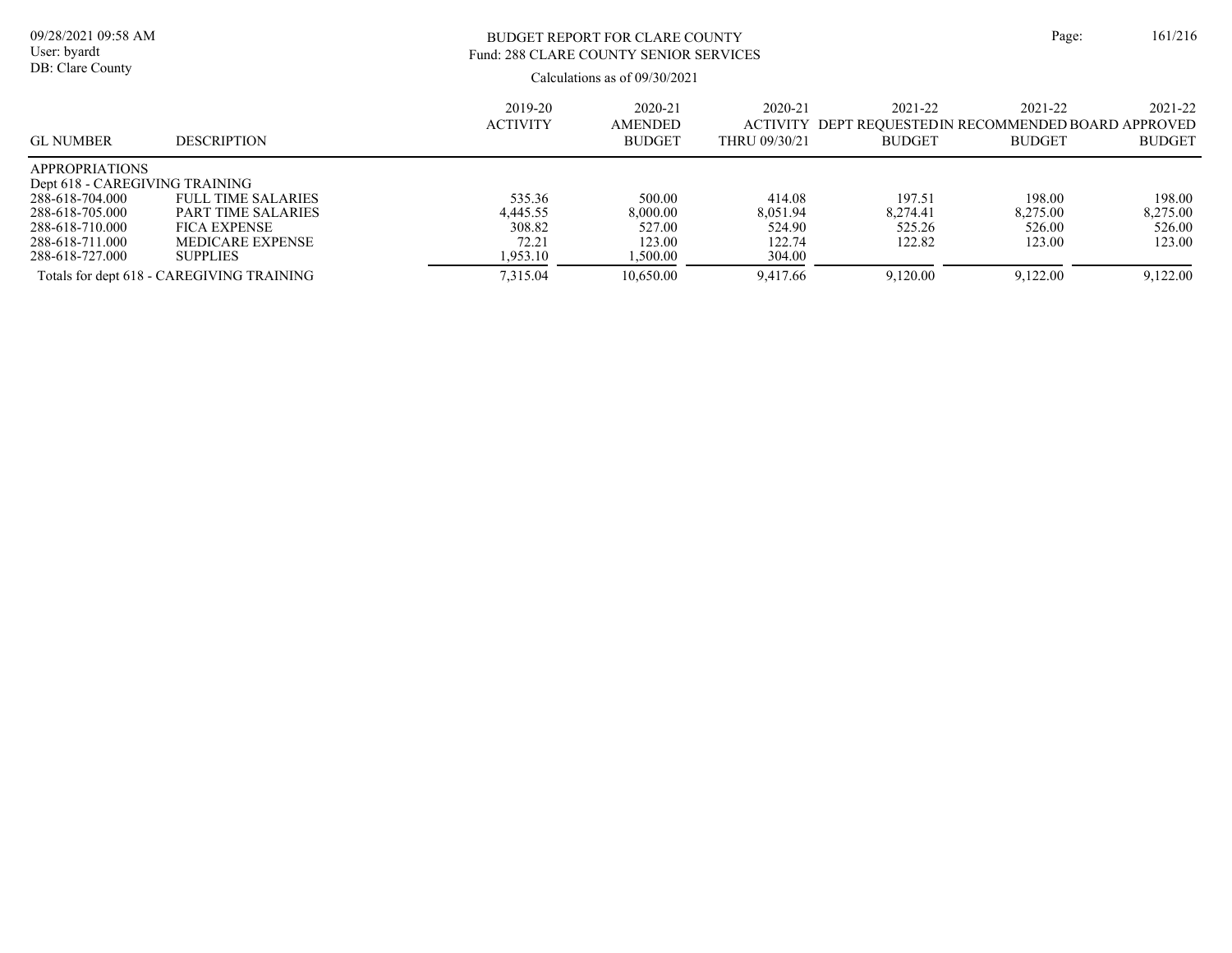# BUDGET REPORT FOR CLARE COUNTY Page: 162/216 Fund: 288 CLARE COUNTY SENIOR SERVICES

| <b>GL NUMBER</b>      | <b>DESCRIPTION</b>                            | 2019-20<br><b>ACTIVITY</b> | 2020-21<br><b>AMENDED</b><br><b>BUDGET</b> | 2020-21<br><b>ACTIVITY</b><br>THRU 09/30/21 | 2021-22<br>DEPT REOUESTEDIN RECOMMENDED BOARD APPROVED<br><b>BUDGET</b> | 2021-22<br><b>BUDGET</b> | 2021-22<br><b>BUDGET</b> |
|-----------------------|-----------------------------------------------|----------------------------|--------------------------------------------|---------------------------------------------|-------------------------------------------------------------------------|--------------------------|--------------------------|
| <b>APPROPRIATIONS</b> |                                               |                            |                                            |                                             |                                                                         |                          |                          |
|                       | Dept 619 - A&D CONTRACTED SERVICES            |                            |                                            |                                             |                                                                         |                          |                          |
| 288-619-704.000       | <b>FULL TIME SALARY</b>                       | 16,105.96                  | 14,569.00                                  | 9.641.07                                    | 9.826.11                                                                | 9,827.00                 | 9,827.00                 |
| 288-619-705.000       | <b>HDM-PART TIME SALARY</b>                   | .538.95                    | 3.900.00                                   | 3.492.93                                    | 4.253.07                                                                | 4.254.00                 | 4.254.00                 |
| 288-619-705.002       | RC-PART TIME SALARY                           | 16.107.91                  | 17,500.00                                  | 19.390.93                                   | 19.042.47                                                               | 19,043.00                | 19,043.00                |
| 288-619-705.010       | PART TIME SALARY - STIMULUS                   | .791.50                    | 5,000.00                                   | 3.375.77                                    | 3.294.18                                                                | 3.295.00                 | 3.295.00                 |
| 288-619-710.000       | <b>HDM-FICA EXPENSE</b>                       | 2.172.02                   | 2.100.00                                   | 2,198.06                                    | 2,229.52                                                                | 2,230.00                 | 2,230.00                 |
| 288-619-711.000       | <b>HDM-MEDICARE EXPENSE</b>                   | 507.88                     | 890.00                                     | 513.94                                      | 521.24                                                                  | 522.00                   | 522.00                   |
| 288-619-864.000       | STAFF MILEAGE REIMBURSEMENT                   | 3,815.38                   | 3,500.00                                   | 2,496.50                                    | 2,261.47                                                                | 2,262.00                 | 2,262.00                 |
|                       | Totals for dept 619 - A&D CONTRACTED SERVICES | 42,039.60                  | 47,459.00                                  | 41,109.20                                   | 41,428.06                                                               | 41,433.00                | 41,433.00                |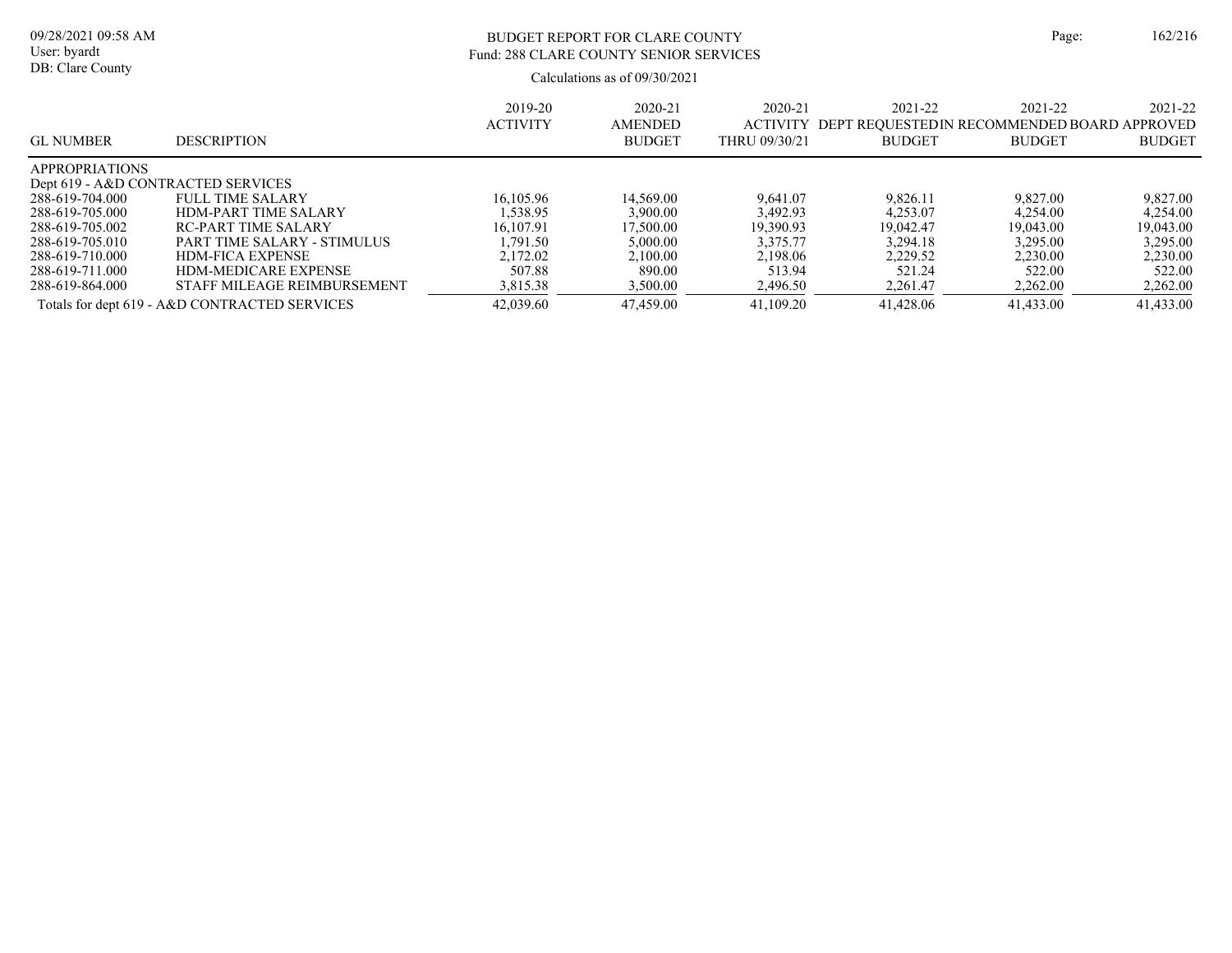### BUDGET REPORT FOR CLARE COUNTY Page: 163/216 Fund: 288 CLARE COUNTY SENIOR SERVICES

| <b>GL NUMBER</b>      | <b>DESCRIPTION</b>                                 | 2019-20<br><b>ACTIVITY</b> | $2020 - 21$<br>AMENDED<br><b>BUDGET</b> | $2020 - 21$<br>THRU 09/30/21 | 2021-22<br>ACTIVITY DEPT REOUESTEDIN RECOMMENDED BOARD APPROVED<br>BUDGET | 2021-22<br><b>BUDGET</b> | 2021-22<br><b>BUDGET</b> |
|-----------------------|----------------------------------------------------|----------------------------|-----------------------------------------|------------------------------|---------------------------------------------------------------------------|--------------------------|--------------------------|
| <b>APPROPRIATIONS</b> |                                                    |                            |                                         |                              |                                                                           |                          |                          |
|                       | Dept 622 - STIMULUS GRANT - HDM - CARES            |                            |                                         |                              |                                                                           |                          |                          |
| 288-622-704.000       | <b>FULL TIME SALARIES</b>                          | 11,151.93                  |                                         |                              |                                                                           |                          |                          |
| 288-622-704.001       | PROJECT MANAGER SALARY                             | 7,670.22                   |                                         |                              |                                                                           |                          |                          |
| 288-622-705.000       | <b>PART TIME SALARIES</b>                          | 14,824.40                  |                                         |                              |                                                                           |                          |                          |
| 288-622-705.002       | PART TIME SALARY - DELIVERY                        | 19,636.11                  |                                         |                              |                                                                           |                          |                          |
| 288-622-710.000       | <b>FICA EXPENSE</b>                                | 3.279.19                   |                                         |                              |                                                                           |                          |                          |
| 288-622-711.000       | <b>MEDICARE EXPENSE</b>                            | 766.77                     |                                         |                              |                                                                           |                          |                          |
| 288-622-727.000       | NON-INGREDIENT SUPPLIES                            | 8,974.98                   |                                         |                              |                                                                           |                          |                          |
| 288-622-727.001       | <b>FOOD SUPPLIES</b>                               | 68,265.51                  |                                         |                              |                                                                           |                          |                          |
| 288-622-746.000       | <b>GAS OIL &amp; GREASE</b>                        | 1,241.52                   |                                         |                              |                                                                           |                          |                          |
| 288-622-852.006       | TELECOMMUNICATIONS                                 | 930.00                     |                                         |                              |                                                                           |                          |                          |
| 288-622-864.001       | VOLUNTEER MILEAGE REIMBURSEMI                      | 7,392.25                   |                                         |                              |                                                                           |                          |                          |
| 288-622-945.000       | <b>RENTAL EXPENSE</b>                              | 635.11                     |                                         |                              |                                                                           |                          |                          |
|                       | Totals for dept 622 - STIMULUS GRANT - HDM - CARES | 144,767.99                 |                                         |                              |                                                                           |                          |                          |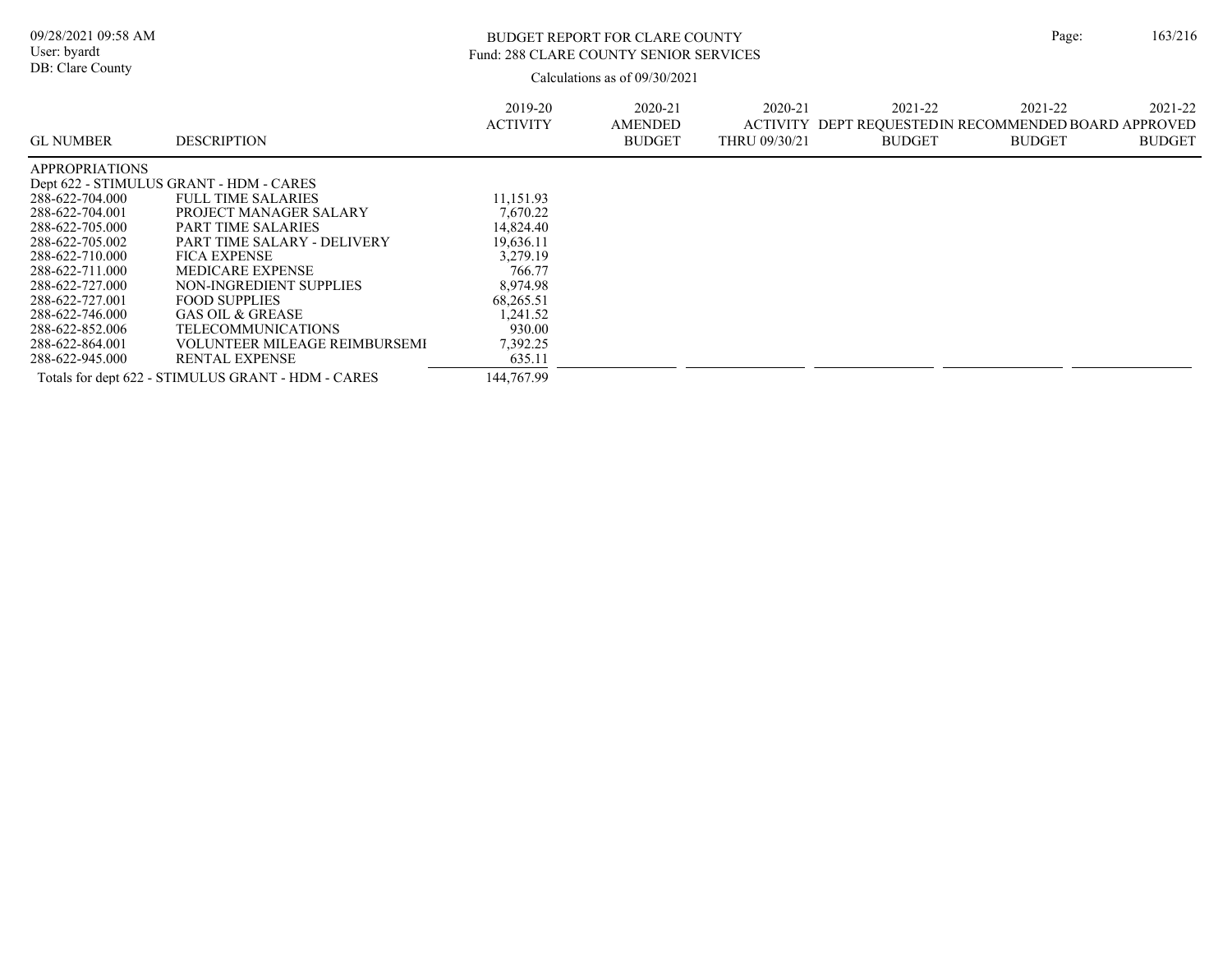### BUDGET REPORT FOR CLARE COUNTY Page: 164/216 Fund: 288 CLARE COUNTY SENIOR SERVICES

| <b>GL NUMBER</b>      | <b>DESCRIPTION</b>                                 | 2019-20<br><b>ACTIVITY</b> | 2020-21<br><b>AMENDED</b><br><b>BUDGET</b> | 2020-21<br>ACTIVITY<br>THRU 09/30/21 | 2021-22<br>DEPT REOUESTEDIN RECOMMENDED BOARD APPROVED<br><b>BUDGET</b> | 2021-22<br><b>BUDGET</b> | 2021-22<br><b>BUDGET</b> |
|-----------------------|----------------------------------------------------|----------------------------|--------------------------------------------|--------------------------------------|-------------------------------------------------------------------------|--------------------------|--------------------------|
| <b>APPROPRIATIONS</b> |                                                    |                            |                                            |                                      |                                                                         |                          |                          |
|                       | Dept 623 - STIMULUS GRANT - HDM - FFCRA            |                            |                                            |                                      |                                                                         |                          |                          |
| 288-623-704.000       | FULL TIME SALARIES                                 | 5,883.97                   |                                            |                                      |                                                                         |                          |                          |
| 288-623-704.001       | PROJECT MANAGER SALARY                             | 4,064.68                   |                                            |                                      |                                                                         |                          |                          |
| 288-623-705.000       | PART TIME SALARY                                   | 9,478.94                   |                                            |                                      |                                                                         |                          |                          |
| 288-623-705.002       | PART TIME SALARY - DELIVERY                        | 11.197.20                  |                                            |                                      |                                                                         |                          |                          |
| 288-623-710.000       | <b>FICA EXPENSE</b>                                | 1,508.20                   |                                            |                                      |                                                                         |                          |                          |
| 288-623-711.000       | <b>MEDICARE EXPENSE</b>                            | 352.64                     |                                            |                                      |                                                                         |                          |                          |
| 288-623-727.000       | NON-INGREDIENT SUPPLIES                            | 1,158.03                   |                                            |                                      |                                                                         |                          |                          |
| 288-623-727.001       | <b>FOOD SUPPLIES</b>                               | 31,098.93                  |                                            |                                      |                                                                         |                          |                          |
| 288-623-746.000       | GAS OIL & GREASE                                   | 191.75                     |                                            |                                      |                                                                         |                          |                          |
| 288-623-864.001       | <b>VOLUNTEER MILEAGE REIMBURSEMI</b>               | 1,734.00                   |                                            |                                      |                                                                         |                          |                          |
|                       | Totals for dept 623 - STIMULUS GRANT - HDM - FFCRA | 66.668.34                  |                                            |                                      |                                                                         |                          |                          |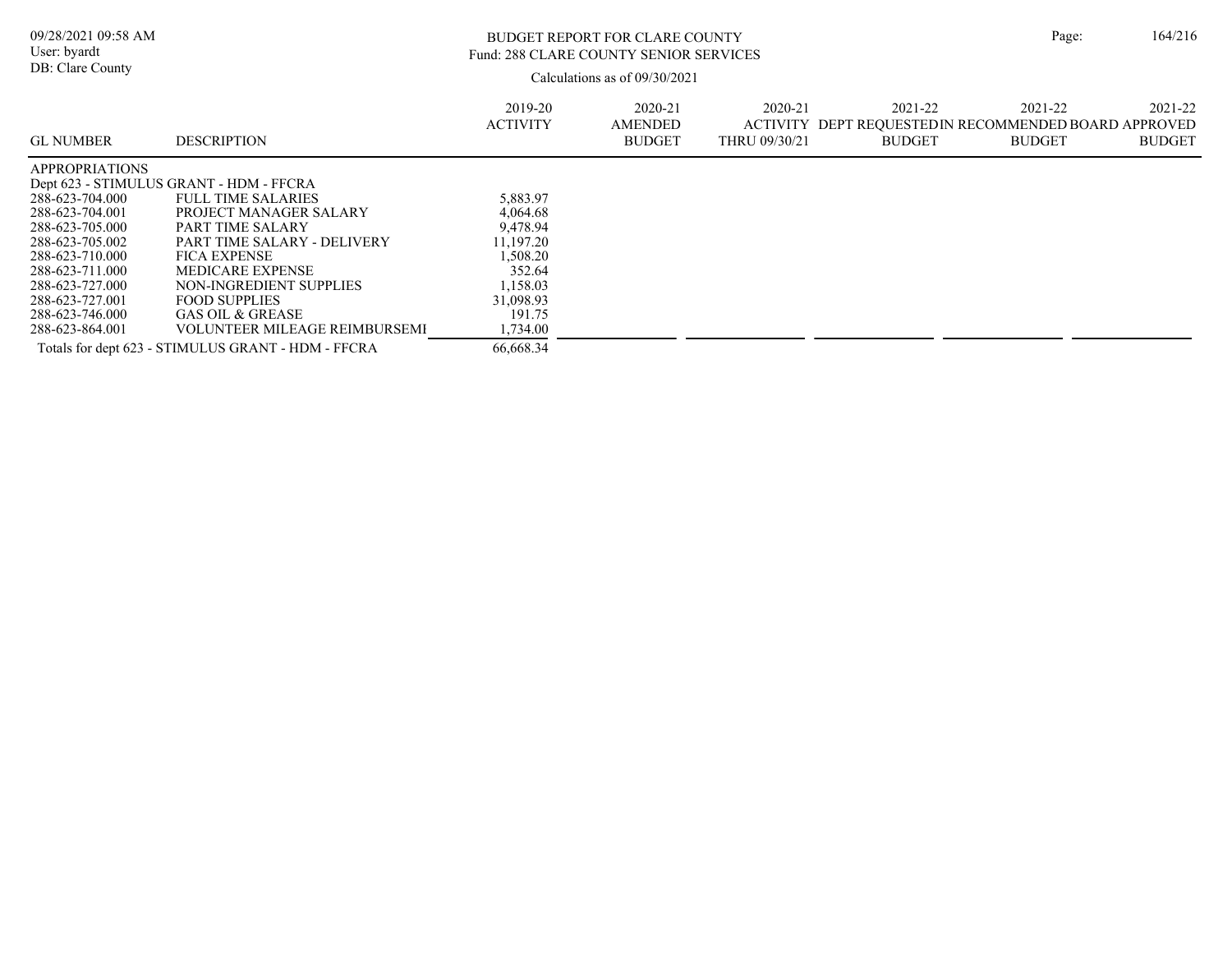# BUDGET REPORT FOR CLARE COUNTY Page: 165/216 Fund: 288 CLARE COUNTY SENIOR SERVICES

| <b>GL NUMBER</b>                    | <b>DESCRIPTION</b>                             | 2019-20<br><b>ACTIVITY</b> | $2020 - 21$<br><b>AMENDED</b><br><b>BUDGET</b> | 2020-21<br><b>ACTIVITY</b><br>THRU 09/30/21 | 2021-22<br>DEPT REOUESTEDIN RECOMMENDED BOARD APPROVED<br><b>BUDGET</b> | 2021-22<br><b>BUDGET</b> | 2021-22<br><b>BUDGET</b> |
|-------------------------------------|------------------------------------------------|----------------------------|------------------------------------------------|---------------------------------------------|-------------------------------------------------------------------------|--------------------------|--------------------------|
| <b>APPROPRIATIONS</b>               |                                                |                            |                                                |                                             |                                                                         |                          |                          |
| Dept 624 - PAYMENT OF SERVICE (POS) |                                                |                            |                                                |                                             |                                                                         |                          |                          |
| 288-624-836.000                     | SUPPLEMENTAL FUNDS SERVICE                     | 1.611.40                   | 2,364.00                                       | .864.22                                     | 1.613.43                                                                | 1.614.00                 | 1.614.00                 |
| 288-624-836.002                     | SLIP/FALL/SAFETY SERVICE                       | .282.23                    | 2,500.00                                       | 420.70                                      | 377.33                                                                  | 378.00                   | 378.00                   |
| 288-624-836.003                     | KINSHIP CARE SERVICE                           | .118.00                    | 1.050.00                                       | ,135.00                                     | 638.11                                                                  | 639.00                   | 639.00                   |
| 288-624-836.004                     | <b>TSR SERVICE</b>                             |                            | 2.100.00                                       |                                             |                                                                         |                          |                          |
| 288-624-836.005                     | UNMET NEEDS-HOME REPAIR SERVIC                 | 600.00                     | .200.00                                        | 912.00                                      | 765.73                                                                  | 766.00                   | 766.00                   |
| 288-624-836.006                     | UTILITY ASSISTANCE SERVICE                     | .206.65                    | .405.80                                        | .405.80                                     | 1.794.12                                                                | 1.795.00                 | 1,795.00                 |
| 288-624-836.007                     | MEDICAL TRANSPORT                              |                            | 799.00                                         |                                             |                                                                         |                          |                          |
| 288-624-836.008                     | <b>CHORE</b>                                   | 519.99                     | 540.00                                         | 250.00                                      |                                                                         |                          |                          |
|                                     | Totals for dept 624 - PAYMENT OF SERVICE (POS) | 6,338.27                   | 1,958.80                                       | 5,987.72                                    | 5,188.72                                                                | 5,192.00                 | 5,192.00                 |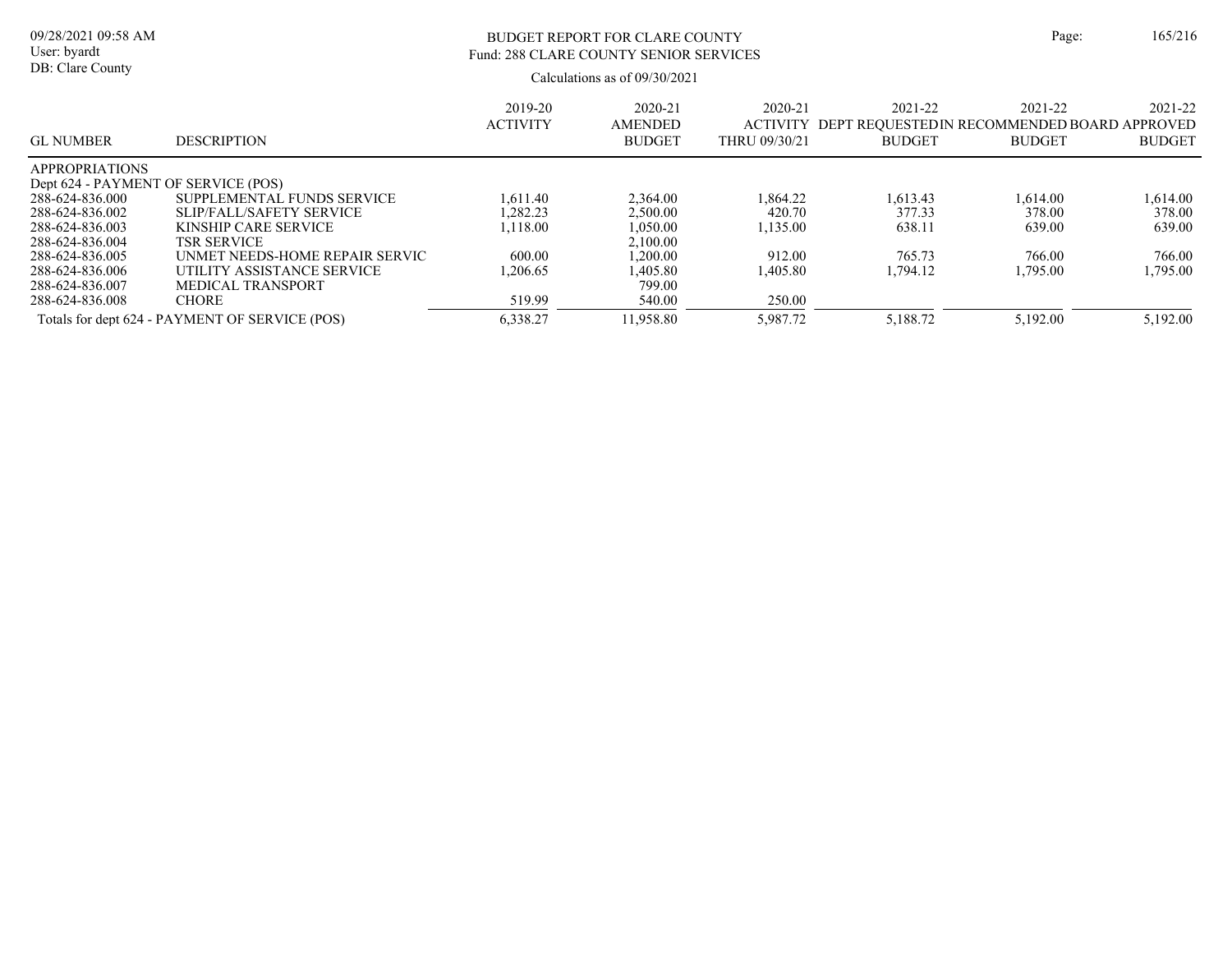| ige: | 166/216 |
|------|---------|
|      |         |

### BUDGET REPORT FOR CLARE COUNTY Page: 166/216 Fund: 288 CLARE COUNTY SENIOR SERVICES

| <b>GL NUMBER</b>      | <b>DESCRIPTION</b>                            | 2019-20<br><b>ACTIVITY</b> | 2020-21<br><b>AMENDED</b><br><b>BUDGET</b> | 2020-21<br><b>ACTIVITY</b><br>THRU 09/30/21 | 2021-22<br>DEPT REOUESTEDIN RECOMMENDED BOARD APPROVED<br><b>BUDGET</b> | 2021-22<br><b>BUDGET</b> | 2021-22<br><b>BUDGET</b> |
|-----------------------|-----------------------------------------------|----------------------------|--------------------------------------------|---------------------------------------------|-------------------------------------------------------------------------|--------------------------|--------------------------|
| <b>APPROPRIATIONS</b> |                                               |                            |                                            |                                             |                                                                         |                          |                          |
|                       | Dept 625 - DHS CONTRACTED SERVICES            |                            |                                            |                                             |                                                                         |                          |                          |
| 288-625-705.000       | PART TIME SALARIES                            | 11.112.95                  | 12,500.00                                  | 4.691.07                                    | 5,286.58                                                                | 5.287.00                 | 5,287.00                 |
| 288-625-705.010       | PART TIME SALARY - STIMULUS                   | 674.00                     | 2,000.00                                   | 743.17                                      | 764.41                                                                  | 765.00                   | 765.00                   |
| 288-625-706.000       | <b>OVERTIME</b>                               |                            | 200.00                                     |                                             |                                                                         |                          |                          |
| 288-625-710.000       | FICA EXPENSE- DHS SERVICES                    | 717.88                     | 850.00                                     | 336.87                                      | 375.08                                                                  | 376.00                   | 376.00                   |
| 288-625-711.000       | MEDICARE EXPENSE - DHS SERVICES               | 167.82                     | 365.00                                     | 78.80                                       | 87.74                                                                   | 88.00                    | 88.00                    |
| 288-625-864.000       | LUNCH & MILEAGE TO MEETINGS                   | 1,839.36                   | 1,750.00                                   | 1,585.00                                    | 1,608.04                                                                | 1,609.00                 | 1,609.00                 |
|                       | Totals for dept 625 - DHS CONTRACTED SERVICES | 14.512.01                  | 17.665.00                                  | 7.434.91                                    | 8.121.85                                                                | 8,125.00                 | 8.125.00                 |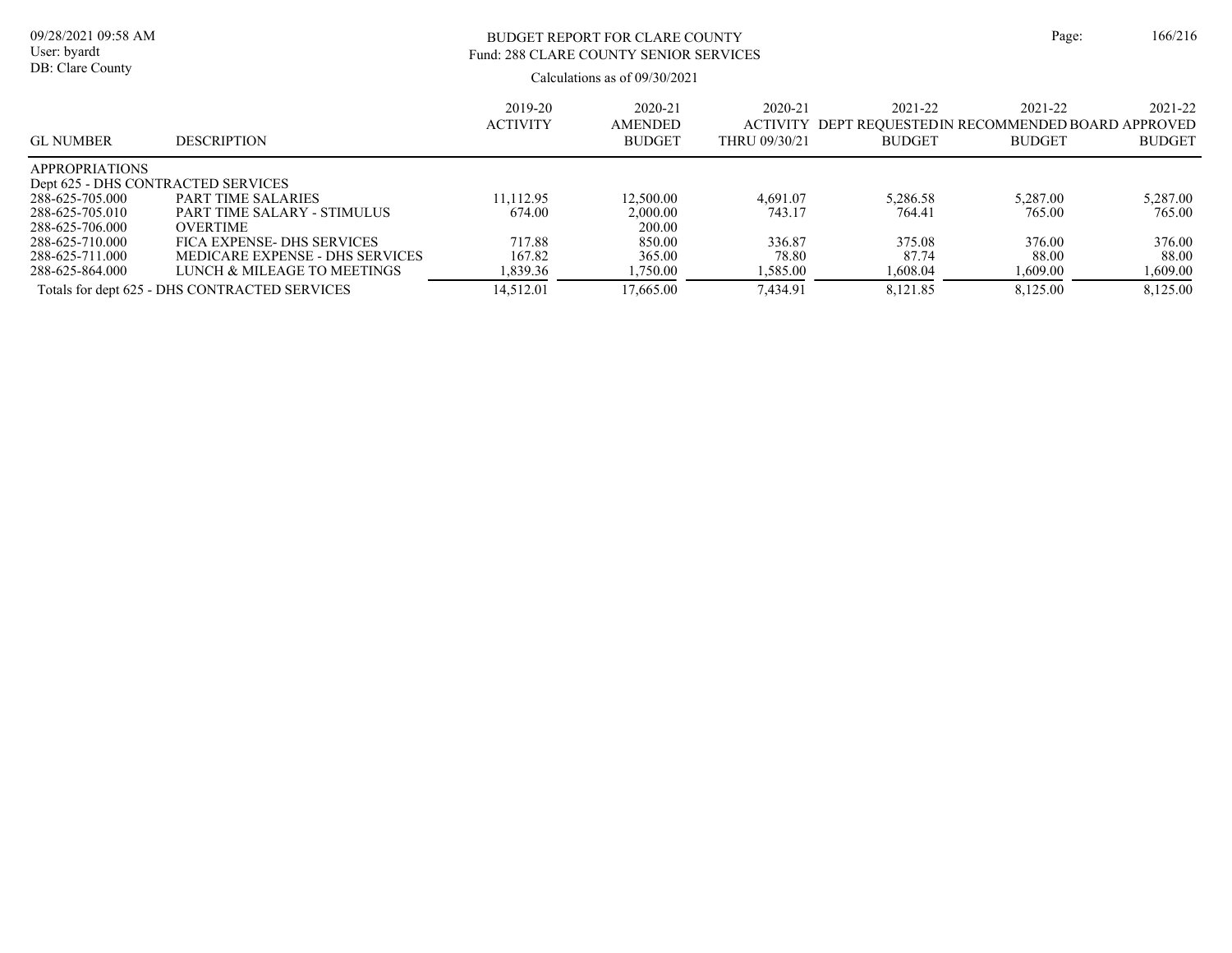# BUDGET REPORT FOR CLARE COUNTY Page: 167/216 Fund: 288 CLARE COUNTY SENIOR SERVICES

| <b>GL NUMBER</b>      | <b>DESCRIPTION</b>                                   | 2019-20<br><b>ACTIVITY</b> | $2020 - 21$<br><b>AMENDED</b><br><b>BUDGET</b> | $2020 - 21$<br><b>ACTIVITY</b><br>THRU 09/30/21 | 2021-22<br>DEPT REQUESTEDIN RECOMMENDED BOARD APPROVED<br><b>BUDGET</b> | 2021-22<br><b>BUDGET</b> | 2021-22<br><b>BUDGET</b> |
|-----------------------|------------------------------------------------------|----------------------------|------------------------------------------------|-------------------------------------------------|-------------------------------------------------------------------------|--------------------------|--------------------------|
| <b>APPROPRIATIONS</b> |                                                      |                            |                                                |                                                 |                                                                         |                          |                          |
|                       | Dept 626 - MEDICAID WAIVER CONTRACTED SVC            |                            |                                                |                                                 |                                                                         |                          |                          |
| 288-626-704.000       | <b>FULL TIME</b>                                     | 12,873.47                  | 16,900.00                                      | 19.346.83                                       | 19.575.23                                                               | 19,576.00                | 19,576.00                |
| 288-626-705.000       | <b>HDM-PART TIME SALARY</b>                          | 87.91                      | 13,000.00                                      | 6.550.41                                        | 7.686.73                                                                | 7,687.00                 | 7,687.00                 |
| 288-626-705.002       | RC-PART TIME SALARY                                  | 149,736.31                 | 142,000.00                                     | 111.506.40                                      | 95.937.37                                                               | 95,374.00                | 95,374.00                |
| 288-626-705.010       | PART TIME SALARY - STIMULUS                          | 11.476.00                  | 11.438.00                                      | 13,553.07                                       | 12,560.34                                                               | 12,561.00                | 12,561.00                |
| 288-626-706.002       | <b>RC OVERTIME</b>                                   | 133.81                     |                                                |                                                 |                                                                         |                          |                          |
| 288-626-710.000       | <b>HDM-FICA</b>                                      | 10.736.19                  | 10,500.00                                      | 9.317.41                                        | 8.374.52                                                                | 8,375.00                 | 8.375.00                 |
| 288-626-711.000       | HDM-MEDICARE                                         | 2.510.86                   | 2.500.00                                       | 2,179.04                                        | 1.958.58                                                                | 1,959.00                 | 1.959.00                 |
| 288-626-864.000       | STAFF MILEAGE REIMBURSEMENT                          | 19.318.34                  | 18,500.00                                      | 12,640.50                                       | 10.817.91                                                               | 10.818.00                | 10,818.00                |
|                       | Totals for dept 626 - MEDICAID WAIVER CONTRACTED SVC | 206,872.89                 | 214,838.00                                     | 175,093.66                                      | 156,910.68                                                              | 156,350.00               | 156,350.00               |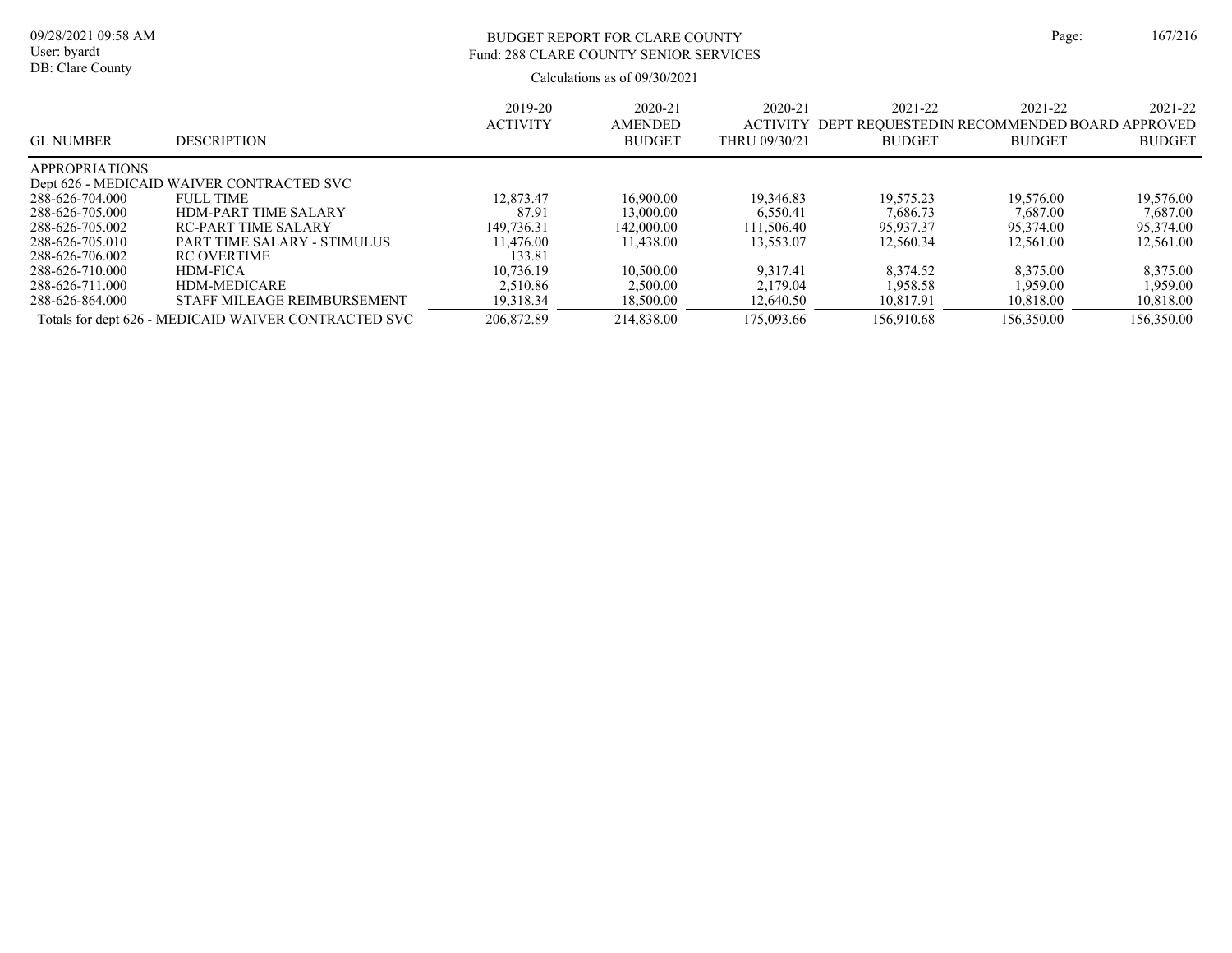| ige: | 168/216 |
|------|---------|
|      |         |

#### 09/28/2021 09:58 AM User: byardt DB: Clare County

# BUDGET REPORT FOR CLARE COUNTY Page: 168/216 Fund: 288 CLARE COUNTY SENIOR SERVICES

| <b>GL NUMBER</b>      | <b>DESCRIPTION</b>                                 | 2019-20<br><b>ACTIVITY</b> | 2020-21<br><b>AMENDED</b><br><b>BUDGET</b> | 2020-21<br>ACTIVITY<br>THRU 09/30/21 | 2021-22<br>DEPT REOUESTEDIN RECOMMENDED BOARD APPROVED<br><b>BUDGET</b> | 2021-22<br><b>BUDGET</b> | 2021-22<br><b>BUDGET</b> |
|-----------------------|----------------------------------------------------|----------------------------|--------------------------------------------|--------------------------------------|-------------------------------------------------------------------------|--------------------------|--------------------------|
| <b>APPROPRIATIONS</b> |                                                    |                            |                                            |                                      |                                                                         |                          |                          |
|                       | Dept 627 - CARE MGT CONTRACTED SERVICES            |                            |                                            |                                      |                                                                         |                          |                          |
| 288-627-705.002       | RC - PART TIME SALARY                              | 820.28                     | 2.200.00                                   | 1.981.05                             | 2.069.45                                                                | 2,070.00                 | 2,070.00                 |
| 288-627-705.003       | <b>HM - PART TIME SALARY</b>                       | 3.618.00                   | 3.500.00                                   | 3.944.09                             | 3,315.03                                                                | 3.316.00                 | 3,316.00                 |
| 288-627-705.010       | PART TIME SALARY - STIMULUS                        | 242.50                     | 2.000.00                                   | 844.98                               | 745.21                                                                  | 746.00                   | 746.00                   |
| 288-627-710.000       | HDM-FICA                                           | 289.76                     | 375.00                                     | 419.80                               | 380.11                                                                  | 381.00                   | 381.00                   |
| 288-627-711.000       | <b>HDM-MEDICARE EXPENSE</b>                        | 67.78                      | 120.00                                     | 98.06                                | 88.83                                                                   | 89.00                    | 89.00                    |
| 288-627-864.000       | STAFF MILEAGE REIMBURSEMENT                        | 753.86                     | .200.00                                    | 732.00                               | 670.02                                                                  | 671.00                   | 671.00                   |
|                       | Totals for dept 627 - CARE MGT CONTRACTED SERVICES | 5,792.18                   | 9,395.00                                   | 8.019.98                             | 7.268.65                                                                | 7,273.00                 | 7,273.00                 |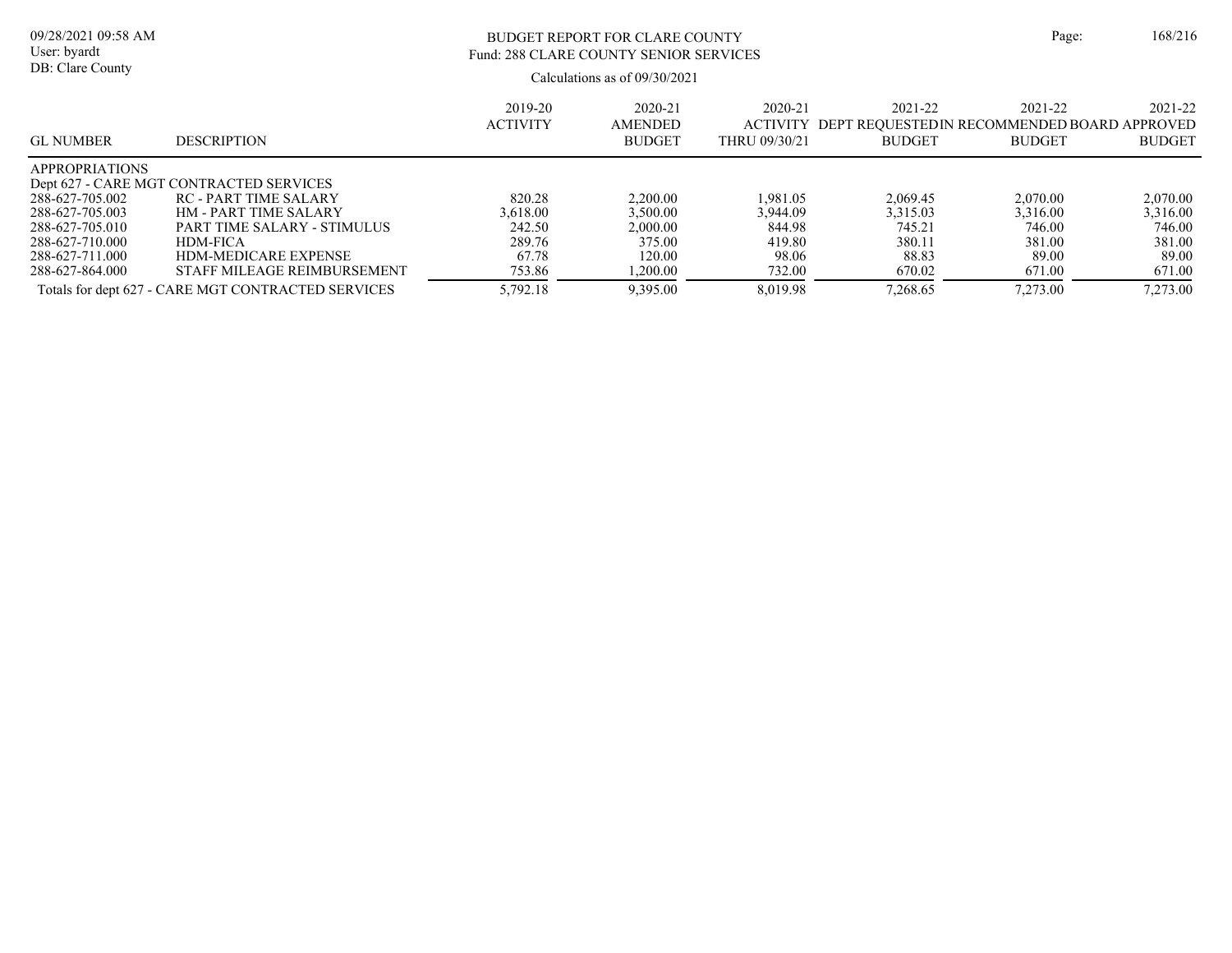| 09/28/2021 09:58 AM<br>User: byardt |                                                   | Page:           | 169/216                         |                 |                                             |               |               |
|-------------------------------------|---------------------------------------------------|-----------------|---------------------------------|-----------------|---------------------------------------------|---------------|---------------|
| DB: Clare County                    |                                                   |                 | Calculations as of $09/30/2021$ |                 |                                             |               |               |
|                                     |                                                   | 2019-20         | 2020-21                         | 2020-21         | 2021-22                                     | 2021-22       | 2021-22       |
|                                     |                                                   | <b>ACTIVITY</b> | <b>AMENDED</b>                  | <b>ACTIVITY</b> | DEPT REOUESTEDIN RECOMMENDED BOARD APPROVED |               |               |
| <b>GL NUMBER</b>                    | <b>DESCRIPTION</b>                                |                 | <b>BUDGET</b>                   | THRU 09/30/21   | <b>BUDGET</b>                               | <b>BUDGET</b> | <b>BUDGET</b> |
| <b>APPROPRIATIONS</b>               |                                                   |                 |                                 |                 |                                             |               |               |
|                                     | Dept 628 - VETERANS ADMINISTRATION SVC            |                 |                                 |                 |                                             |               |               |
| 288-628-705.001                     | VA - PART TIME SALARY                             | 6.073.59        | 6,700.00                        | 7.407.12        | 6.904.91                                    | 6.905.00      | 6,905.00      |
| 288-628-710.000                     | FICA - VA                                         | 376.59          | 420.00                          | 459.33          | 428.17                                      | 429.00        | 429.00        |
| 288-628-711.000                     | MEDICARE - VA                                     | 88.12           | 152.00                          | 107.39          | 100.09                                      | 101.00        | 101.00        |
| 288-628-864.000                     | STAFF MILEAGE REIMBURSEMENT                       | 1.070.06        | 1.500.00                        | 812.00          | 691.08                                      | 692.00        | 692.00        |
|                                     | Totals for dept 628 - VETERANS ADMINISTRATION SVC | 7.608.36        | 8,772.00                        | 8.785.84        | 8.124.25                                    | 8.127.00      | 8,127.00      |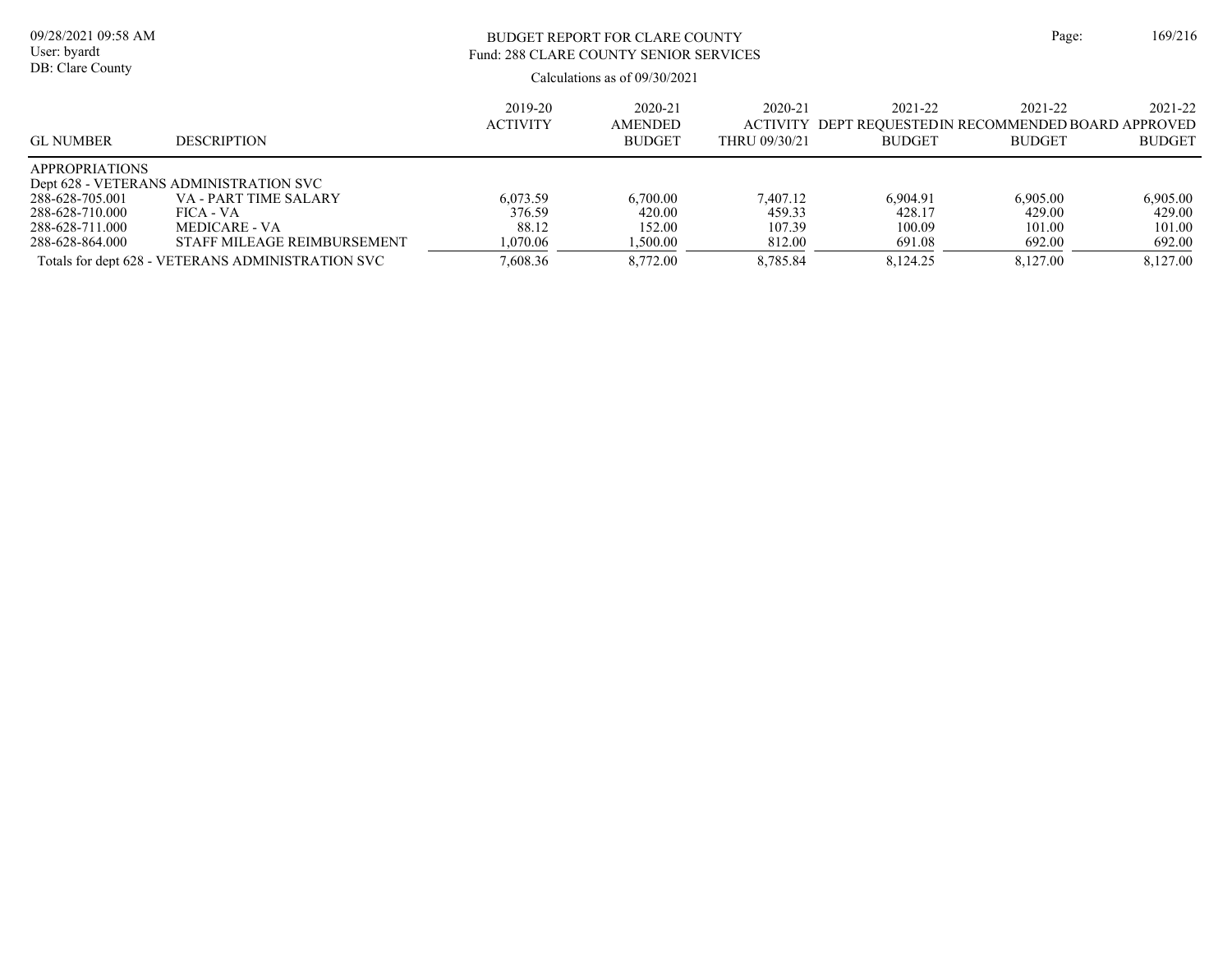| 09/28/2021 09:58 AM<br>User: byardt<br>DB: Clare County                                                                                                                |                                                                                             |                                                         | <b>BUDGET REPORT FOR CLARE COUNTY</b><br>Fund: 288 CLARE COUNTY SENIOR SERVICES<br>Calculations as of $09/30/2021$ |                          |                                                                                   |                          | 170/216                  |
|------------------------------------------------------------------------------------------------------------------------------------------------------------------------|---------------------------------------------------------------------------------------------|---------------------------------------------------------|--------------------------------------------------------------------------------------------------------------------|--------------------------|-----------------------------------------------------------------------------------|--------------------------|--------------------------|
| <b>GL NUMBER</b>                                                                                                                                                       | <b>DESCRIPTION</b>                                                                          | 2019-20<br><b>ACTIVITY</b>                              | 2020-21<br><b>AMENDED</b><br><b>BUDGET</b>                                                                         | 2020-21<br>THRU 09/30/21 | 2021-22<br>ACTIVITY DEPT REOUESTED IN RECOMMENDED BOARD APPROVED<br><b>BUDGET</b> | 2021-22<br><b>BUDGET</b> | 2021-22<br><b>BUDGET</b> |
| <b>APPROPRIATIONS</b><br>Dept 629 - ADULT DAY CARE<br>288-629-704.000<br>288-629-710.000<br>288-629-711.000<br>288-629-864.000<br>Totals for dept 629 - ADULT DAY CARE | <b>FULL TIME SALARIES</b><br><b>FICA EXPENSE</b><br>MEDICARE EXPENSE<br>STAFF MILEAGE REIMB | 22,508.68<br>1.374.27<br>321.40<br>44.08<br>24, 248. 43 |                                                                                                                    |                          |                                                                                   |                          |                          |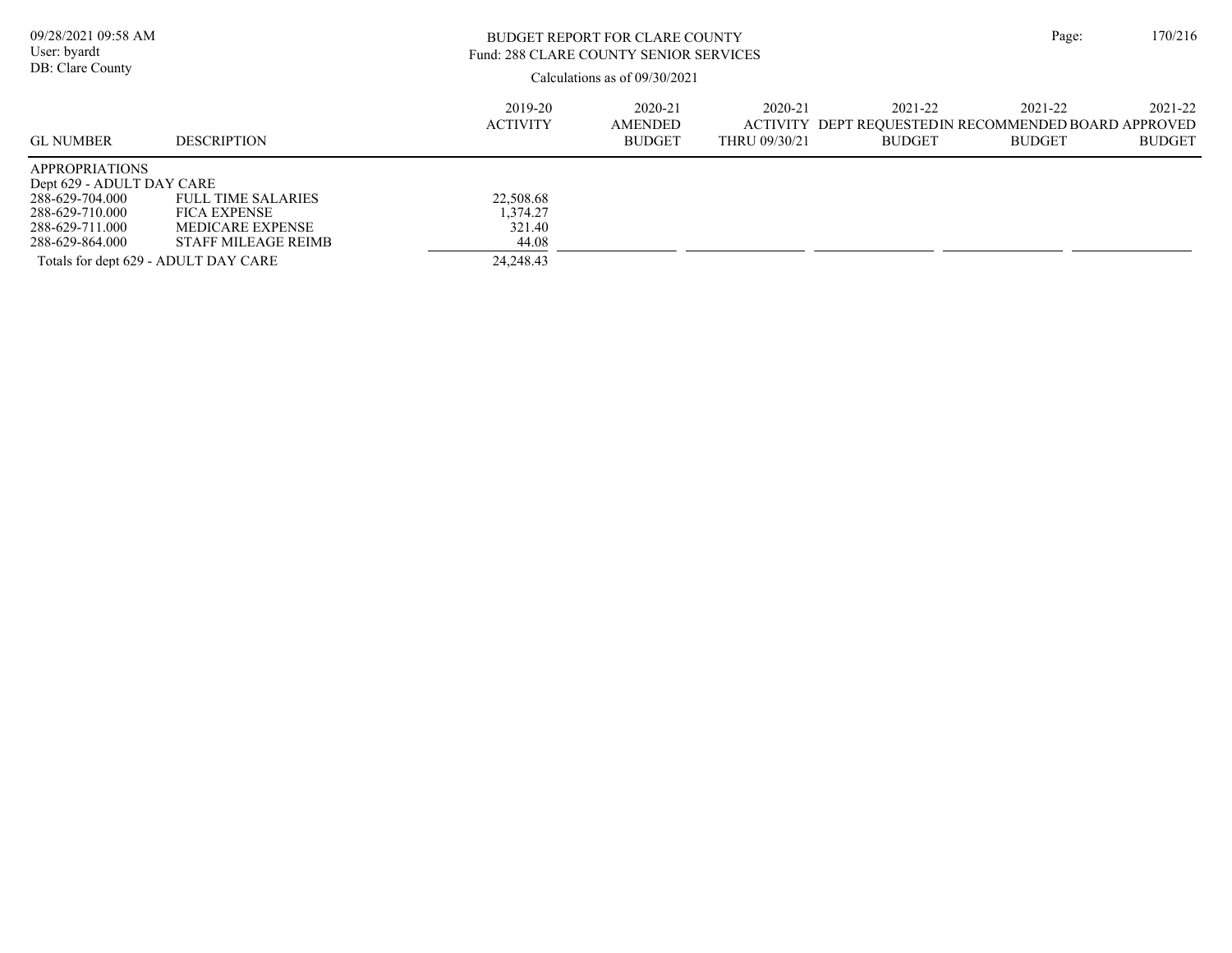| 09/28/2021 09:58 AM<br>User: byardt                 |                             |                            | <b>BUDGET REPORT FOR CLARE COUNTY</b><br>Fund: 288 CLARE COUNTY SENIOR SERVICES |                                             |                                                                          |                          |                          |  |
|-----------------------------------------------------|-----------------------------|----------------------------|---------------------------------------------------------------------------------|---------------------------------------------|--------------------------------------------------------------------------|--------------------------|--------------------------|--|
| DB: Clare County                                    |                             |                            | Calculations as of $09/30/2021$                                                 |                                             |                                                                          |                          |                          |  |
| <b>GL NUMBER</b>                                    | <b>DESCRIPTION</b>          | 2019-20<br><b>ACTIVITY</b> | 2020-21<br><b>AMENDED</b><br><b>BUDGET</b>                                      | 2020-21<br><b>ACTIVITY</b><br>THRU 09/30/21 | 2021-22<br>DEPT REQUESTED IN RECOMMENDED BOARD APPROVED<br><b>BUDGET</b> | 2021-22<br><b>BUDGET</b> | 2021-22<br><b>BUDGET</b> |  |
| <b>APPROPRIATIONS</b><br>Dept 630 - FEE FOR SERVICE |                             |                            |                                                                                 |                                             |                                                                          |                          |                          |  |
| 288-630-704.000                                     | <b>FULL TIME SALARIES</b>   | 436.49                     | 525.00                                                                          |                                             |                                                                          |                          |                          |  |
| 288-630-705.000                                     | PART TIME SALARY            | 27,387.77                  | 32,000.00                                                                       | 8.536.01                                    | 7.820.14                                                                 | 7,821.00                 | 7,821.00                 |  |
| 288-630-710.000                                     | <b>FICA EXPENSE</b>         | 1,722.81                   | 1.750.00                                                                        | 529.17                                      | 484.77                                                                   | 485.00                   | 485.00                   |  |
| 288-630-711.000                                     | <b>MEDICARE EXPENSE</b>     | 402.95                     | 450.00                                                                          | 123.75                                      | 113.39                                                                   | 114.00                   | 114.00                   |  |
| 288-630-727.000                                     | <b>SUPPLIES</b>             |                            | 1.200.00                                                                        |                                             |                                                                          |                          |                          |  |
| 288-630-864.000                                     | LUNCH & MILEAGE TO MEETINGS | 1,678.76                   | 2,000.00                                                                        | 103.50                                      | 87.42                                                                    | 88.00                    | 88.00                    |  |
| Totals for dept 630 - FEE FOR SERVICE               |                             | 31,628.78                  | 37,925.00                                                                       | 9.292.43                                    | 8.505.72                                                                 | 8,508.00                 | 8,508.00                 |  |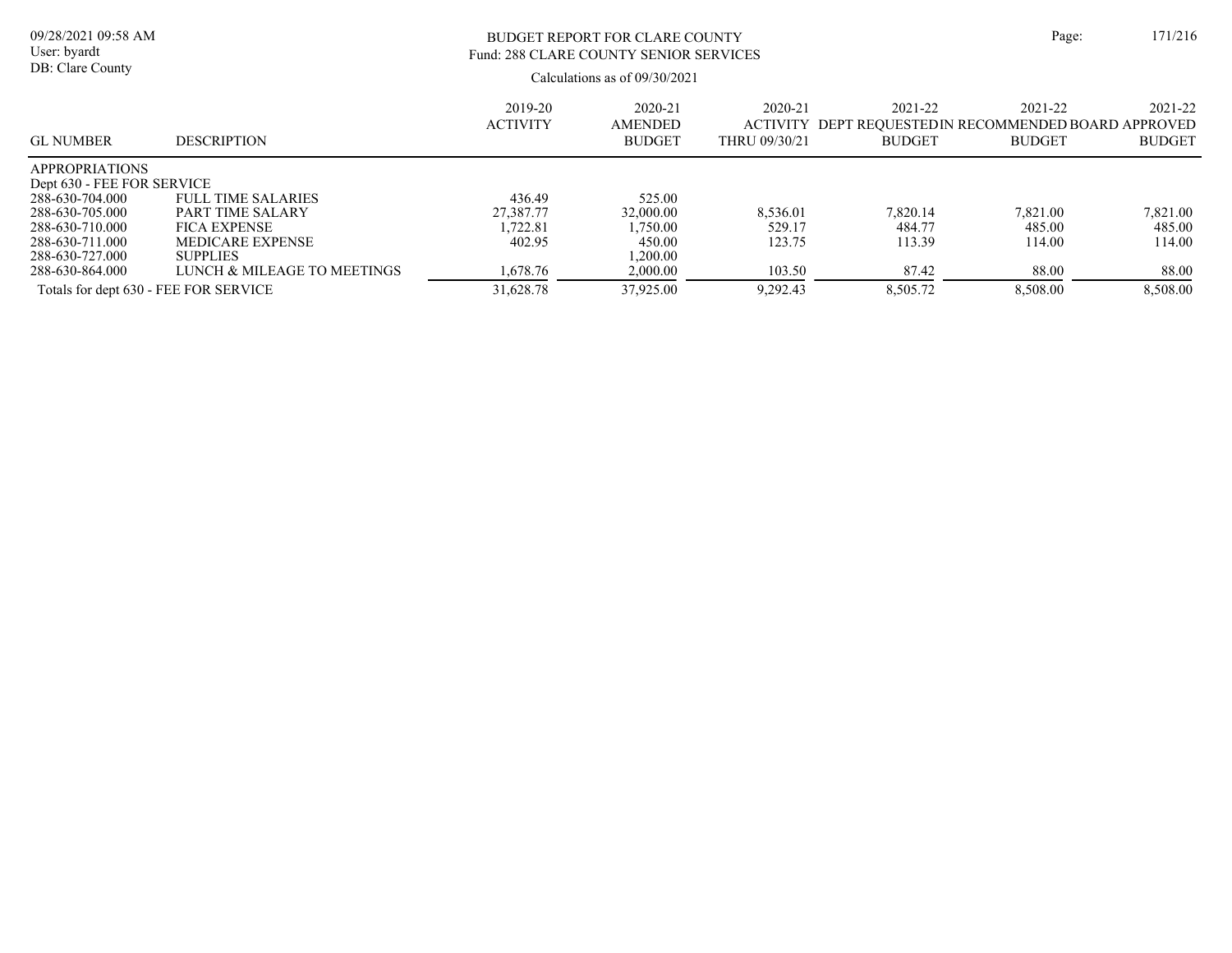## BUDGET REPORT FOR CLARE COUNTY Page: 172/216 Fund: 288 CLARE COUNTY SENIOR SERVICES

|                                                                                                          |                                                                                                                                          | 2019-20<br><b>ACTIVITY</b>                             | $2020 - 21$<br>AMENDED                                 | 2020-21<br><b>ACTIVITY</b>                             | 2021-22<br>DEPT REQUESTED IN RECOMMENDED BOARD APPROVED | 2021-22                                                | 2021-22                                                |
|----------------------------------------------------------------------------------------------------------|------------------------------------------------------------------------------------------------------------------------------------------|--------------------------------------------------------|--------------------------------------------------------|--------------------------------------------------------|---------------------------------------------------------|--------------------------------------------------------|--------------------------------------------------------|
| <b>GL NUMBER</b>                                                                                         | <b>DESCRIPTION</b>                                                                                                                       |                                                        | <b>BUDGET</b>                                          | THRU 09/30/21                                          | <b>BUDGET</b>                                           | <b>BUDGET</b>                                          | <b>BUDGET</b>                                          |
| <b>APPROPRIATIONS</b>                                                                                    |                                                                                                                                          |                                                        |                                                        |                                                        |                                                         |                                                        |                                                        |
| Dept 632 - MEDICAL TRANSPORT<br>288-632-705.000<br>288-632-710.000<br>288-632-711.000<br>288-632-746.000 | <b>PART TIME SALARY</b><br><b>FICA EXPENSE</b><br><b>MEDICARE EXPENSE</b><br>GAS OIL & GREASE<br>Totals for dept 632 - MEDICAL TRANSPORT | 10,964.81<br>679.82<br>158.99<br>1,006.01<br>12,809.63 | 13,000.00<br>806.00<br>189.00<br>1,500.00<br>15,495.00 | 12,994.67<br>805.67<br>188.42<br>2,166.74<br>16,155.50 | 12,752.33<br>790.65<br>184.91<br>1,586.56<br>15,314.45  | 12,753.00<br>791.00<br>185.00<br>1,587.00<br>15,316.00 | 12,753.00<br>791.00<br>185.00<br>1,587.00<br>15,316.00 |
| <b>TOTAL APPROPRIATIONS</b>                                                                              |                                                                                                                                          | 1.565,443.63                                           | 2.730.059.00                                           | 1.554.691.41                                           | 1,440,488.58                                            | 2,310,689.00                                           | 2,310,689.00                                           |
|                                                                                                          | NET OF REVENUES/APPROPRIATIONS - FUND 288                                                                                                | 123,028.23                                             |                                                        | 48,051.01                                              | 376,811.79                                              |                                                        |                                                        |
|                                                                                                          | <b>BEGINNING FUND BALANCE</b><br><b>FUND BALANCE ADJUSTMENTS</b>                                                                         | (6,572.99)<br>112.00                                   | 116,567.24                                             | 116,567.24                                             | 164,618.25                                              | 164,618.25                                             | 164,618.25                                             |
|                                                                                                          | <b>ENDING FUND BALANCE</b>                                                                                                               | 116,567.24                                             | 116.567.24                                             | 164,618.25                                             | 541,430.04                                              | 164,618.25                                             | 164,618.25                                             |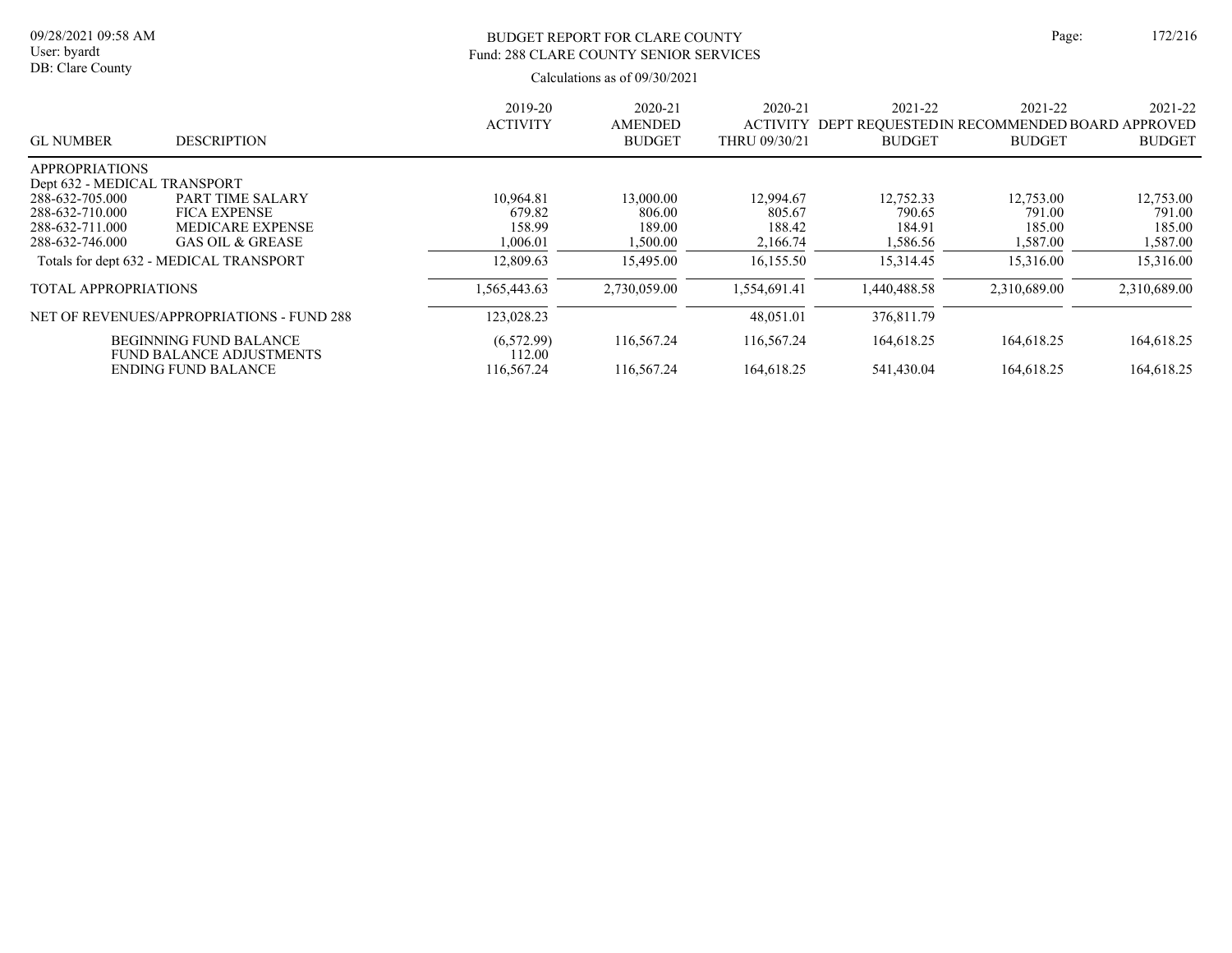| 09/28/2021 09:58 AM<br>User: byardt<br>DB: Clare County                             |                               | BUDGET REPORT FOR CLARE COUNTY<br>Fund: 290 SOCIAL WELFARE FUND<br>Calculations as of 09/30/2021 | Page:                               | 173/216                  |                          |                                                                                   |                          |
|-------------------------------------------------------------------------------------|-------------------------------|--------------------------------------------------------------------------------------------------|-------------------------------------|--------------------------|--------------------------|-----------------------------------------------------------------------------------|--------------------------|
| <b>GL NUMBER</b>                                                                    | <b>DESCRIPTION</b>            | 2019-20<br><b>ACTIVITY</b>                                                                       | 2020-21<br>AMENDED<br><b>BUDGET</b> | 2020-21<br>THRU 09/30/21 | 2021-22<br><b>BUDGET</b> | 2021-22<br>ACTIVITY DEPT REQUESTED IN RECOMMENDED BOARD APPROVED<br><b>BUDGET</b> | 2021-22<br><b>BUDGET</b> |
| <b>ESTIMATED REVENUES</b><br>Dept $000$<br>290-000-699.900<br>Totals for dept 000 - | <b>BEGINNING FUND BALANCE</b> |                                                                                                  | 15,000.00<br>15,000.00              |                          |                          | 11,000.00<br>11.000.00                                                            | 11,000.00<br>11,000.00   |
| <b>TOTAL ESTIMATED REVENUES</b>                                                     |                               |                                                                                                  | 15,000.00                           |                          |                          | 11.000.00                                                                         | 11,000.00                |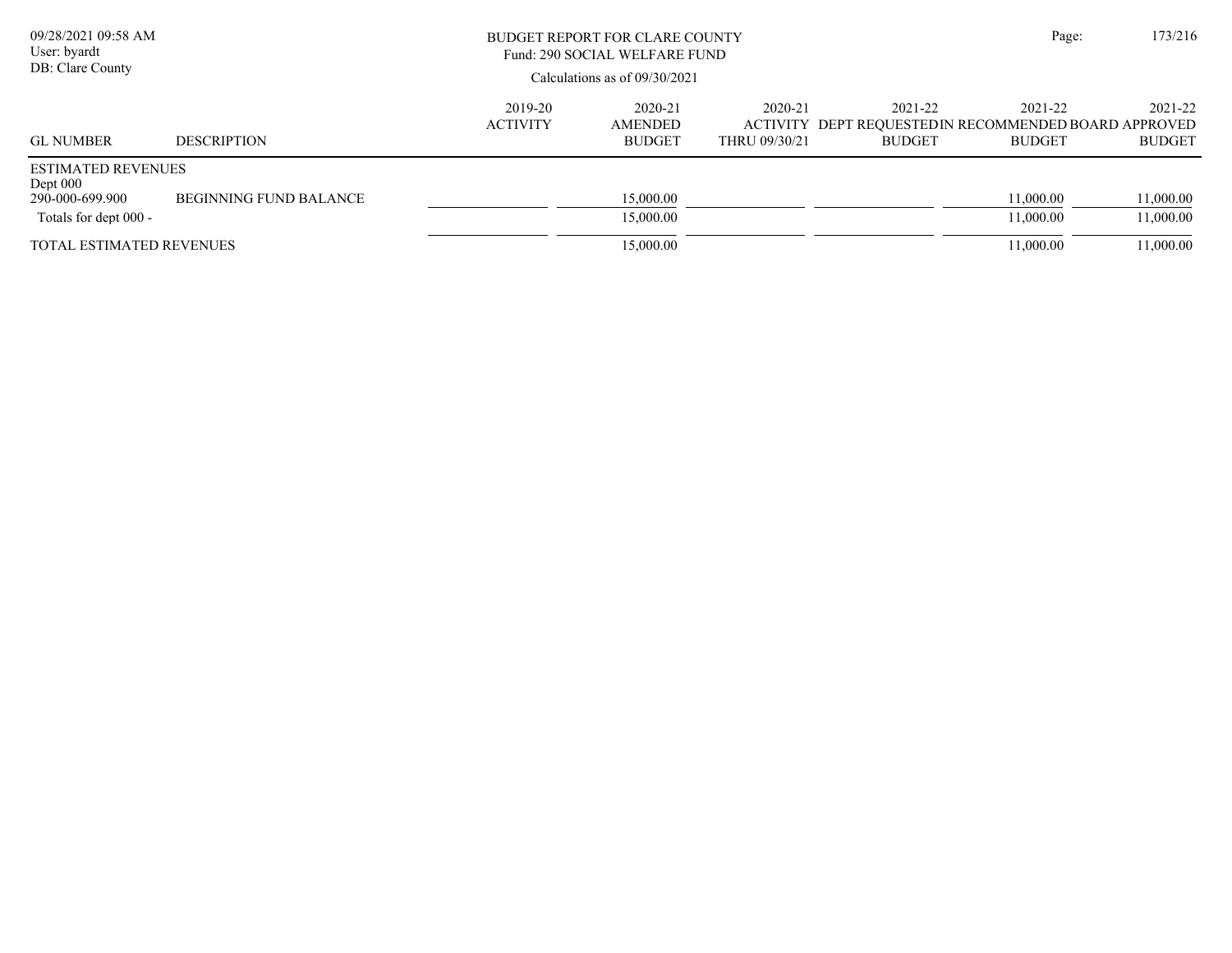| 09/28/2021 09:58 AM<br>User: byardt<br>DB: Clare County                                                         |                                                                                                           | BUDGET REPORT FOR CLARE COUNTY<br>Fund: 290 SOCIAL WELFARE FUND<br>Calculations as of 09/30/2021 |                                            |                                             |                          |                                                                          | 174/216                                 |
|-----------------------------------------------------------------------------------------------------------------|-----------------------------------------------------------------------------------------------------------|--------------------------------------------------------------------------------------------------|--------------------------------------------|---------------------------------------------|--------------------------|--------------------------------------------------------------------------|-----------------------------------------|
| <b>GL NUMBER</b>                                                                                                | <b>DESCRIPTION</b>                                                                                        | 2019-20<br><b>ACTIVITY</b>                                                                       | 2020-21<br><b>AMENDED</b><br><b>BUDGET</b> | 2020-21<br><b>ACTIVITY</b><br>THRU 09/30/21 | 2021-22<br><b>BUDGET</b> | 2021-22<br>DEPT REQUESTED IN RECOMMENDED BOARD APPROVED<br><b>BUDGET</b> | 2021-22<br><b>BUDGET</b>                |
| <b>APPROPRIATIONS</b><br>Dept $000$<br>290-000-701.000<br>290-000-710.000<br>290-000-711.000<br>290-000-998.900 | <b>EXPENDITURE CONTROL</b><br><b>FICA EXPENSE</b><br><b>MEICARE EXPENSE</b><br><b>ENDING FUND BALANCE</b> | 1,625.13<br>34.10<br>7.97                                                                        | 6,000.00<br>100.00<br>50.00<br>8,850.00    | 2,000.13<br>26.35<br>6.17                   |                          | 6,000.00<br>100.00<br>50.00<br>4,850.00                                  | 6,000.00<br>100.00<br>50.00<br>4,850.00 |
| Totals for dept 000 -                                                                                           |                                                                                                           | 1,667.20                                                                                         | 15,000.00                                  | 2,032.65                                    |                          | 11,000.00                                                                | 11,000.00                               |
| <b>TOTAL APPROPRIATIONS</b>                                                                                     |                                                                                                           | 1,667.20                                                                                         | 15,000.00                                  | 2,032.65                                    |                          | 11,000.00                                                                | 11,000.00                               |
|                                                                                                                 | NET OF REVENUES/APPROPRIATIONS - FUND 290                                                                 | (1,667.20)                                                                                       |                                            | (2,032.65)                                  |                          |                                                                          |                                         |
|                                                                                                                 | <b>BEGINNING FUND BALANCE</b><br><b>ENDING FUND BALANCE</b>                                               | 17,539.80<br>15,872.60                                                                           | 15,872.60<br>15,872.60                     | 15,872.60<br>13,839.95                      | 13,839.95<br>13,839.95   | 13,839.95<br>13,839.95                                                   | 13,839.95<br>13,839.95                  |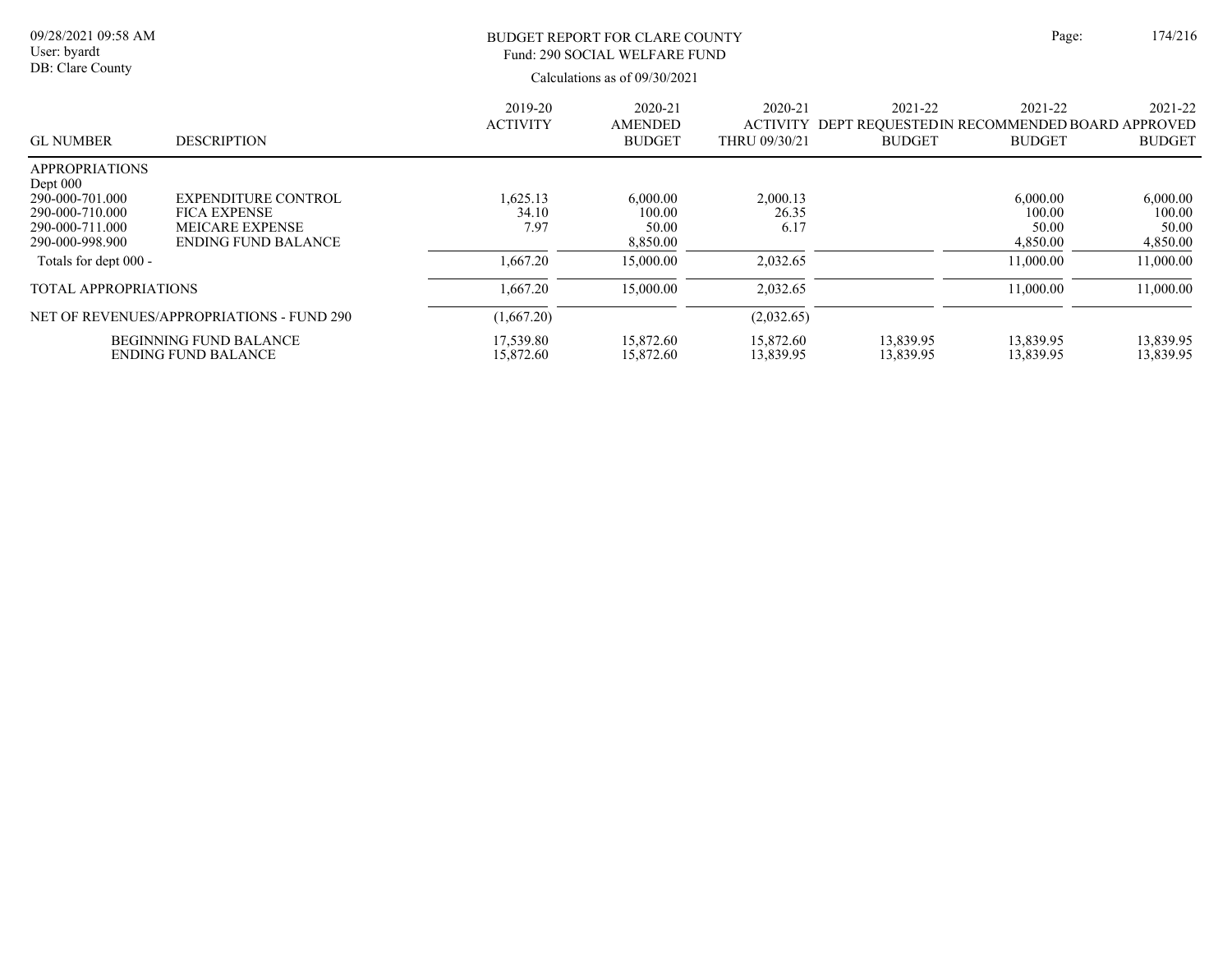# BUDGET REPORT FOR CLARE COUNTY Page: 175/216 Fund: 291 CHILD CARE-FAMILY CT (PROBATE)

| <b>GL NUMBER</b>                                                                            | <b>DESCRIPTION</b>                                                                                                                               | 2019-20<br><b>ACTIVITY</b>                      | 2020-21<br><b>AMENDED</b><br><b>BUDGET</b>        | 2020-21<br><b>ACTIVITY</b><br>THRU 09/30/21   | 2021-22<br>2021-22<br>DEPT REQUESTEDIN RECOMMENDED BOARD APPROVED<br><b>BUDGET</b><br><b>BUDGET</b> | 2021-22<br><b>BUDGET</b>                                       |
|---------------------------------------------------------------------------------------------|--------------------------------------------------------------------------------------------------------------------------------------------------|-------------------------------------------------|---------------------------------------------------|-----------------------------------------------|-----------------------------------------------------------------------------------------------------|----------------------------------------------------------------|
| <b>ESTIMATED REVENUES</b><br>Dept 662 - PROBATE                                             |                                                                                                                                                  |                                                 |                                                   |                                               |                                                                                                     |                                                                |
| 291-662-564.000<br>291-662-564.002<br>291-662-682.000<br>291-662-699.101<br>291-662-699.900 | STATE GRANTS CHILD CARE PROGMS<br>CCF ADMIN PMT REIMB<br>CHILD CARE PROBATE REIMBURSMTS<br>PROBATE APPROP. TRANSFER IN<br>BEGINNING FUND BALANCE | 72,900.87<br>18.324.64<br>.301.25<br>310,000,00 | 121.000.00<br>20,000.00<br>1.500.00<br>339,850.00 | 83.462.56<br>12,374.06<br>60.00<br>280,000.00 | 121,000.00<br>20,000.00<br>1,500.00<br>300,000.00<br>11,000.00                                      | 121,000.00<br>20,000.00<br>1,500.00<br>300,000.00<br>11,000.00 |
| Totals for dept 662 - PROBATE                                                               |                                                                                                                                                  | 402,526.76                                      | 482,350.00                                        | 375,896.62                                    | 453,500.00                                                                                          | 453,500.00                                                     |
| <b>TOTAL ESTIMATED REVENUES</b>                                                             |                                                                                                                                                  | 402,526.76                                      | 482,350.00                                        | 375,896.62                                    | 453,500.00                                                                                          | 453,500.00                                                     |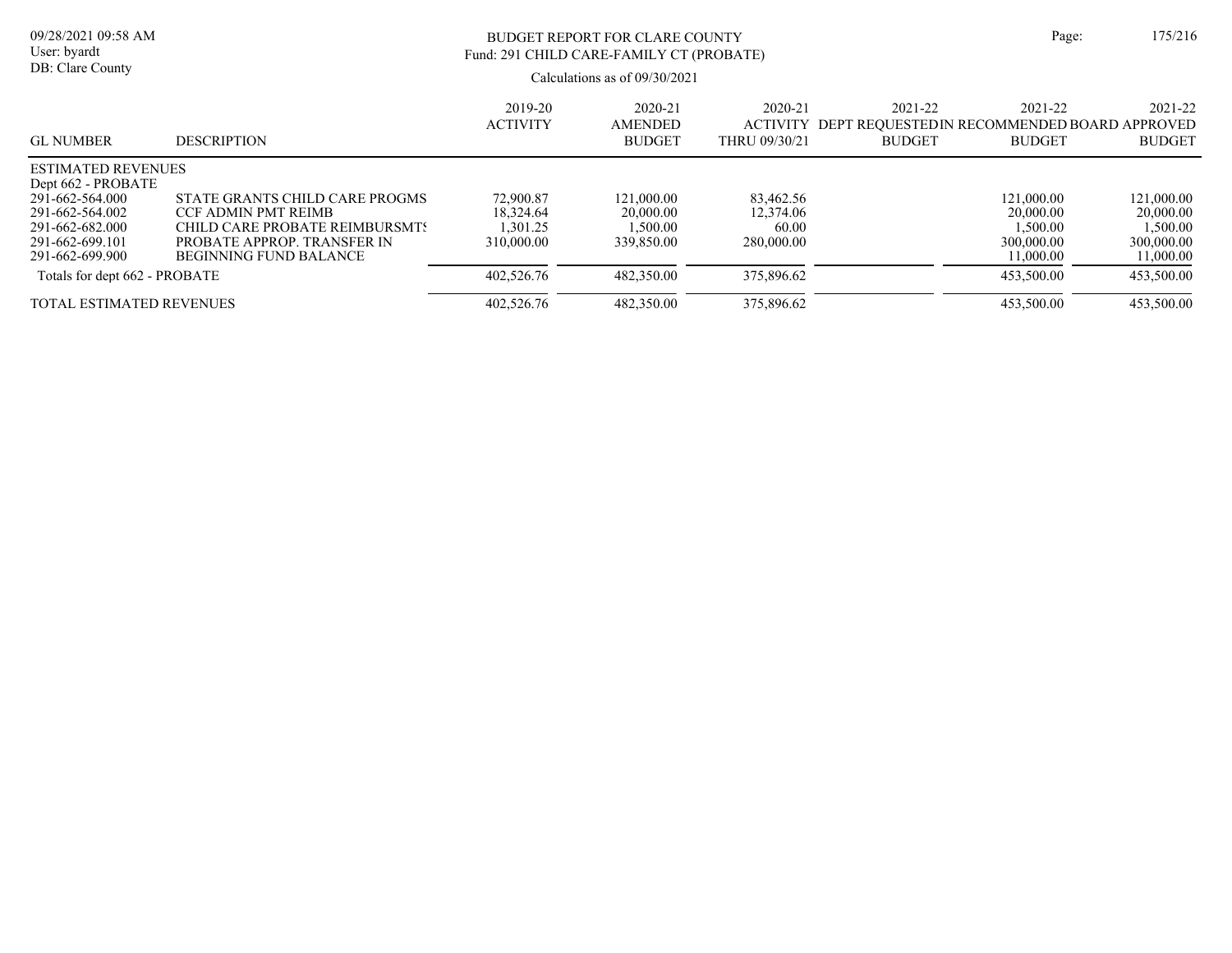# BUDGET REPORT FOR CLARE COUNTY Page: 176/216 Fund: 291 CHILD CARE-FAMILY CT (PROBATE)

|                                             |                                           | 2019-20<br><b>ACTIVITY</b> | 2020-21<br><b>AMENDED</b> | 2020-21<br><b>ACTIVITY</b> | 2021-22<br>DEPT REQUESTED IN RECOMMENDED BOARD APPROVED | 2021-22       | 2021-22       |
|---------------------------------------------|-------------------------------------------|----------------------------|---------------------------|----------------------------|---------------------------------------------------------|---------------|---------------|
| <b>GL NUMBER</b>                            | <b>DESCRIPTION</b>                        |                            | <b>BUDGET</b>             | THRU 09/30/21              | <b>BUDGET</b>                                           | <b>BUDGET</b> | <b>BUDGET</b> |
| <b>APPROPRIATIONS</b><br>Dept 662 - PROBATE |                                           |                            |                           |                            |                                                         |               |               |
| 291-662-701.000                             | <b>EXPENDITURE CONTROL</b>                | 800.00                     | 1,350.00                  | 217.00                     |                                                         | 1,350.00      | 1,350.00      |
| 291-662-701.001                             | <b>BASIC ACT GRANT</b>                    | .320.00                    | 5,000.00                  | 1.600.00                   |                                                         | 5,000.00      | 5,000.00      |
| 291-662-801.002                             | <b>MONTHLY OFFSET</b>                     | 269,324.17                 | 300,000.00                | 204,854.01                 |                                                         | 270,000.00    | 270,000.00    |
| 291-662-801.004                             | CO JUVENILE DETENTION                     | 30,267.00                  | 50,000.00                 | 26,667.00                  |                                                         | 50,000.00     | 50,000.00     |
| 291-662-801.005                             | <b>OTHER - PRIVATE</b>                    | 35,246.78                  | 30,000.00                 | 23,460.00                  |                                                         | 30,000.00     | 30,000.00     |
| 291-662-801.006                             | PUBLIC                                    | 186.79                     | 1.000.00                  | 75.00                      |                                                         | 1,000.00      | 1,000.00      |
| 291-662-801.007                             | IN HOME CARE                              | 97,757.94                  | 95,000.00                 | 90,464.94                  |                                                         | 95,000.00     | 95,000.00     |
| 291-662-998.900                             | <b>ENDING FUND BALANCE</b>                |                            |                           |                            |                                                         | 1,150.00      | 1,150.00      |
| Totals for dept 662 - PROBATE               |                                           | 434,902.68                 | 482,350.00                | 347, 337. 95               |                                                         | 453,500.00    | 453,500.00    |
| TOTAL APPROPRIATIONS                        |                                           | 434,902.68                 | 482,350.00                | 347, 337. 95               |                                                         | 453,500.00    | 453,500.00    |
|                                             | NET OF REVENUES/APPROPRIATIONS - FUND 291 | (32, 375.92)               |                           | 28,558.67                  |                                                         |               |               |
|                                             | <b>BEGINNING FUND BALANCE</b>             | 20,566.23                  | (11,809.69)               | (11,809.69)                | 16,748.98                                               | 16,748.98     | 16,748.98     |
|                                             | <b>ENDING FUND BALANCE</b>                | (11,809.69)                | (11,809.69)               | 16,748.98                  | 16,748.98                                               | 16,748.98     | 16,748.98     |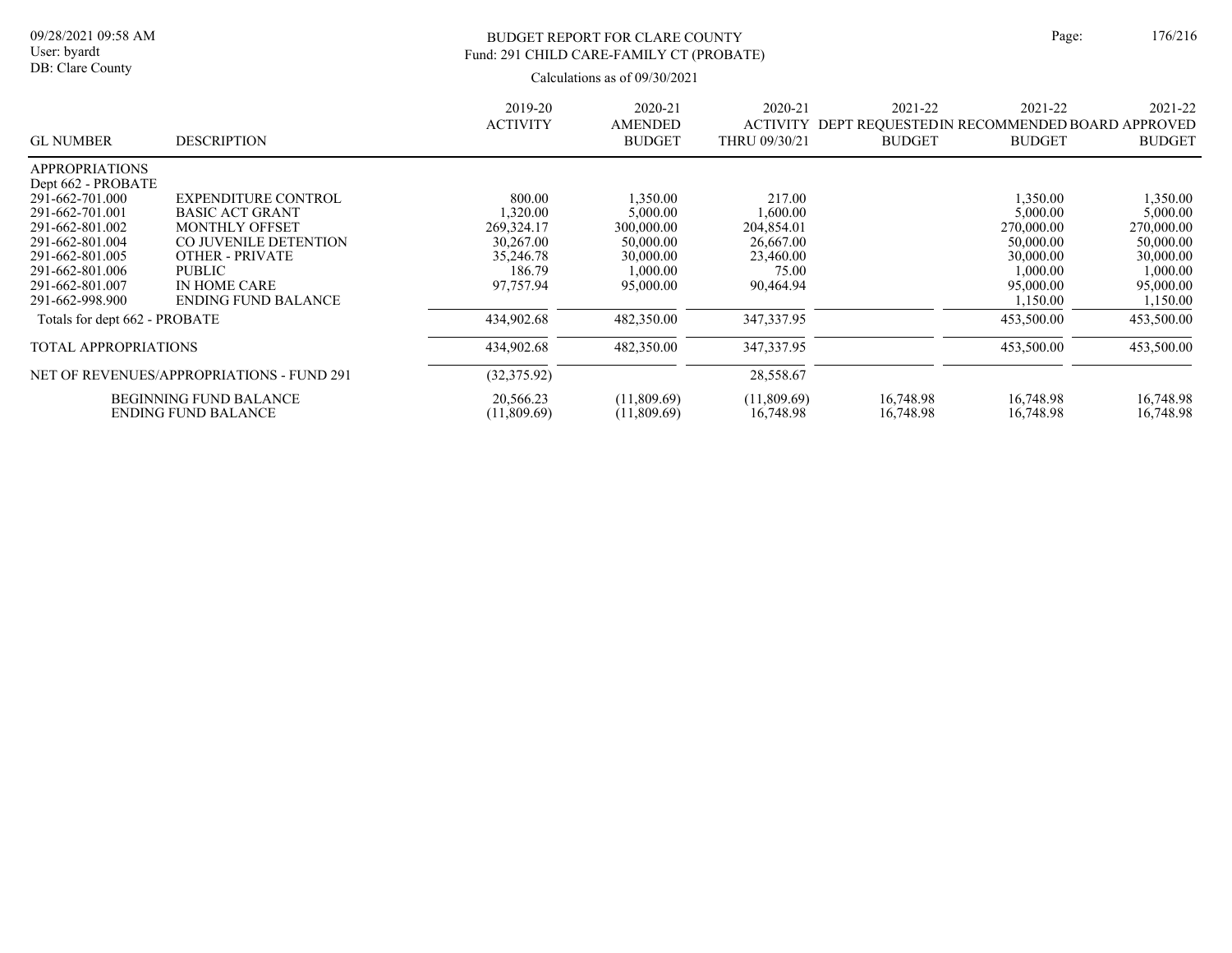| 09/28/2021 09:58 AM<br>User: byardt<br>DB: Clare County                                          |                                                                                      | Page:                      | 177/216                                    |                                                 |                                                                             |                                    |                                    |
|--------------------------------------------------------------------------------------------------|--------------------------------------------------------------------------------------|----------------------------|--------------------------------------------|-------------------------------------------------|-----------------------------------------------------------------------------|------------------------------------|------------------------------------|
| <b>GL NUMBER</b>                                                                                 | <b>DESCRIPTION</b>                                                                   | 2019-20<br><b>ACTIVITY</b> | 2020-21<br><b>AMENDED</b><br><b>BUDGET</b> | $2020 - 21$<br><b>ACTIVITY</b><br>THRU 09/30/21 | $2021 - 22$<br>DEPT REOUESTEDIN RECOMMENDED BOARD APPROVED<br><b>BUDGET</b> | 2021-22<br><b>BUDGET</b>           | 2021-22<br><b>BUDGET</b>           |
| <b>ESTIMATED REVENUES</b><br>Dept $000$<br>293-000-674.000<br>293-000-699.101<br>293-000-699.900 | CONTRIBUTION/DONATIONS<br>APPROPRIATION TRANSFER IN<br><b>BEGINNING FUND BALANCE</b> | 1.225.00                   | 2,000.00<br>10,000.00<br>24,465.00         | 1.631.29<br>10,000.00                           | 1.500.00<br>10,000.00<br>24,965.00                                          | 1.500.00<br>10,000.00<br>24,965.00 | 1,500.00<br>10,000.00<br>24,965.00 |
| Totals for dept 000 -                                                                            |                                                                                      | 1.225.00                   | 36,465.00                                  | 11.631.29                                       | 36,465.00                                                                   | 36,465.00                          | 36,465.00                          |
| <b>TOTAL ESTIMATED REVENUES</b>                                                                  |                                                                                      | 1.225.00                   | 36,465.00                                  | 11.631.29                                       | 36,465.00                                                                   | 36,465.00                          | 36,465.00                          |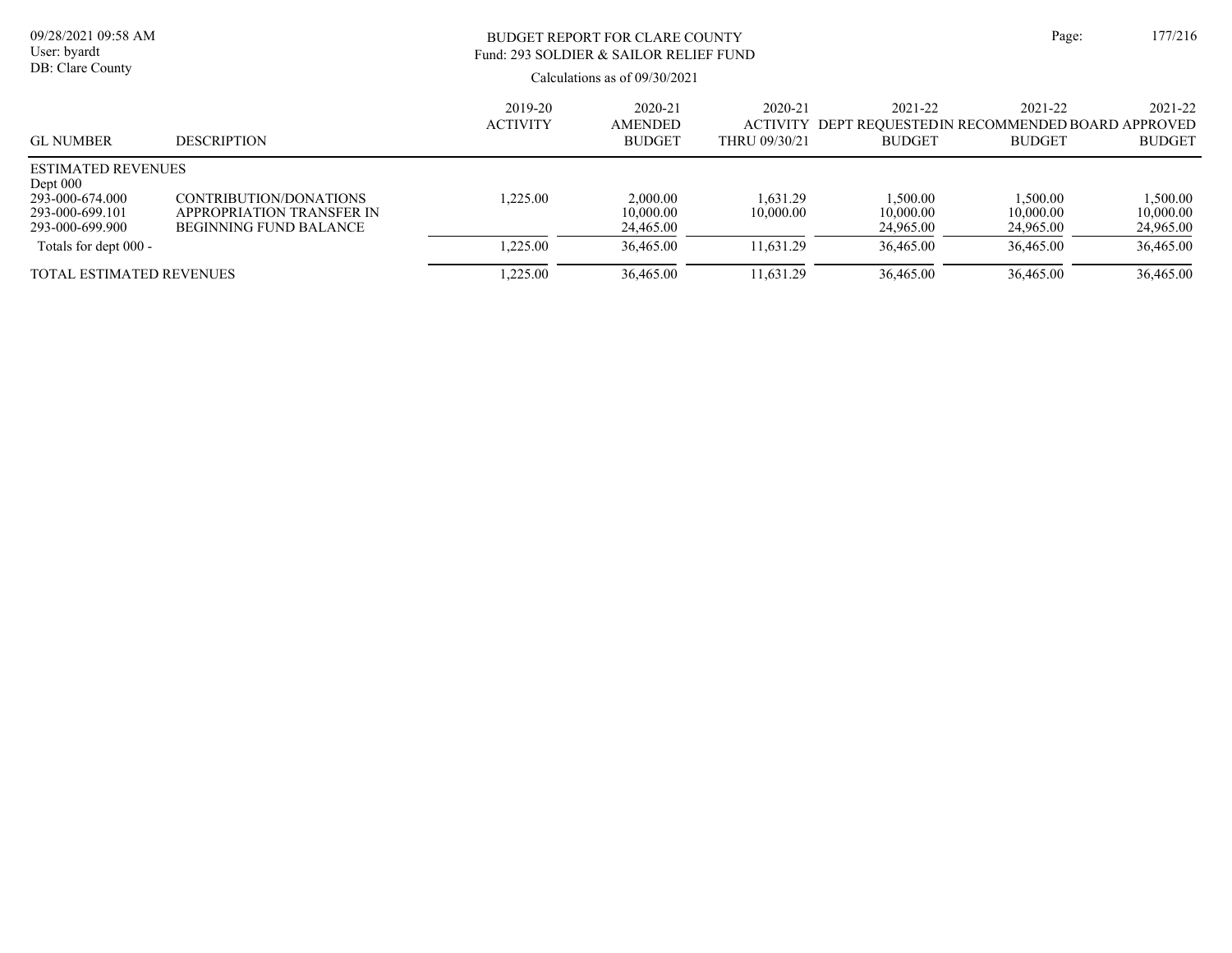#### BUDGET REPORT FOR CLARE COUNTY Page: 178/216 Fund: 293 SOLDIER & SAILOR RELIEF FUND

| <b>GL NUMBER</b>                          | <b>DESCRIPTION</b>              | 2019-20<br><b>ACTIVITY</b> | 2020-21<br><b>AMENDED</b><br><b>BUDGET</b> | 2020-21<br><b>ACTIVITY</b><br>THRU 09/30/21 | 2021-22<br>DEPT REQUESTEDIN RECOMMENDED BOARD APPROVED<br><b>BUDGET</b> | 2021-22<br><b>BUDGET</b> | 2021-22<br><b>BUDGET</b> |
|-------------------------------------------|---------------------------------|----------------------------|--------------------------------------------|---------------------------------------------|-------------------------------------------------------------------------|--------------------------|--------------------------|
| <b>APPROPRIATIONS</b>                     |                                 |                            |                                            |                                             |                                                                         |                          |                          |
| Dept $000$                                |                                 |                            |                                            |                                             |                                                                         |                          |                          |
| 293-000-707.000                           | PER DIEM                        | 200.00                     | 400.00                                     | 175.00                                      | 400.00                                                                  | 400.00                   | 400.00                   |
| 293-000-710.000                           | <b>FICA EXPENSE</b>             | 21.17                      | 50.00                                      | 18.29                                       | 50.00                                                                   | 50.00                    | 50.00                    |
| 293-000-711.000                           | <b>MEDICARE EXPENSE</b>         | 4.95                       | 15.00                                      | 4.27                                        | 15.00                                                                   | 15.00                    | 15.00                    |
| 293-000-836.674                           | CONTRIBUTIONS/DONATIONS EXPENS  |                            | 3,700.00                                   |                                             | 3,700.00                                                                | 3,700.00                 | 3,700.00                 |
| 293-000-842.000                           | <b>SOLDIERS RELIEF SERVICE</b>  | 6.594.92                   | 10,000.00                                  | 4,870.33                                    | 10,000.00                                                               | 10,000.00                | 10,000.00                |
| 293-000-864.000                           | <b>TRAVEL &amp; EXPENSE</b>     | 141.43                     | 300.00                                     | 119.85                                      | 300.00                                                                  | 300.00                   | 300.00                   |
| 293-000-864.001                           | TRAVEL & EXPENSE - VOLUNTEER DA | ,130.50                    | 2,000.00                                   | ,119.09                                     | 2,000.00                                                                | 2,000.00                 | 2,000.00                 |
| 293-000-998.900                           | <b>ENDING FUND BALANCE</b>      |                            | 20,000.00                                  |                                             | 20,000.00                                                               | 20,000.00                | 20,000.00                |
| Totals for dept 000 -                     |                                 | 8,092.97                   | 36,465.00                                  | 6,306.83                                    | 36,465.00                                                               | 36,465.00                | 36,465.00                |
| <b>TOTAL APPROPRIATIONS</b>               |                                 | 8,092.97                   | 36,465.00                                  | 6,306.83                                    | 36,465.00                                                               | 36,465.00                | 36,465.00                |
| NET OF REVENUES/APPROPRIATIONS - FUND 293 |                                 | (6,867.97)                 |                                            | 5,324.46                                    |                                                                         |                          |                          |
| <b>BEGINNING FUND BALANCE</b>             |                                 | 28,778.51                  | 21,910.54                                  | 21,910.54                                   | 27,235.00                                                               | 27,235.00                | 27,235.00                |
| <b>ENDING FUND BALANCE</b>                |                                 | 21,910.54                  | 21,910.54                                  | 27,235.00                                   | 27,235.00                                                               | 27,235.00                | 27,235.00                |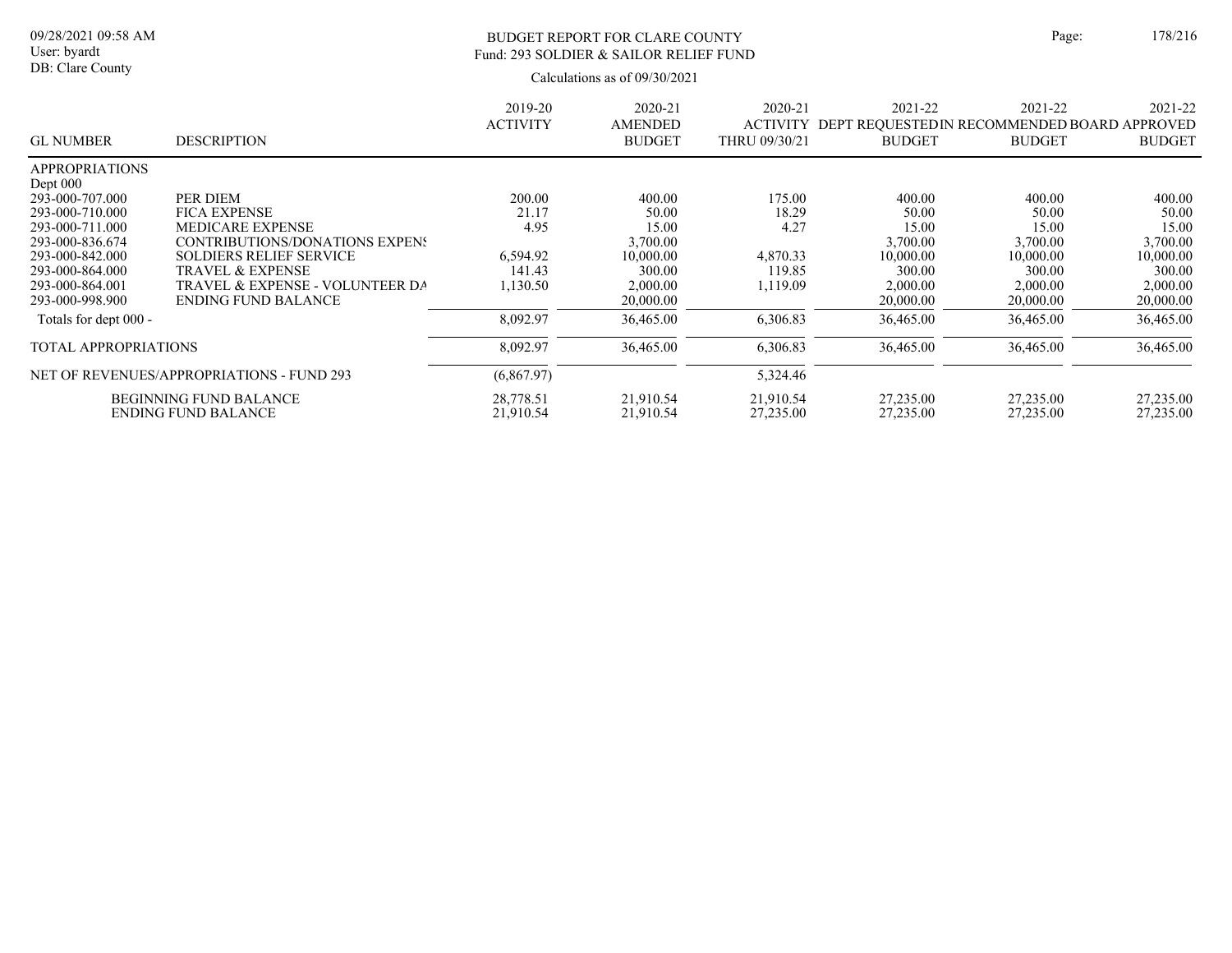| 09/28/2021 09:58 AM<br>User: byardt<br>DB: Clare County                                     |                                                                                                     | <b>BUDGET REPORT FOR CLARE COUNTY</b><br>Fund: 295 AIRPORT FUND<br>Calculations as of $09/30/2021$ |                                     |                                               |                                                                                  | Page:                    | 179/216                  |
|---------------------------------------------------------------------------------------------|-----------------------------------------------------------------------------------------------------|----------------------------------------------------------------------------------------------------|-------------------------------------|-----------------------------------------------|----------------------------------------------------------------------------------|--------------------------|--------------------------|
| <b>GL NUMBER</b>                                                                            | <b>DESCRIPTION</b>                                                                                  | 2019-20<br><b>ACTIVITY</b>                                                                         | 2020-21<br>AMENDED<br><b>BUDGET</b> | 2020-21<br>THRU 09/30/21                      | 2021-22<br>ACTIVITY DEPT REOUESTEDIN RECOMMENDED BOARD APPROVED<br><b>BUDGET</b> | 2021-22<br><b>BUDGET</b> | 2021-22<br><b>BUDGET</b> |
| <b>ESTIMATED REVENUES</b><br>Dept $000$                                                     |                                                                                                     |                                                                                                    |                                     |                                               |                                                                                  |                          |                          |
| 295-000-528.000<br>295-000-667.000<br>295-000-667.100<br>295-000-693.000<br>295-000-699.070 | FEDERAL GRANT - OTHER<br><b>RENT - RESTAURANT</b><br>RENT - HANGAR<br><b>SALE OF CAPITAL ASSETS</b> | 5,400.00<br>2,406.69<br>5,000.00                                                                   | 7,200.00<br>1,600.00                | 2,437.20<br>7,800.00<br>2,406.69<br>19,528.00 |                                                                                  | 7,200.00<br>1.600.00     | 7,200.00<br>1,600.00     |
| 295-000-699.900                                                                             | APPROP TRANSFER IN - HARRISON<br><b>BEGINNING FUND BALANCE</b>                                      |                                                                                                    | 18,000.00                           |                                               |                                                                                  | 16,000.00                | 16,000.00                |
| Totals for dept 000 -                                                                       |                                                                                                     | 12,806.69                                                                                          | 26,800.00                           | 32,171.89                                     |                                                                                  | 24,800.00                | 24,800.00                |
| TOTAL ESTIMATED REVENUES                                                                    |                                                                                                     | 12,806.69                                                                                          | 26,800.00                           | 32,171.89                                     |                                                                                  | 24,800.00                | 24,800.00                |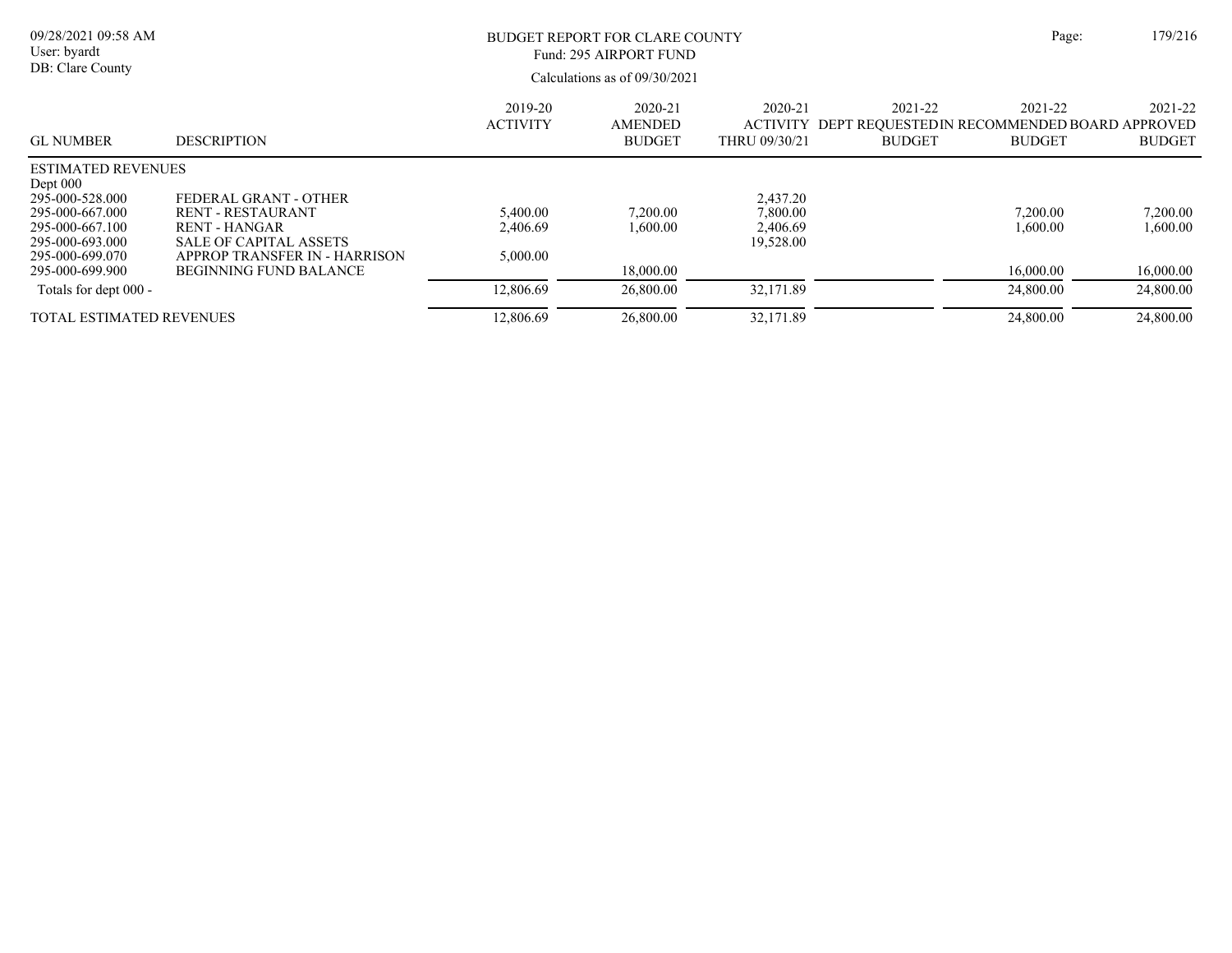### BUDGET REPORT FOR CLARE COUNTY Page: 180/216 Fund: 295 AIRPORT FUND

|                                           |                                    | 2019-20         | 2020-21        | 2020-21       | 2021-22                                                                | 2021-22       | 2021-22       |
|-------------------------------------------|------------------------------------|-----------------|----------------|---------------|------------------------------------------------------------------------|---------------|---------------|
| <b>GL NUMBER</b>                          | <b>DESCRIPTION</b>                 | <b>ACTIVITY</b> | <b>AMENDED</b> |               | ACTIVITY DEPT REQUESTED IN RECOMMENDED BOARD APPROVED<br><b>BUDGET</b> | <b>BUDGET</b> | <b>BUDGET</b> |
|                                           |                                    |                 | <b>BUDGET</b>  | THRU 09/30/21 |                                                                        |               |               |
| <b>APPROPRIATIONS</b>                     |                                    |                 |                |               |                                                                        |               |               |
| Dept $000$                                |                                    |                 |                |               |                                                                        |               |               |
| 295-000-702.000                           | <b>MANAGER'S CONTRACT FEES</b>     | 6,355.20        | 6,200.00       | 8,283.71      |                                                                        | 6,200.00      | 6,200.00      |
| 295-000-710.000                           | <b>FICA EXPENSE</b>                | 394.03          | 372.00         | 513.58        |                                                                        | 372.00        | 372.00        |
| 295-000-711.000                           | <b>MEDICARE EXPENSE</b>            | 92.14           | 87.00          | 120.12        |                                                                        | 87.00         | 87.00         |
| 295-000-727.000                           | <b>SUPPLIES</b>                    | 80.25           | 2,959.00       | 1,042.01      |                                                                        | 2,959.00      | 2,959.00      |
| 295-000-746.000                           | <b>GAS OIL &amp; GREASE</b>        | 865.15          | 1,200.00       | 914.45        |                                                                        | 1,200.00      | 1,200.00      |
| 295-000-864.000                           | <b>TRAVEL &amp; EXPENSE</b>        |                 | 1,000.00       |               |                                                                        | 1,000.00      | 1,000.00      |
| 295-000-914.000                           | <b>INSURANCE</b>                   | 2.941.00        | 2.916.00       | 2,916.00      |                                                                        | 2,916.00      | 2,916.00      |
| 295-000-921.000                           | NATURAL GAS & ELECTRICITY          | 1,236.77        | 2,500.00       | 2,764.36      |                                                                        | 2,500.00      | 2,500.00      |
| 295-000-933.000                           | <b>MAINTENANCE</b>                 | 3,807.62        | 4,400.00       | 1,002.93      |                                                                        | 4,400.00      | 4,400.00      |
| 295-000-935.000                           | <b>GROUND CARE &amp; MAINTENCE</b> | 204.38          | 1,776.00       | 1,250.05      |                                                                        | 1,776.00      | 1,776.00      |
| 295-000-978.001                           | NEW EQUIPMENT UNDER                | 4,390.12        | 3,390.00       |               |                                                                        |               |               |
| 295-000-998.900                           | <b>ENDING FUND BALANCE</b>         |                 |                |               |                                                                        | 1,390.00      | 1,390.00      |
| Totals for dept 000 -                     |                                    | 20,366.66       | 26,800.00      | 18,807.21     |                                                                        | 24,800.00     | 24,800.00     |
| <b>TOTAL APPROPRIATIONS</b>               |                                    | 20,366.66       | 26,800.00      | 18,807.21     |                                                                        | 24,800.00     | 24,800.00     |
| NET OF REVENUES/APPROPRIATIONS - FUND 295 |                                    | (7,559.97)      |                | 13,364.68     |                                                                        |               |               |
| <b>BEGINNING FUND BALANCE</b>             |                                    | 20,328.04       | 12,768.07      | 12,768.07     | 26, 132. 75                                                            | 26, 132. 75   | 26, 132. 75   |
| <b>ENDING FUND BALANCE</b>                |                                    | 12,768.07       | 12,768.07      | 26, 132. 75   | 26, 132. 75                                                            | 26, 132. 75   | 26, 132. 75   |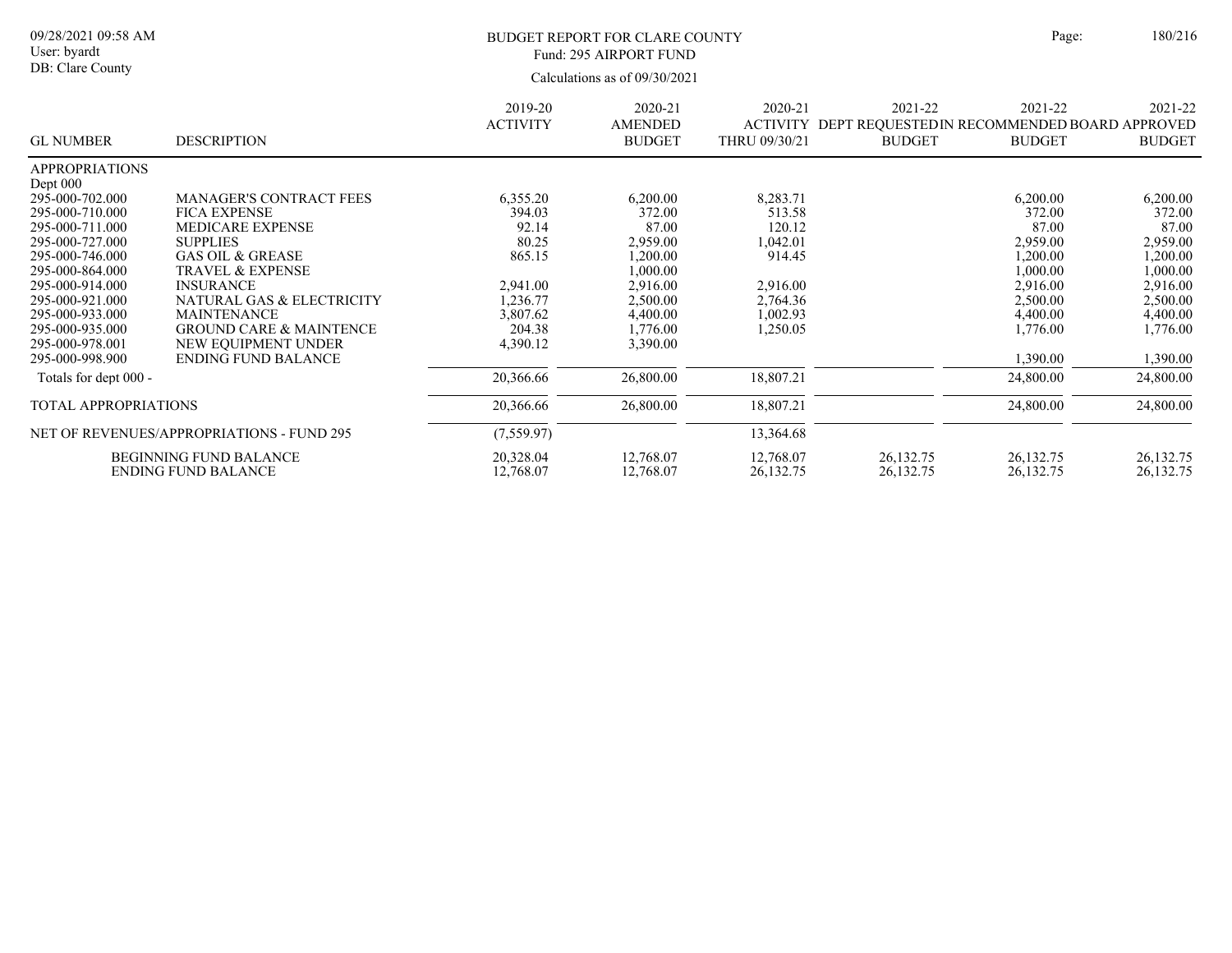| 09/28/2021 09:58 AM<br>User: byardt<br>DB: Clare County |                               | BUDGET REPORT FOR CLARE COUNTY<br>Fund: 296 VETERAN'S SPECIAL PROJECTS<br>Calculations as of $09/30/2021$ |                                     |                                             |                          |                                                                          | 181/216                  |
|---------------------------------------------------------|-------------------------------|-----------------------------------------------------------------------------------------------------------|-------------------------------------|---------------------------------------------|--------------------------|--------------------------------------------------------------------------|--------------------------|
| <b>GL NUMBER</b>                                        | <b>DESCRIPTION</b>            | 2019-20<br><b>ACTIVITY</b>                                                                                | 2020-21<br>AMENDED<br><b>BUDGET</b> | 2020-21<br><b>ACTIVITY</b><br>THRU 09/30/21 | 2021-22<br><b>BUDGET</b> | 2021-22<br>DEPT REOUESTED IN RECOMMENDED BOARD APPROVED<br><b>BUDGET</b> | 2021-22<br><b>BUDGET</b> |
| <b>ESTIMATED REVENUES</b><br>Dept $000$                 |                               |                                                                                                           |                                     |                                             |                          |                                                                          |                          |
| 296-000-665.000                                         | <b>INTEREST EARNED</b>        | 82.22                                                                                                     | 500.00                              | 1.08                                        | 100.00                   | 100.00                                                                   | 100.00                   |
| 296-000-674.050                                         | DONATIONS - EVENT PARK        | 42,585.20                                                                                                 | 120,000.00                          | 112.480.41                                  | 45,000.00                | 45,000.00                                                                | 45,000.00                |
| 296-000-674.150                                         | <b>DONATIONS - MISC PARK</b>  | .585.44                                                                                                   | 2,000.00                            | 901.00                                      | 2,000.00                 | 2,000.00                                                                 | 2,000.00                 |
| 296-000-674.200                                         | DONATIONS - MISC DAV VAN      | 380.95                                                                                                    | 10,600.00                           | 11,356.21                                   | 14,000.00                | 14,000.00                                                                | 14,000.00                |
| 296-000-675.000                                         | <b>DONATIONS - BRICKS</b>     | 3,460.00                                                                                                  | 10,000.00                           | 9,627.90                                    | 10,000.00                | 10,000.00                                                                | 10,000.00                |
| 296-000-675.100                                         | FOUNDATION GRANTS DAV VAN     |                                                                                                           | 300.00                              |                                             | 300.00                   | 300.00                                                                   | 300.00                   |
| 296-000-693.000                                         | <b>SALE OF CAPITAL ASSETS</b> |                                                                                                           | 4,700.00                            | 4,700.00                                    |                          |                                                                          |                          |
| 296-000-699.000                                         | <b>TRANSFER IN</b>            |                                                                                                           | 20,000.00                           |                                             |                          |                                                                          |                          |
| T + 1 C 1 + 000                                         |                               | 10.002.01                                                                                                 | 170, 100, 00                        | 130.0 $\ell$ $\ell$ $\alpha$                | 71,400,00                | 71,400,00                                                                | 71.400.00                |

| Totals for dept 000               | 48,093.81 | 100.00<br>l hX. | 139,066.60 | .400.00 | .400.00 | .400.00 |
|-----------------------------------|-----------|-----------------|------------|---------|---------|---------|
| L ESTIMATED REVENUES<br>гот<br>AL |           | .100.00<br>I6X. | 39,066.60  | .400.00 | .400.00 | ,400.00 |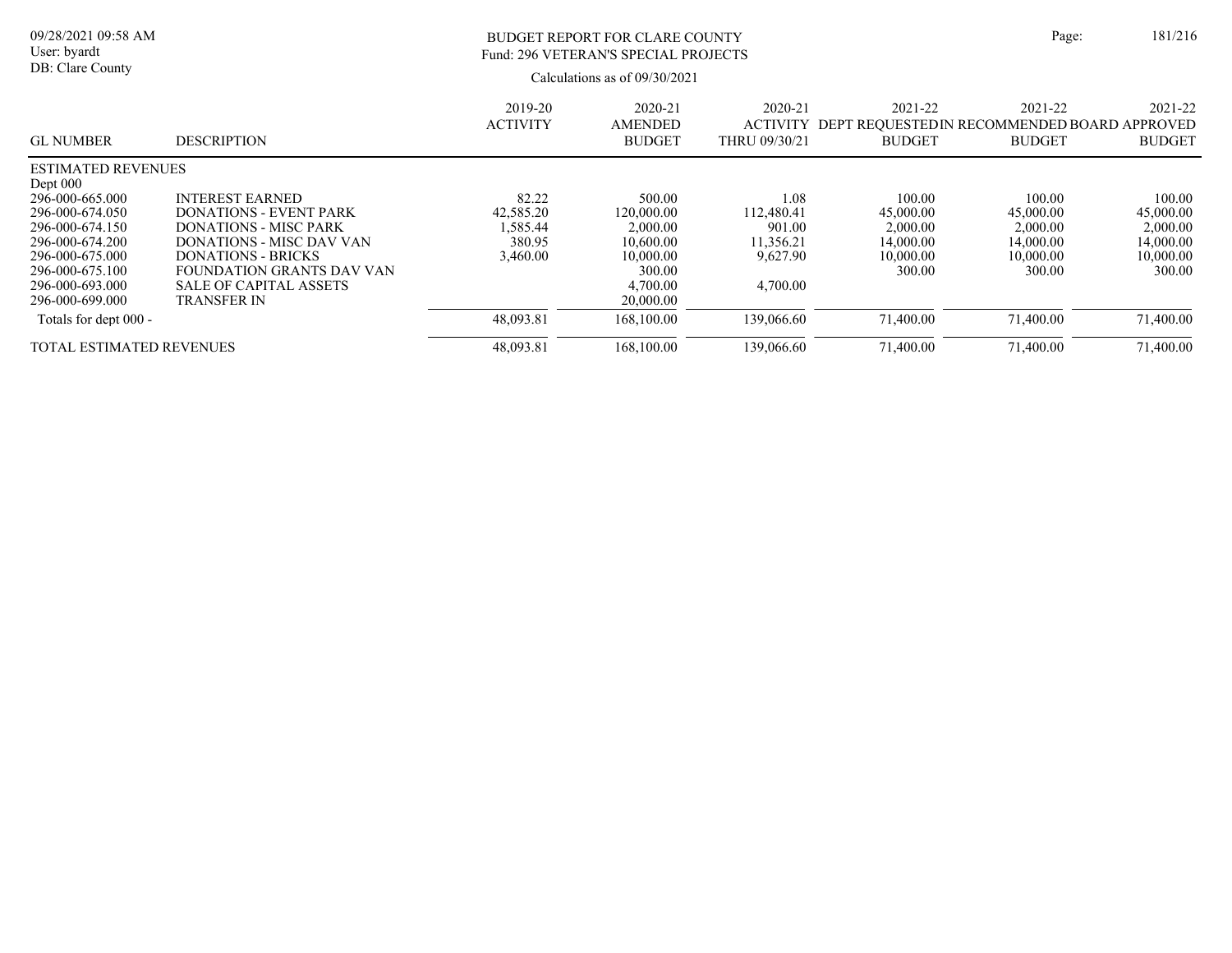# BUDGET REPORT FOR CLARE COUNTY Page: 182/216 Fund: 296 VETERAN'S SPECIAL PROJECTS

|                             |                                           | 2019-20         | 2020-21        | 2020-21       | 2021-22                                               | 2021-22       | 2021-22       |
|-----------------------------|-------------------------------------------|-----------------|----------------|---------------|-------------------------------------------------------|---------------|---------------|
|                             |                                           | <b>ACTIVITY</b> | <b>AMENDED</b> |               | ACTIVITY DEPT REQUESTED IN RECOMMENDED BOARD APPROVED |               |               |
| <b>GL NUMBER</b>            | <b>DESCRIPTION</b>                        |                 | <b>BUDGET</b>  | THRU 09/30/21 | <b>BUDGET</b>                                         | <b>BUDGET</b> | <b>BUDGET</b> |
| <b>APPROPRIATIONS</b>       |                                           |                 |                |               |                                                       |               |               |
| Dept $000$                  |                                           |                 |                |               |                                                       |               |               |
| 296-000-727.000             | <b>SUPPLIES - PARK</b>                    | 104.65          | 24,700.00      | 18,748.00     | 1,500.00                                              | 1,500.00      | 1,500.00      |
| 296-000-727.050             | <b>SUPPLIES - DAV VAN</b>                 | 13,845.00       |                |               | 14,000.00                                             | 14,000.00     | 14,000.00     |
| 296-000-801.000             | <b>CONTRACTED SERVICES - PARK</b>         | 17,580.18       | 50,000.00      | 17,126.17     | 24,500.00                                             | 24,500.00     | 24,500.00     |
| 296-000-804.000             | <b>EXPENSE OF SALE</b>                    |                 | 600.00         | 571.45        |                                                       |               |               |
| 296-000-814.000             | DUES & SUBSCRIPTIONS                      | 190.00          | 300.00         | 242.00        | 200.00                                                | 200.00        | 200.00        |
| 296-000-831.101             | <b>INDIRECT COST REIMBURSEMENT</b>        |                 |                |               |                                                       | 1,288.00      | 1,288.00      |
| 296-000-900.000             | <b>ADVERTISING - PARK</b>                 |                 | 600.00         |               |                                                       |               |               |
| 296-000-914.000             | <b>BOND/INSURANCE EVENTS - PARK</b>       | 578.08          | 800.00         | 427.49        | 800.00                                                | 800.00        | 800.00        |
| 296-000-955.000             | <b>BANK CHARGES</b>                       |                 | 100.00         | 3.54          | 10.00                                                 | 10.00         | 10.00         |
| 296-000-978.000             | NEW EQUIPMENT OVER \$5000 PARK            |                 | 70,000.00      | 33,150.00     | 30,000.00                                             | 30,000.00     | 28,712.00     |
| 296-000-978.100             | NEW EOUIPMENT UNDER \$5000 PARK           | 1,056.00        | 000.00         | 725.00        |                                                       |               |               |
| 296-000-998.900             | <b>ENDING FUND BALANCE</b>                |                 | 20,000.00      |               | 390.00                                                | 390.00        | 390.00        |
| Totals for dept 000 -       |                                           | 33,353.91       | 168,100.00     | 70,993.65     | 71,400.00                                             | 72,688.00     | 71,400.00     |
| <b>TOTAL APPROPRIATIONS</b> |                                           | 33, 353. 91     | 168,100.00     | 70,993.65     | 71,400.00                                             | 72,688.00     | 71,400.00     |
|                             | NET OF REVENUES/APPROPRIATIONS - FUND 296 | 14,739.90       |                | 68,072.95     |                                                       | (1,288.00)    |               |
|                             | <b>BEGINNING FUND BALANCE</b>             | (52, 579.85)    | (37,839.95)    | (37,839.95)   | 30,233.00                                             | 30,233.00     | 30,233.00     |
|                             | <b>ENDING FUND BALANCE</b>                | (37,839.95)     | (37,839.95)    | 30,233.00     | 30,233.00                                             | 28,945.00     | 30,233.00     |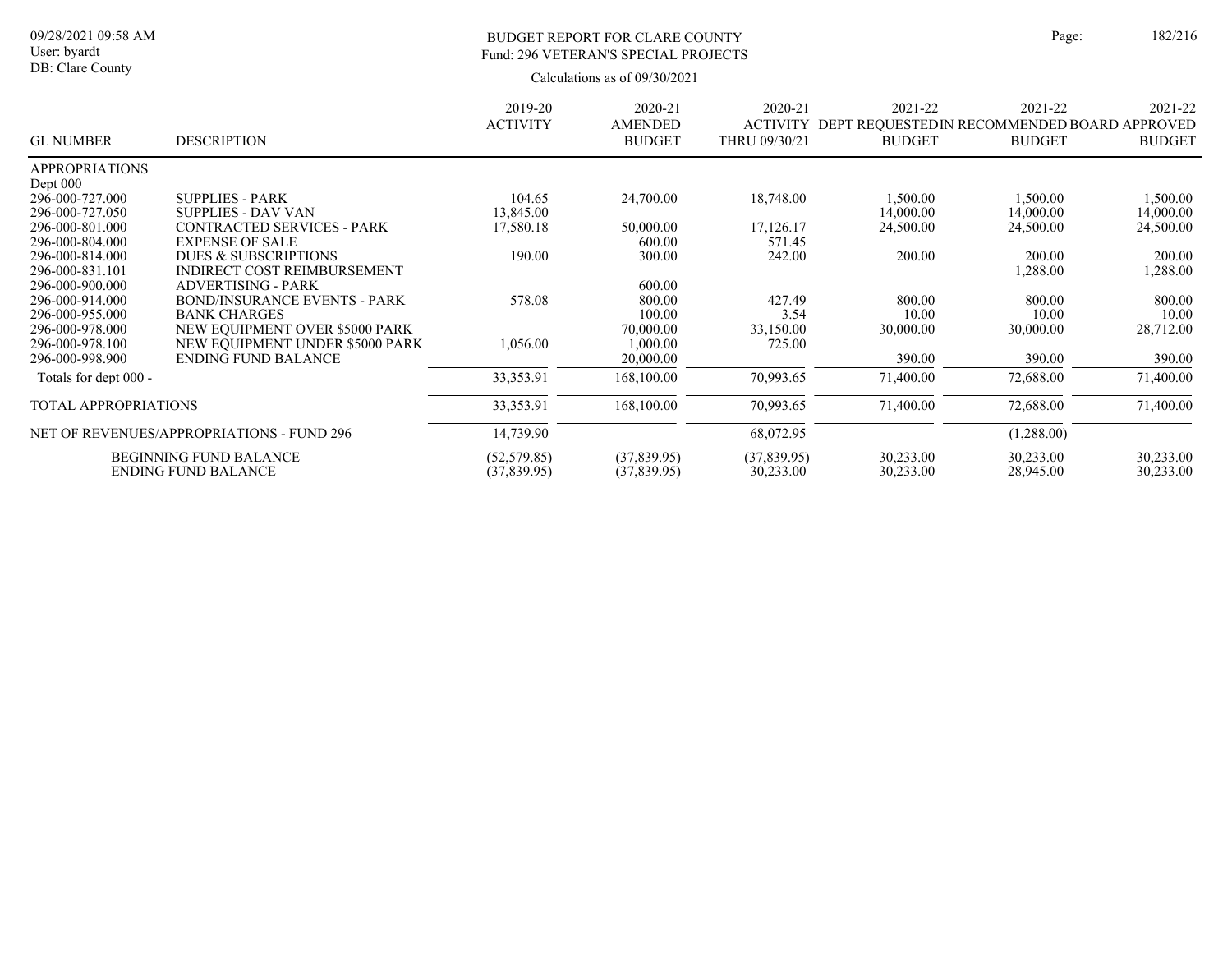| 09/28/2021 09:58 AM<br>User: byardt<br>DB: Clare County                             |                                | BUDGET REPORT FOR CLARE COUNTY<br>Fund: 366 COURTHOUSE RENOVATION DEBT FD<br>Calculations as of $09/30/2021$ |                                     |                          |                          |                                                                                  |                          |  |  |
|-------------------------------------------------------------------------------------|--------------------------------|--------------------------------------------------------------------------------------------------------------|-------------------------------------|--------------------------|--------------------------|----------------------------------------------------------------------------------|--------------------------|--|--|
| <b>GL NUMBER</b>                                                                    | <b>DESCRIPTION</b>             | 2019-20<br><b>ACTIVITY</b>                                                                                   | 2020-21<br>AMENDED<br><b>BUDGET</b> | 2020-21<br>THRU 09/30/21 | 2021-22<br><b>BUDGET</b> | 2021-22<br>ACTIVITY DEPT REOUESTEDIN RECOMMENDED BOARD APPROVED<br><b>BUDGET</b> | 2021-22<br><b>BUDGET</b> |  |  |
| <b>ESTIMATED REVENUES</b><br>Dept $000$<br>366-000-699.101<br>Totals for dept 000 - | OPERATING TRANSFER IN-GEN FUND | 123,398.75<br>123,398.75                                                                                     | 121,824.00<br>121,824.00            | 121,823.75<br>121,823.75 | 120,068.75<br>120.068.75 | 120,068.75<br>120,068.75                                                         | 120,068.75<br>120,068.75 |  |  |
| <b>TOTAL ESTIMATED REVENUES</b>                                                     |                                | 123,398.75                                                                                                   | 121,824.00                          | 121,823.75               | 120,068.75               | 120,068.75                                                                       | 120,068.75               |  |  |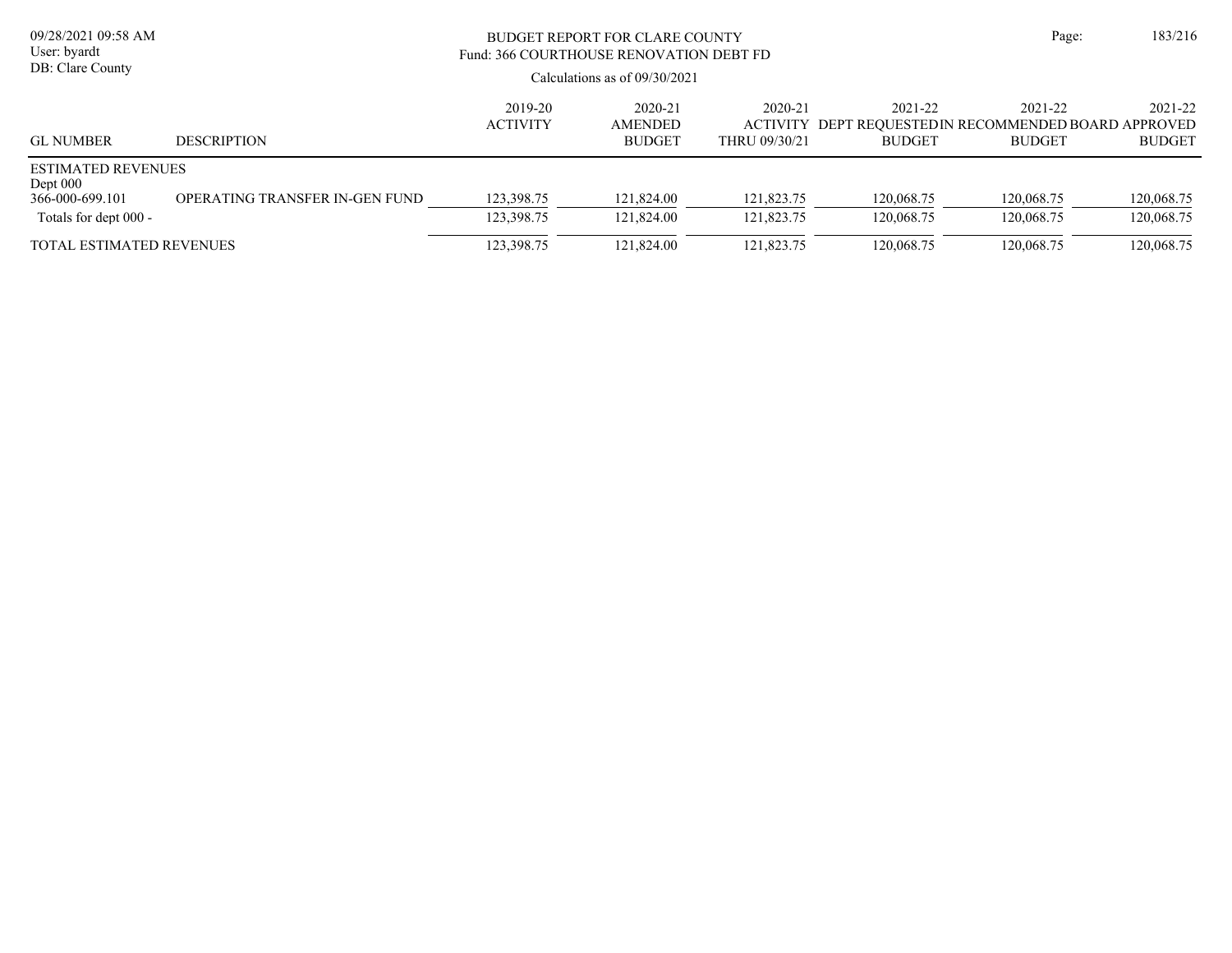# BUDGET REPORT FOR CLARE COUNTY Page: 184/216 Fund: 366 COURTHOUSE RENOVATION DEBT FD

Calculations as of 09/30/2021

| <b>GL NUMBER</b>                                                                                                      | <b>DESCRIPTION</b>                                | 2019-20<br><b>ACTIVITY</b>                     | 2020-21<br><b>AMENDED</b><br><b>BUDGET</b>     | 2020-21<br><b>ACTIVITY</b><br>THRU 09/30/21      | 2021-22<br>DEPT REOUESTEDIN RECOMMENDED BOARD APPROVED<br><b>BUDGET</b> | 2021-22<br><b>BUDGET</b>                       | 2021-22<br><b>BUDGET</b>                       |
|-----------------------------------------------------------------------------------------------------------------------|---------------------------------------------------|------------------------------------------------|------------------------------------------------|--------------------------------------------------|-------------------------------------------------------------------------|------------------------------------------------|------------------------------------------------|
| <b>APPROPRIATIONS</b><br>Dept $000$<br>366-000-991.000<br>366-000-995.000<br>366-000-996.000<br>Totals for dept 000 - | PRINCIPAL<br><b>INTEREST</b><br>PAYING AGENT FEES | 90,000.00<br>32,898.75<br>500.00<br>123,398.75 | 90,000.00<br>31,324.00<br>500.00<br>121,824.00 | 90,000.00<br>31, 323. 75<br>500.00<br>121,823.75 | 90,000.00<br>29,568.75<br>500.00<br>120.068.75                          | 90,000.00<br>29,568.75<br>500.00<br>120,068.75 | 90,000.00<br>29,568.75<br>500.00<br>120,068.75 |
| <b>TOTAL APPROPRIATIONS</b>                                                                                           |                                                   | 123,398.75                                     | 121,824.00                                     | 121,823.75                                       | 120,068.75                                                              | 120,068.75                                     | 120,068.75                                     |

NET OF REVENUES/APPROPRIATIONS - FUND 366

ENDING FUND BALANCE BEGINNING FUND BALANCE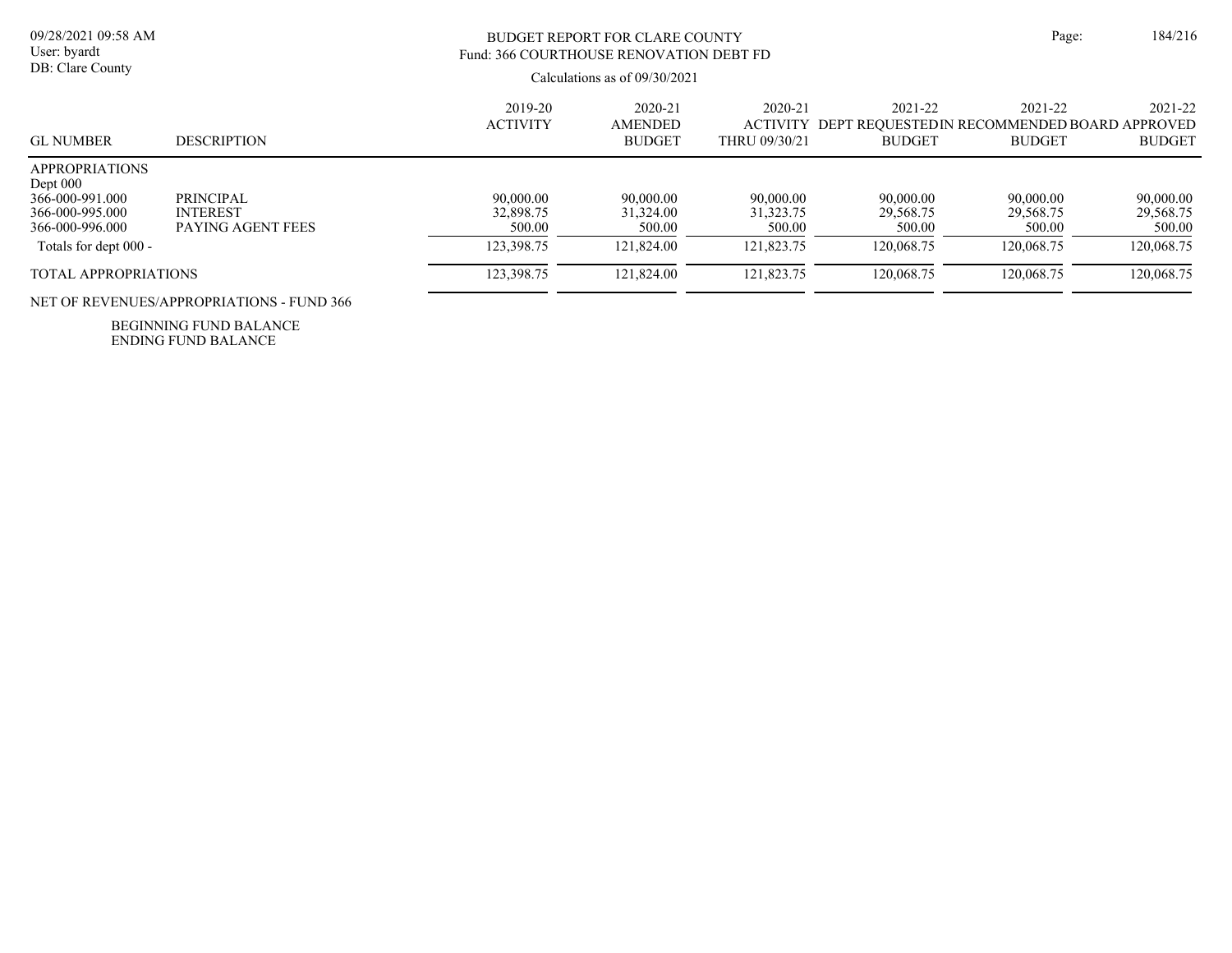| 09/28/2021 09:58 AM<br>User: byardt<br>DB: Clare County                           |                        |                            | BUDGET REPORT FOR CLARE COUNTY<br>Fund: 380 BROWNFIELD DEBT FUND<br>Calculations as of $09/30/2021$ |                          |                          |                                                                                  |                          |  |
|-----------------------------------------------------------------------------------|------------------------|----------------------------|-----------------------------------------------------------------------------------------------------|--------------------------|--------------------------|----------------------------------------------------------------------------------|--------------------------|--|
| <b>GL NUMBER</b>                                                                  | <b>DESCRIPTION</b>     | 2019-20<br><b>ACTIVITY</b> | 2020-21<br><b>AMENDED</b><br><b>BUDGET</b>                                                          | 2020-21<br>THRU 09/30/21 | 2021-22<br><b>BUDGET</b> | 2021-22<br>ACTIVITY DEPT REOUESTEDIN RECOMMENDED BOARD APPROVED<br><b>BUDGET</b> | 2021-22<br><b>BUDGET</b> |  |
| <b>ESTIMATED REVENUES</b><br>Dept 000<br>380-000-699.480<br>Totals for dept 000 - | <b>TRANSFER IN-BRA</b> | 6,000.00<br>6,000.00       | 6.001.00<br>6,001.00                                                                                | 6,000.00<br>6,000.00     | 6,000.00<br>6,000.00     | 6,000.00<br>6,000.00                                                             | 6,000.00<br>6,000.00     |  |
| <b>TOTAL ESTIMATED REVENUES</b>                                                   |                        | 6,000.00                   | 6,001.00                                                                                            | 6,000.00                 | 6,000.00                 | 6,000.00                                                                         | 6,000.00                 |  |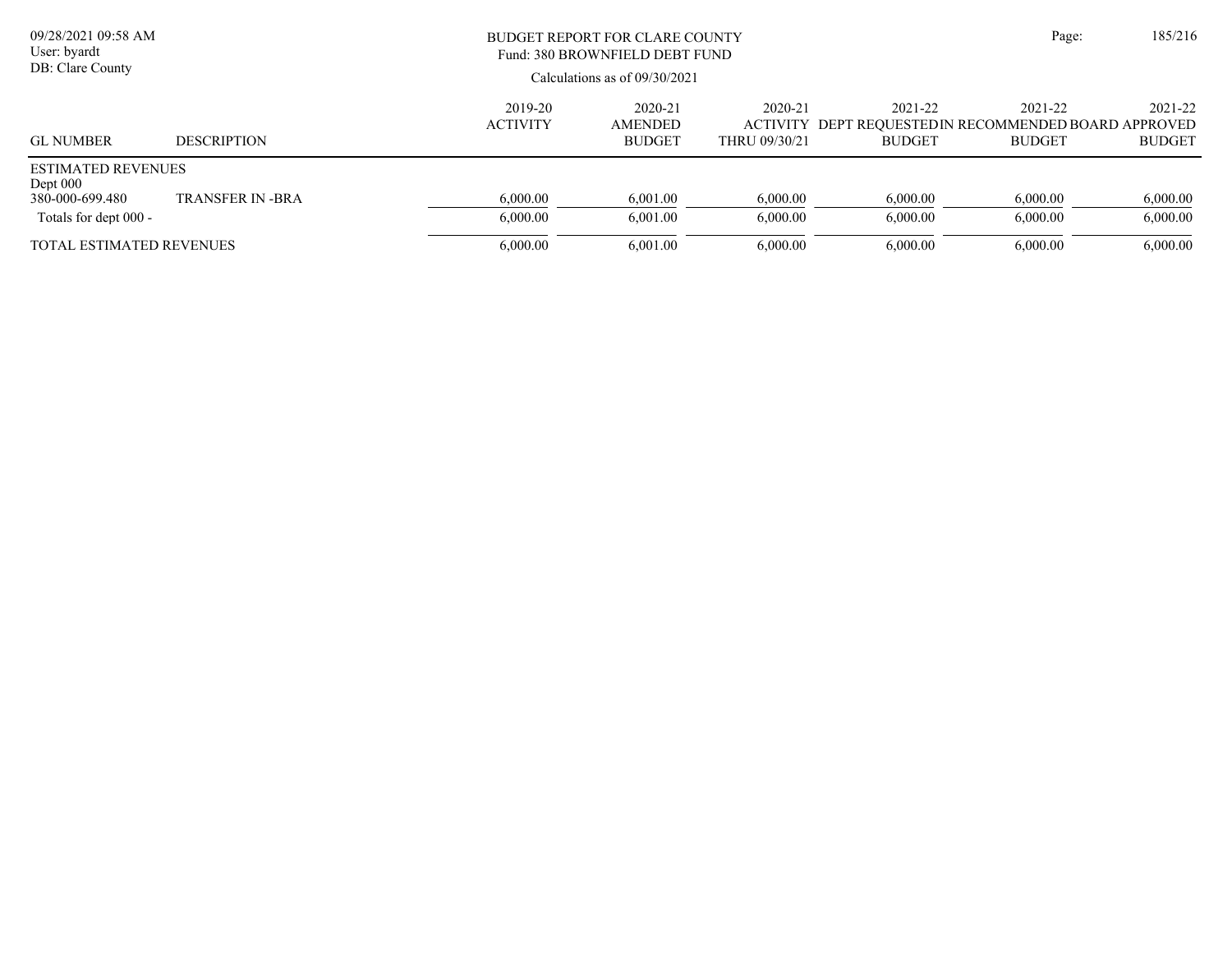| 09/28/2021 09:58 AM<br>User: byardt<br>DB: Clare County                                            |                                           | <b>BUDGET REPORT FOR CLARE COUNTY</b><br>Fund: 380 BROWNFIELD DEBT FUND<br>Calculations as of 09/30/2021 | Page:                                          | 186/216                                         |                                |                                                                         |                                |
|----------------------------------------------------------------------------------------------------|-------------------------------------------|----------------------------------------------------------------------------------------------------------|------------------------------------------------|-------------------------------------------------|--------------------------------|-------------------------------------------------------------------------|--------------------------------|
| <b>GL NUMBER</b>                                                                                   | <b>DESCRIPTION</b>                        | 2019-20<br><b>ACTIVITY</b>                                                                               | $2020 - 21$<br><b>AMENDED</b><br><b>BUDGET</b> | $2020 - 21$<br><b>ACTIVITY</b><br>THRU 09/30/21 | 2021-22<br><b>BUDGET</b>       | 2021-22<br>DEPT REOUESTEDIN RECOMMENDED BOARD APPROVED<br><b>BUDGET</b> | 2021-22<br><b>BUDGET</b>       |
| <b>APPROPRIATIONS</b><br>Dept $000$<br>380-000-991.000<br>380-000-995.000<br>Totals for dept 000 - | <b>PRINCIPAL</b><br><b>INTEREST</b>       | 5.257.26<br>742.74<br>6,000.00                                                                           | 5.310.00<br>691.00<br>6.001.00                 | 5.309.84<br>690.16<br>6,000.00                  | 5.362.93<br>637.07<br>6.000.00 | 5.362.93<br>637.07<br>6.000.00                                          | 5,362.93<br>637.07<br>6,000.00 |
| <b>TOTAL APPROPRIATIONS</b>                                                                        | NET OF REVENUES/APPROPRIATIONS - FUND 380 | 6,000.00                                                                                                 | 6.001.00                                       | 6,000.00                                        | 6,000.00                       | 6.000.00                                                                | 6,000.00                       |

ENDING FUND BALANCE BEGINNING FUND BALANCE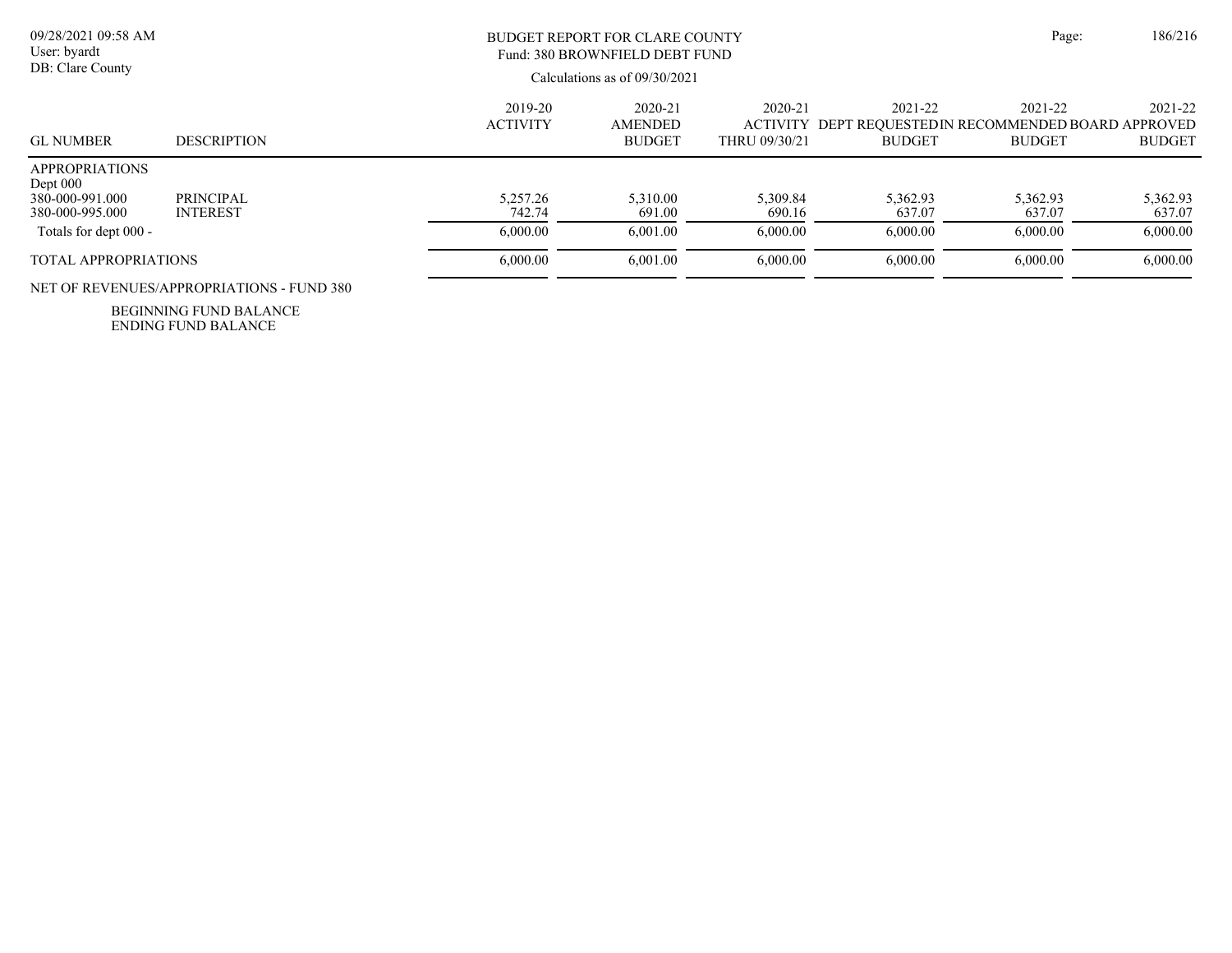| 09/28/2021 09:58 AM<br>User: byardt<br>DB: Clare County                             |                                 | <b>BUDGET REPORT FOR CLARE COUNTY</b><br>Fund: 388 USDA LOAN DEBT FUND-SS CENTER<br>Calculations as of $09/30/2021$ |                                            |                          |                                                                                  |                          |                          |  |  |
|-------------------------------------------------------------------------------------|---------------------------------|---------------------------------------------------------------------------------------------------------------------|--------------------------------------------|--------------------------|----------------------------------------------------------------------------------|--------------------------|--------------------------|--|--|
| <b>GL NUMBER</b>                                                                    | <b>DESCRIPTION</b>              | 2019-20<br><b>ACTIVITY</b>                                                                                          | 2020-21<br><b>AMENDED</b><br><b>BUDGET</b> | 2020-21<br>THRU 09/30/21 | 2021-22<br>ACTIVITY DEPT REOUESTEDIN RECOMMENDED BOARD APPROVED<br><b>BUDGET</b> | 2021-22<br><b>BUDGET</b> | 2021-22<br><b>BUDGET</b> |  |  |
| <b>ESTIMATED REVENUES</b><br>Dept $000$<br>388-000-699.288<br>Totals for dept 000 - | APPROP TRANS IN SENIOR SERVICES | 7,858.78<br>7,858.78                                                                                                | 42,760.00<br>42,760.00                     | 42,121.37<br>42.121.37   | 50,562.00<br>50,562.00                                                           | 50,562.00<br>50.562.00   | 50,562.00<br>50,562.00   |  |  |
| <b>TOTAL ESTIMATED REVENUES</b>                                                     |                                 | 7,858.78                                                                                                            | 42,760.00                                  | 42, 121. 37              | 50,562.00                                                                        | 50,562.00                | 50,562.00                |  |  |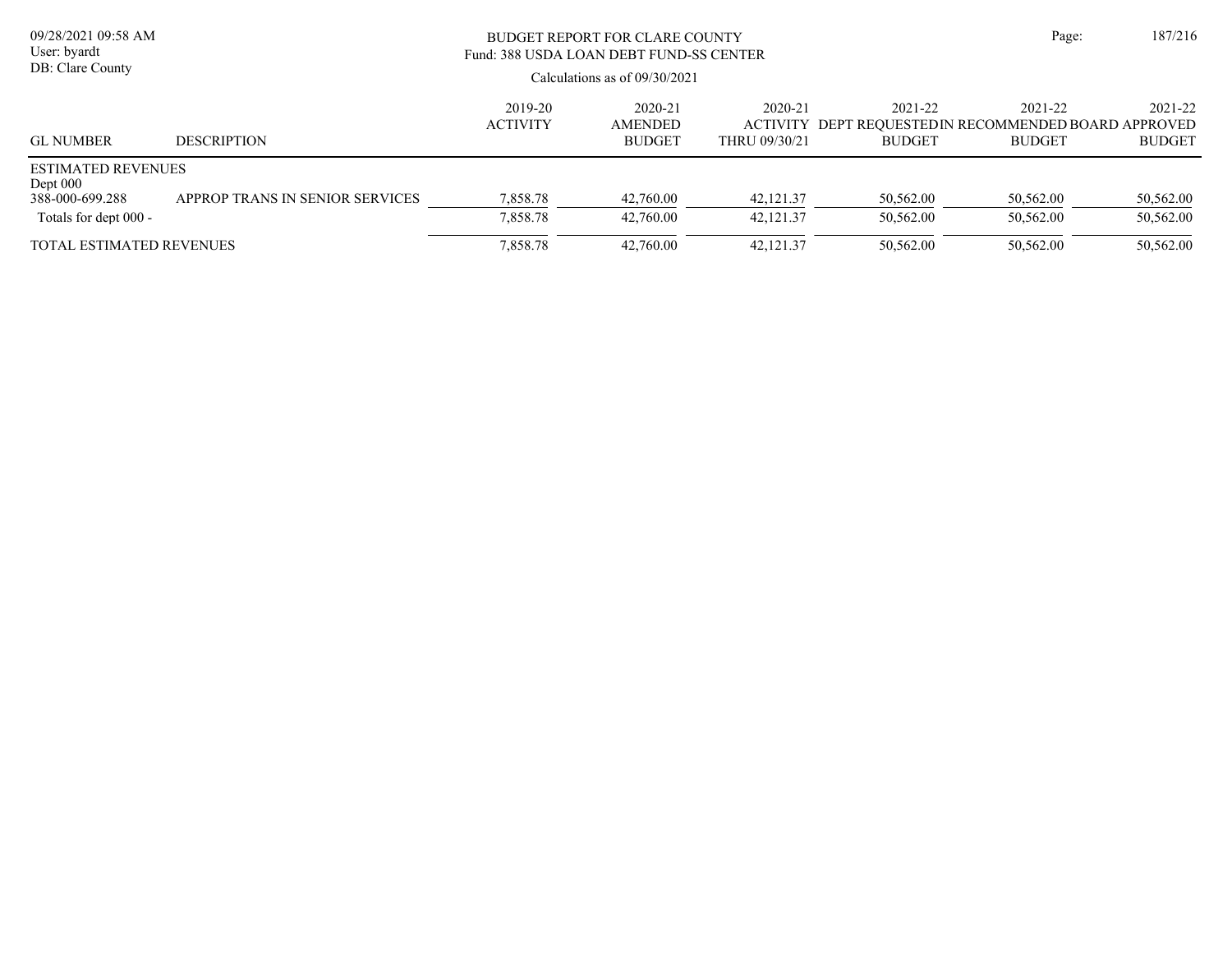# BUDGET REPORT FOR CLARE COUNTY Page: 188/216 Fund: 388 USDA LOAN DEBT FUND-SS CENTER

| <b>GL NUMBER</b>                                                          | <b>DESCRIPTION</b>                                          | 2019-20<br><b>ACTIVITY</b> | 2020-21<br><b>AMENDED</b><br><b>BUDGET</b> | $2020 - 21$<br><b>ACTIVITY</b><br>THRU 09/30/21 | 2021-22<br>DEPT REOUESTEDIN RECOMMENDED BOARD APPROVED<br><b>BUDGET</b> | 2021-22<br><b>BUDGET</b> | 2021-22<br><b>BUDGET</b> |
|---------------------------------------------------------------------------|-------------------------------------------------------------|----------------------------|--------------------------------------------|-------------------------------------------------|-------------------------------------------------------------------------|--------------------------|--------------------------|
| <b>APPROPRIATIONS</b><br>Dept $000$<br>388-000-991.000<br>388-000-991.051 | PRINCIPAL<br>PRINCIPAL - SS MEAL SITE CLARE                 | 3,000.00                   | 3,000.00<br>31,000.00                      | 3,000.00<br>31,000.00                           | 3,000.00<br>32,000.00                                                   | 3,000.00<br>32,000.00    | 3,000.00<br>32,000.00    |
| 388-000-995.000<br>388-000-995.051                                        | <b>INTEREST</b><br><b>INTEREST - SS MEAL SITE CLARE</b>     | 4,858.78                   | 4,760.00<br>4,000.00                       | 4,738.78<br>3,382.59                            | 4,640.00<br>10,922.00                                                   | 4,640.00<br>10,922.00    | 4,640.00<br>10,922.00    |
| Totals for dept 000 -                                                     |                                                             | 7,858.78                   | 42,760.00                                  | 42,121.37                                       | 50,562.00                                                               | 50,562.00                | 50,562.00                |
| <b>TOTAL APPROPRIATIONS</b>                                               |                                                             | 7,858.78                   | 42,760.00                                  | 42,121.37                                       | 50,562.00                                                               | 50,562.00                | 50,562.00                |
|                                                                           | NET OF REVENUES/APPROPRIATIONS - FUND 388                   |                            |                                            |                                                 |                                                                         |                          |                          |
|                                                                           | <b>BEGINNING FUND BALANCE</b><br><b>ENDING FUND BALANCE</b> | 0.73<br>0.73               | 0.73<br>0.73                               | 0.73<br>0.73                                    | 0.73<br>0.73                                                            | 0.73<br>0.73             | 0.73<br>0.73             |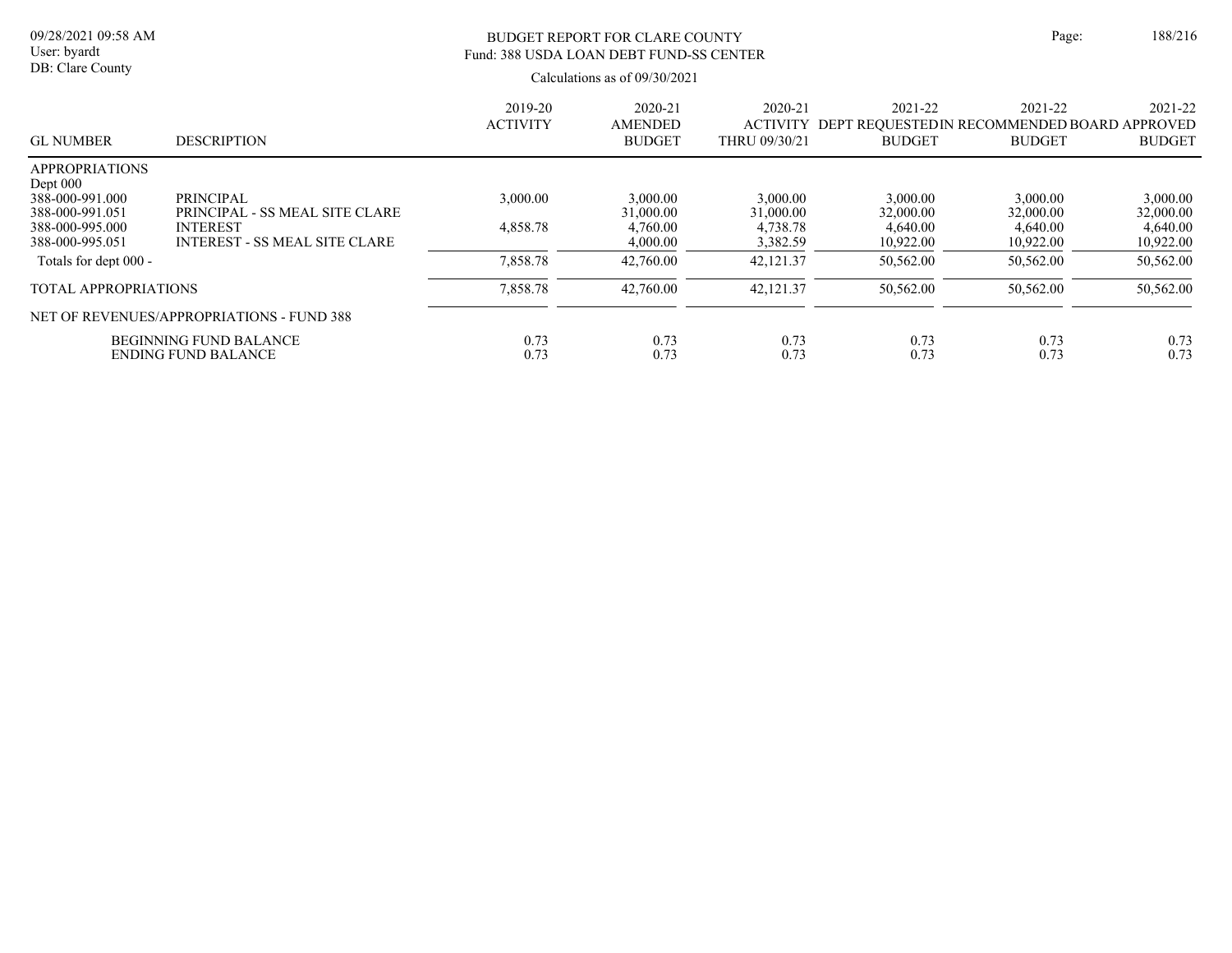| 09/28/2021 09:58 AM<br>User: byardt<br>DB: Clare County                       |                                                         | BUDGET REPORT FOR CLARE COUNTY<br>Fund: 413 ANIMAL SHELTER IMPROVEMENT FUN<br>Calculations as of $09/30/2021$ |                                     |                          |                                                                                  |                          | 189/216                  |
|-------------------------------------------------------------------------------|---------------------------------------------------------|---------------------------------------------------------------------------------------------------------------|-------------------------------------|--------------------------|----------------------------------------------------------------------------------|--------------------------|--------------------------|
| <b>GL NUMBER</b>                                                              | <b>DESCRIPTION</b>                                      | 2019-20<br><b>ACTIVITY</b>                                                                                    | 2020-21<br>AMENDED<br><b>BUDGET</b> | 2020-21<br>THRU 09/30/21 | 2021-22<br>ACTIVITY DEPT REOUESTEDIN RECOMMENDED BOARD APPROVED<br><b>BUDGET</b> | 2021-22<br><b>BUDGET</b> | 2021-22<br><b>BUDGET</b> |
| <b>ESTIMATED REVENUES</b><br>Dept $000$<br>413-000-665.000<br>413-000-699.900 | <b>INTEREST EARNED</b><br><b>BEGINNING FUND BALANCE</b> | 1,945.48                                                                                                      | 2,000.00<br>120,000.00              |                          |                                                                                  | 2,000.00<br>145,153.00   | 2,000.00<br>145,153.00   |
| Totals for dept 000 -                                                         |                                                         | 1,945.48                                                                                                      | 122,000.00                          |                          |                                                                                  | 147,153.00               | 147,153.00               |
| <b>TOTAL ESTIMATED REVENUES</b>                                               |                                                         | 1,945.48                                                                                                      | 122,000.00                          |                          |                                                                                  | 147,153.00               | 147,153.00               |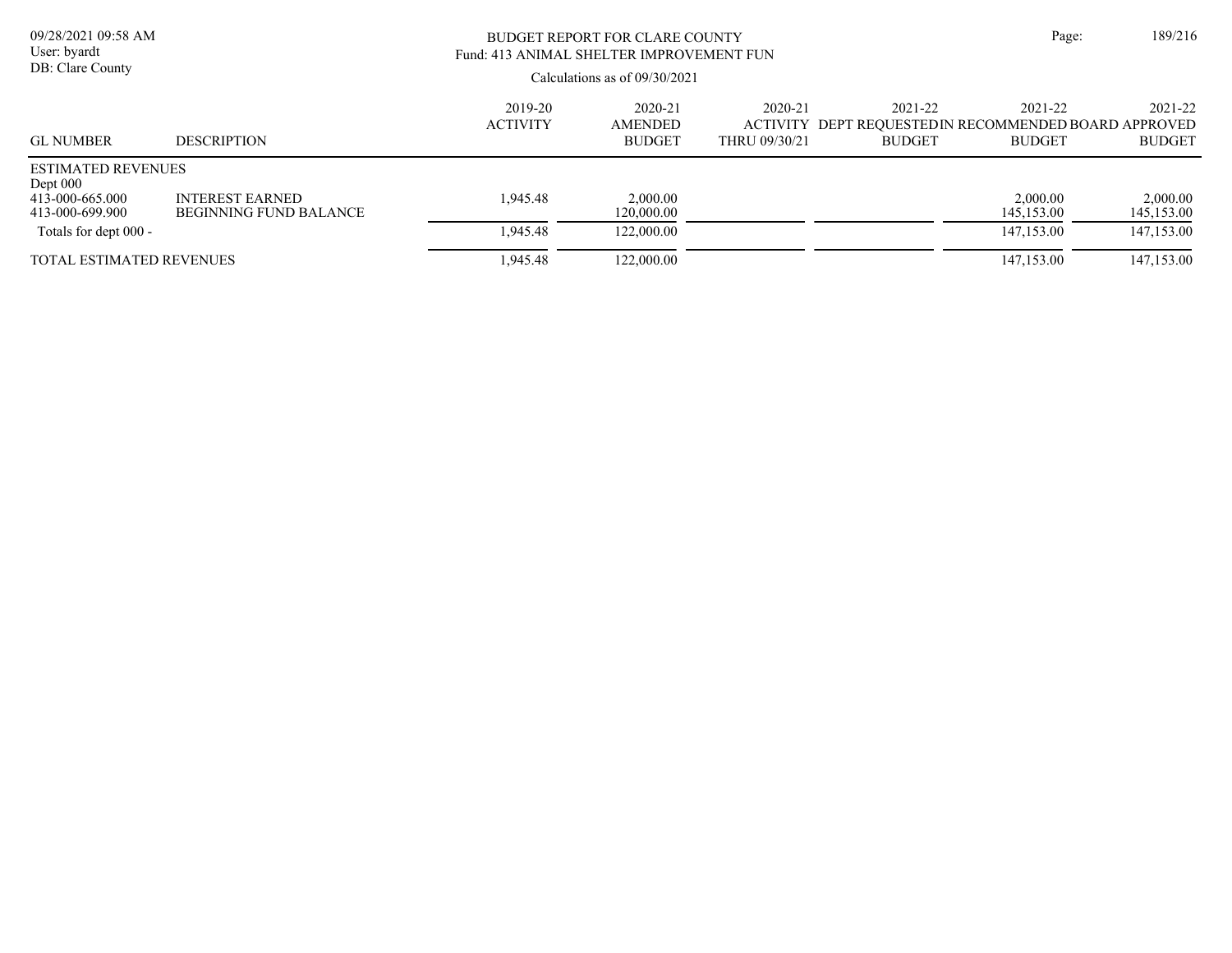DB: Clare County

# BUDGET REPORT FOR CLARE COUNTY Page: 190/216 Fund: 413 ANIMAL SHELTER IMPROVEMENT FUN

| <b>GL NUMBER</b>                    | <b>DESCRIPTION</b>                                     | 2019-20<br><b>ACTIVITY</b> | 2020-21<br><b>AMENDED</b><br><b>BUDGET</b> | 2020-21<br><b>ACTIVITY</b><br>THRU 09/30/21 | 2021-22<br>DEPT REQUESTED IN RECOMMENDED BOARD APPROVED<br><b>BUDGET</b> | 2021-22<br><b>BUDGET</b> | 2021-22<br><b>BUDGET</b> |
|-------------------------------------|--------------------------------------------------------|----------------------------|--------------------------------------------|---------------------------------------------|--------------------------------------------------------------------------|--------------------------|--------------------------|
| <b>APPROPRIATIONS</b><br>Dept $000$ |                                                        |                            |                                            |                                             |                                                                          |                          |                          |
| 413-000-931.000                     | <b>BUILDING REPAIRS &amp; MAINTENANCE</b>              | 3,082.51                   | 6,000.00                                   | 2,054.40                                    | 6,000.00                                                                 | 6,000.00                 | 6,000.00                 |
| 413-000-962.000<br>413-000-975.285  | TAX APPEALS ADJUSTMENT<br><b>BUILDING IMPROVEMENTS</b> |                            | 100.00                                     |                                             | 24,000.00                                                                | 24,000.00                | 24,000.00                |
| 413-000-978.000                     | NEW EQUIPMENT                                          |                            | 25,000.00                                  |                                             | 25,000.00                                                                | 25,000.00                | 25,000.00                |
| 413-000-978.001                     | NEW EQUIPMENT UNDER \$5,000                            | 838.65                     | 5,000.00                                   |                                             | 5,000.00                                                                 | 5,000.00                 | 5,000.00                 |
| 413-000-998.900                     | <b>ENDING FUND BALANCE</b>                             |                            | 85,900.00                                  |                                             |                                                                          | 87,153.00                | 87,153.00                |
| Totals for dept 000 -               |                                                        | 3,921.16                   | 122,000.00                                 | 2,054.40                                    | 60,000.00                                                                | 147,153.00               | 147,153.00               |
| <b>TOTAL APPROPRIATIONS</b>         |                                                        | 3.921.16                   | 122,000.00                                 | 2.054.40                                    | 60,000.00                                                                | 147,153.00               | 147,153.00               |
|                                     | NET OF REVENUES/APPROPRIATIONS - FUND 413              | (1,975.68)                 |                                            | (2,054.40)                                  | (60,000.00)                                                              |                          |                          |
|                                     | <b>BEGINNING FUND BALANCE</b>                          | 147, 128. 45               | 145, 152. 77                               | 145, 152, 77                                | 143,098.37                                                               | 143,098.37               | 143,098.37               |
|                                     | ENDING FUND BALANCE                                    | 145, 152. 77               | 145, 152. 77                               | 143,098.37                                  | 83,098.37                                                                | 143,098.37               | 143,098.37               |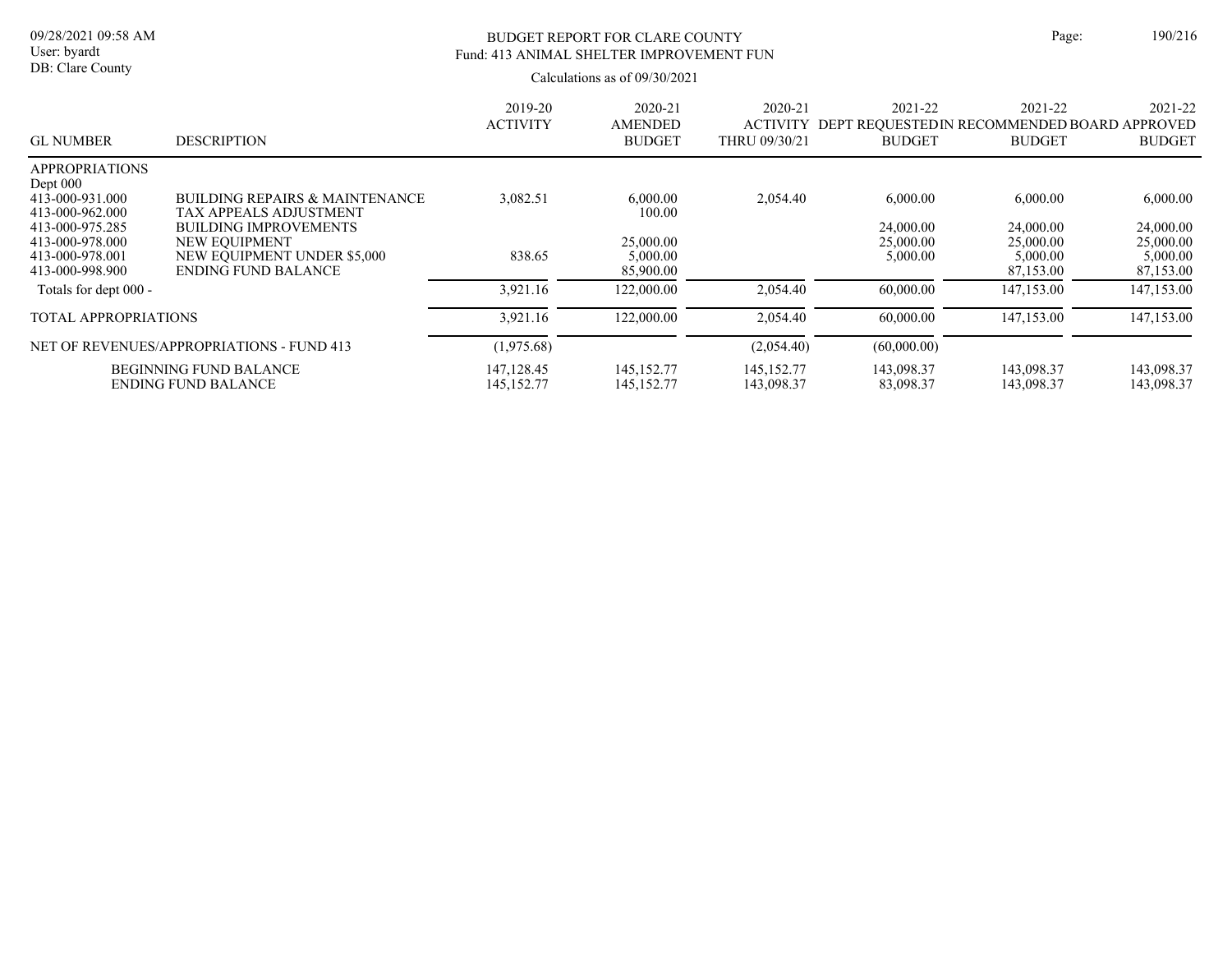| 09/28/2021 09:58 AM<br>User: byardt<br>DB: Clare County                             |                      |                            | BUDGET REPORT FOR CLARE COUNTY<br>Fund: 466 CO CONSTRUCTION FUND<br>Calculations as of $09/30/2021$ |                          |                          |                                                                                  |                          |  |  |
|-------------------------------------------------------------------------------------|----------------------|----------------------------|-----------------------------------------------------------------------------------------------------|--------------------------|--------------------------|----------------------------------------------------------------------------------|--------------------------|--|--|
| <b>GL NUMBER</b>                                                                    | <b>DESCRIPTION</b>   | 2019-20<br><b>ACTIVITY</b> | 2020-21<br><b>AMENDED</b><br><b>BUDGET</b>                                                          | 2020-21<br>THRU 09/30/21 | 2021-22<br><b>BUDGET</b> | 2021-22<br>ACTIVITY DEPT REQUESTEDIN RECOMMENDED BOARD APPROVED<br><b>BUDGET</b> | 2021-22<br><b>BUDGET</b> |  |  |
| <b>ESTIMATED REVENUES</b><br>Dept $000$<br>466-000-698.000<br>Totals for dept 000 - | <b>BOND PROCEEDS</b> |                            | 545,000.00<br>545,000.00                                                                            | 271,000.00<br>271,000.00 |                          |                                                                                  |                          |  |  |
| <b>TOTAL ESTIMATED REVENUES</b>                                                     |                      |                            | 545,000.00                                                                                          | 271,000.00               |                          |                                                                                  |                          |  |  |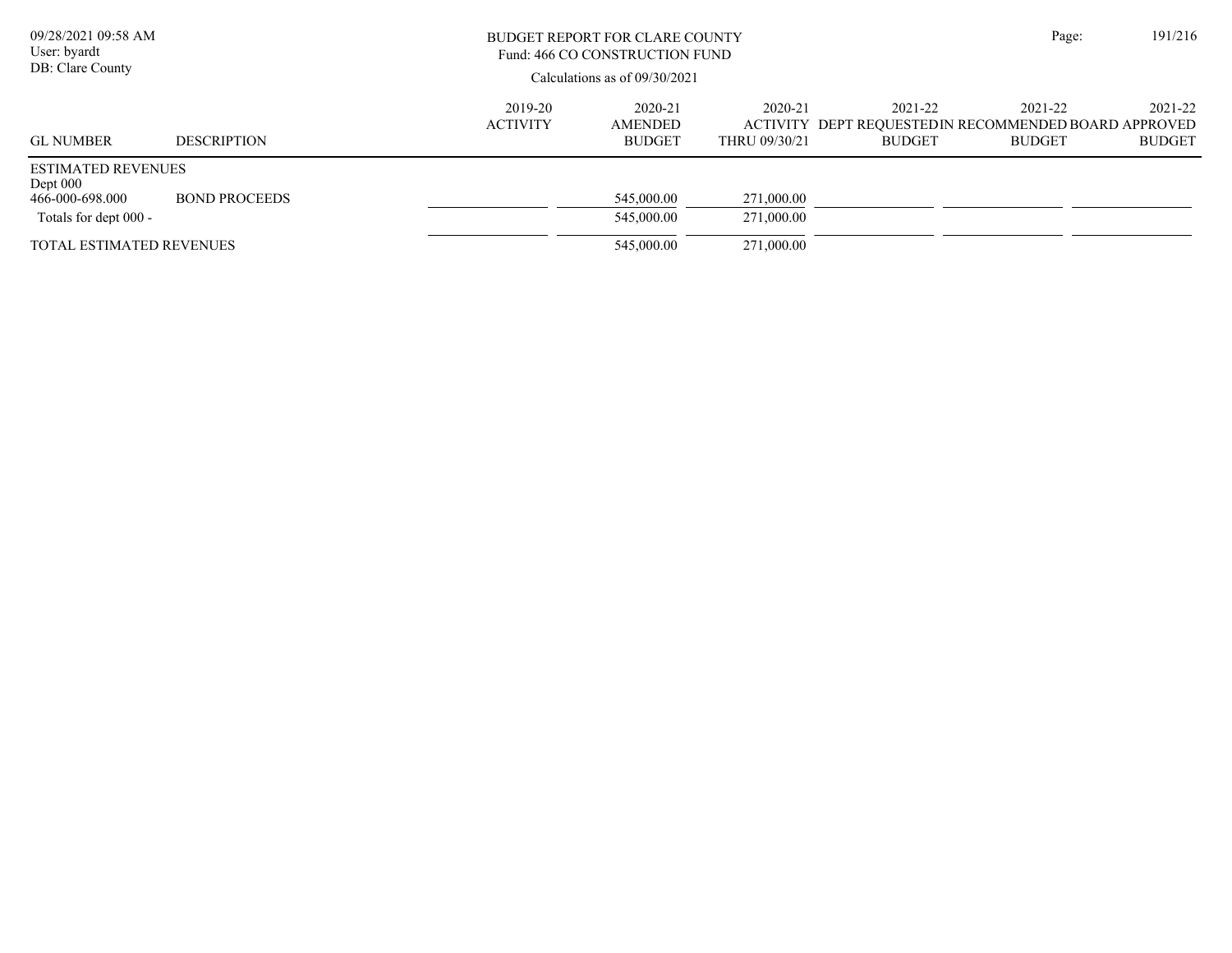| 09/28/2021 09:58 AM<br>User: byardt<br>DB: Clare County                         |                                                             | <b>BUDGET REPORT FOR CLARE COUNTY</b><br>Fund: 466 CO CONSTRUCTION FUND<br>Calculations as of 09/30/2021 |                                            |                          |                          |                                                                                   | 192/216<br>Page:         |
|---------------------------------------------------------------------------------|-------------------------------------------------------------|----------------------------------------------------------------------------------------------------------|--------------------------------------------|--------------------------|--------------------------|-----------------------------------------------------------------------------------|--------------------------|
| <b>GL NUMBER</b>                                                                | <b>DESCRIPTION</b>                                          | 2019-20<br><b>ACTIVITY</b>                                                                               | 2020-21<br><b>AMENDED</b><br><b>BUDGET</b> | 2020-21<br>THRU 09/30/21 | 2021-22<br><b>BUDGET</b> | 2021-22<br>ACTIVITY DEPT REQUESTED IN RECOMMENDED BOARD APPROVED<br><b>BUDGET</b> | 2021-22<br><b>BUDGET</b> |
| <b>APPROPRIATIONS</b><br>Dept $000$<br>466-000-978.000<br>Totals for dept 000 - | NEW EQUIPMENT                                               |                                                                                                          | 545,000.00<br>545,000.00                   | 270,463.63<br>270,463.63 |                          |                                                                                   |                          |
| <b>TOTAL APPROPRIATIONS</b>                                                     |                                                             |                                                                                                          | 545,000.00                                 | 270,463.63               |                          |                                                                                   |                          |
|                                                                                 | NET OF REVENUES/APPROPRIATIONS - FUND 466                   |                                                                                                          |                                            | 536.37                   |                          |                                                                                   |                          |
|                                                                                 | <b>BEGINNING FUND BALANCE</b><br><b>ENDING FUND BALANCE</b> |                                                                                                          |                                            | 536.37                   | 536.37<br>536.37         | 536.37<br>536.37                                                                  | 536.37<br>536.37         |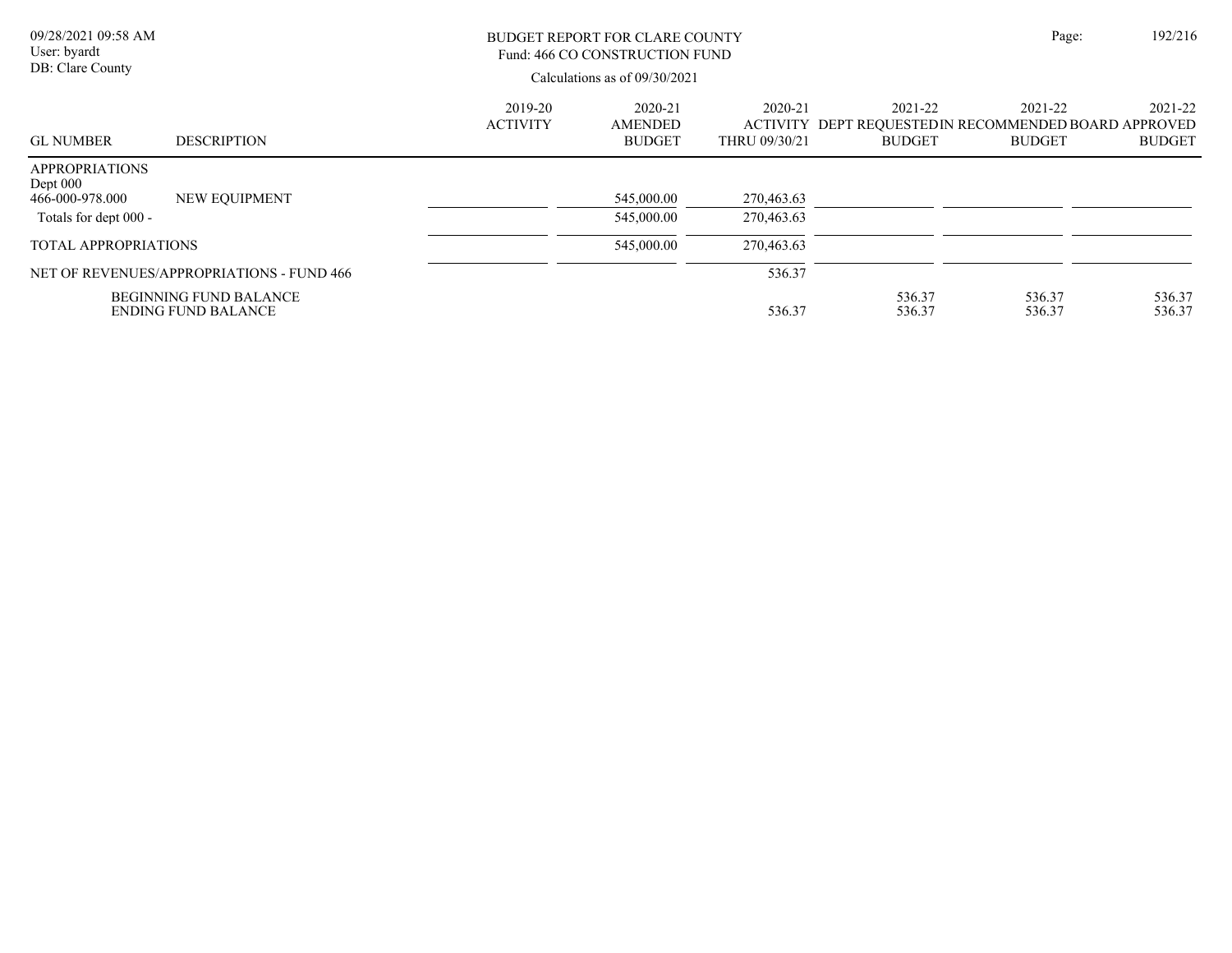| 09/28/2021 09:58 AM<br>User: byardt<br>DB: Clare County                       |                                                         | BUDGET REPORT FOR CLARE COUNTY<br>Fund: 480 BROWNSFIELD REDV AUTH-REV LOAN |                                            |                          |                          |                                                                                  |                          |  |  |
|-------------------------------------------------------------------------------|---------------------------------------------------------|----------------------------------------------------------------------------|--------------------------------------------|--------------------------|--------------------------|----------------------------------------------------------------------------------|--------------------------|--|--|
|                                                                               |                                                         |                                                                            |                                            |                          |                          |                                                                                  |                          |  |  |
| <b>GL NUMBER</b>                                                              | <b>DESCRIPTION</b>                                      | 2019-20<br><b>ACTIVITY</b>                                                 | 2020-21<br><b>AMENDED</b><br><b>BUDGET</b> | 2020-21<br>THRU 09/30/21 | 2021-22<br><b>BUDGET</b> | 2021-22<br>ACTIVITY DEPT REOUESTEDIN RECOMMENDED BOARD APPROVED<br><b>BUDGET</b> | 2021-22<br><b>BUDGET</b> |  |  |
| <b>ESTIMATED REVENUES</b><br>Dept $000$<br>480-000-402.000<br>480-000-699.900 | <b>CURRENT PROPERTY TAXES</b><br>BEGINNING FUND BALANCE | 7,042.04                                                                   | 7,001.00<br>7.000.00                       | 7.416.57                 | 7,200.00<br>3,500.00     | 7,200.00<br>3,500.00                                                             | 7,200.00<br>3,500.00     |  |  |
| Totals for dept 000 -                                                         |                                                         | 7.042.04                                                                   | 14,001.00                                  | 7.416.57                 | 10,700.00                | 10,700.00                                                                        | 10,700.00                |  |  |
| TOTAL ESTIMATED REVENUES                                                      |                                                         | 7,042.04                                                                   | 14,001.00                                  | 7,416.57                 | 10,700.00                | 10,700.00                                                                        | 10,700.00                |  |  |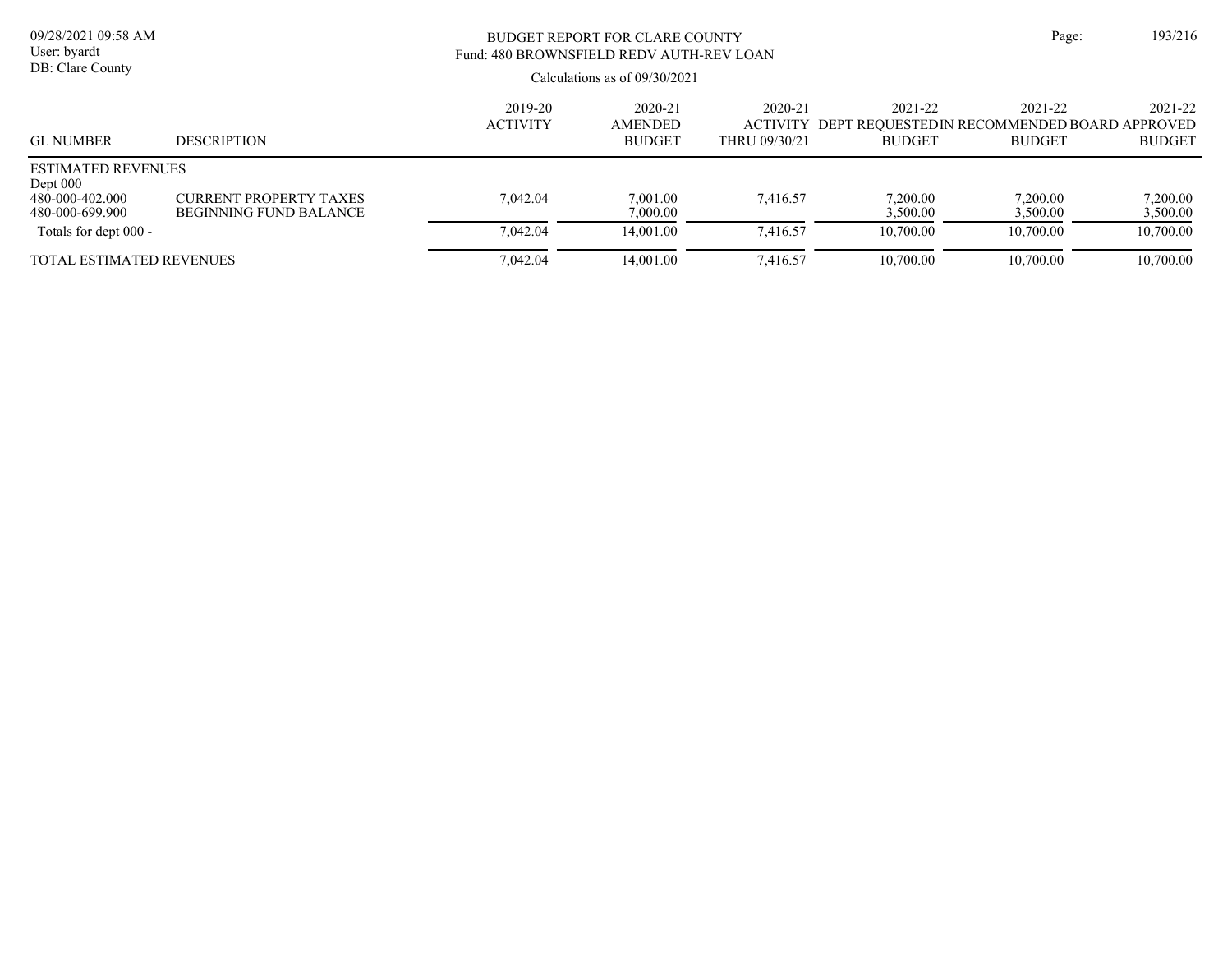# BUDGET REPORT FOR CLARE COUNTY Page: 194/216 Fund: 480 BROWNSFIELD REDV AUTH-REV LOAN

| <b>GL NUMBER</b>                                                          | <b>DESCRIPTION</b>                                   | 2019-20<br><b>ACTIVITY</b> | 2020-21<br><b>AMENDED</b><br><b>BUDGET</b> | 2020-21<br><b>ACTIVITY</b><br>THRU 09/30/21 | 2021-22<br>DEPT REOUESTEDIN RECOMMENDED BOARD APPROVED<br><b>BUDGET</b> | 2021-22<br><b>BUDGET</b> | 2021-22<br><b>BUDGET</b> |
|---------------------------------------------------------------------------|------------------------------------------------------|----------------------------|--------------------------------------------|---------------------------------------------|-------------------------------------------------------------------------|--------------------------|--------------------------|
| <b>APPROPRIATIONS</b><br>Dept $000$<br>480-000-998.380<br>480-000-998.900 | TRANSFER OUT-BRA DEBT FUND<br>ENDING FUND BALANCE    | 6,000.00                   | 6.001.00<br>8,000.00                       | 6,000.00                                    | 6,000.00<br>4,700.00                                                    | 6,000.00<br>4,700.00     | 6,000.00<br>4,700.00     |
| Totals for dept 000 -                                                     |                                                      | 6,000.00                   | 14,001.00                                  | 6,000.00                                    | 10,700.00                                                               | 10,700.00                | 10,700.00                |
| <b>TOTAL APPROPRIATIONS</b>                                               |                                                      | 6,000.00                   | 14,001.00                                  | 6,000.00                                    | 10,700.00                                                               | 10,700.00                | 10,700.00                |
|                                                                           | NET OF REVENUES/APPROPRIATIONS - FUND 480            | 1.042.04                   |                                            | 1,416.57                                    |                                                                         |                          |                          |
|                                                                           | <b>BEGINNING FUND BALANCE</b><br>ENDING FUND BALANCE | 8.590.39<br>9.632.43       | 9.632.43<br>9.632.43                       | 9.632.43<br>11.049.00                       | 11.049.00<br>11.049.00                                                  | 11.049.00<br>11.049.00   | 11.049.00<br>11.049.00   |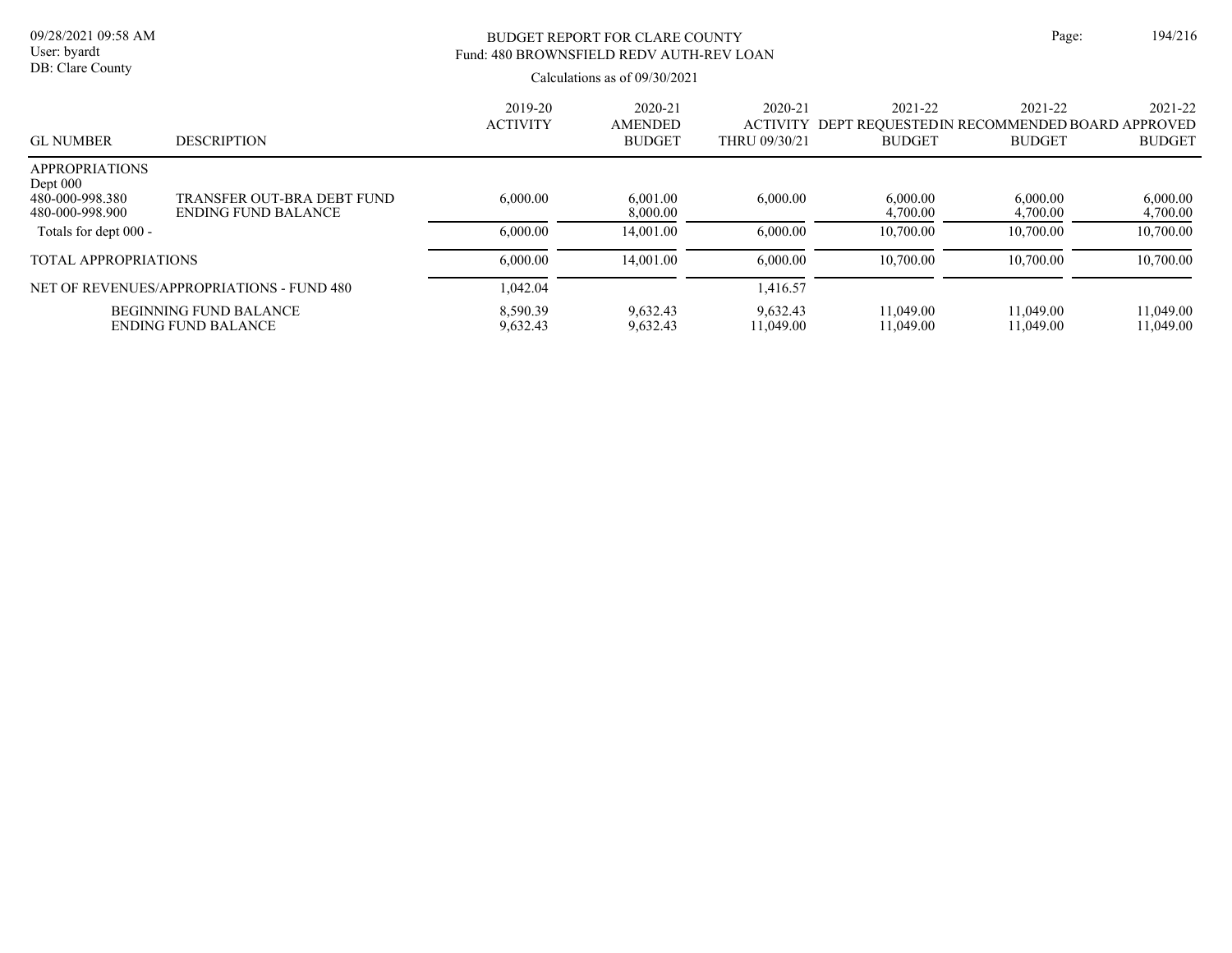| 09/28/2021 09:58 AM<br>User: byardt                                                                                 |                                                                                                               | BUDGET REPORT FOR CLARE COUNTY<br>Fund: 515 LAND BANK AUTHORITY<br>Calculations as of $09/30/2021$ |                                                 |                                                 |                                                                             |                                                 |                                                 |  |
|---------------------------------------------------------------------------------------------------------------------|---------------------------------------------------------------------------------------------------------------|----------------------------------------------------------------------------------------------------|-------------------------------------------------|-------------------------------------------------|-----------------------------------------------------------------------------|-------------------------------------------------|-------------------------------------------------|--|
| DB: Clare County                                                                                                    |                                                                                                               |                                                                                                    |                                                 |                                                 |                                                                             |                                                 |                                                 |  |
| <b>GL NUMBER</b>                                                                                                    | <b>DESCRIPTION</b>                                                                                            | 2019-20<br><b>ACTIVITY</b>                                                                         | 2020-21<br><b>AMENDED</b><br><b>BUDGET</b>      | $2020 - 21$<br><b>ACTIVITY</b><br>THRU 09/30/21 | $2021 - 22$<br>DEPT REOUESTEDIN RECOMMENDED BOARD APPROVED<br><b>BUDGET</b> | 2021-22<br><b>BUDGET</b>                        | 2021-22<br><b>BUDGET</b>                        |  |
| <b>ESTIMATED REVENUES</b><br>Dept $000$<br>515-000-402.000<br>515-000-645.000<br>515-000-699.518<br>515-000-699.900 | <b>CURRENT TAXES</b><br><b>SALE OF PROPERTY</b><br>APPROP TRANS IN - TAX REV<br><b>BEGINNING FUND BALANCE</b> | 422.20<br>2.600.00                                                                                 | 2,000.00<br>20,000.00<br>25,000.00<br>55,000.00 | 579.83<br>200.00                                | 2,000.00<br>20,000.00<br>25,000.00<br>50,000.00                             | 2,000.00<br>20,000.00<br>25,000.00<br>50,000.00 | 2,000.00<br>20,000.00<br>25,000.00<br>50,014.00 |  |
| Totals for dept 000 -<br><b>TOTAL ESTIMATED REVENUES</b>                                                            |                                                                                                               | 3,022.20<br>3.022.20                                                                               | 102,000.00<br>102,000.00                        | 779.83<br>779.83                                | 97,000.00<br>97,000.00                                                      | 97,000.00<br>97,000.00                          | 97,014.00<br>97,014.00                          |  |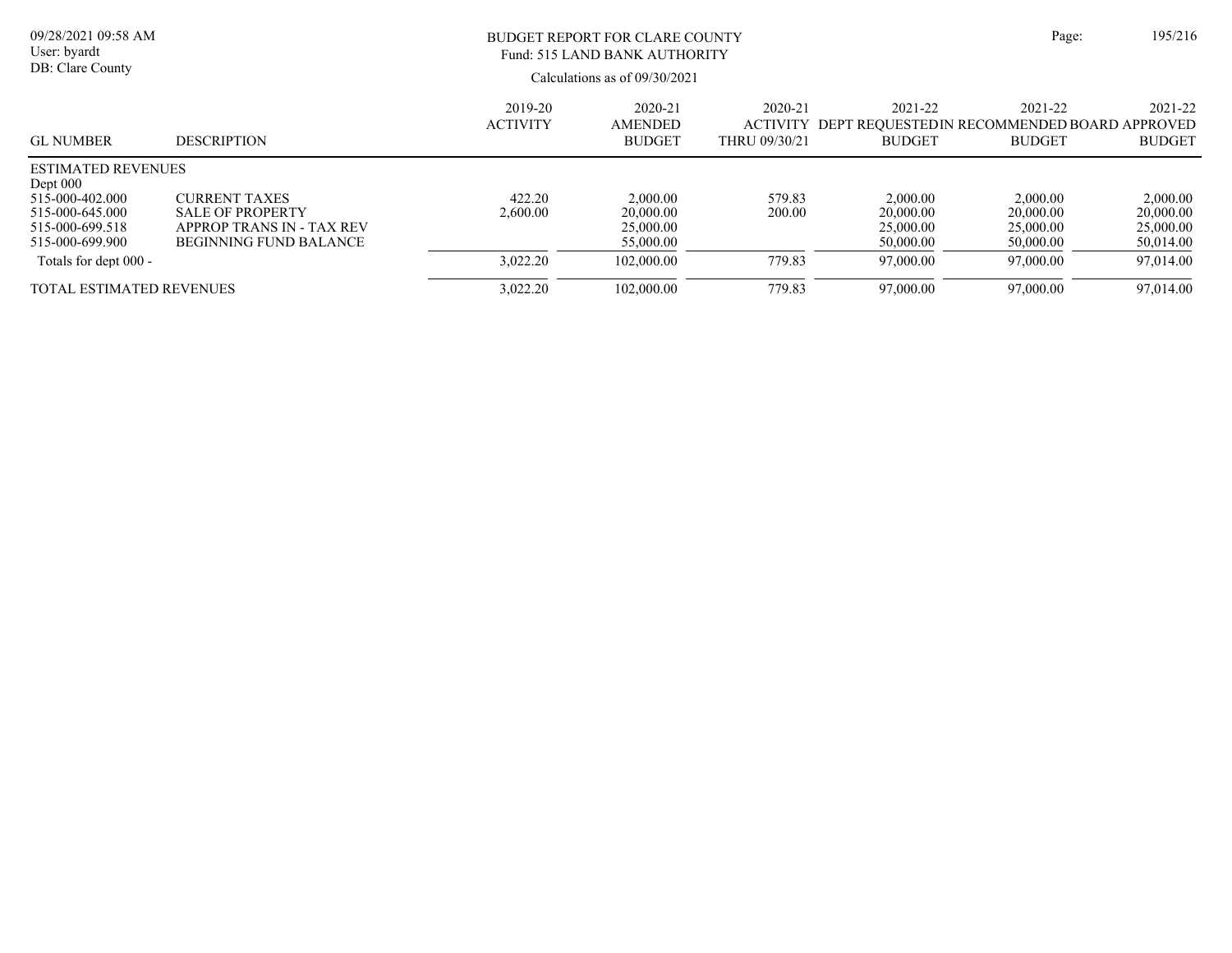#### BUDGET REPORT FOR CLARE COUNTY Page: 196/216 Fund: 515 LAND BANK AUTHORITY

|                             |                                                                  | 2019-20             | 2020-21        | 2020-21         | 2021-22                                     | 2021-22       | 2021-22       |
|-----------------------------|------------------------------------------------------------------|---------------------|----------------|-----------------|---------------------------------------------|---------------|---------------|
|                             |                                                                  | <b>ACTIVITY</b>     | <b>AMENDED</b> | <b>ACTIVITY</b> | DEPT REQUESTEDIN RECOMMENDED BOARD APPROVED |               |               |
| <b>GL NUMBER</b>            | <b>DESCRIPTION</b>                                               |                     | <b>BUDGET</b>  | THRU 09/30/21   | <b>BUDGET</b>                               | <b>BUDGET</b> | <b>BUDGET</b> |
| <b>APPROPRIATIONS</b>       |                                                                  |                     |                |                 |                                             |               |               |
| Dept $000$                  |                                                                  |                     |                |                 |                                             |               |               |
| 515-000-727.000             | <b>SUPPLIES</b>                                                  |                     | 00.000.1       |                 | 1,000.00                                    | 1,000.00      | 1,000.00      |
| 515-000-728.000             | PRINTING & BINDING                                               |                     | 2,000.00       |                 | 2,000.00                                    | 2,000.00      | 2,000.00      |
| 515-000-802.000             | CONTRACTUAL SERVICES                                             | 330.20              | 40,000.00      |                 | 40,000.00                                   | 40,000.00     | 40,000.00     |
| 515-000-814.000             | DUES & SUBSCRIPTIONS                                             | 125.00              | 200.00         |                 | 200.00                                      | 200.00        | 200.00        |
| 515-000-831.101             | INDIRECT COST REIMBURSEMENT                                      |                     |                |                 |                                             | 14.00         | 14.00         |
| 515-000-864.000             | <b>TRAVEL</b>                                                    | 229.71              | 2,000.00       | 125.00          | 2,000.00                                    | 2,000.00      | 2,000.00      |
| 515-000-962.000             | <b>TAX APPEALS ADJUSTMENTS</b>                                   |                     | 100.00         |                 | 100.00                                      | 100.00        | 100.00        |
| 515-000-998.900             | <b>ENDING FUND BALANCE</b>                                       |                     | 56,700.00      |                 | 51,700.00                                   | 51,700.00     | 51,700.00     |
| Totals for dept 000 -       |                                                                  | 684.91              | 102,000.00     | 125.00          | 97,000.00                                   | 97,014.00     | 97,014.00     |
| <b>TOTAL APPROPRIATIONS</b> |                                                                  | 684.91              | 102,000.00     | 125.00          | 97,000.00                                   | 97,014.00     | 97,014.00     |
|                             | NET OF REVENUES/APPROPRIATIONS - FUND 515                        | 2,337.29            |                | 654.83          |                                             | (14.00)       |               |
|                             | <b>BEGINNING FUND BALANCE</b><br><b>FUND BALANCE ADJUSTMENTS</b> | 64,486.80<br>330.20 | 67,154.29      | 67,154.29       | 67,809.12                                   | 67,809.12     | 67,809.12     |
|                             | <b>ENDING FUND BALANCE</b>                                       | 67,154.29           | 67,154.29      | 67,809.12       | 67,809.12                                   | 67,795.12     | 67,809.12     |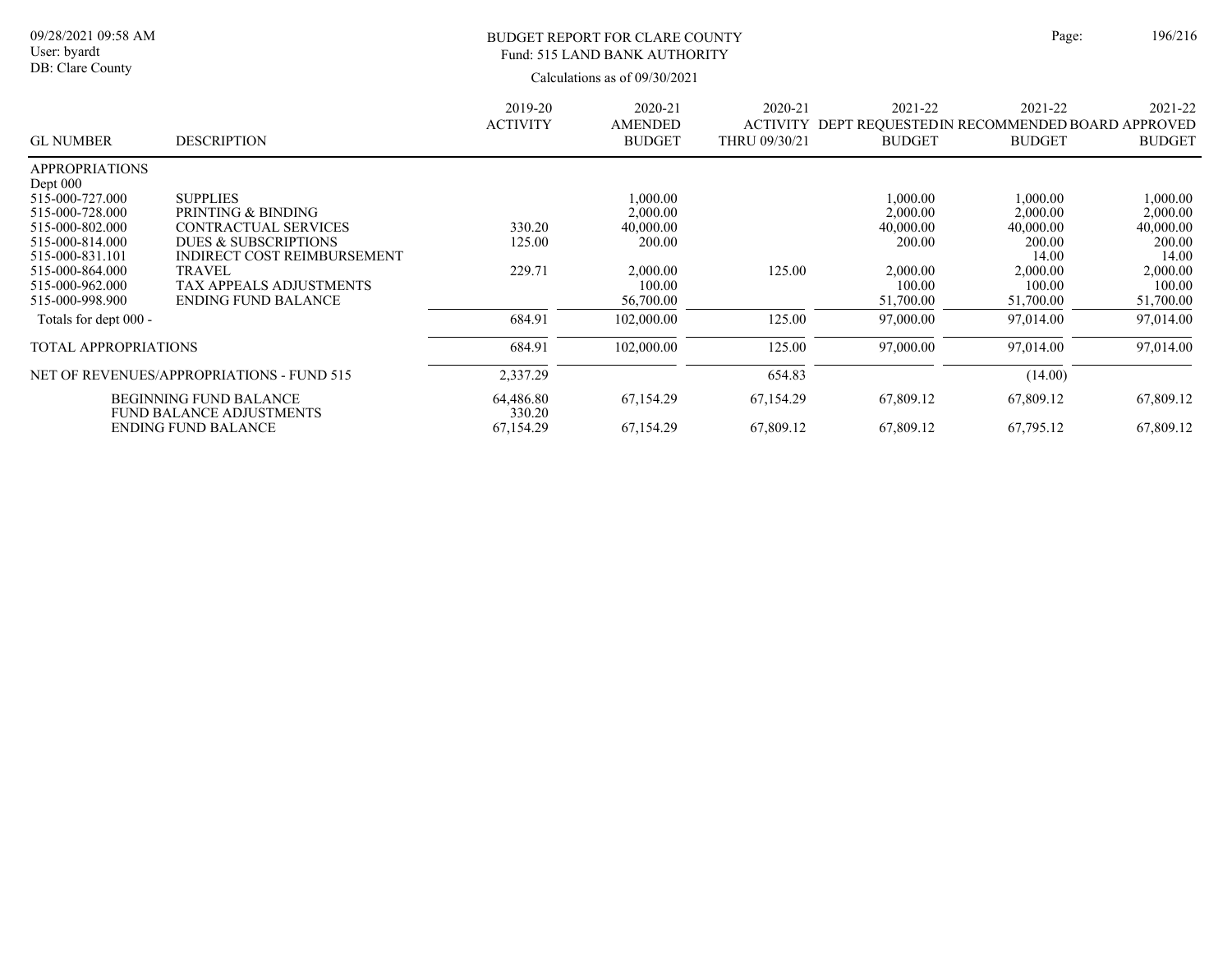| 09/28/2021 09:58 AM<br>User: byardt<br>DB: Clare County                                          |                                                                                           | BUDGET REPORT FOR CLARE COUNTY<br>Fund: 516 REVOLVING TAX FUND<br>Calculations as of $09/30/2021$ |                                            |                                                 |                                                                         |                                         | Page:<br>197/216                        |
|--------------------------------------------------------------------------------------------------|-------------------------------------------------------------------------------------------|---------------------------------------------------------------------------------------------------|--------------------------------------------|-------------------------------------------------|-------------------------------------------------------------------------|-----------------------------------------|-----------------------------------------|
| <b>GL NUMBER</b>                                                                                 | <b>DESCRIPTION</b>                                                                        | 2019-20<br><b>ACTIVITY</b>                                                                        | 2020-21<br><b>AMENDED</b><br><b>BUDGET</b> | $2020 - 21$<br><b>ACTIVITY</b><br>THRU 09/30/21 | 2021-22<br>DEPT REOUESTEDIN RECOMMENDED BOARD APPROVED<br><b>BUDGET</b> | 2021-22<br><b>BUDGET</b>                | 2021-22<br><b>BUDGET</b>                |
| <b>ESTIMATED REVENUES</b><br>Dept $000$<br>516-000-445.000<br>516-000-665.000<br>516-000-699.900 | <b>INTEREST ON TAXES</b><br><b>INTEREST ON INVESTMENTS</b><br><b>BEGINNG FUND BALANCE</b> | 475,031.50<br>34,772.23                                                                           | 400,000.00<br>30,000.00<br>1,320,000.00    | 410,866.99<br>5,511.74                          | 400,000.00<br>10,000.00<br>1,090,000.00                                 | 400,000.00<br>10,000.00<br>1,090,000.00 | 400,000.00<br>10,000.00<br>1,090,000.00 |
| Totals for dept 000 -                                                                            |                                                                                           | 509,803.73                                                                                        | 1.750,000.00                               | 416,378.73                                      | 1,500,000.00                                                            | 1.500.000.00                            | 1.500.000.00                            |
| <b>TOTAL ESTIMATED REVENUES</b>                                                                  |                                                                                           | 509,803.73                                                                                        | 1,750,000.00                               | 416,378.73                                      | 1,500,000.00                                                            | 1,500,000.00                            | 1,500,000.00                            |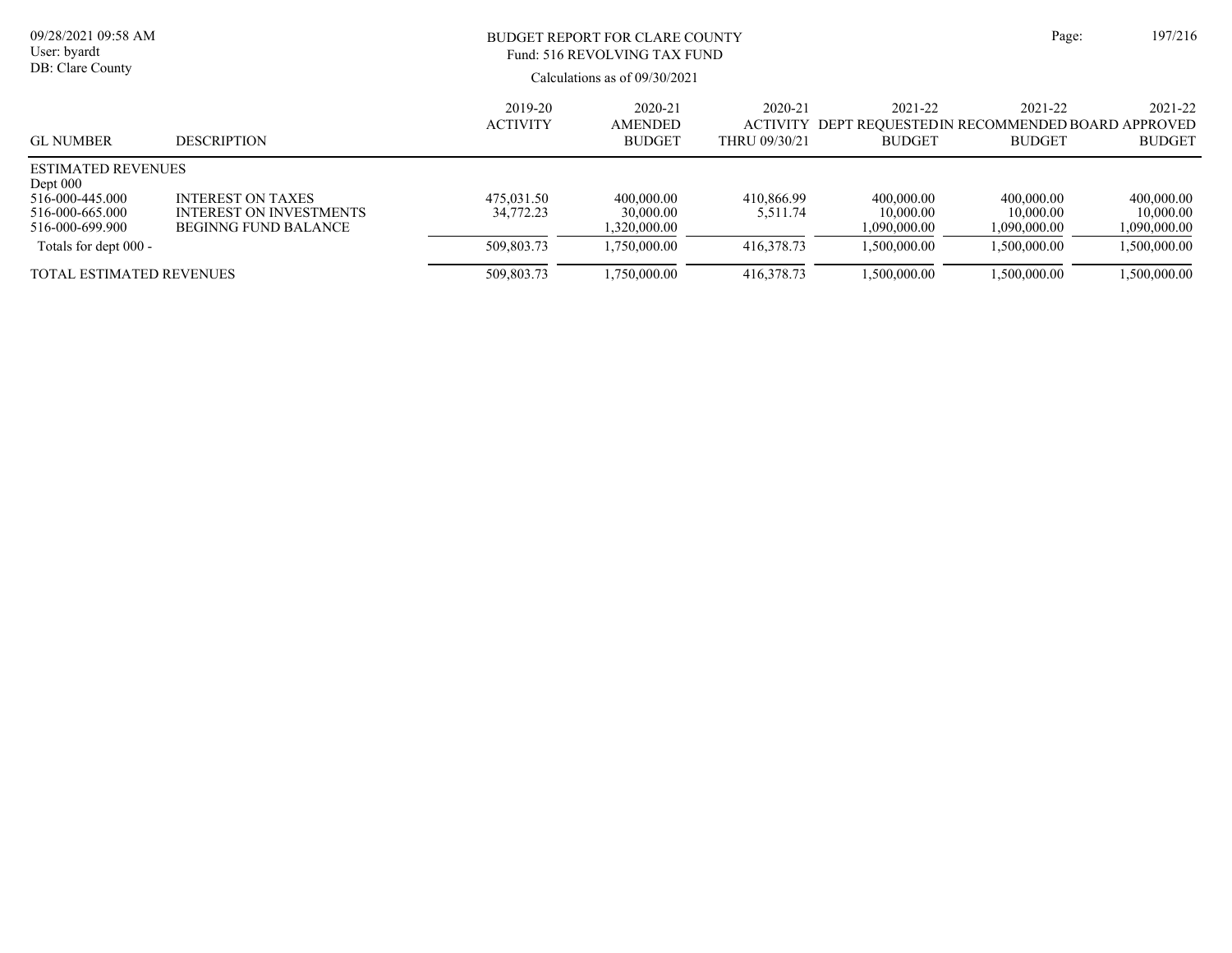| 09/28/2021 09:58 AM<br>User: byardt<br>DB: Clare County                                    |                                                                                           |                              | <b>BUDGET REPORT FOR CLARE COUNTY</b><br>Fund: 516 REVOLVING TAX FUND<br>Calculations as of $09/30/2021$ |                                             |                                                                         |                              |                              |
|--------------------------------------------------------------------------------------------|-------------------------------------------------------------------------------------------|------------------------------|----------------------------------------------------------------------------------------------------------|---------------------------------------------|-------------------------------------------------------------------------|------------------------------|------------------------------|
| <b>GL NUMBER</b>                                                                           | <b>DESCRIPTION</b>                                                                        | 2019-20<br><b>ACTIVITY</b>   | 2020-21<br><b>AMENDED</b><br><b>BUDGET</b>                                                               | 2020-21<br><b>ACTIVITY</b><br>THRU 09/30/21 | 2021-22<br>DEPT REOUESTEDIN RECOMMENDED BOARD APPROVED<br><b>BUDGET</b> | 2021-22<br><b>BUDGET</b>     | 2021-22<br><b>BUDGET</b>     |
| <b>APPROPRIATIONS</b><br>Dept 000<br>516-000-965.000<br>516-000-998.101<br>516-000-998.900 | <b>BANK SERVICE CHARGES</b><br>APPROP TRANSFER OUT-GEN FUND<br><b>ENDING FUND BALANCE</b> | 600,000.00                   | 50.00<br>520,000.00<br>1,229,950.00                                                                      | 500,000.00                                  | 600,000.00<br>900,000.00                                                | 600,000.00<br>900,000.00     | 600,000.00<br>900,000.00     |
| Totals for dept 000 -                                                                      |                                                                                           | 600,000.00                   | 1,750,000.00                                                                                             | 500,000.00                                  | 1,500,000.00                                                            | 1,500,000.00                 | ,500,000.00                  |
| TOTAL APPROPRIATIONS                                                                       |                                                                                           | 600,000.00                   | 1,750,000.00                                                                                             | 500,000.00                                  | 1,500,000.00                                                            | 1,500,000.00                 | 1,500,000.00                 |
|                                                                                            | NET OF REVENUES/APPROPRIATIONS - FUND 516                                                 | (90, 196.27)                 |                                                                                                          | (83,621.27)                                 |                                                                         |                              |                              |
|                                                                                            | <b>BEGINNING FUND BALANCE</b><br><b>ENDING FUND BALANCE</b>                               | 5,800,947.47<br>5,710,751.20 | 5,710,751.20<br>5,710,751.20                                                                             | 5,710,751.20<br>5,627,129.93                | 5,627,129.93<br>5,627,129.93                                            | 5,627,129.93<br>5,627,129.93 | 5,627,129.93<br>5,627,129.93 |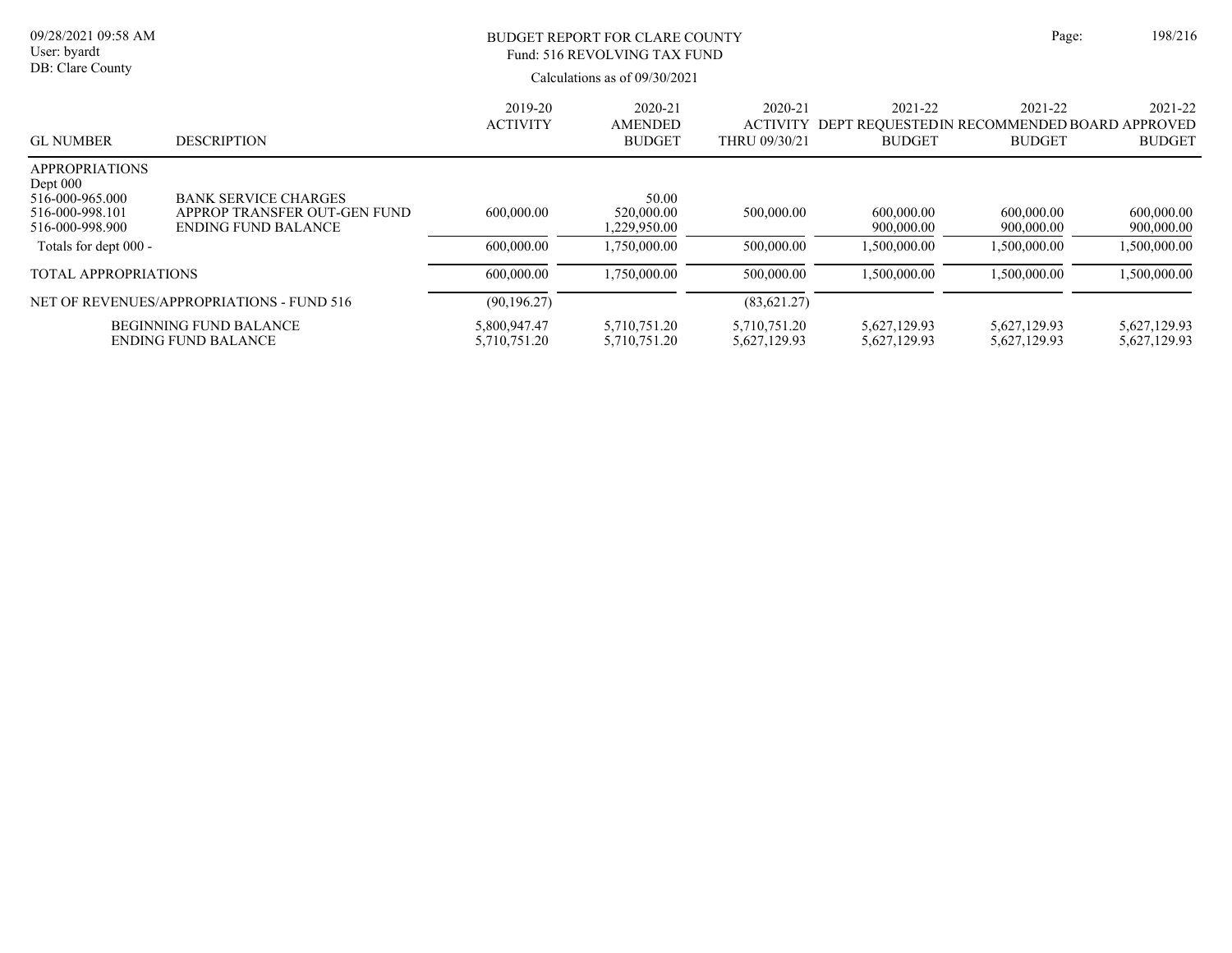# BUDGET REPORT FOR CLARE COUNTY Page: 199/216 Fund: 518 LAND SALE REUTILIZATION FUND

| <b>GL NUMBER</b>                | <b>DESCRIPTION</b>             | 2019-20<br><b>ACTIVITY</b> | 2020-21<br><b>AMENDED</b><br><b>BUDGET</b> | $2020 - 21$<br><b>ACTIVITY</b><br>THRU 09/30/21 | 2021-22<br><b>BUDGET</b> | 2021-22<br>DEPT REOUESTEDIN RECOMMENDED BOARD APPROVED<br><b>BUDGET</b> | 2021-22<br><b>BUDGET</b> |
|---------------------------------|--------------------------------|----------------------------|--------------------------------------------|-------------------------------------------------|--------------------------|-------------------------------------------------------------------------|--------------------------|
| <b>ESTIMATED REVENUES</b>       |                                |                            |                                            |                                                 |                          |                                                                         |                          |
| Dept $000$                      |                                |                            |                                            |                                                 |                          |                                                                         |                          |
| 518-000-626.000                 | LAND SALES & FEES              | 173,580.37                 | 250,000.00                                 | 255,498.54                                      | 250,000.00               | 250,000.00                                                              | 250,000.00               |
| 518-000-641.000                 | PREFORFEITURE MAILINGS         | 45,983.49                  | 45,000.00                                  | 41,078.34                                       | 45,000.00                | 45,000.00                                                               | 45,000.00                |
| 518-000-665.000                 | <b>INTEREST ON INVESTMENTS</b> | 14,080.41                  | 7,500.00                                   | 7,250.50                                        | 5,000.00                 | 5,000.00                                                                | 5,000.00                 |
| 518-000-671.001                 | <b>AUCTION SALE BOOKS</b>      | 515.00                     | 1.000.00                                   | 480.00                                          | 1,000.00                 | 1,000.00                                                                | 1,000.00                 |
| 518-000-671.051                 | TITLE SEARCH                   | 190,730.97                 | 155,000.00                                 | 164,408.08                                      | 160,000.00               | 160,000.00                                                              | 160,000.00               |
| 518-000-671.052                 | <b>INSPECTION FEES</b>         | 39.610.75                  | 30,000.00                                  | 28,584.36                                       | 35,000.00                | 35,000.00                                                               | 35,000.00                |
| 518-000-671.053                 | PUBLICATION/CERT FEES          | 23,037.47                  | 20,000.00                                  | 21,493.98                                       | 20,000.00                | 20,000.00                                                               | 20,000.00                |
| 518-000-671.054                 | <b>ADDITIONAL FILING FEE</b>   |                            |                                            | 942.89                                          |                          |                                                                         |                          |
| 518-000-676.000                 | REIMB DEMO PROJECTS            |                            | 5,000.00                                   |                                                 |                          |                                                                         |                          |
| 518-000-699.900                 | <b>BEGINNING FUND BALANCE</b>  |                            | 1,173,142.00                               |                                                 | 800,000.00               | 800,000.00                                                              | 800,300.00               |
| Totals for dept 000 -           |                                | 487,538.46                 | 1,686,642.00                               | 519,736.69                                      | 1.316.000.00             | 1.316.000.00                                                            | 1,316,300.00             |
| <b>TOTAL ESTIMATED REVENUES</b> |                                | 487,538.46                 | 1,686,642.00                               | 519,736.69                                      | 1,316,000.00             | 1,316,000.00                                                            | 1,316,300.00             |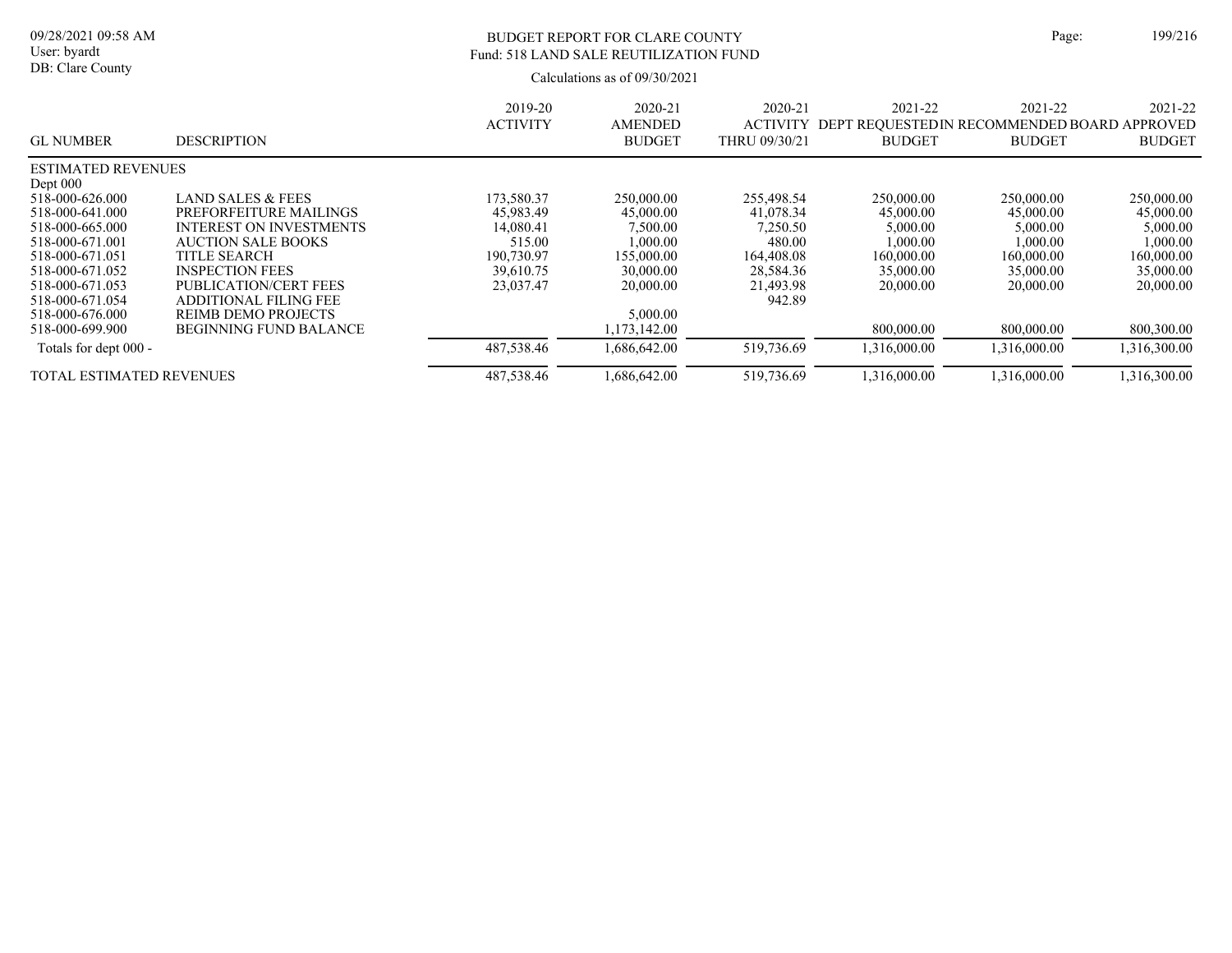## BUDGET REPORT FOR CLARE COUNTY Page: 200/216 Fund: 518 LAND SALE REUTILIZATION FUND

|                                   |                                    | 2019-20         | 2020-21        | 2020-21         | 2021-22                                      | 2021-22       | 2021-22       |
|-----------------------------------|------------------------------------|-----------------|----------------|-----------------|----------------------------------------------|---------------|---------------|
|                                   |                                    | <b>ACTIVITY</b> | <b>AMENDED</b> | <b>ACTIVITY</b> | DEPT REQUESTED IN RECOMMENDED BOARD APPROVED |               |               |
| <b>GL NUMBER</b>                  | <b>DESCRIPTION</b>                 |                 | <b>BUDGET</b>  | THRU 09/30/21   | <b>BUDGET</b>                                | <b>BUDGET</b> | <b>BUDGET</b> |
| <b>APPROPRIATIONS</b>             |                                    |                 |                |                 |                                              |               |               |
| Dept 000                          |                                    |                 |                |                 |                                              |               |               |
| 518-000-727.001                   | <b>SUPPLIES - OFFICE</b>           | 1,150.64        | 3,500.00       | 1,196.02        | 3,500.00                                     | 3,500.00      | 3,500.00      |
| 518-000-732.000                   | <b>POSTAGE</b>                     | 43.70           | 500.00         | 159.86          | 500.00                                       | 500.00        | 500.00        |
| 518-000-801.000                   | <b>SERVICES RENDERED</b>           | 59,889.77       | 100,000.00     | 48,654.35       | 80,000.00                                    | 80,000.00     | 80,000.00     |
| 518-000-801.051                   | TITLE SEARCH EXPENSE               | 22,877.75       | 25,000.00      | 12,737.25       | 25,000.00                                    | 25,000.00     | 25,000.00     |
| 518-000-801.052                   | <b>INSPECTION EXPENSE</b>          | 26,280.00       | 30,000.00      | 21,960.00       | 30,000.00                                    | 30,000.00     | 30,000.00     |
| 518-000-801.053                   | FORFEITURE CERTIFICATION EXPENS    | 22,909.10       | 25,000.00      | 18,608.84       | 25,000.00                                    | 25,000.00     | 25,000.00     |
| 518-000-801.641                   | PREFORFEITURE MAILING EXPENSE      | 14,835.20       | 20,000.00      | 12,502.65       | 15,000.00                                    | 15,000.00     | 15,000.00     |
| 518-000-804.000                   | DELINOUENT TAX PMTS                | 169,880.37      | 125,000.00     | 64,263.10       | 175,000.00                                   | 175,000.00    | 175,000.00    |
| 518-000-814.000                   | DUES & SUBSCRIPTIONS               | 200.00          | 500.00         | 200.00          | 500.00                                       | 500.00        | 500.00        |
| 518-000-831.101                   | <b>INDIRECT COST REIMBURSEMENT</b> |                 |                |                 |                                              | 300.00        | 300.00        |
| 518-000-864.000                   | <b>TRAVEL &amp; EXPENSE</b>        | 611.55          | 3,000.00       | 175.00          | 3,000.00                                     | 3,000.00      | 3,000.00      |
| 518-000-900.000                   | <b>ADVERTISING</b>                 | 1,096.00        | 3,000.00       | 1,556.00        | 3,000.00                                     | 3,000.00      | 3,000.00      |
| 518-000-941.000                   | <b>CONTINGENCY</b>                 |                 | 500,000.00     |                 | 500,000.00                                   | 500,000.00    | 500,000.00    |
| 518-000-955.000                   | <b>BANK CHARGES</b>                |                 | 100.00         |                 | 100.00                                       | 100.00        | 100.00        |
| 518-000-978.000                   | NEW EQUIPMENT                      |                 | 50,000.00      |                 | 50,000.00                                    | 50,000.00     | 50,000.00     |
| 518-000-978.001                   | EQUIPMENT UP GRADE                 |                 | 25,000.00      |                 | 25,000.00                                    | 25,000.00     | 25,000.00     |
| 518-000-998.101 *                 | APPROP TRANSFER OUT-GENERAL FU     | 410,175.00      | 386,042.00     | 386,042.00      | 86,402.00                                    | 86,402.00     | 86,402.00     |
| 518-000-998.515                   | APPROP TRANS OUT - LAND BANK       |                 | 25,000.00      |                 | 25,000.00                                    | 25,000.00     | 25,000.00     |
| 518-000-998.900                   | <b>ENDING FUND BALANCE</b>         |                 | 365,000.00     |                 | 268,998.00                                   | 268,998.00    | 268,998.00    |
| Totals for dept 000 -             |                                    | 729,949.08      | 1,686,642.00   | 568,055.07      | 1,316,000.00                                 | 1,316,300.00  | 1,316,300.00  |
| * NOTES TO BUDGET: DEPARTMENT 000 |                                    |                 |                |                 |                                              |               |               |

| 998.101<br>APPROP TRANSFER OUT-GENERAL FUND                                    |                             |                            |                              |                              |                              |                              |
|--------------------------------------------------------------------------------|-----------------------------|----------------------------|------------------------------|------------------------------|------------------------------|------------------------------|
| <b>FOOTNOTE AMOUNTS:</b><br>TWO EMPLOYEES REIMBURSED OUT OF THIS FUND \$86,042 |                             |                            | 86,042.00                    |                              |                              |                              |
| DEPT '000' TOTAL                                                               |                             |                            | 86,042.00                    |                              |                              |                              |
| TOTAL APPROPRIATIONS                                                           | 729,949.08                  | 1.686.642.00               | 568,055.07                   | 1.316.000.00                 | 1.316.300.00                 | 1,316,300.00                 |
| NET OF REVENUES/APPROPRIATIONS - FUND 518                                      | (242, 410.62)               |                            | (48,318,38)                  |                              | (300.00)                     |                              |
| BEGINNING FUND BALANCE<br>ENDING FUND BALANCE                                  | 1.464.640.77<br>,222,230.15 | 1,222,230.15<br>222,230.15 | 1.222.230.15<br>1,173,911.77 | 1.173.911.77<br>1,173,911.77 | 1.173.911.77<br>1,173,611.77 | 1.173.911.77<br>1,173,911.77 |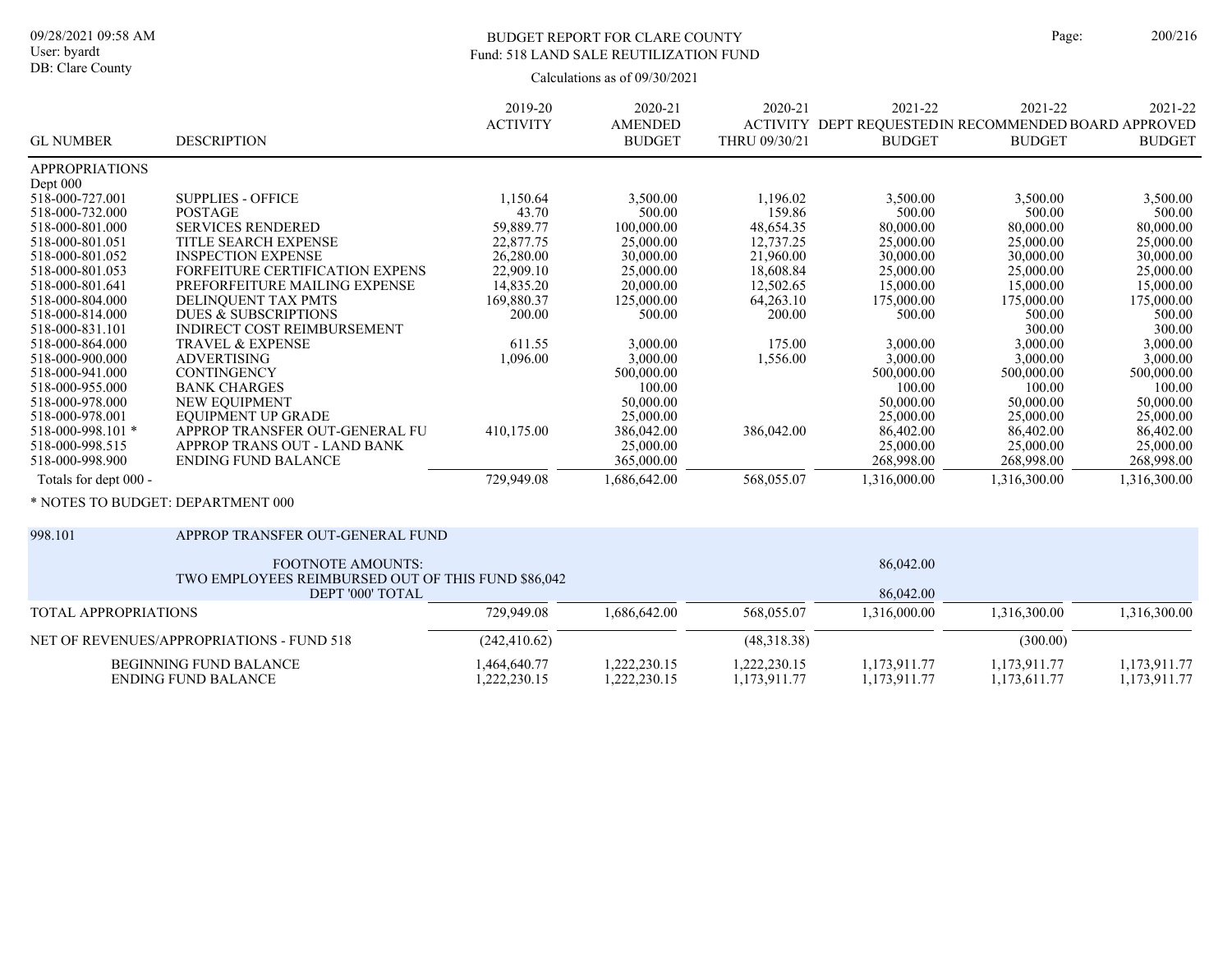| 09/28/2021 09:58 AM<br>User: byardt<br>DB: Clare County                             |                    |                            | BUDGET REPORT FOR CLARE COUNTY<br>Fund: 519 TAX ANTICPATION NOTE FUND<br>Calculations as of $09/30/2021$ |                          |                          |                                                                                  |                          |  |  |
|-------------------------------------------------------------------------------------|--------------------|----------------------------|----------------------------------------------------------------------------------------------------------|--------------------------|--------------------------|----------------------------------------------------------------------------------|--------------------------|--|--|
| <b>GL NUMBER</b>                                                                    | <b>DESCRIPTION</b> | 2019-20<br><b>ACTIVITY</b> | 2020-21<br>AMENDED<br><b>BUDGET</b>                                                                      | 2020-21<br>THRU 09/30/21 | 2021-22<br><b>BUDGET</b> | 2021-22<br>ACTIVITY DEPT REOUESTEDIN RECOMMENDED BOARD APPROVED<br><b>BUDGET</b> | 2021-22<br><b>BUDGET</b> |  |  |
| <b>ESTIMATED REVENUES</b><br>Dept $000$<br>519-000-699.101<br>Totals for dept 000 - | APPROP TRANSFER IN | 17,508.33<br>17,508.33     | 25,000.00<br>25,000.00                                                                                   | 5,233.34<br>5,233.34     | 25,000.00<br>25,000.00   | 25,000.00<br>25,000.00                                                           | 25,000.00<br>25,000.00   |  |  |
| <b>TOTAL ESTIMATED REVENUES</b>                                                     |                    | 17,508.33                  | 25,000.00                                                                                                | 5,233.34                 | 25,000.00                | 25,000.00                                                                        | 25,000.00                |  |  |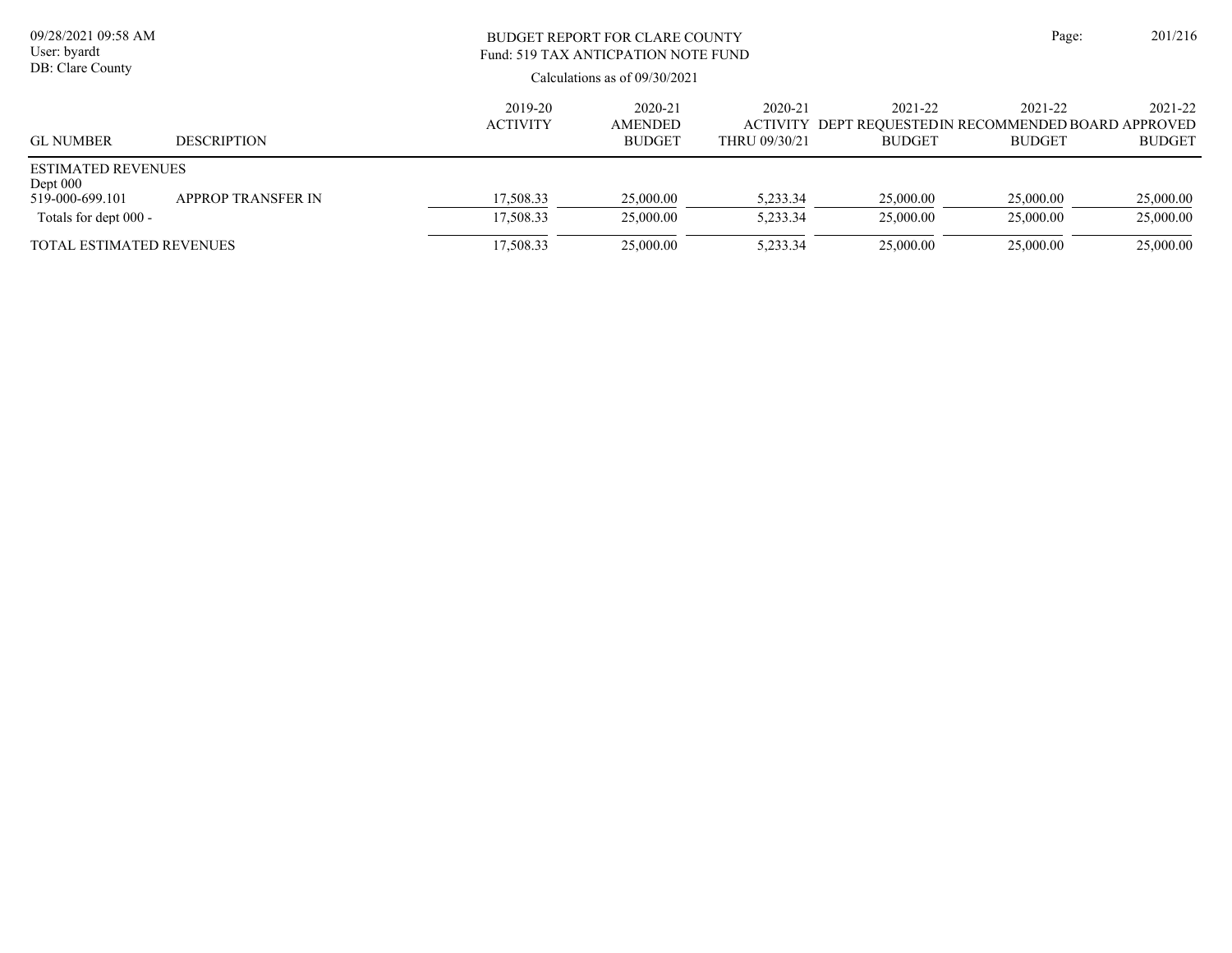| 09/28/2021 09:58 AM<br>User: byardt                    |                                                      | Page:                      | 202/216                             |                          |                      |                                                                                   |                          |
|--------------------------------------------------------|------------------------------------------------------|----------------------------|-------------------------------------|--------------------------|----------------------|-----------------------------------------------------------------------------------|--------------------------|
| DB: Clare County                                       |                                                      |                            |                                     |                          |                      |                                                                                   |                          |
| <b>GL NUMBER</b>                                       | <b>DESCRIPTION</b>                                   | 2019-20<br><b>ACTIVITY</b> | 2020-21<br>AMENDED<br><b>BUDGET</b> | 2020-21<br>THRU 09/30/21 | 2021-22<br>BUDGET    | 2021-22<br>ACTIVITY DEPT REQUESTED IN RECOMMENDED BOARD APPROVED<br><b>BUDGET</b> | 2021-22<br><b>BUDGET</b> |
| <b>APPROPRIATIONS</b><br>Dept $000$<br>519-000-995.000 | <b>INTEREST</b>                                      | 17,508.33                  | 25,000.00                           | 2,616.67                 | 25,000.00            | 25,000.00                                                                         | 25,000.00                |
| Totals for dept 000 -                                  |                                                      | 17,508.33                  | 25,000.00                           | 2,616.67                 | 25,000.00            | 25,000.00                                                                         | 25,000.00                |
| <b>TOTAL APPROPRIATIONS</b>                            |                                                      | 17.508.33                  | 25,000.00                           | 2.616.67                 | 25,000.00            | 25,000.00                                                                         | 25,000.00                |
|                                                        | NET OF REVENUES/APPROPRIATIONS - FUND 519            |                            |                                     | 2,616.67                 |                      |                                                                                   |                          |
|                                                        | <b>BEGINNING FUND BALANCE</b><br>ENDING FUND BALANCE |                            |                                     | 2,616.67                 | 2,616.67<br>2,616.67 | 2,616.67<br>2,616.67                                                              | 2,616.67<br>2,616.67     |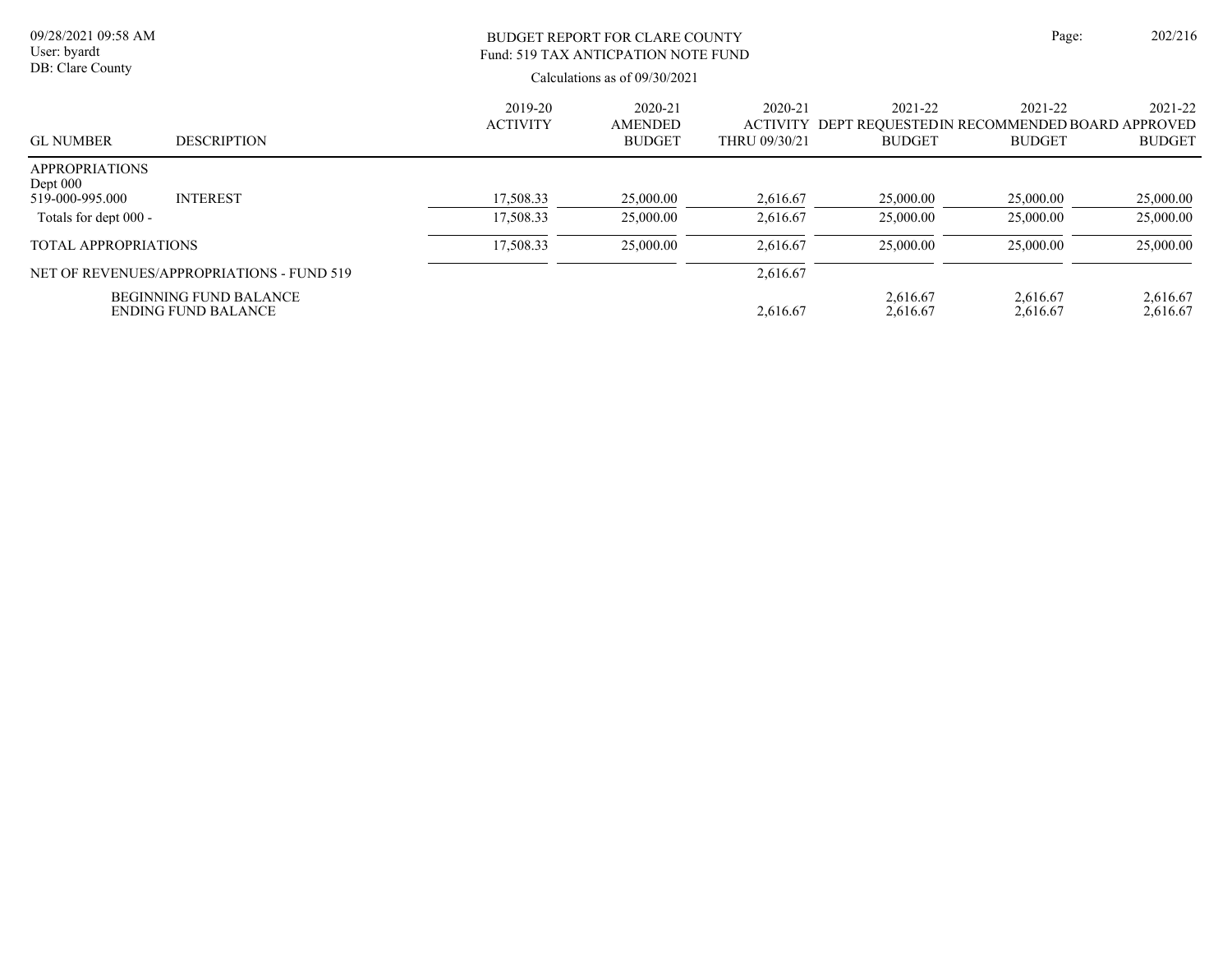| 09/28/2021 09:58 AM<br>User: byardt<br>DB: Clare County                             |                    | BUDGET REPORT FOR CLARE COUNTY<br>Fund: 588 TRANSPORTATION SYSTEM FUND<br>Calculations as of $09/30/2021$ | Page:                                      | 203/216                      |                              |                                                                                  |                              |
|-------------------------------------------------------------------------------------|--------------------|-----------------------------------------------------------------------------------------------------------|--------------------------------------------|------------------------------|------------------------------|----------------------------------------------------------------------------------|------------------------------|
| <b>GL NUMBER</b>                                                                    | <b>DESCRIPTION</b> | 2019-20<br><b>ACTIVITY</b>                                                                                | 2020-21<br><b>AMENDED</b><br><b>BUDGET</b> | 2020-21<br>THRU 09/30/21     | 2021-22<br><b>BUDGET</b>     | 2021-22<br>ACTIVITY DEPT REOUESTEDIN RECOMMENDED BOARD APPROVED<br><b>BUDGET</b> | 2021-22<br><b>BUDGET</b>     |
| <b>ESTIMATED REVENUES</b><br>Dept $000$<br>588-000-401.000<br>Totals for dept 000 - | REVENUE CONTROL    | 2,719,146.45<br>2,719,146.45                                                                              | 2.500,000.00<br>2,500,000.00               | 2,203,551.41<br>2,203,551.41 | 2,500,000.00<br>2,500,000.00 | 2,500,000.00<br>2.500,000.00                                                     | 2,500,000.00<br>2,500,000.00 |
| <b>TOTAL ESTIMATED REVENUES</b>                                                     |                    | 2,719,146.45                                                                                              | 2,500,000.00                               | 2,203,551.41                 | 2,500,000.00                 | 2,500,000.00                                                                     | 2,500,000.00                 |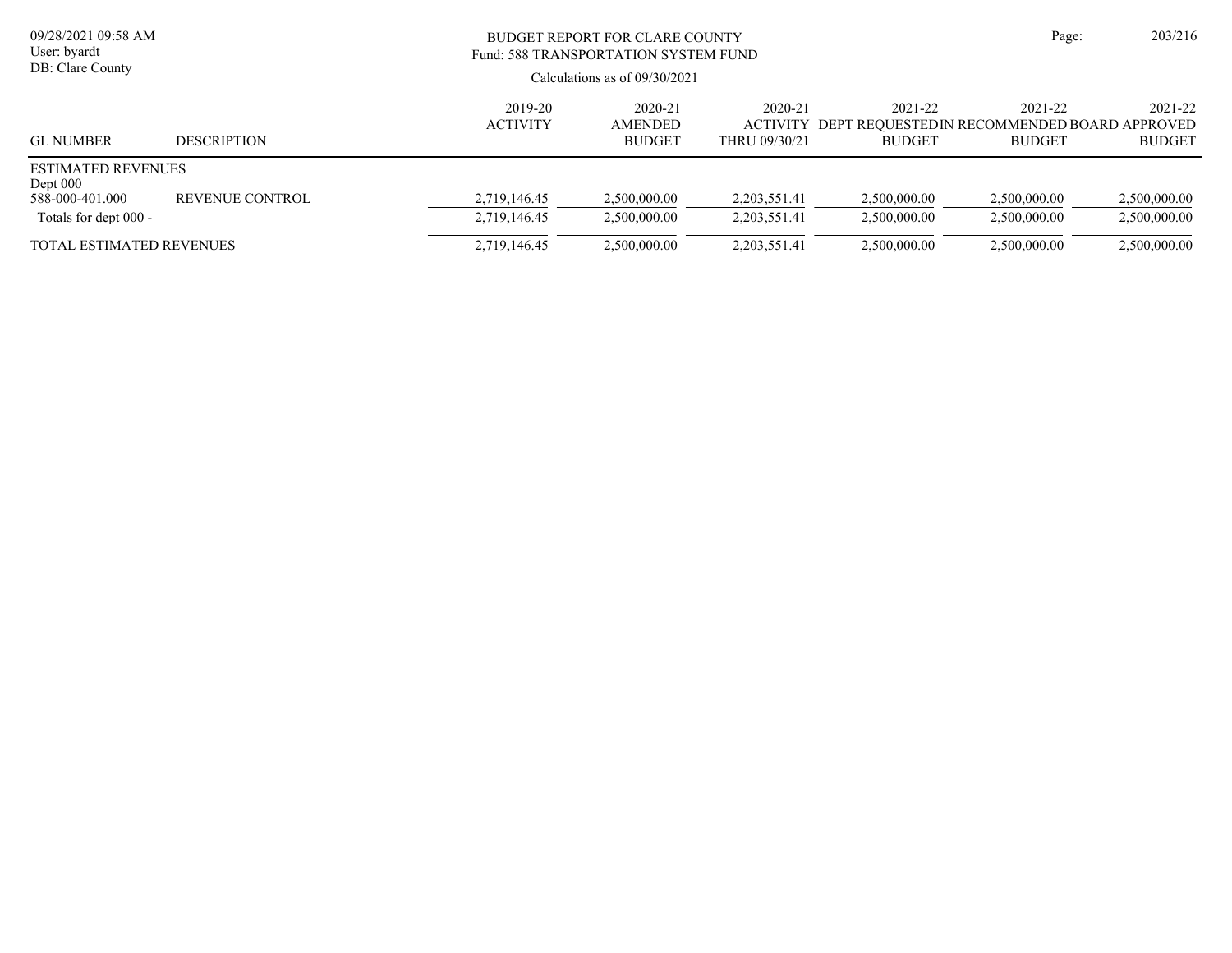| 09/28/2021 09:58 AM<br>User: byardt<br>DB: Clare County |                                                             |                              | <b>BUDGET REPORT FOR CLARE COUNTY</b><br>Fund: 588 TRANSPORTATION SYSTEM FUND<br>Calculations as of $09/30/2021$ |                              |                              | Page:                                                                             |                              |  |
|---------------------------------------------------------|-------------------------------------------------------------|------------------------------|------------------------------------------------------------------------------------------------------------------|------------------------------|------------------------------|-----------------------------------------------------------------------------------|------------------------------|--|
| <b>GL NUMBER</b>                                        | <b>DESCRIPTION</b>                                          | 2019-20<br><b>ACTIVITY</b>   | 2020-21<br>AMENDED<br><b>BUDGET</b>                                                                              | 2020-21<br>THRU 09/30/21     | 2021-22<br><b>BUDGET</b>     | 2021-22<br>ACTIVITY DEPT REQUESTED IN RECOMMENDED BOARD APPROVED<br><b>BUDGET</b> | 2021-22<br><b>BUDGET</b>     |  |
| <b>APPROPRIATIONS</b><br>Dept $000$<br>588-000-701.000  | EXPENDITURE CONTROL                                         | 2,702,557.04                 | 2.500,000.00                                                                                                     | 1.479.074.06                 | 2,500,000.00                 | 2,500,000.00                                                                      | 2,500,000.00                 |  |
| Totals for dept 000 -                                   |                                                             | 2.702.557.04                 | 2.500,000.00                                                                                                     | 1.479.074.06                 | 2.500,000.00                 | 2.500,000.00                                                                      | 2,500,000.00                 |  |
| <b>TOTAL APPROPRIATIONS</b>                             |                                                             | 2,702,557.04                 | 2,500,000.00                                                                                                     | 1,479,074.06                 | 2,500,000.00                 | 2,500,000.00                                                                      | 2,500,000.00                 |  |
|                                                         | NET OF REVENUES/APPROPRIATIONS - FUND 588                   | 16,589.41                    |                                                                                                                  | 724,477.35                   |                              |                                                                                   |                              |  |
|                                                         | <b>BEGINNING FUND BALANCE</b><br><b>ENDING FUND BALANCE</b> | 1,026,704.68<br>1,043,294.09 | 1,043,294.09<br>1,043,294.09                                                                                     | 1,043,294.09<br>1,767,771.44 | 1,767,771.44<br>1,767,771.44 | 1,767,771.44<br>1,767,771.44                                                      | 1,767,771.44<br>1,767,771.44 |  |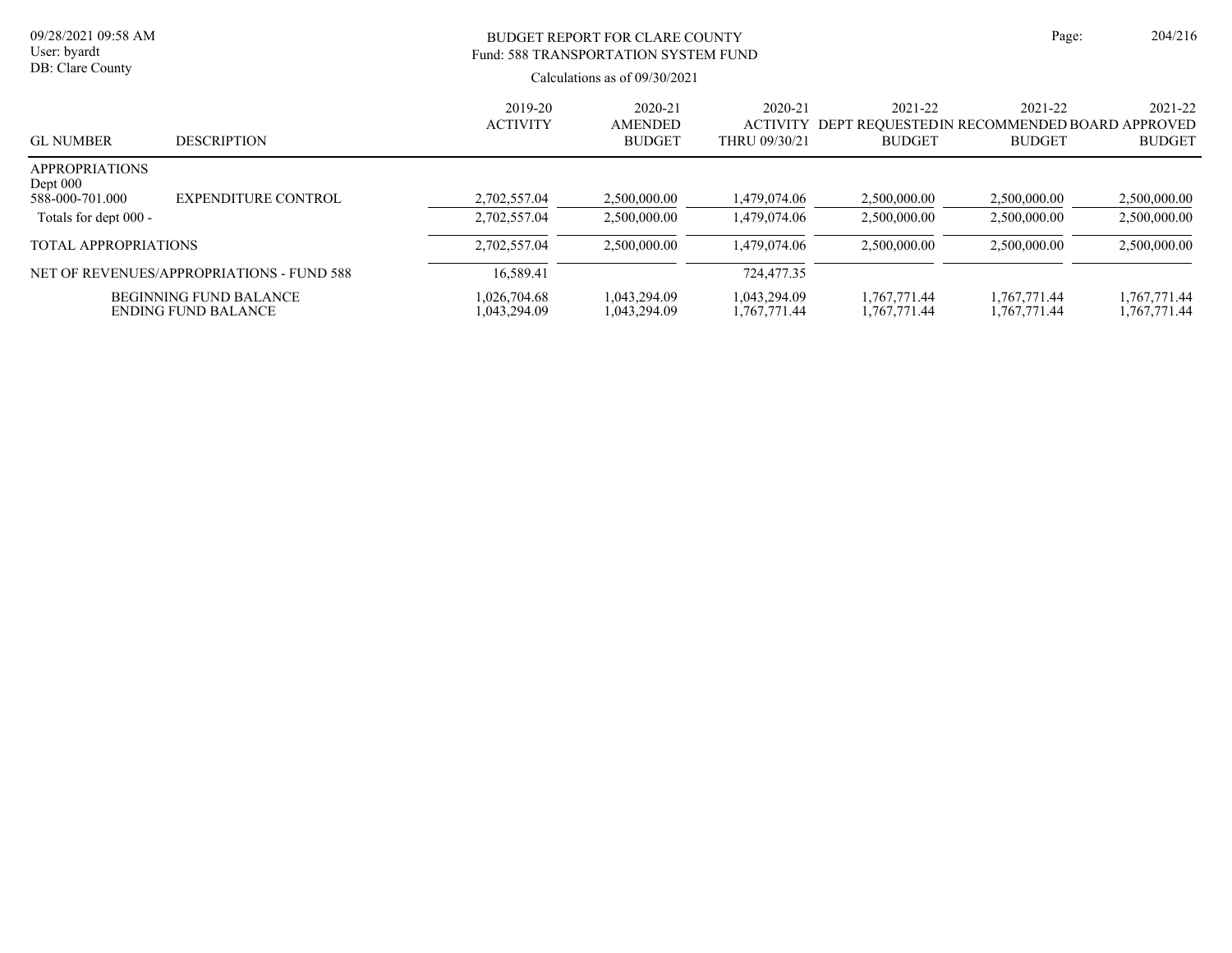| ige: | 205/216 |
|------|---------|
|      |         |

### BUDGET REPORT FOR CLARE COUNTY Page: 205/216 Fund: 595 JAIL COMMISSARY FUND

|                                 |                                | 2019-20         | 2020-21        | 2020-21         | 2021-22                                     | 2021-22       | 2021-22       |
|---------------------------------|--------------------------------|-----------------|----------------|-----------------|---------------------------------------------|---------------|---------------|
|                                 |                                | <b>ACTIVITY</b> | <b>AMENDED</b> | <b>ACTIVITY</b> | DEPT REOUESTEDIN RECOMMENDED BOARD APPROVED |               |               |
| <b>GL NUMBER</b>                | <b>DESCRIPTION</b>             |                 | <b>BUDGET</b>  | THRU 09/30/21   | <b>BUDGET</b>                               | <b>BUDGET</b> | <b>BUDGET</b> |
| <b>ESTIMATED REVENUES</b>       |                                |                 |                |                 |                                             |               |               |
| Dept $000$                      |                                |                 |                |                 |                                             |               |               |
| 595-000-608.000                 | VIDEO VISITATION SERVICE       | 66,701.92       | 71,000.00      | 63.613.69       | 61.163.00                                   | 61,163.00     | 61,163.00     |
| 595-000-642.000                 | COMMISSARY COMMISSIONS         | 46,366.85       | 54,817.00      | 43,493.03       | 34,246.00                                   | 34,246.00     | 34,246.00     |
| 595-000-643.001                 | PHONE CARDS                    | 82,876.70       | 88,915.00      | 74.226.99       | 88,317.00                                   | 88,317.00     | 88,317.00     |
| 595-000-643.002                 | ELECTRONIC CIGARETTES          | 71,712.00       | 51,535.00      | 53,916.00       | 59.968.00                                   | 59,968.00     | 59,968.00     |
| 595-000-653.000                 | <b>INDEGENT PACKAGES</b>       | 114.34          | 200.00         | 144.62          | 150.00                                      | 150.00        | 150.00        |
| 595-000-653.001                 | <b>STARTER PACKET</b>          | 29.97           | 60.00          | 31.57           | 52.00                                       | 52.00         | 52.00         |
| 595-000-665.000                 | <b>INTEREST ON INVESTMENTS</b> | .128.22         | 1.500.00       | 51.91           | 435.00                                      | 435.00        | 435.00        |
| 595-000-686.000                 | <b>SPECIAL EVENT REVENUE</b>   | 1.627.00        | 1,000.00       | 738.00          | 1.000.00                                    | 1,000.00      | 1,000.00      |
| 595-000-699.900                 | <b>BEGINNING FUND BALANCE</b>  |                 |                |                 |                                             |               | 317,423.00    |
| Totals for dept 000 -           |                                | 270,557.00      | 269,027.00     | 236,215.81      | 245,331.00                                  | 245,331.00    | 562,754.00    |
| <b>TOTAL ESTIMATED REVENUES</b> |                                | 270,557.00      | 269,027.00     | 236,215.81      | 245,331.00                                  | 245,331.00    | 562,754.00    |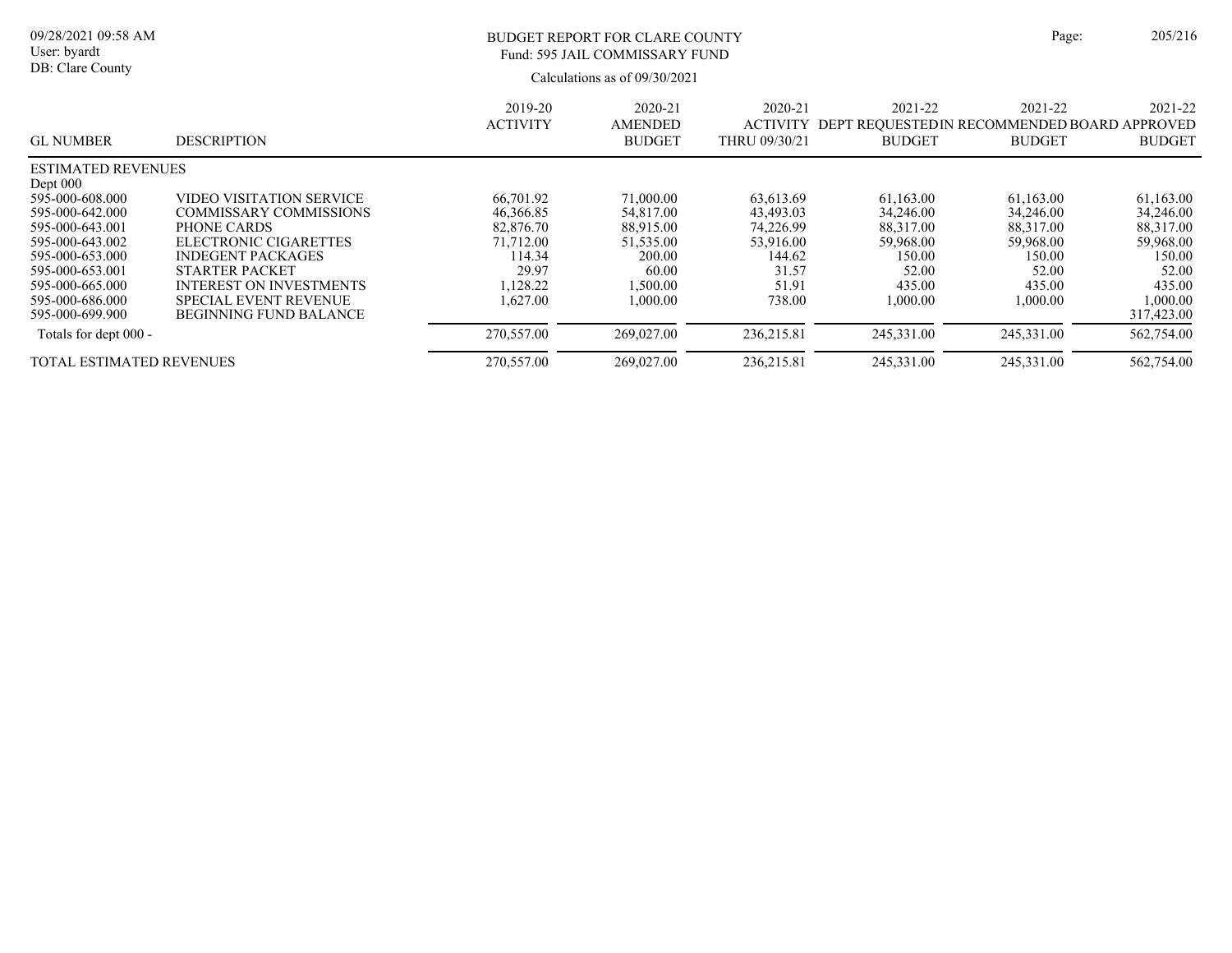#### BUDGET REPORT FOR CLARE COUNTY Page: 206/216 Fund: 595 JAIL COMMISSARY FUND

|                       |                                           | 2019-20         | 2020-21        | 2020-21         | 2021-22                                      | 2021-22       | 2021-22       |
|-----------------------|-------------------------------------------|-----------------|----------------|-----------------|----------------------------------------------|---------------|---------------|
|                       |                                           | <b>ACTIVITY</b> | <b>AMENDED</b> | <b>ACTIVITY</b> | DEPT REQUESTED IN RECOMMENDED BOARD APPROVED |               |               |
| <b>GL NUMBER</b>      | <b>DESCRIPTION</b>                        |                 | <b>BUDGET</b>  | THRU 09/30/21   | <b>BUDGET</b>                                | <b>BUDGET</b> | <b>BUDGET</b> |
| <b>APPROPRIATIONS</b> |                                           |                 |                |                 |                                              |               |               |
| Dept $000$            |                                           |                 |                |                 |                                              |               |               |
| 595-000-727.000       | <b>SUPPLIES</b>                           | 39,737.56       | 46,000.00      | 30,728.33       | 40,000.00                                    | 40,000.00     | 40,000.00     |
| 595-000-744.000       | ELECTRONIC CIGARETTE EXPENSE              | 24,680.81       | 25,000.00      | 22,154.94       | 25,000.00                                    | 25,000.00     | 25,000.00     |
| 595-000-762.000       | <b>SPECIAL EVENT EXPENSE</b>              | 524.54          | 500.00         |                 | 500.00                                       | 500.00        | 500.00        |
| 595-000-801.000       | <b>CONTRACTED SERVICE</b>                 | 26,286.14       | 35,000.00      | 25,486.83       | 35,000.00                                    | 35,000.00     | 35,000.00     |
| 595-000-831.101       | INDIRECT COST REIMBURSEMENT               |                 |                |                 |                                              | 2,717.00      | 2,717.00      |
| 595-000-924.000       | <b>CABLE TV</b>                           | 2,218.58        | 2,000.00       | 1,817.21        | 2,300.00                                     | 2,300.00      | 2,300.00      |
| 595-000-998.900       | <b>ENDING FUND BALANCE</b>                |                 | 4,347.49       |                 |                                              |               | 457,237.00    |
| 595-000-999.000       | <b>TRANSFER OUT</b>                       | 112,195.04      | 156,179.51     | 155,673.16      |                                              |               |               |
| Totals for dept 000 - |                                           | 205,642.67      | 269,027.00     | 235,860.47      | 102,800.00                                   | 105,517.00    | 562,754.00    |
| TOTAL APPROPRIATIONS  |                                           | 205,642.67      | 269,027.00     | 235,860.47      | 102,800.00                                   | 105,517.00    | 562,754.00    |
|                       | NET OF REVENUES/APPROPRIATIONS - FUND 595 | 64,914.33       |                | 355.34          | 142,531.00                                   | 139,814.00    |               |
|                       | <b>BEGINNING FUND BALANCE</b>             | 252,509.03      | 317,423.36     | 317,423.36      | 317,778.70                                   | 317,778.70    | 317,778.70    |
|                       | <b>ENDING FUND BALANCE</b>                | 317,423.36      | 317,423.36     | 317,778.70      | 460,309.70                                   | 457,592.70    | 317,778.70    |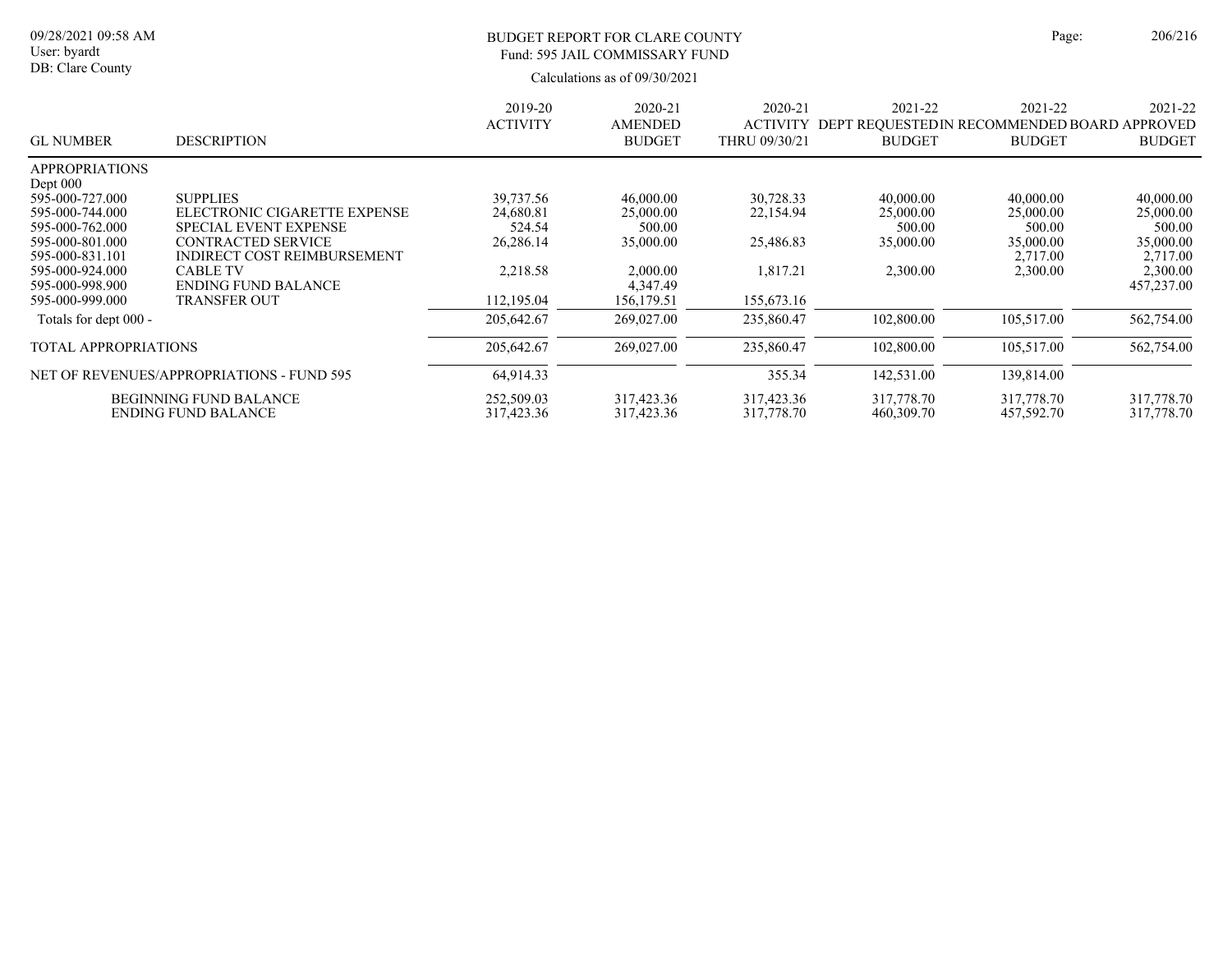| 09/28/2021 09:58 AM<br>User: byardt<br>DB: Clare County                             |                                | BUDGET REPORT FOR CLARE COUNTY<br>Fund: 777 PAYROLL FUND<br>Calculations as of $09/30/2021$ | Page:                               | 207/216                  |                          |                                                                                  |                          |
|-------------------------------------------------------------------------------------|--------------------------------|---------------------------------------------------------------------------------------------|-------------------------------------|--------------------------|--------------------------|----------------------------------------------------------------------------------|--------------------------|
| <b>GL NUMBER</b>                                                                    | <b>DESCRIPTION</b>             | 2019-20<br><b>ACTIVITY</b>                                                                  | 2020-21<br>AMENDED<br><b>BUDGET</b> | 2020-21<br>THRU 09/30/21 | 2021-22<br><b>BUDGET</b> | 2021-22<br>ACTIVITY DEPT REOUESTEDIN RECOMMENDED BOARD APPROVED<br><b>BUDGET</b> | 2021-22<br><b>BUDGET</b> |
| <b>ESTIMATED REVENUES</b><br>Dept $000$<br>777-000-665.000<br>Totals for dept 000 - | <b>INTEREST ON INVESTMENTS</b> | 835.10<br>835.10                                                                            | 800.00<br>800.00                    | (173.66)<br>(173.66)     | 250.00<br>250.00         | 250.00<br>250.00                                                                 | 250.00<br>250.00         |
| <b>TOTAL ESTIMATED REVENUES</b>                                                     |                                | 835.10                                                                                      | 800.00                              | (173.66)                 | 250.00                   | 250.00                                                                           | 250.00                   |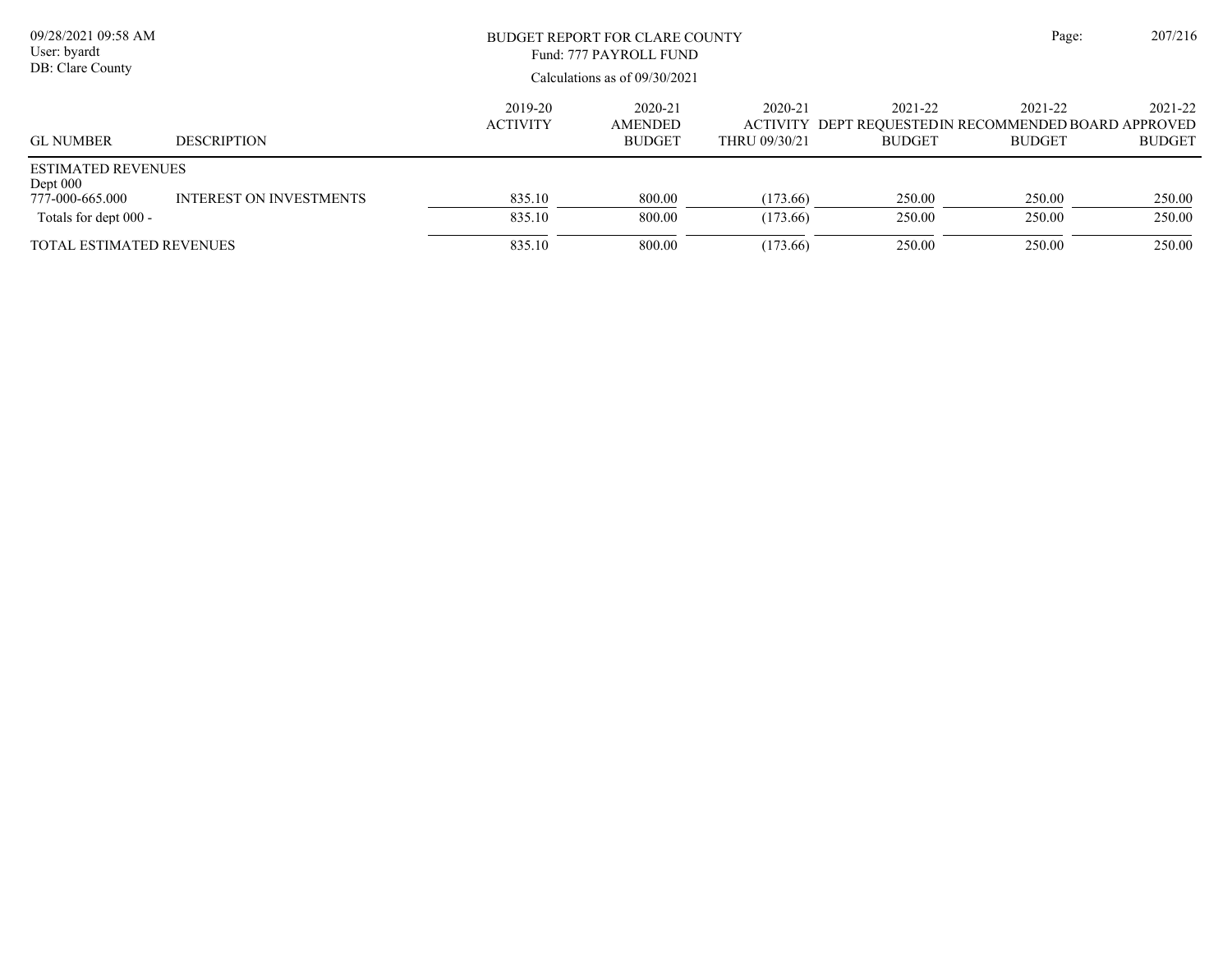| 09/28/2021 09:58 AM<br>User: byardt<br>DB: Clare County                   |                                                             | BUDGET REPORT FOR CLARE COUNTY<br>Fund: 777 PAYROLL FUND<br>Calculations as of $09/30/2021$ |                                            |                                             |                          | Page:                                                                    | 208/216                  |
|---------------------------------------------------------------------------|-------------------------------------------------------------|---------------------------------------------------------------------------------------------|--------------------------------------------|---------------------------------------------|--------------------------|--------------------------------------------------------------------------|--------------------------|
| <b>GL NUMBER</b>                                                          | <b>DESCRIPTION</b>                                          | 2019-20<br><b>ACTIVITY</b>                                                                  | 2020-21<br><b>AMENDED</b><br><b>BUDGET</b> | 2020-21<br><b>ACTIVITY</b><br>THRU 09/30/21 | 2021-22<br><b>BUDGET</b> | 2021-22<br>DEPT REQUESTED IN RECOMMENDED BOARD APPROVED<br><b>BUDGET</b> | 2021-22<br><b>BUDGET</b> |
| <b>APPROPRIATIONS</b><br>Dept $000$<br>777-000-955.000<br>777-000-998.101 | <b>BANK CHARGES</b><br>APPROPRIATION TRANSFER OUT           | 10.00                                                                                       | 100.00<br>700.00                           | 6.00                                        | 50.00<br>200.00          | 50.00<br>200.00                                                          | 50.00<br>200.00          |
| Totals for dept 000 -                                                     |                                                             | 10.00                                                                                       | 800.00                                     | 6.00                                        | 250.00                   | 250.00                                                                   | 250.00                   |
| <b>TOTAL APPROPRIATIONS</b>                                               |                                                             | 10.00                                                                                       | 800.00                                     | 6.00                                        | 250.00                   | 250.00                                                                   | 250.00                   |
|                                                                           | NET OF REVENUES/APPROPRIATIONS - FUND 777                   | 825.10                                                                                      |                                            | (179.66)                                    |                          |                                                                          |                          |
|                                                                           | <b>BEGINNING FUND BALANCE</b><br><b>ENDING FUND BALANCE</b> | 1,348.16<br>2,173.26                                                                        | 2,173.26<br>2,173.26                       | 2,173.26<br>1,993.60                        | 1,993.60<br>1,993.60     | 1,993.60<br>1,993.60                                                     | 1,993.60<br>1,993.60     |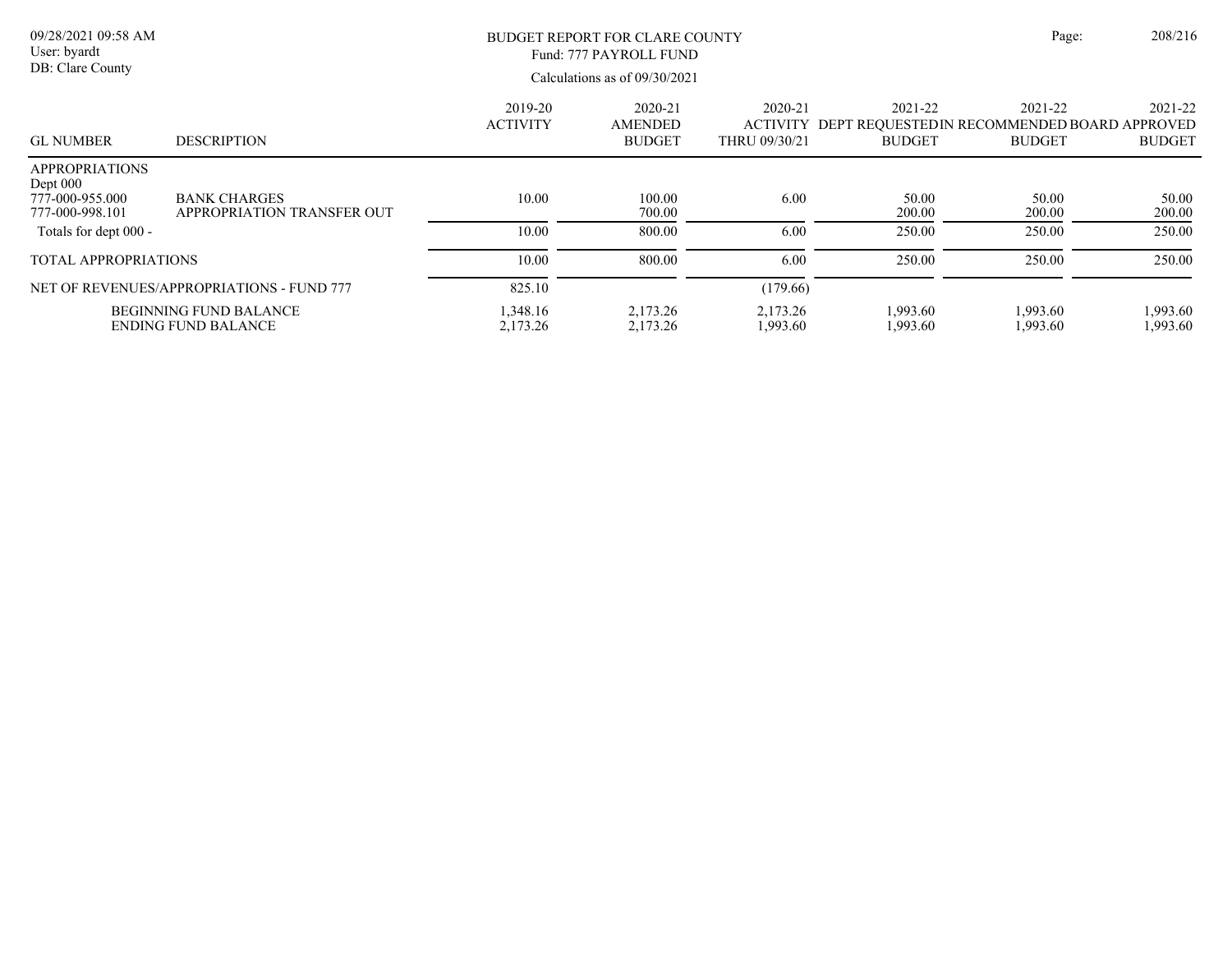| 09/28/2021 09:58 AM<br>User: byardt                                      |                                                                                                         | <b>BUDGET REPORT FOR CLARE COUNTY</b><br>Fund: 801 DRAIN FUND |                                                  |                                             |                                                                          | Page:                    | 209/216                  |  |
|--------------------------------------------------------------------------|---------------------------------------------------------------------------------------------------------|---------------------------------------------------------------|--------------------------------------------------|---------------------------------------------|--------------------------------------------------------------------------|--------------------------|--------------------------|--|
| DB: Clare County                                                         |                                                                                                         | Calculations as of $09/30/2021$                               |                                                  |                                             |                                                                          |                          |                          |  |
| <b>GL NUMBER</b>                                                         | <b>DESCRIPTION</b>                                                                                      | 2019-20<br><b>ACTIVITY</b>                                    | 2020-21<br>AMENDED<br><b>BUDGET</b>              | 2020-21<br><b>ACTIVITY</b><br>THRU 09/30/21 | 2021-22<br>DEPT REOUESTED IN RECOMMENDED BOARD APPROVED<br><b>BUDGET</b> | 2021-22<br><b>BUDGET</b> | 2021-22<br><b>BUDGET</b> |  |
| <b>ESTIMATED REVENUES</b><br>Dept $000$                                  |                                                                                                         |                                                               |                                                  |                                             |                                                                          |                          |                          |  |
| 801-000-665.000<br>801-000-672.000<br>801-000-676.000<br>801-000-698.000 | <b>INTEREST EARNED</b><br>SPECIAL ASSESSMENTS<br>INTERGOV'T DRAIN REIMBURSEMENT<br><b>NOTE PROCEEDS</b> | 316.50<br>16.989.82<br>917.04<br>.250,000.00                  | 2,000.00<br>100,000.00<br>1,500.00<br>231,500.00 | 8.05<br>17,413.73                           | 1.000.00<br>7,000.00                                                     | 1,000.00<br>7,000.00     | 1,000.00<br>7,000.00     |  |
| 801-000-699.900                                                          | <b>BEGINNING FUND BALANCE</b>                                                                           |                                                               | 20,000.00                                        |                                             | 17,000.00                                                                | 17,000.00                | 17,000.00                |  |
| Totals for dept 000 -                                                    |                                                                                                         | ,268,223.36                                                   | 355,000.00                                       | 17.421.78                                   | 25,000.00                                                                | 25,000.00                | 25,000.00                |  |
| TOTAL ESTIMATED REVENUES                                                 |                                                                                                         | ,268,223.36                                                   | 355,000.00                                       | 17.421.78                                   | 25,000.00                                                                | 25,000.00                | 25,000.00                |  |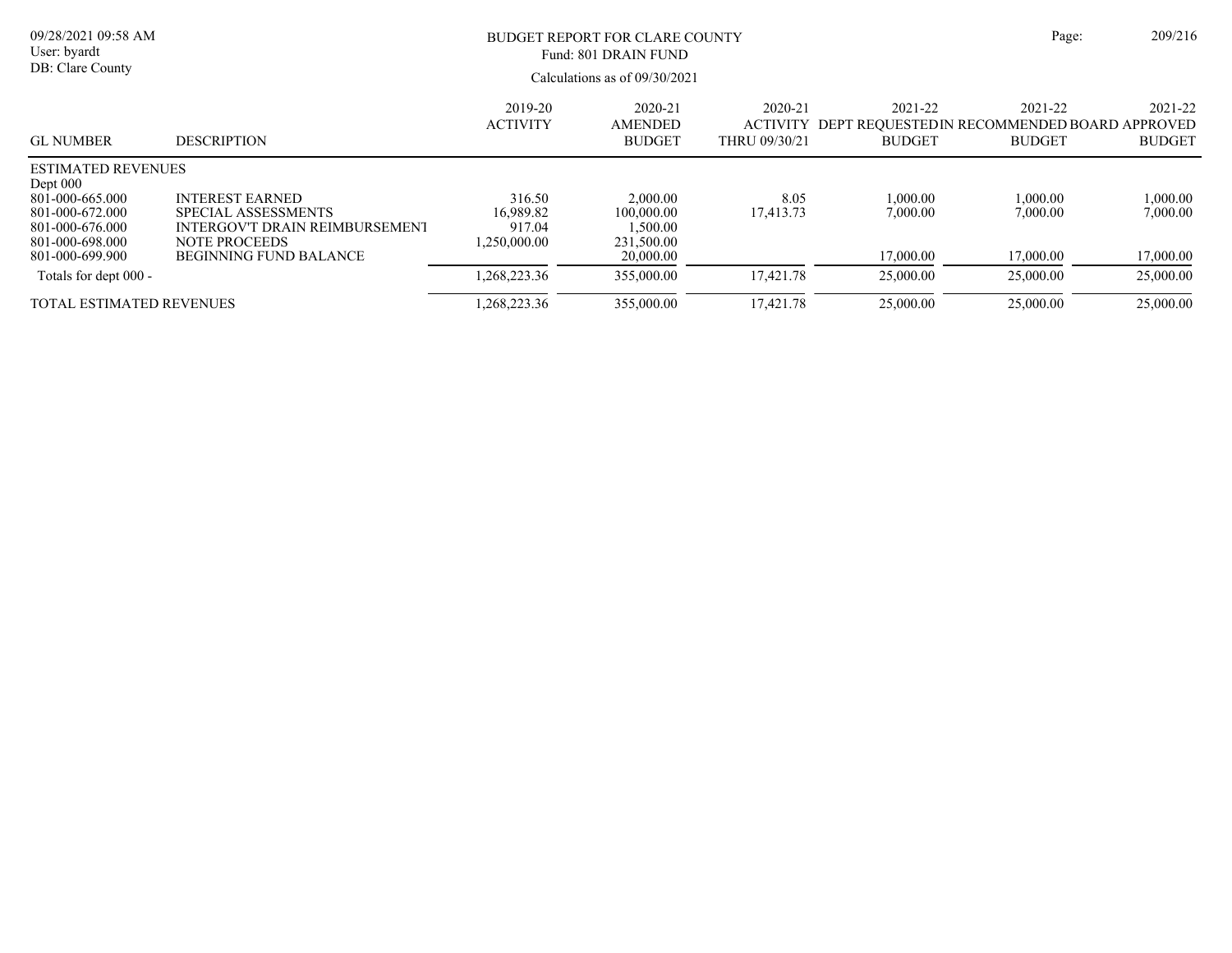| 09/28/2021 09:58 AM<br>User: byardt<br>DB: Clare County                                                       |                                                                                           | <b>BUDGET REPORT FOR CLARE COUNTY</b><br>Fund: 801 DRAIN FUND<br>Calculations as of $09/30/2021$ |                                            |                                             |                          | Page:                                                                    | 210/216                  |
|---------------------------------------------------------------------------------------------------------------|-------------------------------------------------------------------------------------------|--------------------------------------------------------------------------------------------------|--------------------------------------------|---------------------------------------------|--------------------------|--------------------------------------------------------------------------|--------------------------|
| <b>GL NUMBER</b>                                                                                              | <b>DESCRIPTION</b>                                                                        | 2019-20<br><b>ACTIVITY</b>                                                                       | 2020-21<br><b>AMENDED</b><br><b>BUDGET</b> | 2020-21<br><b>ACTIVITY</b><br>THRU 09/30/21 | 2021-22<br><b>BUDGET</b> | 2021-22<br>DEPT REQUESTED IN RECOMMENDED BOARD APPROVED<br><b>BUDGET</b> | 2021-22<br><b>BUDGET</b> |
| <b>APPROPRIATIONS</b><br>Dept 000<br>801-000-967.000<br>801-000-970.000<br>801-000-991.000<br>801-000-995.000 | <b>REPAIRS &amp; MAINTENANCE</b><br>CAPITAL OUTLAY<br><b>PRINCIPAL</b><br><b>INTEREST</b> | 9,026.21<br>6,000.00<br>000,000.00<br>26,853.13                                                  | 25,000.00<br>60,761.00                     | 3,388.37                                    | 25,000.00                | 25,000.00                                                                | 25,000.00                |
| 801-000-998.805<br>801-000-998.900                                                                            | <b>TRANSFER OUT</b><br><b>ENDING FUND BALANCE</b>                                         |                                                                                                  | 229,239.00<br>40,000.00                    | 229,238.86                                  |                          |                                                                          |                          |
| Totals for dept 000 -                                                                                         |                                                                                           | 1,041,879.34                                                                                     | 355,000.00                                 | 232,627.23                                  | 25,000.00                | 25,000.00                                                                | 25,000.00                |
| TOTAL APPROPRIATIONS                                                                                          |                                                                                           | 1,041,879.34                                                                                     | 355,000.00                                 | 232,627.23                                  | 25,000.00                | 25,000.00                                                                | 25,000.00                |
|                                                                                                               | NET OF REVENUES/APPROPRIATIONS - FUND 801                                                 | 226,344.02                                                                                       |                                            | (215,205.45)                                |                          |                                                                          |                          |
|                                                                                                               | <b>BEGINNING FUND BALANCE</b><br><b>ENDING FUND BALANCE</b>                               | 36,222.73<br>262,566.75                                                                          | 262,566.75<br>262,566.75                   | 262,566.75<br>47,361.30                     | 47,361.30<br>47,361.30   | 47.361.30<br>47,361.30                                                   | 47,361.30<br>47,361.30   |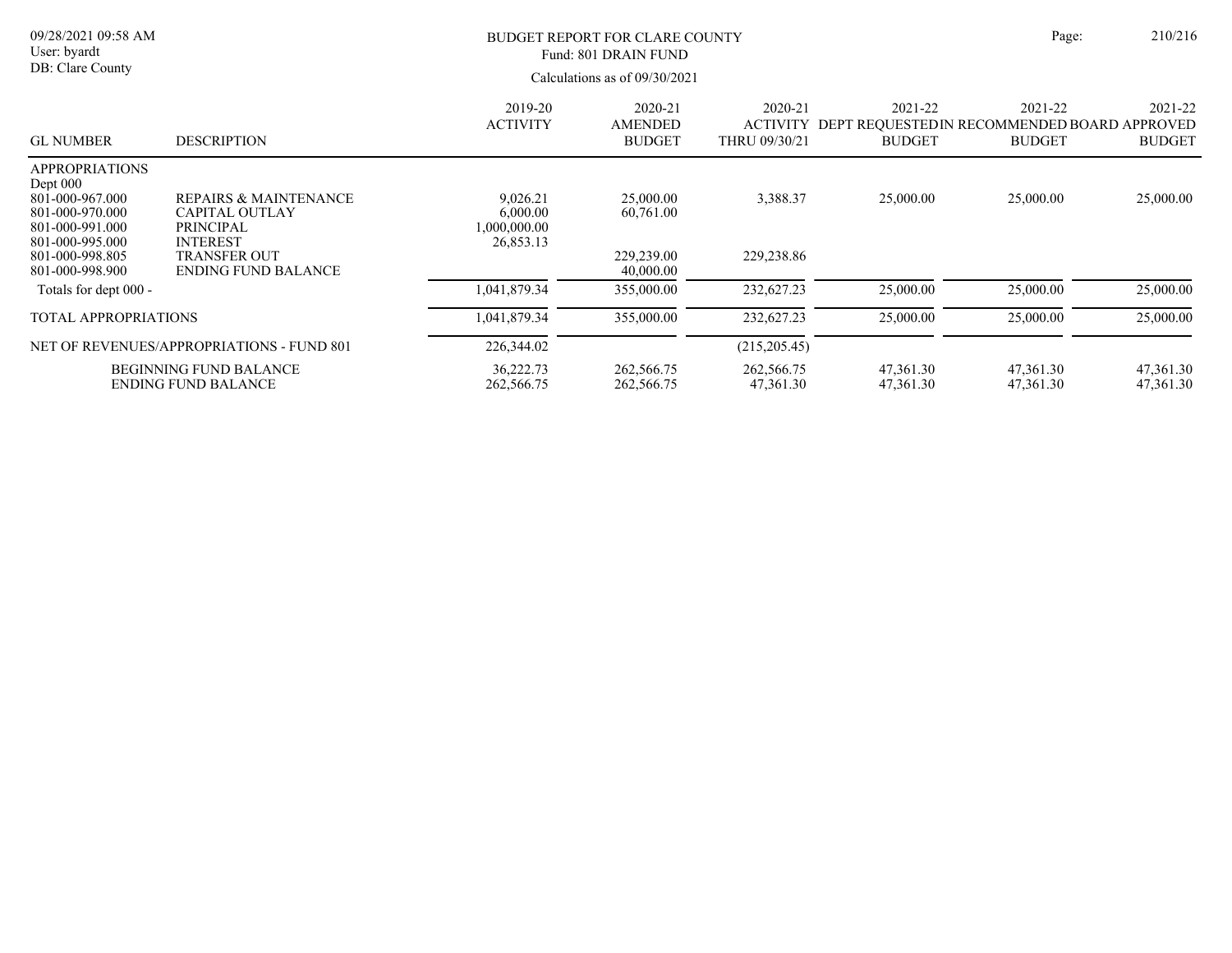| 09/28/2021 09:58 AM<br>User: byardt                                                                          |                                                                                                        | BUDGET REPORT FOR CLARE COUNTY<br>Fund: 805 LITTLE TOBACCO DRAIN CONSTRUCTION FUND | Page:                                      | 211/216                                     |                              |                                                                         |                              |
|--------------------------------------------------------------------------------------------------------------|--------------------------------------------------------------------------------------------------------|------------------------------------------------------------------------------------|--------------------------------------------|---------------------------------------------|------------------------------|-------------------------------------------------------------------------|------------------------------|
| DB: Clare County                                                                                             |                                                                                                        |                                                                                    | Calculations as of $09/30/2021$            |                                             |                              |                                                                         |                              |
| <b>GL NUMBER</b>                                                                                             | <b>DESCRIPTION</b>                                                                                     | 2019-20<br><b>ACTIVITY</b>                                                         | 2020-21<br><b>AMENDED</b><br><b>BUDGET</b> | 2020-21<br><b>ACTIVITY</b><br>THRU 09/30/21 | 2021-22<br><b>BUDGET</b>     | 2021-22<br>DEPT REQUESTEDIN RECOMMENDED BOARD APPROVED<br><b>BUDGET</b> | 2021-22<br><b>BUDGET</b>     |
| ESTIMATED REVENUES<br>Dept $000$<br>805-000-528.000<br>805-000-665.000<br>805-000-672.000<br>805-000-698.000 | FEDERAL GRANT - OTHER<br><b>INTEREST ON INVESTMENTS</b><br>SPECIAL ASSESSMENTS<br><b>NOTE PROCEEDS</b> | 129,649.18<br>2,190,396.51                                                         | 1.420.406.00<br>1,000.00<br>8,727,061.15   | 567,449.97<br>1,390.13<br>8,727,061.15      | 1,412,686.53<br>1,000.00     | 1,412,686.53<br>1,000.00                                                | 1,412,686.53<br>00.000.1     |
| 805-000-699.801<br>805-000-699.900                                                                           | TRANSFER IN<br><b>BEGINNING FUND BALANCE</b>                                                           |                                                                                    | 229,239.00                                 | 229,238.86                                  | 5.883.690.81                 | 5.883.690.81                                                            | 5,883,690.81                 |
| Totals for dept 000 -<br>TOTAL ESTIMATED REVENUES                                                            |                                                                                                        | 2,320,045.69<br>2,320,045.69                                                       | 10,377,706.15<br>10,377,706.15             | 9,525,140.11<br>9,525,140.11                | 7.297.377.34<br>7,297,377.34 | 7.297.377.34<br>7,297,377.34                                            | 7,297,377.34<br>7,297,377.34 |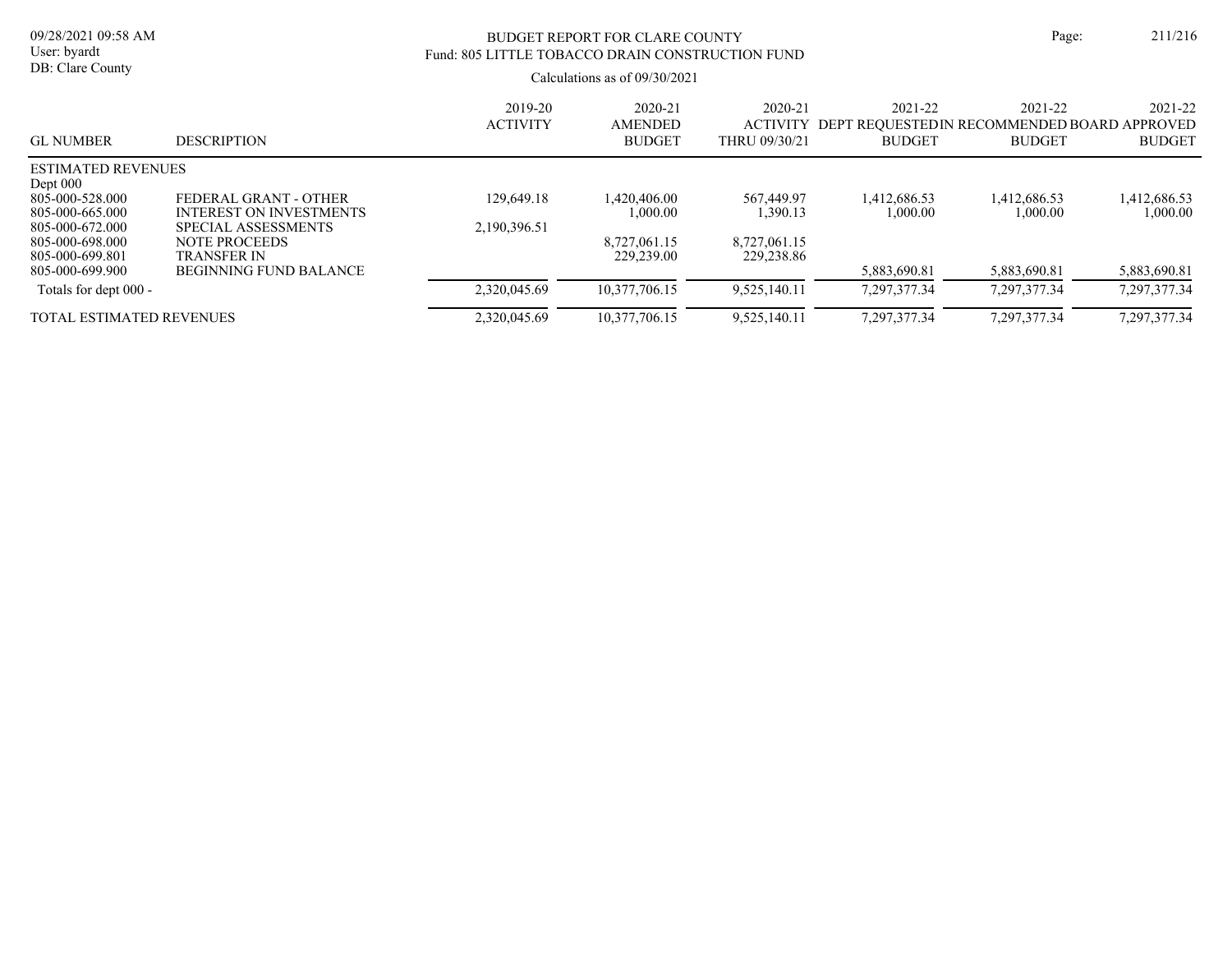# BUDGET REPORT FOR CLARE COUNTY Page: 212/216 Fund: 805 LITTLE TOBACCO DRAIN CONSTRUCTION FUND

| <b>GL NUMBER</b>                                                                                                | <b>DESCRIPTION</b>                                                                        | 2019-20<br><b>ACTIVITY</b> | 2020-21<br><b>AMENDED</b><br><b>BUDGET</b>              | 2020-21<br><b>ACTIVITY</b><br>THRU 09/30/21             | 2021-22<br>DEPT REOUESTEDIN RECOMMENDED BOARD APPROVED<br><b>BUDGET</b> | 2021-22<br><b>BUDGET</b>     | 2021-22<br><b>BUDGET</b>     |
|-----------------------------------------------------------------------------------------------------------------|-------------------------------------------------------------------------------------------|----------------------------|---------------------------------------------------------|---------------------------------------------------------|-------------------------------------------------------------------------|------------------------------|------------------------------|
| <b>APPROPRIATIONS</b><br>Dept $000$<br>805-000-978.000<br>805-000-991.000<br>805-000-995.000<br>805-000-998.851 | NEW EQUIPMENT<br><b>PRINCIPAL</b><br><b>INTEREST</b><br>APPROP TRANS OUT - DRAIN P/I FUND | 631,557.43                 | 8,896,551.70<br>1,250,000.00<br>20,052.08<br>211,102.37 | 4,975,325.21<br>1,250,000.00<br>20,052.08<br>211,102.37 | 7,297,377.34                                                            | 7,297,377.34                 | 7,297,377.34                 |
| Totals for dept 000 -                                                                                           |                                                                                           | 631,557.43                 | 10,377,706.15                                           | 6.456.479.66                                            | 7,297,377.34                                                            | 7,297,377.34                 | 7,297,377.34                 |
| <b>TOTAL APPROPRIATIONS</b>                                                                                     |                                                                                           | 631,557.43                 | 10.377.706.15                                           | 6.456.479.66                                            | 7.297.377.34                                                            | 7,297,377.34                 | 7,297,377.34                 |
|                                                                                                                 | NET OF REVENUES/APPROPRIATIONS - FUND 805                                                 | .688,488.26                |                                                         | 3.068.660.45                                            |                                                                         |                              |                              |
|                                                                                                                 | <b>BEGINNING FUND BALANCE</b><br><b>ENDING FUND BALANCE</b>                               | .688.488.26                | 1,688,488.26<br>1,688,488.26                            | 1,688,488.26<br>4,757,148.71                            | 4,757,148.71<br>4,757,148.71                                            | 4,757,148.71<br>4,757,148.71 | 4,757,148.71<br>4,757,148.71 |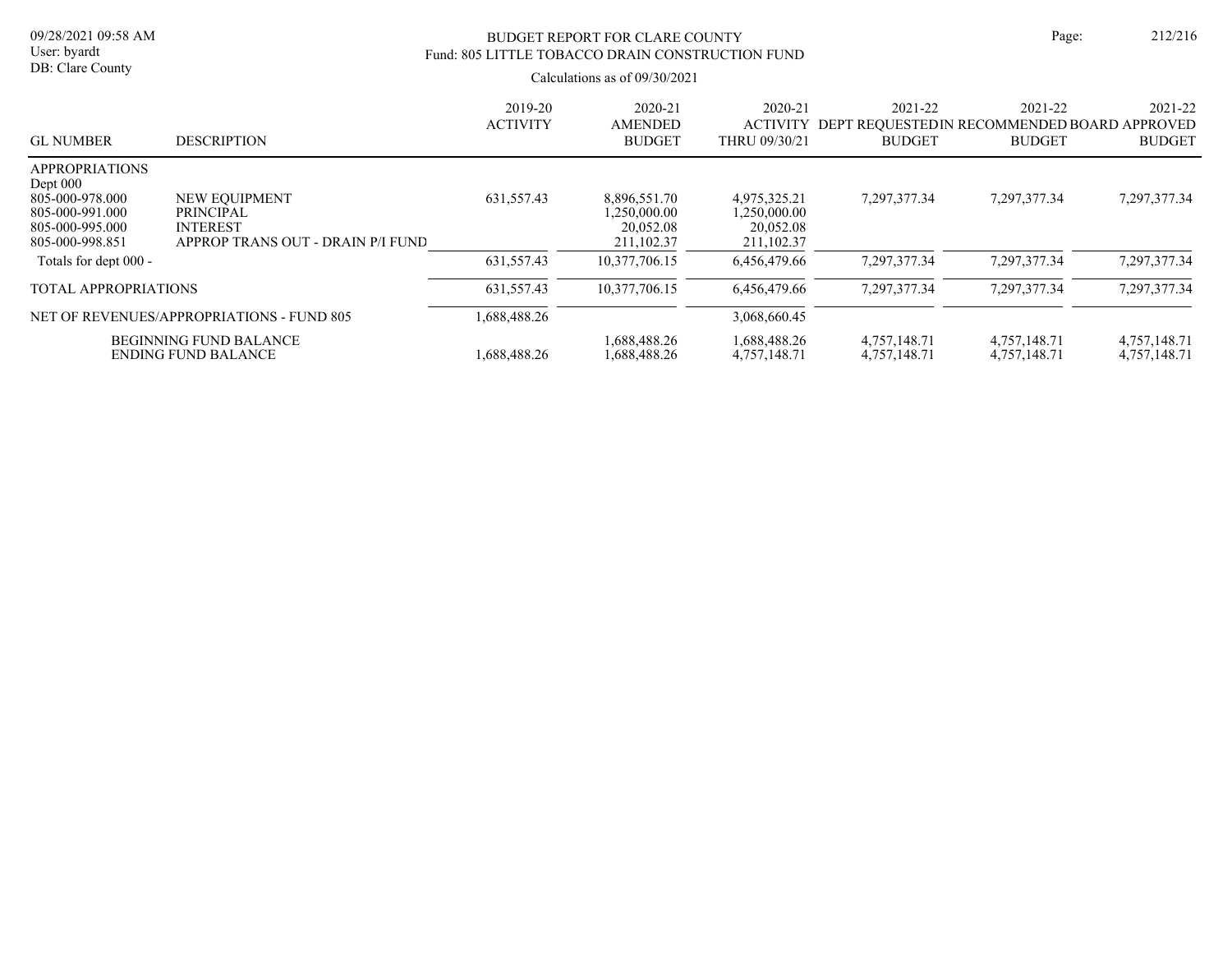| 09/28/2021 09:58 AM<br>User: byardt<br>DB: Clare County                       |                                               | BUDGET REPORT FOR CLARE COUNTY<br>Fund: 841 LAKE LEVEL FUND<br>Calculations as of $09/30/2021$ | Page:                           | 213/216       |               |                                                                        |               |
|-------------------------------------------------------------------------------|-----------------------------------------------|------------------------------------------------------------------------------------------------|---------------------------------|---------------|---------------|------------------------------------------------------------------------|---------------|
|                                                                               |                                               | 2021-22                                                                                        | 2021-22                         |               |               |                                                                        |               |
| <b>GL NUMBER</b>                                                              | <b>DESCRIPTION</b>                            | <b>ACTIVITY</b>                                                                                | <b>AMENDED</b><br><b>BUDGET</b> | THRU 09/30/21 | <b>BUDGET</b> | ACTIVITY DEPT REQUESTED IN RECOMMENDED BOARD APPROVED<br><b>BUDGET</b> | <b>BUDGET</b> |
| <b>ESTIMATED REVENUES</b><br>Dept $000$<br>841-000-672.000<br>841-000-699.900 | SPECIAL ASSESSMENTS<br>BEGINNING FUND BALANCE | 35,680.94                                                                                      | 47,000.00<br>5,000.00           | 46,740.98     | 45,000.00     | 45,000.00                                                              | 45,000.00     |
| Totals for dept 000 -                                                         |                                               | 35,680.94                                                                                      | 52,000.00                       | 46,740.98     | 45,000.00     | 45,000.00                                                              | 45,000.00     |
| <b>TOTAL ESTIMATED REVENUES</b>                                               |                                               | 35,680.94                                                                                      | 52,000.00                       | 46,740.98     | 45,000.00     | 45,000.00                                                              | 45,000.00     |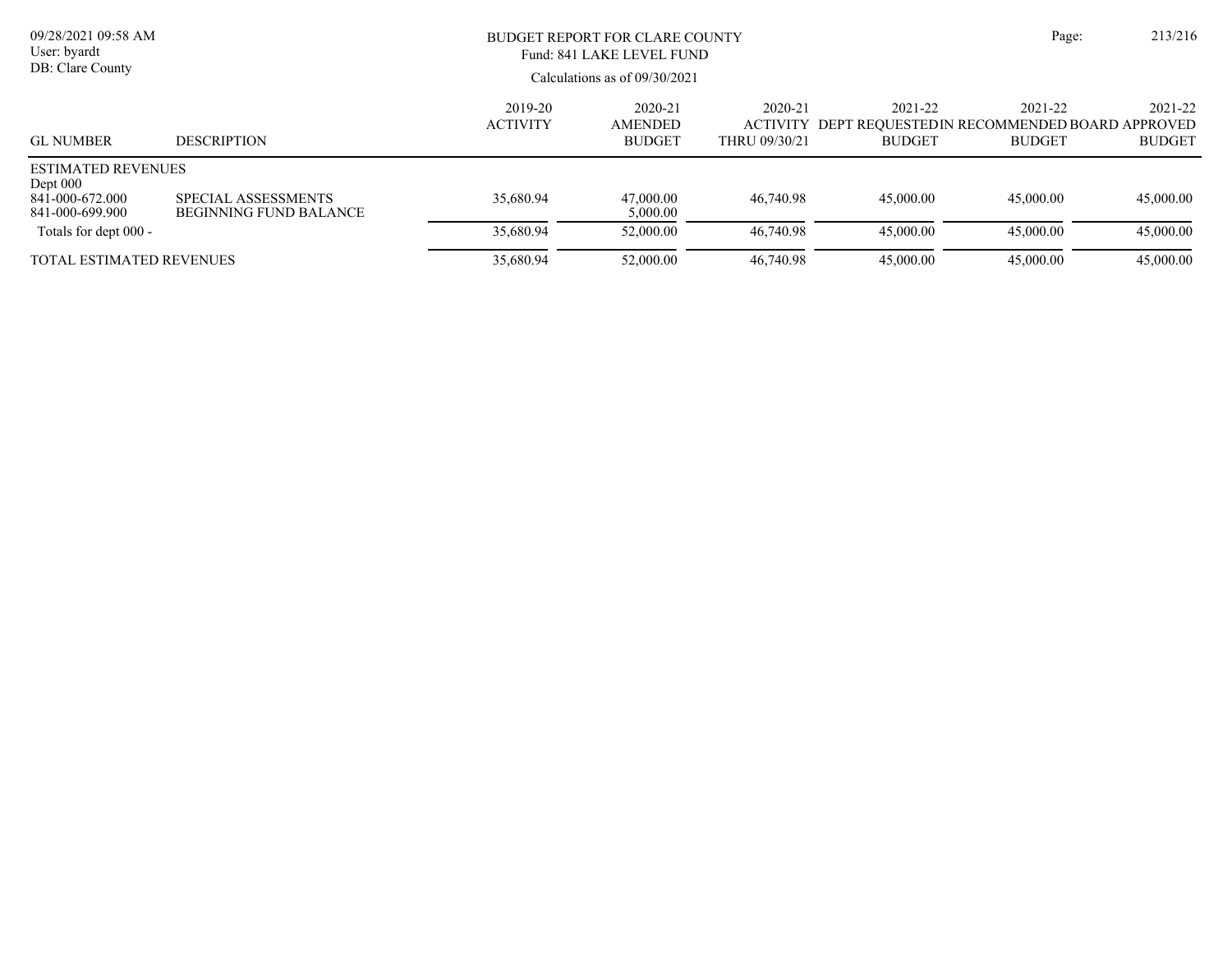| 09/28/2021 09:58 AM<br>User: byardt<br>DB: Clare County                                    |                                                                              |                            | <b>BUDGET REPORT FOR CLARE COUNTY</b><br>Fund: 841 LAKE LEVEL FUND<br>Calculations as of $09/30/2021$ |                             |                                                                                  | Page:                      | 214/216                    |
|--------------------------------------------------------------------------------------------|------------------------------------------------------------------------------|----------------------------|-------------------------------------------------------------------------------------------------------|-----------------------------|----------------------------------------------------------------------------------|----------------------------|----------------------------|
| <b>GL NUMBER</b>                                                                           | <b>DESCRIPTION</b>                                                           | 2019-20<br><b>ACTIVITY</b> | 2020-21<br>AMENDED<br><b>BUDGET</b>                                                                   | 2020-21<br>THRU 09/30/21    | 2021-22<br>ACTIVITY DEPT REOUESTEDIN RECOMMENDED BOARD APPROVED<br><b>BUDGET</b> | 2021-22<br><b>BUDGET</b>   | 2021-22<br><b>BUDGET</b>   |
| <b>APPROPRIATIONS</b><br>Dept 000<br>841-000-967.000<br>841-000-970.000<br>841-000-998.900 | REPAIRS & MAINTENANCE<br><b>CAPITAL OUTLAY</b><br><b>ENDING FUND BALANCE</b> | 13.841.74<br>43,946.50     | 47,000.00<br>5,000.00                                                                                 | 68,466.70                   | 45,000.00                                                                        | 45,000.00                  | 45,000.00                  |
| Totals for dept 000 -                                                                      |                                                                              | 57,788.24                  | 52,000.00                                                                                             | 68,466.70                   | 45,000.00                                                                        | 45,000.00                  | 45,000.00                  |
| TOTAL APPROPRIATIONS                                                                       |                                                                              | 57,788.24                  | 52,000.00                                                                                             | 68,466.70                   | 45,000.00                                                                        | 45,000.00                  | 45,000.00                  |
| NET OF REVENUES/APPROPRIATIONS - FUND 841                                                  |                                                                              | (22,107.30)                |                                                                                                       | (21, 725.72)                |                                                                                  |                            |                            |
| <b>BEGINNING FUND BALANCE</b><br><b>ENDING FUND BALANCE</b>                                |                                                                              | 10,255.76<br>(11, 851.54)  | (11, 851.54)<br>(11,851.54)                                                                           | (11, 851.54)<br>(33,577.26) | (33,577.26)<br>(33,577.26)                                                       | (33,577.26)<br>(33,577.26) | (33,577.26)<br>(33,577.26) |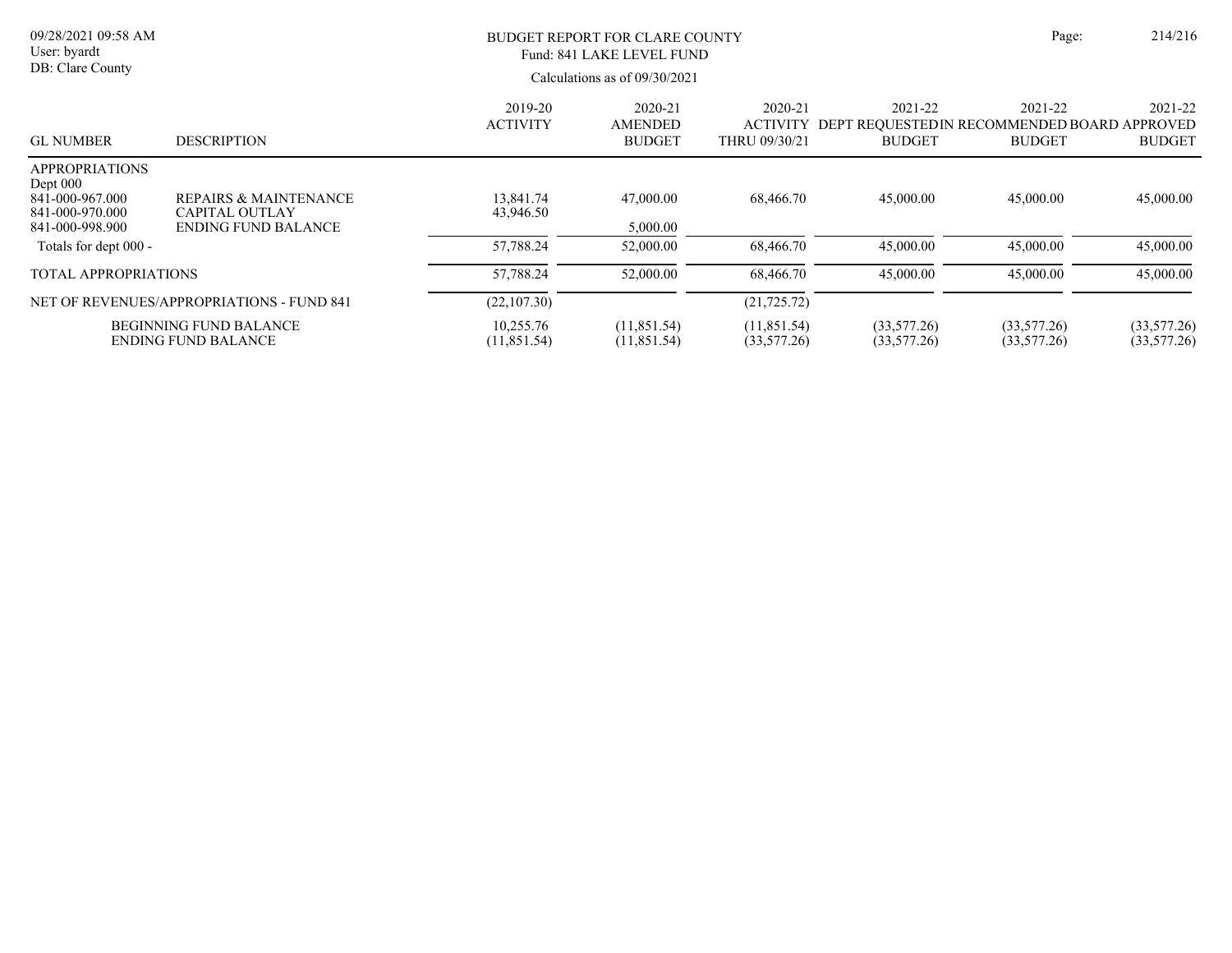# BUDGET REPORT FOR CLARE COUNTY Page: 215/216 Fund: 851 LITTLE TOBACCO DRAIN DEBT SERVICE FUND

| <b>GL NUMBER</b>                                                              | <b>DESCRIPTION</b>                                      | 2019-20<br><b>ACTIVITY</b> | 2020-21<br><b>AMENDED</b><br><b>BUDGET</b> | 2020-21<br>THRU 09/30/21 | 2021-22<br>ACTIVITY DEPT REQUESTED IN RECOMMENDED BOARD APPROVED<br><b>BUDGET</b> | 2021-22<br><b>BUDGET</b> | 2021-22<br><b>BUDGET</b> |
|-------------------------------------------------------------------------------|---------------------------------------------------------|----------------------------|--------------------------------------------|--------------------------|-----------------------------------------------------------------------------------|--------------------------|--------------------------|
| <b>ESTIMATED REVENUES</b><br>Dept $000$<br>851-000-672.000<br>851-000-699.805 | SPECIAL ASSESSMENTS<br>APPROP TRANS IN - DRAIN CONT FUN |                            | 607, 762. 10<br>211,102.37                 | 624,723.92<br>211,102.37 | 698,022.91                                                                        | 698,022.91               | 698,022.91               |
| Totals for dept 000 -                                                         |                                                         |                            | 818,864.47                                 | 835,826.29               | 698,022.91                                                                        | 698,022.91               | 698,022.91               |
| <b>TOTAL ESTIMATED REVENUES</b>                                               |                                                         |                            | 818,864.47                                 | 835,826.29               | 698,022.91                                                                        | 698,022.91               | 698,022.91               |